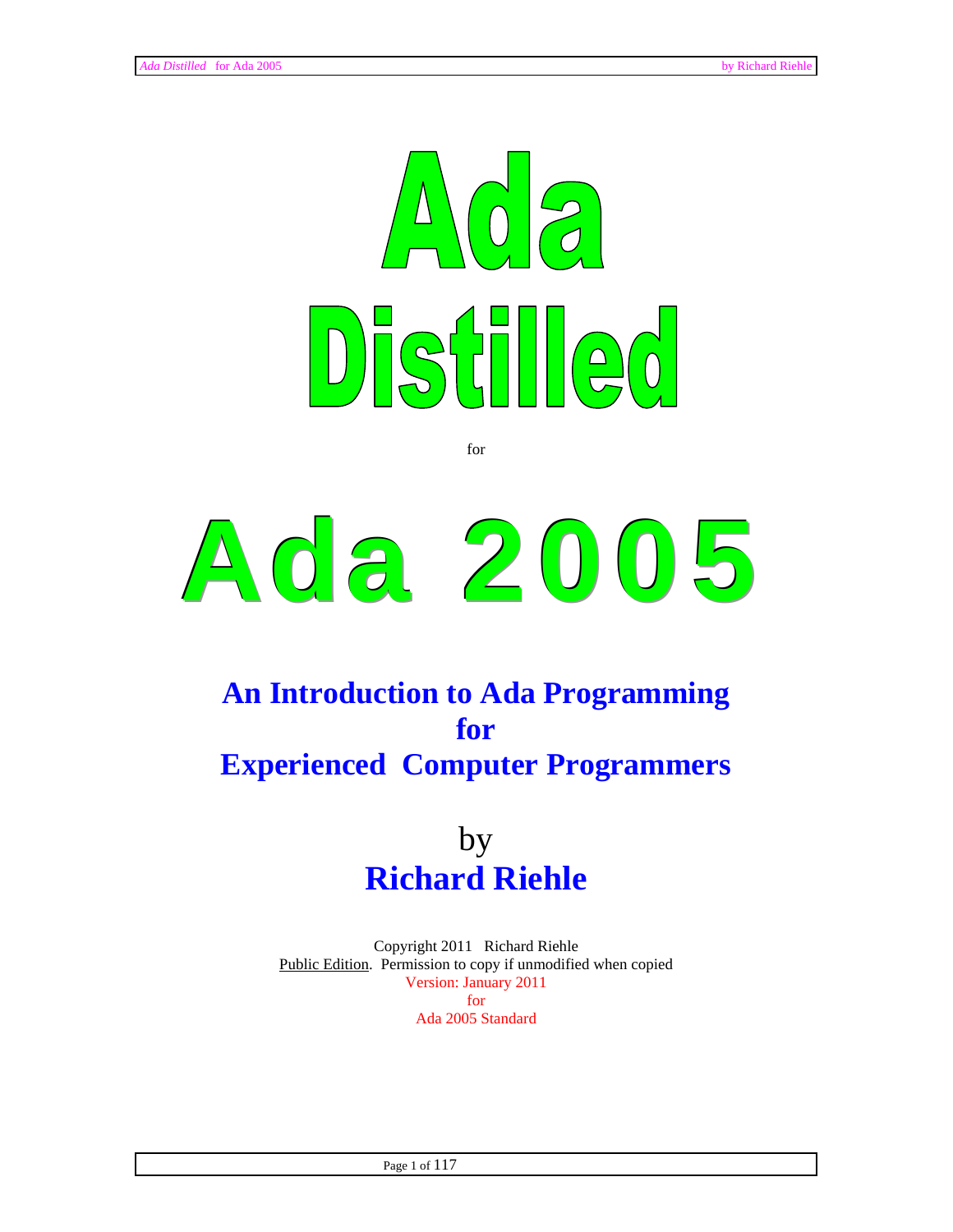### **Notes Programming Language Evolution**

A programming language that does not evolve to incorporate the best of the new ideas in software development is likely to become less expressive of new kinds of problems and their corresponding solutions. This has been the fate of many other languages, even though those languages may continue to have loyal and even militant advocates. For example, PL/I has never evolved to support the object model or to correct some of the minor problems of its original design, and this has resulted in its becoming less important than it could have been had such an evolution occurred. Fortran and COBOL have evolved. COBOL even has an object-oriented model, and has been extended to include some powerful features that were missing from earlier versions.

Ada began with the Mil-Std 1983 version. In that version of the language, caution was an important watchword. The designers were more concerned with dependability than with flexibility of advanced concepts in computer science and programming. The focus was on designing a language that would correspond to the most stable practices in software at that time. That language would include a capability where errors could be detected as early in the development cycle as possible. It also supported a model for software engineering that was not typical of other languages of that era.

In 1987 Ada became an ISO standard. There were no significant changes to the language at that time, but the fact that it was no longer a military language opened the door for major improvements for the 1995 standard. Chief among those changes was a reliable approach to object-oriented programming.

There were many other important changes in the Ada 2005 standard. As usual, every effort was made to avoid making existing language rules obsolete. Therefore, most of the programs in previous versions of this book will still compile, link, and execute. There are some occasional problems with older programs, many of which have to do with new pragmas. We will note some of these where we can.

As of this edition, (January 2011) there are more new features being proposed for the Ada language. Foremost among these is the addition of a more powerful approach to assertions than has been available in earlier versions of Ada. Because those new features are not yet approved as part of the ISO Standard, we do not include them in this version of *Ada Distilled*. However, when those features are approved, we will add them to the book.

We expect that Ada will continue to evolve, and as it does, it will become a more sought after language for solutions to many new kinds of software problems. In particular, the advent of "massively parallel architectures" and their corresponding operating systems, provides an excellent opportunity for Ada to become an important player in software solutions for that architectural domain.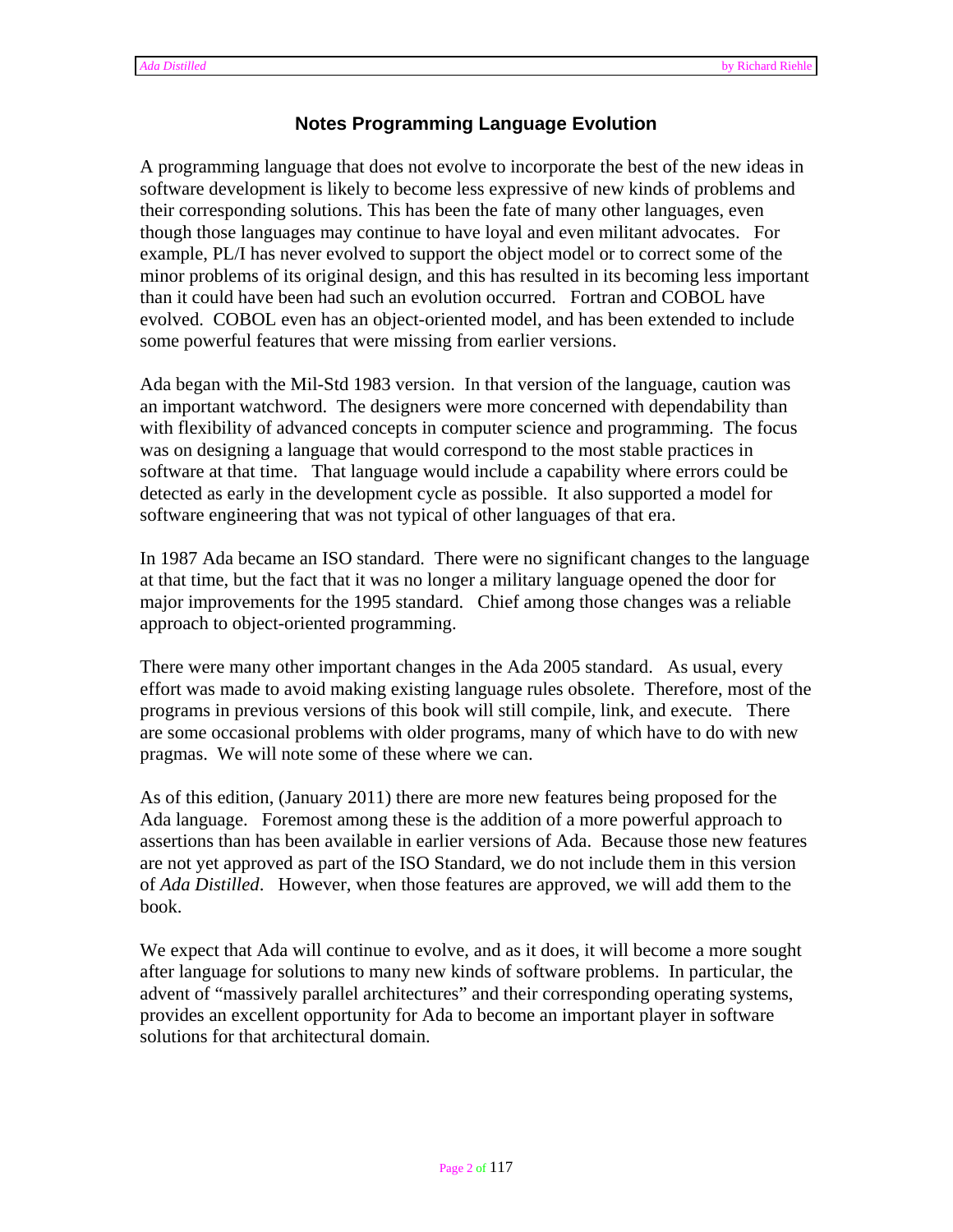### **Acknowledgments to Current (2008) Edition**

 There are always a lot of people involved in the creation of any book, even one as small and modest as this one. Those who have contributed to the best features of this book include my students at Naval Postgraduate School, Mr. Michael Berenato of Computer Sciences Corporation, Mr. Ed Colbert of Absolute Software, and many students from Lockheed-Martin Corporation, Computer Sciences Corporation, British Aerospace, various branches of the uniformed services, to name a few. I also owe a special thanks to Dr. Ben Brosgol, Dr. Robert Dewar, Mr. Mark Gerhardt, and Dr. Mantak Shing for what I have learned from them. Also thanks to the contributors to comp.lang.ada Usenet forum and the Team\_Ada Listserve. Phil Thornley deserves extra credit for his detailed reading of the manuscript and many corrections.

Special thanks goes to Ed Colbert for his careful study of some of my program examples. He is one of those people who can spot a program error at fifty paces. Using this unique skill, Ed brought many errors, some big and some small, to my attention. Also thanks to more recent input from Phil Thornley and Adrian Hoe.

Any other errors are strictly mine. Any mistakes in wording, spelling, or facts are mine and mine alone.

I hope this book will be valuable to the intended audience. It is moderate in its intent: help the beginning Ada programmer get a good start with some useful examples of working code. More advanced books are listed in the bibliography. The serious student should also have one of those books at hand when starting in on a real project.

Richard Riehle

#### **Intended Audience for this Book**

This book is aimed at experienced programmers who want to learn Ada at the programming level. It is not a "...for dummies" book, nor is it intended as a program design book. Instead, we highlight some key features of the Ada language, with coded examples, that are essential for getting started as an Ada programmer.

Ada is a rich and flexibile language used for designing large-scale software systems. This book emphasizes syntax, control structures, subprogram rules, and how-to coding issues rather than design issues. There are other really fine books available that deal with design. Also, this is not a comprehensive treatment of the Ada language. The bibliography lists some books that can help you once you have finished the material in this book.

Think of this a quick-start book, one that enables you, the experienced programmer, to get into the Ada language quickly and easily. The examples use text-oriented programs for simplicity of learning. If you prefer to do the exercises for a GUI environment, check out the sites listed for compilers and tools so you can download bindings for programming in a variety of windowing environments, including Wintel, Linux, and Unix. Of particular interest to those wanting to explore Window style programming are GtkAda, CLAW, GWindows, and JEWL. The last of these, JEWL, is especially useful if you have no prior experience writing Windows programs.

Happy Coding,

Richard Riehle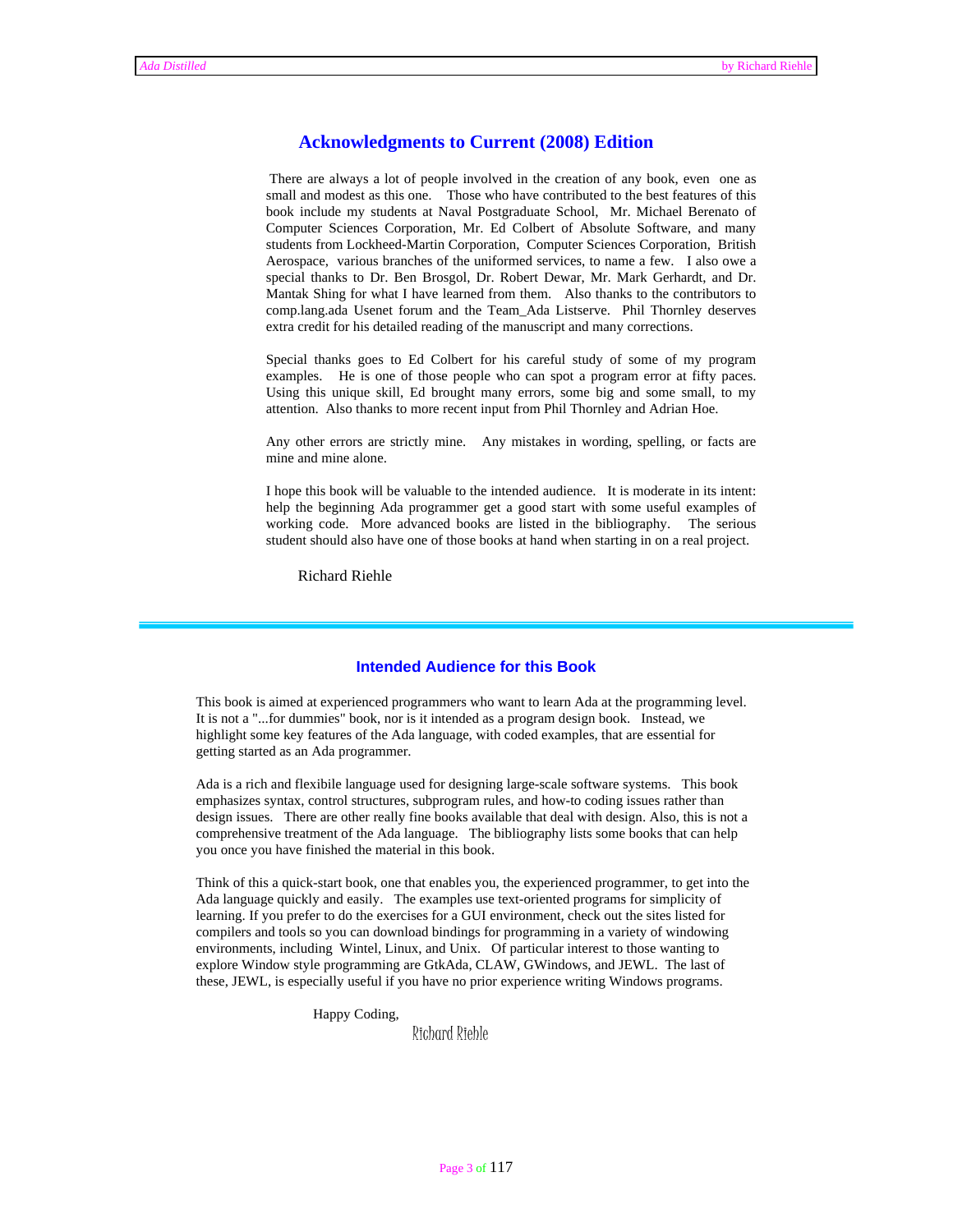# **Table of Contents**

#### **Author's Observation and Opinion**

**1. What is Ada Distilled?**  systems applications, and computationally intensive systems as any existing language. It is truly a general-purpose language, well-suited The Ada language is designed to maximize the possibilities for error detection early in the development process. This reduces the overall cost of software development since it is known that errors corrected early, will cost less than those detected late. No other language, not C++, not Java, not Eiffel, provides the level of support for safety-critical software found in Ada. Developers can and do make mistakes, even using Ada, but the probability of such mistakes is substantially less when using Ada than it is when using other languages. Therefore, when failure is not acceptable, during development or during software execution, the wise developer will select Ada. Although Ada is not as popular as some of the more well-known languages, it has substantial benefits over most of them when software dependability is a primary objective. In addition, contemporary Ada is as appropriate for developing GUI-based applications, information to any kind of software problem you might encounter.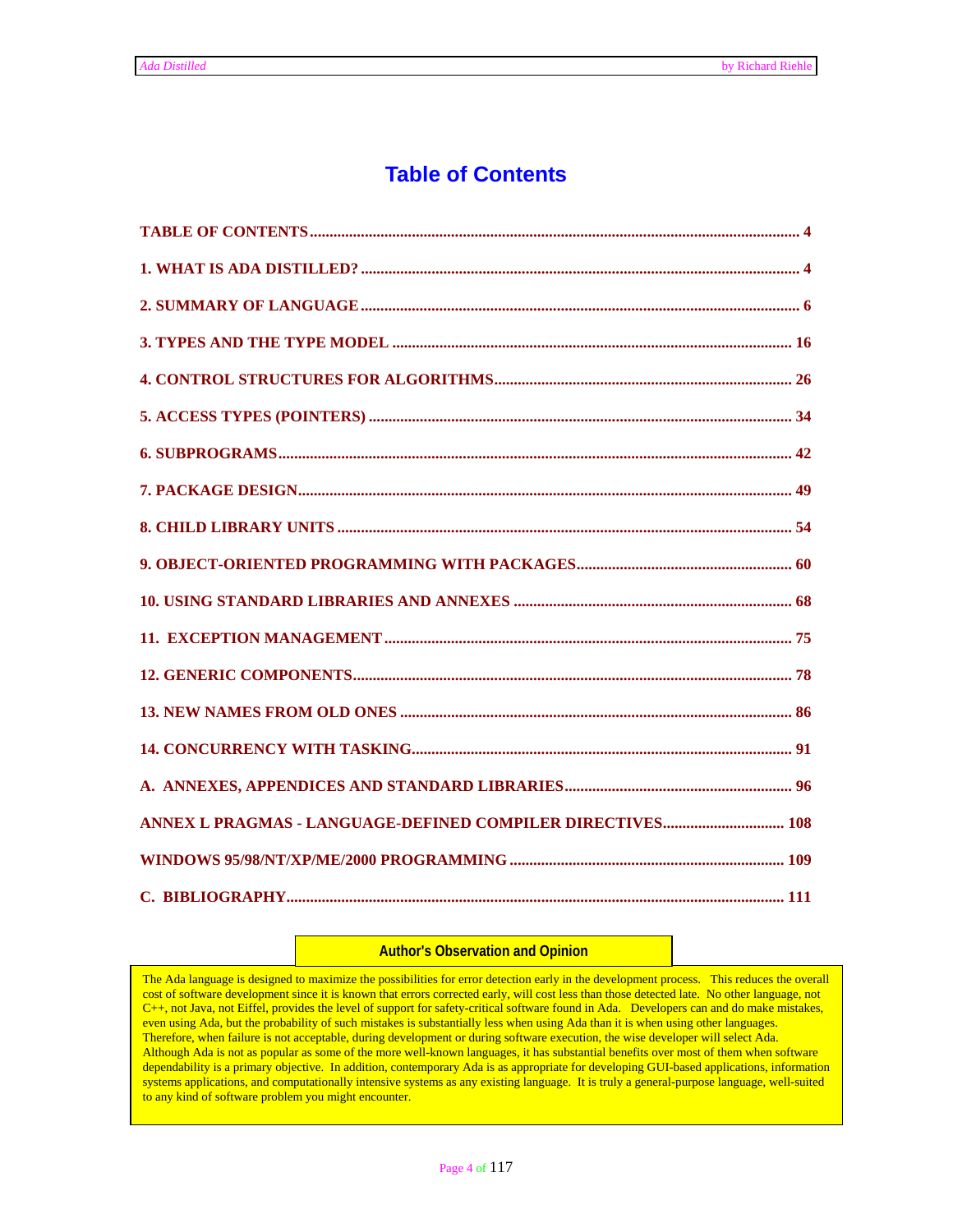This book is for experienced programmers new to Ada. Heavily commented example programs help experienced programmer experiment with Ada. This is not a comprehensive book on the entire Ada language. In particular, we say very little about Ada. Finalization, Storage Pool Management, Representation Specifications, Concurrency, and other more advanced topics. Other books, listed in the bibliography, cover advanced topics. This book is an entry point to your study of Ada.

The text is organized around example programs with line-by-line comments. Ada comments are the double-hyphen and continue to the end of a line. Comments might be explanatory notes and/or corresponding section of the Ada Language Reference Manual (ALRM) in the format of ALRM X.5.3/22.

```
with Ada.Text_IO; -- 1 10.1.2, A.10 Context clause
This will compile procedure Hello is -2 \cdot 6.3 Specification with "is" A hello program in Ada.
            begin -- 3 6.3 Start algorithmic code
               Ada.Text_IO.Put_Line("Hello Ada"); -- 4 A.10.6 Executable source code 
            end Hello; -5 6.3 End of procedure scope
and execute with 
any Ada compiler.
```
where each line is numbered. The 10.1.2 and 6.3, etc. refer to ALRM Chapters 6.3, 10.1.2. A.10.6 refers to Annex A.10.6. There is occasional commentary by source code line number. The line numbers are not part of Ada, but provided on our examples for ease of commentary. Boxed notes are also included for some examples. The preceding example shows one of these as:

### *1.1 Ada Compilers and Tools*

Ada 95 compilers support a wide range of platforms. A free, open source, compiler, GNAT, based on GNU technology, can be downloaded from the Web. Commercial Ada compilers and tools are available from: Ada Core Technologies (GNAT), DDC-I, Rational (recently acquired by IBM), RR Software, Irvine Compiler Corporation, Green Hills, SofCheck, Aonix, and OC Systems. Free editors, including AdaGide, are useful for developing small Ada programs. More information on tools, including GUI development tools, can be accessed using one of the URL's mentioned in the introduction and in the bibliography. AdaCore's GPS development environment is a multi-language development environment.

GUI development environments are also important. These include CLAW for Microsoft Operating Systems, and GtkAda for other GUI environments including Microsoft operating systems, Linux, BSD, OS/2, Java Virtual Machine, and every variety of Unix. AdaGide editor is available for MS Windows.

### *1.2 Ada Education*

The bibliography of this book lists some of the books and educational resources available to the student of Ada. Some colleges and universities offer Ada courses. In addition, there are companies that provide classes for anyone interested in Ada software development.

### *1.3 Ada Software Practice*

If the software must absolutely work without error, where a software accident could kill or maim, Ada is the correct choice.

There is a lot of misinformation about Ada. One misconception is that it is a large, bloated language designed by committee. This is not true. Ada is designed around a few simple principles that provide the architecture for the language syntax and semantics. Once you understand these principles, Ada will be as easy as many other languages. We highlight some of those design principles in this book. One important principle is that the Ada compiler never assumes anything. Everything is explicit. Nothing in Ada is implicit. This helps the compiler help you write more dependable code. Oh, and you'll rarely need the debugger once you are experienced with Ada. Also, your Ada programs will usually compile to nearly any contemporary platform and execute on that platform without change.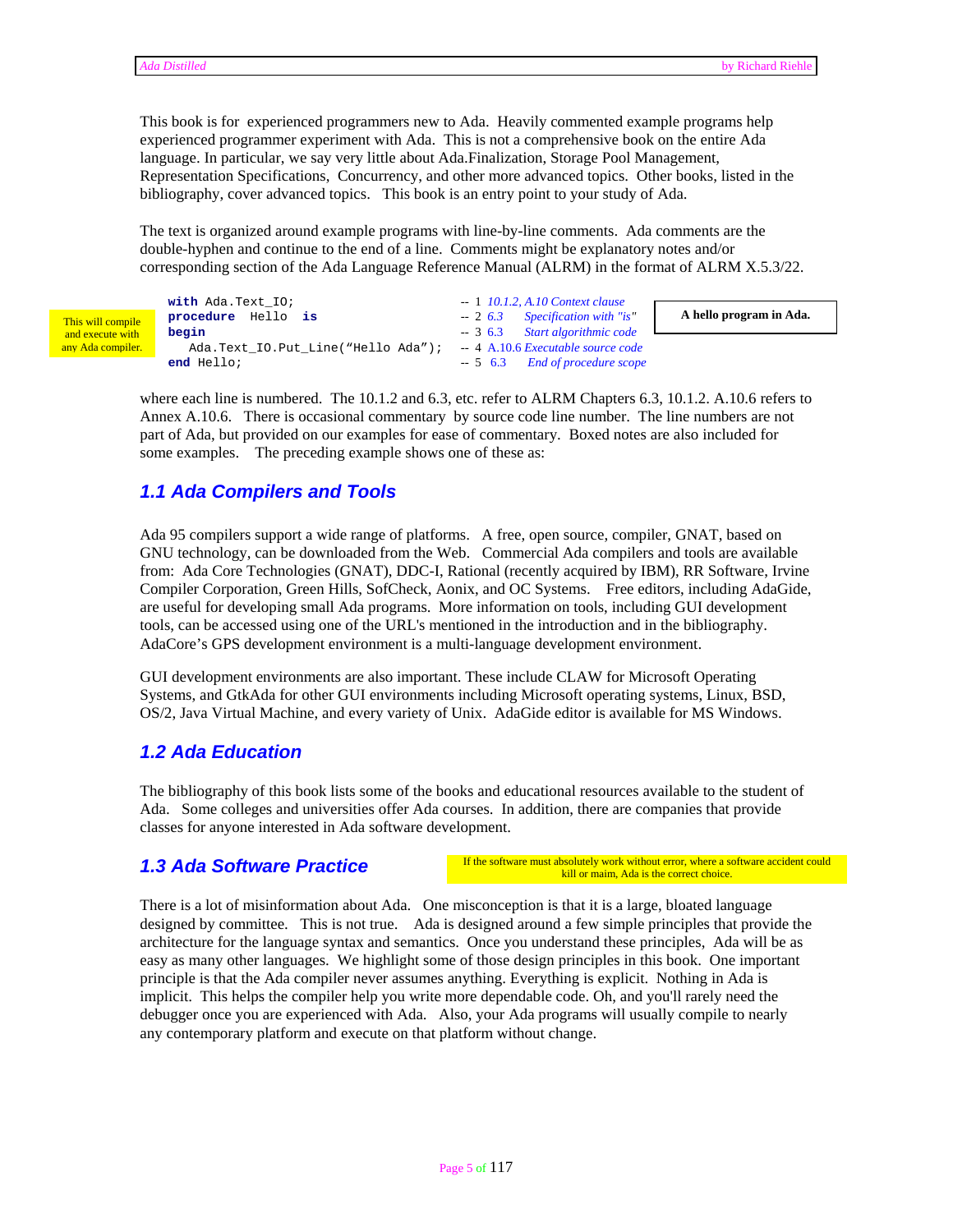in Ada if you want. However, it is intended as a language for disciplined design and construction of high reliability software.

# **2. Summary of Language**

## *2.1 Goals and Philosophy*

Ada is not an acronym. It is the name of the daughter of the English Poet, Lord Byron. She is credited with being the "first computer programmer" because of the prescience demonstrated in her early writings that described Charles Babbage's Analytical Engine. She was honored for this contribution by having a language named after her.

Every programming language is intended to satisfy some purpose, some set of goals. Sometimes the goals are stated in terms of a programming paradigm. For example, a goal might be to design an object-oriented programming language. Another goal might call for a language that conforms to some existing programming model with extensions to satisfy some new notions of programming techniques. Ada's goals correspond to the final product of the software process. Ada is not designed to satisfy an academic notion of how programs should be designed and written. Ada's Goals are: Yes, you can hack solutions

- **High reliability and dependability for safety-critical environments,**
- **Maintainable over a long span by someone who has never seen the code before,**
- **Emphasis on program readability instead of program writeability,**
- **Capability for efficient software development using reusable components**

In summary, Ada is designed to maximize the error checking a compiler can do early in the development process. Each syntactic construct is intended to help the compiler meet this goal. This means some Ada syntax may initially seem extraneous but has an important role in alerting the compiler to potential errors in your code. The default for every Ada construct is *safe*. Ada allows you to relax that default when necessary. Contrast Ada's default of *safe* with most of the C family of languages where the default is usually, *unsafe*. The safety default is one of Ada's most important contributions to engineering software.

Another important idea is *expressiveness* over *expressibility*. Nearly any idea can be expressed in any programming language. That is not good enough. Ada puts emphasis on expressiveness, not just expressibility. In Ada, we map the solution to the problem rather than the problem to the solution.

### *2.2 Elementary Syntax*

The syntax of Ada is actually easy to learn and use. It is only when you get further in your study that you will discover its full power. Just as there is "no royal road to mathematics," there is no royal road to software engineering. Ada can help, but much of programming still requires diligent study and practice.

### **2.2.1 Identifiers**

Identifiers in Ada are not case sensitive. The identifiers Niacin, NIACIN, NiAcIn will be interpreted by the compiler as the same. Underbars are common in Ada source code identifiers; e.g. Down\_The\_Hatch. There is a worldwide shortage of curly braces. Consequently, Ada does not use { and }. Also, Ada does not use square braces such as [ and ] . Ada has sixty-nine reserved words. Reserved words will usually be shown in bold-face type in this book. (*See Appendix A for a complete list of reserved words*).

### **2.2.2 Statements, Scope Resolution, Visibility**

Ada's unique idea of visibility often causes difficulties for new Ada programmers. Once you understand visibility, nearly everything else about Ada will be clear to you.

An Ada statement is terminated with a semicolon. The entire scope of a statement is contained within the start of that statement and the corresponding semicolon. Compound statements are permitted. A compound statement has an explicit *end* of scope clause. A statement may be a subprogram call, a simple expression, or an assignment statement. Here are some sample statements:

| $X := C * (A + B);$                                                                                                                          | -- 1 Simple assignment statement           |                        |  |
|----------------------------------------------------------------------------------------------------------------------------------------------|--------------------------------------------|------------------------|--|
| Move $(X, Y)$ ;                                                                                                                              | -- 2 A procedure call statement            |                        |  |
| if $A = B$ then                                                                                                                              | -- 3 Start a compound if statement         |                        |  |
| $J = Ada.Numerics.Pi * Diameter;$                                                                                                            | -- 4 Compute the circumference of a circle |                        |  |
| else                                                                                                                                         | -- 5 Part of compound if statement         | No curly braces in Ada |  |
| $J = Ada.Numerics.Pi * Radius ** 2;$                                                                                                         | -- 6 Compute area of a circle              |                        |  |
| end if:                                                                                                                                      | -- 7 End of compound statement scope       |                        |  |
| -- 8 Parentheses required in mixed and/or construct<br>if $(A \text{ and } B)$ or $((X \text{ and } T) \text{ and } (P \text{ or } Q))$ then |                                            |                        |  |
| Compute(A);                                                                                                                                  | -- 9 Call Compute subprogram               |                        |  |
| else                                                                                                                                         | -- 10 Part of compound statement           |                        |  |
| Compute(P);                                                                                                                                  | -- 11 Subprogram call statement            |                        |  |
| end if:                                                                                                                                      | -- 12 End of compound statement scope      |                        |  |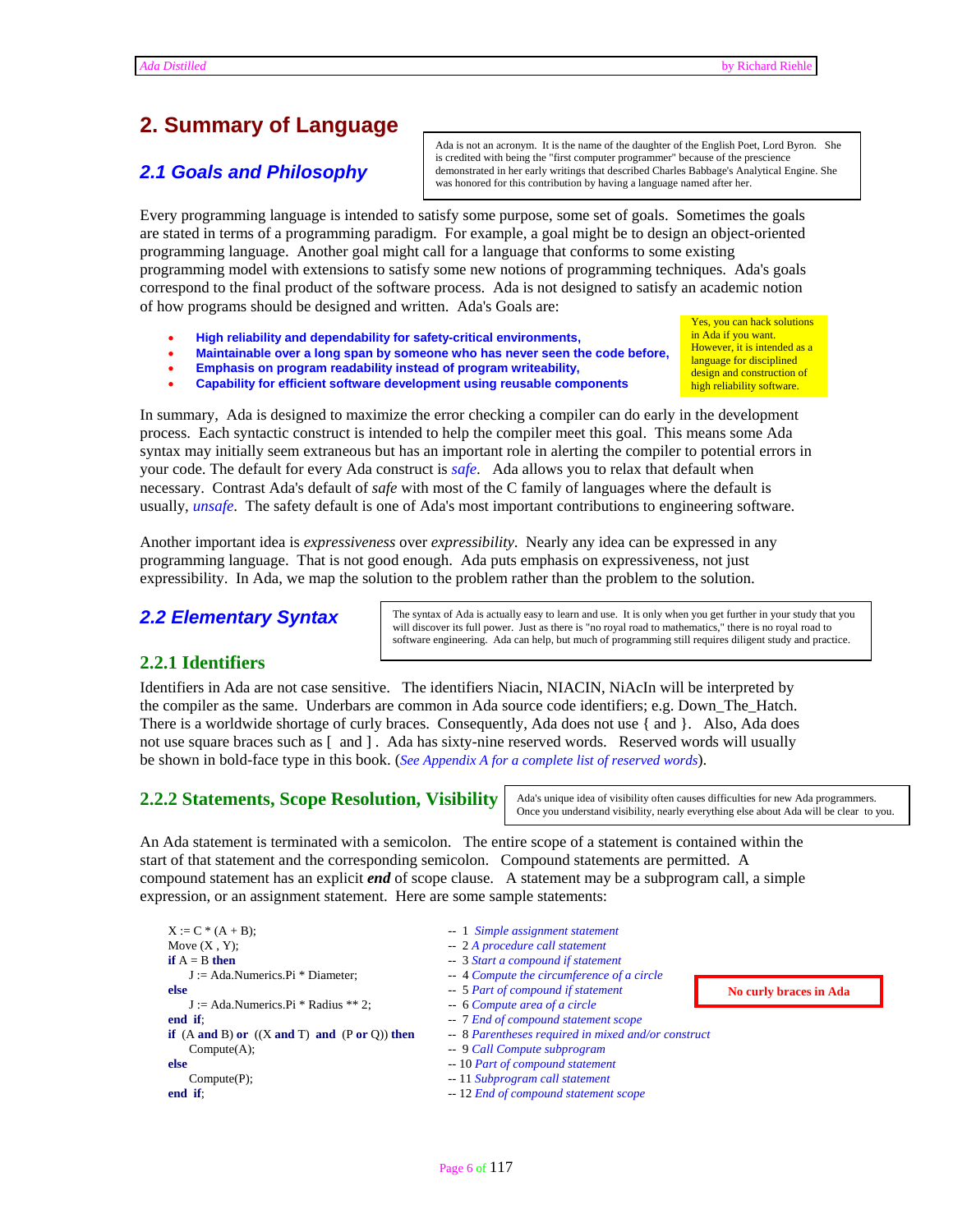Note on Line 8 that an Ada conditional statement cannot mix *and* and *or* unless the expression includes parentheses. This eliminates problems associated with such expressions. It also eliminates arguments about precedence of mixed expressions, and errors due to incorrect assumptions about precedence.

### **2.2.3 Methods (Operators and Operations)**

Methods in Ada are subprograms (procedures/functions) and include both operators and operations. Operators include the symbols:  $=$ ,  $/=$ ,  $\lt$ ,  $\gt$ ,  $\lt$  =,  $\gt$ ,  $\&$ , +, -,  $/$ ,  $*$ . Other operators are the reserved words, *and*, *or*, *xor*, *not*, *abs*, *rem*, *mod*. One issue that annoys newcomers to Ada is the strictness of the *visibility* rules associated with operators. We will discuss the visibility rules and techniques for using them sensibly in Section 2.4 and elsewhere in this book. For detailed operator rules, see ALRM 4.5.

All other methods are called operations. One operation, *assignment* uses the compound symbol: := . The Ada programmer may not directly overload the assignment operation. Assignment is predefined for most Ada types. It is prohibited for *limited* types. We describe limited types later in this book.

The Ada programmer may declare type-specific methods. An experienced Ada designer uses the package specification for declaring such methods, and for overriding/overloading existing methods.

The membership test, not considered an operation by the language, has important method-like properties. Membership test uses the reserved word **in**. Combine the word **in** with the word **not** (**not in**) for a negative membership test. Membership testing is permitted for every Ada type, including limited types. See 4.2.2

## *2.3 Library and Compilation Units*

### **2.3.1 Library Units**

A single library unit may be composed of more than one compilation unit. This is called separate compilation. Ada ensures that separately compiled units preserve their continuity in relationship to related units. That is, date and time checking, library name resolution, and date and time checking of compiled units ensures every unit is always in phase with every other related complation and library unit

An Ada program is composed of *library units*. A library unit is a unit that can be referred to using a *with* clause. The technical name for the *with* clause is *context clause*. A *context clause* is a little like a *#include* compiler directive in other languages, but with important differences. A library unit must successfully compile before the compiler will recognize it in a *context clause*. Each compiled unit is placed in a [sometimes virtual] library. Unlike a #*include* , the *context clause* does not make elements of a library unit visible. Instead, a *context clause* simply puts the library unit in scope, making it potentially visible.

A library unit may be a *package* or a *subprogram*. Subprograms are either *functions* or *procedures*.

- **1) package** *A collection of resources with something in common, usually a data type.*
- **2) procedure** *A simple executable series of declarations and associated algorithmic code.*
- **3) function** *An executable entity which always returns a data type result.*
- **4) child unit** *A package, procedure, or function that is a child of a package.*

An Ada library unit consists of a specification part and implementation part. The implementation is sometimes called a *body*. For a subprogram the specification part could be coded as,

**procedure** Open (F : **in out** File); -- *Procedure specification; requires body.* **function** Is\_Open (F : File) **return** Boolean; -- *Function specification; requires body*

C/C++ programmer note: An Ada subprogram specification is analogous to, but not identical to, a function prototype.

A package is a collection of services (public and private), usually related through some data type. Most Ada library units will be packages. A package specification includes type declarations, subprograms (procedures and functions), and exceptions. Also, a package usually consists of a specification part (public and private) and an implementation part. The implementation part of a package is called the *package body*. A package specification almost always (not always) requires a package body.

Note: Library units may be generic. See chapter 12.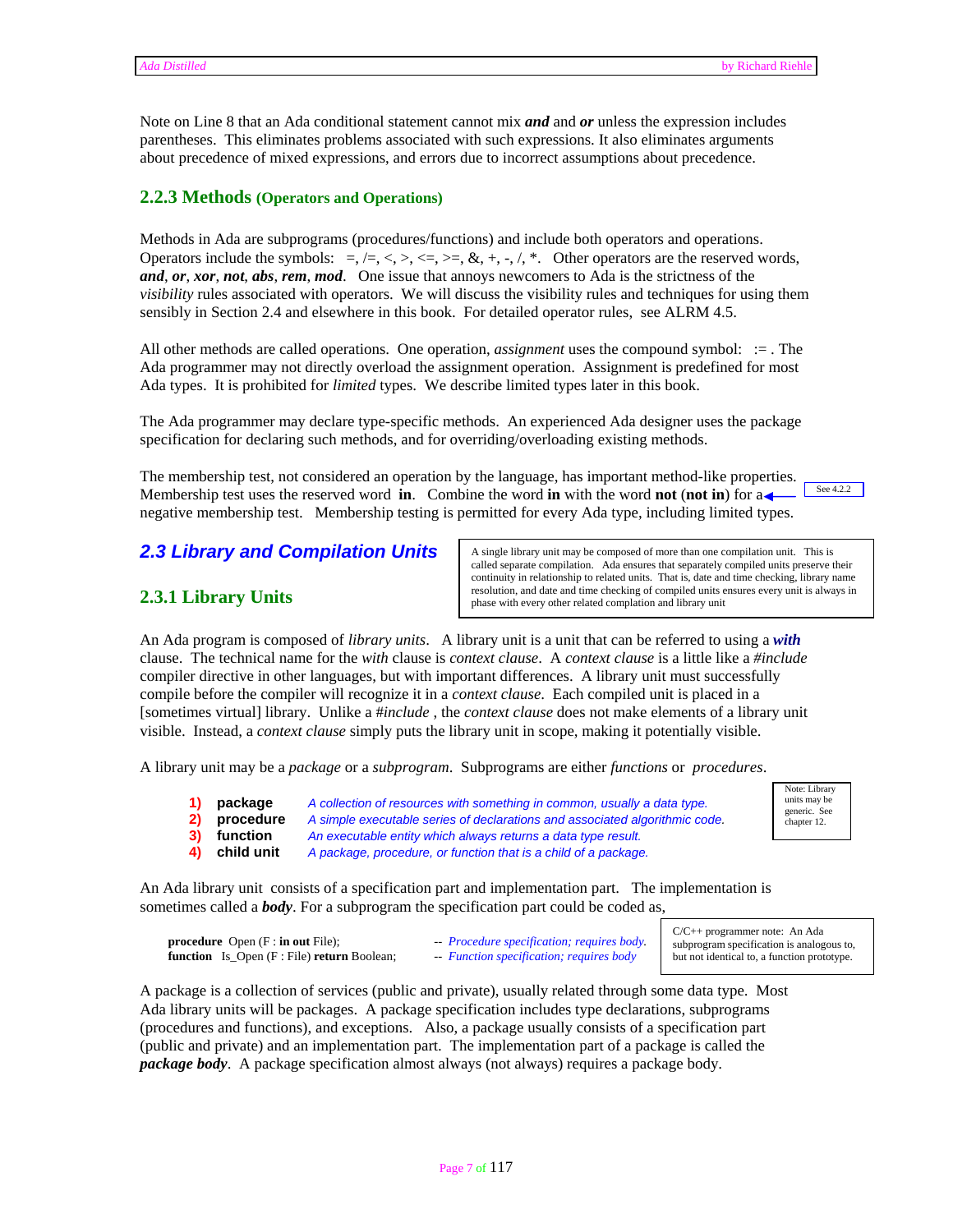Here is a typical specification for a package library unit. The specification has two parts, public and private. A client of a package can access only specification's public part, not its private part.

| <b>package</b> Machinery $1_{3}$ is                   | -- 1 Package specification; requires body          |                     |
|-------------------------------------------------------|----------------------------------------------------|---------------------|
| type Machine is private;                              | $-2$ Specifies the visible part of the data type;  |                     |
| <b>procedure</b> Turn_On (M : <b>in out</b> Machine); | -- 3 procedure specification                       | <b>Public part</b>  |
| procedure Turn_Off (M : in out Machine);              | -- 4 procedure specification                       |                     |
| function Is On (M : in Machine) return Boolean;       | -- 5 function specification                        |                     |
| private                                               | -- 6 private part hidden from a client of contract |                     |
| type Machine is record                                | -- 7 full definition of the publicly declared type |                     |
| Turned On : Boolean := False;                         | -- 8 component of the type; OOP attribute          | <b>Private part</b> |
| end record:                                           | -- 9 scope terminator for the component            |                     |
| end Machinery 1 3;                                    | -- 10 scope terminator for the specification       |                     |

Here is a possible package body, which implements the specification. It is separately compiled.

| package body Machinery_1_3 is                                              | -- 1 Package body; implements specification declarations  |             |
|----------------------------------------------------------------------------|-----------------------------------------------------------|-------------|
| <b>procedure</b> Turn On $(M : in out Machine)$ is                         | -- 2 Repeat procedure specification; compiler checks this |             |
| begin                                                                      | -- 3 Starts algorithmic section of procedure              |             |
| $M$ .Turned $ON := True$ ;                                                 | -- 4 Simple assignment statement of boolean value         |             |
| end Turn On:                                                               | -- 5 Procedure scope terminator is required               |             |
| <b>procedure</b> Turn Off $(M : in out Machine)$ is                        | -- 6 Must match profile in specification                  |             |
| begin                                                                      | -- 7 Algorithms between begin and end                     | <b>Body</b> |
| M.Turned $On := False$ ;                                                   | -- 8 M.Turned called dot notation                         |             |
| end Turn Off;                                                              | -- 9 Name is optional but <b>end</b> is required          |             |
| <b>function</b> Is On $(M : \textbf{in Machine})$ <b>return</b> Boolean is | -- 10 In mode is like a constant; it may                  |             |
| begin                                                                      | not be on left side of assignment<br>$-11$                |             |
| return M.Turned On:                                                        | -- 12 return statement required of every function         |             |
| end Is On:                                                                 | -- 13 Scope terminator for function                       |             |
| end Machinery 1 3;                                                         | -- 14 End of all declarations for this package            |             |

Most often, the specification and the body are compiled separately. A specification must compile without errors before its body can be compiled. The Ada compiler will issue a fatal error if the body is out of phase with the specification. A programmer creating a client of the package, can only see the public part of the specification. The specification is a *contract* with a client of the package. The contract must be sufficient for the client to engage the promised services. Every declaration in the specification must conform, exactly, to the code in the body. The Ada compiler detects non-conformance to ensure consistency over the lifetime of the whole library unit. A change to a specification requires recompilation of the body. A change to the body does not require recompilation of the specification. Consider this client subprogram:

| with Machinery $1_3$ ;                                | -- 1 Context clause. Puts Machinery 1 3 in scope               |
|-------------------------------------------------------|----------------------------------------------------------------|
| <b>procedure</b> Test_Machinery_ $1_3$ is             | -- 2 Specification for the procedure                           |
| Widget: Machinery_1_3.Machine;                        | -- 3 Local object of type Machine                              |
| begin                                                 | -- 4 Starts the algorithmic section of this procedure          |
| →<br>Machinery 1 3.Turn On $(M \Rightarrow Widget)$ ; | -- 5 Call the Turn_On using dot notation and named association |
| Machinery_1_3.Turn_Off ( $M \Rightarrow Widget$ );    | -- 6 Call the Turn_On using dot notation and named association |
| end Test_Machinery_1_3;                               | -- 7 Scope of subprogram terminates with the end clause        |

A client of the package, such as Test\_Machinery\_1\_3, never has visibility to the private part or the body of the package. Its only v iew is to the public part. However, the entire package is in scope, including the body. The body is completely hidden from all views from outside the package even though it in scope.

**2.** readable and eliminates a lot of errors in the final source code. Named association is optional, but it is very powerful Note the use of named association in the procedure call. The syntax includes the compound symbol  $\Rightarrow$  where the formal parameter is on the left and the actual parameter is on the right. This Ada feature helps to make code more and used often in production code.

As noted earlier, library units can be composed of smaller units called *compilation units*. The library unit is the full entity referenced in a *context clause*. An Ada package, as a library unit, is usually compiled as two compilation units: package specification and package body. Do not think of a package specification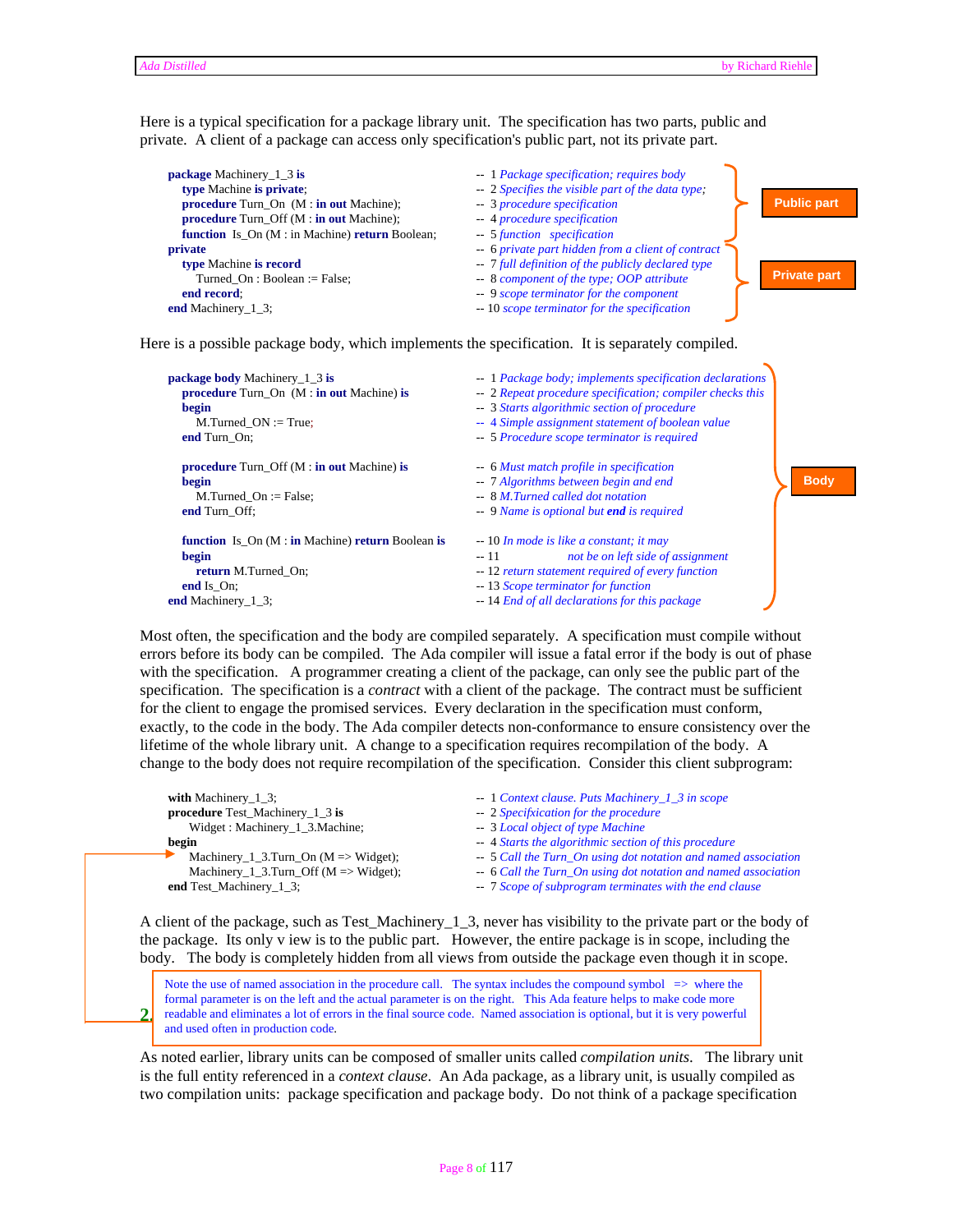as a  $C_{++}$ . h file. The Ada rules are more rigorous than those for  $C_{++}$ . h files. The package body does not need to *with* its own specification. A package body can be further subdivided into even smaller compilation units called *subunits*. Subunits, used wisely, benefit the maintenance cycle of existing Ada programs.

The specification of Machinery\_1\_3 in the previous section can be compiled by itself. Later, the package body can be compiled. The procedure Test\_Machinery\_1\_3 may be compiled before the package body of Machinery<sub>11\_3</sub>. The test program cannot be linked until all separately compiled units are compiled.

The package body for Machinery\_1\_3 could have been coded for separate compilation as,

| <b>package body</b> Machinery $1_3$ is<br><b>procedure</b> Turn_On $(M : in out Machine)$ is separate;                                                                   | $-21$    | $-1$ A subprogram declared <i>is separate</i> places a subunit in the library. The<br>subunit may have its own context clauses, its own local variables, and its                                                                                                              |
|--------------------------------------------------------------------------------------------------------------------------------------------------------------------------|----------|-------------------------------------------------------------------------------------------------------------------------------------------------------------------------------------------------------------------------------------------------------------------------------|
| <b>procedure</b> Turn_Off $(M : in out Machine)$ is separate;<br><b>function</b> Is On $(M : in Machine)$<br><b>return</b> Boolean is separate;<br>end Machinery $1_3$ ; | $-3$ $-$ | own algorithmic code. Also, each subunit may be compiled independently<br>- 4 once its parent has been successfully compiled. This means easier, faster<br>maintenance and better unit testing. During development, each subunit can<br>be assigned to a different programmer |

Compilation units in most Ada programs will be a package specification and package body. Sometimes, as in lines 2, 3, 5, you may see a subprogram specification compiled with the word *separate* instead of an *... is ... end* implementation. This implies separate compilation of the body for that subprogram.

Ada does not force separate compilation, but some Ada compilers do. An implementation is free to impose this requirement. The standards for most Ada development shops also require separate compilation.

An Ada package may have *child library* units. A package, such as package Machinery, may be the root of a tree of *child library* units. This provides a unique opportunity for separate compilation and extension.



At first, who how a child library unit is formed using the parent name followed by a dot and the child  $_{\text{per}}$ will see that it is not inheritance; the *is\_a* is relationship is absent. Rather, it allows one to extend the original package and add more features. The *declarative region* for Messenger has been extended to include the declarations of Messenger.Dated. Any client of Messenger.Dated has direct visibility to the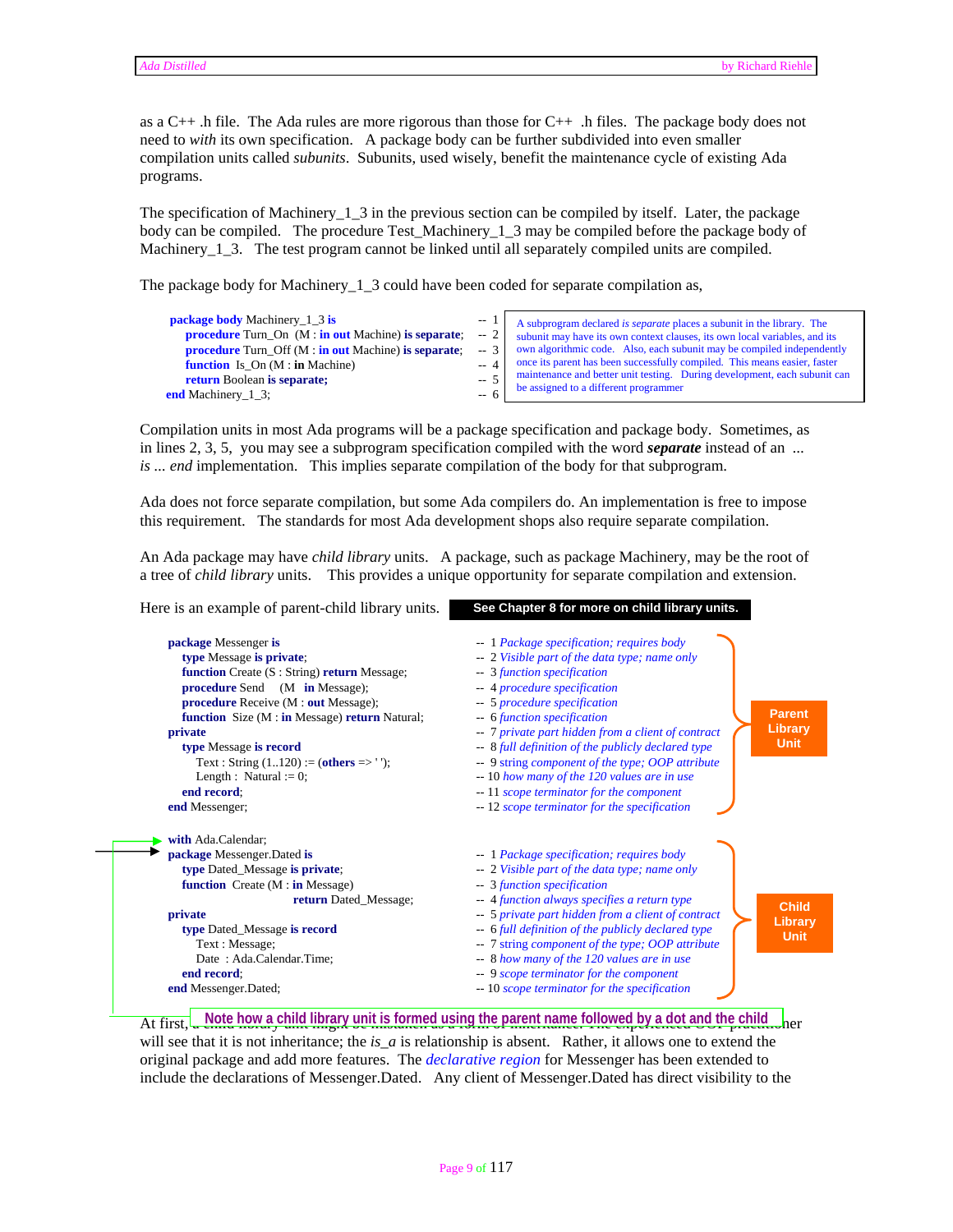public declarations of Messenger. The private part of Messenger.Dated and the body of Messenger.Dated has direct visibility to the private and public parts of Messenger.

Dated\_Message is implemented is a *has\_a* relationship. This means that Dated\_Message contains a value of type Message. Dated\_Message cannot be converted to an object of type Message. They are two distinct types, even though one is nested within another.

## **Important**

*2.4 Scope and Visibility* 

Some programmers find the concept of visibility more difficult than any other part of Ada. Once they really understand visibility, everything else in language makes sense.

Failure to understand the difference between *scope* and *visibility* causes more problems for new Ada programmers than any other single topic. It is an idea central to the design of all Ada software. There is an entire ALRM chapter devoted to it, Chapter 8. A *with* clause puts a library unit into scope; but none of the resources of that unit are directly *visible* to a client. This is different from a #include in the C family of languages. Separating *scope* from *visibility* is an important software engineering concept. It is seldom designed into other programming languages. This book has many coded examples that illustrate visibility rules. Ada has several techniques for making *in-scope* elements directly visible.

NOTE: ISO Standard C++ *namespace* adopts a weakened form of Ada's scope and visibility model.

the use clause is to not use it. However, for lots of programs where dependability and maintainability are less important (e.g., experimental programs), one may use the use clause freely to simplify the coding process.

### **2.4.1 Scope**

Every Ada statement has an enclosing scope. Sometimes the scope is easy to see in the source code. There is an entry point (declare, subprogram identifier, composite type identifier, package identifier, etc.) and an explicit point of termination. Explicit terminations are coded with an *end* statement. Anytime you see an *end* clause, you know it is closing a scope. Scope can be nested. For example, a procedure may be declared inside another procedure. The scope of context clause (*with* clause) is not as obvious. The context clause puts the full resources of a library unit in scope, but makes none directly visible.

*A pure interpretation of the scope mechanism might better describe this in terms of a declarative region. However, since this book is intended as an introduction to the practical aspects of the Ada, we limit our discussion to a more pragmatic view of the visibility mechanism. For a more rigorous description, please consult the Ada LRM, Chapter 8.* 

A **with** (context) clause implies a dependency on the library unit named in that clause. This dependency can be at either the specification level of the withing library unit or deferred to the body of that unit.

#### **2.4.2 Visibility Understanding visibility is the key to understanding Ada.**

An entity may be in scope but not directly visibile. This concept is better developed in Ada than in most programming languages. Throughout Ada Distilled you will see visibility examples such as: The general rule for

- 
- 
- 

• **use clauses** *makes all public resources of a package directly visible* • **use type clauses** *makes public operators directly visible for designated type* • **entity dot notation** *entity in notation is directly visible; usually the best option* • **renaming , locally, of operations/operators** *usually best option for making operators directly visible*

During development, an Ada compiler error message may advise you that some entity is not visible at the point where it is declared or used. Most often a visibility problem will relate to operators  $(2.7)$ . One of the mechanisms from the above list can make that entity visible. It will be easier to demonstrate visibility in the code examples than to trudge through a tedious jungle of prose. Watch uses of the visibility mechanisms above in our coded examples.

### *2.5 Declarations, Elaboration, Dependencies*

Most Ada software systems are composed of many independent components, most in the form of packages. These packages are associated with each other through context clauses (i.e., *with* clause).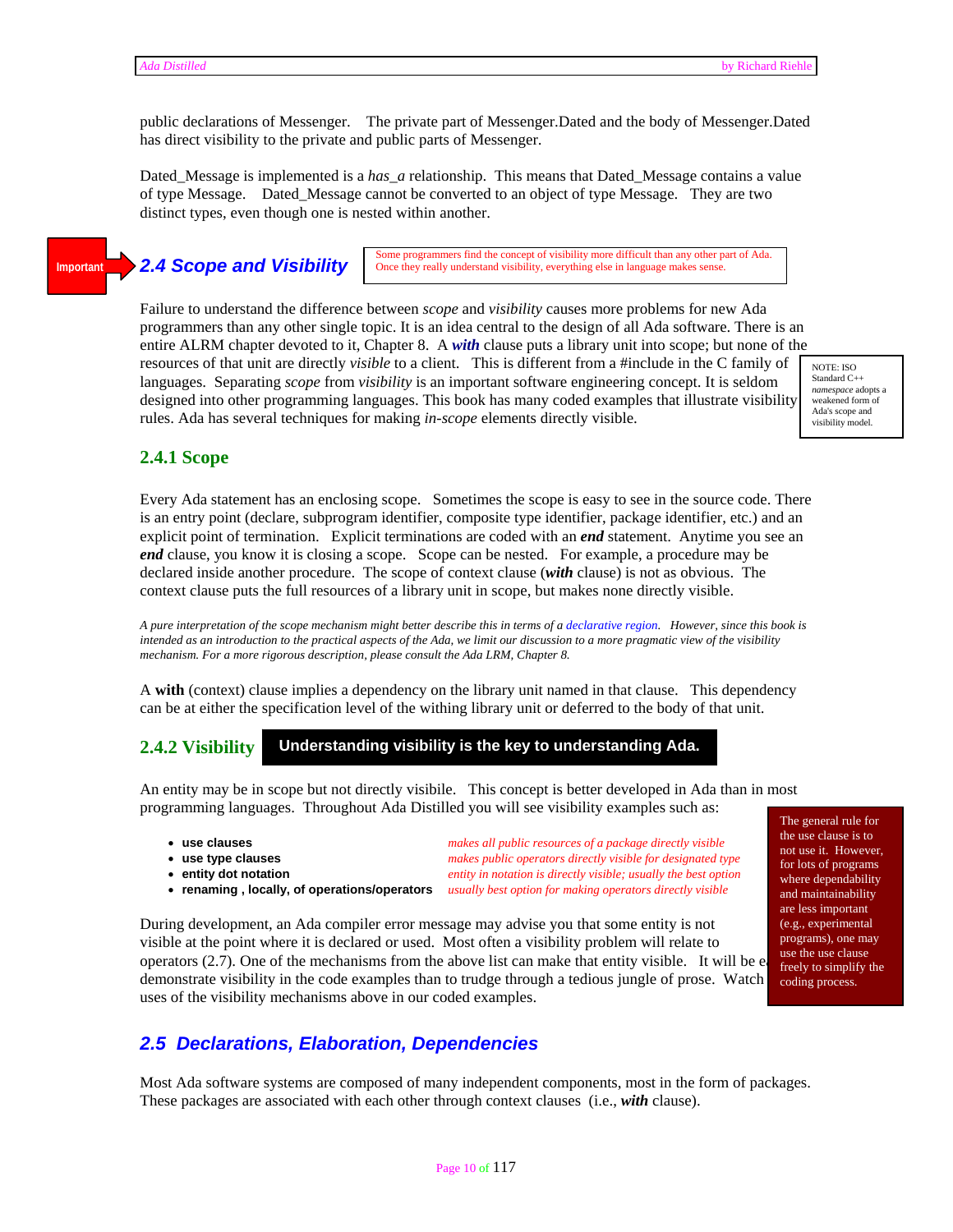

Notice that dependencies between library units can be deferred to the package body. This unique feature of Ada is based on the integral nature of library units and takes advantage of the separate compilation capability. Ada gives us the best of both capabilities. We can minimize the design dependencies by declaring context clauses for the package body instead for the package specification. This eliminates the need to re-compile (or re-examine) the relationships each time we make a change somewhere in our design.

An Ada program includes declarations and executable statements. A package specification is a set of declarations. The package body may also contain localized declarations. The scope of the declarations can be thought of as a *declarative region*. In the declarative region, declarations are in scope but not necessarily visible. Declarations in a package body are in the declarative region, but are not visible to a client or child library unit.

#### **2.5.1 Elaboration Elaboration brings declarations into existence, usually at run-time**

Declarations must be elaborated before the program can begin its algorithmic part. Elaboration is the set of actions a program must complete before it can begin its algorithmic actions. It usually takes place without action by the programmer. Ada does provide some *pragmas* (compiler directives) for control over the timing and order of elaboration. Usually, elaboration occurs at execution time. A programmer may specify compile-time elaboration through pragma Preelaborate or pragma Pure. If that compile-time elaboration is possible, it may occur according to the semantics of each pragma.

Library units named in a context (*with*) clause must be elaborated before they are actually available to a client. When there are multiple context clauses, each must be elaborated. In some circumstances, resources of one library unit must finish elaborating before another library unit complete its elaboration.

### **2.5.2 Ada Comb**

An Ada program unit may sometimes be viewed in terms of the "Ada Comb," an idea first introduced to me years ago by Mr. Mark Gerhardt. The Ada Comb demonstrates how declarations and algorithms are related within an implementation; i.e, subprogram body, task body, declare block, package body, etc.



- **kind-of-unit** unit-name  $\qquad \qquad \text{---}$  1 *procedure, function, package body, declare block, etc.* 
	- *local declarations* -- 2 *Must be elaborated prior to begin statement*
- **begin**  $-3$  *Elaboration is done. Now start executing statements* 
	- *handled-sequence-of-statements* -- 4 *Handled because of the exception handler entry* 
		-
	- *sequence-of-statements* -- 6 *This is the area for exception handler code*
		-

Ada is a block-structured language. Local declarations may contain: other subprogram declarations (including their body), instances of types, instances of generic units, tasks or task types, protected objects or protected types, use clauses, compiler directives (pragmas), local type declarations, constants, and anything else that falls into the category of the items just listed. Even though the list of legal entities in a declaration is long, only a few elements are actually used in practice. Be aware of the Ada Comb when studying the subprograms and algorithmic structures in this book.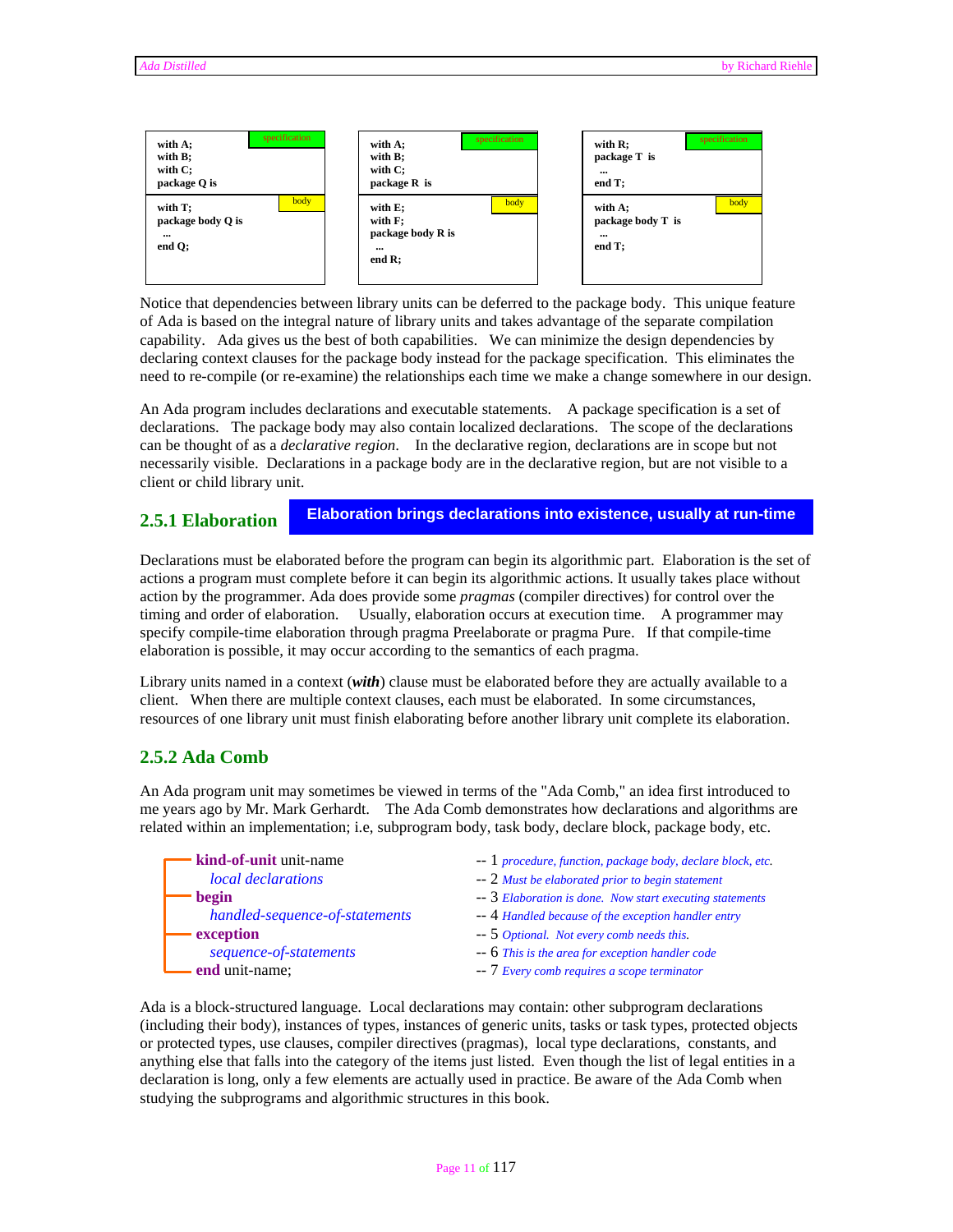The *handled-sequence-of-statements* includes statements that operate on declarations. This includes assignment, comparisons, transfers of control, algorithmic code. More specifically, we see the three fundamental control structures of the structure theorem (Jacopini and Böhm): sequence, iteration, selection. You may also see a declare block, with local declarations, within the handled-sequence-of-statements.

| with Ada.Text IO;                 | -- 1 Is elaborated before being used                |
|-----------------------------------|-----------------------------------------------------|
| with Machinery;                   | -- 2 Is elaborated before being used                |
| procedure Ada_Comb_Example_1 is   | -- 3 Name of enclosing unit                         |
| Data: Machinery.Machine;          | -- 4 Declarations local to enclosing unit           |
| begin                             | $-5$                                                |
| declare                           | -- 6 Can declare local variables in this block      |
| Data : Integer := 42;             | -- 7 The name, Data, hides the global declarations  |
| begin                             | -- 8 Integer Data now is visible; Outer Data is not |
| Data := Data + 1;                 | -- 9 Handled sequence of statements                 |
| exception                         | -- 10 Start exception handler part of unit          |
| when some-exception $\Rightarrow$ | -- 11 Name the exception after reserved word, when  |
| -- sequence of statements         | -- 12 Any legal sequence of statements here         |
| end:                              | -- 13 End of scope of declare block                 |
| end Ada_Comb_Example_1;           | -- 14 End of enclosing scope                        |

The Ada comb may be found in most algorithmic units. This includes procedures, functions, package bodies, task bodies, and declare blocks. These units may also include some kind of identifier (label). In production code, it is helpful to include the label at the beginning of the comb as well as at the end of it. Here is a variation on the previous example

| procedure Ada_Comb_Example_2 is     | -- 1 Name of procedure                                               |
|-------------------------------------|----------------------------------------------------------------------|
| Data: Float:= $0.0$ ;               | -- 2 Floating point declaration in scope                             |
| begin                               | $-3$                                                                 |
| Integer_Block:                      | -- 4 A label for the declare block                                   |
| declare                             | -- 5 Can declare local variables in this block                       |
| Data : Integer := 42;               | -- 6 The name, Data, hides the global declarations                   |
| begin                               | -- 7 Integer Data now is visible; Float Data is not directly visible |
| Data := Data + 1;                   | -- 8 Simple incrementing statement                                   |
| exception                           | -- 9 Localized exception handling region                             |
| when Constraint Error $\Rightarrow$ | -- 10 Statements to handle the exception                             |
| end Integer Block;                  | -- 11 Named end of scope for declare block                           |
| Data := Data + $451.0$ ;            | -- 12 Float data is once more visible                                |
| end Ada Comb Example 2;             | -- 13 End of scope of procedure                                      |
|                                     |                                                                      |

The second example has an exception handler localized in the declare block. Note the identifier (label) for this declare block. A block label is any user-defined name followed by a colon. The block repeats the identifier at the end of its scope. In the scope of the declare block, the floating point variable with the same name as the item in the declare block is automatically made invisible. Because it is still in scope, it could be made visible with dot notation (Ada\_Comb\_Example\_2.Data ...). Try to avoid identical names within the same scope. In large-scale systems with many library units, avoiding this is not always possible.

#### **2.6 Variables and Constants**

A variable is an entity that can change its value within your program. That is, you may assign new values to it after it is declared. A constant, once declared with an assigned value, may not be changed during its lifetime in your program. Variables and constants may be declared in a certain place in your program,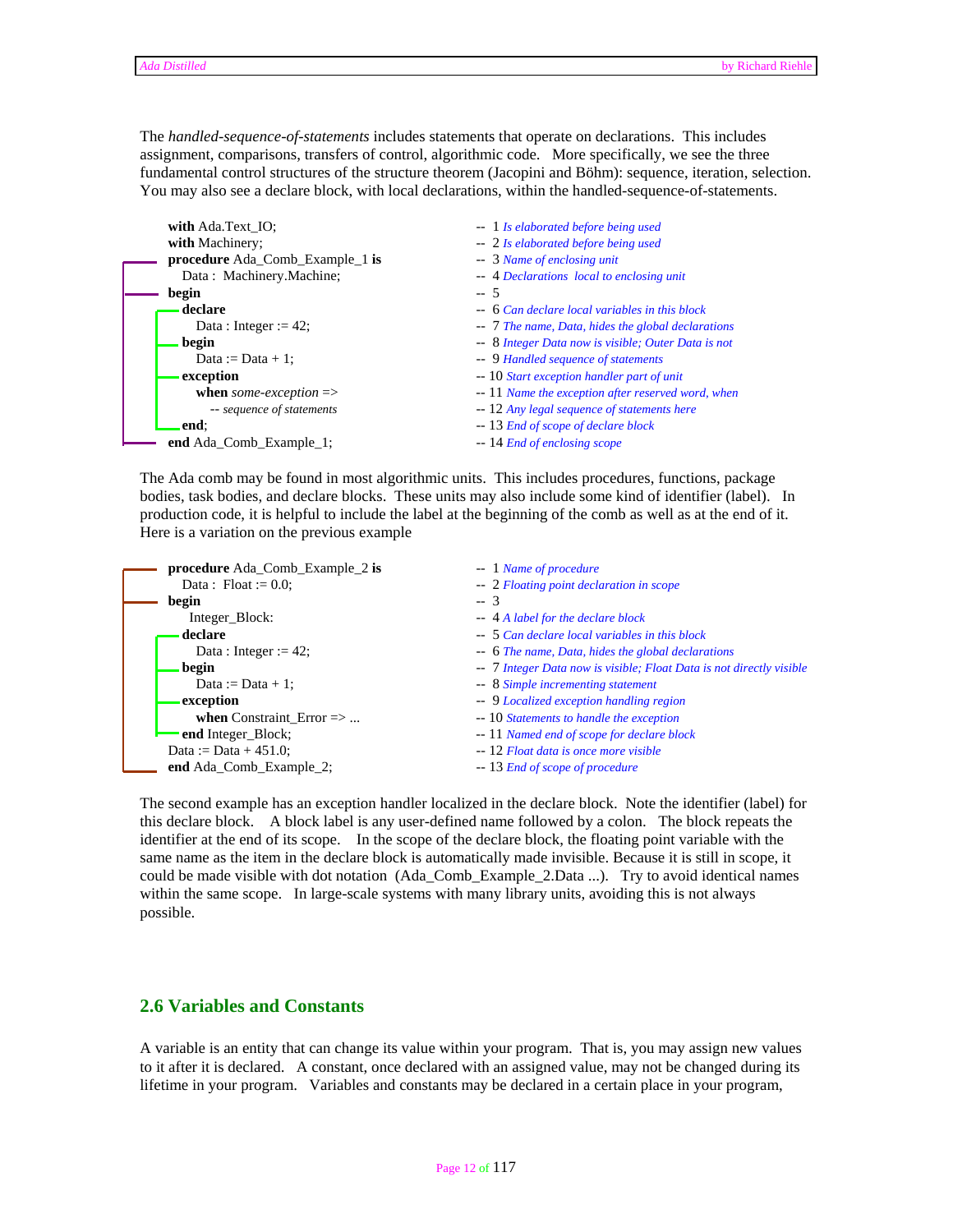called the *declarative part*. Every variable and constant must be associated with some *type*. The basic syntax for a variable declaration is,

```
name_of_variable : name_of_type; -- for a scalar or constrained composite type
name_of_variable : name_of_type(constraint) ; -- for an unconstrained composite type
```
Declarations for predefined types (*see package Standard in the appendices of this book*)

|          |                                                                 |                                              | ww. |
|----------|-----------------------------------------------------------------|----------------------------------------------|-----|
| Value    | : Integer;                                                      | -- see Annex A.1, package Standard           | val |
| Degrees  | $:$ Float;                                                      | -- see Annex A.1, package Standard           | whi |
| Sentinel | : Character;                                                    | -- see Annex A.1, package Standard           | pos |
| Result   | : Boolean;                                                      | $--$ see Annex A.1, package Standard         | ind |
| Text     | : $String(1120)$ ;                                              | $--$ Must always constrain a string variable |     |
|          | String is defined in package Standard as an unconstrained array |                                              |     |

**Strings in Ada have index values of subtype positive which means the lowest possible value for a string index is 1, not zero.** 

We could also initialize a variable at the time it is declared,

```
Channel : Integer := 42;<br>Pi : Float := Ada.Numerics.Pi; -- from Annex A.5, ALRM
Pi : Float := Ada.Numerics.Pi;
ESC : Character := Ada.Characters.Latin_1.ESC; -- from Annex A, ALRM 
Is_0n : Boolean := True;<br>
Text : String(1..120) := (others => '*'); -- Every element initialized to asterisk
Text : String(1..120) := (others = -1 * 1);
```
### *2.7 Operations and Operators*

Ada distinguishes between operations and operators. Operators are usually the infix methods used for arithmetic, comparison, and logical statements. Operators present a visibility problem for a new Ada programmer. Watch for the discussion of operator visibility that follows in this section.

### **2.7.1 Assignment Operation**



Somewhere among his published aphorisms and deprecations, Edsger Dijkstra observes that too few programmers really understand the complexities of the assignment statement. I have not been able to excavate the exact quote from those of his publications immediately at hand. It is true, however, that assignment is increasingly complicated as new programming languages are invented. Ada is no exception, and may actually have more complicated rules about assignment than some other languages.

The Ada assignment operation,  $:=$  , is a compound symbol composed of a colon symbol and equal symbol. It is predefined for every Ada type except limited types. It is illegal, in Ada, to directly overload, rename, or alias the assignment operation. In a statement such as,

 A := B + C \* (F / 3); Reminder: the assignment operator is legal only on non-limited types. Also, both sides of the assignment operator must conform to each other. Composite types must have the same size and constraints.

the expression on the right side of the assignment operation is evaluated and the result of that evaluation is placed in the location designated by the variable on the left side. All the variables on both sides must be of the same type. In an expression,

Note. Anthough Ada does not allow diffect overloading of the assignment operator, it is sometimes user Ada has a facility for designing in this feature safely but indirectly, by deriving from a controlled type. Note: Although Ada does not allow direct overloading of the assignment operator, it is sometimes useful to do that kind of overloading, and

X and Y must both be of the same type. If values in an assignment statement are not of the same type, the programmer may, under strictly defined rules, convert Y to a type corresponding to the type of X.

**type** X\_Type **is** ... -- *Ellipses are not part of the Ada language; used for simplification here* **type** Y\_Type **is** ...  $X := X_T \text{type}(Y); \qquad \text{-} When type conversion is legal between the types$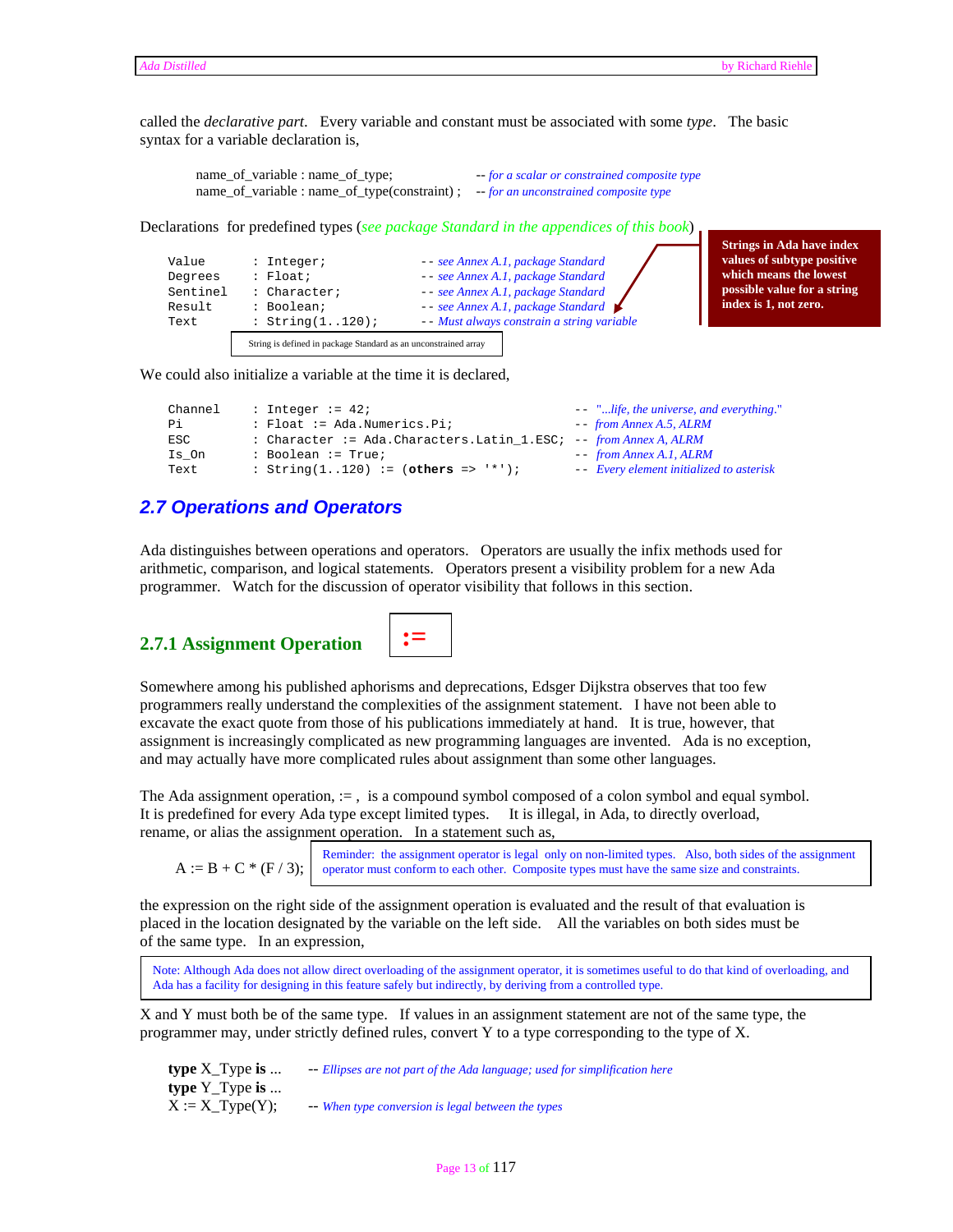Type conversion is not legal between all types. If both types are numeric, the conversion is probably legal. If one type is derived from another, it is legal. Otherwise, type conversion is probably not legal.

Assignment may be more complicated if the source and target objects in the assigment statement are composite types. It is especially complicated if those composite types include pointers (access values) that reference some other object. In this case, access value components may create entertaining problems for the programmer. For this reason, composite types constructed from pointers should be *limited types*. For limited types, one would define a *Deep Copy* procedure. Ada makes it illegal to directly overload the assignment operator. Study an example of a deep copy in the generic Queue\_Manager later in this book.

Sometimes two types are so completely different that assignment must be performed using a special generic function, Ada.Unchecked\_Conversion. Do not be too hasty to use this function. Often there is another option. Note the following example:

| with Ada.Unchecked_Conversion;                            | -- 1 Chapter 13 or ALRM                   |
|-----------------------------------------------------------|-------------------------------------------|
| procedure Unchecked_Example is                            | -- 2 Generally speaking, don't do this    |
| type Vector is array $(14)$ of Integer;                   | -- 3 Array with four components           |
| for Vector'Size use $4 *$ Integer'Size;                   | -- 4 Define number of bits for the array  |
| type Data is record                                       | $-5$                                      |
| $V1, V2, V3, V4$ : Integer;                               | -- 6 A record with four components        |
| end record:                                               | $-7$                                      |
| for Data'Size use 4 * Integer'Size;                       | -- 8 Same number of bits as the array     |
| function Convert is new Unchecked Conversion              | $-9$                                      |
| (Source $\Rightarrow$ Vector, Target $\Rightarrow$ Data); | -- 10 <i>Convert a Vector to a Data</i>   |
| The_Vector: Vector: $= (2, 4, 6, 8);$                     | -- 11 Intilialize a Vector with values    |
| The Data: Data: = $(1, 3, 5, 7)$ ;                        | -- 12 Intilialize a Record with values    |
| begin                                                     | $-13$                                     |
| The Data := Convert(The Vector);                          | -- 14 Assignment via unchecked conversion |
| end Unchecked Example;                                    | $-15$                                     |

Even though Line 14 probably works just fine in all cases, many Ada practitioners will prefer to do the assignments one at a time from the components of Vector to the components of Data. There will be more code, but selected component assignment is guaranteed to work under all circumstances. Unchecked conversion may be less certain unless you are careful about what you are doing.

### **2.7.2 Other Operations**

There are several reserved words that behave like operations. Most of these such as *abort*, *delay*, *accept*, *select*, and *terminate* are related to tasking. Others include *raise* (for exceptions), *goto*, and **null**. Some Ada practitioners might not agree with the notion that these are operations, however, in any other language they would be so considered.

Other operations, for non-limited types, are described in Chapter Four of the Ada Language Reference Manual. Again, these might not be thought of as operations, but they do have functionality that leads us to classify them as operations. These include *array slicing*, *type conversion*, *type qualification*, *dynamic allocation* of access objects, and *attribute modification* (Annex K of ALRM).

Because Ada supports object technology, the designer is allowed to create, overload, and override operations (except assignment) and operators. Subprogram (procedure and function) specifications may be declared in the public part of a package specification. They are implemented in the body of a package. For example, in a stack package, the operations might be Push, Pop, Is\_Full, Is\_Empty. For abstract data types, the operations are described as subprograms on the type.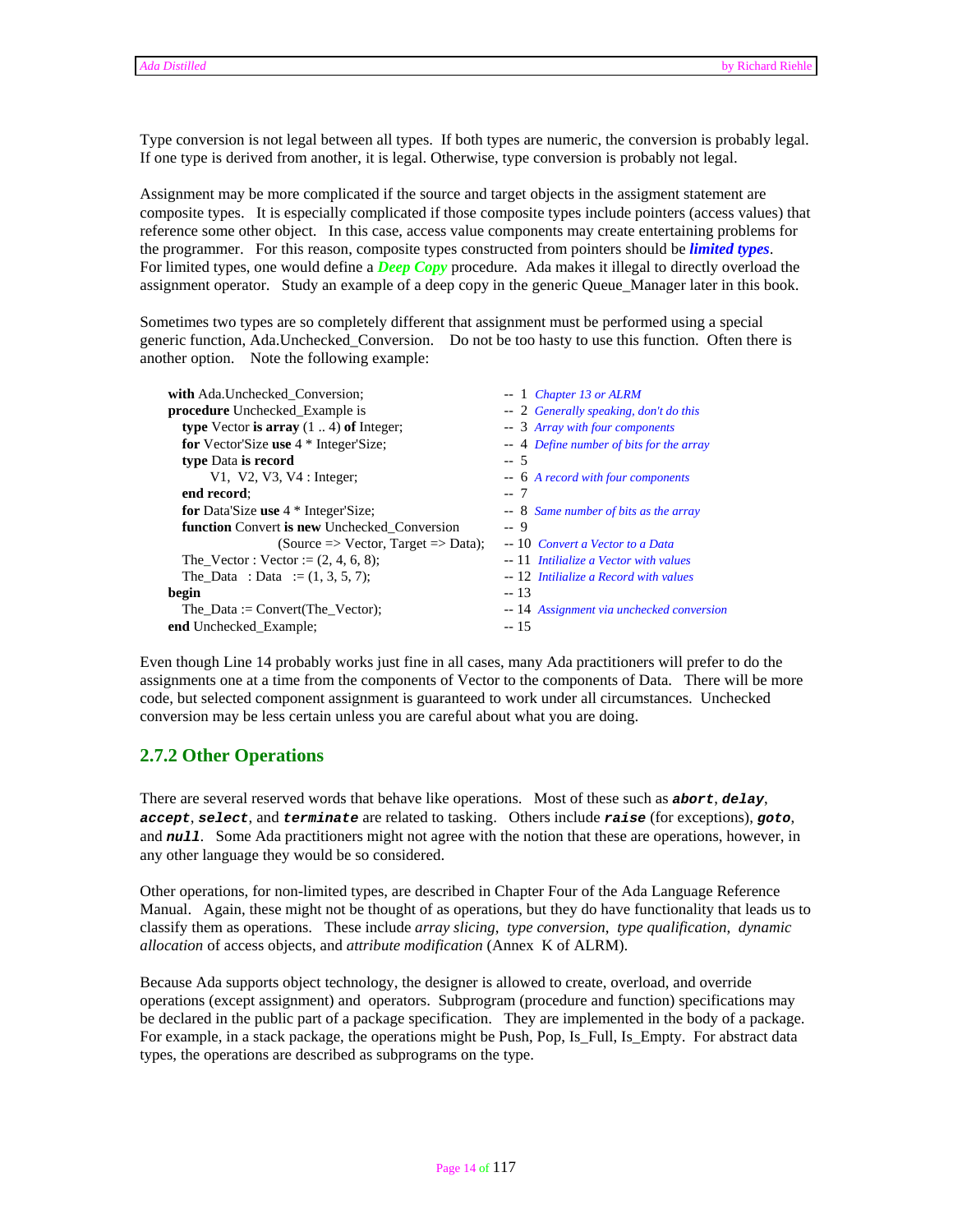### **2.7.3 Operators**

#### **Understanding visibility is the key to understanding Ada**

As mentioned in Section 3.2.2, Ada distinguishes between operators and operations. This distinction is useful for visibility management. Operators may be overloaded.

Operators can be thought of as functions. For example, for a type, T, function signatures might be:

 **function** "=" (Left, Right : T) **return** Boolean; -- *signature for equality operator*  **function** ">=" (Left, Right : T) **return** Boolean; -- *signature for equality operator*  **function** "+" (Left, Right : T) **return** T; -- *signature for addition operator*

This signature style applies to all operators. The name of the operator is named in double quotes as if it were a string. You may overload operators for your own types. In Ada, the return type is part of the signature. There is a special visibility clause that makes all the operators for a named type fully visible:

**use type** *typename*; -- *typename is the name of the type in scope. It might need to be dot qualified*

Some designers prefer to make selected operators visible using the renames clause instead of the the **use type** clause. For example, if type T is defined in package P,

 **function** "+" (Left, Right : P.T) **return** P.T **renames** P."+"; -- *makes "+" directly visible*

The above function renames the addition operator for a specific type. It uses dot notation to reference the package in which the type is defined. You can code this in the declarations of a unit that has a context clause for (for example) P and a type P.T. This makes the plus operator directly visible in the immediately enclosing scope. Many Ada practitioners feel this is a better engineering solution to controlling visibility than any of the other options. It does have the effect of ensuring that no accidental coding of some other operator is possible since only this one is directly visible.

### 2.8 Elementary Sequential Programs *There is a more in-depth discussion of this topic in Chapter 6.*

Ada supports two kinds of subprograms: *procedures* and *functions*. A subprogram *may* be a standalone library unit. Often it a subprogram is declared in some other unit such as a package specification. The implementation part of the subprogram is called the "body." The body for Open might be coded as:

| procedure $Open(F : in out File) is$                                                                                          |  | $-- 1$ Note the reserved word, is                  |
|-------------------------------------------------------------------------------------------------------------------------------|--|----------------------------------------------------|
| -- optional local declarations                                                                                                |  | $\sim$ 2 Between is and begin, local declarations  |
| begin                                                                                                                         |  | -- 3 Subprogram body requires a <b>begin</b>       |
| $--$ some sequence of statements                                                                                              |  | -- 4 <i>Some statements or reserved word</i> null; |
| <b>end</b> Open: $--$ Most standards require repeating the identifier here $--$ 5 End required; Identifier optional but usual |  |                                                    |

Sometimes we code the subprogram specification and body together, as just shown. There are many cases of this in the example subprograms in this book. The *optional local declarations* on Line 2 are local to the subprogram. That is, they are never visible to another unit. This is one more level of *visibility*. When you fully understand the visibility rules, you will understand most of Ada.

#### **2.8.1 Subprogram Parameters**

Subprograms may have formal parameters. Formal parameters must have a *name*, a *type*, and a *mode*. A mode tells the compiler how a parameter will be used in a subprogram. The parameter *mode* may be **in**, **out**, **in out**, or **access**. The following table simplifies the concept of parameter mode:

| Mode | <b>Function</b> | <b>Procedure</b> | <b>Assigment Operator Position</b>                         |
|------|-----------------|------------------|------------------------------------------------------------|
| in   | Yes.            | Yes.             | Only right side of $:= (a \text{ constant in subprogram})$ |
| out  | No.             | Yes.             | Right or Left side of $:=$ (but has no initial value)      |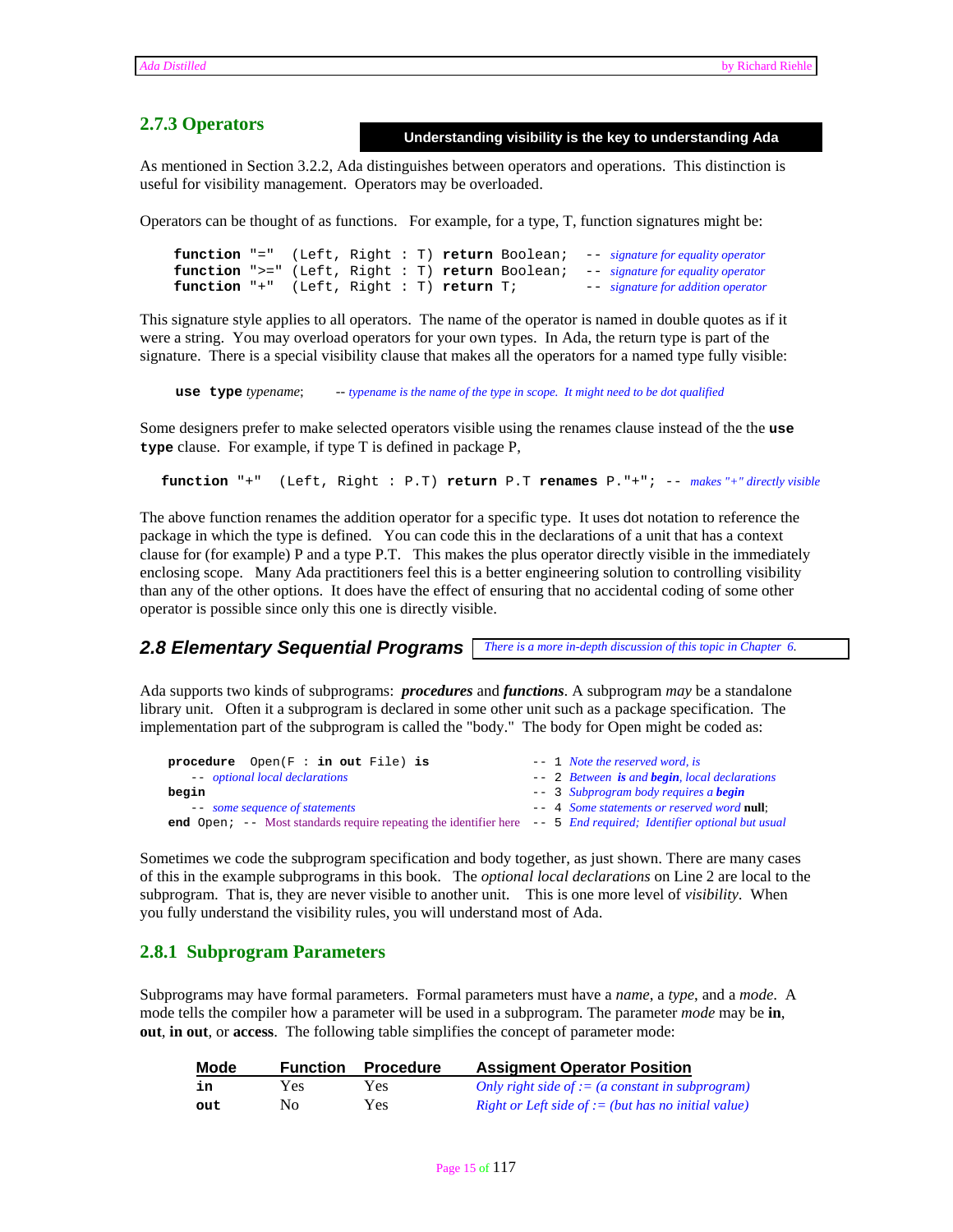| in out | Nο   | Yes. | Right or Left side of $:=$ (has initial value)          |
|--------|------|------|---------------------------------------------------------|
| access | Yes. | Yes. | Only right side of $:=$ (but might assign to component) |

The table is an over-simplification. It will work well for you as a programmer. Just understand that *out mode* parameters are not called with an initial value, and *access* mode parameters (*See Chapter 5*) are pointing to some other data. The data being accessed may be modified even though the access value itself may not. Examples of parameters and their modes within a subprogram,

### **2.8.2 Subprogram Specifications with Parameters**

| <b>procedure</b> Clear (The_List : <b>in out</b> List);                       | -- The_List can be on either side of :=      |
|-------------------------------------------------------------------------------|----------------------------------------------|
| function Is_Empty (The_List : in List) return Boolean;                        | -- The_List can be on right side of :=       |
| function Is_Full (The_List : List) return Boolean;                            | -- default in mode                           |
| <b>procedure</b> Get (The_List: in List; Data: out Item);                     | -- two modes; two parameters                 |
| <b>procedure</b> Set_Col (To : <b>in</b> Positive_Count := 1);                | -- default value for in mode                 |
| <b>procedure</b> Update (The_List: <b>in out</b> List; Data: <b>in</b> Item); | -- two modes; two parameters                 |
| function Item_Count (The_List: access List) return Natural;                   | -- The_List can be on right side of :=       |
| procedure Item_Count (The_List: access List;                                  | -- The_List can be on allowed on right of := |
| Count: out Count);                                                            | -- unitialized; left or right of $:=$        |
| function M_Data (Azimuth, Elevation, Time : Float) return Float;              | -- Three parameters, same type               |
|                                                                               |                                              |

A call to a formal parameter with an actual parameter should usually include *named association*. Consider function M\_Data, above. Which is more readable and more likely to be accurate?

Named associati where actual parameter is  $\frac{1}{s}$ sociated with formal formal

 $R := M$  Data (42.8, 16.2, 32.8); R := M\_Data (Elevation => 16.2, Time => 32.8, Azimuth => 42.8);

*The compound symbol means associate the formal parameter with the named actual parameter.* 

Consider a problem that often occurs in languages such as  $C$  or  $C_{++}$  with three parameters of the same type:

int mdata (int x, int y, int z) { ... } **What happens if the wrong parameters of the right type are passed?** 

In C, there is no easy way to explicitly ensure correct actual values are being sent to the right formal arguments. Consequently, it is easy to accidentally call a function with the wrong data, even if that data is of the correct type. Some more recent languages have adopted this feature from Ada.

Ada programmers, using named association, prevent this kind of accident because errors are easily detected by the compiler. This can save countless hours of debugging time. Later, when someone needs to maintain a program using named association there is less difficulty determining what parameters are being used and when. This is especially useful for parameter lists where some of the formal parameters have default values. Ada has no structural equivalence as found in  $C$ , C++, and Modula-3. Strict, name equivalence

**Named association enables explicit interfaces.** model. Ada has no automatic promotion of types from one level to another. We enjoy better. Named association enables explicit interfaces. This is an important engineering principle for software. **This is** one reason Ada is the right choice for safety-critical and human-rated software applications.

### *3.1 Rigorous Type Rules*

Type safety is the language feature for which Ada is best known. It is actually only one of the many strong points in Ada. The following discussion will clarify how it works. A type, in Ada, consists of four parts,

- **1. A name for the type**
- **2. A set of operations for the type**
- **3. A set of values for the type**
- **4. A set of rules governing type relationships; e.g., a wall between objects of differing types**

The last feature, the *wall*, is the default of the Ada typing model. Ada does provide capabilities for getting around or over the wall, but the wall is always there. There are two general categories of type, elementary and composite. A composite type is a record or an array. Everything else, for our purposes in this book, is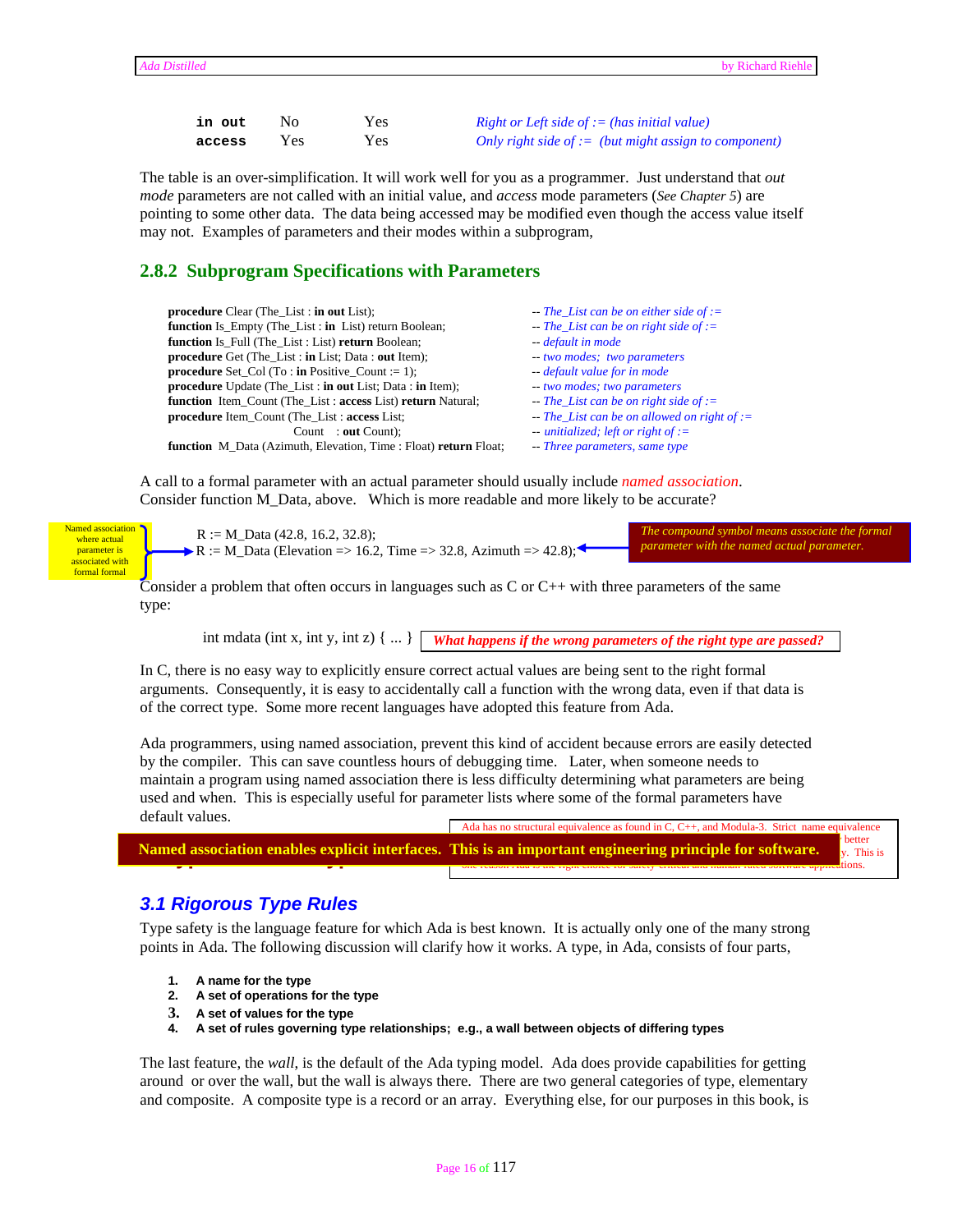an elementary type. (**Note**: there are minor exceptions to this definition when you get into more advanced Ada). Some types are predefined in a package Standard (see this Appendix A of this book). From the object-oriented viewpoint, a type has *state*, operations to *modify* state and operations to *query* state.

### *3.2 Type Safety*

A better way to view strong typing is to think in terms of *type safety*. Every construct in Ada is type safe. For Ada, type safe is the default. For most languages, type safe is not the default. In still other languages, type safety is an illusion because of structural equivalence or implicit type promotion. Ada does not support either of those concepts because they are not type-safe. An Ada designer declares data types, usually in a *package* specification. The declared types include a constrained set of values and operations appropriate to the problem being solved. This ensures a rigorous contract between the client of a type and the promise made by the *package* in which the type is defined.

### *3.3 Declaring and Defining Types*

### **3.3.1 Categories of types**

Ada types can be viewed in two broad categories: *limited*, and *non-limited*. A type with a *limited* view cannot be used with the := expression, ever. All other types can be used with := as long as that assignment is between compatible (or converted view of) types. Ada defines certain types as always limited. These include task types, protected types, and record types with access discriminants.

Types in Ada may be considered in terms of their *view*. A type may be defined with a *public view* which can be seen by a client of the type, and a *non-public view* that is seen by the implementation of the type. We sometimes speak of the *partial view* of the type. A partial view is a public view with a corresponding non-public view. Partial views are usually defined as private or limited private. Also, the public view of a type may be limited where the implementation view of that same type may be non-limited. Ada does not define a protected view directly analogous to C++ or Java. However, some of the essential properties of that view are available as necessary.

Another important category is *private* type versus *non-private* type. A limited type may also be private. A type with a private view may also have a view that is not private. Any Ada data type may have a view that is private with a corresponding view that is not private. The predefined operations for a non-limited private type include: := operation, = operator, /= operator. Any other operations for a private type must be declared explicitly by the package specification in which the type is publicly declared.

### **3.3.2 A Package of Non-private Type Definitions**

In addition to predefined types declare in package Standard, the designer may also define types. These may be constrained or unconstrained, limited or non limited. Here are some sample type declarations.

| package Own_Types is                                                  |                                               |
|-----------------------------------------------------------------------|-----------------------------------------------|
| type Color is (Red, Orange, Yellow, Green, Blue, Indigo, Violet);     | $-1$ An enumerated type;                      |
| - an ordered set of values; not a synonym for a set of integer values | $-2A$ single line comment                     |
| type Farenheit is digits $7$ range $-473.0 \dots 451.0$ ;             | -- 3 Floating point type                      |
| type Money is delta 0.01 digits 12;                                   | -- 4 Financial data type for accounting       |
| type Quarndex is range $-3$ 00010 000;                                | -- 5 Integer type; note underbar notation     |
| type Vector is $array(1100)$ of Farenheit;                            | -- 6 Constrained array type                   |
| type Color_Mix is array(Color) of Boolean;                            | -- 7 Constrained by Color set                 |
| type Inventory is record                                              | -- 8 A constrained record type                |
| Description : String(180) := (others $\Rightarrow$ '');               | -- 9 Initialized string type record component |
| Identifier: Positive;                                                 | -- 10 A positive type record component        |
| end record:                                                           | -- 11 End of record scope required by Ada     |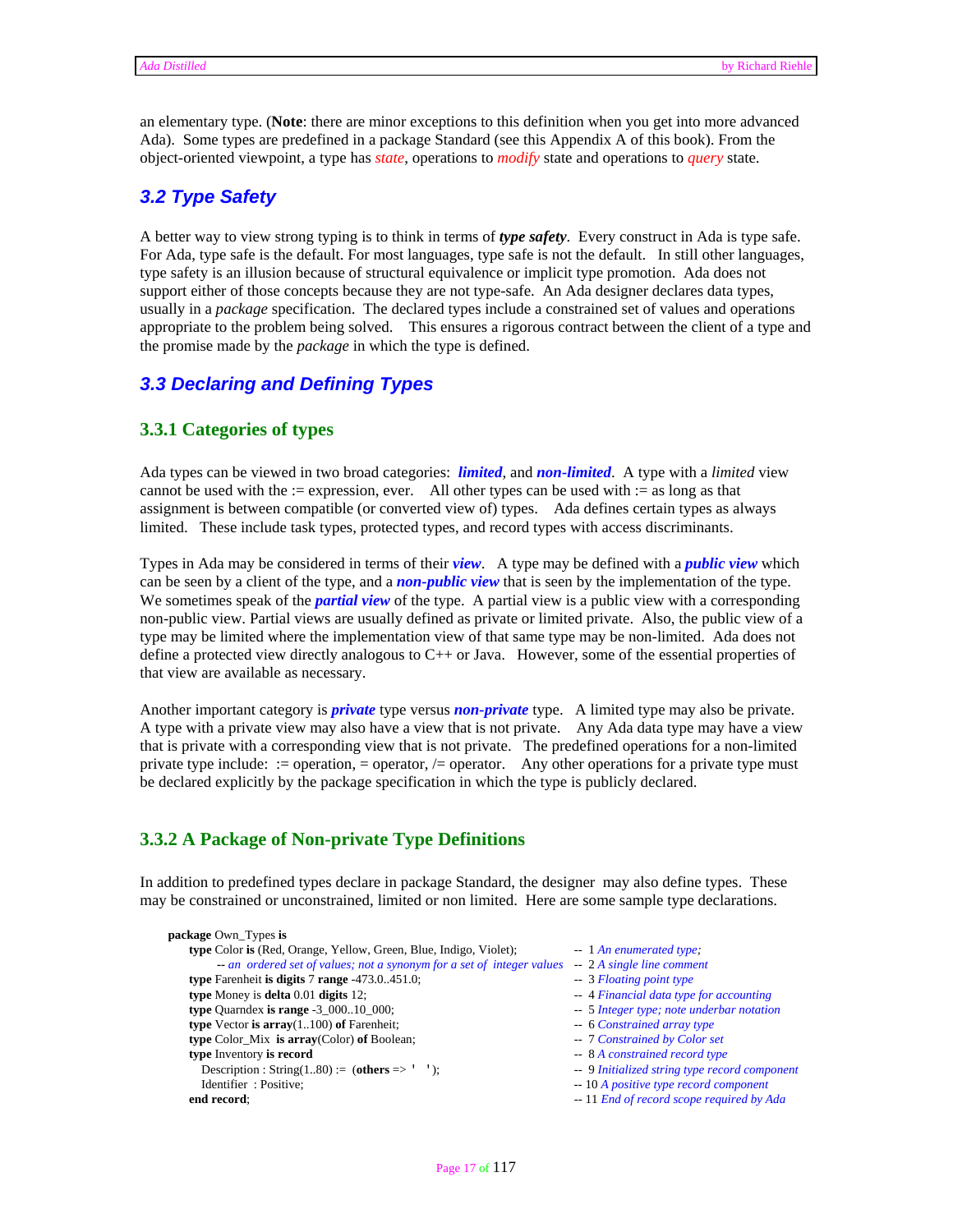of  $s_{\rm D}$ 

**type** Inventory\_Pointer is access all Inventory;  $-12$  *Declaring a pointer type in Ada* **type** QData **is array**(Positive **range**  $\leq$ ) **of** Quarndex; -- 13 *Unconstrained array type*<br>**type** Account **is tagged record** -- 14 *See next example:* 1.5.3.3 **type** Account **is tagged record** ID : String  $(1..20)$ ; Amount : Money := 0.0; -- 16 *See line 4 of this package*  **end record**; -- 17 *Required by language*  **type** Account\_Ref **is access all** Account'Class; -- 19 C*lasswide pointer type for tagged type* **end** Own\_Types;

### **3.3.3 A Private type Package**

|                     | package Own_Private_Types is                                                |                                                 |  |  |  |
|---------------------|-----------------------------------------------------------------------------|-------------------------------------------------|--|--|--|
| Public view of      | type Inventory is limited private;                                          | -- 2 Partial definition of limited private type |  |  |  |
|                     | type Inventory_Pointer is access all Inventory;                             | -- 3 Declaring a pointer type in Ada            |  |  |  |
|                     | <b>procedure</b> Create(Inv: <b>in out</b> Inventory);                      | -- 4 Create an empty instance of Inventory      |  |  |  |
|                     | -- More operations for type Inventory                                       | $-5$                                            |  |  |  |
| specification       | type Account is tagged private;                                             | -- 6 Partial definition of a tagged type        |  |  |  |
|                     | type Account_Ref is access all Account Class;                               | -- 7 Classwide pointer type for tagged type     |  |  |  |
|                     | <b>procedure</b> Create(Inv: <b>in out</b> Inventory);                      | -- 8 Creates an empty Inventory record          |  |  |  |
|                     | <b>function</b> Create (D: String; ID: Positive) <b>return</b> Account_Ref; | -- 9 returns access to new Inventory record     |  |  |  |
|                     | -- More operations for tagged type, Account                                 | $-10$                                           |  |  |  |
|                     | private                                                                     | -- 11 Begin private part of package             |  |  |  |
|                     | type Inventory is record                                                    | -- 12 A constrained record type                 |  |  |  |
|                     | Description : String(180) := (others $\Rightarrow$ '');                     | -- 13 Initialized string type record component  |  |  |  |
|                     | Identifier: Positive;                                                       | -- 14 A positive type record component          |  |  |  |
| Private view        | end record:                                                                 | -- 15 End of record scope required by Ada       |  |  |  |
| of<br>specification |                                                                             | $-16$                                           |  |  |  |
|                     | type Account is tagged record                                               | -- 17 Extensible record tagged type             |  |  |  |
|                     | : $String(112)$ ;<br>ID                                                     | -- 18 Uninitialized string type component       |  |  |  |
|                     | Amount : Float := $0.0$ ;                                                   | -- 19 A float type record component             |  |  |  |
|                     | end record:                                                                 | -- 20 Required by language                      |  |  |  |
|                     | end Own_Private_Types;                                                      | $-21$                                           |  |  |  |

Note the signature of the Create procedure on Line 4. Since the inventory type is *limited private*, we would often want the mode of parameter list to be **in out**. However, it is legal to have mode of **out** only.

### *3.4 Deriving and Extending Types*

A new type may be derived from an existing type. Using the definitions from the previous package,

```
type Repair_Parts_Inventory is new Inventory; -- no extension of parent record is possible here
```
-- *because it is not a tagged type*

where Repair\_Parts inherits all the operations and data definitions included in its parent type. Also,

| type Liability is new Account | -- 1 extended from tagged parent, lines 6, 17-20, above |
|-------------------------------|---------------------------------------------------------|
| with record                   | -- 2 required :phrase for this construct                |
| Credit Value: Float:          | --3 extends with third component of the record          |
| Debit Value: Float:           | --4 fourth component of the record                      |
| end record:                   | -- 5 record now extended with four elements             |

in which Liability, derived from Account, inherits all the operations and components of its parent type but also adds two more components. This means that Liability now has four components, not just two. This is called extensible type inheritance. From the above list of types, one might have a access (pointer) variable,

Current\_Account : Account\_Ref; -- *Points to Account or Liability objects*

which can point to objects of any type derived from Account. That is, any type in Account'Class. This permits the construction of heterogeneous data structures.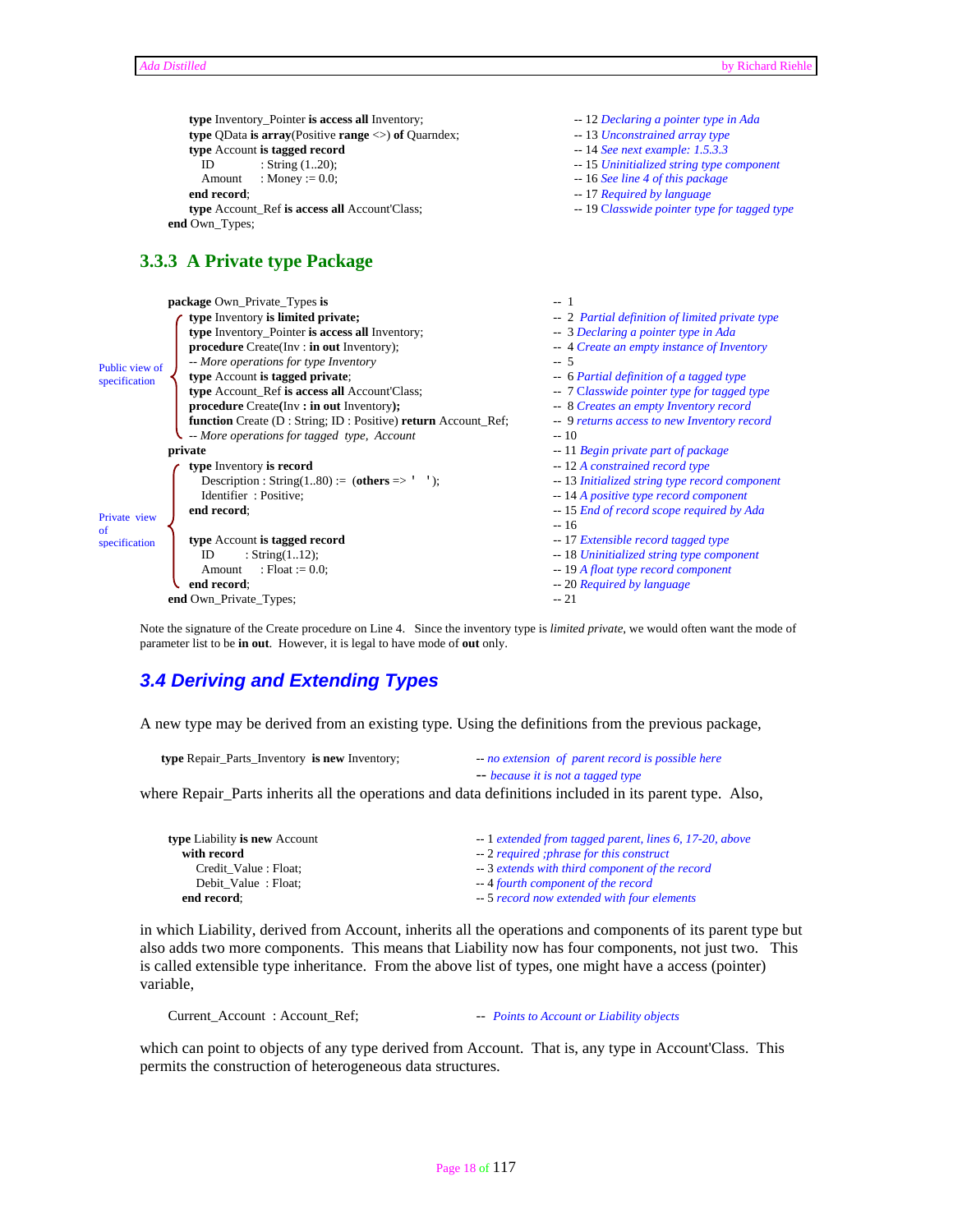### *3.5 Operations on Types*

As mentioned in Section 2.7.3, Ada distinguishes between *operators* and *operations*. Legal syntax for operations on types is defined in 4.5 of the ALRM. In general the rules are pretty simple. A limited type has no language-defined operations, not even the := (assignment) operation. Every other type has :=, at minimum. The following table summarizes some (not all) of these possibilities.

|                             | $:=$      | $=$                      | $\langle , \rangle, \langle = , \rangle =$ | $\&$                | $+, -, *, /$   | abs                        | rem/mod        | in | not in |
|-----------------------------|-----------|--------------------------|--------------------------------------------|---------------------|----------------|----------------------------|----------------|----|--------|
| <b>A. Non-Limited Types</b> | Y         | $\mathbf{Y}$             | $\mathbf{r}$ .                             | $\bullet$           | $\bullet$      | $\overline{\phantom{a}}$ . | $\mathbf{r}$ . | Y  | Y      |
| 1. Elementary               | Y         | Y                        | $\bullet$                                  | $\bullet$           | $\mathbf{r}$ . | $\bullet\bullet$           | $\sim$         | Y  | Y      |
| a. Scalar                   | Y         | Y                        | Y                                          | $\bullet$ $\bullet$ | $\bullet$ .    | $\bullet$ $\bullet$        | $\bullet$ .    | Y  | Y      |
| 1) Discrete                 | Y         | Y                        | Y                                          | $\ddotsc$           | $\bullet$      | $\bullet\bullet$           | $\bullet$ .    | Y  | Y      |
| Enumerated                  | Y         | Y                        | Y                                          | $\sim$              | $\sim$         | $\overline{\phantom{a}}$   | $\mathbf{r}$ . | Y  | Y      |
| Integer                     | Y         | Y                        | Y                                          | $\ddotsc$           | Y              | Y                          | Y              | Y  | Y      |
| <b>Modular (Unsigned)</b>   | Y         | Y                        | Y                                          | $\ddotsc$           | Y              | N                          | Y              | Y  | Y      |
| 2) Not Discrete             | Y         | Y                        | Y                                          | $\sim$ $\sim$       | $\sim$ $\sim$  | $\bullet\bullet$           | N              | Y  | Y      |
| Float                       | Y         | Y                        | Y                                          | $\ddotsc$           | Y              | Y                          | N              | Y  | Y      |
| Fixed                       | Y         | Y                        | Y                                          | $\ddotsc$           | Y              | Y                          | N              | Y  | Y      |
| Decimal                     | Y         | Y                        | Y                                          | $\ddotsc$           | Y              | Y                          | N              | Y  | Y      |
| 2. Composite                | Y         | Y                        | $\overline{\phantom{a}}$                   | $\bullet$           | N              | N                          | N              | Y  | Y      |
| 1) Record                   | Y         | Y                        | N                                          | $\ddotsc$           | N              | N                          | N              | Y  | Y      |
| 2) Array                    | $\ddotsc$ | $\overline{\phantom{a}}$ | $\sim$                                     | Y                   | N              | N                          | N              | Y  | Y      |
| Constrained                 | Y         | Y                        | Y                                          | Y                   | N              | N                          | N              | Y  | Y      |
| Unconstrained               | $\bullet$ | $\overline{\phantom{a}}$ | N                                          | $\bullet$           | N              | N                          | N              | Y  | Y      |
| 3. Private                  | Y         |                          | N                                          |                     | N              | N                          | N              | Y  | Y      |
| <b>B.</b> Limited           | N         | N                        | N                                          | N                   | N              | N                          | N              | Y  | Y      |
| C. May Overload?            | N         | Y                        | Y                                          | Y                   | Y              | Y                          | Y              | N  | N      |

### *3.6 Where to Declare a Type*

Note: membership test not officially an operation or operator. It cannot be overloaded. It is available for limited types.

Usually, a type will be declared in a package specification along with its exported operations. Therefore,

| package Machinery is                                            | -- 1 Package specification; requires body          |
|-----------------------------------------------------------------|----------------------------------------------------|
| type Machine is private;                                        | -- 2 Specifies the visible part of the data type;  |
| <b>procedure</b> Turn_On $(M : in out Machine)$ ;               | -- 3 <i>procedure specification</i>                |
| <b>procedure</b> Turn_Off $(M : in out Machine)$ ;              | -- 4 procedure specification                       |
| function Is On (M : in Machine) return Boolean;                 | -- 5 function specification                        |
| <b>function</b> " $>$ " (L, R : Machine) <b>return</b> Boolean; | -- 6 Declare the ">" function for private type     |
| private                                                         | -- 7 private part hidden from a client of contract |
| type Machine is record                                          | -- 8 full definition of the publicly declared type |
| Turned $On: Boolean := False;$                                  | -- 9 component of the type; OOP attribute          |
| end record:                                                     | -- 10 scope terminator for the component           |
| end Machinery;                                                  | -- 11 scope terminator for the specification       |

will imply that the public operations available to a client of Machinery, for the type Machine, are:

- **pre-defined assignment and test for equality and inequality**
- **procedures Turn\_On and Turn\_Off**
- **functions Is\_On and ">"**

Note: subprograms (procedures and functions) are analogous to methods or member functions in other languages. Most of the time these are public, but sometimes it is useful to make them private.

• **no other operations on type Machine are available in package Machinery.**

The language defined operations for a private type, Machine, are only assignment ( $:=$  ), Equality ( $=$  ), and Inequality  $($   $=$  ). All other operations and operators for Machine must be explicitly declared in the contract, i.e., the package specification. The package has overloaded the ">" operator, so a client of this package can do a *greater than* compare on two machine objects.

### *3.7 The Wall Between Types*

Note: by a "wall" we mean that values of differing types may not be directly mixed in expressions. Type conversion can sometimes help you across the wall. Other times, more roundabout approaches are required. This is in keeping with Ada's charter to be as type safe as

The fourth property for a type, the wall, is illustrated using the following declarations,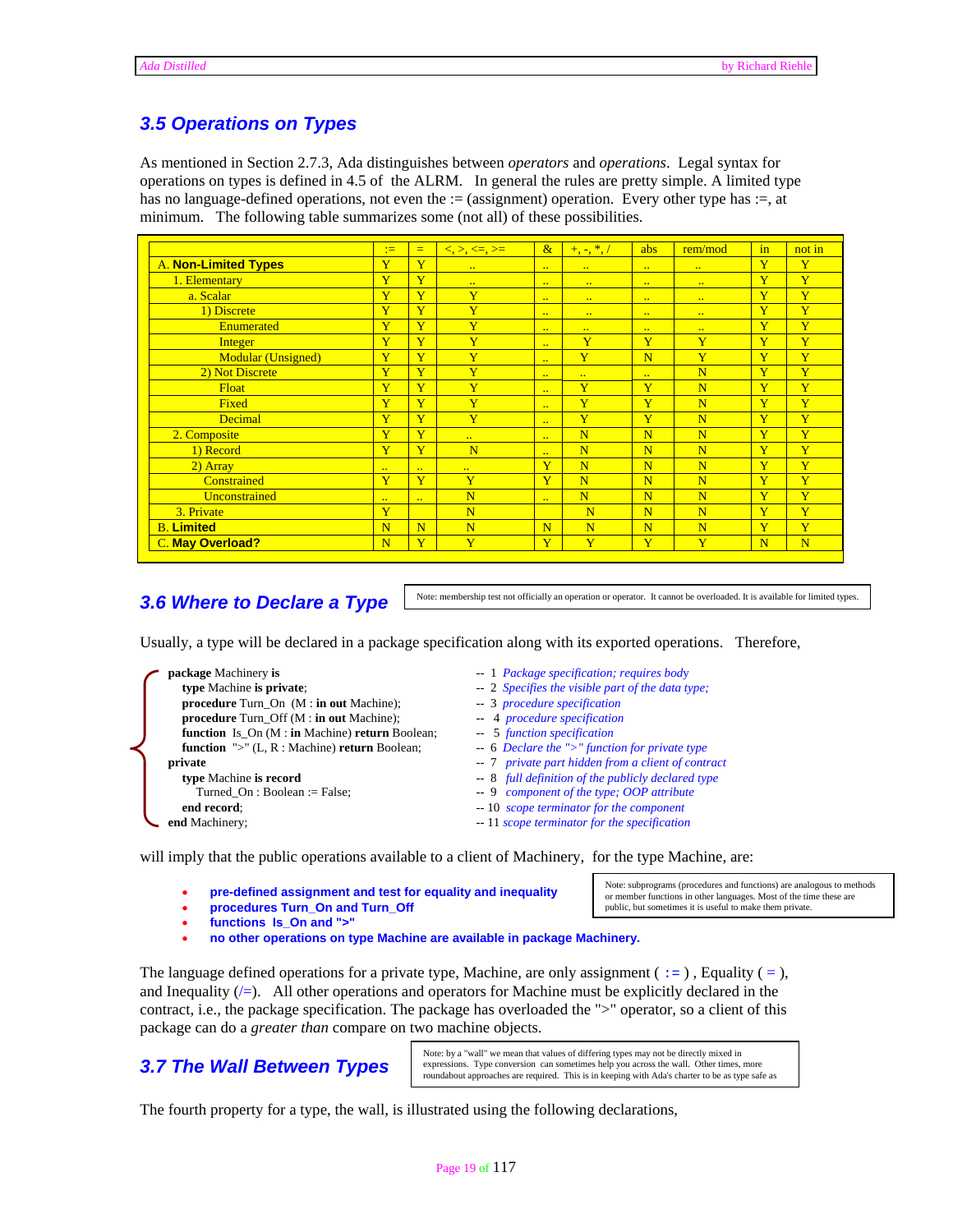| package Some_Types is                     | -- 1 Declare specification name          |  |  |  |
|-------------------------------------------|------------------------------------------|--|--|--|
| type Channel is range 2.136;              | -- 2 A constrained integer               |  |  |  |
| type Signal is new Integer                | -- 3 Derived from Standard. Integer      |  |  |  |
| range $1.150$                             | -- 4 with a range constraint             |  |  |  |
| type Level is digits 7;                   | -- 5 A floating point type               |  |  |  |
| subtype Small_Signal is Signal            | -- 6 No wall with objects of type Signal |  |  |  |
| range $2.14$ ;                            | -- 7 but smaller range than Signal       |  |  |  |
| type Color is (Red, Yellow, Green, Blue); | -- 8 Enumerated type with four values    |  |  |  |
| type Light is (Red, Yellow, Green);       | -- 9 Another enumerated type             |  |  |  |
| type Traffic is new Color                 | -- 10 Derived from Color but with a      |  |  |  |
| range RedGreen;                           | $-11$ $-$<br>smaller range of values.    |  |  |  |
| end Some_Types;                           | $-12.$                                   |  |  |  |

Warning. Most Ada practitioners recommend against this kind of package. It works well for our teaching example, but is poor design practice. Generally, a package should be designed so each type is accompanied by an explicit set of exported operations rather than depending on those predefined.

### **3.7.1 Type Rule Examples**

The following procedure uses the package, Some\_Types. It illustrates how the typing rules work. Therefore, this procedure will not compile for reasons shown. A corrected example will follow.

| -- 1 No corresponding use clause; in scope only            |
|------------------------------------------------------------|
| -- 2 Correct. Too many errors for this to compile          |
| -- 3 Notice the dot notation in declaration                |
| -- 4 Dot notatation makes type Signal visible              |
| -- 5 Dot notation again. No use clause so this is required |
| -- 6                                                       |
| $:=$ Some_Types.Red;<br>-- 7 Dot notation required here    |
| $-8$<br>$:=$ Some Types. Red:                              |
| $:=$ Some_Types.Red;<br>$-9$                               |
| $-10$                                                      |
| -- 11 Cannot compile; + operator not directly visible      |
| -- 12 <i>Incompatible data types</i>                       |
| -- 13 This is OK because of subtype                        |
| -- 14 Incompatible types in expression                     |
| -- 15 <i>Incompatible types</i>                            |
| -- 16 Type conversion not permitted for these types        |
| -- 17 <i>Incompatible types</i>                            |
| $-18$ This statement is OK                                 |
| $-19$                                                      |
|                                                            |

The following example corrects some of the problems with the preceding one. Note the need for type conversion. We include an example of unchecked conversion. Generally, unchecked conversion is a bad idea. The default in Ada is to *prevent* such conversions. However, Ada does allow one to relax the default so operations can be closer to what is permitted in C and C++, when necessary.

| with Some_Types;                                                                      | -- 1 Context clause from prior example               |
|---------------------------------------------------------------------------------------|------------------------------------------------------|
| with Ada.Unchecked_Conversion;                                                        | -- 2 Context clause for generic Ada library function |
| use Ada:                                                                              | -- 3 Makes package Ada directly visible              |
| <b>procedure</b> Test_Some_Types is                                                   | -- 4 Name for unparameterized procedure              |
| $Ch1, Ch2, Ch3 : Some_Types. Channel$<br>$:= 42:$                                     | -- 5 Initialize declared variables                   |
| $Sig1, Sig2$ : Some_Types. Signal<br>$:= 27:$                                         | -- 6 Note dot notation in declared variables         |
| $Level_1, Level_2$ : Some_Types. Level<br>$:= 360.0:$                                 | -- 7 Declared variables with dot notation            |
| : Some_Types.Small_Signal := 4;<br>Tiny                                               | $-8$                                                 |
| $Color_1, Color_2 : Some_Types. Color$<br>$\equiv$ Some Types. Red:                   | -- 9 Enumerated type declarations                    |
| $:=$ Some_Types.Red;<br>$Light_1, Light_2$ : Some_Types. Light                        | $-10$                                                |
| $Tr1, Tr2, Tr3$ : Some_Types.Traffic<br>$\equiv$ Some Types. Red:                     | $-11$                                                |
| use type Some_Types.Channel;                                                          | -- 12 Makes operators visible for this type          |
| function Convert is new Unchecked_Conversion                                          | -- 13 Enable asssignment between variables of        |
| $(Source \Rightarrow Some\_\,Types.Light, Target \Rightarrow Some\_\,Types.Traffic);$ | -- 14 differing types without compile-time checking  |
|                                                                                       |                                                      |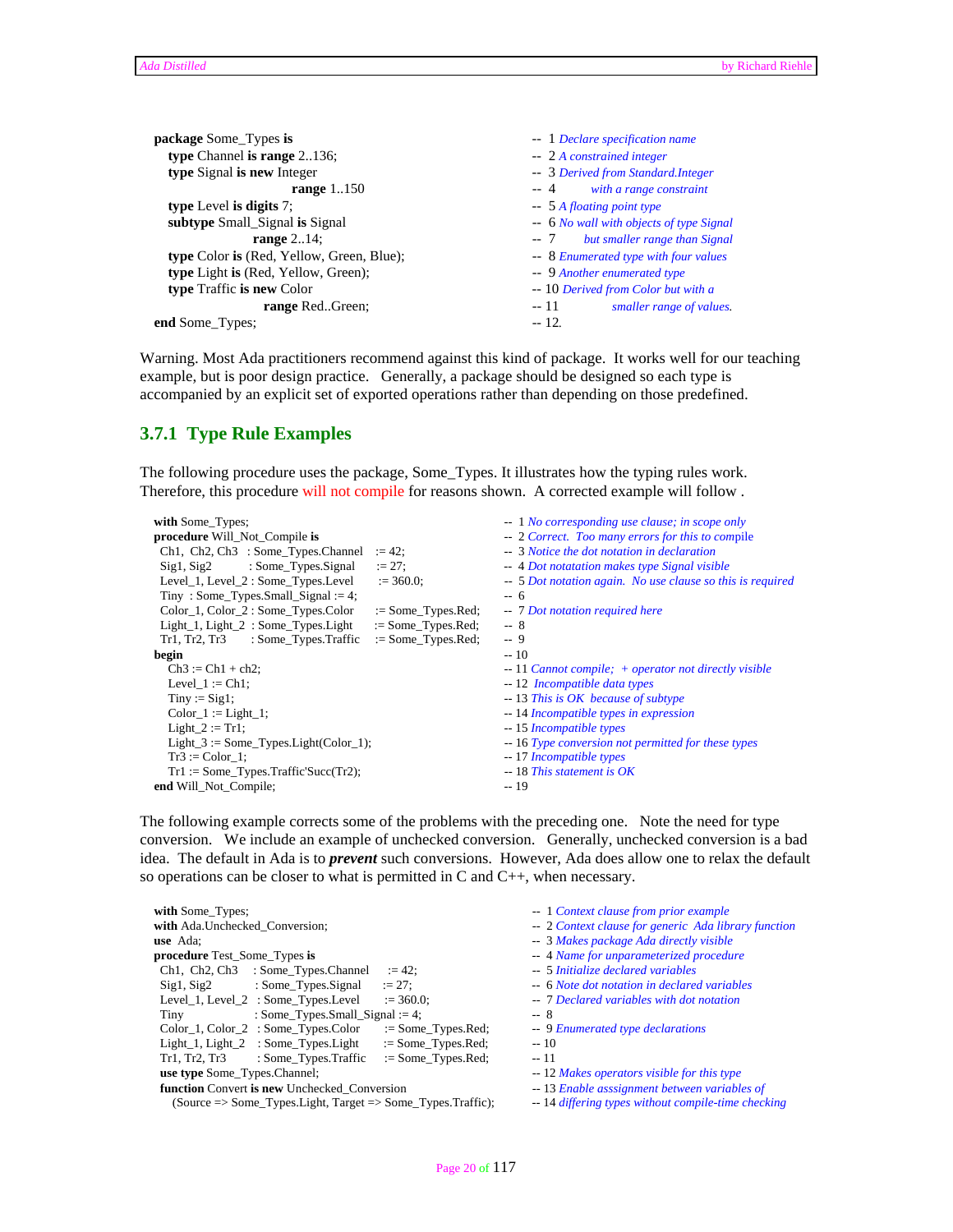| begin                                                    | $-15$                                             |  |  |
|----------------------------------------------------------|---------------------------------------------------|--|--|
| $Ch3 := Ch1 + ch2;$                                      | $-16$ use type makes $+$ operator visible         |  |  |
| $Level_1 := Some_Types. Level(Ch1);$                     | -- 17 Type conversion legal between numeric types |  |  |
| $Tiny := Sig1$ :                                         | -- 18 This will compile because of subtype        |  |  |
| $Tr3 := Some_Types.Traffic(Color_1);$                    | -- 19 OK. Traffic is derived from Color           |  |  |
| $Tr1 := Some_Types.Traffic'Succ(Tr2);$                   | $-21$ This statement is OK                        |  |  |
| $Tr2 := Convert(Light_1);$                               | -- 22 Assign dissimilar data without checking     |  |  |
| Light $2 :=$ Convert(TR3);<br>-- Illegal Illegal Illegal | -- 23 Convert is only one direction               |  |  |
| end Test_Some_Types;                                     | $-24$                                             |  |  |

Notice that operations are not permitted between incompatible types even if they have a set of values with identical names and internal structure. In this regard, Ada is more strongly typed than most other languages, including the Modula family and the  $C/C++$  family. Type conversion is legal, in Ada, when one type is derived from another such as types defined under the substitutability rules of object technology.

### **3.7.2 Subtype Declarations**

There is a slight deviation in orthogonality in meaning of subtypes in the Ada Language Reference Manual. This discussion relates to the reserved word, subtype, not the compiler design model.

Ada has a reserved word, *subtype*. This is not the same as a subclass in other languages. If a *subtype* of a type is declared, operations between itself and its parent are legal without the need for type conversion.

| <b>procedure</b> Subtype_Examples is                                  | -- 1 Subprogram specification               |
|-----------------------------------------------------------------------|---------------------------------------------|
| type Frequency is digits 12;                                          | -- 2 Floating point type definition         |
| subtype Full_Frequency is Frequency range 0.0  100_000.0;             | -- 3 subtype definition                     |
|                                                                       | -- 4 <i>subtype definition</i>              |
| subtype Low_Frequency is Frequency range $0.0 \dots 20 \cdot 000.0$ ; | -- 5 sutype definition                      |
| $FF: Full_Frequency := 0.0;$                                          | -- 6 Variable declaration                   |
| $HF: High_Frequency := 50_000.0;$                                     | -- 7 Variable declaration                   |
| LF : Low_Frequency := $15\text{\textdegree}000.0$ ;                   | -- 8 Variable declaration                   |
| begin                                                                 | $-9$                                        |
| $FF := HF$                                                            | $-10$ OK; no possible constraint error      |
| $FF := LF$ ;                                                          | $-11$ OK; no possible constraint error      |
| $LF := FF$ ;                                                          | -- 12 Legal, but potential constraint error |
| $HF := LF;$                                                           | -- 13 Legal, but potential constraint error |
| end Subtype_Examples is                                               | $-14$                                       |

### *3.8 Elementary Types*

Elementary types are of two main categories, *scalar* and *access*. An access type is a kind of pointer and is discussed in Chapter 5 of this book. Scalar types are *discrete* and *real*. Discrete types are enumerated types and integer types. Technically, integer types are also enumerated types with the added functionality of arithmetic operators. Numeric discrete types are signed and unsigned integers.

Non-discrete, real numbers include floating point, ordinary fixed point, and decimal fixed point. The Ada programmer never uses pre-defined real types for safety-critical, production quality software.

All scalar types may be defined in terms of precision and acceptable range of values. The designer is even allowed to specify the internal representation (number of bits) for a scalar value.

**type** Index **is mod**  $2^{**}16$  -- *an unsigned number type* **for** Index'Size **use** 16 -- *allot sixteen bits for this type* **type** Int16 **is range**  $-2$  \*\* 15..  $2^{**}15 - 1$ ;  $- a signed integer number type$ **for** Int16'Size **use** 16;  $\qquad \qquad -\text{allot sixteen bits for this type}$ **type** Int32 **is range**  $-2$  \*\* 31  $\ldots$  2\*\*31  $-1$  -- *a signed integer numeric type* **for** Int32'Size **use** 32; -- *allot 32 bits for this type*

### *3.9 Composite Types*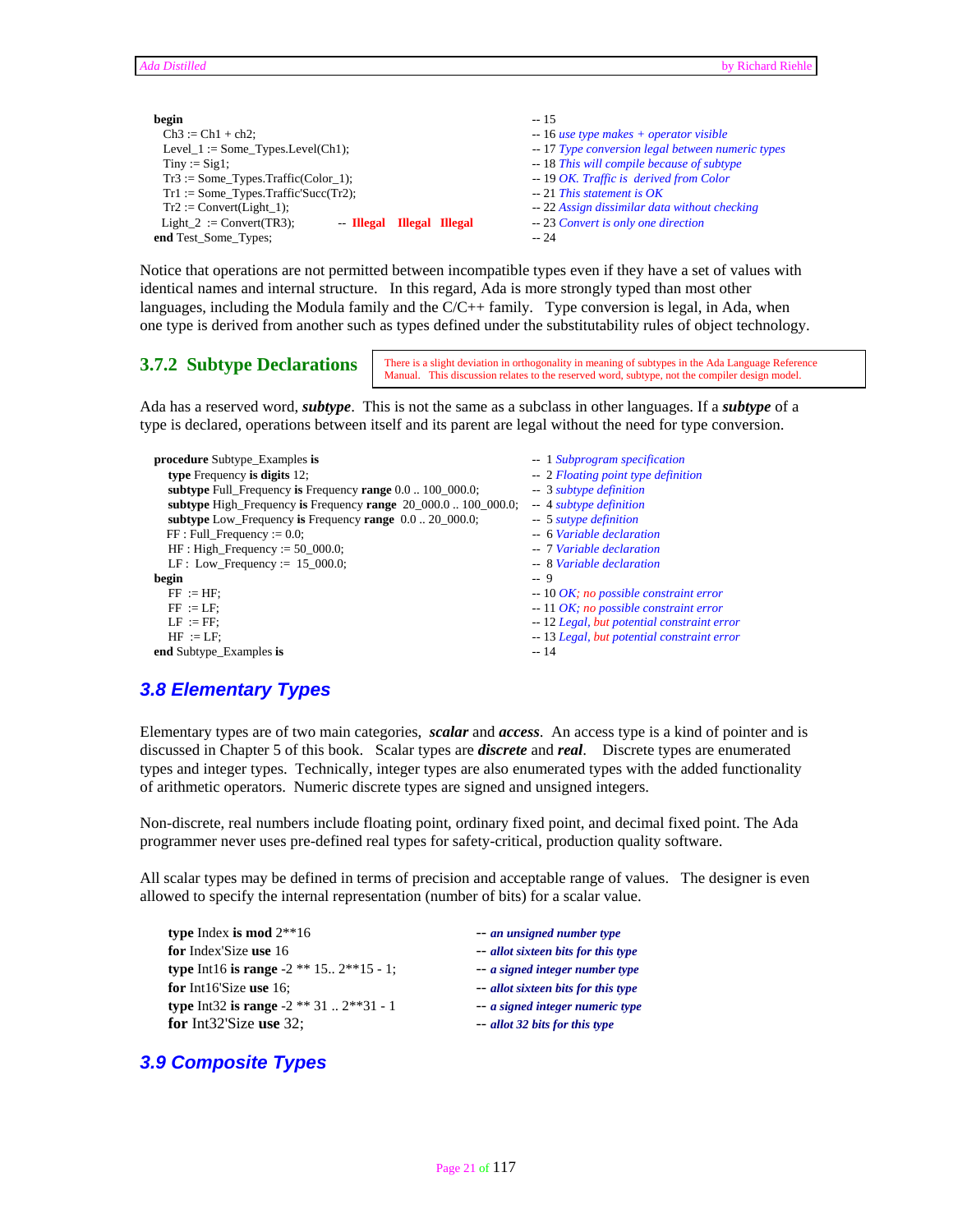Composite types contain objects/values of some other type. There are four general categories of composite types: *arrays*, *records*, *task types*, and *protected types*. An array has components of the same type. A record may have components of different types. Task types and protected types are discussed later.

### **3.9.1 Arrays**

An array may have components of any type as long as they are all the same storage size. Ada has three main options for array definition: anonymous, type-based unconstrained, type-based constrained. Other combinations are possible, but not discussed in this book. Ada allows true multi-dimensional arrays, as well as arrays of arrays. Two common formats for a one dimensional array are:

**type** Array\_Type **is array**(Index\_Type **range** <>) **of** Component\_Type; -- *One dimensional unconstrained array* **type** Array\_Type **is array**(Range\_Constraint) **of** Component\_Type; -- *One dimensional constrained array*

Ada also has something called anonymous arrays. An anonymous array is less flexible than a typed array and cannot be passed as a parameter to a subprogram. We will not use them much in this book.

### *3.9.1.1 Array Procedural Example*

The following procedure demonstrates a *constrained array* and an *unconstrained array*, along with declarations and some procedural behavior. The constrained array is a boolean array. We show this array because of its special properties when used with logical or, and, and xor. The unconstrained array simply demonstrates that an unconstrained array must be constrained before it may be used.

| with Ada.Text IO;                                                                                    |       | -- 1 Context clause                    |
|------------------------------------------------------------------------------------------------------|-------|----------------------------------------|
| use Ada;                                                                                             |       | -- 2 Visibility clause                 |
| procedure Array_Definitions is                                                                       | $-3$  |                                        |
| package BIO is new Text_IO.Enumeration_IO(Enum => Boolean);                                          |       | -- 5 IO package for Boolean type       |
| type Boolean_Set is $array(14)$ of Boolean;                                                          |       | -- 6 Constrained boolean array         |
| pragma Pack(Boolean_Set);                                                                            |       | -- 7 Forces array to four bits         |
| for Boolean_Set'Alignment use 2;                                                                     |       | -- 7.1 Align storage on 2 bytes        |
| type Float_Vector is $array(Natural range \ll)$ of Float;                                            |       | -- 8 Unconstrained array               |
| -- Note that the index is of type Natural and can be any range of values from 0 through Integer'Last |       |                                        |
| B1: Boolean_Set := (True, True, True, False);                                                        | $-9$  |                                        |
| $B2 : Boolean$ Set := (False, False, True, False);                                                   | $-10$ | <b>Bitwise Logical operators</b>       |
| $B3 : Boolean$ Set := (True, True, False, True);                                                     | $-11$ | and, or, and xor may be                |
| $F1$ : Float_Vector(09);                                                                             | $-12$ | used on a boolean array.               |
| $F2$ : Float_Vector(110);                                                                            | $-13$ |                                        |
| <b>procedure</b> Display (Data: Boolean_Set; Comment: String) is                                     | $-14$ |                                        |
| begin                                                                                                | $-15$ | procedure Display factors              |
| Text_IO.Put(Comment);                                                                                | $-16$ | out the responsibility for             |
| <b>for I in Data'Range loop</b> -- <i>Cannot run off the end of an array</i>                         | $-17$ | displaying the results of the          |
| BIO.Put(Data(I));                                                                                    | $-18$ | boolean operations in the              |
| Text_IO.Put("");                                                                                     | $-19$ | body of this example.                  |
| end loop;                                                                                            | $-20$ |                                        |
| Text_IO.New_Line;                                                                                    | $-21$ |                                        |
| end Display;                                                                                         | $-22$ |                                        |
| begin                                                                                                | $-23$ |                                        |
| $F1(2) := F2(4);$                                                                                    |       | -- 24 Simple component assignment      |
| $F1(57) := F2(68);$ -- This is sometimes called "sliding"                                            |       | -- 25 Assign slices of different sizes |
| Display (B1, "B1 is "); Display(B2, "B3 is "); Display(B3, "B3 is ");                                | $-26$ |                                        |
| Display $(B2, "B2 is ");$                                                                            | $-27$ |                                        |
| $B3 := B1$ and $B2$ ;                                                                                |       | -- 28 Logical and of B1 and B2         |
| Display(B3, "B1 and B2 = ");                                                                         | $-29$ |                                        |
| $B3 := B1$ or B2;                                                                                    |       | $-30$ Logical or of B1 and B2          |
| Display(B3, "B1 or B2 = ");                                                                          | $-31$ |                                        |
| $B3 := B1$ xor B2;                                                                                   |       | -- 32 Logical xor of B1 and B2         |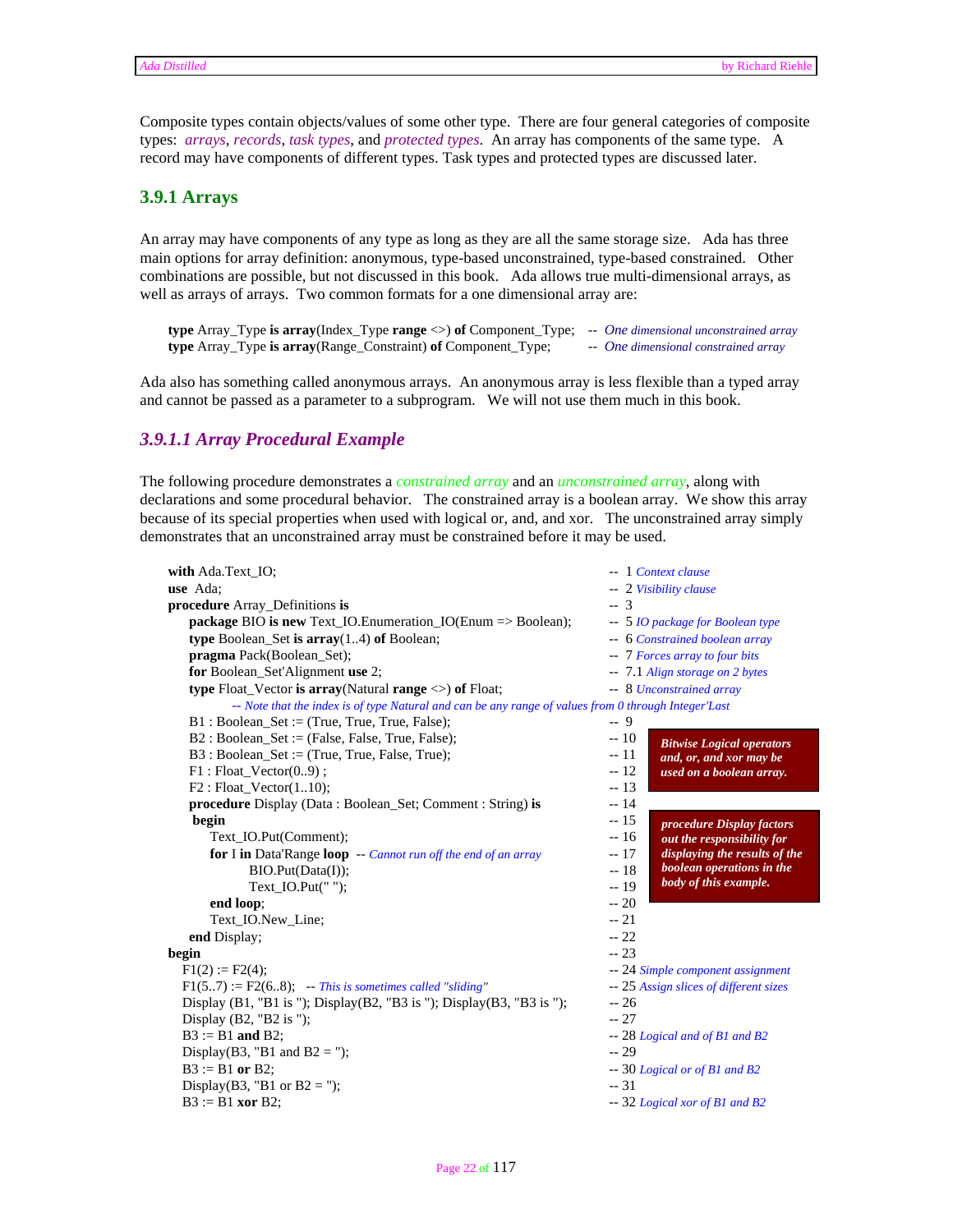| Display(B3, "B1 xor B2 = "); | $-33$ |
|------------------------------|-------|
| end Array Definitions;       | $-34$ |

Line 8, in the previous program illustrates an unconstrained array. When an array is declared as unconstrained, a constrained instance of it is required before it can be used in an algorithm. Here are some other examples of one dimensional, arrays, constrained and unconstrained:

**type** Float\_Vector **is array**(Integer **range** <>) **of** Float; -- *One dimensional unconstrained array* **type** Float\_Vector **is array**(-473..451) **of** Float; -- *One dimensional constrained array* **type** Day is (Sunday, Monday, Tuesday, Wednesday, Thursday, Friday, Saturday); **type** Float\_Vector **is array**(Day) **of** Integer; -- *One dimensional constrained array*

Note that an array index can be any discrete type and does not have to begin with zero. Also, type String, defined in package Standard is defined as an unconstrained array with a Positive index type. All the operations permitted on ordinary arrays are also permitted on Strings.

### *3.9.1.2 Multi-dimensional Arrays*

Ada allows both multiple-dimension arrays such as those found in Fortran or arrays of arrays such as those in the C family of languages. There is no language defined limit of number of dimensions. For example,

| <b>type Float Matrix is array</b> (Integer <b>range</b> $\leq$ , Positive <b>range</b> $\leq$ ) of Float;     | -- Two dimensional array           |  |
|---------------------------------------------------------------------------------------------------------------|------------------------------------|--|
| <b>type Bool_Matrix is array</b> (Natural <b>range</b> $\diamond$ ,                                           | -- First dimension of three        |  |
| Positive <b>range</b> $\ll$ ,                                                                                 | -- Second dimension of three       |  |
| Color <b>range</b> $\langle \rangle$ of Boolean:                                                              | -- Third dimension of three        |  |
| <b>type Mat</b> Vector is <b>array</b> (Positive <b>range</b> $\langle \rangle$ ) of Float Matrix(120, 5.15); | -- One dimension of two dimensions |  |

- **type** Float\_Matrix **is array**(Integer **range** <>, Positive **range** <>) **of** Float; -- *Two dimensional array*
- **type** Bool\_Matrix **is array** ( Natural **range** <>, -- *First dimension of three*
- -- *Second dimension of three*
- -- *Third dimension of three*
- 

### *3.9.1.3 Array Initialization*

In Ada, arrays may be initialized using a concept called an *aggregate*. The word aggregate is not a reserved word, but it is an important part of the language. An unconstrained array may include an aggregate at the time it is constrained. Any array may be re-initialized with a new aggregate in the algorithmic part of a module. The rule is that an aggregate must be complete. That is, every component must be included in the aggregate. Here are some examples, using the definitions already shown in this section  $(2.5.9.1)$ .

| For one dimensional array:                                   | See unconstrained array, Float Vector, defined in the previous section.                                   |                                    |
|--------------------------------------------------------------|-----------------------------------------------------------------------------------------------------------|------------------------------------|
|                                                              |                                                                                                           |                                    |
| V1 : Float Vector $(16)$ := (others => 0.0);                 |                                                                                                           | -- Instance initialized to all 0.0 |
| V2 : Float Vector $(13) := (1 == 12.3, 3 == 6.2, 2 == 9.4);$ |                                                                                                           | -- Instance with initial values    |
|                                                              | V3 : Float Vector $(0.120) := (0 \Rightarrow 2.6, 120 \Rightarrow 7.5, \text{ others} \Rightarrow 9.4)$ ; | -- others must appear last         |
|                                                              | V4 : Float_Vector (1280) := (12 => 16.3, 20 => 6.2, others => 1.5);                                       | -- Instance with initial values    |
| $V5$ : Float_Vector (-473-1) := (others => Float'First);     |                                                                                                           | -- Negative index range            |

In the above instances, V1 has six elements and is initialized to all 0.0, V2 has three elements and is initialized using named association. *Named association* allows the programmer to associate a component value with a named index. V3 has 121 elements. It is initialized using named association with an *others* option. V4 has 68 elements, starting with an index of 12.

In Ada, an integer type index value may begin anywhere in the number range. It may even be a negative value, as in example V5. The value of V4'First is 12. The index bound of V4'Range is 12 through 80.

#### **For a two dimensional array:**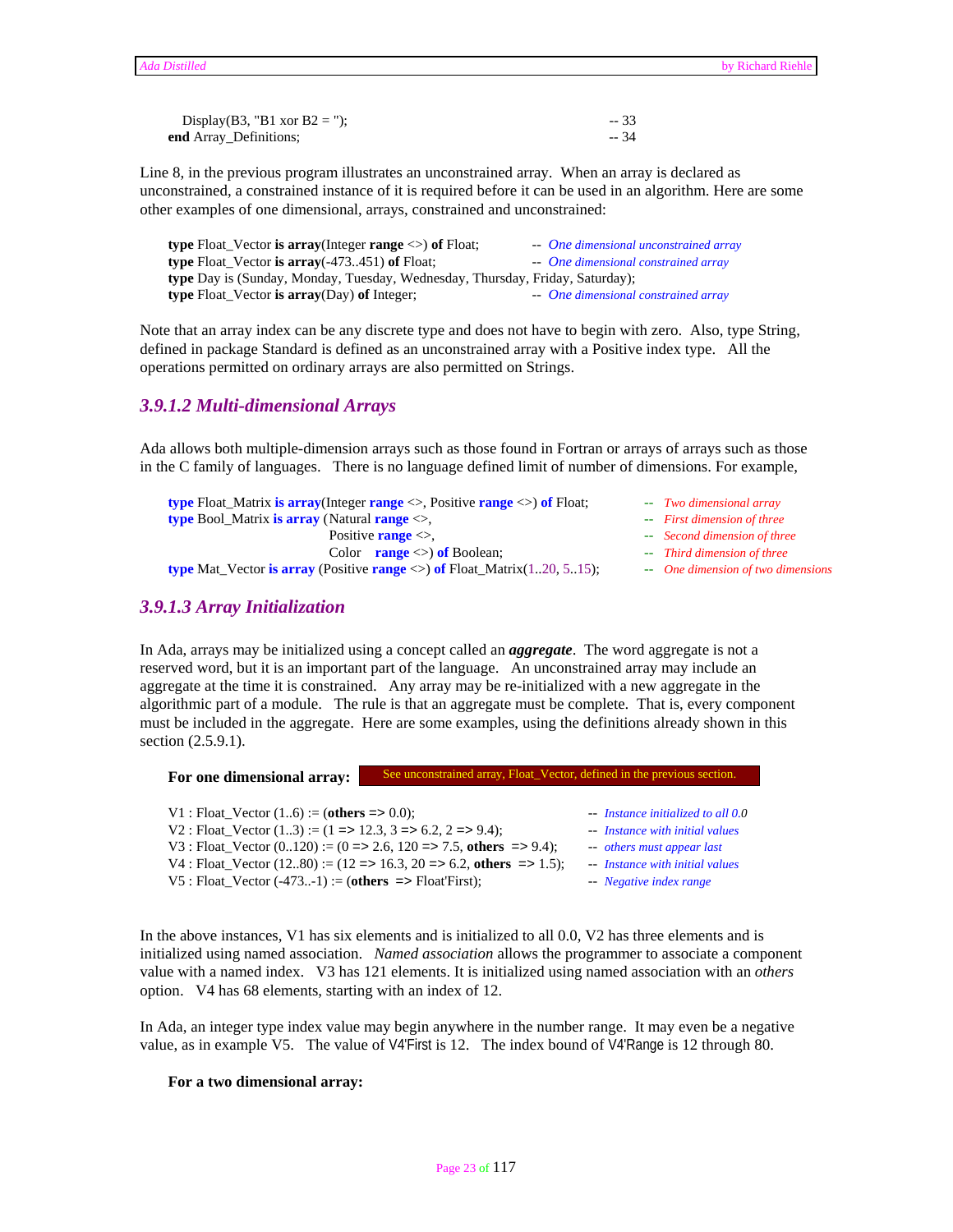M1 : Float Matrix(1..10, 1..10) := (  $1 \Rightarrow (1 \Rightarrow 0.0, \text{ others} = > 1.0)$ , -- 1 *Named association for each*  $10 \Rightarrow (10 \Rightarrow 0.0, \text{others} \Rightarrow 1.0), -2$  *dimension of the array and* **others**  $\Rightarrow$  (**others**  $\Rightarrow$  1.0)); -- 3 *others specified last* 

If you wanted to write a loop that would use Text\_IO to display all of the values for M1 on a console, it might look like the following code,

| for I in M1'Range $(1)$                   | $-1$ Range(1) specifies first dimension of array  |
|-------------------------------------------|---------------------------------------------------|
| <b>loop</b>                               | -- 2 outer loop; should have been named           |
| for $J$ in M1'Range $(2)$                 | -- 3 Range(2) specifies second dimension of array |
| <b>loop</b>                               | -- 4 Always name nested loops in production code  |
| Text_IO.Put(Float'Image(M1(I, J)) & " "); | -- 5 Convert component to text and print it       |
| end loop;                                 | $-6$                                              |
| Text IO.New Line;                         | -- 7 Carriage return/Line feed on display         |
| end loop;                                 | $-8$                                              |
|                                           |                                                   |

*3.9.1.4 Array Catenation* 

Some prefer the word concatenation; same idea.

One of the more useful operations on arrays is catenation. Catenation is predefined in the language using the ampersand (&) symbol. As with most operators, you may overload the catenator operator. The rules for catenation are in ALRM 4.5.3/4. Taking the Float\_Vector, defined above, we can have the following:

V10 : Float\_Vector (1..10) := V1 & V2 & 42.9; -- *Catenate 42.9, V1 and V2*

Often it is useful to catenate a value of a different type after converting it to an appropriate representation. Let's say we have a variable,

Bango : Integer := 451; -- *bango is the Japanese word for number*.

Suppose we want to display the value of Bango on the video display. We could do the following:

Ada.Text\_IO.Put\_Line("Paper burns at " & Integer'Image(Bango) & " Farenheit ");

This prints a string to the screen. The ampersand catenates the result of the image attribute (as if it were a built-in function) which in turn is catenated to the constant string, Farenheit, (notice the leading space to make formatting more readable). Attributes help to make Ada programs more portable.

#### **3.9.2 Records**

Ada records come in several forms, many of which are not covered in this book. Some of the record forms such as variant records, unconstrained records, and discriminated records, are not important to the novice. This book is not concerned with advanced or seldom used language features. However, we will include a few examples of constrained records, some records with a single discriminants , and some tagged records for the student's future study. The following Ada package specfication declares some record types.

| package Record_Declarations is | -- 1 This specification might require a pragma Elaborate_Body |
|--------------------------------|---------------------------------------------------------------|
| type Library_Book is           | -- 2 Simple constrained record                                |
| record                         | -- 3 reserved word, record                                    |
| ISBN : String (112);           | -- 4 String component                                         |
| Title: $String(130)$ ;         | -- 5 String component                                         |
| Author: $String(140);$         | -- 6 String component                                         |
| Purchase Price : Float;        | -- 7 Floating point component                                 |
| Copies Available : Natural;    | -- 8 Subtype natural from package Standard                    |
| end record:                    | -- 9 Must identify end of scope of each record                |
|                                | $-10$                                                         |
| type Message_1 is              | -- 11 Simple record with an                                   |
|                                |                                                               |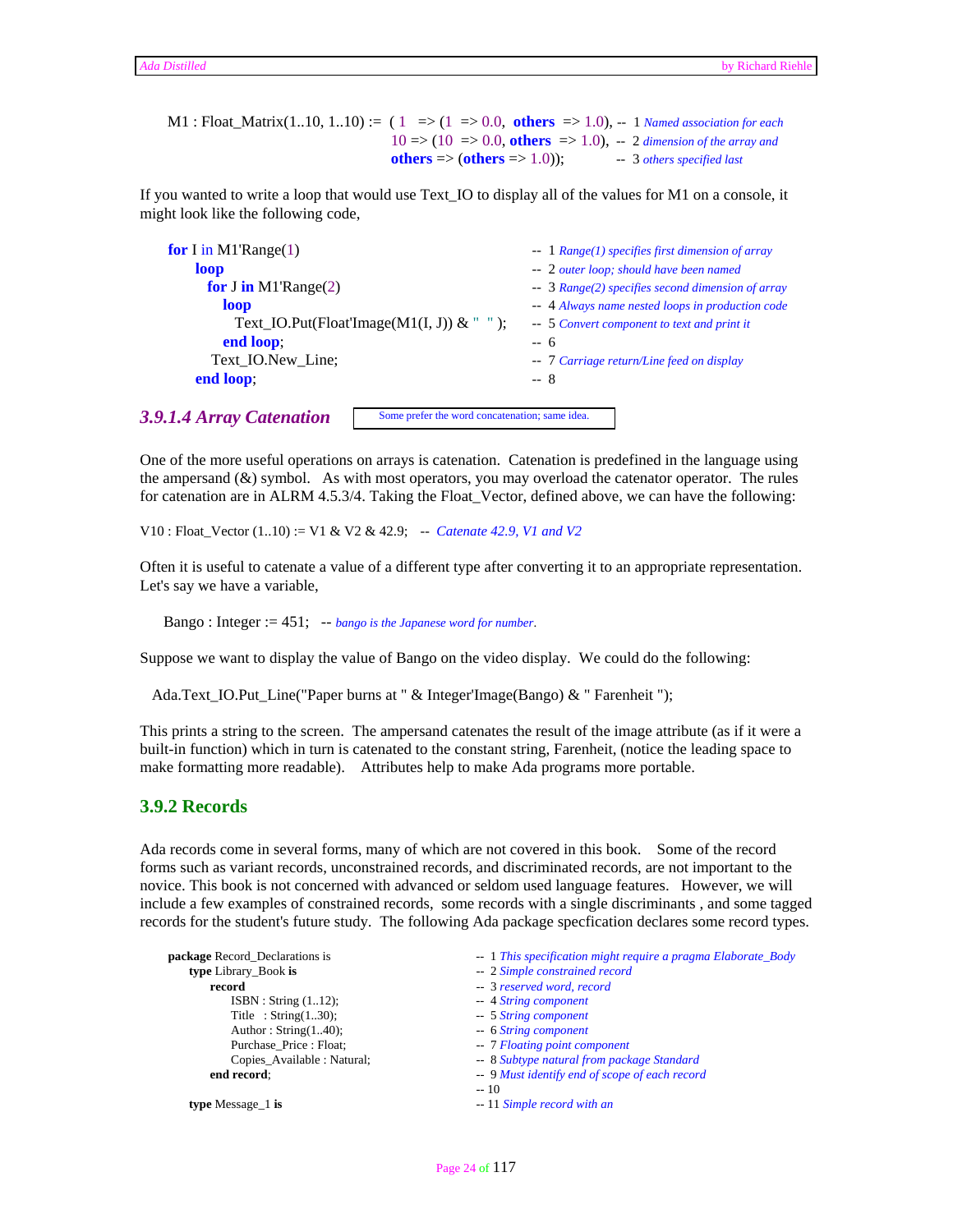| record                                            | $-12$<br>unconstrained data type                                      |                                                                                                                                                                                  |
|---------------------------------------------------|-----------------------------------------------------------------------|----------------------------------------------------------------------------------------------------------------------------------------------------------------------------------|
| Text: Unbounded_String;                           | $-13$ See ALRM $A.4.5$                                                |                                                                                                                                                                                  |
| Length: Natural;                                  | -- 14 See package Standard                                            |                                                                                                                                                                                  |
| end record:                                       | $-15$                                                                 |                                                                                                                                                                                  |
|                                                   | $-16$                                                                 |                                                                                                                                                                                  |
| type Message_2 (Size: Positive) is                | -- 17 Record with a discriminant                                      |                                                                                                                                                                                  |
| record                                            | -- 18 This must be constrained before                                 |                                                                                                                                                                                  |
| Text: $String(1Size);$                            | -- 19 it may be used. Note that the Size                              |                                                                                                                                                                                  |
| Length: Natural;                                  | -- 20 has a corresponding entry in the record                         |                                                                                                                                                                                  |
| end record:                                       | -- 21 Dynamically allocated records might not                         |                                                                                                                                                                                  |
|                                                   | -- 22 be as efficient as you would like.                              |                                                                                                                                                                                  |
| <b>type</b> Message $3$ (Size : Positive := 1) is | -- 23 Record with a default discriminant<br>Size might be variable at |                                                                                                                                                                                  |
| record                                            | run-time, each compiler<br>-- 24 This may be constrained or may use   |                                                                                                                                                                                  |
| Text: $String(1Size)$ ;                           | -- 25 the default constraint. There are more                          |                                                                                                                                                                                  |
| Length: Natural;                                  | -- 26 rules for this, but we defer them to an                         |                                                                                                                                                                                  |
| end record:                                       | -- 27 advancd discussion of the language                              |                                                                                                                                                                                  |
|                                                   | $-28$                                                                 |                                                                                                                                                                                  |
| type Message 4 is tagged                          | -- 29 A tagged type. This may be extended                             |                                                                                                                                                                                  |
| .record                                           | $-30$<br>with more components                                         |                                                                                                                                                                                  |
| Text: Unbounded_String;                           | -- 31 Unbounded String(See Ada.Fixed.Unbounded).                      |                                                                                                                                                                                  |
| Length: Natural;                                  | $-32$                                                                 |                                                                                                                                                                                  |
| end record;                                       | $-33$                                                                 |                                                                                                                                                                                  |
|                                                   | $-34$                                                                 |                                                                                                                                                                                  |
| type Message_5 is new Message_4 with              | -- 35 Derived from a tagged type and one                              |                                                                                                                                                                                  |
| record                                            | -- 36 additional component. This record now x                         |                                                                                                                                                                                  |
| Stamp: Calendar.Time                              | -- 37 has a total of three components, those                          |                                                                                                                                                                                  |
| end record:                                       | $-38$<br>it inherits and the one defined within it.                   |                                                                                                                                                                                  |
|                                                   | $-39$                                                                 |                                                                                                                                                                                  |
| type Message 6 is                                 | -- 40 Record containing another record                                |                                                                                                                                                                                  |
| record                                            | $-41$                                                                 |                                                                                                                                                                                  |
| Message_Data: Message_1;                          | $-42$ See line 11                                                     |                                                                                                                                                                                  |
| Library_Data : Library_Book;                      | $-43$ See line 2                                                      |                                                                                                                                                                                  |
| end record:                                       | $-44.$                                                                |                                                                                                                                                                                  |
| end Record Declarations;                          | -- 45 This package might require a pragma Elaborate_Body              |                                                                                                                                                                                  |
|                                                   |                                                                       | Note that some Ada<br>practitioners believe this<br>kind of record is not a<br>good idea. Since the<br>will have a unique way<br>of addressing how to<br>best implement the code |

The package, Record\_Declarations, has no subprograms. Therefore, the rules of the language might require a special pragma (compiler directive) to advise the compiler when there is a package body.

Note that, on line 35, the type Message\_5 is derived from and extended from Message\_4. This is a form of inheritance. We could have the following:

```
 M4 : Message_4; 
       M5 : Message_5; 
 ... 
       M4 := Message_4(M5); -- provide a Message_4 view of the object of derived type, Message_5
```
or

M5 := (M4 **with** Library\_Book); -- extends M5 with necessary components during assignment

In the case of the assignment to M4, the target of the assignment is provided a *view* of M5 that is restricted to components in a type Message\_4. However, the tag of the object does not change and the content remains stable. This has important implications. Consider the following package.

| with Record Declarations; use Record Declarations;                | $- - 1$ |
|-------------------------------------------------------------------|---------|
| <b>package</b> Messenger Processes is                             | $- - 2$ |
| <b>procedure</b> Display (The Data: Message 4);                   | $- - 3$ |
| <b>procedure</b> Display (The_Data: Message_5);                   | $- - 4$ |
| <b>procedure</b> Print (Print Data: Message 4'Class);             | $-- 5$  |
| <b>procedure</b> Process (Process Data: <b>in out</b> Message 4); | $- - 6$ |
| end Messenger_Process;                                            | $- - 7$ |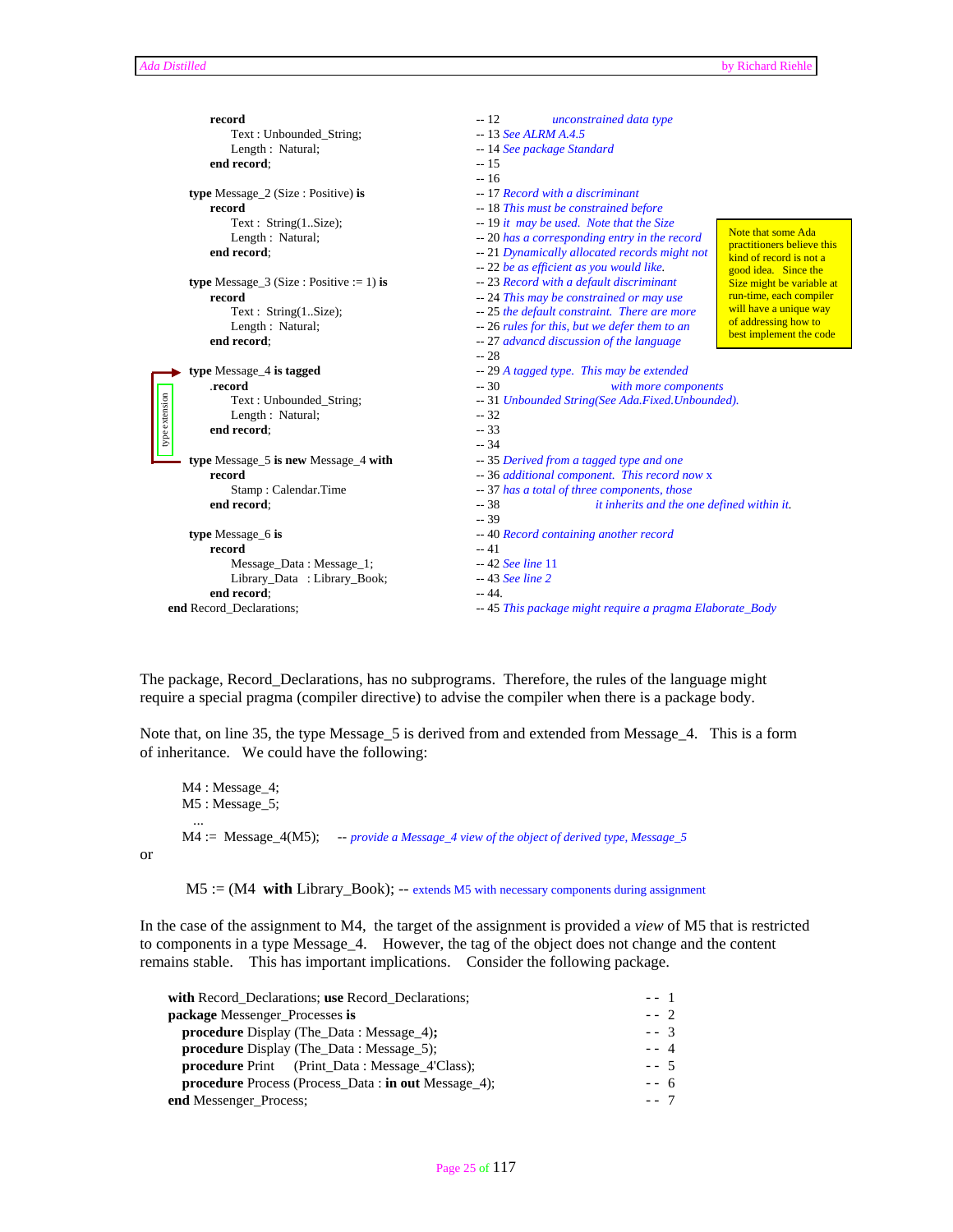| <b>package body</b> Messenger_Processes is                          | -- 1     |
|---------------------------------------------------------------------|----------|
| <b>procedure</b> Display (The Data: Message 4) is                   | $- - 2$  |
| begin                                                               | $--$ 3   |
| -- display the data for Message 4                                   | $- - 4$  |
| end Display;                                                        | $-- 5$   |
| <b>procedure</b> Display (The Data: Message 5) is                   | $-- 6$   |
| begin                                                               | $-- 7$   |
| -- display the data for Message 5                                   | $-- 8$   |
| end Display;                                                        | $- - 9$  |
| <b>procedure</b> Print (Print Data: Message 4'Class) is             | $- - 10$ |
| begin                                                               | $-- 11$  |
| Display (Print_Data);                                               | $- - 12$ |
| end Print;                                                          | $- - 13$ |
| <b>procedure</b> Process (Process Data: <b>in out</b> Message 4) is | $- - 14$ |
| begin                                                               | $- - 15$ |
| -- perform some algorithms                                          | $- - 16$ |
| Print(Process_Data);                                                | $- - 17$ |
| end Process:                                                        | $- - 18$ |
| end Messenger Process;                                              | $- - 19$ |
|                                                                     |          |

Suppose we called Process with the following statement:

Process(Message\_4(M5)); -- *see the immeditately preceding example*

The procedure Process does its work and then calls Print. Print has a classwide parameter. The tag of the object operated upon in Process corresponds to Message\_5. The result is a call to the correct version of Display for Messsage\_5 because of the tag. All information originally included in M5 is intact because a view conversion does not change the data or the tag. This is called *re-dispatching*. For a full discussion of inheritance and dispatching, see Chapter Nine of this book.

## **4. Control Structures for Algorithms**

Even in an object-oriented language, there comes the point where we must actually code the algorithmic implementation. Ada has a rich set of algorithmic constructs that are easy to code and easy to read.

### *4.1 Iteration Algorithms in Ada*

One of the three fundamental building blocks of every computer program is iteration. In nearly every serious program there is at least one loop. I realize some enthusiasts of recursion and/or functional programming (LISP, ML, CLOS, Haskell, etc.) may object to this statement.

**4.1.1 For Loops**  The famous proof in Italian by Jacopini and Bohm is important here since it is a foundation idea for program structure. From their proof, we understand the three fundamental control structures for imperative languages to be: sequence, iteration, and selecti

A *for loop* is simple in Ada. Every *loop* must have an *end loop*. The type of the index is derived from the type of the range variables. The scope of the index is the scope of the loop. The index is never visible outside the loop. Also, during each iteration of the loop, the index is a **constant** within the loop; that is, the index of a loop may not be altered via assignment. Iteration safety is fundamental to Ada.

| with Ada.Integer_Text_IO;                                       | $-- 1$ Put Library Unit in Scope;                      | A.10.8/21 |                  |
|-----------------------------------------------------------------|--------------------------------------------------------|-----------|------------------|
| <b>procedure</b> Sawatdee (Start, Stop : <b>in</b> Integer ) is | $-$ - 2 "Good morning" in Thailand;                    | 6.2       | Test before loop |
| begin                                                           | $-$ 3 Required to initiated sequence of statements     |           |                  |
| for I in StartStop                                              | $-$ – 4 I is a constant to the loop in each iteration; | 5.5/9     |                  |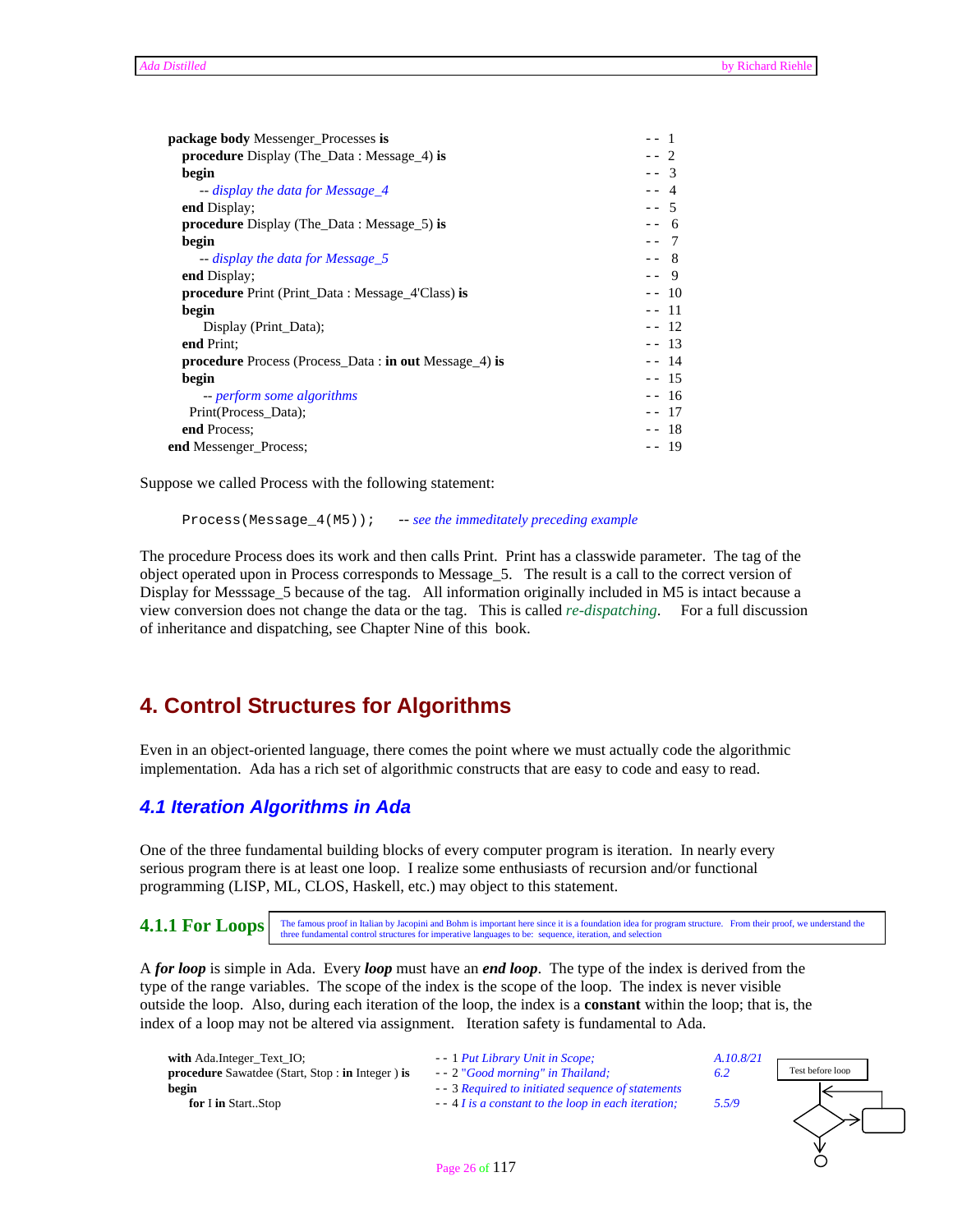| loop                                        | $-$ 5 Reserved word loop is required;                                | 5.5 |
|---------------------------------------------|----------------------------------------------------------------------|-----|
| $Ada. Integer_Text_IO.Put(I);$              | $-$ – 6 Note the use of "dot notation" to achieve visibility; A.10.8 |     |
| end loop;                                   | $-- 7$ end loop is required for every loop;                          | 5.5 |
| end SaWatDee; -- Ada is not case sensitive! | $--$ 8 Note the label for the enclosing procedure;                   | 6   |

An Ada enumerated type is an ordered set and may be used as the index of a loop. Also, the machine values for the enumerated type are not necessarily simple numbers as they are in C of C++. You will not need to do arithmetic on them. For an enumerated type, declared as:

**type** Week **is** (Sun, Mon, Tue, Wed, Thu, Fri, Sat); -- *An enumerated type is an ordered set; (Sun < Mon)*

consider the following loop.

| with Ada.Text IO;                   | $-- 1$ Put Library Unit in Scope; 8.2, 10.1.2         |                                        |
|-------------------------------------|-------------------------------------------------------|----------------------------------------|
| procedure Dobroe Uutra is           | -- 2 "Good morning" in Russian                        | <b>Always</b> label                    |
| begin                               | $--$ 3 Required to initiated sequence of statements   | loops in                               |
| Loop Name:                          | $--$ 4 This is a named loop; good coding style; 5.5   | production code.<br>It helps with both |
| for Index in Week                   | $-- 5$ Loop index may be any discrete type            | maintenance and                        |
| loop                                | -- 6 Reserved word loop is required;<br>5.5           | documentation                          |
| Ada.Text IO.Put(Week'Image(Index)); | $-- 7$ 'Image converts Value to Text for printing     |                                        |
| end loop Loop Name;                 | $--$ 8 The name is required if the loop is named; 5.5 |                                        |
| end Dobroe Uutra;                   | -- 9 Note the label for the enclosing procedure       |                                        |

Next consider an anonymous array with a range from fifteen through sixty. We can traverse this with a simple loop statement and a 'Range attribute. There can be no indexing off the end of the array.

| Set: $array(1560)$ of Integer;                                                                                                                                                   | an anonymous array; one of a kind; no named type                                                                                                                                                                                                                                                                                  |                                                                                                  |
|----------------------------------------------------------------------------------------------------------------------------------------------------------------------------------|-----------------------------------------------------------------------------------------------------------------------------------------------------------------------------------------------------------------------------------------------------------------------------------------------------------------------------------|--------------------------------------------------------------------------------------------------|
| consider the following loop with a loop label,                                                                                                                                   |                                                                                                                                                                                                                                                                                                                                   |                                                                                                  |
| with Text IO;<br>procedure Magandang_Umaga is<br>begin<br>Outer:<br>for Index in Set'Range                                                                                       | -- 1 Put Library Unit in Scope<br>-- 2 "Good morning" in Tagalog (language of Phillipines)<br>3 Required to initiated sequence of statements<br>4 This is a named loop; good coding style<br>$-- 5$ Index'First = 15; Index'Last = 60                                                                                             |                                                                                                  |
| loop<br>Text_IO.Put(Integer'Image(Index));<br>Text_IO.Put_Line(Integer'Image(Set(Index)));<br>Inner:<br>for Day in Week loop<br>Text_IO.Put(Week'Image(Day));<br>end loop Inner; | $-- 6$ Traverse the anonymous array<br>-- 7 'Image converts Integer to Text for printing<br>$--$ 8 Print the value in the array using 'Image'<br>$--$ 9 Give the inner loop a name<br>$-- 10$ Note how we use type name for the range<br>$-- 11$ Convert the Day to Text for printing<br>$-- 12$ The name of the loop is required | Remember, the<br>apostrophe when<br>used as a qualifier<br>in a statment is<br>pronounced "tick" |
| end loop Outer;<br>end Magandang Umaga;                                                                                                                                          | $-- 13$ The name is required if the loop is named<br>-- 14 Note the label for the enclosing procedure                                                                                                                                                                                                                             |                                                                                                  |

Lines 7, 8, and 11 have code with the 'Image attribute. Check ALRM, Annex K/88 for details. Line 5 could have been coded as, **for** Index **in** Set'First .. Set'Last **loop** …

Sometimes you need to traverse a for loop in reverse. Line 5, above could have been coded as,

**for** Index **in reverse** Set'Range -- 5 Cannot code: **for** Index **in** 60..15 **loop** 

A for loop might be used to traverse a two dimensional array. A nested loop will be required. Always label each loop when coding a nested loop. Here is the declaration of such an array.

**type** Matrix **is array** (Positive **range** <>, Natural **range** <>) **of** Integer; -- *an unconstrained Matrix*

**procedure** Process (M : **in out** Matrix) **is** -- 1 *Specification for the procedure* **begin** -- 2 *Simple begin* Outer:  $-3$  *Label for outer loop* **for** I **in** M'Range(1) **loop** -- 4 *M'Range(1) is first dimension of array* **Inner:**  $-- 5$  *Label for nested loop* 

- -
- 
- 

**loop labels when coding nested loop** 

**Always use** 

**structures**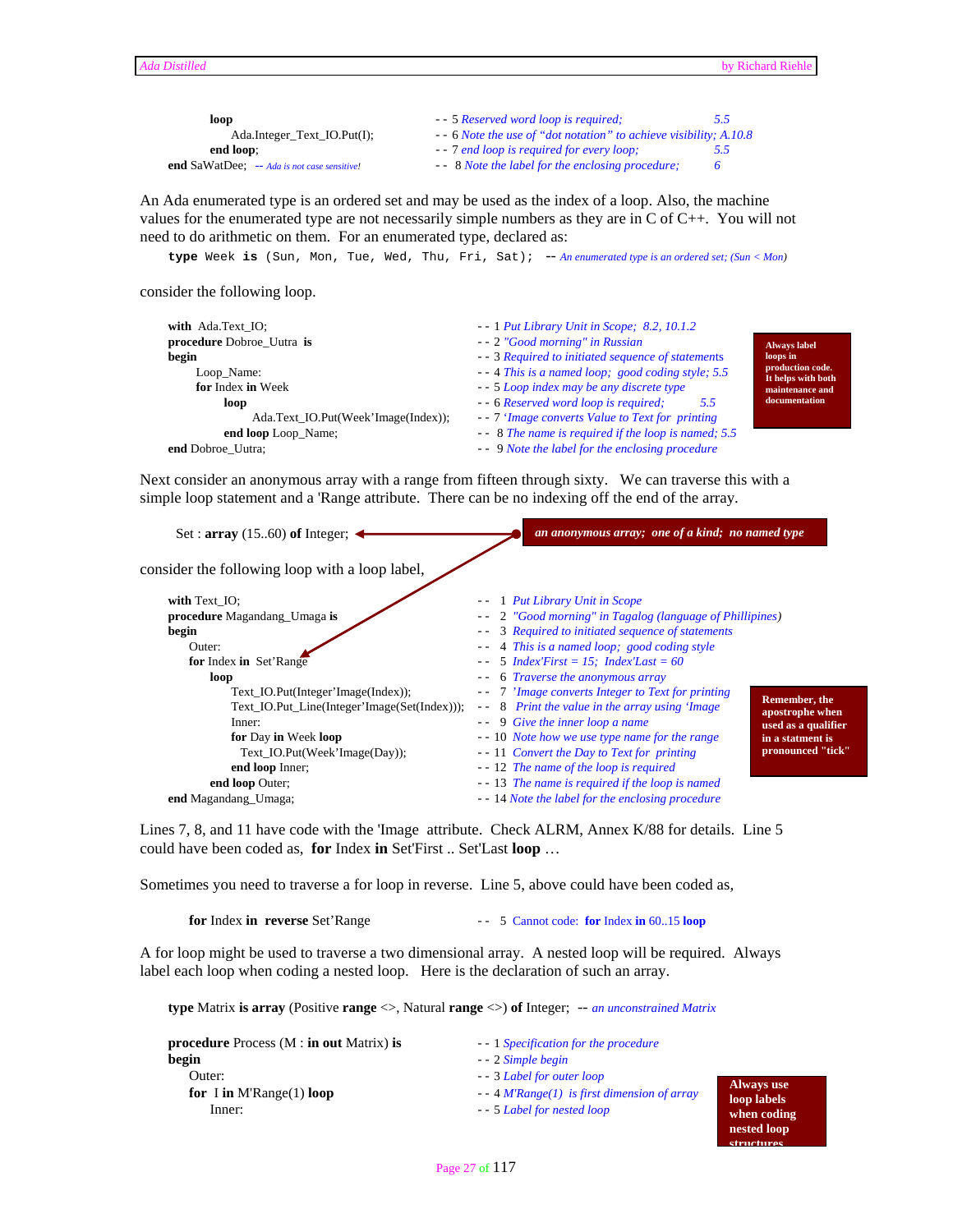**for** J **in** M'Range(2) **loop** -- 6 *M'Range(2)* is second dimension<br>-- do some actions on the matrix -- 7 Algorithmic statements -- *do some actions on the matrix*  **end loop** Inner; -- 8 *Inner end loop* **end loop** Outer;  $-9$  *Outer end loop* end Process;  $-10$  *End of procedure scope* 

### **4.1.2 While Loops ALRM 5.5**

- 
- 
- 
- 
- 

A while loop is often the preferred type of loop in structured programming.

| with Text IO:                                            | $--$ 1 Put a library unit in scope                     |
|----------------------------------------------------------|--------------------------------------------------------|
| procedure Jo_Regelt is                                   | $-- 2$ "Good morning" in Hungarian                     |
| The_File: Text_IO.File_Type;                             | -- 3 Declare internal file handle                      |
| As_Input: constant Text_IO.File_Mode := Text_IO.In_File; | $--$ 4 Is it input or output                           |
| External_Name: $String := "C:\Data\My.Txt";$             | $-- 5$ Declare the external file name                  |
| The_Data: String $(180)$ ;                               | $-- 6A simple string variable;$                        |
| Line_Length: Natural;                                    | -- 7 For the input line parameter                      |
| begin                                                    | -- 8 Required to initiate a sequence of statements     |
| Text_IO.Open(The_File, As_Input, External_Name);         | -- 9 See Text_IO for the types of the parameters       |
| Input Routine:                                           | -- 10 You may name any kind of loop, and should!       |
| while not Text_IO.End_Of_File(The_File)                  | $--$ 11 Read The_File until finding the EOF mark       |
| loop                                                     | -- 12 Reserved word loop is required                   |
| Text_IO.Get_Line(The_File, The_Data, Line_Length);       | -- 13 Get a delimited string from the file             |
| Text_IO.Put_Line(The_Data(1Line_Length));                | -- 14 Echo the string with carriage / return line feed |
| end loop Input_Routine;                                  | $--$ 15 end loop name is required if the loop is named |
| end Jo_Regelt;                                           | -- 16 Note the label for the enclosing procedure       |

The following while loop uses the Get\_Immediate feature of Ada.Text\_IO, ALRM A.10.1/44.

| with Ada.Text IO;                                                                     | -- 1 Correct context clause                 |
|---------------------------------------------------------------------------------------|---------------------------------------------|
| with Ada.Characters.Latin 1:                                                          | -- 2 Replaces Ada 83 package ASCII          |
| procedure Hello_By_Input is                                                           | $--$ 3 Long procedure name                  |
| ESC : Character renames Ada.Characters.Latin 1.Esc;                                   | $--$ 4 A.3.3/5; Ada is not case sensitive   |
| Input: Character := Ada.Characters.Latin_1.Space;                                     | -- 5 Initial value for Variable             |
| Index : Natural := 0;                                                                 | $--\,6$ package Standard, A.1/13            |
| Hello: $String(180) := (others = > Input);$                                           | $--$ 7 Input is intialized as space         |
| begin                                                                                 | -- 8 Normally comment this line             |
| Ada.Text_IO.Get_Immediate(Input);                                                     | $-$ 9 ALRM A.101./44                        |
| <b>while</b> Input $\ell$ = ESC loop $\rightarrow$ $\ell$ = is Ada "not equal" symbol | $-- 10$ Negative condition while loop       |
| Ada.Text_IO.Put(Input); -- Echo input                                                 | $-- 11$ Only Echo if it is not ESC          |
| $Index := Index + 1$ ;                                                                | $-$ - 12 Need to maintain own index         |
| $Hello(Index) := Input;$                                                              | $-- 13$ Assign the input to the string      |
| Ada.Text_IO.Get_Immediate(Input);                                                     | $-- 14$ No need to press enter key          |
| end loop;                                                                             | $-- 15$ Every loop needs an end loop        |
| Ada.Text IO.New Line;                                                                 | -- 16 Carriage Return/Line Feed             |
| Ada.Text_IO.Put_Line(Hello);                                                          | $-- 17$ Put the string and advance one line |
| end Hello_By_Input;                                                                   | $-- 18$ Must be same name as procedure      |
|                                                                                       |                                             |

The above loop could be coded to avoid the *while* condition and simply do an *exit*. This would eliminate the initial Get\_Immediate on Line 9 but would require an *if* statement to effect the exit. Sometimes we want to **exit** a loop before we reach the pre-defined conditions. This can be used for a loop with no conditions or a loop in which some associated value goes abnormal. Exit can emulate the Pascal

*repeat ... until* construct. There are several forms of the exit: *exit when*, *if condition then exit*, and the simple unconditional *exit*. For each form, the careful programmer will include the name of the loop.

### **4.1.3 Exit Loop ALRM 5.7**

**procedure** Salaam\_Ahlay\_Kham **is** -- 2 *Parameterless declaration*

**with Text\_IO;**  $-$  1 *Put a library unit in scope* 

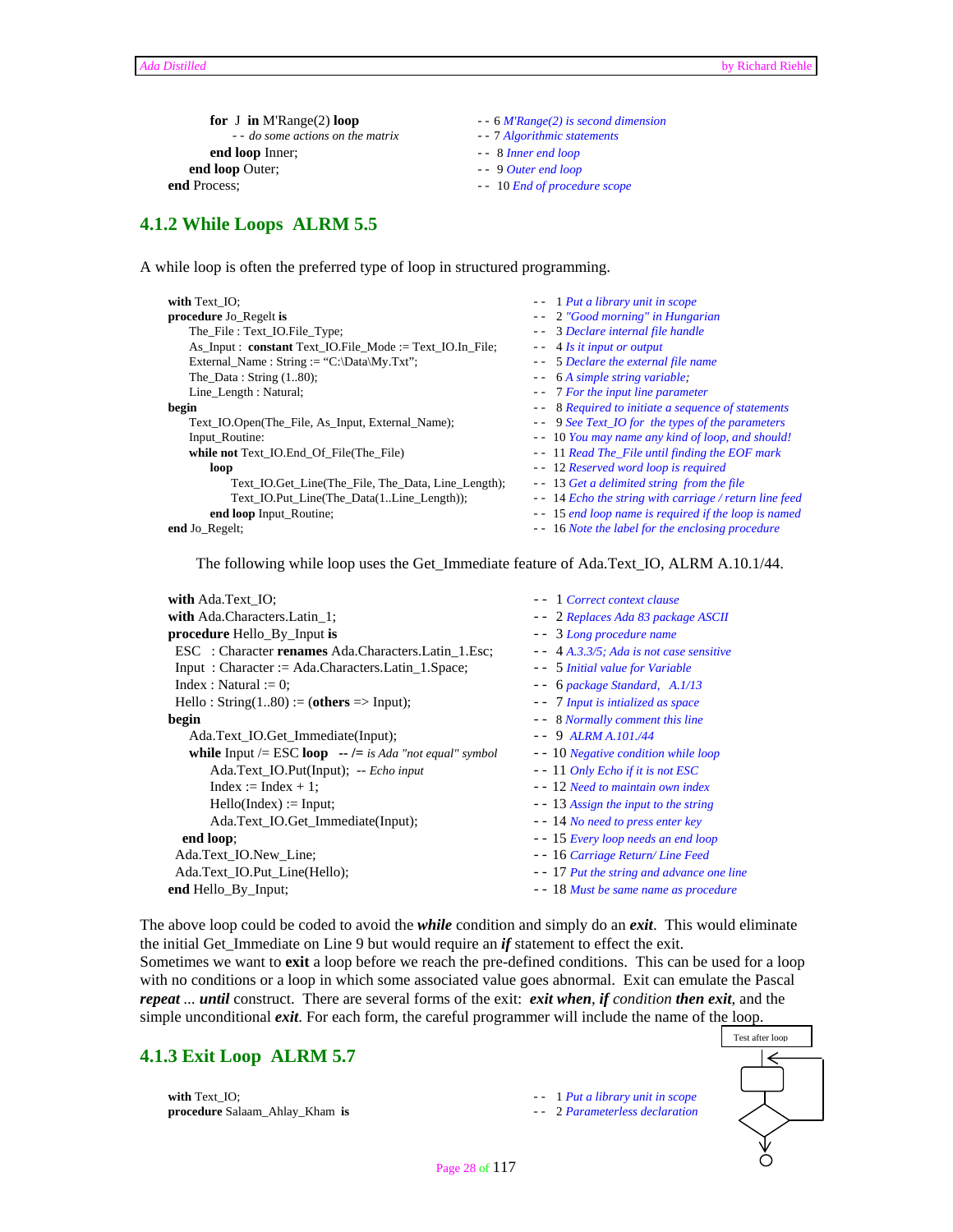| The File: Text IO. File Type:                    | -- 3 Declare internal file handle                     |
|--------------------------------------------------|-------------------------------------------------------|
| As_Input: Text_IO.File_Mode := Text_IO.In_File;  | $-- 4 Is it input or output$                          |
| External_Name: $String := "C:\Data\My.Txt";$     | -- 5 Declare the external file name                   |
| The_Data: String(180) := (others => '');         | -- 6 Constrained, initialized string                  |
| Line_Length : Natural;                           | $--$ 7 For the input line parameter                   |
| begin                                            | -- 8 Required to initiated sequence of statements     |
| Text_IO.Open(The_File, As_Input, External_Name); | $--$ 9 See Text_IO for the types of the parameters    |
| Controlled_Input:                                | $-- 10$ You may name any kind of loop, and should     |
| loop                                             | -- 11 Unconditional loop statement                    |
| Text_IO.Get(The_File, The_Data, Line_Length);    | -- 12 Get a delimited string from the file            |
| exit Controlled Input                            | $--$ 13 Note the use of the label name                |
| <b>when</b> The Data $(12) =$ "##";              | -- 14 A conditional exit; should always be labled     |
| Text_IO.Put_Line(The_Data(1Line_Length));        | -- 15 Print the string with carriage return/line feed |
| end loop Controlled_Input;                       | $-- 16$ The name is required if the loop is named     |
| end Salaam_Ahlay_Kham;                           | -- 17 Note the label for the enclosing procedure      |

Pay attention to line 10 in this example. A loop label makes this kind of loop easier to maintain. Many Ada practitioners suggest you never use an exit without a label. For consistency checking, the compiler will require the name of the loop at the end loop statement if there is a label. Here is some alternative syntax for lines 13 through 14 of the loop in P5, above,

```
if The Data(1..2) = "##" then - - 13 An if statement to control the exit
           exit Controlled_Input; -- 14 Exit a loop with a label name
else -- 
. The contract of the contract of the contract of the contract of the contract of the contract of the contract of the contract of the contract of the contract of the contract of the contract of the contract of the contrac
end if;
```
The *exit* statement only works within a loop. The syntax and rules of the *if* statement are discussed in the next section.

### *4.2 Selection Statements*

Selection comes in two flavors. There is the alternation form, usually represented as an *if* ...*end if*, and the multiway selection, often coded as a *case* ... *end case*. Ada allows a multiway selection with an *elsif* in an if statement. As is true of every elementary structure, there is an entry point and a well-defined end of scope.

#### **4.2.1 If Statements ALRM 5.3**

The ordinary *if* statement in Ada is not very complicated. The rule is that every *if* must have an "*end if*." Also, unlike Pascal, an if condition may be compound. There is a reserved word, *elsif*, which permits a kind of multi-way condition selection. The following example is somewhat contrived, but it does illustrate the idea of the *if* along with the *elsif*. The most important thing to observe about *elsif* is that it might drop through all conditions if none are true. Therefore, you will almost always want a final else, even though it is not required by the language. If you fall through all possibilities in a function you may never reach a return statement which will cause the RTE to raise a Program\_Error (ALRM, A.1/46) as an exception.

| <b>function</b> Select_Option (A,B,C : Float) <b>return</b> Float is | -- 1 Parameterized function                      |
|----------------------------------------------------------------------|--------------------------------------------------|
| Result : Float := $0.0$ ;                                            | -- 2 Local Variable for return statement.        |
| begin                                                                | -- 3 Required to initiate sequence of statements |
| if $A > B$ then                                                      | -- 4 Simple logical comparison                   |
| Result := $A$ ** 2;                                                  | $-5$ Exponentiation of A; 4.5.6/7                |
| elsif $A < B$ then                                                   | $-6$ Note the spelling; 4.5.2/9                  |
| Result := $B ** 2$ ;                                                 | $-74.5.6/7$                                      |
| elsif $A \le C$ then                                                 | $-84.5.2/9$                                      |
| Result := $C * B$ ;                                                  | $-94.5.5$                                        |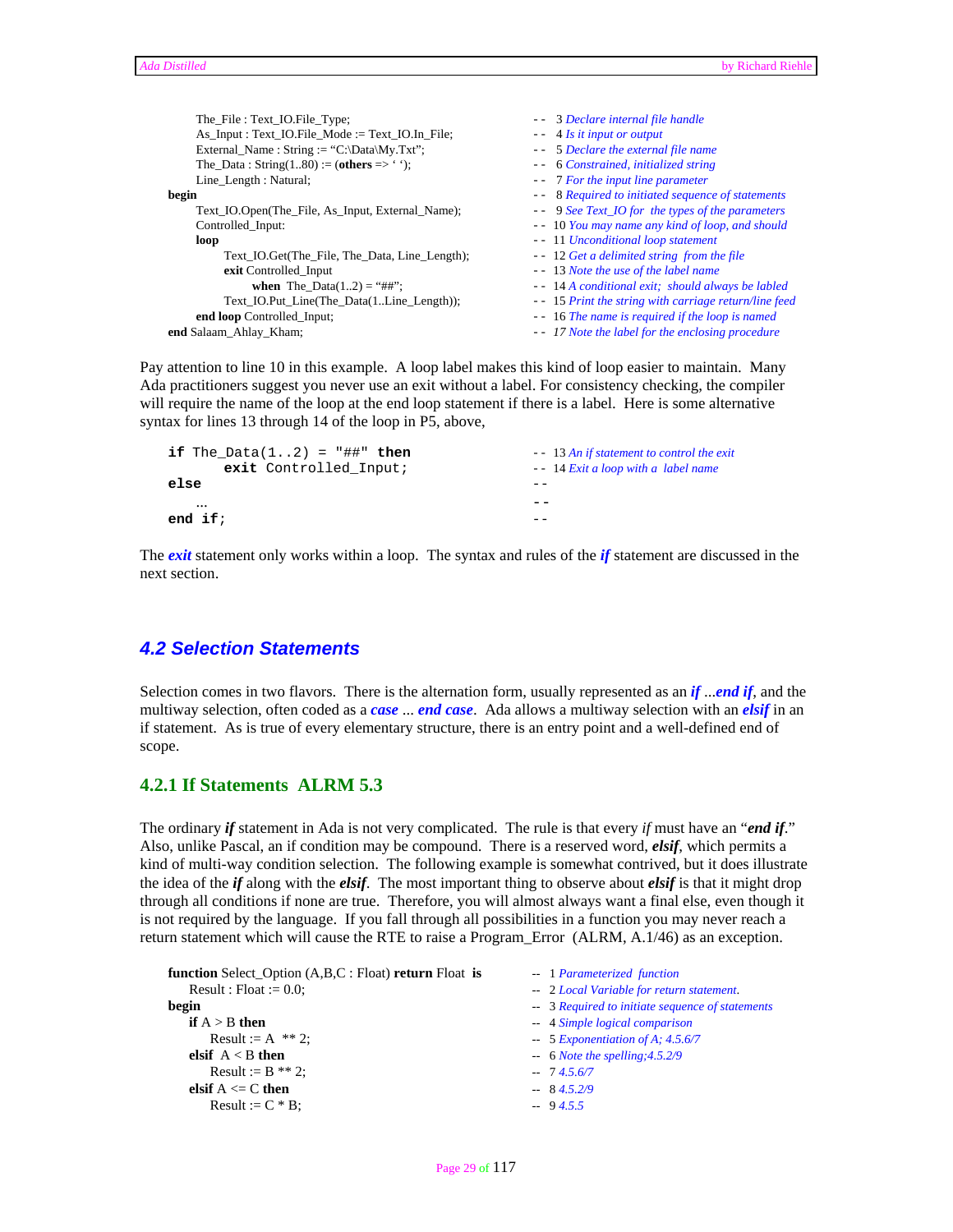| else                | -- 10 <i>Optional else; but always include it</i>          |
|---------------------|------------------------------------------------------------|
| Result := $C^* A$ : | $-114.5.5$                                                 |
| end if:             | --12 Try to have only one return statement.                |
| return Result:      | -- 13 If no return is found, compiler will reject the code |
| end Select_Option   | -- 14 Always label a subprogram end statement              |

The *if* statement is legal for nearly every Ada data type. Some types designated as limited have no predefined equality or relational testing but do permit membership *if* tests. Record types and private types have predefined *if* tests for equality and membership. The creator of a limited type may define an equality or relational operator. For a private type or record the designer may overload equality or define a relational operator. Sometimes it is better to create an entirely new operation such as Is\_Equal or Is\_Greater For example, using the data type, Inventory, defined in Section 3.3..3, Line 12.

| <b>function</b> "=" $(L, R : Inventory)$ <b>return</b> Boolean;<br><b>function</b> ">" ( $L, R$ : Inventory) <b>return</b> Boolean; | -- Specify an equality operator; operator overloading<br><b>function</b> Is Equal (L, R : Inventory) <b>return</b> Boolean; -- Specify an equality operation; Could be more readable<br>-- Specify an greater-than operator |
|-------------------------------------------------------------------------------------------------------------------------------------|-----------------------------------------------------------------------------------------------------------------------------------------------------------------------------------------------------------------------------|
| An implementation of $" ="$ might look like this                                                                                    | In code examples, see procedure                                                                                                                                                                                             |
| <b>function</b> "=" $(L, R : Inventory)$ <b>return</b> Boolean is<br>begin<br>return $L.ID = R.ID$ ;<br>end $"="$ :                 | -- 1 Redefines (overloads) an equal operator<br>-- 2 The usual begin statement<br>-- 3 Compare only the ID part.<br>-- 4 Required scope terminator                                                                          |
| An implementation of ">" might look like this                                                                                       |                                                                                                                                                                                                                             |
| <b>function</b> ">" (L, R : Inventory) <b>return</b> Boolean is<br>begin<br>return $L.ID > R.ID$ ;                                  | $-1$ Redefines (overloads) ">" operator<br>-- 2 The usual begin statement<br>-- 3 Compare only the ID part.                                                                                                                 |
| end $"="$ :                                                                                                                         | -- 4 Required scope terminator                                                                                                                                                                                              |

There is also a form of the *if* statement called short-circuit form. This takes two syntactic formats:*and then* and *or else*. The *and then* format explicitly indicates that when comparison of the first operand fails, ignore the second operand. The *or else* format says if expression in the first operand is not TRUE, evaluate the second operand. If it is TRUE, then don't bother to evaluate the second operand.

#### **4.2.2 Membership Testing 4.5.2/2**  Tip: This is one of those powerful Ada syntactic constructs that can make code more readable and easier to maintain.

Sometimes you want a simple membership test. The *in* and *not in* options permit testing membership of a value within a type or type range. Membership test is permitted for any data type.

| function Continue (Data : Item) return Boolean is | -- 1 Parameterized function                  |
|---------------------------------------------------|----------------------------------------------|
| $Result: Boolean := False;$                       | -- 2 Initialized return variable.            |
| <b>begin</b> -- Continue                          | -- 3 Comment the begin statement             |
| if Data in $120$ then                             | -- 4 Simple membership test for a range      |
| $Result := True$                                  | -- 5 Set the result                          |
| end if:                                           | -- 6 Always need an <b>end if</b>            |
| return Result:                                    | -- 7 At least one return statement; required |
| end Continue:                                     | -- 8 Always label the end statement          |
|                                                   |                                              |

or for a data type derived from another type

| type Bounded_Integer is new Integer range -473451 ; -- Derived type; derived from Standard Integer |  |
|----------------------------------------------------------------------------------------------------|--|
|                                                                                                    |  |

| procedure Demand                                     | -- 1 Procedure Identifier  |
|------------------------------------------------------|----------------------------|
| (Data: in out Bounded Integer'Base) is               | -- 2 Parameter list for Ba |
| $Local: Bounded\_Integer'Base := 0;$                 | -- 3 Initialized variable. |
| <b>begin</b> -- <i>Demand</i>                        | -- 4 Comment the begin s   |
| Data := Data + Local:                                | -- 5 Increment by value of |
| <b>if</b> Data <b>in</b> Bounded_Integer <b>then</b> | -- 6 Simple membership t   |

- -- 2 *Parameter list for Base type*
- 
- **begin** -- *Demand* -- 4 *Comment the begin statement*
- -- 5 *Increment by value of Local*
- **i**-6 *Simple membership test for a range*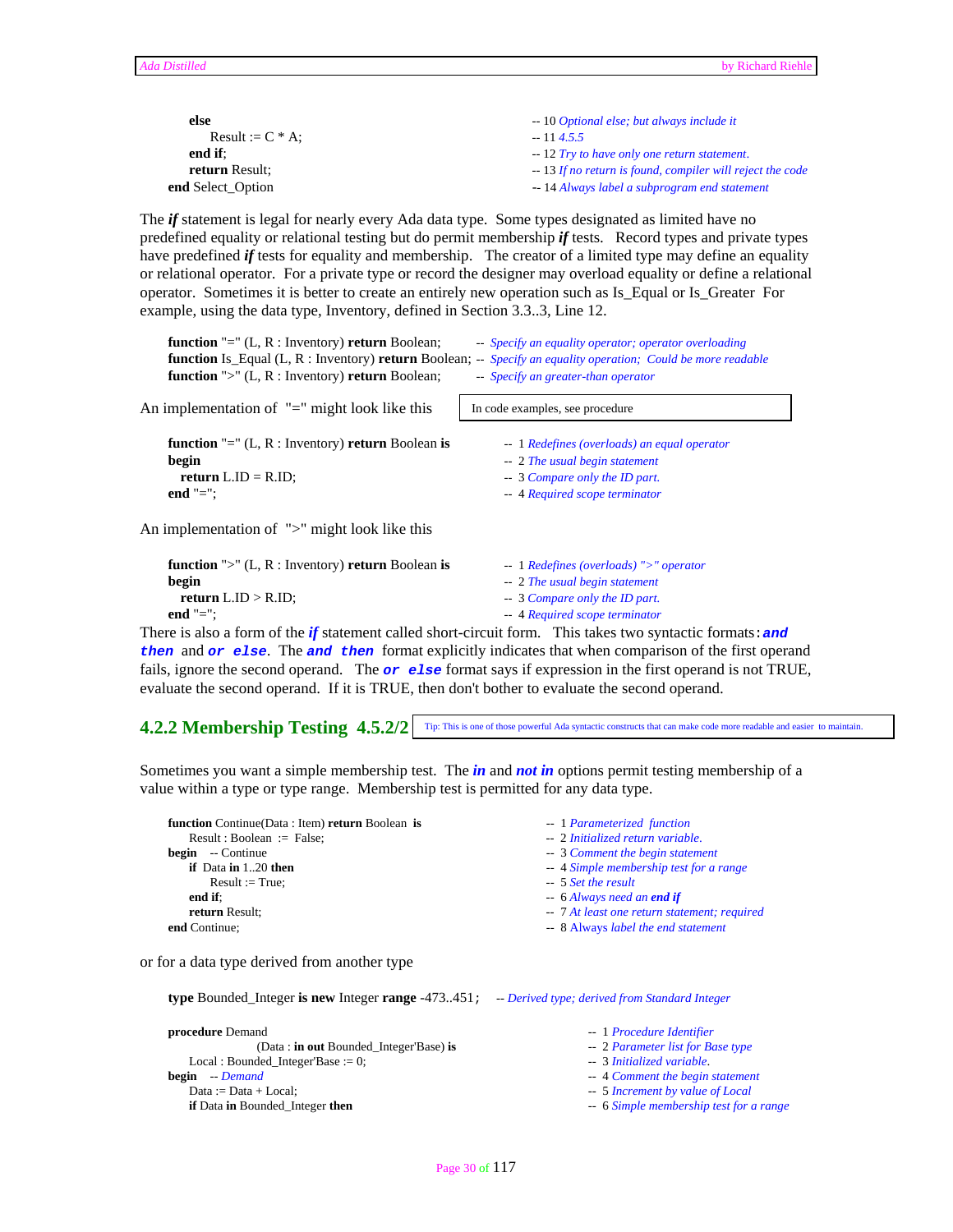**null**; -- 7 *Some Action* **end if**;  $-8$  *Always need an end if.* **end** Demand; **and Semands end end end end end end end end end end end end end end end end end end end** 

### **4.2.3 Case Statements ALRM 5.4**

Ada *case* statements are easy and consistent. Unlike pathological case constructs in the C family of languages, Ada never requires a "break" statement. A case statement only applies to a discrete type such as an integer or enumerated type. When coding a case statement, all possible cases must be covered. The following case statement illustrates several of these ideas. Consider an enumerated type, Color defined as:

**type** Color **is** (White, Red, Orange, Yellow, Chartreuse, Green,  $\overline{ }$  -- *The values are the names of the* Blue, Indigo, Violet, Black, Brown);  $-- colors. No need for numerics$ 

The following function evaluates many of the alternatives.

| <b>function</b> Evaluate $(C:Color)$ <b>return</b> Integer is | -- 1 Simple function declaration                       |                                     |
|---------------------------------------------------------------|--------------------------------------------------------|-------------------------------------|
| Result : Integer := 0;                                        | -- 2 Local variable                                    |                                     |
| <b>begin</b> -- Evaluate                                      | -- 3 Comment the begin statement                       | It is not always a good idea to     |
| case $C$ is                                                   | -- 4 Start a case statement                            | initialize variables. You might     |
| when $\text{Red} \Rightarrow \text{Result} := 1$ ;            | $-5$ The $\Rightarrow$ is an association symbol        | get a valid result even if there is |
| when Blue =>Result := 2;                                      | $-6$ Am I blue? Set result to 2                        | an error in the algorithm.          |
| when Black  Brown $\Rightarrow$ Result := 3;                  | -- 7 For black through brown                           |                                     |
| <b>when</b> Orange   Indigo $\Rightarrow$ Result := 4;        | -- 8 For either orange or indigo                       |                                     |
| when others $\Rightarrow$ Result := 5;                        | -- 9 others required for unspecified cases.            |                                     |
| end case:                                                     | -- 10 Must use others if any cases are not specified   |                                     |
| return Result:                                                | -- 11 Compiler will look for a <b>return</b> statement |                                     |
| <b>end</b> Evaluate:                                          | $-12$                                                  |                                     |

Sometimes, when a case statement result requires a long sequence of statements, consider using a *begin*.. *end* block sequences (*see above discussion on blocks*). Always label a *begin..end* block.

| function Decide $(C:Color)$ return Integer is | 1 Simple function declaration                                   |
|-----------------------------------------------|-----------------------------------------------------------------|
| Result : Integer := 0;                        | 2 Local variable<br>$-$                                         |
| begin -- Decide                               | 3 Comment the begin statement                                   |
| case $C$ is                                   | -- 4 Start a case statement                                     |
| when $Red \Rightarrow$                        | 5 One of the enumerated values<br>$\sim$ $-$                    |
| begin                                         | 6 An unlabeled begin  end sequence; see 4.4<br>$-\,-$           |
| -- sequence-of-statements                     | -- 7 Any sequence of Ada statements                             |
| end:                                          | -- 8 Unlabeled end statement                                    |
| when Blue $\Rightarrow$                       | -- 9 One of the enumerated values                               |
| Label 1:                                      | -- 10 Better style; use a block label                           |
| begin                                         | -- 11 Alternative: consider calling nested subprogram           |
| -- sequence-of-statements                     | -- 12 A labeled begin requires label name at end                |
| end Label $\perp$ :                           | -- 13 The label is required for the end statement               |
| when others $\Rightarrow$                     | -- 14 Ada requires others if some choices are unmentioned       |
| Label 2:                                      | -- 15 Yes. Still using the label; label an embedded begin block |
| begin                                         | $-16$                                                           |
| -- handled-sequence-of-statements             | -- 17 We expect a local exception handler.                      |
| exception                                     | -- 18 This is a good use of beginend blocks                     |
| -- sequence-of-statements                     | -- 19 The exception handling statements                         |
| end Label $2$ ;                               | -- 20 The compiler will look for this                           |
| end case:                                     | -- 21 Scope terminator is required                              |
| return Result:                                | -- 22 Compiler will look for a return statement                 |
| end Decide:                                   | -- 23 As usual, label the end statement                         |

On line 14, the *when others* is required when some possible choices are not explicitly stated. An Ada compiler checks for the label at the end of a labeled begin..end block. If there is a *when others* and there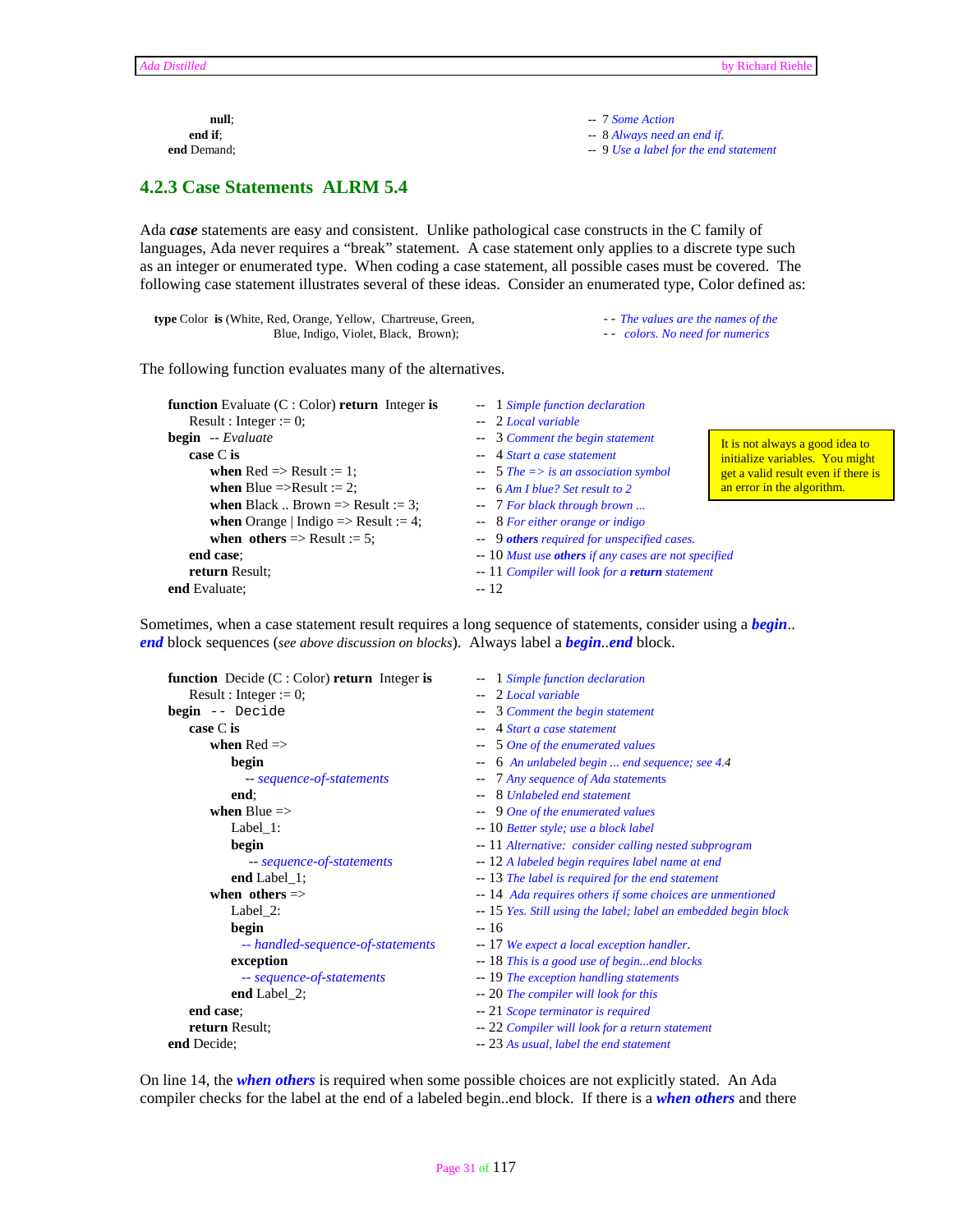are no other choices, the compiler issues an error message. Lastly, a choice may be stated only once. If you repeat the same choice, the Ada compiler will pummel you about the head and shoulders soundly.

### *4.3 Blocks*

As shown in the preceding example, Ada allows the programmer to label in-line blocks of code. Sometimes these are labled loops. Other times they are simply short algorithmic fragments. A block may even include localized declarations. This kind of block is called a "declare block." Some Ada programming managers think in-line declare blocks are a reflection of poor program planning. In spite of that, they appear often in production code. In fact, a declare block is the only way to declare a local variable for a code fragment.

#### **4.3.1 Begin ... End Blocks ALRM 5.6**

This is a useful feature of Ada for trapping exceptions and sometimes for debugging. Good coding style suggests that they be labeled. Some Ada practitioners suggest using a labeled begin end with a case statement as noted in Section 3.3.3 of this book.



| -- 1 Note the comma instead of semicolon          |
|---------------------------------------------------|
|                                                   |
| -- 2 Predefined package for Integer I/O           |
| -- 3 Parameterless function                       |
| -- 4 Make the name shorter via renames clause     |
| -- 5 Make the name shorter                        |
| -- 6 In scope for all of P8                       |
| -- 7 A constant cannot be changed                 |
| -- 8 Natural cannot be less than zero             |
| -- 9 Required to initiated sequence of statements |
| $-- 10$ Optional label for the loop               |
| -- 11 Required reserved word                      |
| -- 12 Always name a beginend block                |
| -- 13 Start begin  end block                      |
| -- 14 Increment a variable by one                 |
| -- 15 Convert external text to internal number    |
| -- 16 <i>unconditional loop exit</i>              |
| -- 17 Placed between begin  end sequence          |
| -- 18 <i>Exception handling</i>                   |
| -- 19 Decide whether to exit the loop             |
| -- 20 Because the Try_Count is too high           |
| $-- 21$ exit the loop                             |
| -- 22 Every if requires an end if                 |
| -- 23 The label is required if block is labeled   |
| -- 24 Loop is labeled so label is required        |
| -- 25 One return statement for this function      |
| -- 26 Always label a subprogram end statement     |
|                                                   |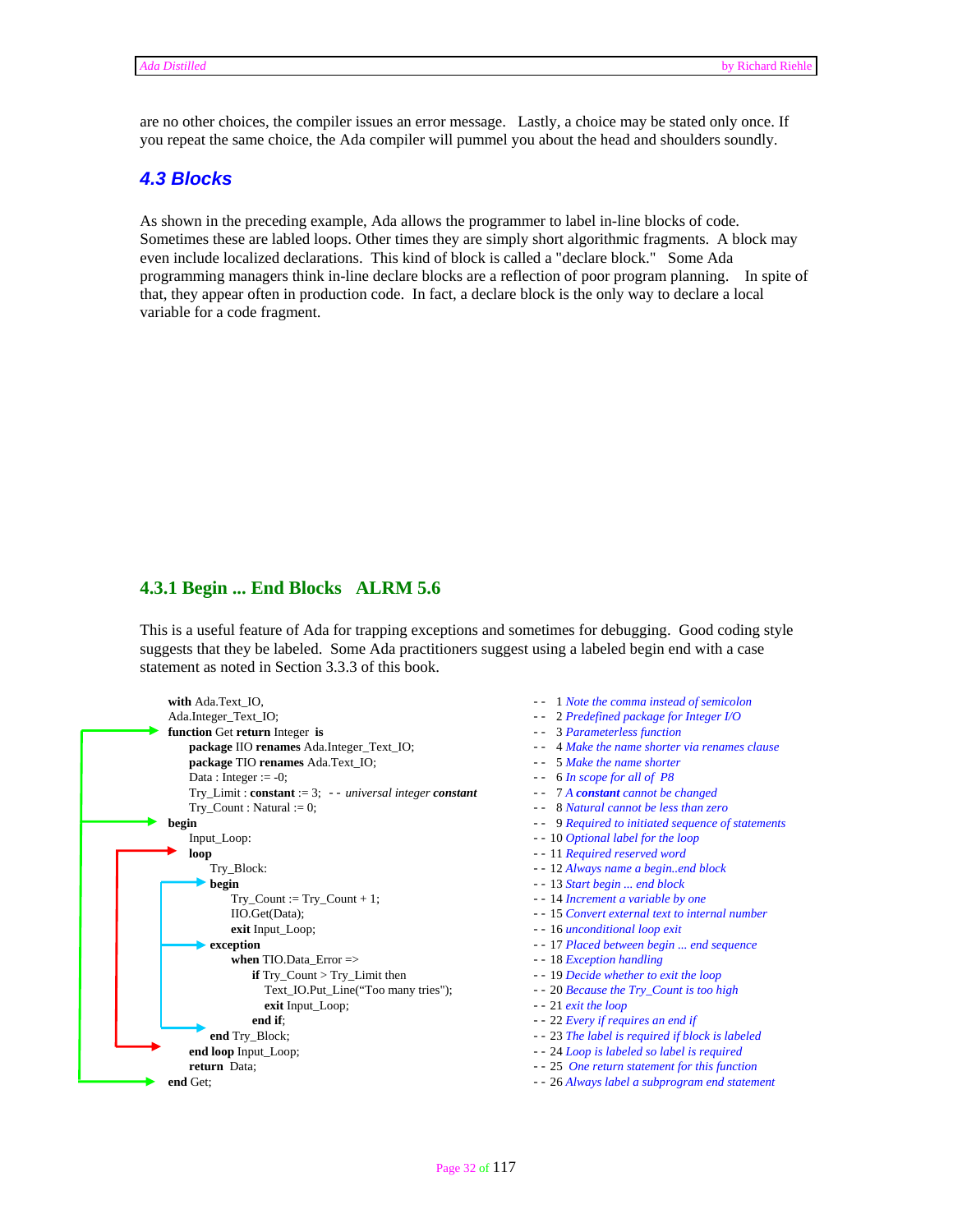### **4.3.2 Declare Blocks ALRM 5.6**

A *declare* block is an in-line block of code which includes some local declarations. The scope of the declarations ends with the *end* statement of the block. If any local name is the same as some other name in the enclosing scope, the local name is the only one directly visible.



You may want to access the Data from an outer scope within a declare block. Names in an outer scope, with names in conflict with those within a declare block, can be made visible with "dot notation." It is sometimes observed that declare blocks can be used for *ad hoc* routines that someone forgot to design into the software. For this reason, some Ada practitioners recommend frugality when using them. Also, because declare blocks can be so easily sprinkled through the code, it is essential that production declare blocks are always labeled. The following declare block illustrates several of these points.



Tip: Consider promoting a declare block to a local (nested) parameterless procedure in the declarations of the enclosing unit. This is more maintainable. It can be made more efficient with an inline pragma.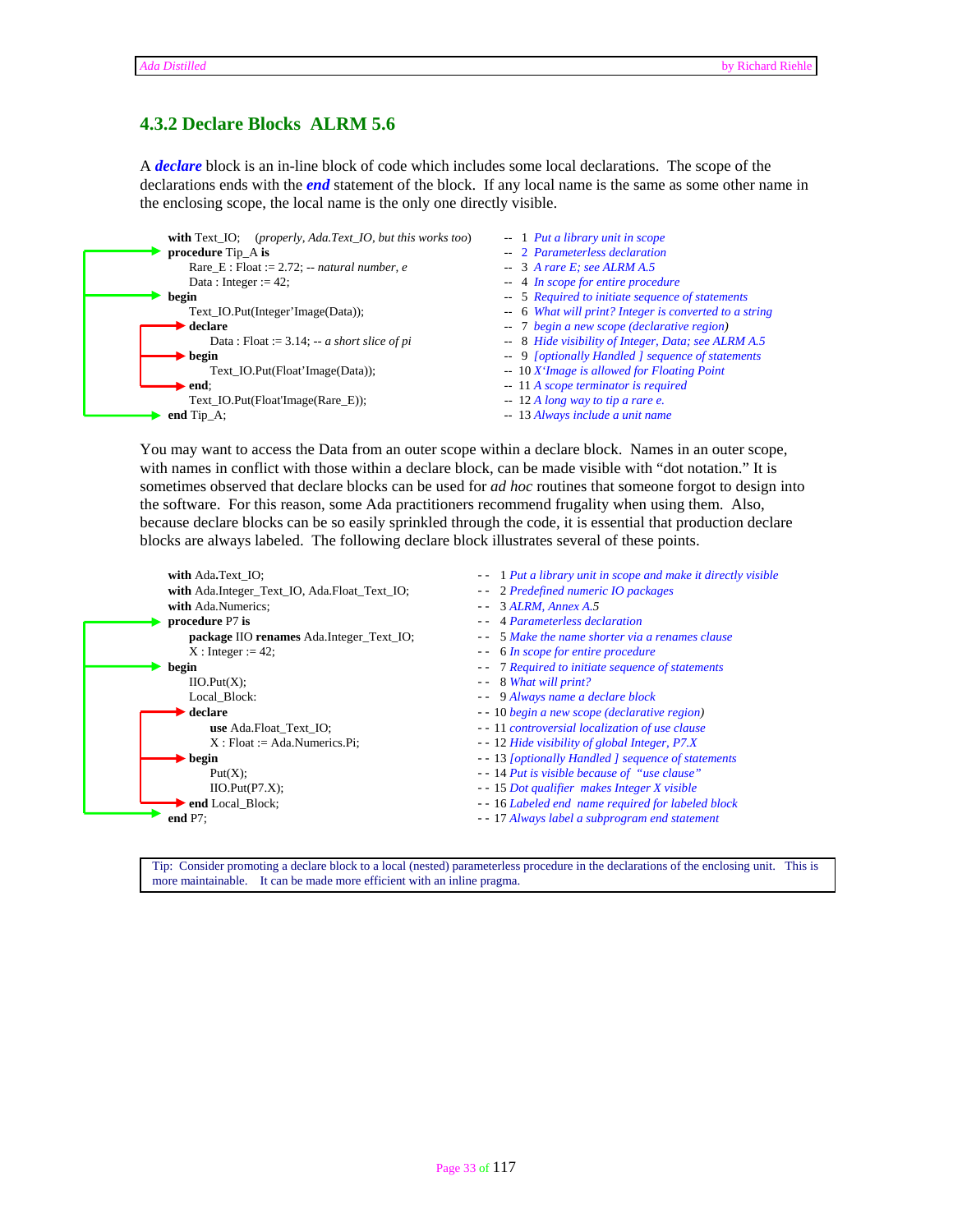Storage pool access types will require some

# **5. Access Types (Pointers)**

### *5.1 Overview of Access Types*

We don't really have true pointers in Ada. The use of the word pointer is simply to acknowledge a corresponding capability via access types. The important thing is that the default for Ada access types is *safe*, unlike pointers in the C family of languages; no void pointers in Ada.

The British computing pioneer, Maurice Wilkes, is credited with inventing *indirection*. Indirection is a generalized notion of a pointer. According to Dr. Wilkes, "There is no problem in computer programming that cannot be solved by not adding yet one more level of indirection." Pointers, in many languages have been problematic. The C family of languages encourages one to do arithmetic on pointers, thereby creating some really tricky errors. Ada pointers, called access types, do not have default capability for pointer arithmetic. Java, to its credit, adopted some of the Ada philosophy on pointers. Whenever we use the term pointer in Ada, we really mean *access* type or access object. When we refer to an access type, we are referring to a pointer with a default a set of safe rules and no arithmetic operators.

There are three forms of access type.

| <b>Access Type Form</b>                                                                                                   | Terminology                                                                  | kind of storage pool management since objects                                                                                                                                         |
|---------------------------------------------------------------------------------------------------------------------------|------------------------------------------------------------------------------|---------------------------------------------------------------------------------------------------------------------------------------------------------------------------------------|
| • Access to a value in a storage pool<br>• Access to a declared value<br>• Access to a supprogram (procedure or function) | storage pool access type<br>general access type<br>access to subprogram type | are dynamically allocated to an area of<br>memory, possibly the "Heap." Ada does not<br>require automatic garbage collection but some<br>compilers may provide it. Otherwise, use the |
| Every access type is type specific to some designated type.                                                               |                                                                              | package System.Storage_Pools defined in<br><b>ALRM</b> Chapter 13.                                                                                                                    |

**type** Reference **is access** Integer;  $\qquad - Can only point to predefined type Integer; storage pool access type$ **type** Float\_Reference **is access all** Float; -- *Can only point to predefined type Float; general access type* **type** Container **is limited private**;  $\qquad -\textit{Defines a data type with limited format; ordinary limited type}$ **type** Container\_Pointer **is access all** Container; -- *Can only point to objects of type Container; access to a limited type* **type** Method **is access procedure ...**; -- *Points to a procedure with corresponding parameter profile* **type** Method **is access function ...**; -- *Points to function with corresponding parameter profile and return type* 

## *5.2 Storage Pool Access Type*

A storage pool access type requires an associated set of storage locations for its allocation. This might be a simple heap operation, or the serious Ada programmer can override the operations in System.Storage\_Pool to enable some form of automatic garbage collection within a bounded storage space.

| with Ada.Integer_Text_IO; use Ada;      | -- 1 Library package for Integer IO                     |
|-----------------------------------------|---------------------------------------------------------|
| <b>procedure</b> Access Type 1 is       | $-2$                                                    |
| type Integer_Pointer is access Integer; | -- 3 Storage pool access type                           |
| Number : Integer := $42$ ;              | -- 4 Declared value                                     |
| Location : Integer_Pointer;             | -- 5 Storage pool access value                          |
| begin                                   | -- 6                                                    |
| Location $:=$ <b>new</b> Integer;       | -- 7 The word new is an allocator                       |
| Location.all := Number;                 | -- 8 all permits reference to the data being referenced |
| Integer_Text_IO.Put(Location);          | -- 9 Illegal. Location is not an Integer type           |
| Integer_Text_IO.Put(Location.all);      | -- 10 Legal. Location all is data of Integer type       |
| end Access_Type_1;                      | -- 11                                                   |

Line 3 declares a type that points [only] to objects of type Integer. It cannot point to any other type. There is no pointer type in Ada that allows one to point to different types (except for classwide types). Line 4 declares an object of the pointer type. It has no value. The default initial value is **null**. An Ada pointer can never point to some undefined location in memory. Line 7 uses the reserved word *new*. In this context, *new* is an *allocator*. An allocator reserves memory, at run time, for an object of some data type. On Line 7, the address of that memory is assigned to the variable named Location. The pointer named Location is not an Integer. Instead, it points to a storage location that contains an integer.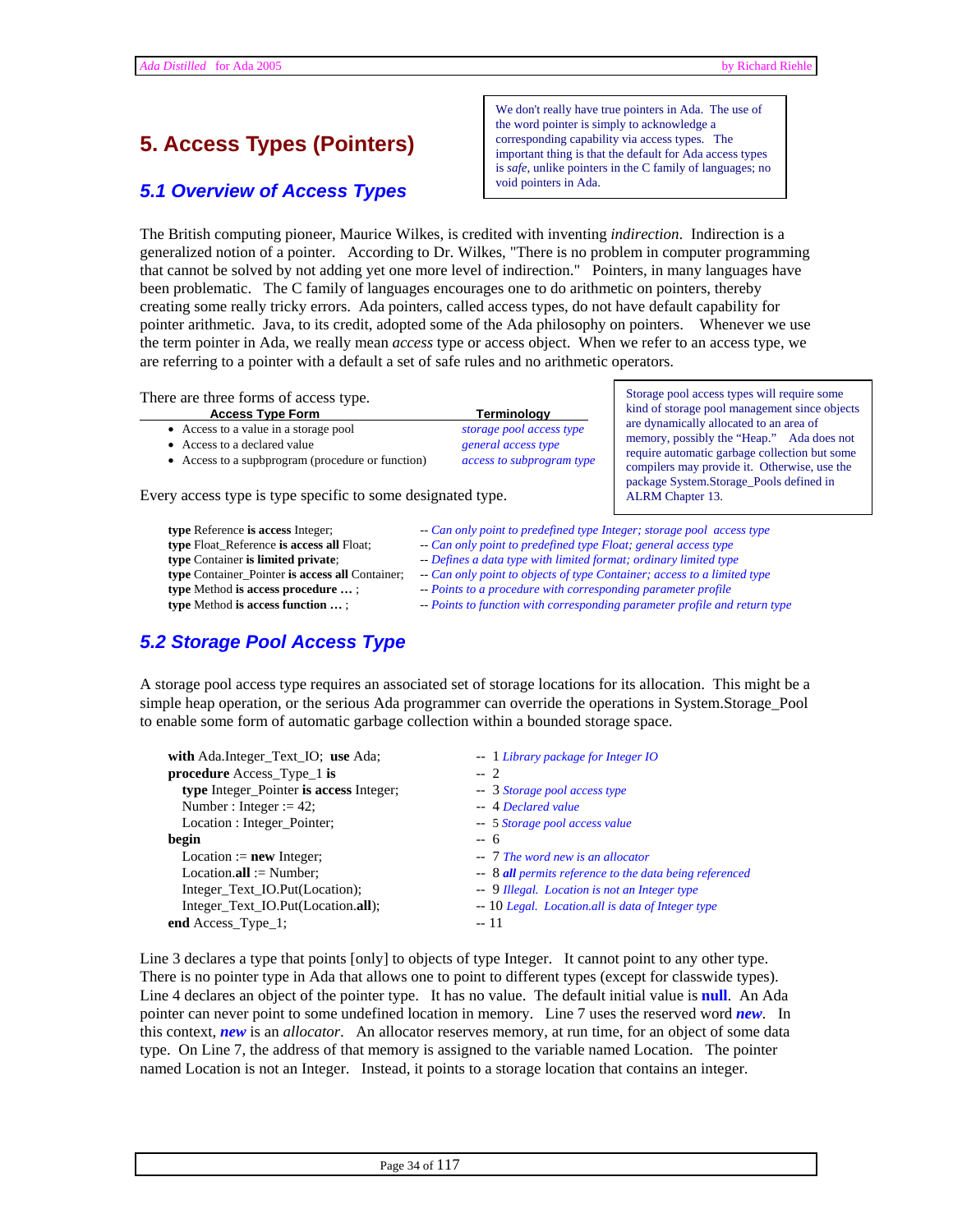Ada, by default, prohibits arithmetic on a pointer. The following statement is not allowed in Ada.

Location := Location + 1; -- *illegal. No pointer arithmetic allowed*

If one really needs to do pointer arithmetic, it is possible through a special packages from Chapter 13 of the ALRM, package System.Address\_To\_Access\_Conversions and package System.Storage\_Elements. In practice, pointer arithmetic is unnecessary.

Line 8 refers to Location.all. This how one refers to the data in the memory where Location points. Notice that Line 9 will be rejected by the compiler, but Line 10 would compile OK.

#### *5.3 General Access Type*

A general access type provides additional capabilities to the storage pool access type. It permits storage allocation like storage pool access types. It also allows access to declared objects when those objects are labeled *aliased*. Returning the example above,

| with Ada.Integer_Text_IO; use Ada;          | -- 1 Library package for Integer IO               |
|---------------------------------------------|---------------------------------------------------|
| procedure Access_Type_2 is                  | $-2$                                              |
| type Integer_Pointer is access all Integer; | -- 3 General access type; requires all            |
| $N1$ : aliased Integer := 42;               | -- 4 Aliased declared value                       |
| $N2$ : Integer := 360;                      | -- 5 Non-aliased declared value                   |
| Location : Integer_Pointer;                 | -- 6 General access type value                    |
| begin                                       | $-7$                                              |
| $Location := N1'Access;$                    | -- 8 Point to value declared on Line 4            |
| Integer_Text_IO.Put(Location);              | -- 9 Illegal. Location is not an Integer type     |
| Integer_Text_IO.Put(Location.all);          | -- 10 Legal. Location all is data of Integer type |
| Location := $N2'$ Access:                   | -- 11 Illegal. N2 was not aliased                 |
| end Access Type 2;                          | $-12$                                             |

The first difference in this example is on Line 3. Integer\_Pointer is a *general access type* because the declaration includes the word, **all**. The next difference is Line 4. N1 is an *aliased* declared value. A general access type may only reference aliased values. The reserved word, *aliased*, is required under most circumstances. Tagged type parameters for subprograms are automatically aliased. Line 8 is a direct assignment to an aliased value. This is legal. Contrast this with Line 11, which is not legal. Do you see that Line 11 is not legal because N2, on line 5, is not aliased?

#### **5.3.1 Preventing General Access Type Errors**

There is a potential danger with direct assignment to pointers. This danger is present all the time in the C family of languages. What happens when a data item goes out of scope and still has some other variable pointing to it? Ada has compiler rules to prevent this. The following example illustrates this.

| with Ada.Integer_Text_IO; use Ada;          | -- 1 Library package for Integer IO                        |
|---------------------------------------------|------------------------------------------------------------|
| procedure Access Type 3 is                  | $-2$                                                       |
| type Integer_Pointer is access all Integer; | -- 3 General access type; requires all                     |
| Location : Integer_Pointer;                 | -- 4 General access type value                             |
| begin                                       | $-5$                                                       |
| declare                                     | -- 6 A declare block with local scope                      |
| $N1$ : aliased Integer := 42;               | -- 7 Declare an aliased value locally                      |
| begin                                       | -- 8                                                       |
| $Location := N1'Access;$                    | -- 9 Point to value declared on Line 4                     |
| end:                                        | -- 10 End of declare block scope                           |
| end Access_Type_3;                          | -- 11 Compilation failed! Sorry about that. $\circledcirc$ |

The Ada compiler will reject this program. The rule is that the general access type declaration must be at the same level (same scope) as its corresponding variables. If you look at this example carefully, you will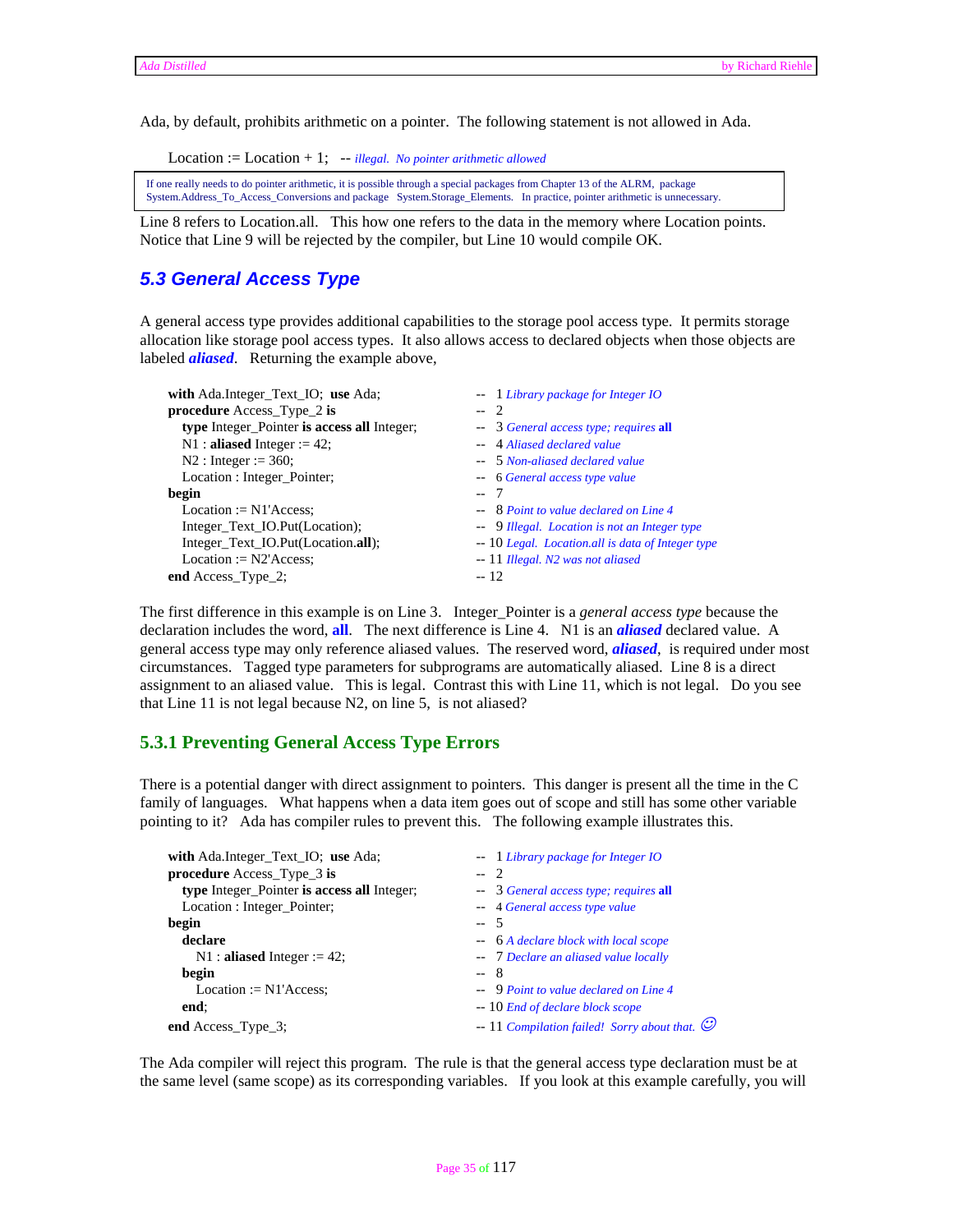see that, when the declare block leaves its scope, Location would still be pointing to a value that has disappeared. Instead of using 'Access on line 9, the programmer could have coded 'Unchecked\_Access, thereby bypassing the compile-time checks. Wisdom would dictate thinking very carefully before resorting to the use of any "unchecked" feature of the language. The word "unchecked" means the compiler does not check the validity or legality of your code. It is almost always an unsafe programming practice.

While the accessibility rules (See 5.3.2) might seem a drawback, they are easily managed in practice. Often it is enough to simply declare a local general access type and use it in a call to appropriate subprograms. The following example shows how this could happen.

| <b>procedure</b> Access Type 4 is<br><b>function</b> Spritz (I: access Integer) <b>return</b> Integer is<br>begin<br>return I.all $+1$ ;<br>end Spritz;<br>begin<br>declare | -- 1<br>-- 2<br>Not good coding style. Avoid these kinds of<br>$-3$<br>side-effect statements. This is the one and only<br>$-4$<br>place where C++ can be more reliable than Ada<br>$-5$<br>because of the way $C++$ controls constants.<br>-- 6<br>$-7$    |
|-----------------------------------------------------------------------------------------------------------------------------------------------------------------------------|-------------------------------------------------------------------------------------------------------------------------------------------------------------------------------------------------------------------------------------------------------------|
| type Integer_Pointer is access all Integer;<br>Location : Integer_Pointer;<br>$N1$ : aliased Integer := 42;<br>$N2$ : Integer := 0;<br>begin                                | $-8$<br>All uses of the general access type are localized<br>$-9$<br>and the lifetime of each entity is appropriate to the<br>$-10$<br>others. There will be no potential dangling<br>$-11$<br>references when the declare block leaves its scope.<br>$-12$ |
| Location $:= N1'$ Access:<br>$N2 :=$ Spritz(Location);<br>end:<br>end Access Type 4;                                                                                        | -- 13 Assign location of N1 to Location<br>-- 14 Call function with access variable parameter<br>$-15$<br>$-16$                                                                                                                                             |

On line 14, a local access variable is used to call a function that has an access parameter. The access parameter is anonymous. We may not assign a location to it. However, it would be legal to code.

 $I.$ **all** :=  $I.$ **all** + 1; -- *N1 would also be incremented by 1* **return** I.**all**;

But this is a very naughty thing to do. Shame on you if you do it!

This code would change the actual value of what Location is pointing to. Avoid doing this sort of thing. If you were to print the value for both N1 and N2, you would see the number 43. Some practitioners consider this a side-effect. Side-effects are rare in Ada and usually considered bad programming style.

#### **5.3.2 The Accessibility Rules**

ALRM Section 3.10.2, paragraphs 3 through 22, describe the accessibility rules. The purpose of the rules is to prevent dangling references. That is, when a variable is no longer in scope, there should be no access value trying to reference it. This is checked by the compiler. Under some rare circumstances, it might not be checked until run-time.

The rules can be summarized in terms of the lifetime of the access type itself. An object referenced by the 'Access attribute may not exist longer that the the access type to which it applies. Also, if an object is referenced with the 'Access attribute, it must be able to exist as long as the access type.

The following three examples illustrate the point.

| <b>procedure</b> Accessibility Problem 1 is   |                                                                                                                                       | $-1$                                      |
|-----------------------------------------------|---------------------------------------------------------------------------------------------------------------------------------------|-------------------------------------------|
| type Integer_Reference is access all Integer; |                                                                                                                                       | -- 2 General access type in scope         |
| Reference: Integer Reference;                 |                                                                                                                                       | -- 3 Access value in immediate scope      |
| Data : <b>aliased</b> Integer;                | This example will work just fine. No data will be<br>left dangling when the scope is exited. Lifetime<br>of all entities is the same. | -- 4 Data at the same accessibility level |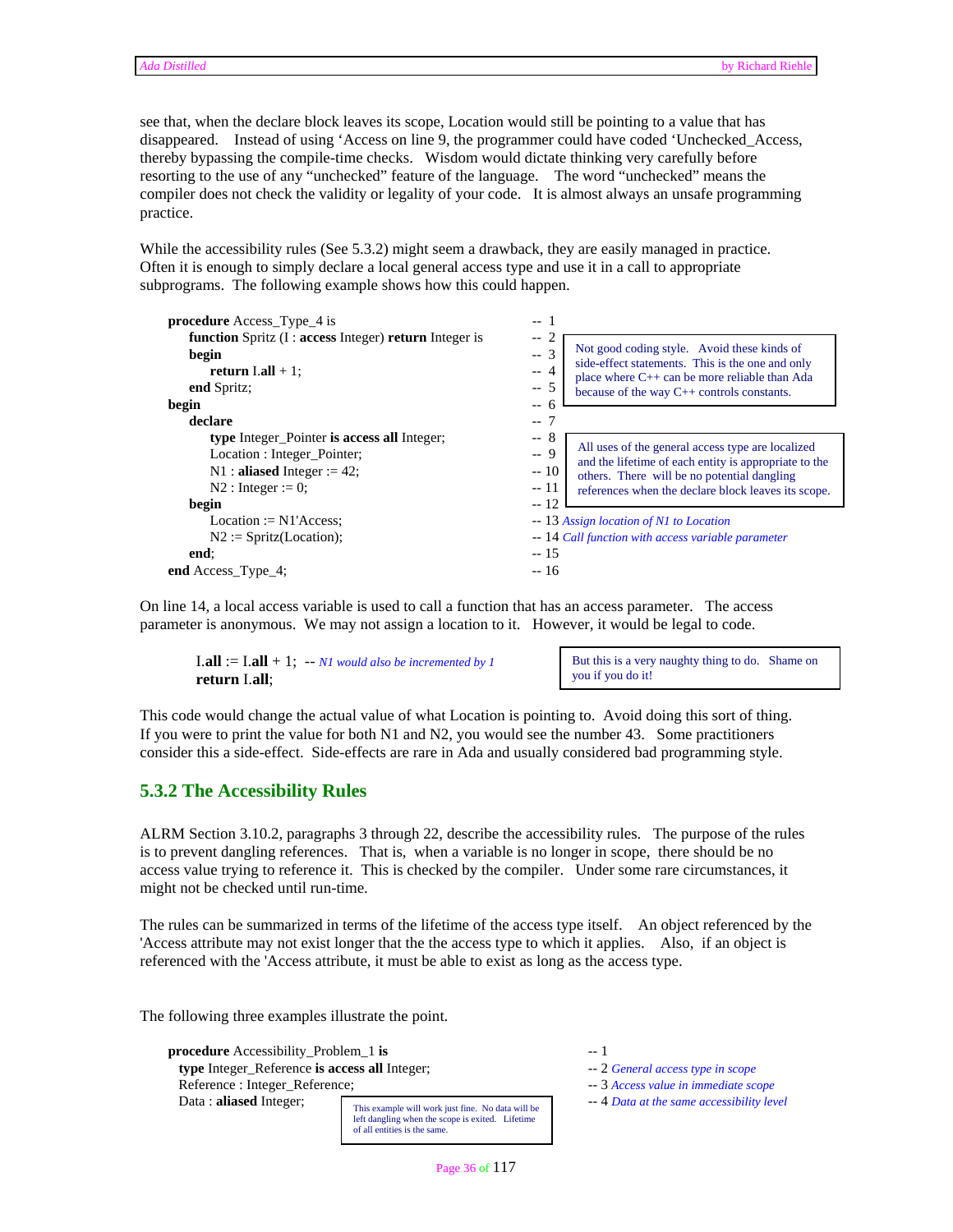| begin<br>$Reference := Data'Access;$<br>end Accessibility_Problem_1;                                                                                                                                                                                                 |                                                                                                                                                                                                                                                                                                                             | $-5$<br>-- 6 OK because types and declarations<br>-- 7 are at the same accessibility level                                                                                                                         |
|----------------------------------------------------------------------------------------------------------------------------------------------------------------------------------------------------------------------------------------------------------------------|-----------------------------------------------------------------------------------------------------------------------------------------------------------------------------------------------------------------------------------------------------------------------------------------------------------------------------|--------------------------------------------------------------------------------------------------------------------------------------------------------------------------------------------------------------------|
| <b>procedure</b> Accessibility Problem 2 is<br>type Integer_Reference is access all Integer;<br>Reference : Integer_Reference;<br>begin<br>declare<br>Data : aliased Integer;<br>begin<br>$Reference := Data'Access;$<br>end:<br>end Accessibility_Problem_2;        | This will not compile. When<br>the program exits the declare<br>block, an outer pointer named<br>Reference would still be<br>pointing to data that no longer<br>existed. This is not simply a<br>dangling reference. It is a<br>reference to data that is no<br>longer valid. The Ada compiler<br>will not let you do this. | $-1$<br>-- 2 General access type<br>-- 3 Access value<br>$-4$<br>$-5$<br>-- 6 An aliased integer value<br>$-7$<br>-- 8 Will not compile; at wrong level of<br>-- 9 accessibility for corresponding types.<br>$-10$ |
| <b>procedure</b> Accessibility Problem 3 is<br>type Integer_Reference is access all Integer;<br>begin<br>declare<br>Reference : Integer_Reference;<br>Data : <b>aliased</b> Integer;<br>begin<br>$Reference := Data'Access;$<br>end:<br>end Accessibility_Problem_3; | This will not compile. You<br>might think that putting the<br>actual pointer in the same local<br>scope as the data being reference<br>would work. The rule is that<br>access value named Reference<br>must exist at least as long as the                                                                                   | $-1$<br>$-2$<br>$-3$<br>-- 4<br>$-5$<br>-- 6<br>-- 7<br>$-8$<br>$-9$<br>$-10$                                                                                                                                      |

## *5.4 Access to Subprogram Types*

One of the problems with the Ada 83/87 standard for Ada was the unavailability of some kind of pointer capability for subprograms. The current Ada standard does permit this. The rules for formation of such an access type are rather simple. The rules for visibility and accessibility of access to subprogram types are often difficult to manage in one's design.

#### **5.4.1 Declaring an Access to Subprogram Type**

- The type must have a parameter list corresponding to the subprogram being accessed
- The return type of a function access type must match that of the function being accessed
- Variables of the type may access any subprogram with a conforming profile

#### **Examples:**

**type** Action **is access procedure**(Data **: in out** Integer); **type** Channel **is access procedure**(M : **in out** Message; L : **out** Natural); The signature (parameter profile) of each subprogram access type must exactly match any subprogram being accessed.

**type** Condition\_Stub **is access function** (Expression : Boolean) **return** Boolean; **type Compute is access function** (L, R : Float) **return** Float;

#### **5.4.2 Using an access to Subprogram Type**

#### *5.4.2.1 A Procedure Example*

The following example demonstrates how to create an array of procedures. This is often useful when you have multiple procedures with the same profile but different behaviors. In this example we have kept the behavior simple to avoid confusion. The astute reader will immediately see the possibilities.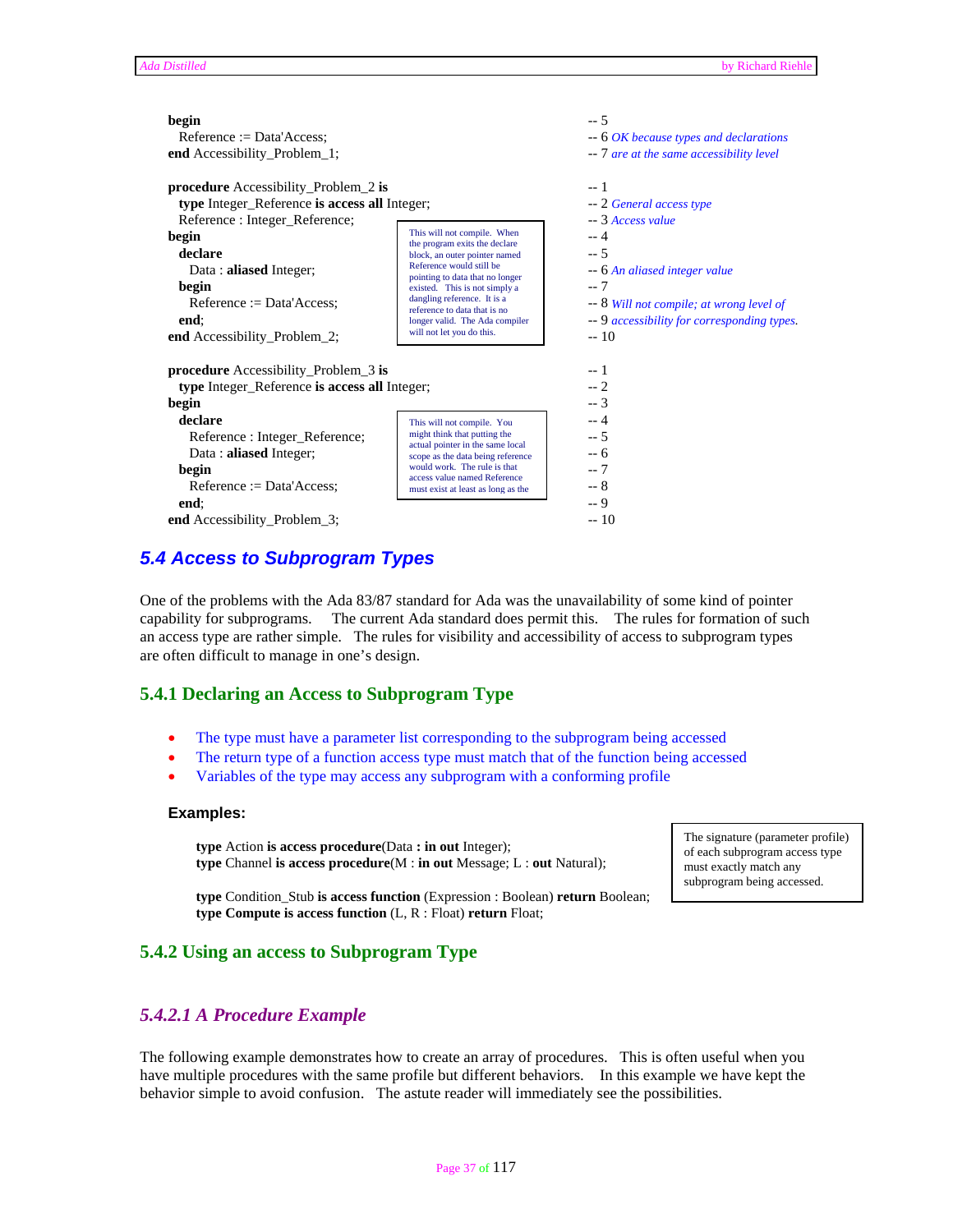| with Ada.Integer_Text_IO;                                           | $-1$ ALRM Annex A                        |
|---------------------------------------------------------------------|------------------------------------------|
| with Ada.Text_IO;                                                   | $-2$ ALRM Annex A                        |
| use Ada;                                                            | -- 3 Makes Ada directly visible          |
| procedure Array_Of_Procedures is                                    | -- 4 Name of enclosing procedure         |
| type Action is access procedure (Data: in out Integer);             | -- 5 Access to subprogram definition     |
| <b>procedure</b> Process $(D : in out Integer)$ is                  | -- 6 Procedure with correct profile      |
| begin                                                               | $-7$                                     |
| $D := D + D;$                                                       | -- 8 Details; procedure behavior         |
| end Process:                                                        | -- 9 end of scope of procedure           |
| type Process_Set is $array(110)$ of Action;                         | -- 10 Array type of access types         |
| Index : Positive:                                                   | -- 11 Used for array index later         |
| Value : Integer := 0;                                               | -- 12 Used for actual parameter          |
| The Process : Process Set := (others $\Rightarrow$ Process'Access); | -- 13 access object array with aggregate |
| begin                                                               | $-14$                                    |
| loop                                                                | $-15$                                    |
| Text_IO.Put("Enter Index $(110)$ : ");                              | $-16$                                    |
| Integer_Text_IO.Get(Index);                                         | $-17$                                    |
| exit when Index not in 1.10;                                        | -- 18 membership test for exit           |
| Text_IO.New_Line;                                                   | $-19$                                    |
| Text_IO.Put("Enter Integer Value: ");                               | $-20$                                    |
| Integer_Text_IO.Get(Value);                                         | $-21$                                    |
| The_Process(Index)(Data $\Rightarrow$ Value);                       | -- 22 Named association clarifies        |
| Text_IO.New_Line;                                                   | $-23$                                    |
| Text_IO.Put("The result for Index " & Positive'Image(Index)         | $-24$                                    |
| $\&$ "is" $\&$ Integer Image (Value));                              | $-25$                                    |
| end loop;                                                           | $-26$                                    |
| end Array_Of_Procedures;                                            | $-27$                                    |

## *5.4.2.2 A function Example*

The following function example has behavior similar to the previous example. It has been altered a little bit to illustrate some additional capabilities.

| with Ada.Text IO; use Ada;                                                       | $-1$                              |
|----------------------------------------------------------------------------------|-----------------------------------|
| procedure Function_Access_Type is                                                | $-2$                              |
| type Real is digits 12;                                                          | -- 3 Define a floating point type |
| package FIO is new Text_IO.Float_IO(Num => Real);                                | -- 4 Instantiate IO package       |
| function Method $(D : in Real)$ return Real is                                   | -- 5 function w/correct profile   |
| begin                                                                            | -- 6                              |
| return $D + D$ ;                                                                 | $-7$                              |
| end Method;                                                                      | $-8$                              |
| type Compute is access function (D : in Real) return Real;                       | -- 9 Corresponding access type    |
| Result, Value : Real := $0.0$ ;                                                  | $-10$                             |
| <b>procedure</b> Process (Behavior: Compute; Input: in Real;                     | -- 11 Note first parameter type   |
| Output : out Real) is                                                            | $-12$                             |
| begin                                                                            | $-13$                             |
| $Output := Behavior(Input);$                                                     | -- 14 Reference to a function     |
| end Process:                                                                     | $-15$                             |
| begin                                                                            | $-16$                             |
| loop                                                                             | $-17$                             |
| Text_IO.New_Line;                                                                | $-18$                             |
| Text_IO.Put("Enter Real Value (0 to exit): ");                                   | $-19$                             |
| FIO.Get(Value);                                                                  | $-20$                             |
| exit when $Value = 0.0$ ;                                                        | $-21$                             |
| Process (Behavior => Method'Access, Input => Value, Output => Result);           | -- 22 Key statement in example    |
| Text_IO.New_Line;                                                                | $-23$                             |
| Text IO. Put Line ("The result is ");                                            | $-24$                             |
| FIO.Put(Result, Fore $\Rightarrow$ 4, Aft $\Rightarrow$ 3, Exp $\Rightarrow$ 0); | $-25$                             |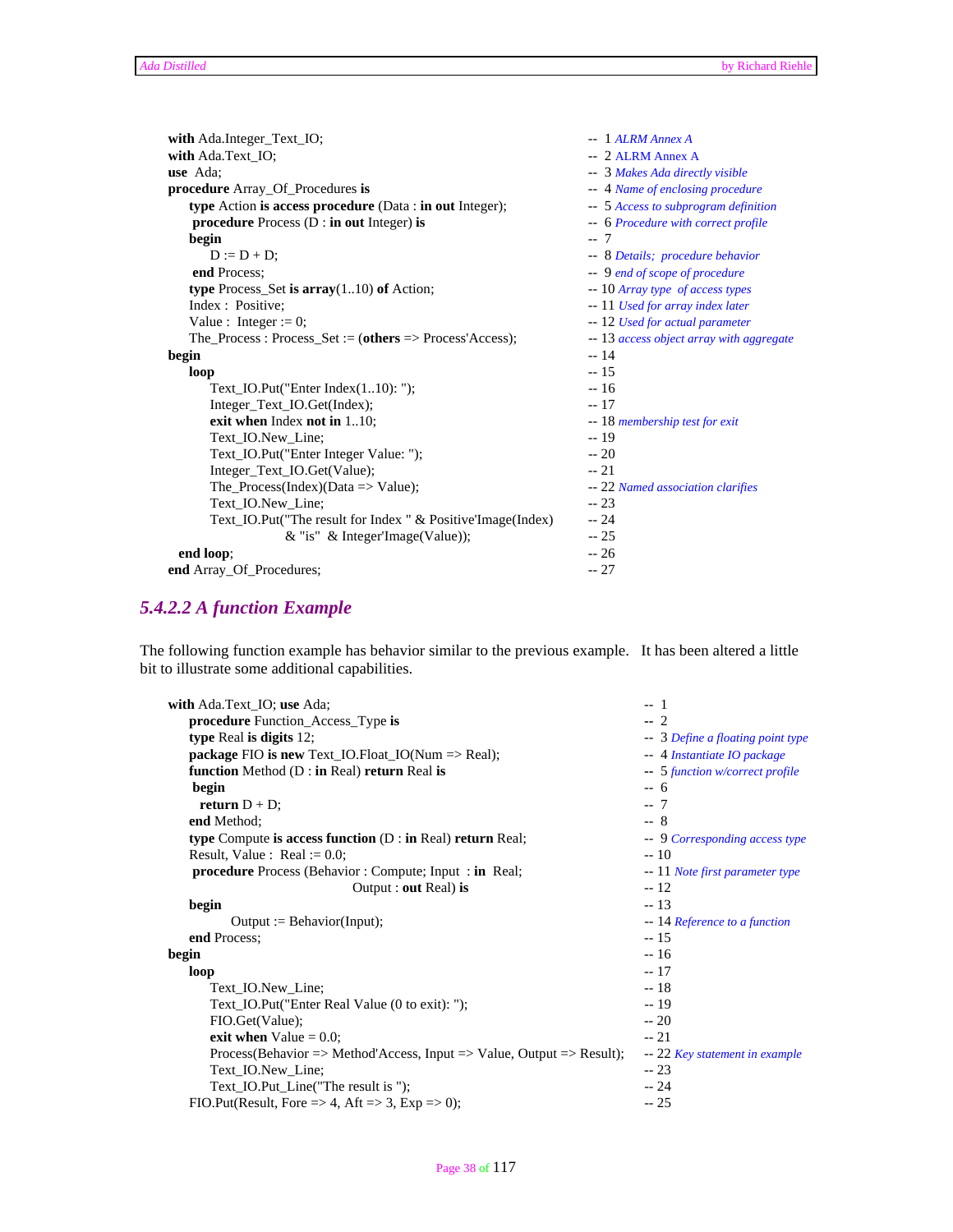| Text IO.New Line;         | $-26$ |
|---------------------------|-------|
| end loop;                 | $-27$ |
| end Function_Access_Type; | $-28$ |

#### *5.4.2.2 A Package Example*

Many newcomers to Ada find the accessibility rules frustrating when trying to implement access to subprogram solutions across packages. The accessibility rule remains the same, but one must design a bit more carefully to ensure that access types are at the same level (have the same lifetime) as their access objects and vice versa. The following package specification declares some access types.

| package Reference Types is                                           | $-- 1$                                |
|----------------------------------------------------------------------|---------------------------------------|
| type Int 32 is range $-2**312**31 - 1$ ;                             | $--$ 2 a signed integer with range    |
| for Int $32$ 'Size use $32$ ;                                        | $--$ 3 use 32 bits for the integer    |
| type Data_Set is array (Natural range $\langle \rangle$ ) of Int_32; | $--$ 4 unconstrained array of int 32  |
| type Data Set Reference is access all Data Set;                      | $--$ 5 pointer type to the array type |
| <b>type</b> Validate Routine is access function (Data : Int 32)      | $-- 6 access type that points to a$   |
| return Boolean:                                                      | -- 7 function; access to function     |
| <b>type</b> Process_Method is access Procedure(Data: Int_32);        | $--$ 8 access type points to          |
| <b>procedure</b> Process (Data: <b>in out</b> Data Set;              | $- - 9$<br>procedure                  |
| Method : in Process Method);                                         | $- - 10$                              |
| <b>function</b> Validate (Data: <b>access</b> Data Set;              | $-- 11$ access parameter; in mode     |
| Validator: in Validate_Routine) return Boolean;                      | $-- 12$ access to function parameter  |
| function Validate (Data: in Data Set;                                | -- 13 access parameter; in mode       |
| Validator: in Validate_Routine) return Boolean;                      | $-- 14$ access to function parameter  |
| end Reference_Types;                                                 | $-- 15$                               |

There are a few new ideas in this package. Line 2 has a signed integer type with a range that can be represented in thirty-two bits. On line 3 we force the representation to thirty-two bits using the 'Size clause. See the Annex K attributes for the definition of this clause. On lines 6 through 8 we declare some access to subprogram types which for parameters in lines 9 through 15. The following package contains declarations for functions for our final example. It depends on package Reference\_Types.

| <b>with Reference Types;</b>                                             |        |                                  |
|--------------------------------------------------------------------------|--------|----------------------------------|
| <b>package</b> Reference Functions is                                    | $-2$ 1 | Note that this package is at the |
| <b>function</b> My_Process <b>return</b> Reference_Types.Process_Method; | $-3$   | same package level as the access |
| function My_Validator return Reference_Types.Validate_Routine;           |        | types in package Reference_Types |
| end Reference Functions;                                                 | ר --   |                                  |

Implementation for both packages will be presented a little later. Here is a little test procedure.

| with Reference Types;                                       |       | -- 1 <i>Put reference types in scope</i>                      |
|-------------------------------------------------------------|-------|---------------------------------------------------------------|
| with Reference Functions;                                   |       | -- 2 Reference functions in scope                             |
| with Ada.Text IO;                                           | $-3$  |                                                               |
| <b>procedure</b> Test_Reference_Types is                    | $-4$  |                                                               |
| Test Data: Reference Types.Int $32 := 42$ ;                 | $-5$  |                                                               |
| package Int 32 IO is new Ada.Text IO.                       | -- 6  |                                                               |
| Integer_IO(Num $\Rightarrow$ Reference_Types.Int_32);       | $-7$  | Note that Lines 11 and 12 make a                              |
| Test_Data_Set: Reference_Types.Data_Set(020)                | $-8$  | call to a procedure using a<br>"pointer" to a function as the |
| $:=$ (others $=$ Test Data);                                | $-9$  | actual parameter.                                             |
| begin                                                       | $-10$ |                                                               |
| Reference Types. Process (Data $\Rightarrow$ Test Data Set, | $-11$ |                                                               |
| Method $\Rightarrow$ Reference_Functions.My_Process); -- 12 |       |                                                               |
| end Test Reference Types:                                   | $-13$ |                                                               |

Line 6 simply demonstrates an instantiation of an I/O package for the Int\_32 type. Line 11 calls the procedure, Process from Reference\_Types and gives it an actual parameter of My\_Process from the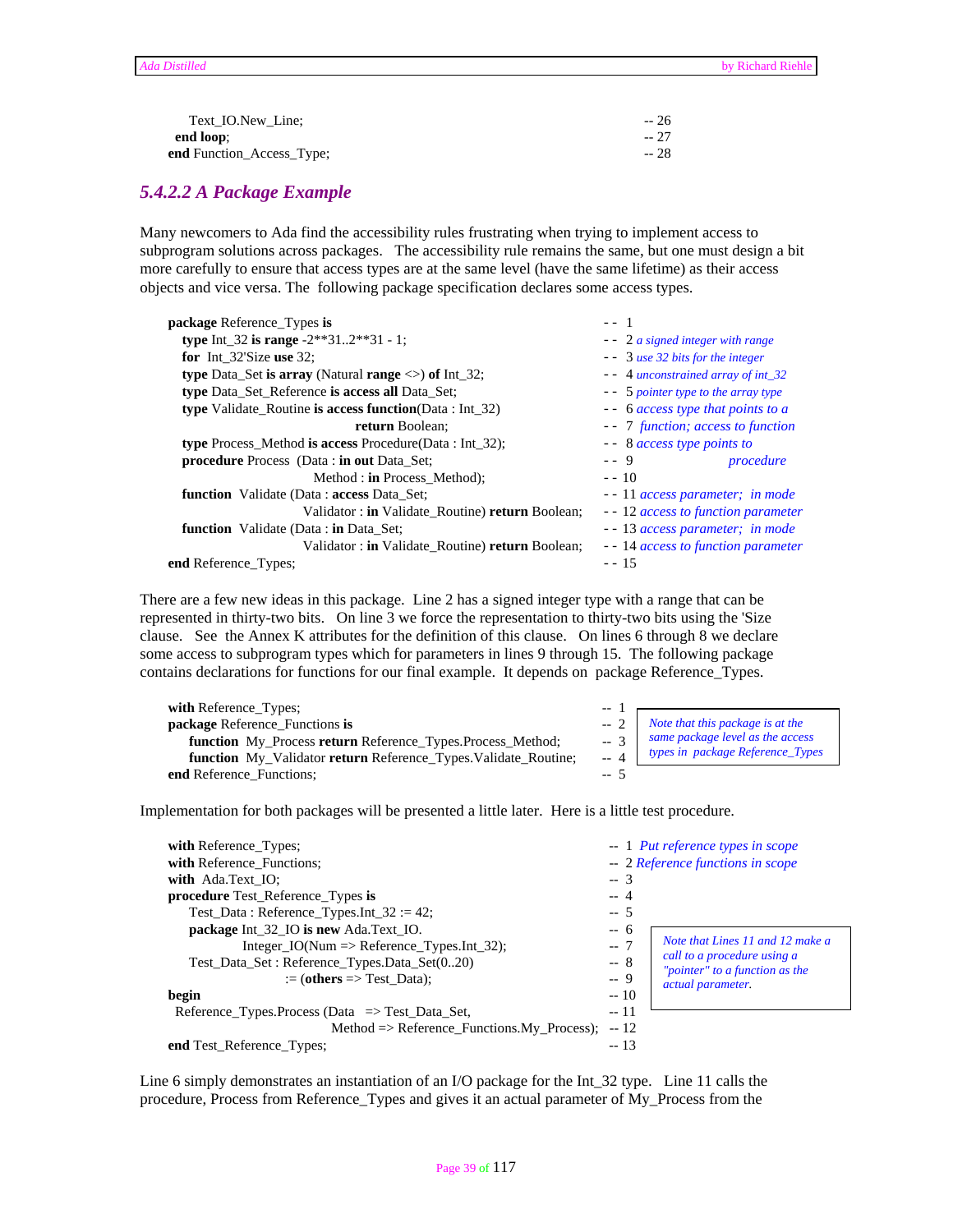package containing the Reference\_Functions. So far, everything is at the same level of accessibility. Here are the package bodies for Reference\_Types and Reference\_Functions.

| package body Reference_Types is                         | -- 1  |                     |
|---------------------------------------------------------|-------|---------------------|
| <b>procedure</b> Process (Data: <b>in out</b> Data_Set; | $-2$  |                     |
| Method : in Process_Method) is                          | $-3$  | Method is an access |
| begin                                                   | $- 4$ | value that          |
| for I in Data'Range                                     | $-5$  | references a        |
| loop                                                    | $-6$  | <i>procedure.</i>   |
| Method(Data(I));                                        | $-7$  |                     |
| end loop;                                               | $-8$  |                     |
| end Process:                                            | $-9$  |                     |
| function Validate (Data: access Data_Set;               | $-10$ |                     |
| Validator: in Validate_Routine) return Boolean is       | $-11$ |                     |
| begin                                                   | $-12$ |                     |
| return Validate (Data.all, Validator);                  | $-13$ |                     |
| end Validate:                                           | $-14$ |                     |
|                                                         | $-15$ | Validate is an      |
| function Validate (Data : in Data Set;                  | $-16$ | access value that   |
| Validator: in Validate_Routine) return Boolean is       | $-17$ | references a        |
| Without_Error: Boolean := True;                         | $-18$ | function.           |
| begin                                                   | $-19$ |                     |
| for I in Data'Range                                     | $-20$ |                     |
| loop                                                    | $-21$ |                     |
| Without_Error := Validator(Data => Data(I));            | $-22$ |                     |
| exit when not Without Error;                            | $-23$ |                     |
| end loop;                                               | $-24$ |                     |
| return Without_Error;                                   | $-25$ |                     |
| end Validate:                                           | $-26$ |                     |
| end Reference_Types;                                    | $-27$ |                     |
|                                                         |       |                     |

Here is a package body corresponding to the specification shown above. We remind the reader that, unlike some languages (e.g., C++) where the separately compiled implementation code needs to be explicity linked to the specification using a #include statement, an Ada package is a single unit in which all parts are known to the underlying library mechanism. This means there will never be a body that it is outof-phase with its specification.

| <b>package body Reference Functions is</b>                    | $-$ 1 |
|---------------------------------------------------------------|-------|
| <b>procedure</b> My_Process (Data: Reference_Types.Int_32) is | $-2$  |
| begin                                                         | $-3$  |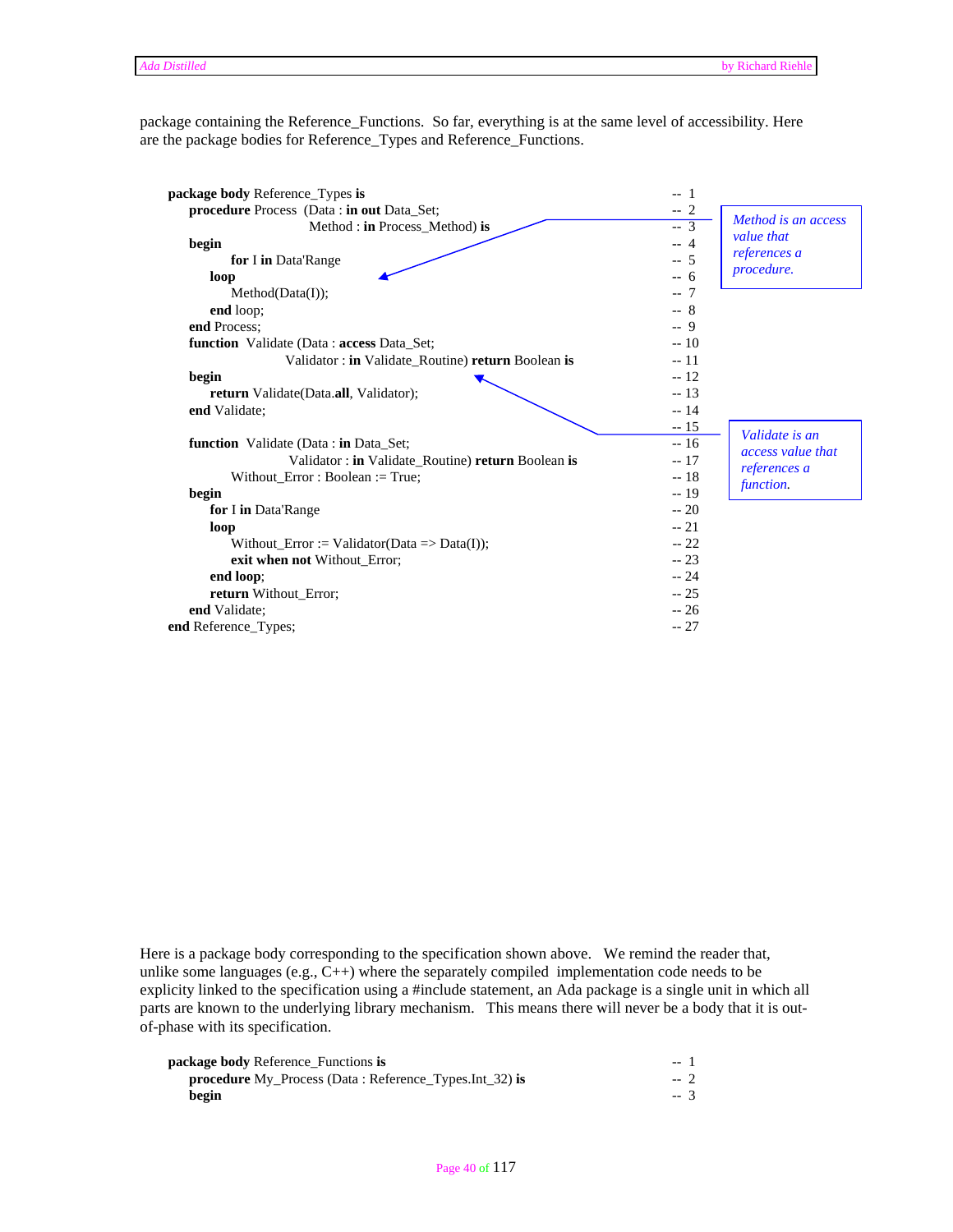| null;                                                                          | $-4$  |
|--------------------------------------------------------------------------------|-------|
| end My_Process;                                                                | $-5$  |
| <b>function</b> My_Validator (Data: Reference_Types.Int_32) return Boolean is  | $-6$  |
| begin                                                                          | -- 7  |
| return True:                                                                   | $-8$  |
| end My_Validator;                                                              | $-9$  |
| function My_Process return Reference_Types.Process_Method is                   | $-10$ |
| Test Process : Reference Types. Process Method := My Process' Access;          | $-11$ |
| begin                                                                          | $-12$ |
| <b>return</b> Test Process:                                                    | $-13$ |
| end My_Process;                                                                | $-14$ |
| <b>function</b> My_Validator <b>return</b> Reference_Types.Validate_Routine is | $-15$ |
| Test_Validation : Reference_Types.Validate_Routine                             | $-16$ |
| $:=$ My_Validator'Access;                                                      | $-17$ |
| begin                                                                          | $-18$ |
| <b>return</b> Test Validation;                                                 | $-19$ |
| end My_Validator;                                                              | $-20$ |
| <b>end</b> Reference Functions;                                                | $-21$ |

Study these to determine where the 'Access attribute is applied. Note how this can actually work and still prevent the dangling references. Accessibility rules are there to keep you from making stupid errors.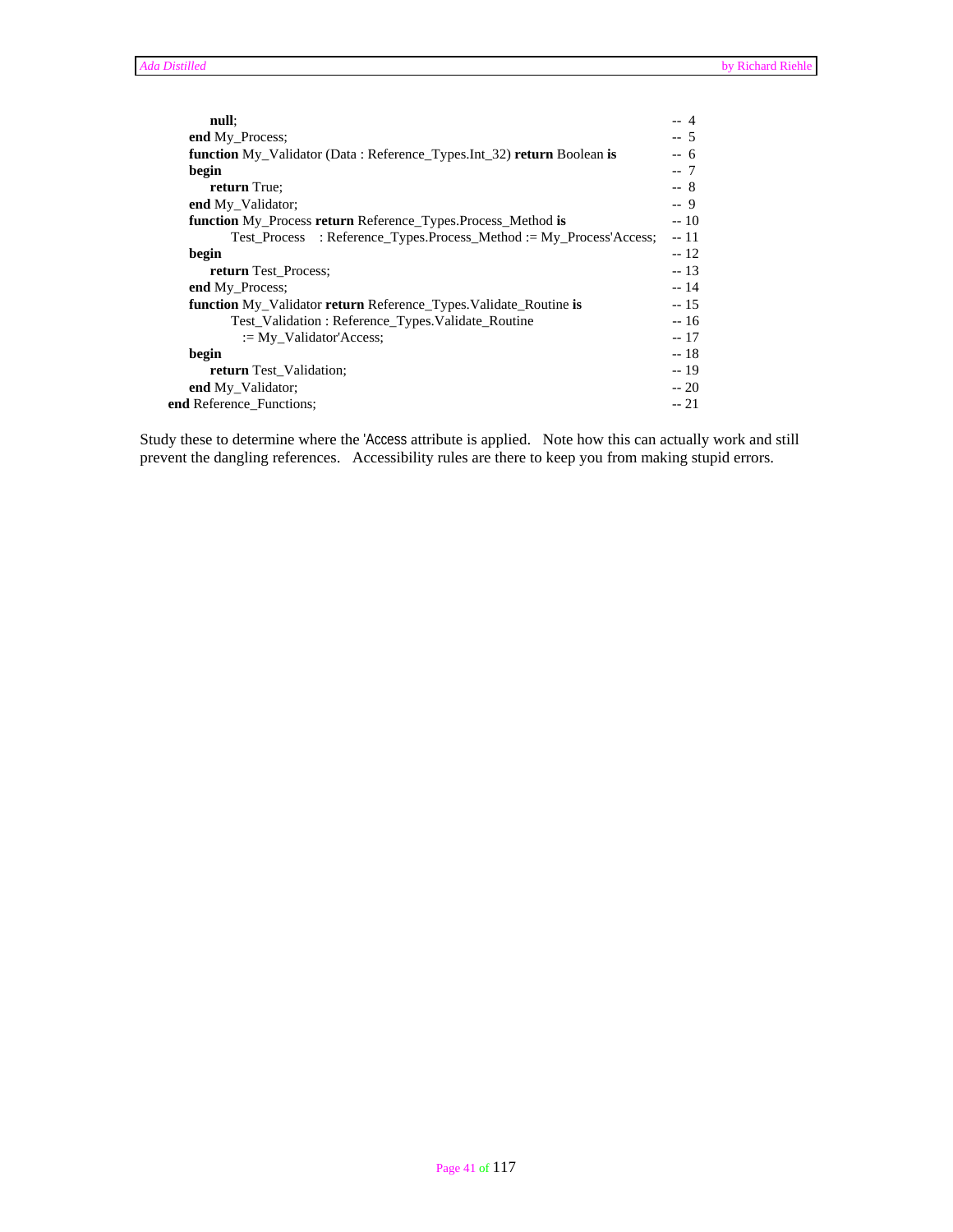#### **6. Subprograms procedures and functions**

Subprograms are either functions or procedures. A subprogram may have parameters or not. Subprogram parameters were introduced in an earlier section. The algorithmic code in your program will almost always be contained within some kind of subprogram (or a task). A subprogram may have locally declared variables, locally declared types, and locally nested subprograms or packages.

#### *6.1 Procedures*

#### **6.1.1 Procedure Format and Syntax**

A procedure in Ada may be used to implement algorithms. As shown earlier, procedure have a rich set of parameter types and parameter modes. The format of a procedure body is,

**procedure** Ahoy\_There **is** -- 1 *Procedure declaration with no parameters; 6.3* -- *procedure declarations* -- 2 *Local to this procedure* **begin**  $-$  3 *Begins sequence of algorithmic statements; 6.3*  -- *handled sequence of statements* -- 4 *Handled by exception handler on error A.10.6* **exception** -- 5 *An optional exception handler for the procedure* -- *a sequence of statements handling the exception* -- 6 *Any handling statements legal* **end** Ahoy\_There ;  $\qquad \qquad -4$  *Scope terminator with name of unit* 6.3

- 
- 
- 
- 
- 
- 
- 

#### **6.1.2 Procedure Compilation Units**

Note the four parts to the procedure. This is sometimes called the "Ada comb." You may compile a procedure specification as a source file separately from its implementation. with clause could

| with Ada.Text IO; $\overline{\phantom{1}}$ | -- 1 Put Text_IO library unit in scope;                | 10.1.2. A.10 | be moved to |
|--------------------------------------------|--------------------------------------------------------|--------------|-------------|
| <b>procedure</b> Simple 2;                 | -- 2 Specification for a procedure may be compiled 6.3 |              |             |

The implementation may be coded and compiled later. The implementation for Simple\_2 could be,

| <b>procedure</b> Simple 2 is                             | -- 1 Parameterless declaration: 6.3                |     |
|----------------------------------------------------------|----------------------------------------------------|-----|
| -- 2 Begins sequence of algorithmic statements;<br>begin |                                                    | 6.3 |
| Ada.Text IO.Put Line ("Hello Ada");                      | -- 3 Dot notation makes Put Line visible<br>A.10.6 |     |
| <b>end</b> Simple $2$ ;                                  | -- 4 Scope terminator with name of unit<br>6.3     |     |

Another version of this might execute the Put\_Line some given number of times using a *for loop*. A *for loop* includes an index value declared locally to the loop and a range of values for the index. The loop will then iterate the number of times indicated by the index range. For example,

| with Ada.Text IO;                  | 10.1.2, A.10<br>-- 1 Put Text IO library unit in scope; |     |
|------------------------------------|---------------------------------------------------------|-----|
| procedure Simple_3 is              | -- 2 Parameterless declaration; 6.3                     |     |
| begin                              | -- 3 Begins sequence of algorithmic statements;         | 6.3 |
| for Index in $110$ loop            | -- 4 Specification of a for loop                        |     |
| Ada.Text IO.Put Line("Hello Ada"); | -- 5 Dot notation makes Put Line visible A.10.6         |     |
| end loop;                          | -- 6 End of loop scope. End of loop index scope         |     |
| end Simple $3:$                    | -- 7 Scope terminator with name of unit<br>- 6.3        |     |

A variation on the previous program uses some local declarations, a function with a parameter and a simple call from the main part of the procedure.

| -- 1 Put Ada.Text_IO Library Unit in scope       |
|--------------------------------------------------|
| -- 2 Declaration for parameterless procedure     |
| -- 3 Declaration for a function with a parameter |
| - 4 Specify the type of the return value         |
| -- 5 three dots not legal Ada                    |
|                                                  |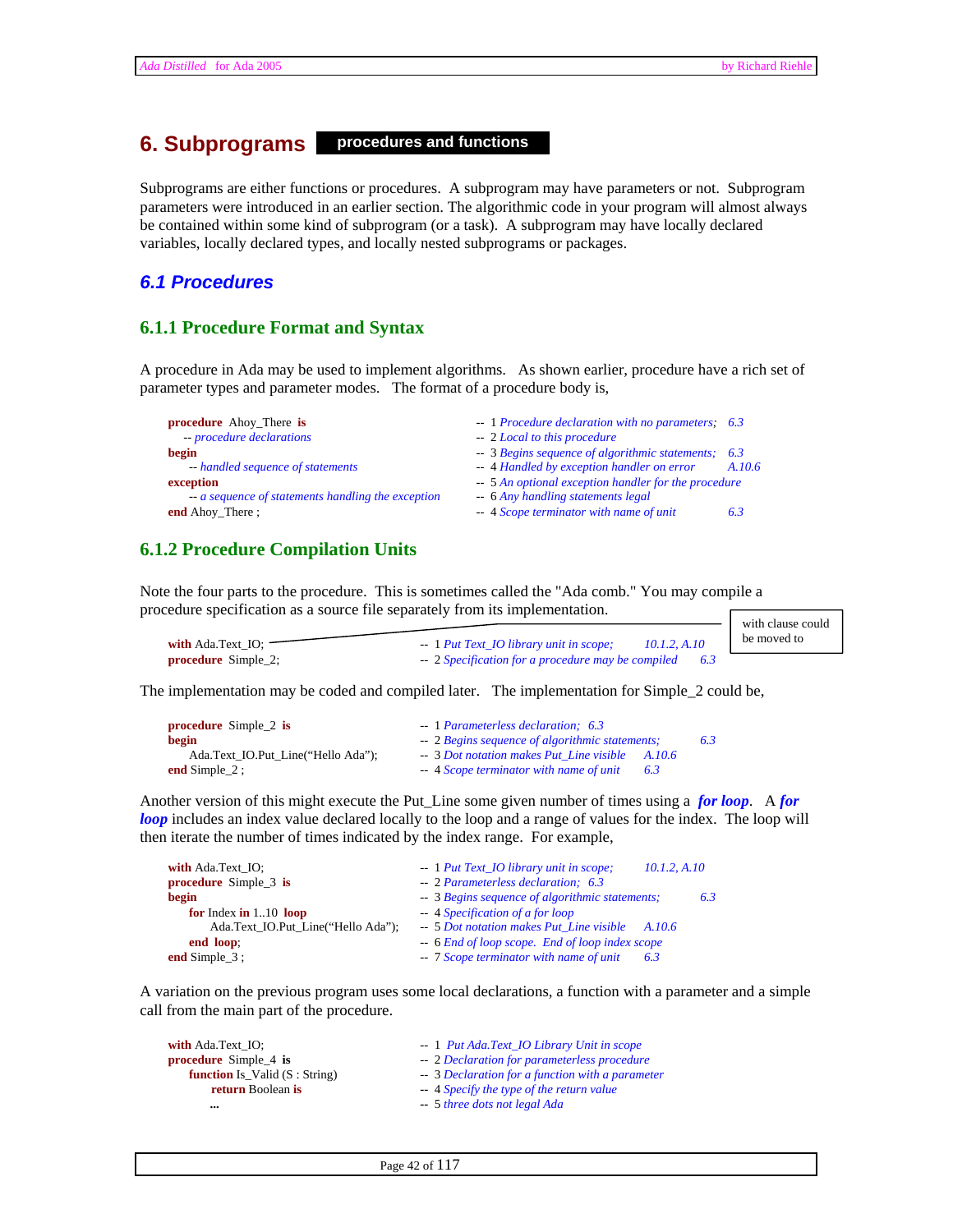| end Is Valid:                       | -- 6 End of scope for function Is_Valid              |
|-------------------------------------|------------------------------------------------------|
| Text: String $(180)$ ;              | -- 7 Declare a String variable with constraint       |
| Len : Natural;                      | -- 8 Uninitialized variable                          |
| begin                               | -- 9 Begin handled-sequence-of-statments             |
| Ada.Text IO.Get Line(Text, Len);    | -- 10 Call to Get_Line procedure with two parameters |
| <b>if</b> Is Valid(Text(1Len)) then | -- 11 Call the function with string parameter        |
| Text IO.Put $Line(Text(1Len))$ ;    | -- 12 Put string w/carriage return and line feed     |
| end if:                             | -- 13 Ends scope of if statement                     |
| end Simple $\_4$ ;                  | -- 14 Ends scope of Simple 2                         |
|                                     |                                                      |

#### **6.1.3 A Main Subprogram**

*Technically, a main subprogram is either a procedure or function. Most often it is a procedure. When it is a function, the return value is an integer to the operating system as in Unix or Linux.*

A main subprogram is not required, but most programs have one. Here is an example of a main procedure.

```
with Application; -- This could be any Application package -- 1 Put package Application in scope; 10.1.2,
procedure Main is -- 2 Parameterless declaration; 6.3
  The_Application : Application.Application_Type; -- 3 Some kind of type for the application
begin -- Main begin -- Main begin -- 4 Begins Main subprogram; 6.3
  Restart Iterator: -5 We want a non-stop system so we
  loop -- 6 create a restart iterator as a loop.
      Application_Control: -- 7 Label the Application control block
     begin -- Application_Control -- 8 No harm in commenting every begin
        Application.Start(Data => The_Application); -- 9 Start the application code
         Application.Stop(Data => The_Application); -- 10 Stop the application code
        exit Restart_Iterator; -- 11 If all goes well, exit the loop here. 
     exception -- 12 If there is an exception anywhere, do this.
        when others => -- 13 Others captures any kind of exception Application.Cleanup(Data => The_Application); -- 14 Start the cleanup before Restarting
           Application.Restart (Data => The_Application); -- 15 Now restart the application
      end Application_Control; -- 16 Block label required because it is labeled
  end loop Restart_Iterator; -- 17 Loop label required because it is labeled
  Application.Finalization (Data => The_Application); \qquad -18 The finalization routines for application
end Main; \qquad -19 \text{ Scope termination with unit name } 6.3
```
#### **6.1.4 Procedure Parameters**

Any procedure or function may have parameters. The following example is a variation on the Diamond procedure and demonstrates the use of named association in calling formal parameters. The syntax for named association is (*formal-parameter-name => actual-parameter-name*). This example was originally designed and programmed by a young US Marine Corps Lance Corporal who, at the time, had a high-school education. Notice that he used elementary algebra to write this program with only one loop and simply called the inner procedure by changing the algebraic signs of the actual parameters. While this code can be improved , it demonstrates how this young Marine thought about the problem before coding it.

```
-- ================================================== -- 1 
-- diamond.ada -- 2 
-- Solution to Diamond Problem by LCPL Mathiowetz, USMC -- 3 
-- Camp Kinser, Okinawa. June 1993. AdaWorks Intro to Ada Class -- 4 
-- ================================================== -- 5 . 
with ada.text_io; use Ada; -- Makes all of package Ada visible -- 6 Only Text_IO is required for this program
procedure Diamond is -- 7 Specification with no parameters
  package TIO renames Text_IO; -- 8 A shortened name for Text_IO
  subtype Column is TIO.Positive_Count; \qquad \qquad -- 9 Subtype may be used with its parent type
  Center : constant := 37; -10 A named constant
  Left_Temp, Right_Temp : Integer := Center; -- 11 Temporary values, initialized
  Plus_2 : constant := 2; -- 12 Positve constant value
   Minus_2 : constant := -2; -- 13 Negative constant value
  procedure Draw (Left, Right, Depth : in Integer) is -14 Nested procedure with parameter list<br>Symbol : String(1..1) := "X";<br>-15 The character we will print
      Left_Col, Right_Col : Column; -- 16 These are probably extraneous
  begin -17 We are in a nested procedure
```
- *These first five lines illustrate a*
- *style for documenting an Ada source*
- *code unit. The author of this solution*
- *was a USMC Lance Corporal with a High School education.*
- 
- 
- 
- 
- 
- 
- 
- 
- 
- 
- -- 15 The character we will print
- 
-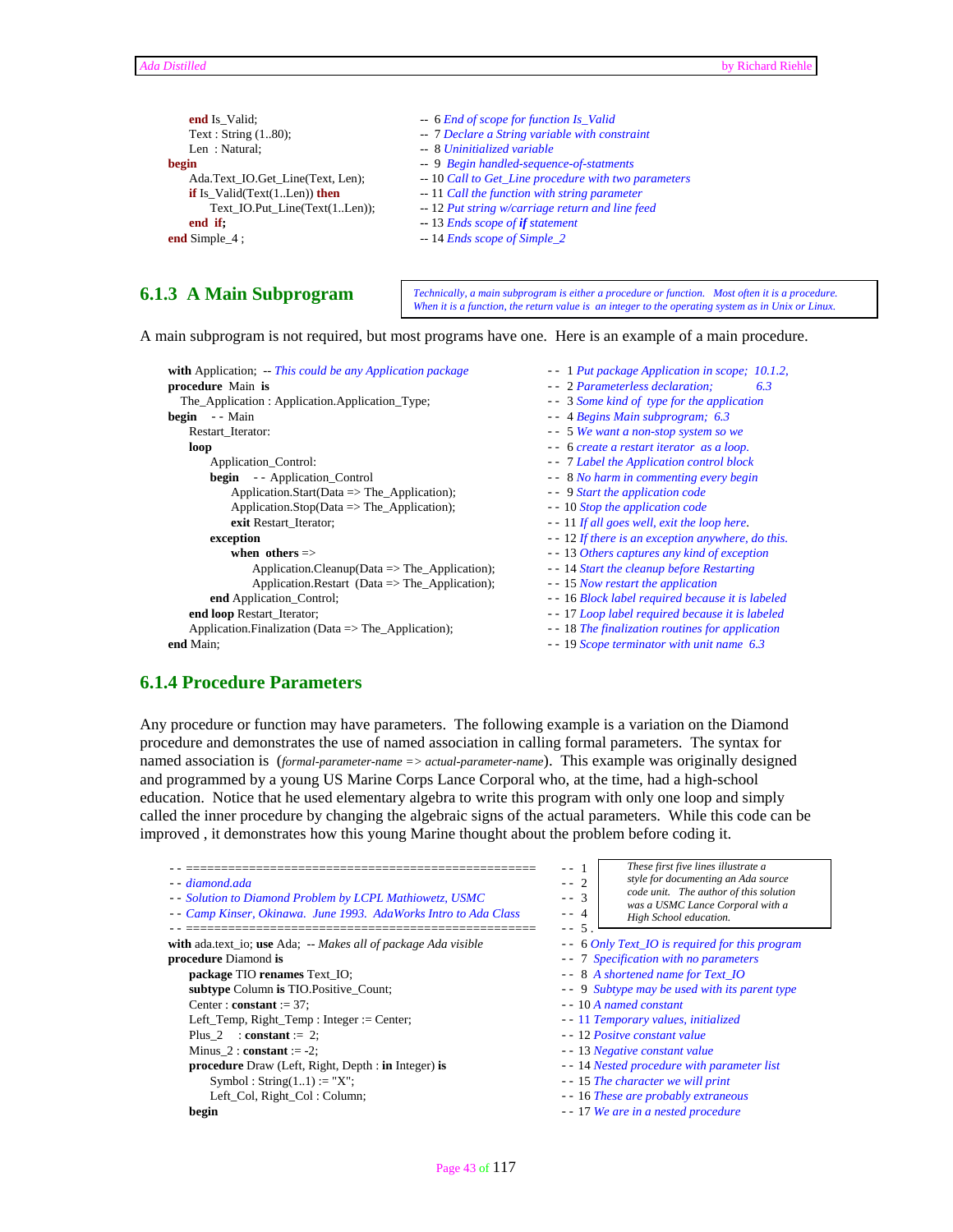| for Index in 1. Depth loop                                                            | $-- 18$ Index declared here; type is range type    |
|---------------------------------------------------------------------------------------|----------------------------------------------------|
| if Left Temp = Center then                                                            | $-- 19$ Is it time to Put the center character?    |
| TIO.Set_Col(Center);                                                                  | -- 20 Using renamed Text_IO.Count                  |
| TIO.Put(Symbol);                                                                      | $-- 21$                                            |
| else                                                                                  | $-- 22$                                            |
| $Left\_Col := Column(Left\_Temp);$                                                    | -- 23 Extraneous assignment on these two lines;    |
| $Right\_Col := Column(Right\_Temp);$                                                  | -- 24 we could do type conversion in Set_Col       |
| TIO.Set Col(Left Col);                                                                | -- 25 TIO.Set_Col(Column(Right_Temp))              |
| TIO.Put(Symbol);                                                                      | -- 26 might be better coding on line 25 and 27     |
| TIO.Set_Col(Right_Col);                                                               | $-- 27$                                            |
| TIO.Put(Symbol);                                                                      | $-- 28$ Symbol on line 15                          |
| end if:                                                                               | $-- 29$                                            |
| TIO.New Line:                                                                         | $- - 30$                                           |
| Left_Temp := Left_Temp + Left;                                                        | -- 31 Arithmetic on Temporary values using         |
| $Right$ Temp := $Right$ Temp + $Right$ ;                                              | -- 32 algebraic addition on negative parameter     |
| end loop;                                                                             | $-- 33$                                            |
| end Draw;                                                                             | -- 34 End of nested procedure                      |
| <b>begin</b> -- Diamond                                                               | $-- 35$ Always comment this kind of thing          |
| Draw (Left $\Rightarrow$ Minus 2, Right $\Rightarrow$ Plus 2, Depth $\Rightarrow$ 9); | -- 36 Use named association for these calls.       |
| Draw (Left => Plus_2, Right => Minus_2, Depth => 10);                                 | $--$ 37 Reverse the signs to get a different shape |
| end Diamond:                                                                          | -- 38 End of unit with named unit at end           |
|                                                                                       |                                                    |

Sometimes we want a variable to enter the procedure with one value and exit with a new value. Here is a simple procedure which uses *in out* parameter mode. Although this example is trivially simple, it can be extended to a large range of other data types where one must alter that state of an object in some carefully controlled way.

| <b>procedure</b> Update (Data : <b>in</b> out Integer) is | $-$ - 1 in out allowed on either side of :=     |
|-----------------------------------------------------------|-------------------------------------------------|
| begin                                                     | $-$ - 2 start algorithmic part of procedure     |
| Data := Data + 1:                                         | $-$ - 3 In with one value: out with a new value |
| end Update:                                               | $-$ - 4 end of unit with unit name              |

Other times, it is useful to get a variable with an in value and return some other value within a procedure parameter list. This is not always a good design model since it leads us to combine two ideas, modifier and query, into a single operation. Many OOP practitioners suggest that modifiers and queries should be kept separate. This example shows an update operation on an AVL Tree in which the procedure returns a Boolean to indicate whether the tree is now in balance.

| <b>procedure</b> Balance (The_Tree : <b>in out</b> AVL_Tree; Balanced : <b>out</b> Boolean) is | -- 1 Dynamically, self-balancing tree         |
|------------------------------------------------------------------------------------------------|-----------------------------------------------|
| begin                                                                                          | $-- 2$ built on access types for flexibility. |
| -- long, complex, dynamically self-balancing algorithm                                         | $-$ 3 node rotations: LL, LR, RR, RL          |
| Balanced := $-\alpha$ boolean result from the balancing algorithm                              | $--$ 4 <i>Must be checked by caller</i>       |
| end Balance:                                                                                   | $-- 5$                                        |

The problem with the above example is that, any subprogram making the call, must also be sure to check the Boolean result. If the *Balanced* parameter is not evaluated, the Boolean out parameter is of no value.

| <b>procedure</b> Insert (Tree : <b>in</b> out AVL_Tree; Value : <b>in</b> Item) is | -- 1 From collection of AVL Tree methods      |
|------------------------------------------------------------------------------------|-----------------------------------------------|
| OK To Proceed : Boolean := False;                                                  | $-- 2$ Should be initialized                  |
| <b>begin</b> -- Insert                                                             | $-$ 3 Good practice to comment a begin        |
| $-$ algorithm to insert a node in the tree                                         | -- 4 Pre-order, in-order, post-order?         |
| Balance(The Tree $\Rightarrow$ Tree, Balanced $\Rightarrow$ OK To Proceed);        | -- 5 Named association call                   |
| if OK To Proceed then                                                              | $-$ – 6 If you fail to do this check, you are |
| -- some additional source code here                                                | $-- 7$ Making use of the out parameter of     |
| end if:                                                                            | type Boolean.<br>$-- 8$                       |
| end Insert:                                                                        | $--$ 9 If name is supplied, compiler checks.  |

Some Ada practitioners believe it is better to *raise* an *exception* in a function than to return a Boolean *out* parameter in a procedure. Their rationale for this is that an *exception* cannot be ignored, but an *out* parameter, is easy to overlook or ignore.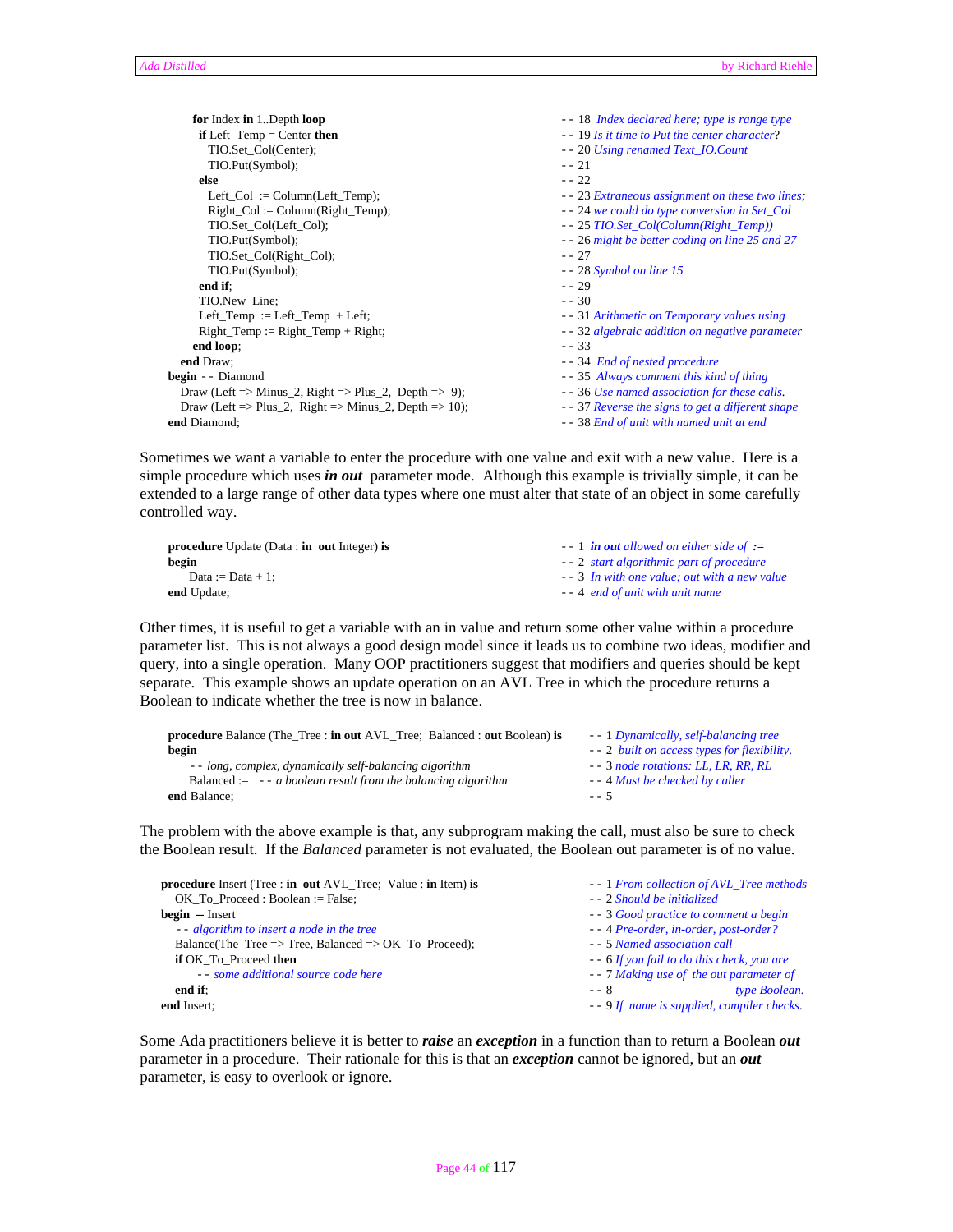## *6.2 Functions*

A function must return a result of the type indicated in its profile. The compiler will check this and disallow a wrong return type. A function may be called in an assignment statement or as an argument within another function or procedure call. Ada also allows pointers (access types) to functions and procedures.

#### **6.2.1 Function Format and Design**

The Is\_Valid function from a previous section might be coded to look like this,

| <b>function</b> Is_Valid $(S: String)$ | -- 1 Default mode is in for type String             |
|----------------------------------------|-----------------------------------------------------|
| return Boolean is                      | - 2 Boolean defined in package Standard             |
| $Result: Boolean := True;$             | -- 3 Return type named Result as local variable     |
| begin                                  | - 4 Begin the handled-sequence of statements        |
| for I in S'Range loop                  | - 5 I takes the index type of String: Positive      |
| case $S(I)$ is                         | - 6 Examine a single character from the String      |
| when 'a''z'   'A''Z' =>                | -- 7 Check both upper and lower case                |
| null:                                  | -- 8 No break statement is required                 |
| when others $\Rightarrow$              | -- 9 others required if not all options are covered |
| $Result := False$ ;                    | -- 10 Simple assignment of Boolean value            |
| exit:                                  | -- 11 exit leaves the loop. all indices are reset   |
| end case:                              | -- 12 Every control structure requires terminator   |
| end loop;                              | -- 13 Ends the scope of the loop including, I       |
| return Result:                         | -- 14 Compiler requires a return statement          |
| end Is Valid:                          | -- 15 Scope terminator for the function. Required.  |

#### **6.2.2 Function Examples**

The next program is an example of an Ada function. This function simply evaluates the greater of two values in a parameter list and returns it. Every function must have at least one return statement.

| <b>function</b> Largest $(L, R : Integer)$ <b>return</b> Integer is | -- 1 Parameterized function declaration; 6.3            |     |
|---------------------------------------------------------------------|---------------------------------------------------------|-----|
| begin                                                               | -- 2 Begins sequence of algorithmic statements;         | 6.3 |
| if $L > R$ then                                                     | $--$ 3 Compare L to R                                   |     |
| return $L$ :                                                        | $--$ 4 function must return a value of return type      | 6.3 |
| else                                                                | $-- 5$ If the comparison is false<br>5.3                |     |
| return R:                                                           | $-- 6$ Another return; would a single return be better? |     |
| end if:                                                             | $-- 7$ Every if must have a corresponding end if.       | 5.3 |
| end Largest:                                                        | $--$ 8 Scope terminator with name of unit 6.3           |     |
|                                                                     |                                                         |     |

To call this function you will use an assignment statement.

| with Largest;                                                                         | $--$ 1 with is permitted for library unit function      |     |
|---------------------------------------------------------------------------------------|---------------------------------------------------------|-----|
| <b>procedure</b> Hrothgar $(Y, Z : \textbf{in Integer}; X : \textbf{out Integer})$ is | $-- 2$ Note the modes of the parameter list             |     |
| begin                                                                                 | $- - 3$                                                 |     |
| $X := \text{Largest}(L \implies Y, R \implies Z);$                                    | -- 4 Named Association syntax                           | 6.3 |
| end Hrothgar;                                                                         | $-$ 5 As usual, include the name with the end statement |     |

Line 4 shows *named association* syntax. In this case, L and R name the formal parameters. Y and Z name the actual parameters. The arrow, in the form of  $\Rightarrow$ , associates the actual paramter with the formal. This is a powerful feature, unique to Ada, that makes source code more readable and more maintainable.

Suppose we have a record type called Stack. It contains two components. Every *type* ... *is record* declaration must contain an *end record* statement. In the Stack record, shown below, there is also a component of an array type. This is a constrained array of type Stack\_Data.

| <b>type Stack_Data is array</b> $(11000)$ of Integer; | -- 1 Constrained array type definition for Integers |
|-------------------------------------------------------|-----------------------------------------------------|
| type Stack is record                                  | -- 2 <i>Record type format</i>                      |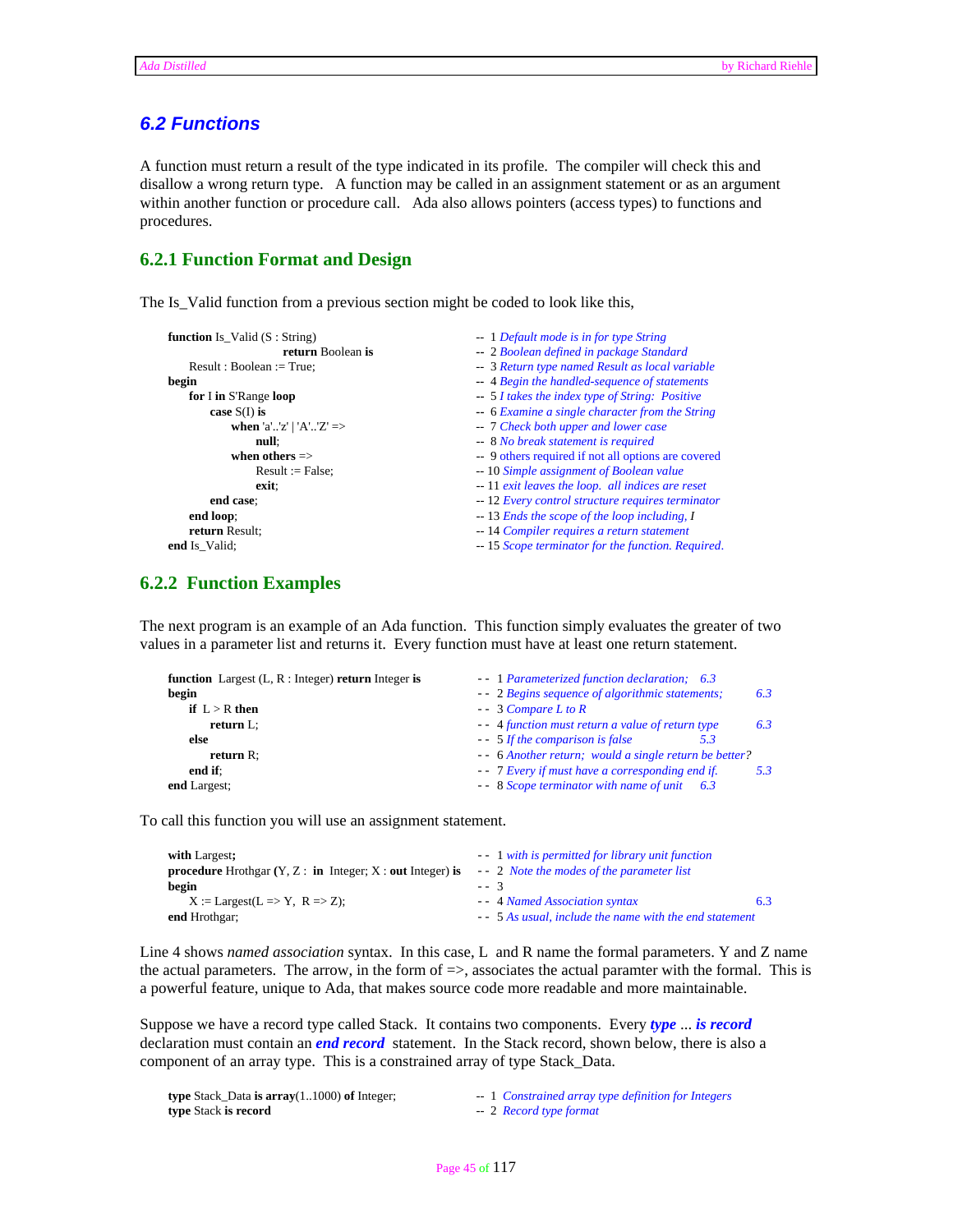| Data: Stack Data:     | -- 3 Array component within a record               |
|-----------------------|----------------------------------------------------|
| $Top : Natural := 0;$ | -- 4 Natural data type; note the initialization    |
| end record:           | -- 5 Every record structure requires an end record |

Here is a function that returns a boolean value for a record type, Stack, that contains a component, Top

| function $Is$ Empty $(S : Stack)$ return Boolean is | -- 1 Parameterized function declaration; 6.3         |     |
|-----------------------------------------------------|------------------------------------------------------|-----|
| $Result: Boolean := False;$                         | -- 2 A locally declared result variable              |     |
| begin                                               | -- 3 Begins sequence of algorithmic statements;      | 6.3 |
| if $S.Top = 0$ then $--$ <i>Equality test</i>       | $--$ 4 Syntax for an if statement; then is required  |     |
| $Result := True$ ;                                  | -- 5 Assignment statement based on true path         |     |
| else                                                | $-- 6$ An else takes the false path                  |     |
| $Result := False:$                                  | $-- 7$ Another assignment                            |     |
| end if:                                             | $-- 8$ An if requires an end if; checked by compiler |     |
| return Result;                                      | $--$ 9 A function must contain at least one return   |     |
| end Is Empty;                                       | $-- 10$ Scope terminator with name of unit 6.3       |     |
|                                                     |                                                      |     |

Would it be better to have coded the Is\_Empty function as,

| <b>function</b> Is Empty $(S : Stack)$ <b>return</b> Boolean is | $-$ 1 Parameterized function declaration; 6.3         |
|-----------------------------------------------------------------|-------------------------------------------------------|
| begin                                                           | $-- 2$ Begins sequence of algorithmic statements; 6.3 |
| return $S.Top = 0$ ;                                            | -- 3 Compare S.Top to Zero True or False              |
| end Is Empty:                                                   | $-$ 4 Scope terminator with name of unit 6.3          |
|                                                                 |                                                       |

Function parameters modes are only allowed to be *in* or *access*. The default mode is always *in*. An *in* parameter is the equivalent of a *constant* to the function. One may never assign a value to an *in* mode parameter value. Consider enumerated type, Month, and cycle through the months, returning to January when you reach December. Consider,

**type** Month **is** (January, February, March, April, May, June, July, August, September, October, November, December); **function** Next (Value : Month) **return** Month **is** -- 1 *Declare a parameterized function*

| begin                            | $-- 2$ No other declarations      |
|----------------------------------|-----------------------------------|
| if Value = Month'Last then       | $--$ 3 Month'Last is December     |
| return Month'First;              | $-- 4$ Month'First is January     |
| else                             | $-- 5$ The usual behavior of else |
| <b>return</b> Month'Succ(Value); | $-- 6$ Month'Succ(June) is July   |
| end if:                          | -- 7 End Scope of if statement    |
| end Next:                        | $-- 8$ End scope of function      |

Consider another type, Vector, defined as an unconstrained array:

**type** Vector **is array** (Positive **range** <>) **of** Float; -- *An unconstrained array; must be constrained when used*

with an exception defined in a visible package specification as:

| Range Imbalance : exception;                                         | -- An exception declaration, visible somewhere in the design |
|----------------------------------------------------------------------|--------------------------------------------------------------|
|                                                                      | -- Note: an exception is not a data type                     |
| <b>function</b> "+" $(L, R : Vector)$ <b>return</b> Vector <b>is</b> | -- 1 Overloading an infix operator                           |
| Result : Vector (L'Range) := (others => 0.0);                        | -- 2 Constrain and initialize the result array               |
| begin                                                                | $-3$                                                         |
| <b>if</b> L'Length $/=$ R'Length then                                | -- 4 Ensure R and L are of the same length                   |
| raise Range Imbalance;                                               | -- 5 Raise user-defined exception shown above.               |
| end if:                                                              | -- 6 We never reach this point if exception is raised        |
| for Index in L'Range                                                 | -- 7 The 'Range attribute generalizes the Index              |
| loop                                                                 | -- 8 <i>Index only lives the scope of the loop</i>           |
| Result (Index) := $L(Index) + R(Index)$ ;                            | $-9$ Index is a constant in the loop                         |
| end loop;                                                            | -- 10 The end of scope for the loop                          |
| return Result:                                                       | -- 11 No exception handler. The exception is propogated      |
| end "+":                                                             | to the calling subprogram. Looks for handler.<br>$-12$       |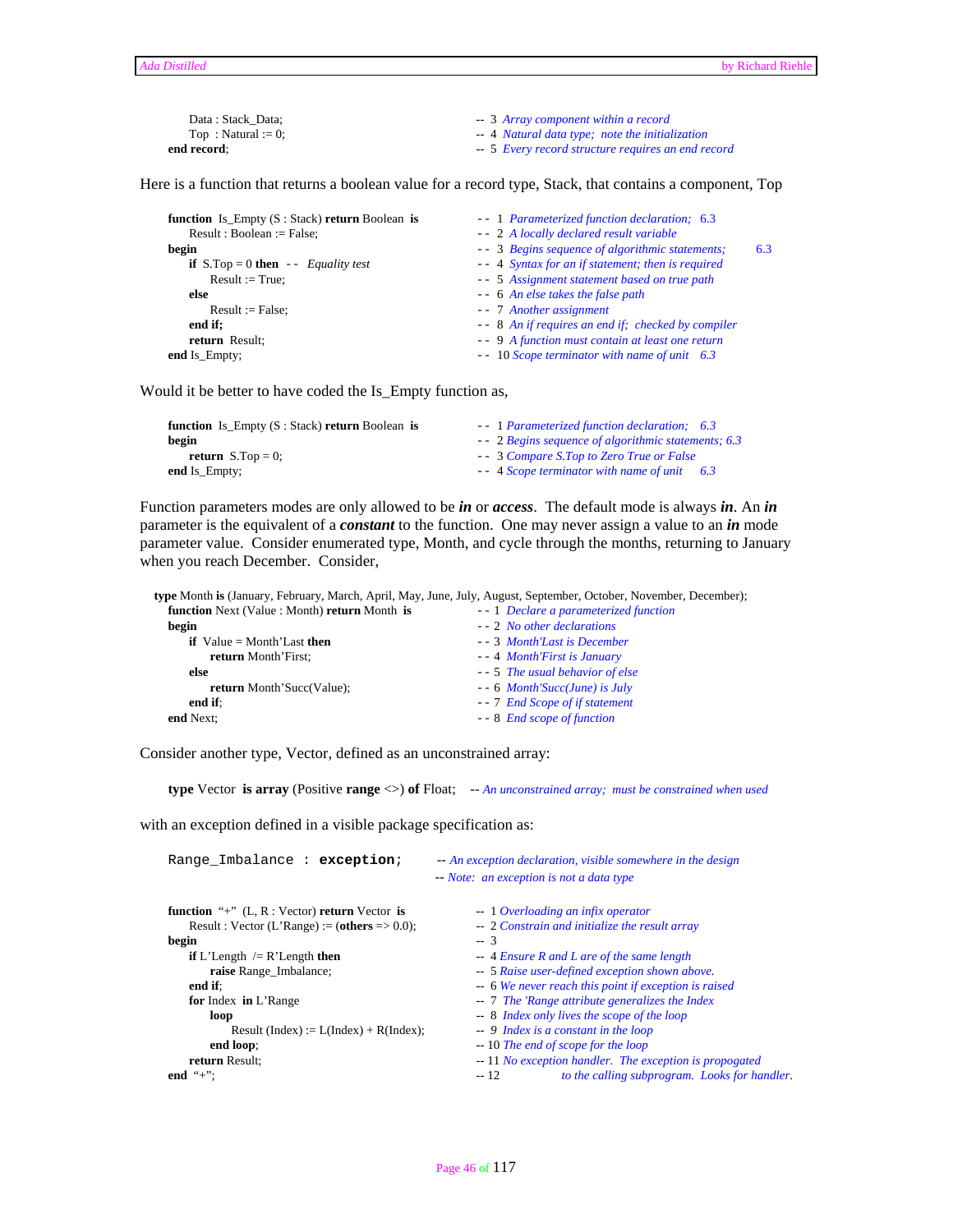You

If the exception is not handled locally, the RTE will unwind through the calling stack searching for a handler. If none is found, the program will *crash and burn*. You might want to have a function with an access parameter. This has potential side effects. Consider the following record definition,

| type Data is record<br>Value : Integer := $0$ ;<br>Description : $String(1, .20)$ ;<br>end record; | $-- 1$ Define a record type with a name<br>$-- 2$ Initialize the values when possible<br>-- 3 Probably should be initialized<br>-- 4 Scope terminator for the record data |
|----------------------------------------------------------------------------------------------------|---------------------------------------------------------------------------------------------------------------------------------------------------------------------------|
| type Ref is access all Data;                                                                       | -- 5 Define a pointer to the record                                                                                                                                       |
| could have a function,                                                                             |                                                                                                                                                                           |
| <b>function</b> Is Zero (The Data: <b>access</b> Data) <b>return</b> Boolean is<br>begin           | $--$ 1 <i>Note access parameter</i><br>$-- 2$ Of course, by now you know this                                                                                             |
| <b>return</b> The Data. Value $= 0$ ;                                                              | $--$ 3 Return result of equality test                                                                                                                                     |
| end Is Zero:                                                                                       | $--$ 4 Scope terminator for the function                                                                                                                                  |
| Ada compiler will reject the following code,                                                       |                                                                                                                                                                           |

The  $A$ 

| <b>function</b> Fix <sub>II</sub> t <sub>1</sub> A (The <sub>IData</sub> : access Data) return Ref is | -- 1 Access parameter and access result                |
|-------------------------------------------------------------------------------------------------------|--------------------------------------------------------|
| Fix_It_Data : $Ref := new Data'(some initial values);$                                                | $\sim$ 2 Declare some initialized access object        |
| begin                                                                                                 | $\sim$ 3 Of course, by now you know this               |
| The_Data := Fix_It_Data; -- <i>illegal</i> , <i>illegal</i> , <i>illegal</i>                          | $--$ 4 <i>No</i> assignment allowed to parameter value |
| return The Data;                                                                                      | -- 5 Will never get to this; will not compile          |
| end $Fix_I_t_A$ ;                                                                                     | -- 6 Scope terminator for the function                 |

but the compiler will accept the following modification of a componenent of an access object,

| <b>function</b> Fix It B (The Data: <b>access</b> Data) <b>return</b> Ref is | $--$ 1 Access parameter and access result     |
|------------------------------------------------------------------------------|-----------------------------------------------|
| Fix It Data: Integer := $25$ ;                                               | -- 2 Declare initialized Integer object       |
| begin                                                                        | $-- 3$                                        |
| The Data. Value $:=$ Fix It Data;                                            | $--$ 4 Assignment allowed to component        |
| <b>return</b> The Data;                                                      | -- 5 Yes. Returns updated value for The_Data  |
| end Fix It B;                                                                | $-$ 6 Always include the name of the function |

This is one of Ada's rare weaknesses vis a vis C++. In C++ we can declare a function as *const* or a parameter as *const*. This may be fixed in a future ISO Ada so the access parameter can be *constant*.

One of the useful algorithmic capabilities of modern programming languages is *recursion*. For a recursive solution, the subprogram must include a way to terminate before it runs out of memory. The following academic example for a recursive function, is seldom a practical in real progamming applications.

| <b>function</b> Factorial (N: Natural)  | $-1$                                           |
|-----------------------------------------|------------------------------------------------|
| return Positive is                      | -- 2 Must have a return type                   |
| begin                                   | -- 3 Start of algorithmic part                 |
| if $N \leq 1$ then                      | -- 4 Less than or equal to                     |
| return $1$ ;                            | -- 5 Lowest positive value                     |
| else                                    | -- 6 Alternative path                          |
| <b>return</b> $N * Factorial (N - 1)$ ; | -- 7 The recursive call; function calls itself |
| end if:                                 | -- 8 Terminate if statement                    |
| end Factorial:                          | -- 9 Scope of the recursive function           |

Many sort routines, tree searching routines, and other algorithms use recursion. It is possible to do this in Ada because every subprogram call is re-entrant. Each internal call of itself puts a result in a *stack frame*. When the algorithm reaches a stopping point, based on the if statement, it unwinds itself from the stack frame entries with a final result of the computation. The following program will work to test the Factorial program,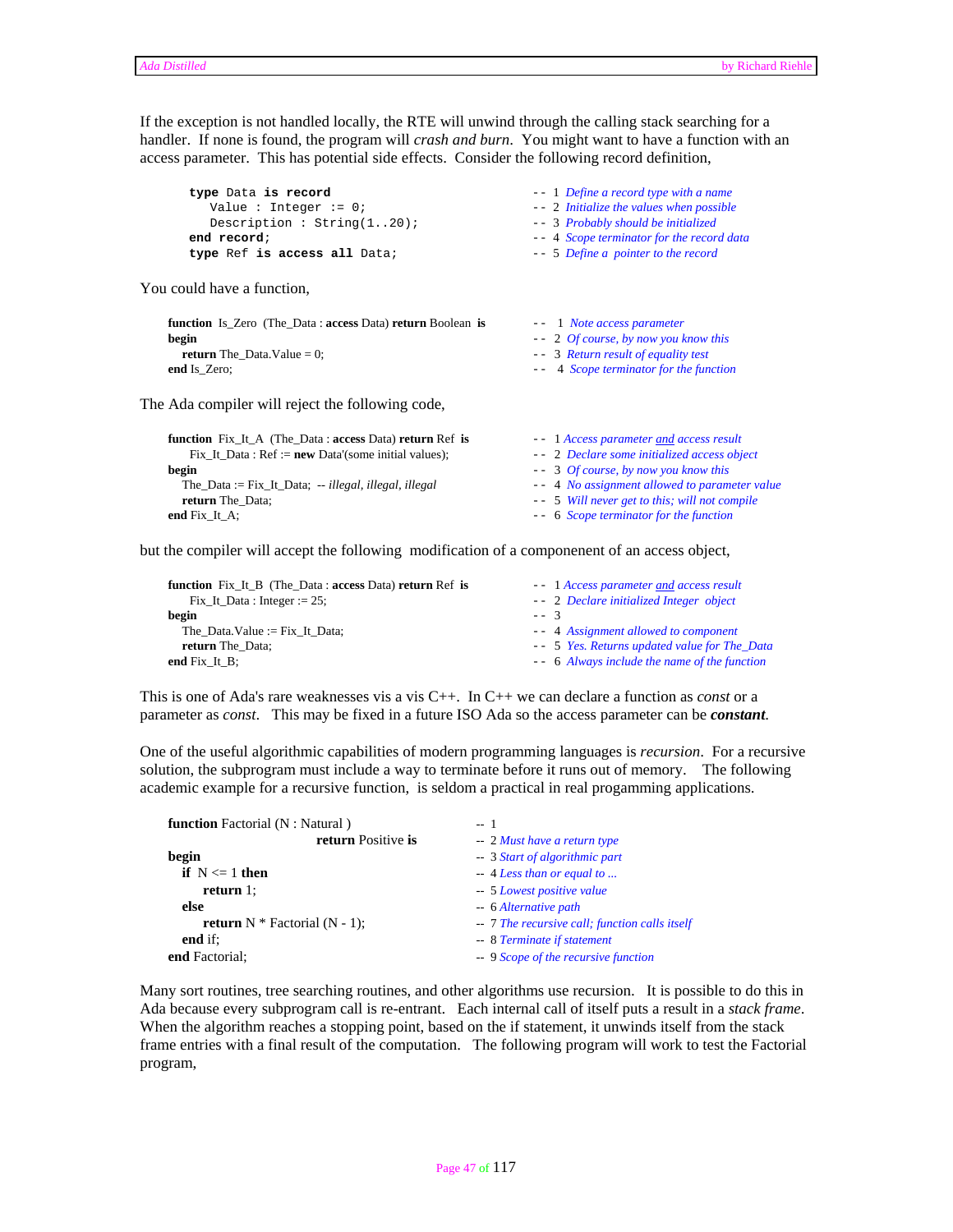| with Factorial:                          | -- 1 Yes, you may with a subprogram           |                                        |
|------------------------------------------|-----------------------------------------------|----------------------------------------|
| with Ada.Integer_Text_IO;                | -- 2 I/O for Standard Integer                 |                                        |
| with Ada.Text IO;                        | -- 3 Character and String I/O                 | Note: Although this is the usual       |
| <b>use</b> Ada;                          | -- 4 Make Ada visible; not a problem          | example given in textbooks to          |
| <b>procedure</b> Test Factorial is       | -- 5 Specification with "is"                  | illustrate recursion, it is not always |
| Data : Natural := $0$ ;                  | -- 6 In scope up to end of procedure          | the best way to accomplish             |
| begin                                    | -- 7 You know what this means by now          | factorial computation.                 |
| Text_IO.Put("Enter Positive Integer: "); | -- 8 Display a prompt on the screen           |                                        |
| Integer Text IO. Get (Data);             | -- 9 Get an integer from the keyboard         |                                        |
| Integer Text IO.Put(Factorial(Data));    | --10 Display an integer on the screen         |                                        |
| end Test Factorial;                      | -- 11 End of declarative region for procedure |                                        |

It is important to understand that recusion can result in a Storage\_Error (see package Standard). Also, intelligent use of Ada's visibility rules can often prevent accidental, infinite recursion.

A function can be compiled by itself in the library. Even more interesting is that a function specification can be compiled into the library by itself. When the specification is compiled it must be completed later with an implementation. This is identical to the procedure example, Simple<sub>2</sub>, in 6.1.2 above.

#### *6.3 Subprograms in A Package*

An Ada package specification may group a set of subprogram declarations. No implementation code is permitted in the specification. The implementation will be in the package body. This is more fully covered in Chapter 7, below. Here is a simple package specification with a corresponding body. First the specification:

| <b>package</b> Kia_Ora is                | -- 1 Hello in Maori, early language of New Zealand |
|------------------------------------------|----------------------------------------------------|
| <b>procedure</b> Kia_Menemene;           | -- 2 Be happy, in Maori                            |
| <b>function</b> Menemene return Boolean: | -- 3 Are you happy?                                |
| end Kia Ora;                             | -- 4 end of pacakge specification                  |

Then a package body highlighting separate compilation:

| <b>package body Kia_Ora is</b>                | -- 1 Now includes the word, body                     |
|-----------------------------------------------|------------------------------------------------------|
| procedure Kia Menemene is separate:           | -- 2 Defer actual implementation for the subprograms |
| function Menemene return Boolean is separate; | -- 3 to separate compilation units.                  |
| end Kia Ora;                                  | $-4$                                                 |

The separately compiled procedure could be coded:

| separate (Kia Ora)               | -- 1 Note absence of semicolon                     |
|----------------------------------|----------------------------------------------------|
| <b>procedure</b> Kia Menemene is | -- 2 Makes maintenance much easier in small chunks |
| begin                            | $-3$                                               |
| some implementation code here    | -- 4 Any standard Ada algorithmic code here        |
| end Kia Menemene;                |                                                    |

Note that the separate option is useful for applications where security is important. For example, suppose one has a piece of code that might be classified as Secret or Top Secret, but the rest of the code is unclassified. The classified section of the code can be compiled separately and linked into the main body of code without any need to reveal the details of that code. Also, separate is a much more powerful approach to separate compilation than one finds in Java, C++, or most other languages. Finally, the separate option allows one to control dependencies in a clean, clear way. A dependency can be pushed all the way down to a separately compiled sub-unit thereby reducing the number of lines in a dependency chart.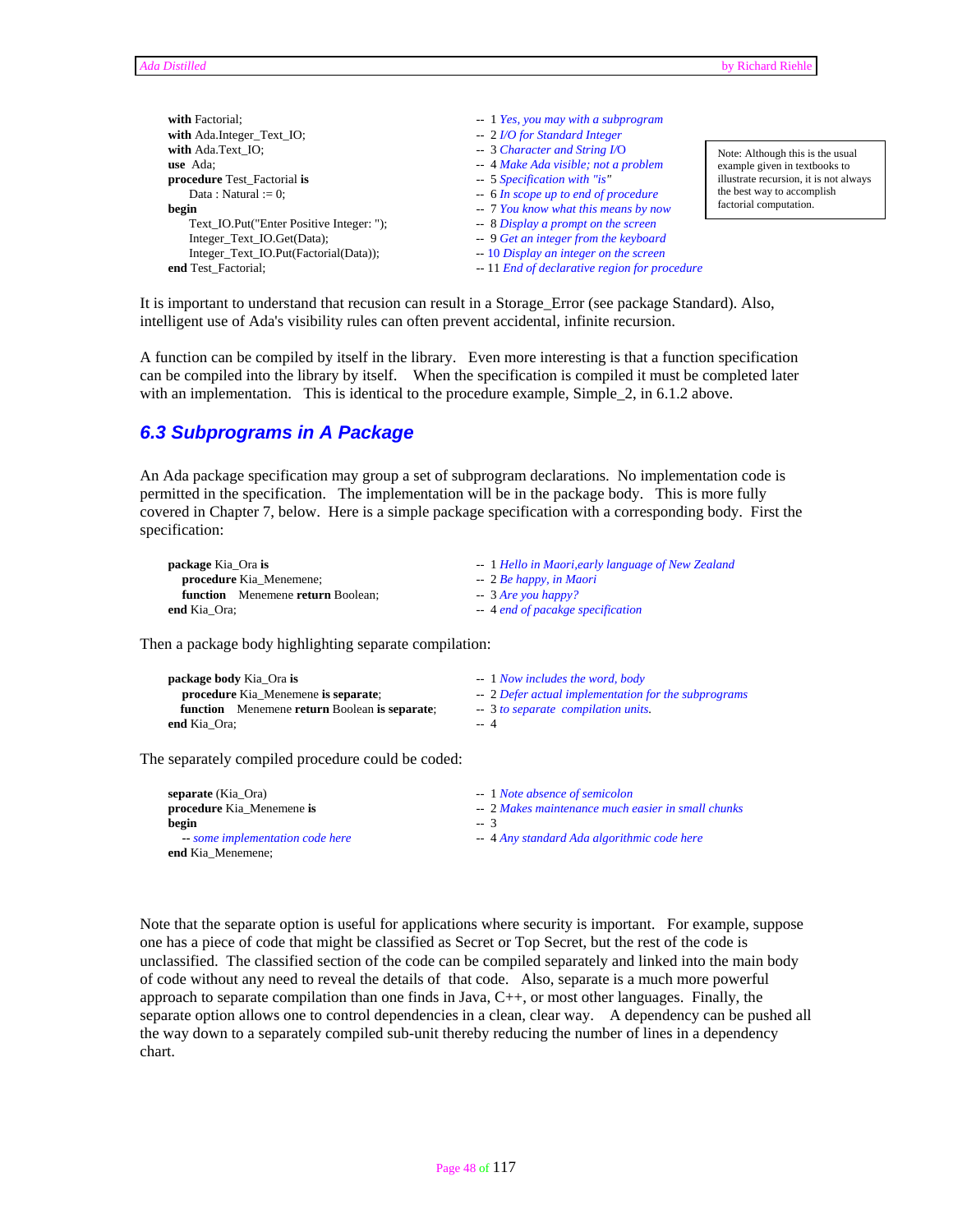# **7. Package Design**

At the beginning of this book, we showed an example of an Ada package. Most Ada programs are designed using packages. In fact, a single program is usually composed of many packages. A *package* is a *module* for collecting related information and services. It can be thought of as a *contract* for services. The user of that contract may be thought of as a *client*. In this sense, a client may us some of the services but not want to use all of those services. Ada allows a client to indentify only those services needed, through its visibility rules, even though all services might be in scope and potentially visible.

The services are in the form of type definitions, data declarations, and subprograms. A well-designed package will rarely have data declarations as part of the contract. Instead, references to data should be through a call to some subprogram.

# *7.1 A Simple Package*

We revise the specification for the earlier Messenger package.



Notice there is no algorithmic code in a package specification. Ada lets you declare all the subprograms in the specification. The implementation is in another compilation unit called the package body but the specification and body are both part of the same library unit. The specification is a contract with a client. It tells what it will do, not how it will be done. Ada is forbids algorithmic code in the specification part.

A client of package Messenger is only able to see lines 1 through 9 of the specification. The rest (lines 10 through 14) is only in the specification to satisfy the requirements of the Ada compiler. We call lines 1 through 9 the public part of the specification and lines 10 through 14, the private part. The private part of an Ada package specification is somewhat analogous to a  $C_{++}$  class protected part. A child library unit may have some visibility to private part just as  $C_{++}$  derived class has visibility to a protected part of its parent class. We examine these visibility issues later.

The package Messenger exports some services as subprograms. The algorithmic (procedural) part of these subprograms must be coded someplace. Ada forbids algorithms in the package specification. Algorithms must be coded in the package body. Subprogram declarations in the specification require a corresponding implementation in the body. The package body depends on successful compilation of its fully conforming package specification. The Ada compiler checks this dependency through compilation unit date and time stamps. The package body is an integral part of the library unit. The package body never needs to *with* the package specification because both are part of the same library unit.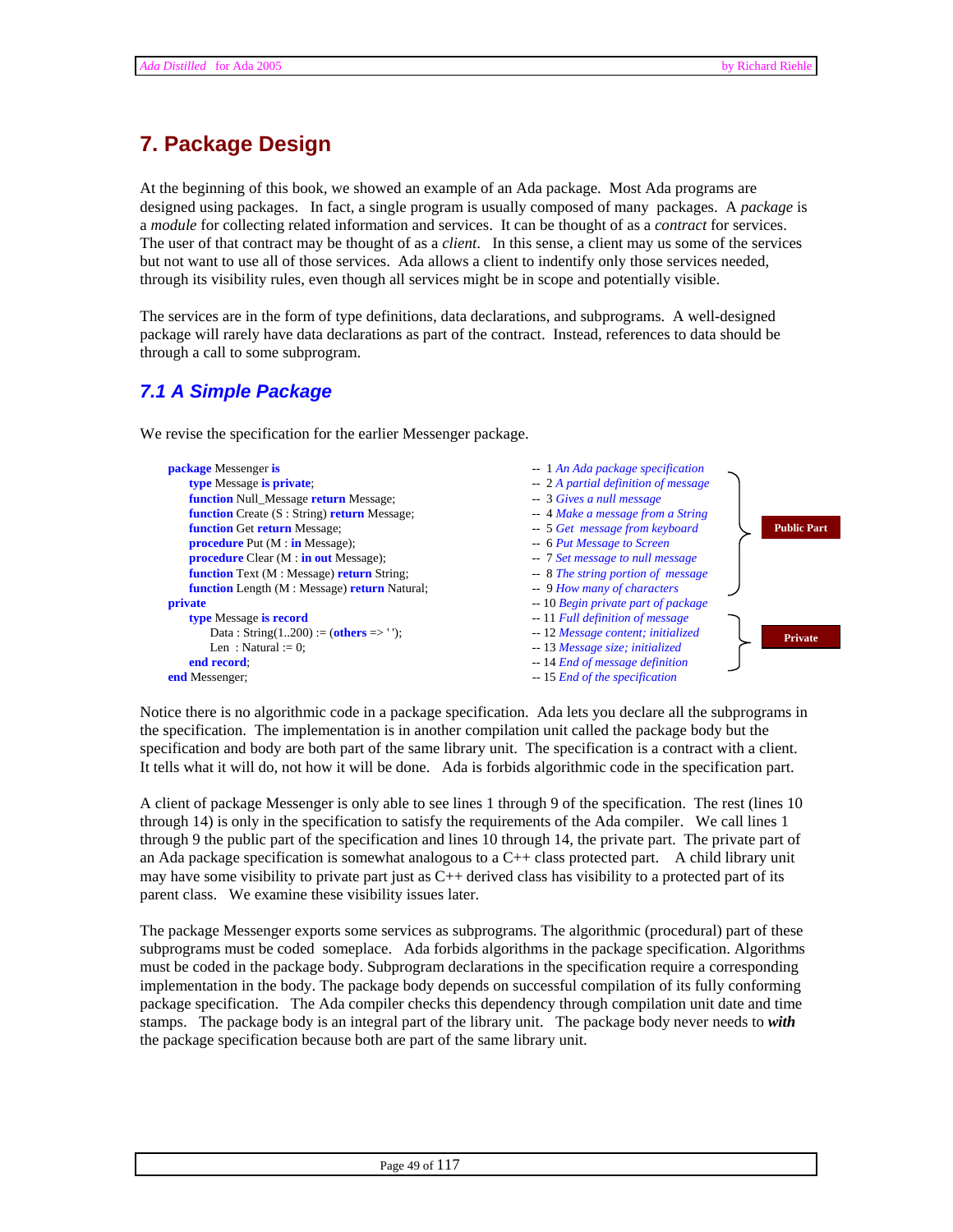## *7.2 Package Body*

Not every package needs a package body. In practice, only packages that declare public subprograms need a body. Now and then a package may require a body even if it does not export a subprogram. This would be the exception rather than the rule. This exception to the rule is also rigorously managed by the compiler.

Here is a package body for Messenger.

| package body Messenger is                                         | -- 1  |
|-------------------------------------------------------------------|-------|
| <b>function</b> Create $(S : String)$ <b>return</b> Message is    | $-2$  |
| begin                                                             | $-3$  |
| -- algorithm to create object of type Message                     | $-4$  |
| -- must have at least one return statement                        | $-5$  |
| end Create;                                                       | -- 6  |
| function Get return Message is                                    | -- 7  |
| begin                                                             | -- 8  |
| -- algorithm to Get a message from some container or input device | $-9$  |
| -- must have at least one return statement                        | $-10$ |
| end Get:                                                          | -- 11 |
| <b>procedure</b> Put $(M : in Message)$ is                        | $-12$ |
| begin                                                             | $-13$ |
| -- algorithm goes here                                            | $-14$ |
| end Put:                                                          | $-15$ |
| <b>procedure</b> Clear $(M : in out Message)$ is                  | $-16$ |
| begin                                                             | $-17$ |
| -- algorithm to clear the Message                                 | $-18$ |
| end Clear:                                                        | $-19$ |
| <b>function</b> Text (M : Message) <b>return</b> String is        | $-20$ |
| begin                                                             | $-21$ |
| -- algorithm, if necessary                                        | $-22$ |
| -- must have at least one return statement                        | $-23$ |
| end Text:                                                         | $-24$ |
| <b>function</b> Length (M : Message) return Natural is            | $-25$ |
| begin                                                             | $-26$ |
| -- algorithm to get length of Message Text                        | $-27$ |
| -- must have at least one return statement                        | $-28$ |
| end Length;                                                       | $-29$ |
| end Messenger;                                                    | $-30$ |

An acceptable variation on this body would be to code each subprogram with the reserved word *separate*. For example,

**procedure** Put (M : **in** Message) **is separate**;

This would cause a stub for a subunit to be created in the library for the completed code corresponding to procedure Put. This technique is useful when one wants to divide the implementation of a package over a team of several people, or preserve the confidentiality of a particular piece of source code.

Neither a client or child of package Messenger ever has visibility to the package body. We say that the implementation (always in a package body) is *encapsulated*.

## *7.3 More Simple Package Examples*

#### **7.3.1 Monetary Conversion Package**

Here is another simple package specification. An implementation would convert currencies.

| package Conversions is                                                   | $\overline{a}$                        |
|--------------------------------------------------------------------------|---------------------------------------|
| type Money is delta $0.0001$ digits 12;                                  | -- 2 a decimal fixed-point type       |
| type Yen is new Money;                                                   | -- 3 derive from Money                |
| type Dollars is new Money;                                               | -- 4 derive from Money                |
| <b>function</b> Convert (Y : Yen; Rate : Money) <b>return</b> Dollars;   | -- 5 declare a function specification |
| <b>function</b> Convert (D : Dollars; Rate : Money) <b>return</b> Yen;   | -- 6 declare a function specification |
| Conversion_Error: exception;                                             | -- 7 declare an exception             |
| end Conversions;                                                         | $-8$                                  |
| <b>package body</b> Conversions is                                       | -- 1                                  |
| <b>function</b> Convert (Y : Yen; Rate : Money) <b>return</b> Dollars is | $-2$                                  |
| Result : Dollars := $0.0$ ;                                              | -- 3 declare result of return type    |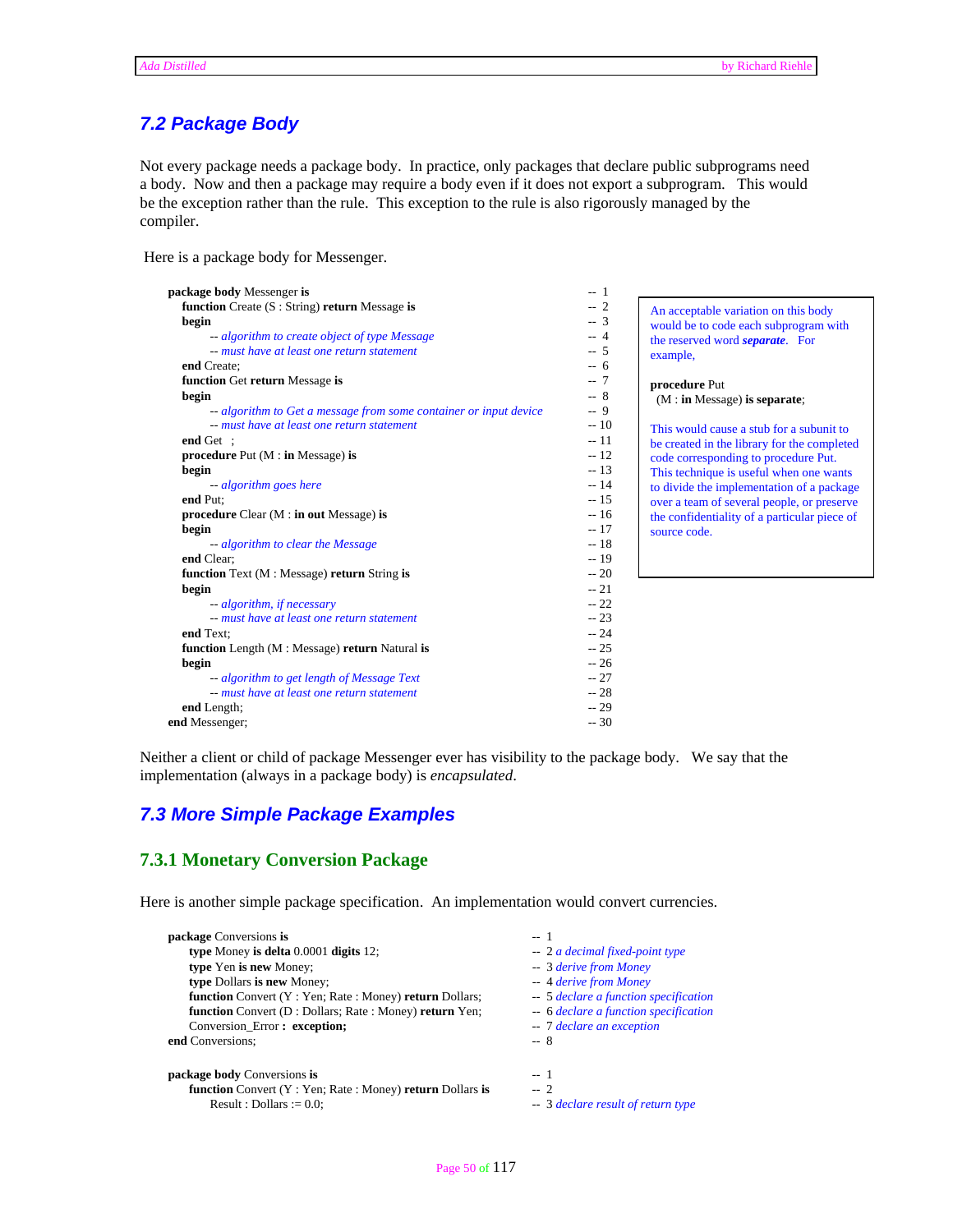| -- 5 after algorithm to do conversion       |
|---------------------------------------------|
|                                             |
| -- 6                                        |
| $-7$                                        |
| -- 8 declare result of return type          |
| -- 9 temporarily stub out the beginend part |
| -- 10 after algorithm to do conversion      |
| $-11$                                       |
| $-12$                                       |
|                                             |

The technique here is to stub out a function. Notice we must first declare a Result of the return type. Then we can code the return statement in the begin..end part. A procedure can be stubbed out with the reserved word, null. A function must have at least one return statement. This technique satisfies that requirement.

#### **7.3.2 Simple Statistics Package**

Here is another kind of package. This package provides a simple set of statistical services.

```
package Statistics is -- 1 Specification declaration 
   type Data is array (Positive range \leq) of Float; \qquad -2 An unconstrained array.
  function Mean (The_Data : Data) return Float; -- 3 Computes the statistical Mean
  function Mode (The_Data : Data) return Float; -- 4 Computes the statistical Mode
  function Max (The_Data : Data) return Float; -- 5 Computes Maximum Value of arrray
  function Min (The_Data : Data) return Float; -- 6 Computes Minimum Value of array
  function Variance (The_Data : Data) return Float; -- 7 Computes Statistical Variance
  function StdDev (The_Data : Data) return Float; -- 8 Computes Standard Deviation
end Statistics; -- 9 Package specification requires end
```
The following procedure is a client of the Statistics package.

```
with Statistics; -- 1 Put Statistics library unit in scope 
with Ada.Float_Text_IO; -- 2 Library unit for floating point I/O 
use Ada; -- 3 Makes Ada visible; discussed later
procedure Compute_Statistics is -- 4 A stand-alone procedure
  Stat Data : Statistics.Data(1..100); -- 5 An array of float; note the constraint
begin -- 6 Starts the algorithmic part of procedure
  for Index in Stat_Data'Range -- 7 Specification of a for loop; more later
      100p -- 8 Every loop must have the word loop
        Float_Text_IO.Get(Stat_Data(Index)); -- 9 Fill the array with data
     end loop; \qquad -10 Every loop must have an end loop Float_Text_IO.Put(Statistics.Mean(Stat_Data)); -- 11 Call Statistics.Mean and output result
   Float_Text_IO.Put(Statistics.StdDev(Stat_Data)); -- 12 Call Statistics.StdDev and output result
end Compute_Statistics; -- 13 End of the procedure scope
```
The *with* statement on Line 1 puts the resources of the Statistics library package in scope. The Variance function may be called by referencing Statistics.Variance. Line 2 puts the language-defined library unit, Ada.Float\_Text\_IO in scope. Line 3 makes the parent of Float\_Text\_IO directly visible. Therefore, the Get operation of Float\_Text\_IO on Line 9 is legal. Program declarations are between the *is* on Line 4 and the *begin* on Line 6. On Line 5, the declaration is for data of the array type Statistics.Data. Since Statistics.Data is declared with no actual range in the Statistics package, the programmer must specify beginning and ending index values. Ada allows starting indexes other than zero. The defined index for an array type may even include a range of negative values.

The expression, Stat\_Data'Range in the loop specification, indicates that the loop will traverse the entire array, beginning with the first value through the last value. The loop index, Index, will start with the first value in the Range and proceed to the end. The Get operation on Line 9 is defined in the package Ada.Float\_Text\_IO. Because we have a use clause for Ada on Line 3, we may reference it as shown. The same is true for the Put operations on Lines 11 and 12. We call the Mean and StdDev functions from Statistics. These functions take a parameter of type Data and return a floating point value.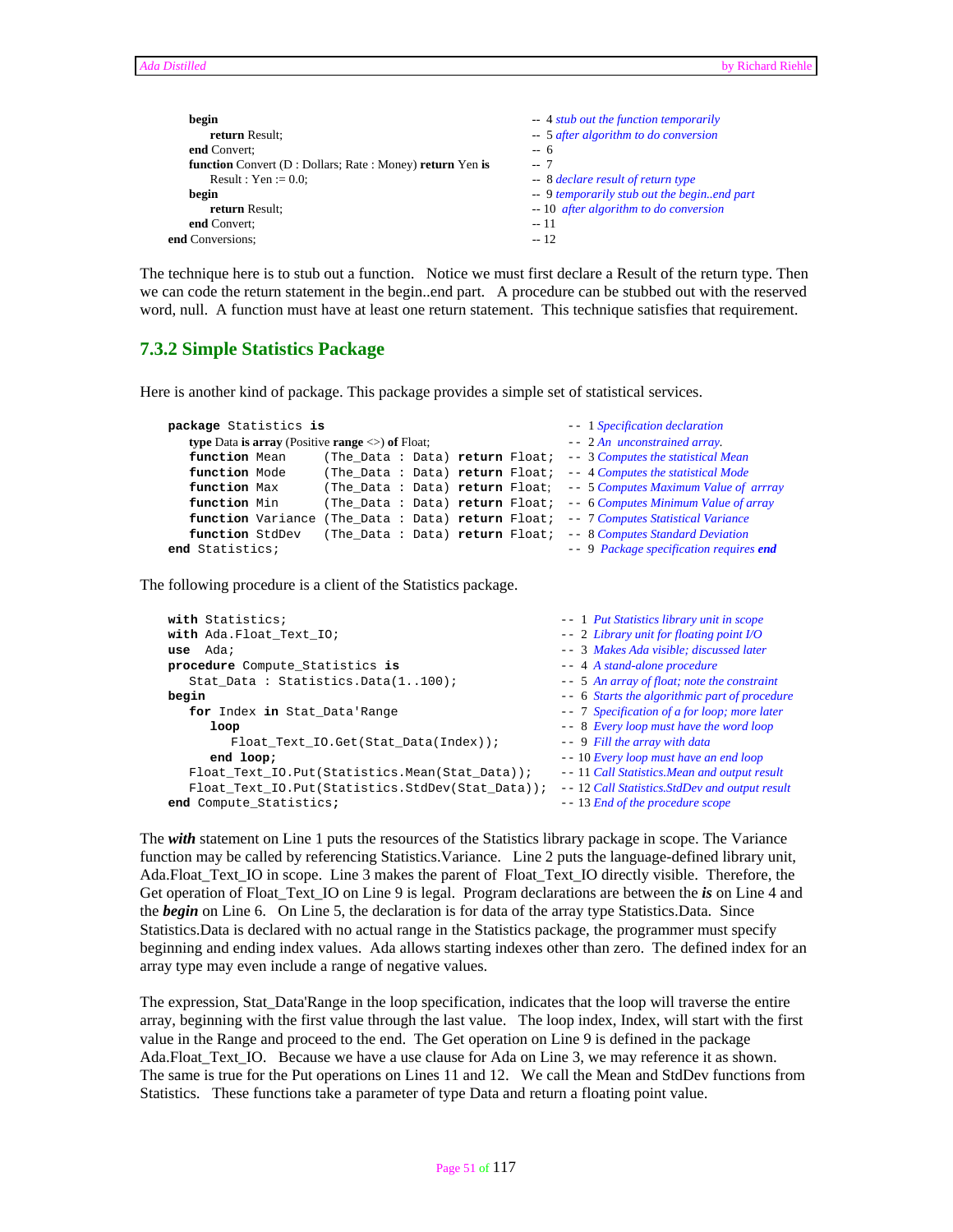## *7.4 Simple Mathematics Packages*

Ada has a rich set of capabilities for numeric algorithms. One of the key packages is Ada.Numerics. This package has some child packages. The most important are Ada.Numerics.Generic\_Elementary\_Functions, Ada.Numerics.Float\_Random, and Ada.Numerics.Discrete\_Random. It also defines, in Annex G, a model for *strict* and *relaxed* mode for floating point values. *(Also see the discussion on attributes in this book.)*

#### **7.4.1 Example without Numerics Library**

This example will compile and execute. However, it is better to use the language-defined libraries.

| with Ada.Text IO;                | $-- 1$ Put Text_IO library unit in scope;                   | 10.1.2, A.10 |
|----------------------------------|-------------------------------------------------------------|--------------|
| with Ada.Float_Text_IO;          | $-- 2$ Predefined in Annex A                                | A.10.9/33    |
| procedure Pi_Symbol is           | -- 3 Parameterless declaration;                             | 6.3          |
| $Pi$ : constant Float := 3.1415; | -- 4 Should have used Ada.Numerics for this                 |              |
| Radius : Float := $12.0$ ;       | -- 5 Ordinary Floating point initialized                    |              |
| Area : Float := $0.0$ ;          | -- 6 I somtimes initialize all variables; not required here |              |
| begin                            | -- 7 Begins sequence of algorithmic statements;             | 6.3          |
| Area := $Pi * Radius ** 2$ ;     | -- 8 Pi is also pre-defined in Ada.Numerics                 |              |
| Ada.Float Text IO.Put(Area);     | -- 9 Dot notation makes Put visible                         | A.10.6       |
| end Pi Symbol;                   | $-- 10$ Scope terminator with name of unit                  | 6.3          |

#### **7.4.2 Using Numerics Library**

A better approach to declaring Pi and and using Ada for number crunching is to use the language-defined numerics libraries. The following program illustrates some ideas from this set of libraries.

| with Ada.Text IO;                               |                                   |                                                           | $--$ 1 Put Text_IO library unit in scope; 10.1.2, A.10          |  |  |
|-------------------------------------------------|-----------------------------------|-----------------------------------------------------------|-----------------------------------------------------------------|--|--|
| with Ada.Float_Text_IO;                         |                                   | $- - 2A.10.9/33$                                          |                                                                 |  |  |
| with Ada.Numerics.Generic_Elementary_Functions; |                                   | $- - 3A.5.1$                                              |                                                                 |  |  |
| use Ada;                                        |                                   | -- 4 Gives direct visibility to all of package Ada<br>8.4 |                                                                 |  |  |
| procedure Compute_Trigs is                      |                                   | -- 5 Parameterless declaration;<br>6.3                    |                                                                 |  |  |
| package Compute is new Ada.                     |                                   |                                                           | $-$ 6 A.2 A new instance with a new name                        |  |  |
|                                                 | Numerics.                         |                                                           | -- 7 A.5 Root package for numerics                              |  |  |
|                                                 | Generic_Elementary_Functions      |                                                           | -- 8 A.5.1 Contains Trig and other functions                    |  |  |
|                                                 | $(Float_Type \Rightarrow float);$ |                                                           | $--$ 9 A.1/25 for definition of type Float                      |  |  |
| $Pi$ : Float := Ada.Numerics.Pi:                |                                   | $-- 10$ Pi is defined in Ada. Numerics                    |                                                                 |  |  |
| Radius : Float := $12.0$ ;                      |                                   | -- 11 Ordinary Floating point initialized                 |                                                                 |  |  |
| Area : Float := $0.0$ ;                         |                                   |                                                           | $--$ 12 Not everyone agrees that initialization is a good idea! |  |  |
| SORT Result: $F$ loat:= 0.0;                    |                                   |                                                           | -- 13 For our Square root computation                           |  |  |
| begin                                           |                                   |                                                           | -- 14 Begins sequence of algorithmic statements; 6.3            |  |  |
| Area := $Pi*$ Radius ** 2;                      |                                   |                                                           | $-- 15$ Compute the area of the circle                          |  |  |
| Ada.Float_Text_IO.Put(Area);                    |                                   |                                                           | -- 16 dot notation makes Put visible<br>A 106                   |  |  |
| $Sqrt\_Result := Compute.Sqrt(Area);$           |                                   |                                                           | -- 17 Note use of Compute with dot notation                     |  |  |
| end Compute_Trigs;                              |                                   |                                                           | -- 18 Scope terminator with name of unit<br>6.3                 |  |  |
|                                                 |                                   |                                                           |                                                                 |  |  |

**Note**: Not everyone agrees with line 12, above. Some developers prefer not to initialize variables because they might contribute to unexpected errors during maintenance.

#### **7.4.3 Precompile Numerics Library**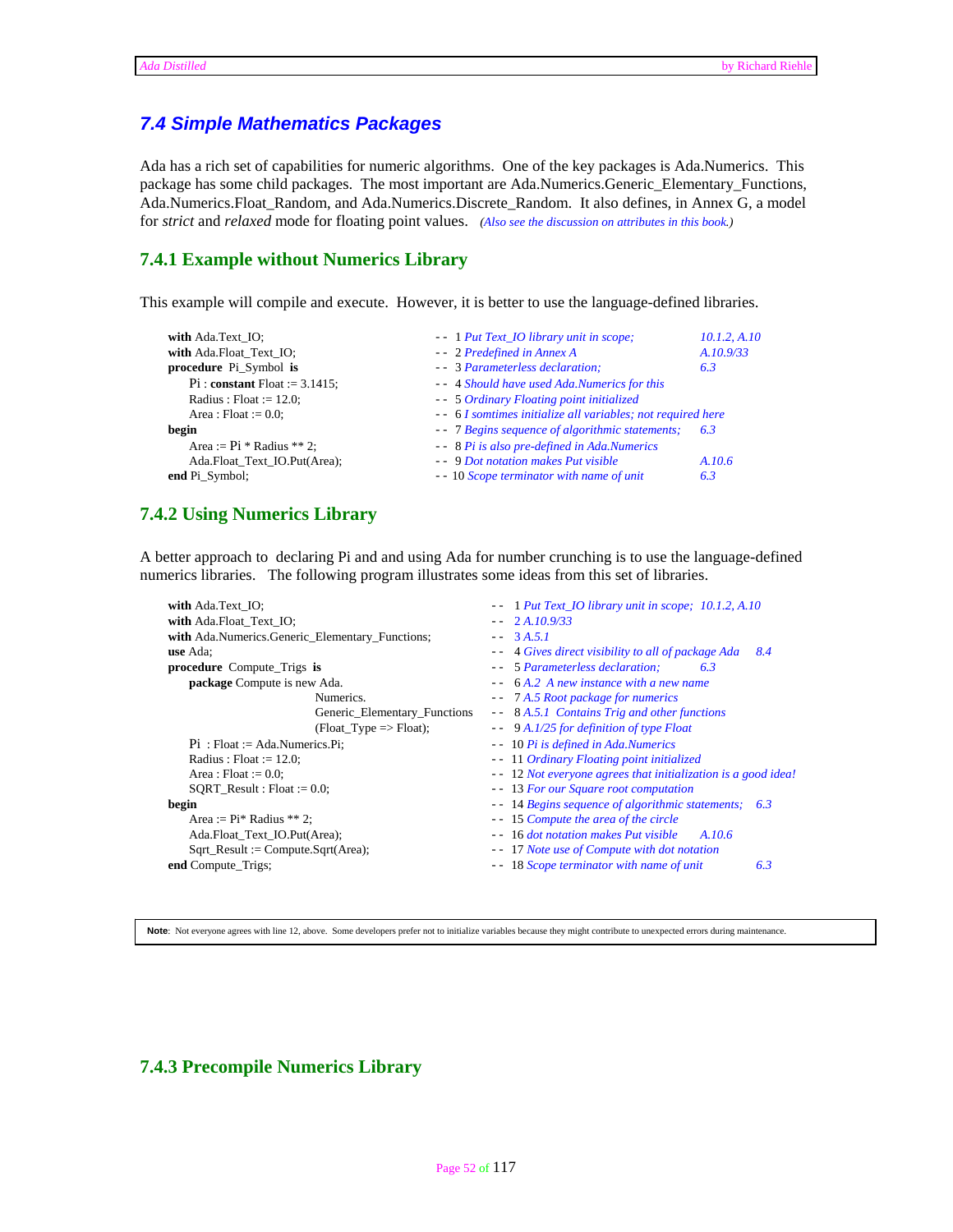Sometimes it is useful to precompile a generic library package for a frequently used data type. The math library is one such package, especially if you are using the same floating point type repeatedly.

Suppose you have declared the following example somewhere in your design,

```
package Defined_Types is
      type Real is digits 7 range -2.0 ** 32 .. 2.0 ** 32; 
end Defined_Types;
```
Ada allows you to precompile the generic elementary functions package for this type so it could be brought into scope through a simple "with" clause. For example,

**with** Ada.Numerics.Generic\_Elementary\_Functions; **with** Defined\_Types; **package** Real\_Functions **is new** Ada.Numerics. Generic\_Elementary\_Functions(Defined\_Types.Real); This fragment of code can actually be compiled as a new library unit that can be referenced in a context clause through a with clause

Now, you can access this package easily by "**with** Real\_Functions" in a context clause.

#### **7.4.4 Mathematical Expressions**

The following examples demonstrate the use of the generic mathematics package with calls to some of the functions in that package. Note that the default type for trigonometric functions is in Radians.

| with Defined_Types;                                                                                                         | $-1$  |
|-----------------------------------------------------------------------------------------------------------------------------|-------|
| with Real_Functions;                                                                                                        | $-2$  |
| with Generic_Utilities;                                                                                                     | $-3$  |
| procedure Test_Math_Functions is                                                                                            | $-4$  |
| subtype Degree is Defined_Types.Real range 1.0360.0;                                                                        | $-5$  |
| subtype Radian is Defined_Types.Real range $0.02.0 * 3.14$ ;                                                                | $-6$  |
| <b>function</b> To Degrees is new Generic Utilities. To Degrees (Degree $\Rightarrow$ Degree, Radian $\Rightarrow$ Radian); | $-7$  |
| <b>function</b> To_Radians is new Generic_Utilities. To_Radians(Degree $\Rightarrow$ Degree, Radian $\Rightarrow$ Radian);  | $-8$  |
| R1, R2, R3, R4 : Radian := $0.0$ ;                                                                                          | $-9$  |
| $D1 : Degree := 90.0;$                                                                                                      | $-10$ |
| $D2 : Degree := 360.0;$                                                                                                     | $-11$ |
| begin                                                                                                                       | $-12$ |
| $R1 := To_Radians(D1);$                                                                                                     | $-13$ |
| $R2$ := Real Functions.Sin(X => R1);                                                                                        | $-14$ |
| $R2 := Real\_Functions.Sin(X \Rightarrow R1, Cycle \Rightarrow D2);$                                                        | $-15$ |
| $R2$ := Real_Functions.ArcSinh(X => R1);                                                                                    | $-16$ |
| $R3$ := Real_Functions.ArcCot(X => R1, Cycle => 40.0);                                                                      | $-17$ |
| $R4$ := Real_Functions.Cos(X => R1, Cycle => D2);                                                                           | $-18$ |
| $R1 := To_Radians(D2);$                                                                                                     | $-19$ |
| $R3 := Real\_Functions.Tan(X = > R1);$                                                                                      | $-20$ |
| $D2 := To\_Degrees(R2);$                                                                                                    | $-21$ |
| end Test Math Functions;                                                                                                    | $-22$ |

The package Generic\_Utilities is not described in this book. It is one the program files in the ZIP file of programs available with this book. For functions with no cycle parameter, assume a natural cycle of 2 Pi, which means all calculations are done in radians. Lines 17 shows that you can provide other parameter values for the cycle parameter.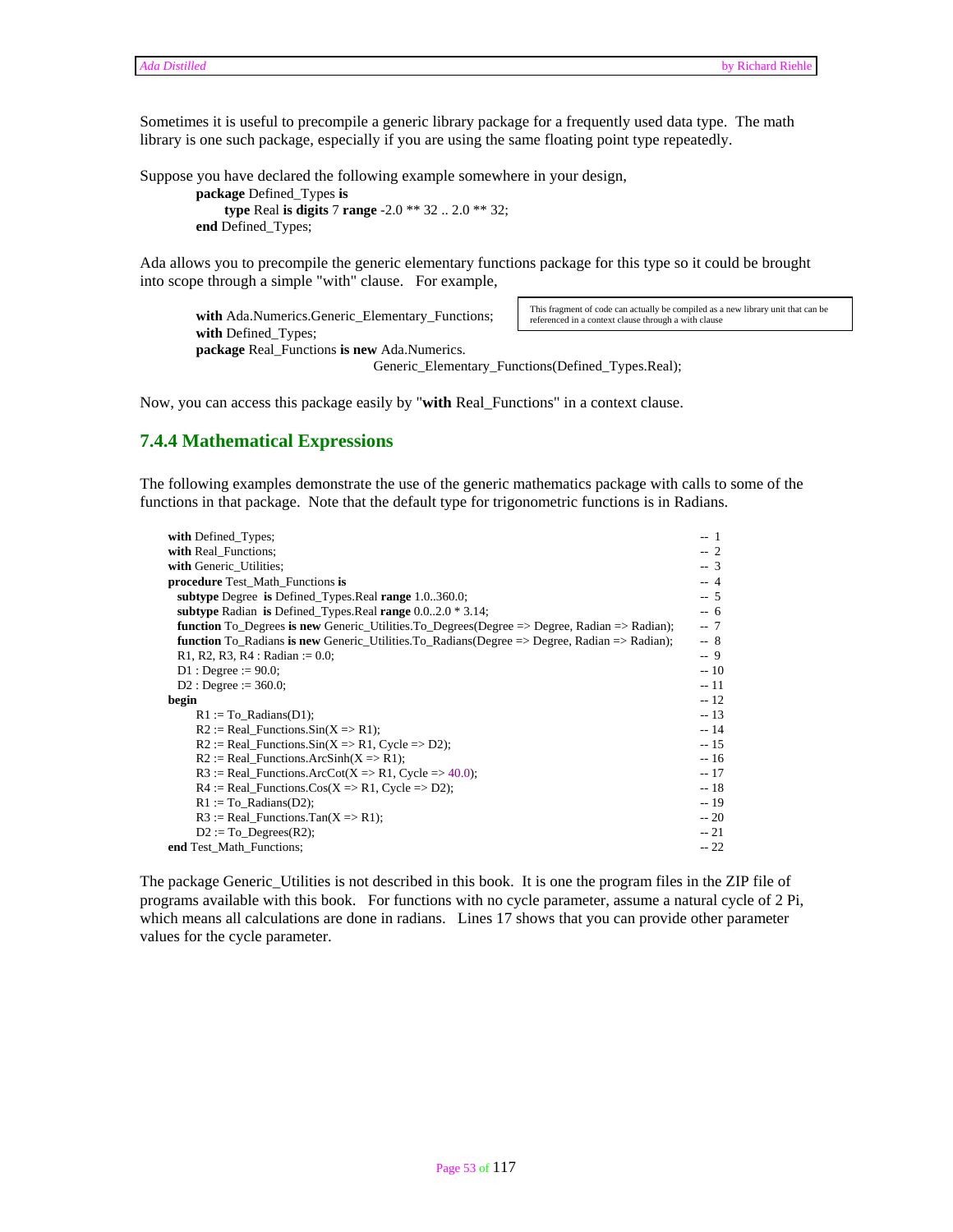## 7.5 Ada 2005 - An Encryption Package

Ada now provides some interesting capabilities for package designs. The following is a sample Encryption package. Note that this package is not intended to defeat experienced cryptologists. Rather, it is intended as an example of some of the features in the new Ada standard.

| package Encryption is                                                                           | -- 1 package specification name                 |
|-------------------------------------------------------------------------------------------------|-------------------------------------------------|
| type Encrypted<br>is limited private;                                                           | -- 2 Ordinary limited private type              |
| type Encrypted_Reference is access all Encrypted;                                               | -- 3 General access type                        |
| type String_Reference is access all String;                                                     | -- 4 General access type                        |
| type Encryption_Level is (High, Medium, Low);                                                   | -- 5 Enumerated type                            |
| <b>procedure</b> Encrypt (Unencrypted_Data: in String;                                          | -- 6 Create an encrypted object                 |
| Encrypted_Data : in out Encrypted;                                                              | -- 7 in out; in with one value out with another |
| : Encryption_Level);<br>Level                                                                   | -- 8 Able to select different algorithm         |
| <b>procedure</b> Decrypt (Encrypted_Data: in Encrypted;                                         | -- 9 Reverse of Encrypt                         |
| Unencrypted_Data: out String);                                                                  | $-10$ xxxxxxxxxxxxxxxxxxxxxxxxxxxxx             |
| function Encrypt (Unencrypted_Data: in String;                                                  | -- 11 This will compile but it can never be     |
| Level: Encryption_Level) return Encrypted;                                                      | -- 12 called because returntype is limited      |
| <b>function</b> Decrypt (Encrypted_Data: in Encrypted) return String;                           | $-13$ xxxxxxxxxxxxxxxxxxxxxxxxxxxxxxx           |
| function Encrypt (Unencrypted_Data: in String;                                                  | $-14$ xxxxxxxxxxxxxxxxxxxxxxxxxxxxxxxx          |
| Level: Encryption_Level) return access Encrypted;                                               | $-15$ xxxxxxxxxxxxxxxxxxxxxxxxxxxxxxx           |
| <b>function</b> Decrypt (Encrypted_Data : <b>access</b> Encrypted) return String;               | $-16$ xxxxxxxxxxxxxxxxxxxxxxxxxxxxx             |
| <b>function</b> Decrypt (Encrypted Data : <b>access</b> Encrypted) <b>return access</b> String; | -- 17 New in Ada 2005                           |
| <b>function</b> Encrypt (Encryption_Algorithm : <b>access function</b>                          | -- 18 Anoymous access to function.              |
| (The_Data: String) return access String;                                                        | $-19$ xxxxxxxxxxxxxxxxxxxxxxxxxxxxxxxx          |
| String_Data: String;                                                                            | $-20$ xxxxxxxxxxxxxxxxxxxxxxxxxxxxxxxx          |
| Level: Encryption_Level) return Encrypted;                                                      | -- 21 xxxxxxxxxxxxxxxxxxxxxxxxxxxxx             |
| private                                                                                         | $-$ 22 xxxxxxxxxxxxxxxxxxxxxxxxxxxxxxxx         |
| type Encrypted is record                                                                        | $-23$ xxxxxxxxxxxxxxxxxxxxxxxxxxxxxx            |
| Data: access String;                                                                            | -- 24 Anonymous access to an array              |
| String_Length : Natural := $0$ ;                                                                | $-$ 25 xxxxxxxxxxxxxxxxxxxxxxxxxxxxxxx          |
| Level: $Encryption\_Level := Low;$                                                              | $-$ 26 xxxxxxxxxxxxxxxxxxxxxxxxxxxxxx           |
| end record:                                                                                     | $-27$ xxxxxxxxxxxxxxxxxxxxxxxxxxxxxxx           |
| end Encryption;                                                                                 | $-28$ xxxxxxxxxxxxxxxxxxxxxxxxxxxxx             |
|                                                                                                 |                                                 |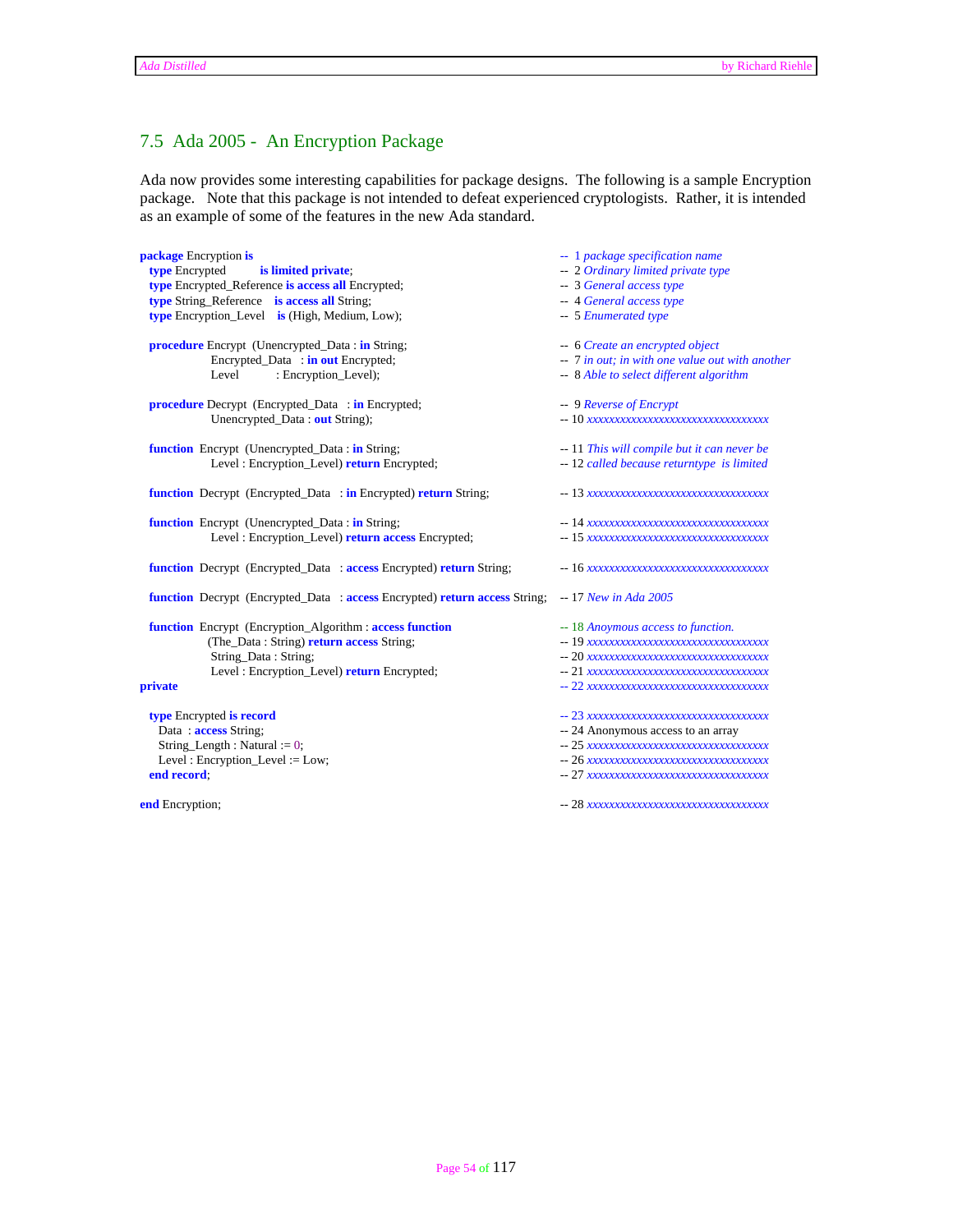# **8. Child Library Units**

An Ada package may have a child. The child may be another package or a subprogram. A subprogram may not have a child. Most of the time, design child library units as packages so they can be extended. A child package specification is just like any other package specification.



# *8.1 Kinds of Child Library Units*

Child library units may be packages, functions, or procedures. A function or procedure may not have additional children. Ada supports both public and private child library units. A child unit is public, by default. The identifier of a public child may appear in any context clause anywhere in a system. A private child may only appear in a context clause for a body (e.g., package body) when that body is for a specification with the same root (parent, grandparent, etc.). It is also possible to have generic child library units. However, children of generic units must also be generic.

## *8.2 Visibility Rules*

Visibility Rules are a little tricky but easy once you grok them.

- **a)** Public part of child has direct visibility to public part of parent
- **b**) Private part of child has direct visibility to private and public part of parent.
- **c)** Body of child has direct visibility to private and public part of parent.
- **d)** Grandchild units have direct visibility that corresponds to child units.
- **e)** Private unit can only be with'ed by body of unit if both have same root package.

## *8.3 Root Packages*

Sometimes we want to design a root package that is the home node for a hierarchy or subsystem of other library units. A root package can vary greatly in its form. Sometimes a root package contains nothing bu a few exception declarations. Other times it is more complex, possibly with specialized type declarations. the general rule is to keep the root package as simple as possible Here is one possible root package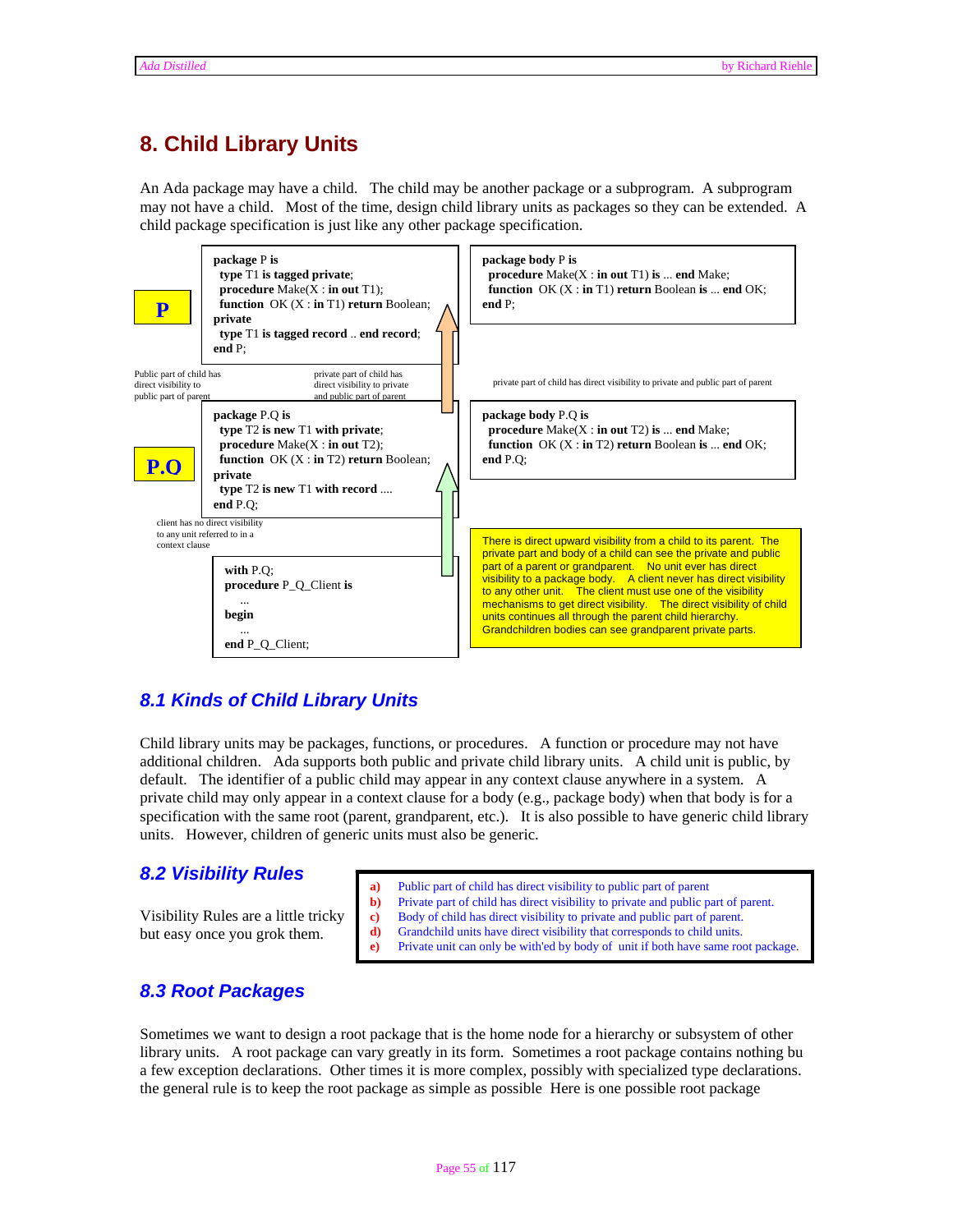| package Root is                                          | -- 1 Declare a root package specification     |
|----------------------------------------------------------|-----------------------------------------------|
| Bad_Bad_Bad : exception;                                 | -- 2 An exception declaration which will be   |
| No No No: exception;                                     | -- 3 visible throughout the entire hierarchy. |
| <b>type Number is private:</b>                           | -- 4 A partial definition for a type          |
| <b>function</b> "+" $(N : Number)$ <b>return</b> Number; | $-5$ Overloading equivalent to $i++$          |
| function "-" (N: Number) return Number;                  | -- 6 Overloading equivalent to <i>i</i> --    |
| function Set (To: Integer) return Number;                | -- 7 Set number to a value                    |
| function Integer_Is(N: Number) return Integer;           | -- 8 Convert number to an Integer             |
| private                                                  | -- 9 Begin the private part of package        |
| type Number is range $-2**312**31-1$ ;                   | -- 10 Full definition of the private type     |
| end Root:                                                | -- 11 End of scope for package specification  |

This package illustrates a possible design for a root package. This is simply a model, not a suggested design approach. Here is a simple child package of the preceding Root package.

```
package Root.Application is
    type Application_Type is private; -- partial definition of type
    procedure Create (A : in out Application_Type); 
    function Is_Empty(A : Application_Type) return Boolean; 
     -- more operations(modifier and query methods)
private 
    type Application_Type is ... ; -- full definition of private type
end Root.Application;
```
**Dot notation to signifies that Application is a child unit of package Root. Public part of Application has direct visibility to public part of package Root. Private part of Application has direct visibility to private and public part of package Root.** 

## *8.4 Classwide Child Package*

Earlier in this book we had a root package that resembled the following,

|                           | package Abstract_Machinery is                                        | -- Package specification; requires body          |
|---------------------------|----------------------------------------------------------------------|--------------------------------------------------|
|                           | type Machine is abstract tagged private;                             | -- Specifies the visible part of the data type;  |
| <b>Visible</b><br>part of | type Reference is access all Machine'Class;                          | -- Tagged type should have classwide access      |
|                           | <b>function</b> Create (Desc: String)                                | -- Parameter for Create                          |
| contract.                 | return Machine'Class:                                                | -- Tagged return type should be classwide        |
|                           | procedure Turn_On (M : in out Machine);                              | -- procedure specification; modifier method      |
|                           | <b>procedure</b> Turn_Off (M : <b>in out</b> Machine);               | -- procedure specification; modifier method      |
|                           | <b>function</b> Is On (M : <b>in</b> Machine) <b>return</b> Boolean; | -- function specification; query method          |
|                           | private                                                              | -- private part hidden from a client of contract |
| <b>Not</b>                | type Machine is abstract tagged record                               | -- full definition of the publicly declared type |
| visible                   | Turned $On : Boolean := False;$                                      | -- component of the type; OOP attribute          |
| to client                 | Description : $String(1120)$ ;                                       | -- Constrained array component                   |
| of<br>contract.           | end record:                                                          | -- scope terminator for the component            |
|                           | end Abstract Machinery;                                              | -- scope terminator for the specification        |

This could be a base (root) package for machines that can be turned on and off. The data type, Machine, is declared abstract. That means no instances of it are allowed. One could create some child packages for this, combining child library units and inheritance.

| package Abstract_Machinery.Classwide is                 | -- 1 Package specification; requires body                                  |
|---------------------------------------------------------|----------------------------------------------------------------------------|
| type FIFO_Container(Size: Positive)                     | -- 2 Parameterized type; make it any size                                  |
| is limited private;                                     | -- 3 No assignment ever allowed for limited view of a type                 |
| <b>procedure Put(CM</b> : <b>in out FIFO</b> Container; | -- 4 Put into the next available Container location                        |
| Data: access Machine'Class);                            | -- 5 Any member of class, Machine                                          |
| <b>procedure</b> $Get(CM : in out FIFO Container)$      | -- 6 Get, destructively, first item, from the Container                    |
| Data: access Machine'Class);                            | -- 7 Any member in derivation tree for Machine'class                       |
| private                                                 | -- 8 Start hidden part of the package; never visible to a client           |
| type Machine_Data is array                              | -- 9 Define an unconstrained array                                         |
| (Positive range $\langle \rangle$ ) of Reference;       | -- 10 The array is pointers to Machine'Class                               |
| <b>type FIFO</b> Container (Size: Positive) is          | -- 11 Full definition of parameterized type; parameter call a discriminant |
| record                                                  | -- 12 in the format of a record                                            |
| Current : Natural;                                      | -- 13 What is the current item; this is an index into the array            |
| Data : Machine Data(1Size);                             | -- 14 Pointer array to Machine derivations                                 |
| end record:                                             | -- 15 Terminate scope of the record                                        |
| end Abstract Machinery.Classwide:                       | -- 16 scope terminator for the child library unit specification            |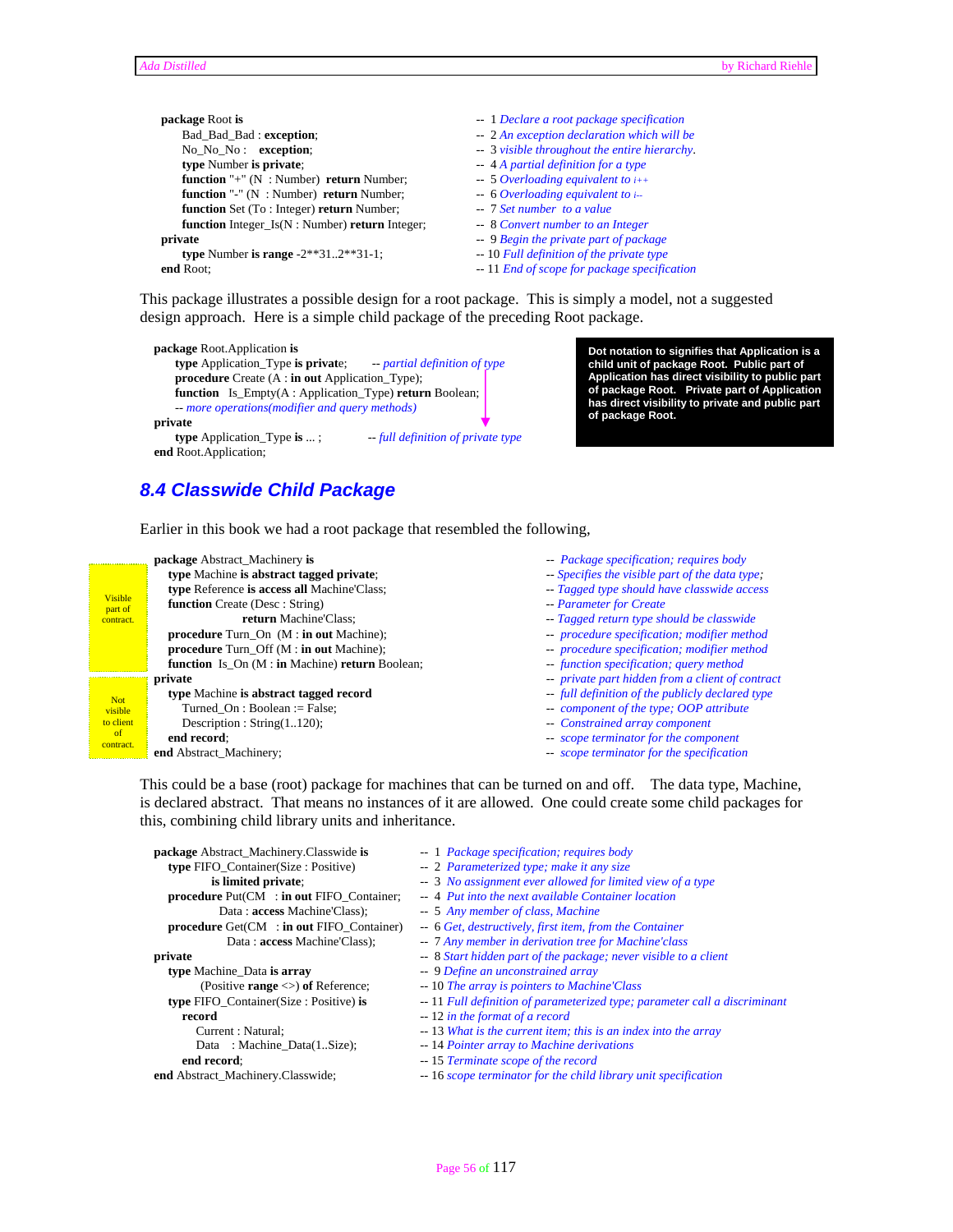The preceding classwide child package lets you put any object of type Machine'Class into a container. This is quite a handy thing to be able to do. This is a heterogeneous container for different kinds of machines.

#### *8.5 Private Child Library Unit*

Sometimes we want to promote the internals of a package to the level of a separate package. The following example is a simplified contrivance that is intended to show how one might refactor a design into better abstractions. We use the language feature called, private child units to accomplish this.

Consider a package that has a simple specification where the public methods are implemented in package body. The example package, shown below, does some simple message handling, but also stores and retrieves each message from a fixed size array. A real application would be more designed to more robust standards, but we keep this simple to illustrate our central point.

#### *8.5.3.1 Root Package for Application*

| <b>package</b> Application is |                                                          |      | -- 1 Declare a root package for application |
|-------------------------------|----------------------------------------------------------|------|---------------------------------------------|
|                               | <b>type Assertion is access function return Boolean;</b> |      | $-2A$ pointer (access type) to a function   |
| Precondition Error            | : exception:                                             | $-3$ | Three exceptions, each of which will be     |
| Postcondition Error           | : exception:                                             | $-4$ | directly visible throughout the entire      |
| Invariant Error               | : exception:                                             | $-5$ | hierarchy of child library units.           |
| end Application;              |                                                          | -- 6 |                                             |

This style of package should be self-evident by now. It is nothing more than an access type to a parameterless function and few exceptions that can be raised throughout the parent-child hierarchy.

#### *8.5.3.2 Child of Application Root*

This is a child package of the root package in 8.1.2.1. It has direct visibility to all of the public features of the parent package. The pre- and post-conditions are access parameters in the procedures. This is possible because the functions are at the same accessibility level as the access type in package Application.

| <b>package</b> Application. Messenger is                           | -- 1 A child of package Application    |
|--------------------------------------------------------------------|----------------------------------------|
| type Message is tagged private;                                    | -- 2 A simple tagged type; public view |
| type Reference is access all Message Class;                        | -- 3 Always include a classwide access |
| function Require_Not_Empty return Boolean;                         | -- 4 Pre-condition                     |
| function Ensure_Length_Adjusted return Boolean;                    | -- 5 Post-condition                    |
| function Require Not Full return Boolean;                          | -- 6 Pre-condition                     |
| <b>procedure</b> Make $(M : in out Message; S : String);$          | -- 7                                   |
| procedure Get                                                      | $-7.1$                                 |
| $(M:$ out Message;                                                 | $-8$                                   |
| Precondition: Assertion: = Require_Not_Empty'Access;               | -- 9 Access to a subprogram            |
| Postcondition : Assertion := Ensure_Length_Adjusted'Access);       | -- 10 Access to subprogram             |
| <b>procedure</b> Put                                               | $-10.1$                                |
| $(M : in$ Message;                                                 | $-11$                                  |
| Precondition: Assertion: = Require_Not_Full'Access;                | -- 12 Access to subprogram             |
| Postcondition : Assertion := Ensure Length Adjusted Access);       | -- 13 Access to subprogram             |
| <b>function</b> Len (M : <b>in</b> Message) <b>return</b> Natural; | -- 14                                  |
| private                                                            | $-15$                                  |
| type Message is tagged record                                      | -- 16 Full definition of tagged type   |
| Text: String $(1120)$ ;                                            | $-17$                                  |
| Length : Natural := 0;                                             | $-18$                                  |
| end record:                                                        | $-19$                                  |
| end Application.Messenger;                                         | $-20$                                  |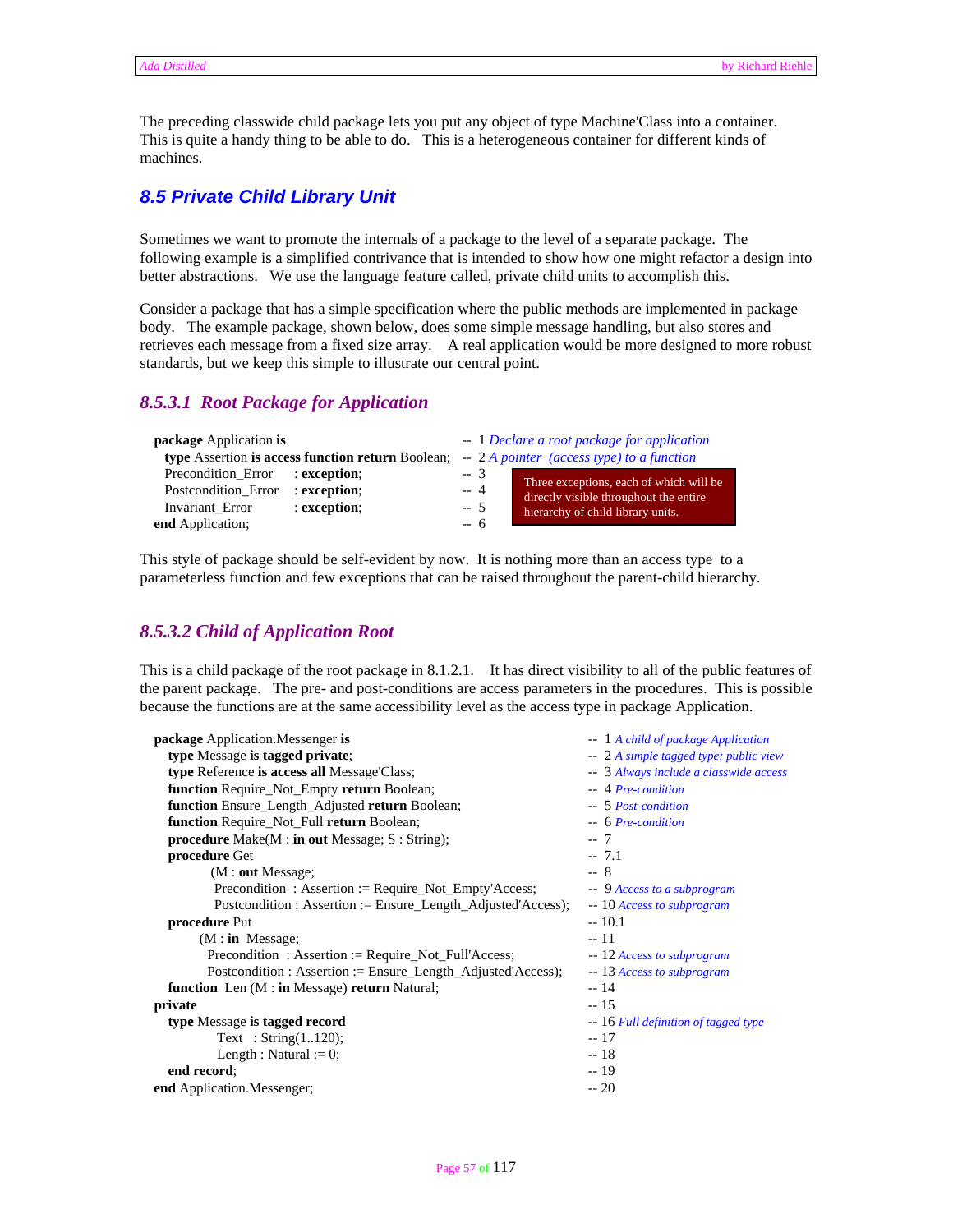#### *8.5.3.3 A Private Child Package*

#### **Important Ada Design Feature**

A private child library unit may only be referenced by a context clause in the body of a unit rooted at the same level as the direct parent unit. In this case, Messenger is the parent of this private package.

| <b>private package</b> Application. Messenger. Storage is -- Note the word private and dot notation<br><b>Note</b><br>type Message Container is private;<br><b>procedure</b> Insert At End (Into: <b>in out</b> Message Container; M: <b>in</b> Message Class);<br><b>procedure</b> Get First Message (From : <b>in out</b> Message Container; M : <b>out</b> Message Class);<br>private<br>type Container is $array(1500)$ of Reference;<br>type Message Container is | $--$<br>$-2$<br>$-3$<br>$-4$<br>$-5$<br>-- ი<br>$- 7$ | This private package<br>specification is a<br>child of Messenger<br>which is a child of<br>Application. |
|------------------------------------------------------------------------------------------------------------------------------------------------------------------------------------------------------------------------------------------------------------------------------------------------------------------------------------------------------------------------------------------------------------------------------------------------------------------------|-------------------------------------------------------|---------------------------------------------------------------------------------------------------------|
| record                                                                                                                                                                                                                                                                                                                                                                                                                                                                 | $-8$                                                  |                                                                                                         |
| Data: Container; -- An array of 500 Message Class access values                                                                                                                                                                                                                                                                                                                                                                                                        | -- 9                                                  |                                                                                                         |
| Count : Natural := 0;                                                                                                                                                                                                                                                                                                                                                                                                                                                  | $-10$                                                 |                                                                                                         |
| end record:                                                                                                                                                                                                                                                                                                                                                                                                                                                            | $-11$                                                 |                                                                                                         |
| end Application. Messenger. Storage:                                                                                                                                                                                                                                                                                                                                                                                                                                   | $-12$                                                 |                                                                                                         |

#### *8.5.3.4 The Body of Application.Messenger*

This example, by itself, is not to be taken too seriously. You will enjoy designing your own version when you study this feature in more depth. It does compile and execute. However, we have not defined all the algorithms and functionality that you might want for a robust application.

| with Application.Messenger.Storage;<br>-- Context clause only permitted in body of sibling package | $-1$  |
|----------------------------------------------------------------------------------------------------|-------|
| package body Application. Messenger is                                                             | $-2$  |
| The_Storage_Container: Application.Messenger.Storage.                                              | $-3$  |
| Message_Container;                                                                                 | $-4$  |
| procedure Get (M : out Message;                                                                    | $-5$  |
| Precondition: Assertion: = Require_Not_Empty'Access;                                               | $-6$  |
| Postcondition : Assertion := Ensure_Length_Adjusted'Access) is                                     | $-7$  |
| begin                                                                                              | $-8$  |
| <b>if</b> Require Not Empty then                                                                   | $-9$  |
| Application.Messenger.Storage.Get_First_Message                                                    | $-10$ |
| (From $\Rightarrow$ The_Storage_Container, M $\Rightarrow$ M); -- Note use of named association    | $-11$ |
| end if:                                                                                            | $-12$ |
| <b>if</b> Ensure Length Adjusted then                                                              | $-13$ |
| null;<br>-- This would usually contain actual code but we stubbed it out.                          | $-14$ |
| end if;                                                                                            | $-15$ |
| end Get;                                                                                           | $-16$ |
| function Len $(M : in Message)$ return Natural is                                                  | $-17$ |
| begin                                                                                              | $-18$ |
| return M.Length;                                                                                   | $-19$ |
| end Len:                                                                                           | $-20$ |
| <b>procedure</b> Make $(M : in out Message; S : String)$ is                                        | $-21$ |
| begin                                                                                              | $-22$ |
| if $S'Length > M.Text'Length$ then                                                                 | $-23$ |
| raise PreCondition_Error;                                                                          | $-24$ |
| else                                                                                               | $-25$ |
| $M.Text(1S'Length) := S(S'Range);$                                                                 | $-26$ |
| end if:                                                                                            | $-27$ |
| $M.Length := S'Length;$                                                                            | $-28$ |
| end Make;                                                                                          | $-29$ |
| procedure Put (M : in Message;                                                                     | $-30$ |
| Precondition: Assertion: = Require_Not_Full'Access;                                                | $-31$ |
| Postcondition : Assertion := Ensure_Length_Adjusted'Access) is                                     | $-32$ |
| begin                                                                                              | $-33$ |
| Application.Messenger.Storage.Insert_At_End(Into => The_Storage_Container, M => M); -- 34          |       |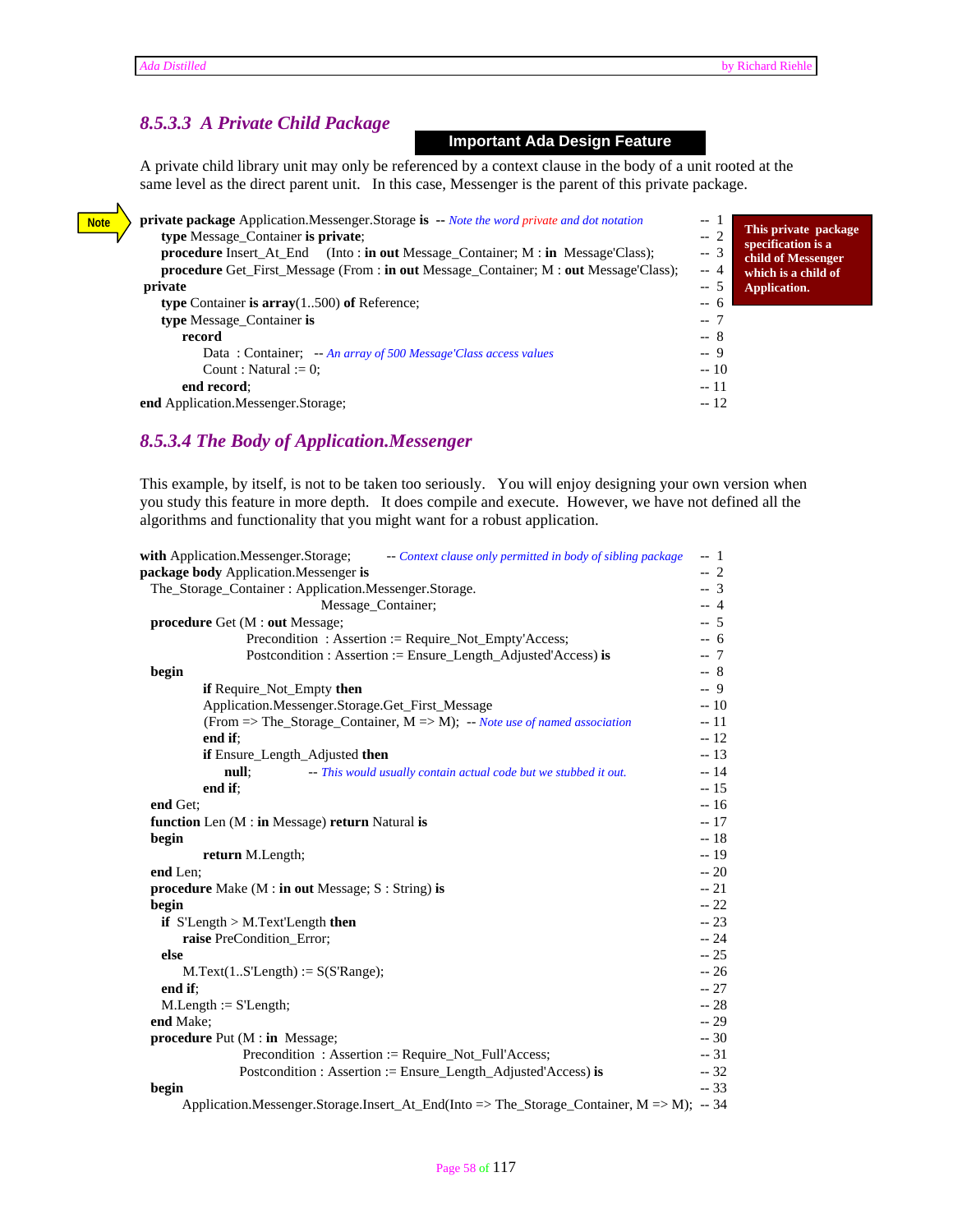| end Put:                                                 | $-35$ |
|----------------------------------------------------------|-------|
| <b>function</b> Require Not Empty return Boolean is      | $-36$ |
| $Result: Boolean := False;$                              | $-37$ |
| begin                                                    | $-38$ |
| return Result:                                           | $-39$ |
| end Require Not Empty;                                   | $-40$ |
| <b>function</b> Ensure Length Adjusted return Boolean is | $-41$ |
| $Result: Boolean := False;$                              | $-42$ |
| begin                                                    | $-43$ |
| return Result:                                           | $-44$ |
| end Ensure Length Adjusted;                              | $-45$ |
| function Require_Not_Full return Boolean is              | $-46$ |
| $Result: Boolean := False;$                              | $-47$ |
| begin                                                    | $-48$ |
| return Result:                                           | $-49$ |
| end Require Not Full;                                    | $-50$ |
| end Application.Messenger;                               | $-51$ |
|                                                          |       |

#### *8.5.3.5 Body for The Private Child Unit*

This example is all done except for the body of the private child unit. Notice that we have stubbed out some of the implementation. This also compiles and executes. You will want to expand on the functionality. You might even want to change the implementation of the container to something more generic.

| with Ada. Unchecked Deallocation;                                                                        | -- 1  |
|----------------------------------------------------------------------------------------------------------|-------|
| <b>package body</b> Application. Messenger. Storage is                                                   | $-2$  |
| procedure Free is new Ada. Unchecked Deallocation                                                        | $-3$  |
| (Object $\Rightarrow$ Message Class,                                                                     | $-4$  |
| Name $\Rightarrow$ Reference);                                                                           | $-5$  |
| procedure Get_First_Message (From : in out Message_Container; M : out Message'Class) is                  | -- 6  |
| Work Container: Container: = From Data;                                                                  | -- 7  |
| begin                                                                                                    | $-8$  |
| $M :=$ From.Data(1).all;                                                                                 | $-9$  |
| $Free(From.Data(1))$ ;                                                                                   | $-10$ |
| From.Data $(1$ From.Count $) :=$ From.Data $(2$ From.Data $'$ Last $);$                                  | $-11$ |
| end Get First Message;                                                                                   | $-12$ |
| <b>procedure</b> Insert At End (Into: <b>in out</b> Message Container; $M : \text{in}$ Message Class) is | $-13$ |
| begin                                                                                                    | $-14$ |
| <b>if</b> Into Count $\lt$ Container Length then                                                         | $-15$ |
| $Into. Count := Into. Count + 1;$                                                                        | $-16$ |
| $Into.Data(Into.Count) := new Message'(M);$                                                              | $-17$ |
| else                                                                                                     | $-18$ |
| raise PreCondition_Error;                                                                                | -- 19 |
| end if:                                                                                                  | $-20$ |
| end Insert At End;                                                                                       | $-21$ |
| end Application. Messenger. Storage;                                                                     | $-22$ |

## *8.6 Summary*

Child library units are one of the most powerful features of the current Ada standard. When you have practised with them long enough, you will find many ways to use them to factor your designs into smaller, more compact, and more maintainable compilation units.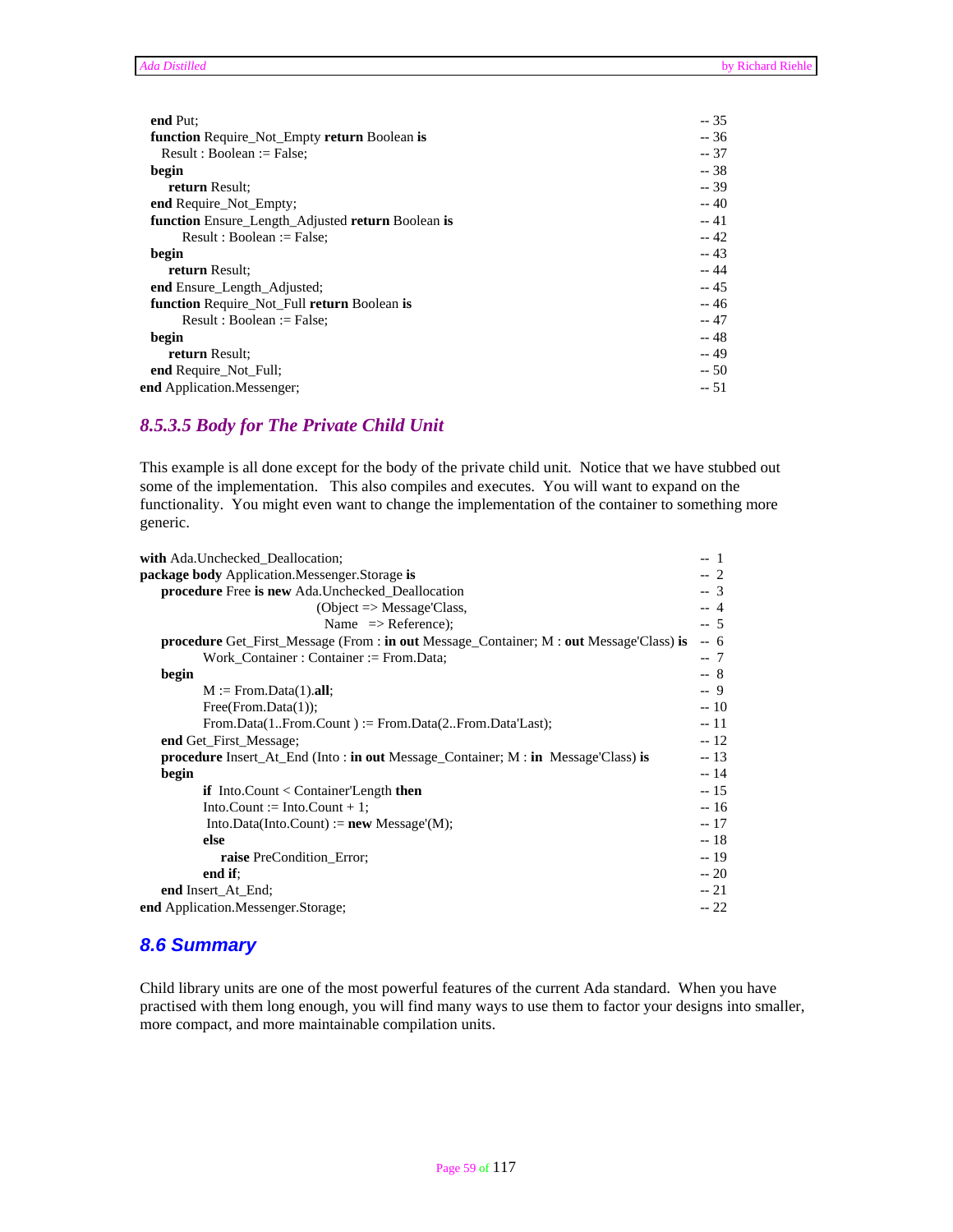# **9. Object-Oriented Programming With Packages**

Ada 95 included support for extensible inheritance, polymorphism, and dynamic binding. These are three key features of object-oriented programming (OOP). Ada enables this through the extensible tagged type. Ada 2005 adds a capability for distinguished receiver notation as well as some relaxation for the rules on access types and limited private types. There is also an explicit reserved word to designate when a method is overriding These new rules will make it even easier to create robust designs with Ada 2005.

## *9.1 An Object-Oriented Type*

#### **An Ada package is not a first-class object. You cannot create instances of a package, unless it is a generic package.**

Consider this package containing a tagged type. Every instance of a tagged type contains an internal tag. A tagged type may be extended with additional components.

```
package Machinery is -- 1 An Ada Module
   type Machine is tagged private; -- 2 A tagged partial definition of message
   type Reference is access all Machine'Class; -- 3 A classwide access type
  procedure Turn_On (M : in out Machine); -- 5 Turn on the machine
  procedure Turn_Off (M : in out Machine); -- 6 Turn off the Machine
  function Is_On (M : Machine) return Boolean; -- 7 Is the Machine turned on?
private - 8 Begin private part of package
   type Machine is tagged record -- 9 Full tagged definition of message
     Is_On : Boolean := False;
  end record;
end Machinery; -12 End of the package specification
```
## *9.2 A Possible Client of the Type*

A client of package Messenger might be set up as,

| $\sim$ 1 au mggeu aepmuon opmes    |
|------------------------------------|
| -- 10 Machine content; initialized |
| -- 11 End of machine definition    |
| -- 12 End of the package specifica |
|                                    |

**with** Messenger;  $-1 A context clause$ **procedure** Messenger\_Processor ... **end** Messenger\_Processor; -- 2 *Three dots are not legal Ada*

The context clause, **with** Messenger, makes package Messenger and all its public services available, but not directly visible, to Messenger\_Processor. Public services can be made visible through a use clause, a use type clause, renaming of the operations, or simple dot notation.

## *9.3 Inheritance and Extension*

The Machinery package specification, with its tagged type, Machine, illustrates some important ideas in Ada. A tagged type may be extended. Therefore, one could have a client package, Rotating\_Machinery,

| with Machinery;                                                        | -- 1                                 |
|------------------------------------------------------------------------|--------------------------------------|
| package Rotating Machinery is                                          | $-2$                                 |
| type Rotational is new Machinery. Machine with private;                | -- 3 Inherits Machine methods & data |
| overriding procedure Turn_On $(R : in out Rotational)$ ;               | -- 4 Overrides Machinery.Turn On     |
| overriding procedure Turn_Off $(R : in out Rotational)$ ;              | -- 5 Overrides Machinery.Turn Off    |
| <b>procedure</b> Set Speed $(R : in out Rotational; S : in Positive);$ | -- 6 New primitive operation         |
| private                                                                | $-7$                                 |
| type Rotational is new Machinery. Machine                              | -- 8                                 |
| with record                                                            | $-9$                                 |
| $RPM$ : Natural := 0;                                                  | -- 10 New component in derivation    |
| end record:                                                            | $-11$                                |
| end Rotating Machinery;                                                | $-12$                                |

The Rotating\_Machinery package declares a data type that extends the content of the parent type. The type, Rotational now contains two components. It has the one originally included in Machine plus the one we added in the type derivation statement. Note the explicit use of overriding to prevent confusion.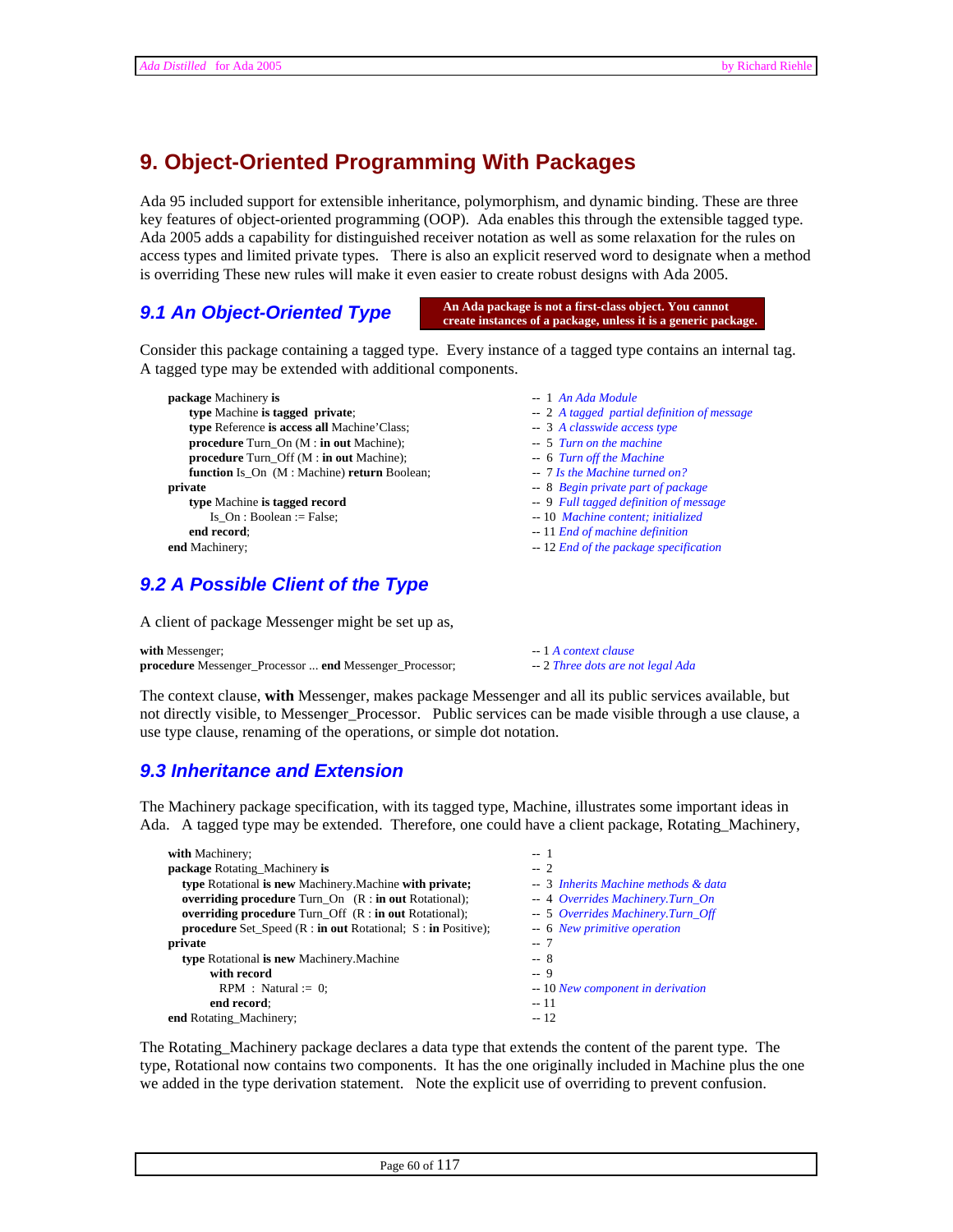D

## *9.4 Dynamic Polymorphism*

#### **Polymorphism is essential for true object-oriented programming**

#### **9.4.1 Dispatching with Primitive Operations**

The operations Turn\_On, Turn\_Off, Is\_On, and Set\_Speed are called *primitive operations*. They can be called dynamically, depending on the tag of the object. The following procedure demonstrates one way to do this. Note: the actual procedure to be called cannot be determined until run-time in this example.

| with Machinery, Rotating Machinery;<br>with Ada.Integer_Text_IO;<br>procedure Dynamic_Binding_Example_1 is<br>Data: $array (12)$ of Machinery. Reference :=<br>$(1 \Rightarrow$ <b>new</b> Machinery. Machine,<br>$2 \Rightarrow$ new Rotating Machinery. Rotational);<br>Index : Natural <b>range</b> $12 := 0$ ;<br>begin | -- 1 Context clause<br>-- 2 Enables the input of the array index<br>-- 3 Specification for the example procedure<br>-- 4 Anonymous array of access objects<br>-- 5 Dynamically allocate new Object<br>-- 6 Dynamically allocate new Object<br>-- 7 Use this to index into the array<br>$-8$ | <b>Dynamic Binding</b> |
|-----------------------------------------------------------------------------------------------------------------------------------------------------------------------------------------------------------------------------------------------------------------------------------------------------------------------------|---------------------------------------------------------------------------------------------------------------------------------------------------------------------------------------------------------------------------------------------------------------------------------------------|------------------------|
| Ada.IntegerTextIO.Get(Index);                                                                                                                                                                                                                                                                                               | -- 9 Get the index for the next statement                                                                                                                                                                                                                                                   |                        |
| Machinery.Turn_On(Data(Index).all);                                                                                                                                                                                                                                                                                         | -- 10 Dynamically call one of the Turn On methods                                                                                                                                                                                                                                           |                        |
| end Dynamic_Binding_Example_1;                                                                                                                                                                                                                                                                                              | -- 11                                                                                                                                                                                                                                                                                       |                        |

The next example does essentially what the previous example did. However, this example illustrates how to code a classwide procedure. Once again, the version of Turn\_On to choose is known only at run-time.

**with** Machinery, Rotating\_Machinery;  $-1$  *With both packages; no use clause required* with Ada.Integer\_Text\_IO;  $-2$  *Enables the input of the array index* **procedure** Dynamic\_Binding\_Example\_2 **is** -- 3 *Specification for the example procedure* Data : **array** (1..2) of Machinery.Reference := --- 4 *Anonymous array of access objects*  (1 => **new** Machinery.Machine, -- 5 *Dynamically allocate new Object* 2 => **new** Rotating\_Machinery.Rotational); -- 6 *Dynamically allocate new Object* Index : Natural **range**  $0.2 := 0$ ;  $-7$  *Use this to index into the array*  **procedure** Start(M : Machine'Class) **is** -- 8 *Procedure with classwide parameter* **begin begin begin begin begin begin begin begin begin begin begin begin begin begin begin begin begin begin begin begin begin begin begin begin begin begin begin begin** -- 10 *Turn\_On is dynamically determined via the tag* **end** Start;  $\cdots$  -- 11 **begin** -- 12 Ada.Integer\_Text\_IO.Get(Index); -- 13 *Get the index for the next statement* Start(M = > Data(Index).**all**)); -- 14 *Call the classwide procedure* **end** Dynamic\_Binding\_Example\_2; -- 15 **Dynamic Binding** 

Here is still one more example that illustrates the usefulness of a function that returns a classwide value..

with Machinery, Rotating\_Machinery;  $-1$  *No use clause is required for this example* **with** Ada.Integer\_Text\_IO; -- 2 *Enables the input of the array index* **procedure** Dynamic\_Binding\_Example\_3 **is** -- 3 *Specification for the example procedure* Index : Natural **range**  $0.2 := 0$ ;  $-4$  *Use this to index into the array*  **function** Get (The\_Index : Natural) **return** Machine'Class **is** -- 5 *Procedure with classwide parameter* Data : **array** (1..2) of Machinery.Reference := --- 6 *Anoymous array of access objects*  (1 => **new** Machinery.Machine, -- 7 *Dynamically allocate new Object* 2 => **new** Rotating\_Machinery.Rotational); -- 8 *Dynamically allocate new Object* **begin**  $-9$ **return** Data(Index).**all**)); -- 10 *return the data access by Data(Index)* **end** Get;  $-11$ **begin** -- 12 Ada.Integer\_Text\_IO.Get(Index); -- 13 *Get the index for the next statement* **declare** -- 14 *Start a local declare block* The\_Machine : Machine'Class := Get(Index); -- 15 *Declare and constrain classwide variable*  **begin** -- 16 **Turn\_On(The\_Machine);**  $\qquad \qquad -17 \text{ Call class wide procedure}$  **end;** -- 18 **end** Dynamic\_Binding\_Example\_3; -- 19 **Dynamic Binding**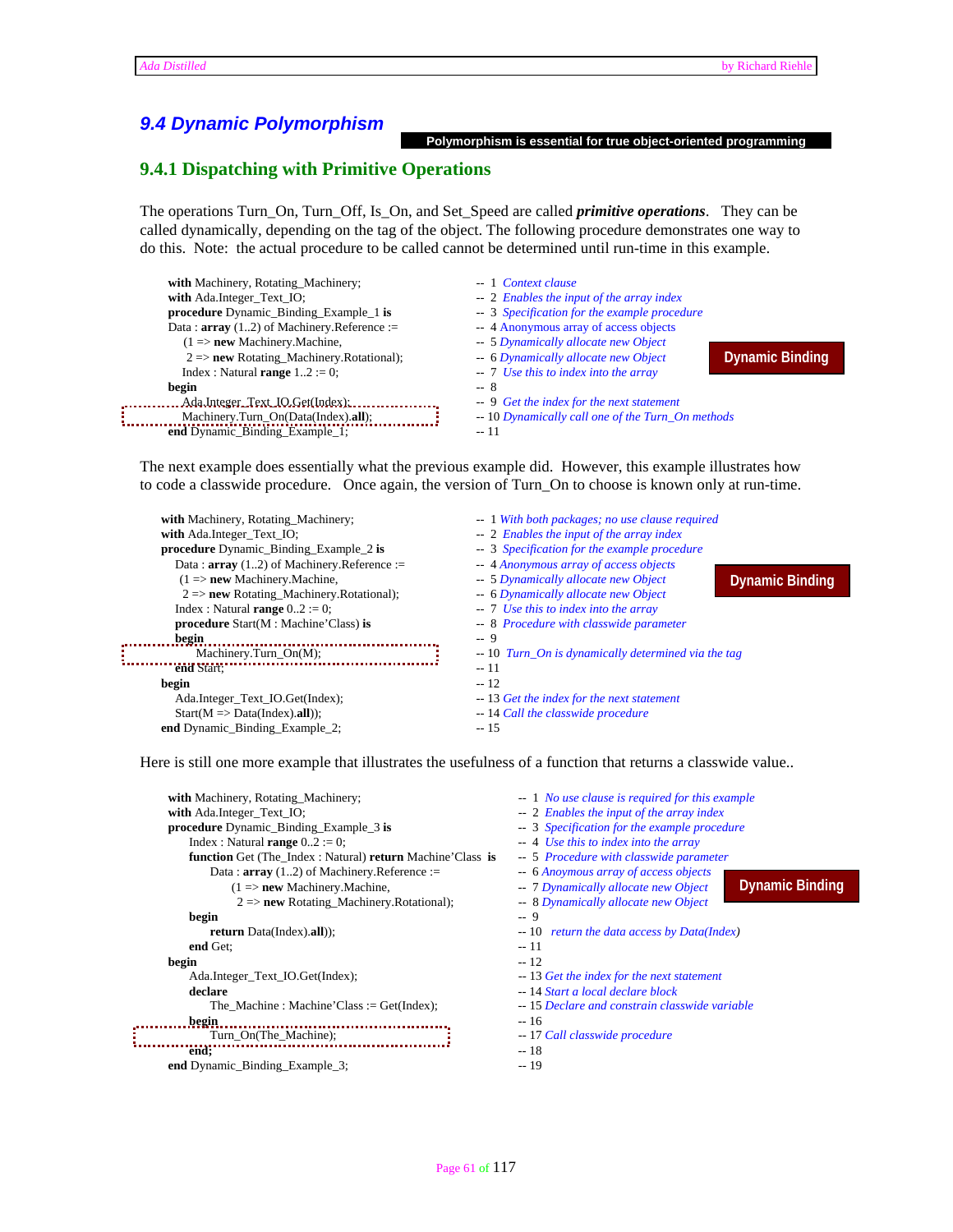## **9.4.2 Dynamic Binding with Mixed Library Units**

Ada makes the dynamic binding (dispatching) feature really easy to use in your object-oriented programming design. The following example shows a derivation class with a combined set of base packages, child units, and client units. Notice that the base type is an abstract type. This means there can be no instances of Machine, only of non-abstract derivations from Machine. Abstract type Machine is the base type of Machine'Class.

| package Machinery is<br>type Machine is abstract tagged private;<br><i>important</i><br>type Reference is access all Machine'Class;<br>type Machine_Set is<br>array (Positive range <>) of Reference;<br>procedure Turn_On (M : in out Machine) is abstract;<br>procedure Turn_Off (M : in out Machine) is abstract;<br>function Is On (M : in Machine) return Boolean;<br>private<br>type Machine is abstract tagged record<br>Is On : Boolean := False;<br>end record;<br>end Machinery;                                                                                                                                                                     | $\mathbf{1}$<br>2<br>$- -$<br>3<br>$-$<br>$\overline{4}$<br>$-1$<br>5<br>$- -$<br>6<br>$\equiv$ $\equiv$<br>7<br>$\equiv$ $\equiv$<br>8<br>$-$<br>9<br>$- -$<br>$-- 10$<br>$-- 11$<br>$-- 12$<br>$-- 13$                     | This package defines an abstrract<br>type (class root) along with two<br>abstract methods. Note the<br>important access type Reference that<br>can access any type derived from the<br>abstract type.                                                                                                                                                                                                                            |
|----------------------------------------------------------------------------------------------------------------------------------------------------------------------------------------------------------------------------------------------------------------------------------------------------------------------------------------------------------------------------------------------------------------------------------------------------------------------------------------------------------------------------------------------------------------------------------------------------------------------------------------------------------------|------------------------------------------------------------------------------------------------------------------------------------------------------------------------------------------------------------------------------|----------------------------------------------------------------------------------------------------------------------------------------------------------------------------------------------------------------------------------------------------------------------------------------------------------------------------------------------------------------------------------------------------------------------------------|
| Followed by a child library unit specification with an extended type; direct visibility; dot notation unnecessary.                                                                                                                                                                                                                                                                                                                                                                                                                                                                                                                                             |                                                                                                                                                                                                                              |                                                                                                                                                                                                                                                                                                                                                                                                                                  |
| package Machinery. Rotating is<br>type Rotator_Type is new Machine with private;<br>type Rotator_Type_Reference is access<br>Rotator_Type'Class;<br>overriding<br>-- new reserved word clarifies overriding methods<br><b>procedure</b> Turn_On $(R : in out Rotation-Type)$ ;<br><b>NEW</b><br>overriding<br>-- new reserved word clarifies overriding methods<br><b>Ada 2005</b><br><b>procedure</b> Turn_Off $(R : in out Rotation-Type)$ ;                                                                                                                                                                                                                 | $\mathbf{1}$<br>$-$<br>$\overline{2}$<br>$- -$<br>$\overline{3}$<br>$= -$<br>$ -$<br>$\overline{4}$<br>$\overline{5}$<br>$-1$<br>6<br>$- -$                                                                                  | This is a child package of Machinery.<br>It contains a derivation from the<br>abstract type, Machine. Note that dot<br>notation is unnecessary because the<br>child unit has direct visibility to the                                                                                                                                                                                                                            |
| <b>procedure</b> Set_RPM $(R : in out Rotation_type)$<br>Speed: Natural);<br>function RPM Is<br>$(R : in Rotator_Type)$<br>return Natural;<br>private                                                                                                                                                                                                                                                                                                                                                                                                                                                                                                          | $7\phantom{.0}$<br>$- -$<br>$ -$<br>8<br>$\equiv$ $\equiv$<br>9<br>$-- 10$<br>$-- 11$                                                                                                                                        | public part of the parent unit.<br>We inherit the Is_On function and<br>override the Turn_On and Turn_Off<br>methods.                                                                                                                                                                                                                                                                                                            |
| type Rotator_Type is new Machine with record<br>$RPM$ : Natural := 0;<br>end record;<br>end Machinery. Rotating;<br>Followed by a client library unit specification with an extended type; no direct visibility; dot notation is necessary.                                                                                                                                                                                                                                                                                                                                                                                                                    | $- - 12$<br>$-- 13$<br>$- - 14$<br>$-- 15$                                                                                                                                                                                   |                                                                                                                                                                                                                                                                                                                                                                                                                                  |
| with Machinery;<br>package Oscillator is                                                                                                                                                                                                                                                                                                                                                                                                                                                                                                                                                                                                                       | $\mathbf{1}$<br>$=$ $=$<br>$\overline{a}$<br>$=$ $-$                                                                                                                                                                         |                                                                                                                                                                                                                                                                                                                                                                                                                                  |
| type Oscillator_Type is<br>new Machinery. Machine with private;<br>type Reference is<br>access all Oscillator_Type'Class;<br>-- new reserved word clarifies overriding methods<br>overriding<br><b>NEW</b><br>procedure Turn_On (OS : in out Oscillator_Type);<br><b>Ada 2005</b><br>overriding<br>-- new reserved word clarifies overriding methods<br>procedure Turn_Off $(OS : in out OscillatorType)$ ;<br>procedure Set_Frequency(OS: in out Oscillator_Type;<br>To : in Float);<br>function Frequency_Is(OS: Oscillator_Type)<br>return Float;<br>private<br>type Oscillator_Type is new Machinery.Machine<br>with record<br>Frequency : Float := $0.07$ | 3<br>$- -$<br>$- -$<br>$\overline{4}$<br>5<br>$ -$<br>6<br>$=$ $=$<br>$7\phantom{.0}$<br>$=$ $-$<br>7.1<br>$- -$<br>8<br>$=$ $-$<br>9<br>$- -$<br>$-- 10$<br>$-- 11$<br>$- - 12$<br>$-- 13$<br>$-- 14$<br>$-- 15$<br>$-- 16$ | This is a client package of Machinery.<br>It contains a derivation from the<br>abstract type, Machine. Note that dot<br>notation is required because the client<br>unit has no direct visibility to the<br>public part of the parent unit.<br>We inherit the Is_On function and<br>override the Turn_On and Turn_Off<br>methods. We also add another method<br>to set Frequency and one to get the<br>current value of Frequency |
| end record;<br>end Oscillator;                                                                                                                                                                                                                                                                                                                                                                                                                                                                                                                                                                                                                                 | $-- 17$<br>$-- 18$                                                                                                                                                                                                           |                                                                                                                                                                                                                                                                                                                                                                                                                                  |

*Followed by a client procedure; client never has direct visibility; dot notation is necessary to achieve visibility.*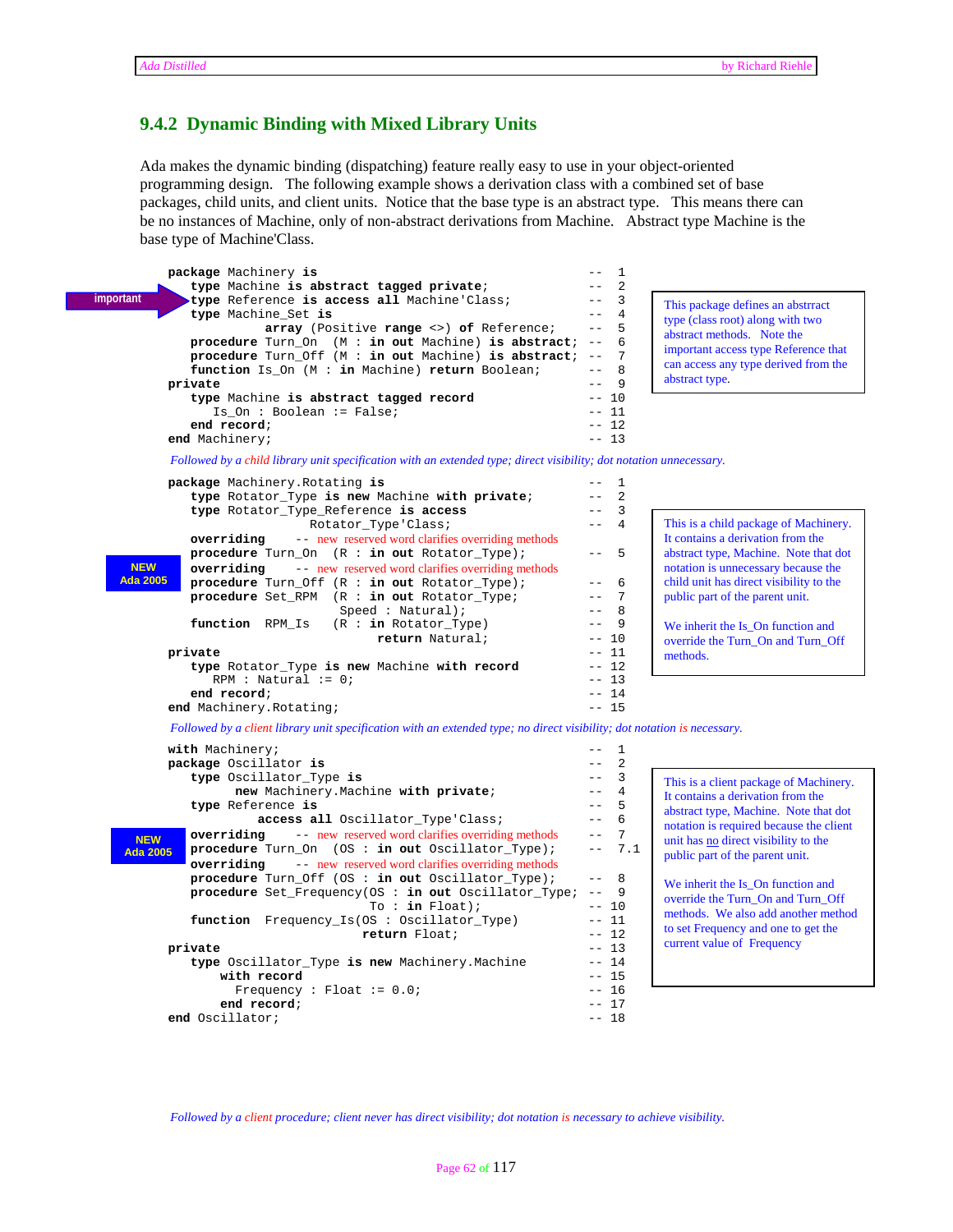| with Ada.Text_IO;                                                       | $--- 1$ pre-defined library unit         |
|-------------------------------------------------------------------------|------------------------------------------|
| with Ada. Integer_Text_IO;                                              | 2 pre-defined library unit               |
| use Ada;                                                                | 3 parent of pre-defined library units    |
| with Machinery. Rotating;                                               | 4 context clause for library unit        |
| with Oscillator;                                                        | 5 client unit                            |
| procedure Test_Machinery is                                             | 6                                        |
| package Rotating renames Machinery. Rotating;                           | 7 shorter name with renames clause       |
| The Machinery: Machinery. Machine $Set(12) :=$                          | 8 array instance, constrained            |
| $(1 \Rightarrow new Oscillator.0scillator_Type,$                        | 9 dynamic storage allocator              |
| $2 \Rightarrow new Rotating.RotatorType);$                              | $-- 10$ dynamic storage allocator        |
| Input : Integer;                                                        | $-- 11$ will be used as array index      |
| begin                                                                   | $- - 12$                                 |
| loop                                                                    | $-- 13$                                  |
| Text_IO.Put("Enter either a 1 or a 2 ");<br>Integer_Text_IO.Get(Input); | $-- 14$ get the array index<br>$-- 15$   |
| exit when Input not in $12i$                                            | -- 16 <i>Notice membership test here</i> |
| Machinery.Turn_On(The_Machinery(Input).all);                            | -- 17 dynamic binding; Ada 95 style      |
| end loop;                                                               | $-- 18$                                  |
| end Test Machinery;                                                     | $-- 19$                                  |

The above version of Test\_Machinery demonstrates two kinds of dynamic binding. In one case the derived type, Rotator\_Type is declared in a child library unit. In the other, the derived type is declared in a client unit. There are no visibility clauses in Test\_Machinery for any of the Machinery'Class types. When we all Machinery.Turn\_On or Machinery.Turn\_Off, on the abstract type, Machine, we dynamically call the correct version of Turn\_On or Turn\_Off because of the tag of the actual parameter in the call.

Ada 2005 allows for a distinguished receiver notation. The same program show above would look like:

```
-- One of the changes in Ada 2005 was the permission to use distinguished
     -- receiver notation for tagged types. Below is an example of this.
     with Ada.Text_IO;<br>
with Ada.Integer_Text_IO;<br>
yith Ada.Integer_Text_IO;<br>
yith Ada.Integer_Text_IO;
     with Ada. Integer_Text_IO;
    use Ada; \frac{1}{2} and \frac{1}{2} and \frac{1}{2} and \frac{1}{2} and \frac{1}{2} and \frac{1}{2} and \frac{1}{2} and \frac{1}{2} and \frac{1}{2} and \frac{1}{2} and \frac{1}{2} and \frac{1}{2} and \frac{1}{2} and \frac{1}{2} and \frac{1}{2} and \fracwith Machinery.Rotating; -4 context clause for library unit
     with Oscillator;<br>
procedure Test Machinery 2005 is \begin{array}{ccc} -5 \text{ client unit} \\ -6 \end{array}procedure Test_Machinery_2005 is -5 -- 6<br>package Rotating renames Machinery.Rotating: -5 horter name with renames clause
        package Rotating renames Machinery.Rotating; - 7 shorter name with renames The Machinery: Machinery.Machine Set(1..2):= - 8 array instance, constrained
        The_Machinery : Machinery.Machine_Set(1..2):=
            (1 => new Oscillator.Oscillator_Type, -- 9 dynamic storage allocator
              2 => new Rotating.Rotator_Type); -- 10 dynamic storage allocator 
        Input : Integer; -11 will be used as array index
     begin 12loop -- 13
          Text IO. Put ("Enter either a 1 or a 2"); -14 get the array index
          Integer Text IO.Get(Input); - 15exit when Input not in 1..2; -- 16 Notice membership test here
           The_Machinery(Input).all.Turn_On; -- 17 dynamic binding; distinguished receiver
        end loop;                      -- 19<br>.Test Machinery 2005;                -- 20
     end Test_Machinery_2005;
 NEW 
Ada 2005
```
We could easily extend this design with more client packages. The dynamic dispatching model will remain operational regardless of how many library units are added.

Dispatching works because of the tag. For each derivation of a tagged type the compiler creates a dispatch table on the primitive operations for that type. The dispatch table is linked into the combined set of library units so it is easily reachable from anywhere in the program.

The tag binds each object directly to its dispatch table. Anytime a primitive operation is called, the tag directs the call to the dispatch table which, in -turn, references the appropriate primitive operation. This works well when you have the objects heterogenuously stored in a list, array, or table. This property is called object persistence. Ada allows object persistence even in files.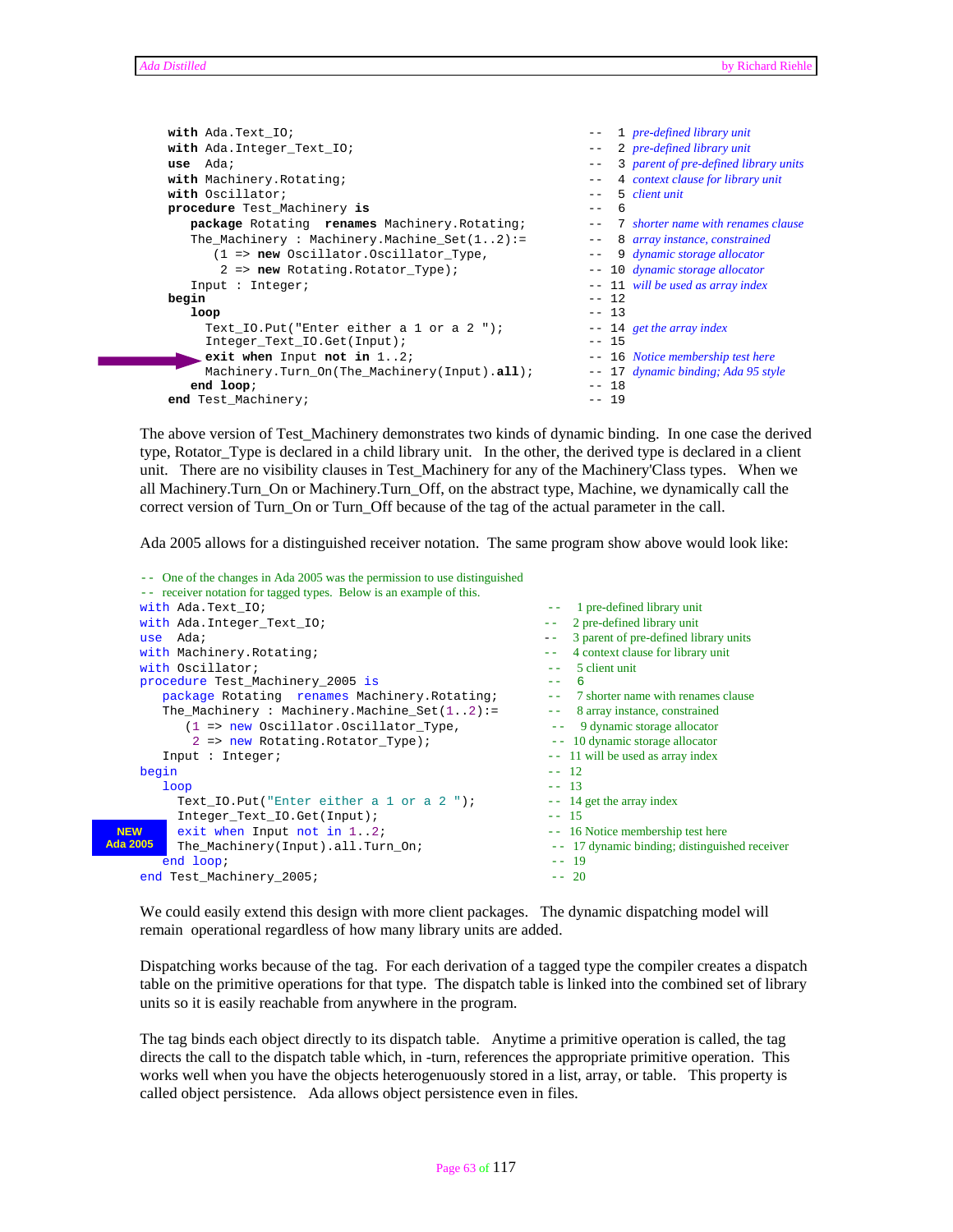#### **9.4.3 Parameter Lists With Multiple Tagged Types**

It is illegal to have a primitive operation with more than one definite tagged type in the parameter list. However, a primitive operation may have one definite type and multiple classwide tagged types. The following example demonstrates this. First we have the package specification. Г

| package Double Tagged Type is<br>type T1 is tagged private;<br>type T1 Reference is access all T1'Class;<br>type T1 Class is array (Positive range <>) of T1 Reference;<br>type T2 is new T1 with private; | $- -$<br>$  \,$<br>$---$<br>4<br>$- -$<br>$  \,$ | <i>primitive operation</i><br>must be primitive<br><i>for only one type;</i><br>the other parameter<br>may be classwide |
|------------------------------------------------------------------------------------------------------------------------------------------------------------------------------------------------------------|--------------------------------------------------|-------------------------------------------------------------------------------------------------------------------------|
| procedure Process(D1 : in out T1; D2 : in out T1'Class);                                                                                                                                                   | $\qquad \qquad -$<br>6                           |                                                                                                                         |
| procedure Process( $D2$ : in out $T2$ ; $D1$ : in out $T1$ 'Class);                                                                                                                                        | $- - 7$                                          | line $8$ is not actually                                                                                                |
| procedure Process All(D1 : in out T1'Class; D2 : in out T1'Class);                                                                                                                                         | $--$ 8                                           | necessary; it is                                                                                                        |
| private                                                                                                                                                                                                    | $--$ 9                                           | simply here to                                                                                                          |
| type T1 is tagged null record;                                                                                                                                                                             | $-- 10$                                          | <i>illustrate a point</i>                                                                                               |
| type T2 is new T1 with null record;                                                                                                                                                                        | $-- 11$                                          | <i>about classwide</i>                                                                                                  |
| end Double Taqqed Type;                                                                                                                                                                                    | $-- 12$                                          | methods.                                                                                                                |

This package contains a root type at Line 2 and a derivation at Line 5. The two procedures named Process are overloaded and disambiguated because of the definite tagged type as a first parameter. Both versions of Process are primitive methods (and will dispatch) for the named definite types. One of the types in each parameter list must be classwide or this would not compile. Next we look at the package body.

| with Ada.Text IO;<br>use Ada;<br>package body Double_Tagged_Type is<br>procedure Process (D1 : in out T1; D2 : in out T1'Class) is<br>begin<br>Text_IO.Put("D1 is concrete T1 and D2 is classwide");<br>end Process; | $\mathbf{1}$<br>$- -$<br>Call this with one definite<br>$--- 2$<br>type and another that is<br>$\mathcal{R}$<br>classwide. It does not<br>4<br>$- -$<br>matter which comes first<br>- 5<br>$- -$<br>since we have a primitive<br>6<br>$- -$<br>for both versions.<br>7<br>$- -$ |
|----------------------------------------------------------------------------------------------------------------------------------------------------------------------------------------------------------------------|---------------------------------------------------------------------------------------------------------------------------------------------------------------------------------------------------------------------------------------------------------------------------------|
| procedure Process $(D2 : in out T2)$<br>DI : in out T1'Class) is<br>begin<br>Text IO.Put("D2 is concrete T1 and D1 is classwide");<br>end Process;                                                                   | 8 definite parameter<br>$ -$<br>9 classwide parameter<br>$ -$<br>$-- 10$<br>$-- 11$<br>$- - 12$                                                                                                                                                                                 |
| procedure Process All $(D1 : in out T1'Class)$<br>$D2$ : in out T1'Class) is<br>begin<br>Process $(D1, D2)$ ;<br>end Process All;<br>end Double_Tagged_Type;                                                         | -- 13 classwide parameter<br>-- 14 classwide parameter<br>$-- 15$<br>$-- 16$<br>$- - 17$<br>$-- 18$                                                                                                                                                                             |

We could have designed this without the Process\_All procedure, but including it demonstrates the power of a fully classwide subprogram. For example, it is often useful to have a function that returns a classwide type. In this package, we might have wanted to create a function such as, *Primitive method that* 

**function** Get (From : T1\_Class; Index : Integer) **return** T1'Class;

*includes a classwide formal parameter.* 

The Get function would be espcially useful if we had a lot of derivations from T1 and a large array of such objects. In the Double\_Tagged\_Type example, Get is unnecessary. Keep it in mind for future designs. The following client of this package demonstrates how dynamic dispatching might take form.

**with** Double\_Tagged\_Type;  $\qquad \qquad -1$  *package defined above* **with** Ada.Text IO;  $-2$  *package from Ada Annex A* **with** Ada.Integer Text<sub>10</sub>;  $-3$  *Library instantiation* **use** Ada;  $\qquad \qquad -4$  *OK occurrence of visibility clause* **procedure** Test\_Double\_Tagged\_Type is -- 5 Data : Double\_Tagged\_Type.T1\_Class  $(1..6)$  :=  $-6$  $(1 \Rightarrow$  **new** Double\_Tagged\_Type.T1, -- 7  $2 \Rightarrow$  **new** Double\_Tagged\_Type.T2, -- 8  $3 \Rightarrow$  **new** Double\_Tagged\_Type.T1, -- 9 4 => **new** Double\_Tagged\_Type.T2, -- 10 *dynamic allocation of instances*

*array of access objects; dyanamically allocated in a ragged array*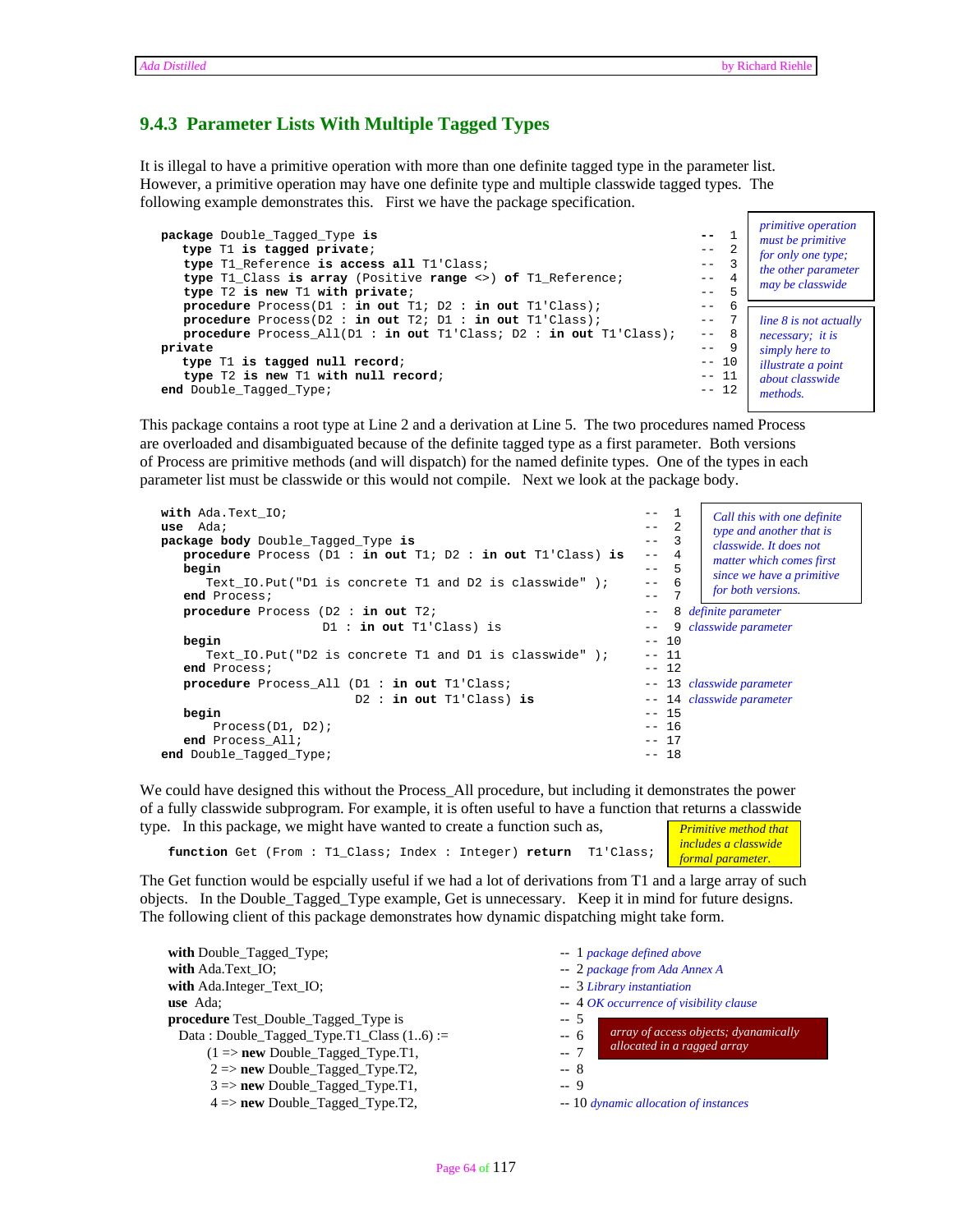| $5 \Rightarrow$ new Double Tagged Type.T1,        | $-11$                                                                       |  |
|---------------------------------------------------|-----------------------------------------------------------------------------|--|
| $6 \Rightarrow$ new Double_Tagged_Type.T2);       | $-12$                                                                       |  |
| Input_1, Input_2 : Integer := 0;                  | -- 13 for indices into the array                                            |  |
| begin                                             | $-14$                                                                       |  |
| loop                                              | $-15$                                                                       |  |
| Text_IO.Put("Enter First Integer Value: ");       | -- 16 prompt for keyboard input                                             |  |
| Integer_Text_IO.Get(Input_1);                     | -- 17 get index value for array                                             |  |
| exit when $Input_1$ not in 16;                    | -- 18 early loop exit                                                       |  |
| Text IO.New Line:                                 | -- 19 carriage-return/line-feed                                             |  |
| Text_IO.Put("Enter First Integer Value: ");       | -- 20 prompt for keyboard input                                             |  |
| Integer_Text_IO.Get(Input_2);                     | -- 21 get index value for array                                             |  |
| exit when Input $2$ not in 16;                    | $-22$                                                                       |  |
| Double_Tagged_Type.Process_All(Data(Input_1).all, | dynamic dispatching on method<br>$-23$<br>Process All; this could avoid the |  |
| Data(Input $2$ ).all);                            | $-24$<br>Process All call and call Process                                  |  |
| Text IO.New Line:                                 | $-25$<br>directly; this will also                                           |  |
| end loop;                                         | -- 26<br>dynamically dispatch.                                              |  |
| end Test Double Tagged Type;                      | $-27$                                                                       |  |

#### **9.4.4 Dispatching on File Data**

If you have your Ada Language Reference Manual handy, look for a package called Ada.Streams.Stream\_IO in Annex A. This is a special input-output package that lets you store a tagged type with its tag intact. You can design Stream\_IO files that are sequential or using some direct access method. Because the tag is stored in the file, each object is virtually bound to its set of operations. We start with the following package of tagged types and their associated methods:

```
package Machinery_For_Streams is \qquad \qquad \text{type} An Ada Module<br>
type Machine is abstract tagged private; \qquad \qquad \qquad -- 2 Tagged partial definition
   type Machine is abstract tagged private;
    type Reference is access all Machine'Class; -- 3 Classwide access type
   type Machine_Set is array(Positive range <>) -- 4 Array of access values<br>
of Reference;<br>
-- 5
                  of Reference;
    procedure Turn_On (M : in out Machine) -- 6 Turn on the machine
    procedure Turn_Off (M : in out Machine); -- 7 Turn off the Machine
   function Is_On (M : Machine) return Boolean; -- 8 Is the Machine turned on?<br>
type Machine 1 is new Machine with private; -- 9
    type Machine_1 is new Machine with private; -- 9 
    function Create(S : String := "Machn_1") return Machine_1; -- 10 
    procedure Turn_On (M1 : in out Machine_1); -- 11 Turn on the machine_1
    procedure Turn_Off (M1 : in out Machine_1); -- 12 Turn off the Machine_1
    type Machine_2 is new Machine with private; -- 13 
   function Create(S : String := "Machn_2") return Machine_2; -- 14<br>procedure Turn_On (M2 : in out Machine_2); -- 15 Turn on the machine_2
   procedure Turn_On (M2 : in out Machine_2);
   procedure Turn_Off (M2 : in out Machine_2); -- 16 Turn off the Machine_2<br>
type Machine 3 is new Machine 1 with private; -- 17
   type Machine_3 is new Machine_1 with private;
   function Create(S : String := "Machn_3") return Machine_3; -- 18<br>procedure Turn On (M3 : in out Machine 3); -- 19 Turn on the machine 3
   procedure Turn_On (M3 : in out Machine_3); -- 19 Turn on the machine_3 procedure Turn_Off (M3 : in out Machine_3); -- 20 Turn off the Machine_3
   procedure Turn_Off (M3 : in out Machine_3);
    type Machine_4 is new Machine_3 with private; -- 21 
    function Create(S : String := "Machn_4") return Machine_4; -- 22 
    procedure Turn_On (M4 : in out Machine_4); -- 23 Turn on the machine_4
   procedure Turn_Off (M4 : in out Machine_4); -- 24 Turn off the Machine_4<br>
function Get (From : Machine_Set) -- 25
   function Get (From : Machine_Set)
                                 return Machine'Class; -- 26 
private -- 27 Begin private part 
   type Machine is tagged -- 28 Full tagged definition -- 29 Full tagged definition -- 29
record -- 29
        Identifier : String(1..7) := (others => ' '); -- 30 Machine content 
       Is_On : Boolean := False; -31 Machine content;
      end record; -- 32 End of machine definition
   type Machine_1 is new Machine with null record; -- 33<br>
type Machine_2 is new Machine with null record; -- 34
   type Machine_2 is new Machine with null record;
   type Machine_3 is new Machine_1 with null record; -- 35<br>type Machine 4 is new Machine 3 with null record; -- 36
   type Machine_4 is new Machine_3 with null record;
```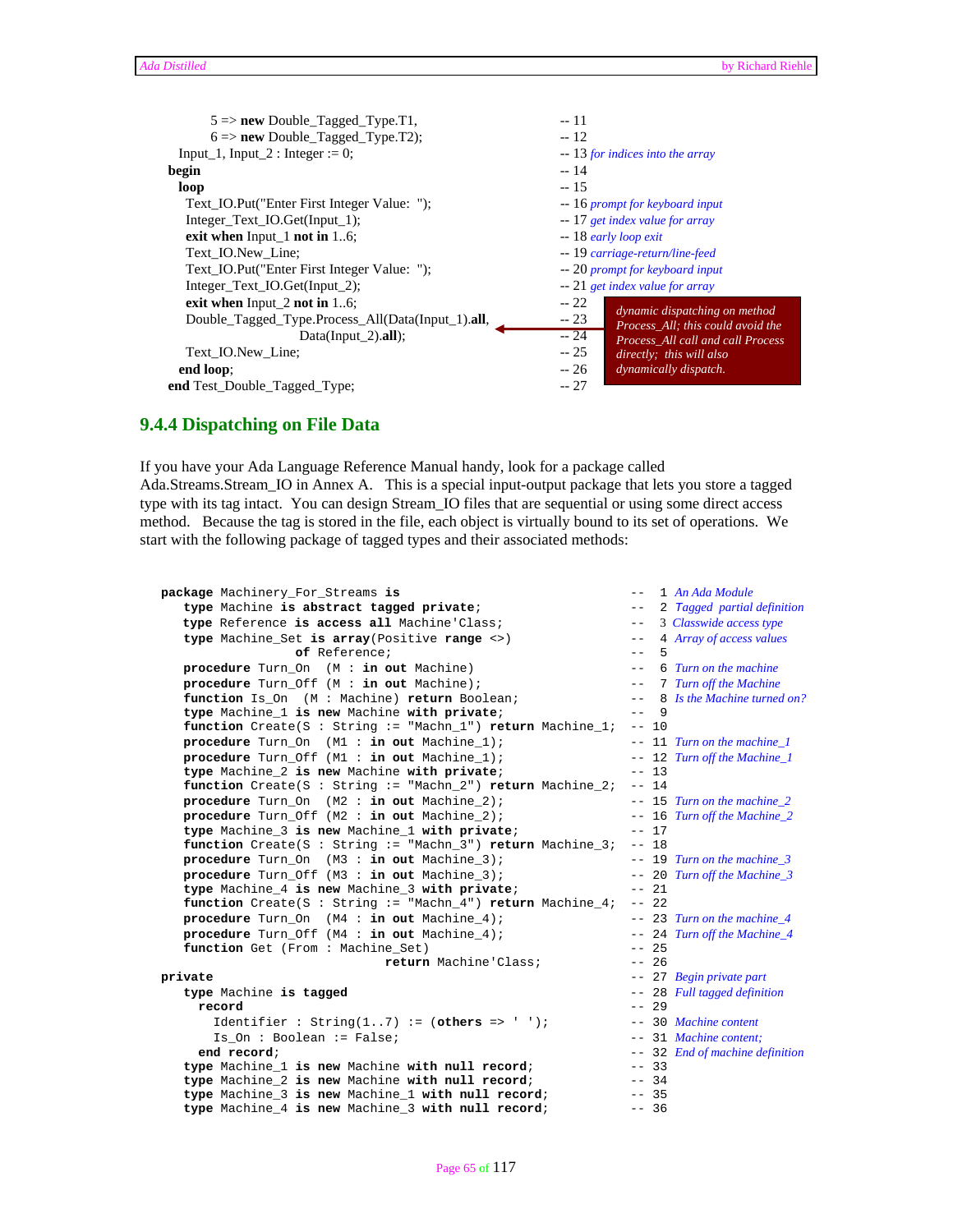```
end Machinery_For_Streams; -- 37 End of specification
```
Now we can create two procdedures using Stream\_IO to store the items of type Machine'Class in a file along with their tags. This permits the program to dispatch automatically on each item as it is retrieved from the file and called by the Turn\_On operation. The first procedure will output the data with its tag to the Stream\_IO file.

```
with Ada.Streams.Stream_Io; -- 1 Stream_IO from Annex A
     use Ada.Streams; -2<br>with Ada.Text TO; -3with Ada.Text_IO;
     use Ada; -4<br>with Machinery For Streams; -5with Machinery_For_Streams;<br>
procedure Stream Output For Machine is \begin{array}{ccc} -5 & -6 \\ -2 & 6 \end{array}procedure Stream_Output_For_Machine is
        The_File : Stream_Io.File_Type; -- 7
        Reference : Stream_Io.Stream_Access; -- 8 Access value<br>Data : Machinery For Streams Machine Set(1, 9) -- 9
        Data : Machinery_For_Streams.Machine_Set(1..9)
              := (1 => new Machinery_For_Streams.Machine_1, -- 10 Dynamic allocation of instances
                  2 => new Machinery_For_Streams.Machine_2, -- 11<br>3 => new Machinery For Streams.Machine_3, -- 12
                 3 => new Machinery_For_Streams.Machine_3,
                  4 => new Machinery_For_Streams.Machine_3, -- 13 
                  5 => new Machinery_For_Streams.Machine_2, -- 14 
                  6 => new Machinery_For_Streams.Machine_1, -- 15 
                 7 => new Machinery_For_Streams.Machine_4,
                  8 => new Machinery_For_Streams.Machine_1, -- 17 
                  9 => new Machinery_For_Streams.Machine_4); -- 18 End of dynamic allocation
        File_Name : String(1..80) := (others => ' '); -- 19 External file name<br>File_Name_Length : Natural; -- 20
        File_Name_Length : Natural; -- 20<br>
\sin -- 21
     begin -- 21 
         Text_IO.Put("Enter File Name: "); -- 22 
        Text\_IO.Get\_Line(File\_Name, File\_Name\_Length);<br>Stream_Io.Create(File => The_File,<br>24
        Stream\_Io.Created(File => The_File, -- 24<br>Mode => Stream IO.Out File, -- 25
                          Mode => Stream_IO.Out_File, -- 25<br>Name => File_Name(1..File_Name_Length)); -- 26
                          Name => File_Name(1..File_Name_Length)); -- 26<br>eam_Io.Stream(The_File); -- 27
        Reference := Stream_Io.Stream(The_File);<br>
for I in Data'Range -27for I in Data'Range -- 28<br>
loop -- 29
     loop -- 29
                Machinery_For_Streams. -- 31<br>Machine'Class'Output(Reference, Data(I).all); -- 32
                Machine'Class'Output(Reference, Data(I).all);
        end loop;<br>Stream Io.Close(The File);<br>-- 34
        Stream_Io.Close(The_File);<br>1 Stream Output For_Machine; -- 35
     end Stream_Output_For_Machine;
Allocate some data 
in an array for the 
stream file. 
                                                                         Create a Stream_IO output file. 
                                                                                 Output data 
                                                                                 from array to 
                                                                                stream file.
```
The preceding procedure will put tagged data in the output file. The next procedure will retrieve the data and call, polymorphically, the Turn\_On method.

| with Ada.Streams.Stream Io;<br>use Ada.Streams;                                     | $- - 2$             | Get tagged                   |
|-------------------------------------------------------------------------------------|---------------------|------------------------------|
| with Ada.Text IO;                                                                   | $--$ 3              | data from a<br>Stream file.  |
| use Ada;<br>with Machinery_For_Streams;                                             | $\overline{4}$<br>5 |                              |
| procedure Stream Input For Machine is                                               | 6                   |                              |
| The File : Stream Io. File Type;                                                    | $- - 7$<br>$-- 8$   |                              |
| Reference : Stream_Io.Stream_Access;<br>File Name : $String(180) := (others == '')$ | $- - 9$             |                              |
| File_Name_Length : Natural;                                                         | $-- 10$             |                              |
| begin                                                                               | $-- 11$             |                              |
| Text_IO.Put("Enter File Name: ");                                                   | $- - 12$            |                              |
| Text_IO.Get_Line(File_Name, File_Name_Length);                                      | $-- 13$             |                              |
| $Stream\_Io.Open (File => The_File,$                                                | $- - 14$            |                              |
| Mode => Stream IO. In File,                                                         | $-- 15$             |                              |
| Name => $File_name(1File_name_length));$                                            | $-- 16$             |                              |
| Reference := Stream Io. Stream (The File);<br><i>(continued on next page)</i>       |                     | -- 17 Sequential Stream File |

 **while not** Stream\_Io.End\_Of\_File (The\_File) -- 18 **loop -- 19**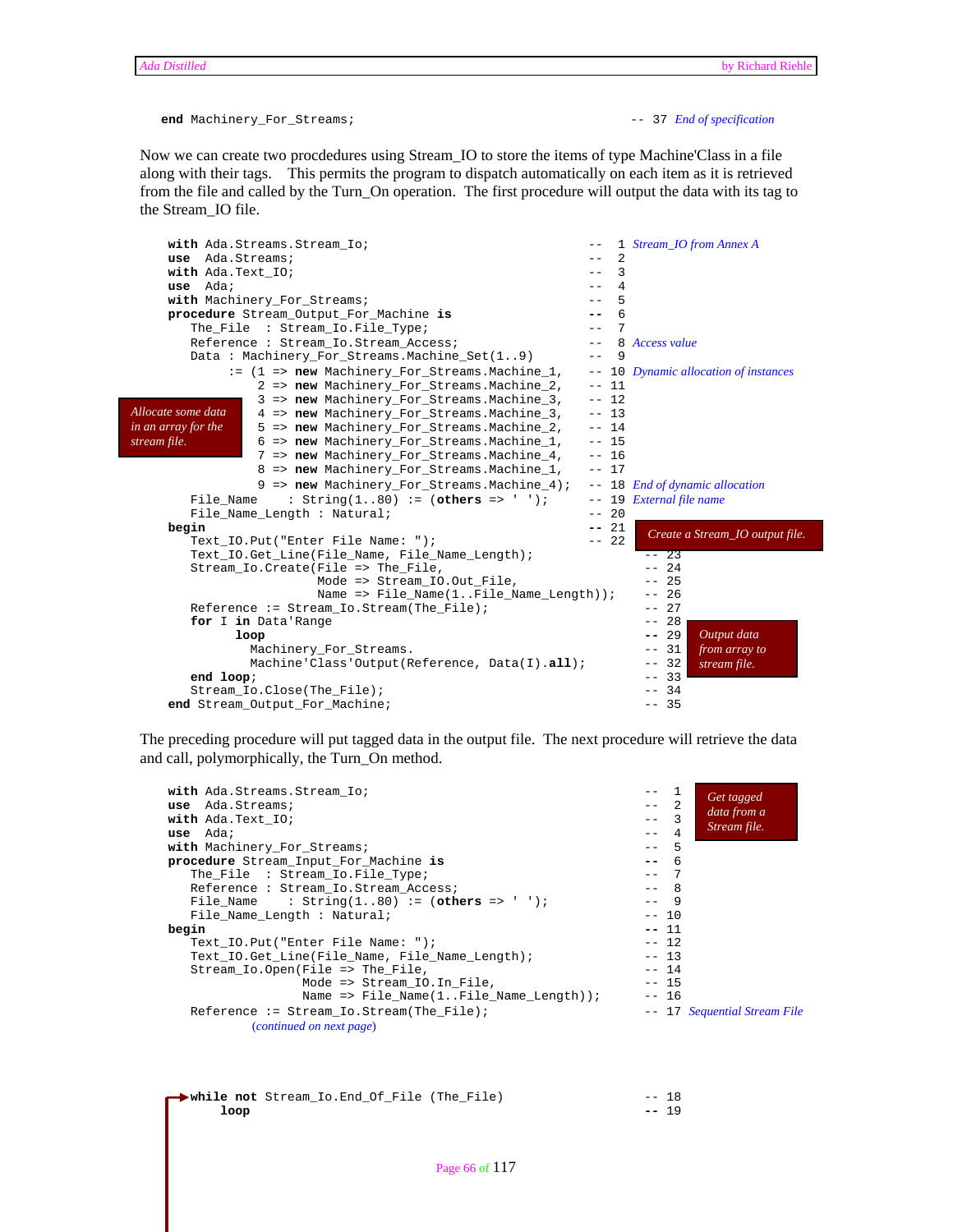| declare                                   | $-- 20$  |                                       |
|-------------------------------------------|----------|---------------------------------------|
| Data: Machinery_For_Streams.Machine'Class |          | $-- 21$ Data in a declare block       |
| := Machinery For Streams.                 |          | $-$ 22 so it can be dynamically       |
| Machine'Class'Input(Reference);           |          | -- 23 <i>initialized as classwide</i> |
| begin                                     | $-- 24$  |                                       |
| Machinery For Streams. Turn On(Data);     |          | -- 25 Dispatching Call                |
| end;                                      | $- - 26$ |                                       |
| end loop;                                 | $-- 27$  |                                       |
| Stream Io.Close(The File);                | $- - 28$ |                                       |
| end Stream_Input_For_Machine;             | $-- 29$  |                                       |

This is a sequential Stream\_IO file. It would be perfectly OK to create a random access file using some kind of key processing algorithm such as a B-Tree. In this case, you would be able to create a true objectoriented database system. People have used Ada for object-oriented database applications successfully.

On Lines 21 through 23 we initialize the declaration Data when it is declared. A tagged object must always be initialized when it is declared. Initialization may be static or dynamic. In this example, the initialization is dynamic. This is analogous to an unconstrained array such as a type String, where the size of the object is not known until run-time. The earlier example of a Get function also illustrates a technique for dynanically constraining a tagged object declaration.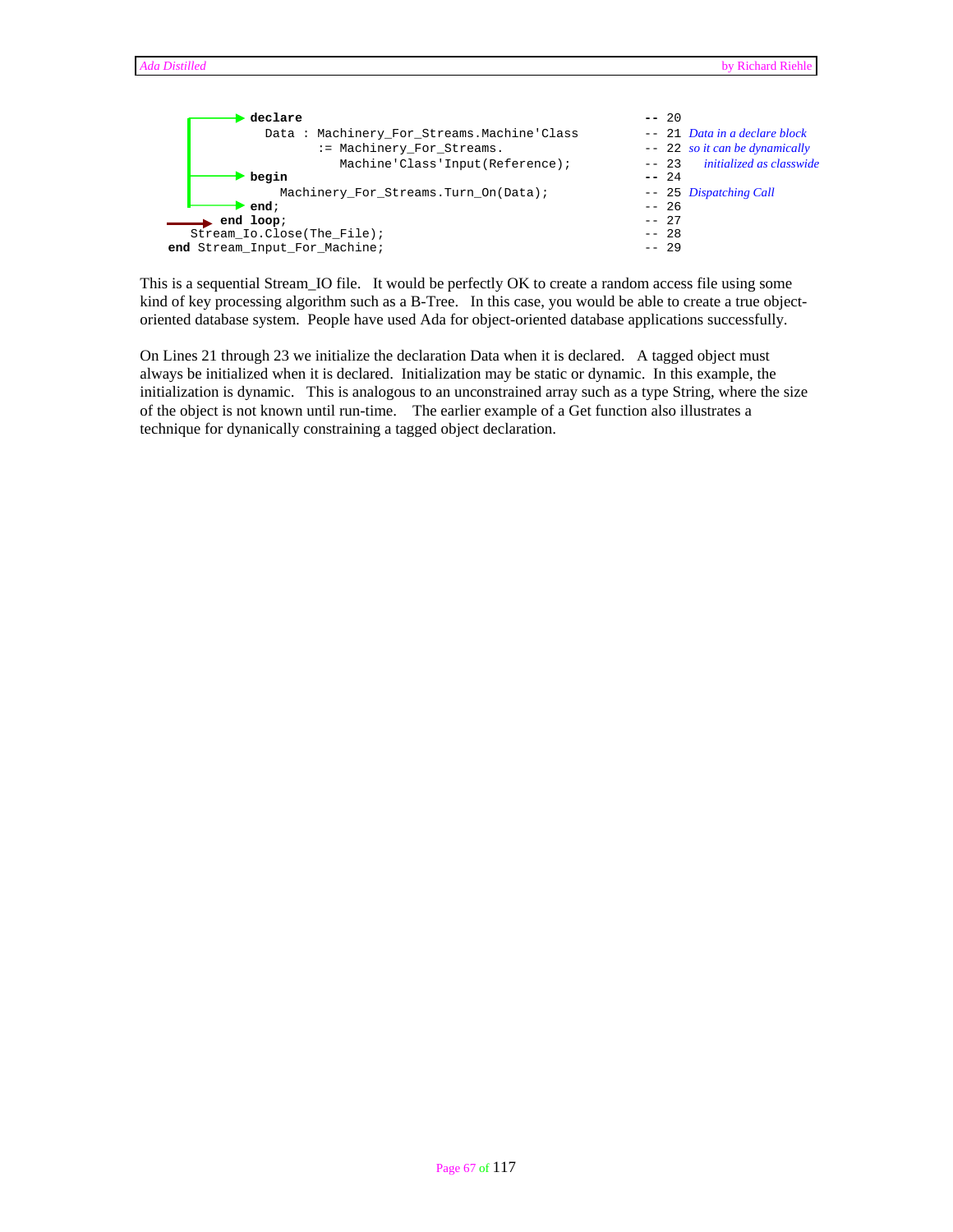# **10. Using Standard Libraries and Annexes**

The Ada language standard is published in two parts: **C***ore* language and **A***nnexes*. The Annexes, labled A through H, include some standard libary units. One library unit in Annex A, **package** Standard, is always in scope and always visible. Other libraries support special needs such as real-time system development, platform-specific systems programming, distributed systems, and safety and security. Still other units support input-output, string handling, and mathematical functions.

The most commonly used and misused library unit is package Standard, where all the predefined types (Boolean, Integer, Float, Character and String) are declared. Never use Standard numeric types for production software. Annexes A through K constitute some implementations of the language, but never define new syntax or semantics. Annex K defines the equivalent of intrinsic functions, called Attributes in Ada, that enable portability of algorithmic design.

Ada 2005 adds some new standard libraries. Also, there are more new libraries that are not part of the standard, but are useful for building a varietyof different kinds of software. The GtkAda library is especially useful for creating windowing applications.

# *10.1 Attributes for Portability (ALRM Annex K)*

Attributes enhance your ability to create flexibile, portable, and easy to read code. Many attributes behave like built-in functions. The format for an attribute is a prefix of a type or object name along followed by an apostrophe, followed by the attribute itself. Attributes may have parameters. The format is,

 Q'Attribute *where there is no parameter for the attribute* Q'Attribute(parameter) *where there is a parameter for the attibute*

The apostrophe is pronounced, "tic." In this example we would say, Q tic Attribute

**The term, attribute, was used in Ada before it became a term in OOP. It has a different meaning from that in the OOP communiity.** 

In an expression, an attribute might be coded as,

 X := Q'Attribute *where there is no parameter for the attribute* X := Q'Attribute(parameter) *where there is a parameter for the attibute* **for** X **use** Y'Attribute *in a representation specification clause*

along with other kinds of attribute expressions such as conditional and declarative statements. The prefix Q, shown above can be replaced by any of a number of Ada entities. When the attributes are defined in Annex K, they are shown with a prefix that indicates what kind of prefix is required. The possibilities are summarized in the following table.

| <b>Legend for Attribute Prefixes</b>                                                                                                                                                                                       |
|----------------------------------------------------------------------------------------------------------------------------------------------------------------------------------------------------------------------------|
| P <u>Subprogram</u><br>S <b>Summer Stripe or subtype identifier</b><br>E <b><i>I</i> E <i>I I I I I I I I I I I I I I I I I I I I I I I I I I I I I</i> </b><br>$T$ $\ldots$ task<br>(component is R.C')<br>A <b>array</b> |

#### **Examples of attributes are:**

Integer'Last *The last value in the set for predefined type Integer* Float'Last *The last value for predefined type Float* T1'Callable *Is task T1 still callable* Vector'Last *Where Vector is an array, Last is largest index value*

Page 68 of 117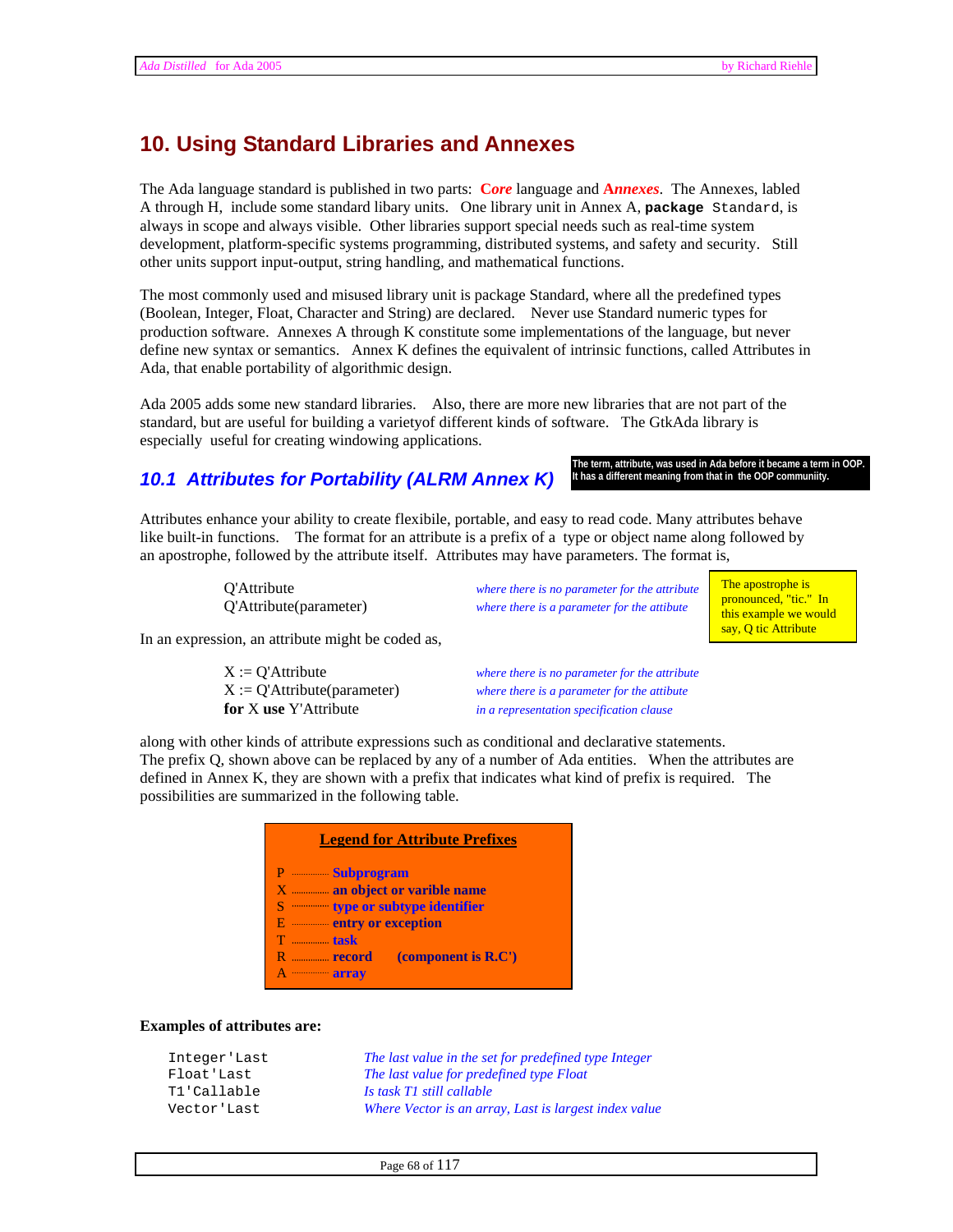| Vector'Length | Where Vector is an array, Length is the length of the array |
|---------------|-------------------------------------------------------------|
| Bvte'Size     | The number of bits in type Byte                             |
| X'Valid       | Is instance named X a valid representation of its own type? |

Each attribute is rigorously defined for its associated entity. As mentioned above, many attibutes make floating point operations more precise. Other attributes allow one to generalize an algorithm so it can be used for any type in a given set of types. Consider the following generic function, Next.

| generic<br><b>type</b> Element is $(\langle \rangle)$ ;                | $\overline{\phantom{a}}$<br>Generic formal discrete type parameter<br>$-2$                       |
|------------------------------------------------------------------------|--------------------------------------------------------------------------------------------------|
| function Next (Data: Element) return Element;                          | $-3$                                                                                             |
| <b>function</b> Next (Data: Element) <b>return</b> Element is<br>begin | $-1$<br>$-2$                                                                                     |
| <b>if</b> Data = Element Last <b>then</b><br>return Element First;     | $-3$<br>Body of generic function; note the use<br>$-4$<br>of attributes 'Last, 'First, and 'Succ |
| else<br><b>return</b> Element'Succ(Data);                              | $-5$<br>to generalize the algorithm.<br>-- 6                                                     |
| end if:                                                                | $-7$                                                                                             |

Notice how we are able to use attibutes in this algorithm to generalize the code. Element can be instantiated with any discrete type. This is a powerful feature of Ada. It has been copied by other languages, but never quite as well as originally designed in Ada.

#### **10.1.1 Classification of Attributes**

Some attributes are unique to specific types. Others are for machine/platform representation specifications. Still others are specific to object-oriented programming. The following charts organize some common attributes according to typical usage.

| <b>Floating Point Attributes</b> (where <i>S</i> is name of a floating point type) |                                 |                  |                     |  |  |
|------------------------------------------------------------------------------------|---------------------------------|------------------|---------------------|--|--|
| S'Adjacent                                                                         | S'Fraction                      | S'Machine Radix  | S'Safe First        |  |  |
| S'Ceiling                                                                          | S'Leading Part                  | S'Model          | S'Safe Last         |  |  |
| S'Compose                                                                          | S'Machine                       | S'Model Emin     | S'Scaling           |  |  |
| S'Copy Sign                                                                        | S'Machine Emax                  | S'Model_Epsilon  | S'Signed Zeros      |  |  |
| S'Denorm                                                                           | S'Machine Emin                  | S'Model Mantissa | S'Unbiased Rounding |  |  |
| S'Digits                                                                           | S'Machine Mantissa              | S'Model Small    |                     |  |  |
| S'Exponent                                                                         | S'Machine Overflows S'Remainder |                  |                     |  |  |
| S'Floor                                                                            | S'Machine Radix                 | S'Rounding       |                     |  |  |

The floating-point attributes are particularly useful for numerically intensive applications such as scientific, engineering, and analytical programs. In particular, note the presence of both Machine number and Model number attributes. These can be used to create highly portable numerical software. Some of the above attributes also apply to fixed-point types.

The following attributes are available for any scalar type. As a reminder, scalar types include all integers, enumeration types, floating-point types and fixed-point types. Scalar does not include records, arrays, access types, private types, task types, or protected types.

|           |                                                                                  | <b>Scalar Type Attributes</b> (where S is name of a scalar type) |                                                         |                                       |
|-----------|----------------------------------------------------------------------------------|------------------------------------------------------------------|---------------------------------------------------------|---------------------------------------|
| encompass | Of special $\frac{S'Base}{S'First}$<br>$S'$ Image<br>S'Last<br>$S'$ Max<br>S'Min | S'Pred<br>S'Range<br>S'Succ<br>S'Valid<br>S'Value                | S'Wide Image<br>S'Wide Value<br>S'Wide Width<br>S'Width | se attribute<br>ables the designer to |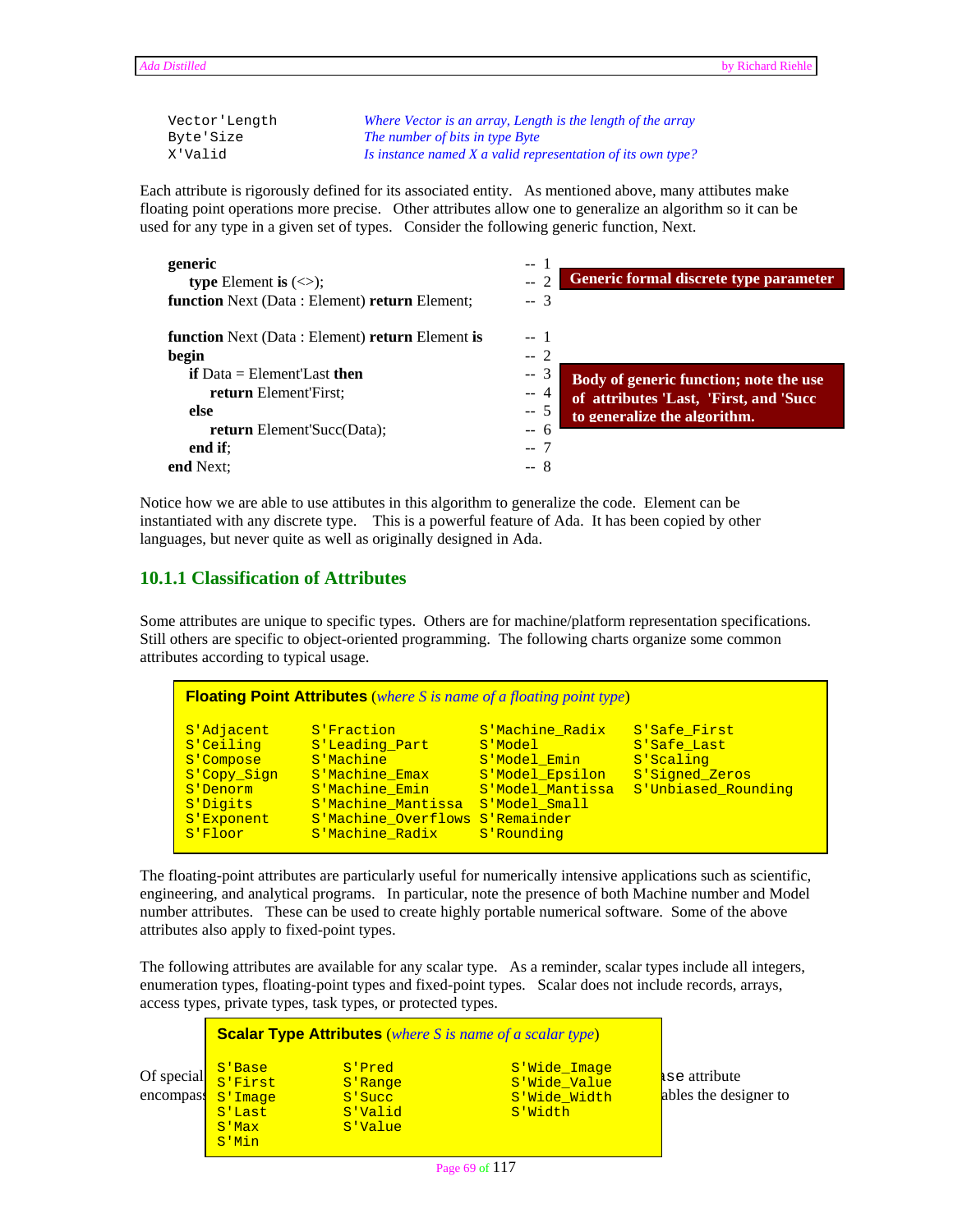create functions that ensure there will be no constraint\_error due to overflow of intermediate range overflow. The Valid attribute is used to test the result of an expression before using that result in another expression. It is also useful in avoiding exceptions when using features such as unchecked\_conversion.

| <b>Array Type/Object Attributes</b> (where A is name of a array type or array object) |                      |                                       |                                          |  |
|---------------------------------------------------------------------------------------|----------------------|---------------------------------------|------------------------------------------|--|
| <b>A'First</b><br>A'First(N)<br>- A'Last                                              | A'Last(N)<br>A'Range | A'Range(N)<br>A'Length<br>A'Length(N) | A'Constrained<br><b>A'Component_Size</b> |  |

Array attributes are among the most useful in developing portable Ada code. The are especially good to use in generic reusable components designed as unconstrained array types.

| <b>Object-Oriented Progamming Attributes</b> (Using legend from beginning of this section) |                                                |                              |                         |  |
|--------------------------------------------------------------------------------------------|------------------------------------------------|------------------------------|-------------------------|--|
| S'Class<br>S'Output<br>X'Taq                                                               | S'Class'Input<br>S'Class'Read<br>S'Class'Write | S'Input<br>S'Read<br>S'Write | S'Class'Output<br>S'Taq |  |

Actually, all the attributes in the preceding box in which the class does not appear are used for Stream operations. We include them together because they are most often used in conjunction with an objectoriented programming design.

| <b>Other Attributes</b> (where prefix is as shown in the legend box at the beginning of this section) |                                                                                                     |                                                                                                    |                                                                                                                        |  |
|-------------------------------------------------------------------------------------------------------|-----------------------------------------------------------------------------------------------------|----------------------------------------------------------------------------------------------------|------------------------------------------------------------------------------------------------------------------------|--|
| <b>P'Access</b><br>S'Bit_Order<br>E'Count<br>T'Identity<br>D'Partition ID<br>S'Size<br>T'Terminated   | <b>X'Access</b><br>P'Body_Version<br>S'Definite<br><b>R.C'First_Bit</b><br>S'Pos<br>X'Size<br>S'Val | S'Aft<br>T'Callable<br>S'Delta<br>R.C'Last_Bit<br><b>R.C'Position</b><br>S'Small<br>T'Storage_Size | X'Alignment<br><b>E'Caller</b><br><b>E'Identity</b><br><b>S'Modulus</b><br>S'Scale<br>S'Storage_Pool<br>S'Storage_Size |  |
| <b>P'Version</b>                                                                                      | <b>X'Unchecked Access</b>                                                                           |                                                                                                    |                                                                                                                        |  |

The above attributes cover everything from tasks to exceptions. As with other attributes, these can be used to make a design more portable. We have described the attributes declared in Annex K of the Ada Language Reference Manual. A compiler publisher is permitted to add attributes for their specific compiler. For example, the GNAT compiler has a special attribute, Unrestricted\_Access, which corresponds to Unchecked\_Access for subprogram access objects.

## *10.2 String Examples*

String handling is a simple idea that often becomes complicated in some programming environments. In particular, C, C++, and COBOL have made string handling more difficult than it needs to be. Ada is especially handy for string manipulation. Not only is an Ada string easy to declare and process, the predefined libraries (in Annex A) support most of the operations one might want to do on strings. Ada supports three kinds of strings: fixed strings, bounded strings, and unbounded strings. One kind of string may easily be converted into another kind of string. Fixed strings are those defined in package Standard.

The following program illustrates several additional features of the language. Notice the syntax for declaring a **constant**. On line 3, if the string variable is declared with a range constraint, the initializing string must have exactly the same number of characters. On line 4, if there is no range constraint, the index of the first character is 1 and the index of the last character is whatever the character count might be, in this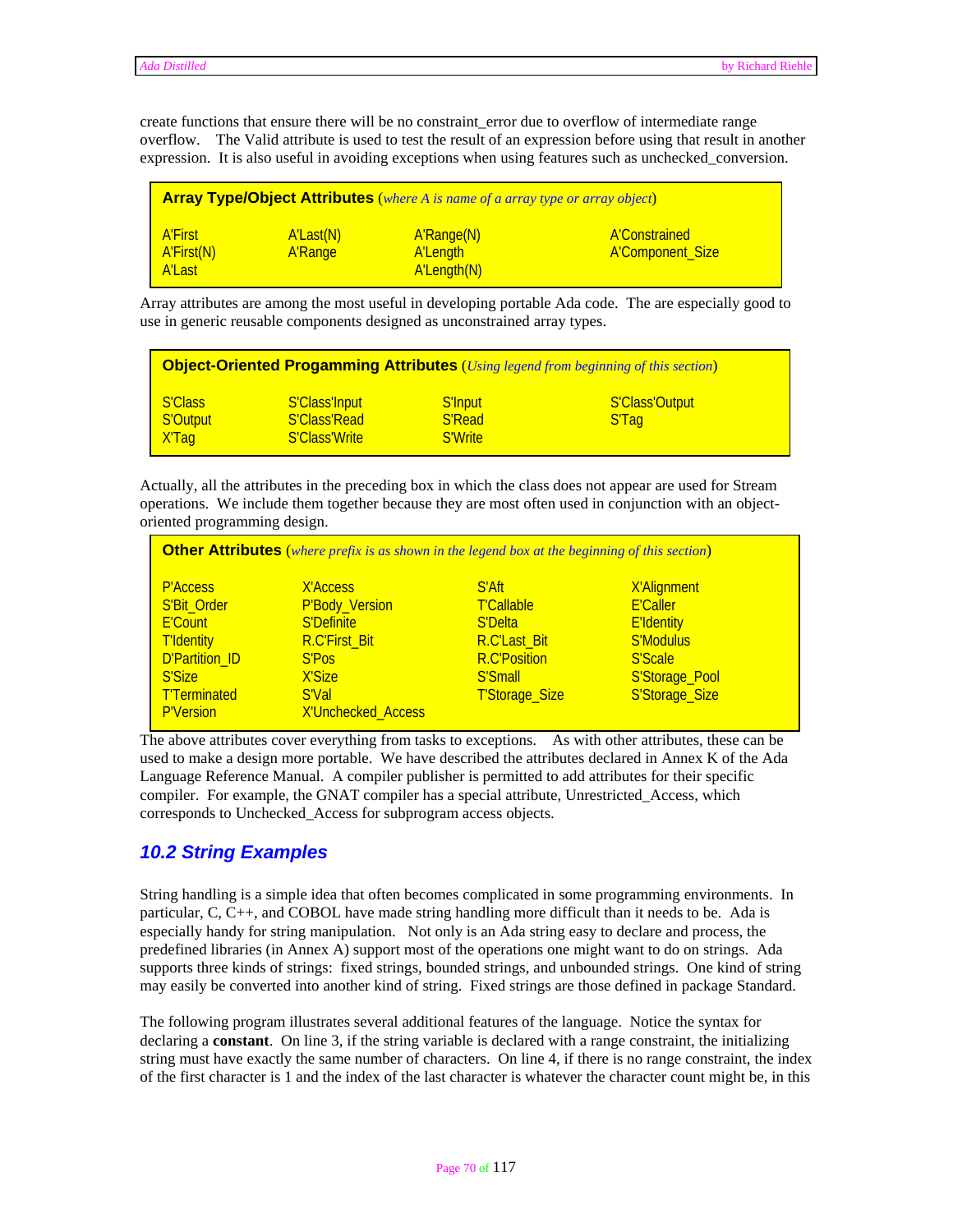case 9. Line 15 "slides" a string slice from one string into a slice in another string using the assignment operator and parenthetical notation to designate the source and target slices.

|                                          |                                                                  | <b>Ada Language Reference Manual</b> |
|------------------------------------------|------------------------------------------------------------------|--------------------------------------|
| with Ada.Text IO;                        | -- 1 Put Ada.Text_IO library unit in scope;                      | 10.1.2, A.10                         |
| procedure Bon_Jour is                    | -- 2 Parameterless declaration:                                  | 6.3                                  |
| Hello: String $(15)$ := "Salut";         | -- 3 Number of characters must match range;                      | 4.1, A.1/37                          |
| Howdy : String $:=$ "Howdy Joe";         | -- 4 Compiler determines constraint from string;                 | 2.6, 3.3.1/13                        |
| Bon_Jour: constant String := "Bon Jour"; | -- 5 A true constant; cannot be altered;                         | $3.3.1/5 - 6$                        |
| begin                                    | -- 6 Begins sequence of algorithmic statements;                  | 6.3                                  |
| Ada.Text IO.Put(Hello);                  | $--$ 7 Put a string with no carriage return;                     | A.10.6                               |
| Ada.Text IO.Set Col(20);                 | -- 8 On same line, position cursor at column 20;                 | A.10.5                               |
| Ada.Text IO.Put Line(Hello);             | $-$ 9 Put a string with a carriage return / line feed; A.10.7    |                                      |
| Ada.Text_IO.Put(Howdy);                  | $-- 10$ Put a string with no carriage return;                    | A.10.7                               |
| Ada.Text IO.Set Col (20);                | $-- 11$ Set the cursor to column 20 / line feed;                 | A.10.5                               |
| Ada.Text_IO.Put(Howdy);                  | $-- 12$ Put a string with no carriage return / line feed; A.10.7 |                                      |
| Ada.Text IO.New Line(2);                 | $-- 13$ Position cursor to a new line; double space; A.10.5      |                                      |
| Ada.Text IO.Put Line(Bon Jour);          | $-- 14 Put a constant to the screen with CRLF$ ;                 | A.10.7                               |
| $Howdy(79) := Bon\_Jour(13);$            | -- 15 Slide (assign) one string slice into another;              | 4.1.2                                |
| Ada.Text_IO.Put_Line (Howdy);            | $-- 16$ Put the modified string with CR/LF;                      | A.10.7                               |
| end Bon Jour:                            | $-- 17$ Note the label for the enclosing procedure;              | 6.3                                  |

There are better alternatives for String handling in a set of packages in Annex A.4 Here is a simple example of one of the packages. This is easier than string slicing and other low-level code.

| 10.2.1 Using the Fixed Strings Package      | ALRM A.4.4.4                                | package Ada. Strings. Fixed                                                |
|---------------------------------------------|---------------------------------------------|----------------------------------------------------------------------------|
|                                             |                                             |                                                                            |
| with Ada.Text IO;                           | -- 1 Put Ada.Text_IO library unit in scope; | 10.1.2, A.10                                                               |
| with Ada.Strings.Fixed;                     | -- 2 A language defined string package      | A.4.1, A.4.3                                                               |
| use Ada:                                    | -- 3 Makes all of package Ada visible       |                                                                            |
| procedure Ni_Hao_Ma is                      | -- 4 Hello in Mandarin Chinese              | 6.3                                                                        |
| Greeting: $String(180);$                    |                                             | -- 5 80 character string; String defined in package Standard ALRM A.1      |
| Farewell: $String(1120)$ ;                  | $-- 6120$ character string                  |                                                                            |
| begin                                       | -- 7 Start sequence of statements           |                                                                            |
| Ada.Strings.Fixed.Move(Greeting, Farewell); |                                             | -- 8 Move shorter string to longer string; may also move longer to shorter |
| end Ni Hao Ma;                              | $--$ 9 End of procedure scope.              |                                                                            |

#### **10.2.2 Bounded Strings**

*ALRM A.4.4.4* **package** Ada.Strings.Bounded

It is also possible to do operations on Bounded and Unbounded\_Strings. Bounded strings are those with a fixed size at compilation time through a generic instantiation.

**10.2.3 Unbounded Strings**  *ALRM A.4.4.4* **package** Ada.Strings.UnBounded

Unbounded strings are those which can be of any size, mixed size, etc. Many compilers will do automatic garbage collection of unbounded strings. If you want to try these two features of the language, they are defined in Annex A.4 of the Ada Language Reference Manual.

Consider the following program that lets you concatenate data to an unbounded string, convert that string to a standard fixed string, and then print it out to the screen.

| This is useful when you have a need for an input buffer of unknown size.<br>with Ada.Strings.Unbounded;<br>with Ada.Text IO;<br>use Ada; use Strings;<br><b>procedure</b> Unbounded String Demonstration is<br>Input : Character := $'$ : | $-1$<br>$-2$<br>$-3$<br>$-4$<br>$-5$ Ele | Unbounded strings are usually<br>implemented with automatic<br>garbage collection. This saves<br>storage but any kind of<br>automatic garbage collection is<br>time non-determinate. |
|-------------------------------------------------------------------------------------------------------------------------------------------------------------------------------------------------------------------------------------------|------------------------------------------|--------------------------------------------------------------------------------------------------------------------------------------------------------------------------------------|
| Output : String $(180) := (others = > '');$<br>Buffer: Unbounded.Unbounded String:                                                                                                                                                        |                                          | -- 6 Fixed length output string<br>-- 7 An unbounded buffer of input                                                                                                                 |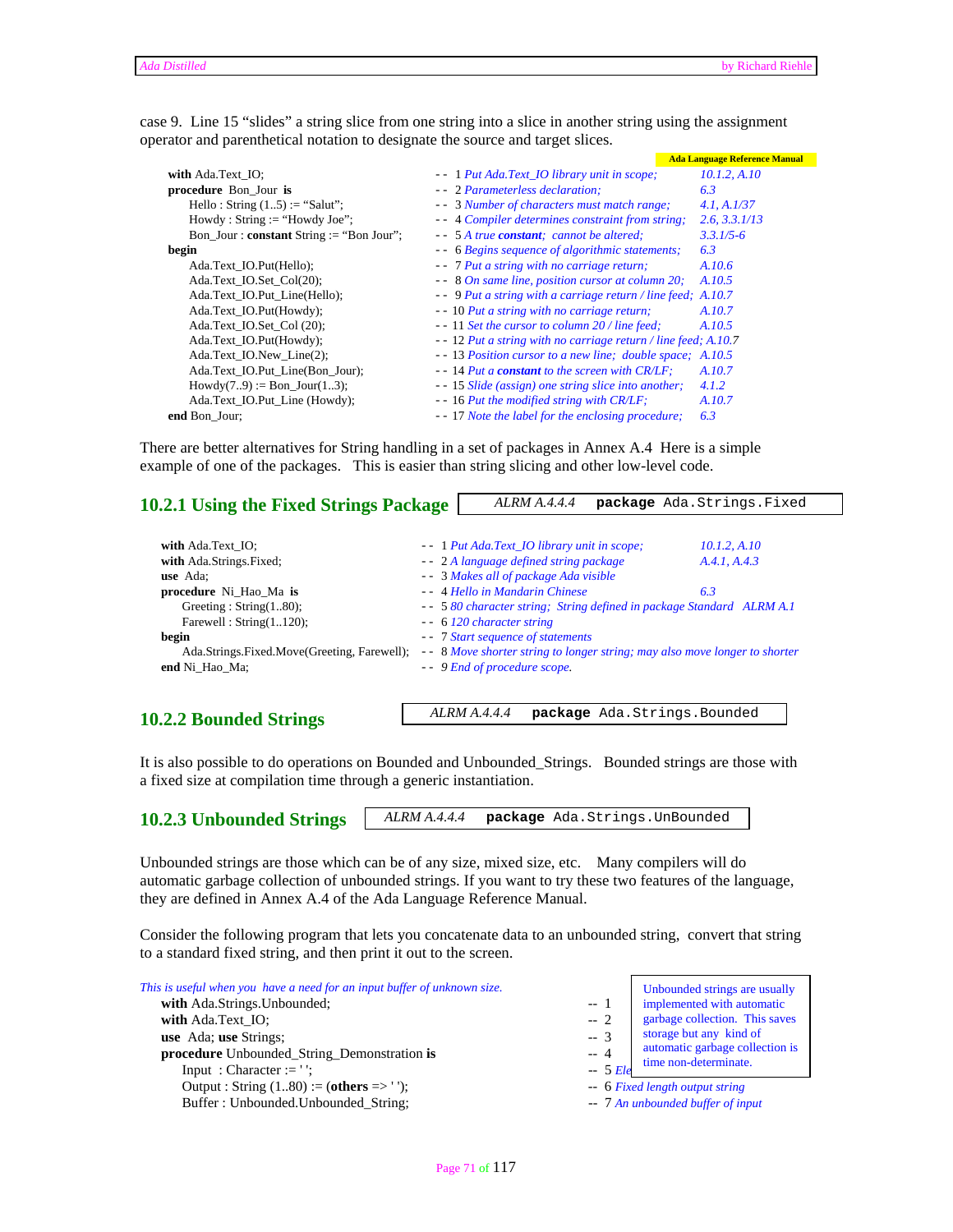| Length : Natural;                                                            | -- 8 Size of the buffer               |
|------------------------------------------------------------------------------|---------------------------------------|
| begin                                                                        | $-9$                                  |
| loop                                                                         | $-10$                                 |
| Text_IO.Put("Enter a character: ");                                          | $-11$                                 |
| Text_IO.Get(Input);                                                          | -- 12 Get the character               |
| exit when Input $=$ ' $\sim$ ':                                              | -- 13 Exit when tilde is entered      |
| Unbounded.Append(Source $\Rightarrow$ Buffer, New_Item $\Rightarrow$ Input); | -- 14 Add the character to the buffer |
| end loop;                                                                    | $-15$                                 |
| $Length := Unbounded.Length(Buffer);$                                        | $-16$ How big is the buffer?          |
| $Output(1Length) := Unbounded.To_Striangle(Buffer);$                         | -- 17 Copy the buffer to a String     |
| Text_IO.Put_Line(Output(1Length));                                           | -- 18 Output the entire string        |
| end Unbounded String Demonstration;                                          | $-19$                                 |
|                                                                              |                                       |

#### **10.2.4 Other String Operations**

There are many other facilities for string handling in Ada. We show here an example from another useful library, package Ada.Characters. Here is a little package that converts lower case letters to upper case.

**with** Ada.Text\_IO; **--** 1 *Put Ada.Text\_IO library unit in scope; 10.1.2, A.10* **with** Ada.Characters.Handling;  $A.3.2$ **use** Ada;  $\qquad \qquad -3$  *Makes package Ada visible*<br>**procedure** Arizang **is**  $\qquad \qquad -4$  *Famous Korean love song* Data : String := "arirang";  $-5$  *initialized lower case character string* **begin begin begin c c c** *c statements c c <i>c c statements c c <i>c c c <i>c c c c c c c c c c c c c c* Text\_IO.Put(Characters.Handling.To\_Upper(Data)); -- 7 *Convert output to upper case characters and print it* end Arirang;  $-8$  *End of procedure scope.* 

- 
- 
- 
- **procedure** Arirang **is** -- 4 *Famous Korean love song 6.3*
- 
- 
- 
- 

## *10.3 Converting Strings to Other Types*

Sometimes it is necessary to represent a string value in some other format. Other times we need to convert some other type to a string representation. One could easily write a small generic subprogram to accomplish this. Also, Ada provides an unchecked conversion capability. Unchecked features are seldom used since they circumvent the fundamental philosophy of Ada: every construct should be, by default, safe.

#### **10.3.1 Converting a String to an Scalar Type**

**Note the many variations possible**

The following procedure demonstrates many of the features of the language for converting a string to an integer, a string to a floating point, a string to an unsigned number, and a string to an enumerated value.

| with Ada.Text_IO;                                                                   |                   |     |
|-------------------------------------------------------------------------------------|-------------------|-----|
| with Ada. Integer Text IO;                                                          |                   |     |
| with Ada. Float Text IO;                                                            | $\qquad \qquad -$ | -3  |
| <b>use</b> Ada: $-$ It is generally OK to use a visibility clause for package Ada   |                   | 4   |
| procedure String_To_Scalar_Demonstration is                                         | $\qquad \qquad -$ | -5  |
| type Spectrum is (Red, Orange, Yellow, Green, Blue, Indigo, Violet);                |                   | -6  |
|                                                                                     |                   |     |
| type Unsigned is mod $2**8$ ; -- Reminder: mod defines an unsigned integer type     |                   | -7  |
| : Integer $:= 0;$<br>Num                                                            | $- -$             | - 8 |
| FNum : Float := $0.0$ ;                                                             | $-- 9$            |     |
| $Color: Spectrum := Blue;$                                                          | $-- 10$           |     |
| $MNum$ : Unsigned := 0;                                                             | $-- 11$           |     |
| Text : String $(110)$ ;                                                             | $- - 12$          |     |
| Text_Integer : String := $"451"$                                                    | $-- 13$           |     |
| Text_Float : String := $"360.0"$                                                    | $- - 14$          |     |
| Text Color : String := "Orange";                                                    | $- - 15$          |     |
| Text_Unsigned : String := $"42"$ ;                                                  | $-- 16$           |     |
| Integer Last : Natural;                                                             | $-- 17$           |     |
| Instantiate IO<br>Float_Last : Natural;<br>Good use of named                        | $-- 18$           |     |
| <i>packages for each</i><br>Spectrum_Last : Natural;<br>association                 | $-- 19$           |     |
| data type that needs<br>Modular Last : Natural;                                     | $- - 20$          |     |
|                                                                                     | $-- 21$           |     |
| package SIO is new Text_IO.Enumeration_IO(Enuma => Spectrum); conversion to or from |                   |     |
| package MIO is new Text_IO.Modular_IO<br>$\equiv$ Unsigned);<br>(Num<br>a string.   | $- - 22$          |     |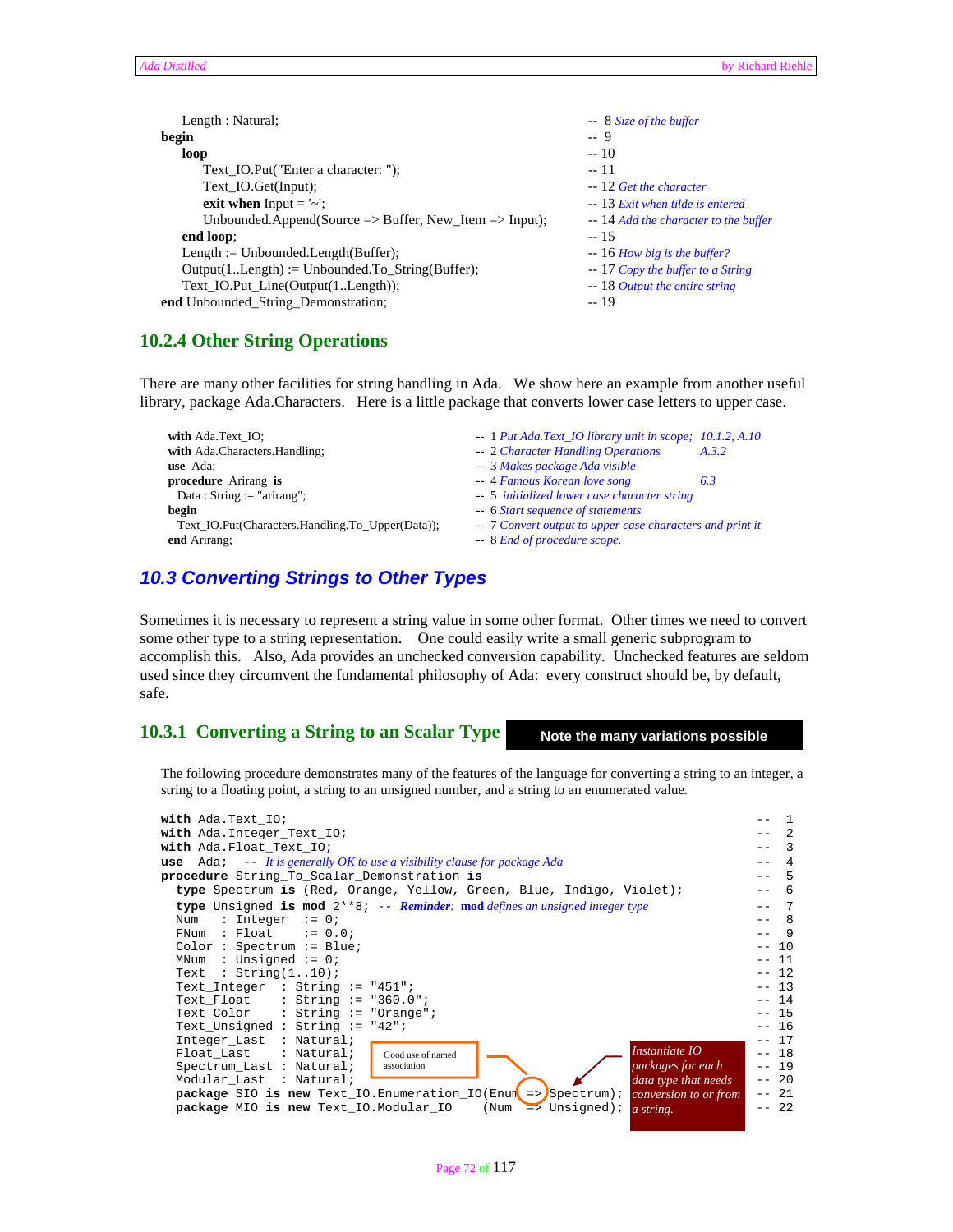| $(Num \Rightarrow Integer);$<br>package IIO is new Text_IO. Integer_IO                            |                                  | $-- 23$            |
|---------------------------------------------------------------------------------------------------|----------------------------------|--------------------|
| package FIO is new Text_IO.Float_IO<br>$(Num \Rightarrow$ Float);                                 |                                  | $-- 24$            |
| begin                                                                                             |                                  | $-- 25$            |
| Text_IO.Put_Line("The String Values are:<br>$"$ );                                                |                                  | $-- 26$            |
| Text_IO.Put("Orange for Enumerated Type                                                           | "); Preamble stuff so reader can | $-- 27$            |
| Text_IO.Put_Line("451 for Integer Type<br>" ) $\cdot$                                             | see how the program              | $-- 28$            |
| Text_IO.Put("360.0 for Float Type<br>$"$ );                                                       | corresponds to reality           | $-- 29$            |
| Text_IO.Put_Line("42 for Unsigned Type<br>" $\cdot$ ;                                             |                                  | $-- 30$            |
| Text_IO.New_Line;                                                                                 |                                  | $-- 31$            |
| $--$ Example 1; using the Value attribute                                                         |                                  | $-- 32$            |
| Text_IO.New_Line;                                                                                 |                                  | $-- 33$            |
| Text_IO.Put_Line(" >>> Example 1; Using 'Value Attribute <<< ");                                  |                                  | $-- 34$            |
| Color := Spectrum'Value(Text_Color);                                                              |                                  | $-- 35$            |
| := Integer 'Value(Text_Integer); -- See Annex K for meaning of 'Value<br>Num                      |                                  | $-- 36$            |
| FNum := Float'Value(Text Float);                                                                  |                                  | $-- 37$            |
| $MNum$ := Unsigned Value (Text_Unsigned);                                                         |                                  | $-- 38$            |
| SIO.Put(Color);<br>Text_IO.New_Line: $-$ <i>I/O for Spectrum data type</i>                        |                                  | $-- 39$            |
| Text_IO.New_Line: $-$ <i>I/O for Integer data type</i><br>IO.Put(Num);                            |                                  | $- - 40$           |
| Text_IO.New_Line; $-$ <i>I/O for Float data type</i><br>FIO.Put(Fnum);                            |                                  | $-- 41$            |
| Text_IO.New_Line; -- $I/O$ for Modular data type<br>MIO.Put(MNum);                                |                                  | $- - 42$           |
| Text_IO.New_Line;                                                                                 |                                  | $- - 43$           |
| -- Example 2; using the procedures of pre-instantiated packages                                   |                                  | $- - 44$           |
| Text_IO.Put_Line(" >>>> Example 2; using pre-instantiated packages << " );                        |                                  | $- - 45$           |
| Integer_Text_IO.Get(From => Text_Integer, Item => Num, Last => Integer_Last);                     |                                  | $-- 46$            |
| Float_Text_IO.Get(From => Text_Float, Item => FNum, Last => Float_Last);                          |                                  | $- - 47$           |
| Integer_Text_IO.Put(Num); Text_IO.New_Line;                                                       |                                  | $- - 48$           |
| Float_Text_IO.Put (FNum, Fore => 3, Aft => 3, Exp => 0); Named association                        |                                  | $-- 49$            |
| $Text\_IO.New\_Line(2);$                                                                          |                                  | $-- 50$            |
| -- Example 3; using your own instantiated packages                                                |                                  | $-- 51$            |
| >>>> Example 3; Using own instantiations <<<< ");<br>Text IO.Put Line("                           |                                  | $-- 52$            |
| Text_IO.New_Line;                                                                                 |                                  | $-- 53$            |
| $SIO.Get(From \Rightarrow Text\_Color, Item \Rightarrow Color, Last \Rightarrow Spectrum\_Last);$ |                                  | $-- 54$            |
| MIO.Get(From => Text_Unsigned, Item => MNum, Last => Modular_Last);                               |                                  | $-- 55$            |
| IIO.Get(From => Text_Integer, Item => Num, Last => Integer_Last);                                 |                                  | $-- 56$            |
| FIO.Get(From => Text_Float, Item => FNum, Last => Float_Last);                                    |                                  | $-- 57$            |
| -- Now Write the Results to the Screen                                                            | <b>Named association</b>         | $-- 58$            |
| $SIO.Put(Item => Color);$ Text IO. New Line;                                                      |                                  | $-- 59$            |
| $\text{IIO.Put}(\text{Item} \Rightarrow \text{Num})$<br>Text_IO.New_Line;                         |                                  | $-- 60$            |
| FIO. Put (Item => FNum, Fore => 3, Aft => 3, Exp => 0);                                           |                                  | $-- 61$            |
| Text_IO.New_Line;<br>$MIO.Put(Item => MNum);$                                                     |                                  | $-- 62$<br>$-- 63$ |
| $Text\_IO.New\_Line(2);$                                                                          |                                  | $- - 64$           |
| Text_IO.Put_Line(" **** End of String_To_Scalar_Demonstration **** ");                            |                                  | -- 65              |
| end String To Scalar Demonstration;                                                               |                                  | -- 66              |
|                                                                                                   |                                  |                    |

#### **10.3.2 Converting a Scalar to a String**

**Note the many variations possible** 

This program is the opposite of the one in 10.2.2, above. We can convert almost any kind of scalar value to a string. The package, Ada.Text\_IO contains nested generic packages that make it easy to convert any kind of number to a string. The programmer may also use the X'Image attribute (See ALRM Annex K) from an internal (machine based) representation to a string.

with Ada.Text\_IO, Ada.Integer\_Text\_IO, Ada.Float\_Text\_IO; -- 1 **use** Ada;  $-2$  *May safely use Ada* **procedure** Scalar\_To\_String\_Demonstration is -- 3 *Convert a string to a scalar object*  **type** Spectrum **is** (Red, Orange, Yellow, Green, Blue, Indigo, Violet); -- 4 *Enumerated type* **type** Unsigned **is mod**  $2^{**}8$ ;  $-5$  *Unsigned modular type* Num : Integer := 451; -- 6 *Combustion point of paper in farenheit* FNum : Float :=  $360.0$ ;  $-7$  *Don't go off on a tangent*  Color : Spectrum := Blue; -- 8 *Hmmmm. "You don't look bluish."* MNum : Unsigned := 42; -- 9 *Life, the Universe, and Everything* Text : String(1..10);<br> **package SIO is new** Text\_IO.Enumeration\_IO(Enum => Spectrum);<br>
-- 11 *Instantiate IO for enumerated type* **package** SIO is new Text\_IO.Enumeration\_IO(Enum => Spectrum); **package** MIO **is new** Text\_IO.Modular\_IO (Num => Unsigned); -- 12 *Instantiate IO for modular type* **package IIO is new** Text\_IO.Integer\_IO (Num => Integer); -- 13 *Instantiate IO for predefined Integer*<br> **package FIO is new** Text\_IO.Float\_IO (Num => Float); -- 14 *Instantiate IO for predefined Float* **package** FIO **is new** Text\_IO.Float\_IO (Num => Float); **begin** -- 15 Text\_IO.Put\_Line(" Example 1; Using 'Image Attribute "); -- 17 *Example 1; using the image attribute* Text\_IO.Put\_Line(Spectrum'Image(Color)); -- 18

- 
- 
- 
- 
- 
- 
- 
- 
- 
- 
- 
- 
- 
- 
- -

Output using the 'Image attributes from Annex K. Leading space for positive values. Leading sign for negative values.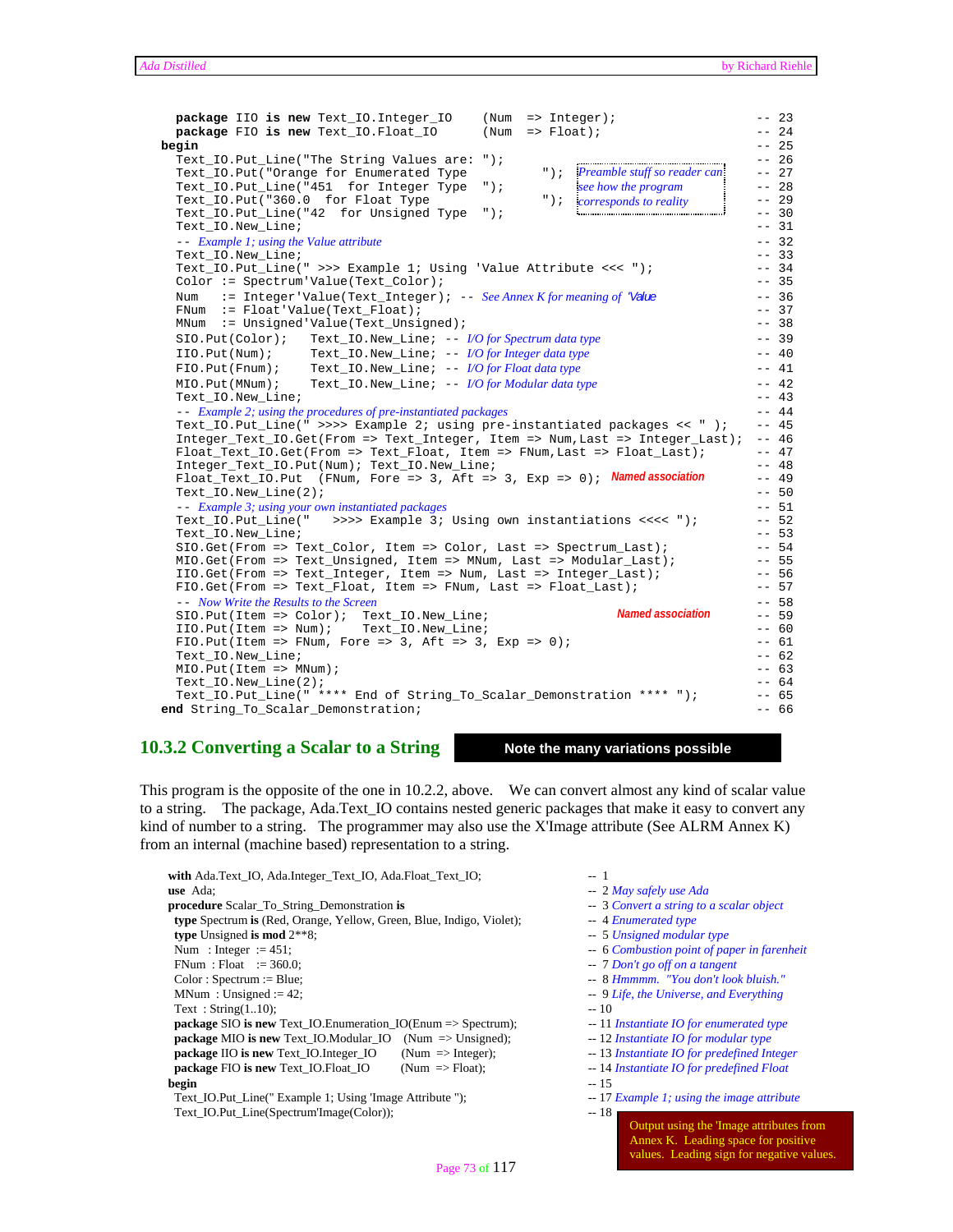| Text_IO.Put_Line(Unsigned'Image(MNum));                                        | $-19$                                        |
|--------------------------------------------------------------------------------|----------------------------------------------|
| Text_IO.Put_Line(Integer'Image(Num));                                          | $-20$                                        |
| Text_IO.Put_Line(Float'Image(FNum));                                           | $-21$                                        |
| Text_IO.New_Line;                                                              | $-22$                                        |
| Text_IO.Put_Line(" Example 2; using pre-instantiated packages ");              | -- 24 Example 2; pre-instantiated packages   |
| Integer_Text_IO.Put(Num); Text_IO.New_Line;                                    | $-25$                                        |
| Float_Text_IO.Put (FNum, Fore => 3, Aft => 3, Exp => 0);                       | -- 26 Named association for parameters       |
| Text IO.New Line(2);                                                           | -- 27 Example 3; own instantiated packages   |
| Text_IO.Put_Line(" Example 3; Using own <i>instantiations</i> ");              | $-29$                                        |
| SIO.Put(Color); Text_IO.New_Line;                                              | -- 30 Two statements on single line          |
| MIO.Put(MNum); Text_IO.New_Line;                                               | $-31$                                        |
| IIO.Put(Num); Text_IO.New_Line;                                                | $-32$                                        |
| FIO.Put(FNum, Fore $\Rightarrow$ 3, Aft $\Rightarrow$ 3, Exp $\Rightarrow$ 0); | -- 33 Named association for parameters       |
| Text_IO.New_Line(2);                                                           | $-34$                                        |
| -- Example 4; convert to text and then print                                   | $-35$                                        |
| Text_IO.Put_Line("Example 4; Convert to text, then print");                    | $-36$                                        |
| $SIO.Put(To \Rightarrow Text, Item \Rightarrow Color);$                        | -- 37 Named association for parameters       |
| Text_IO.Put_Line(Text);                                                        | $-38$                                        |
| $MIO.Put(To \Rightarrow Text, Item \Rightarrow MNum);$                         | Convert each value to a String<br>$-39$      |
| Text_IO.Put_Line(Text);                                                        | and then print it. This is built-in<br>$-40$ |
| $IO.Put(To \Rightarrow Text, Item \Rightarrow Num);$                           | to Ada.Text_IO. Don't write<br>$-41$         |
| Text_IO.Put_Line(Text);                                                        | your own version of this.<br>$-42$           |
| FIO.Put(To => Text, Item => FNum, Aft => 3, Exp => 0);                         | $-43$                                        |
| Text_IO.Put_Line(Text);                                                        | $-44$                                        |
| Text_IO.New_Line;                                                              | $-45$                                        |
| Text_IO.Put_Line("End of Image_Demonstration");                                | $-46$                                        |
| end Scalar_To_String_Demonstration;                                            | $-47$                                        |

## *10.4 Wide Strings*

Both Ada and Java are designed to support international (Unicode) character sets. Ada calls this widestrings. We will add some examples of wide string processing in a future edition of Ada Distilled.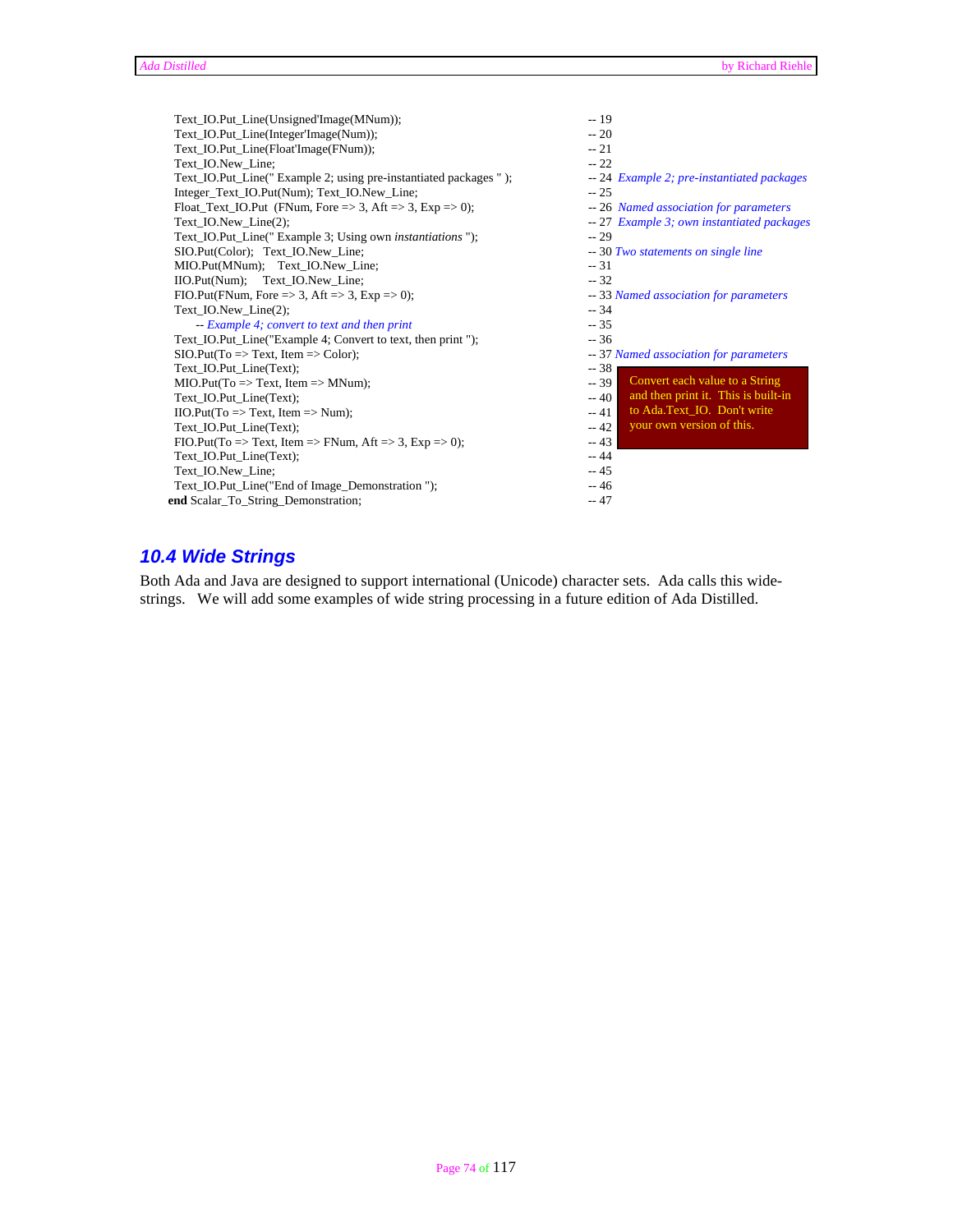**program** be viewed **f the Ada comb even if one t** comb is

# **11. Exception Management**

Ada 83 was one of the first languages to include exception management. Nearly all modern programming languages now have this feature. Exceptions are an essential feature of typed-languages that support encapsulation. Think of an exception handler as a kind of software circuit-breaker. Just a real circuitbreaker prevents your house from catching fire, the software circuit-breaker can prevent your program from aborting at uncontrollable points during execution.

Ada 95 has four predefined exceptions and allows the programmer to declare exceptions specific to the problem being solved. Predefined exceptions from package Standard (Annex A.1) are:

#### **Constraint\_Error, Storage\_Error, Program\_Error, Tasking\_Error**

Input/output errors in package IO\_Exceptions (Annex A.13) are,

**Status\_Error, Mode\_Error, Name\_Error, Use\_Error, Device\_Error, End\_Error, Data\_Error, Layout\_Error** 

Other Annex packages define other kinds of exceptions. Exceptions appear in library packages from various software repositories, including the many freeware packages available from Internet sources.

### *11.1 Handling an Exception (ALRM 11.4)*

An exception handler must appear in a **begin**...**end** sequence. Therfore it might appear as,

| <b>function</b> Ohm (Volt, Amp: Float) <b>return</b> Float is<br>Result : Float := $0.0$ ;<br>begin<br>Result := $Volt / Amp$ ;<br>return Result:<br>-exception<br>when Constraint Error $\Rightarrow$<br>Text IO.Put Line ("Divide by Zero");<br>raise:<br>end Ohm: | -- 1 Parameterized function declaration;<br>6.3<br>-- 2 Initialized local variable<br>-- 3 Begins algorithmic statements;<br>6.3<br>-- 4 Simple division; cannot divide by zero<br>$-5$<br>-- 6 If we try to divide by zero, land here.<br>-- 7 Raised on divide-by-zero; handle it here.<br>-- 8 Display the error on the console<br>-- 9 Re-raises the exception after handling it.<br>-- 10 Scope terminator with name of unit<br>6.3 | <b>Reminder:</b><br><b>Every Adap</b><br>body can be<br>in terms of<br>comb even<br>tooth of the<br>not shown. |
|----------------------------------------------------------------------------------------------------------------------------------------------------------------------------------------------------------------------------------------------------------------------|------------------------------------------------------------------------------------------------------------------------------------------------------------------------------------------------------------------------------------------------------------------------------------------------------------------------------------------------------------------------------------------------------------------------------------------|----------------------------------------------------------------------------------------------------------------|
|----------------------------------------------------------------------------------------------------------------------------------------------------------------------------------------------------------------------------------------------------------------------|------------------------------------------------------------------------------------------------------------------------------------------------------------------------------------------------------------------------------------------------------------------------------------------------------------------------------------------------------------------------------------------------------------------------------------------|----------------------------------------------------------------------------------------------------------------|

It is better not to return an invalid value from a function so it is useful to raise an exception. Sometimes you want a **begin** ... **exception** ... **end** sequence in-line in other code. To call the function Ohm from a procedure, we would want another exception handler. Since the handler re-raised the same exception (on line 8), we need another handler in the calling subprogram.

```
with Ada.Exceptions; with Ohm; -- 1 Chapter 11.4.1 ALRM; also, see the end of this chapter
with Ada.Text_IO; use Ada; -2 OK for use clause on package Ada
procedure Electric (Amp, Volt : in Float; -- 3 In mode parameters
                Resistance : out Float) is -- 4 Out mode parameter; 6.3
  function MSG (X :.Exceptions.Exception_Occurrence) -- 5 Profile for Exception_Message function
      return String -6 Return type for Exception_Message
       renames Exceptions.Exception_Message; -- 7 Rename it to three character function name
begin \qquad \qquad -8 Begins sequence of algorithmic statements; 6.3
  Resistance := Ohm(Amp => Amp, Volt => Volt); -- 9 Simple division operation; cannot divide by zero
exception \qquad \qquad -10 If we try to divide by zero, land here.
  when Electric_Error: --- 11 data type is Ada.Exceptions.Exception_Occurrence
  Text_IO.Put_Line(MSG(Electric_Error)); -- 13 See lines 5-7; renamed Exception_Message function
  Exceptions.Reraise_Occurrence(Electric_Error); -- 14 Procedure for re-raising the exception by occurrence name
```
- 
- 
- 
- 
- 
- 
- 
- 
- 
- 
- 
- Constraint\_Error => -- 12 *This error is raised on divide-by-zero; handle it here.* 
	-
	-
- **end** Electric; **are end** Electric; **are expanded end** Electric; **and expanding expanding expanding expanding expanding expanding expanding expanding expanding expanding expanding expanding expa**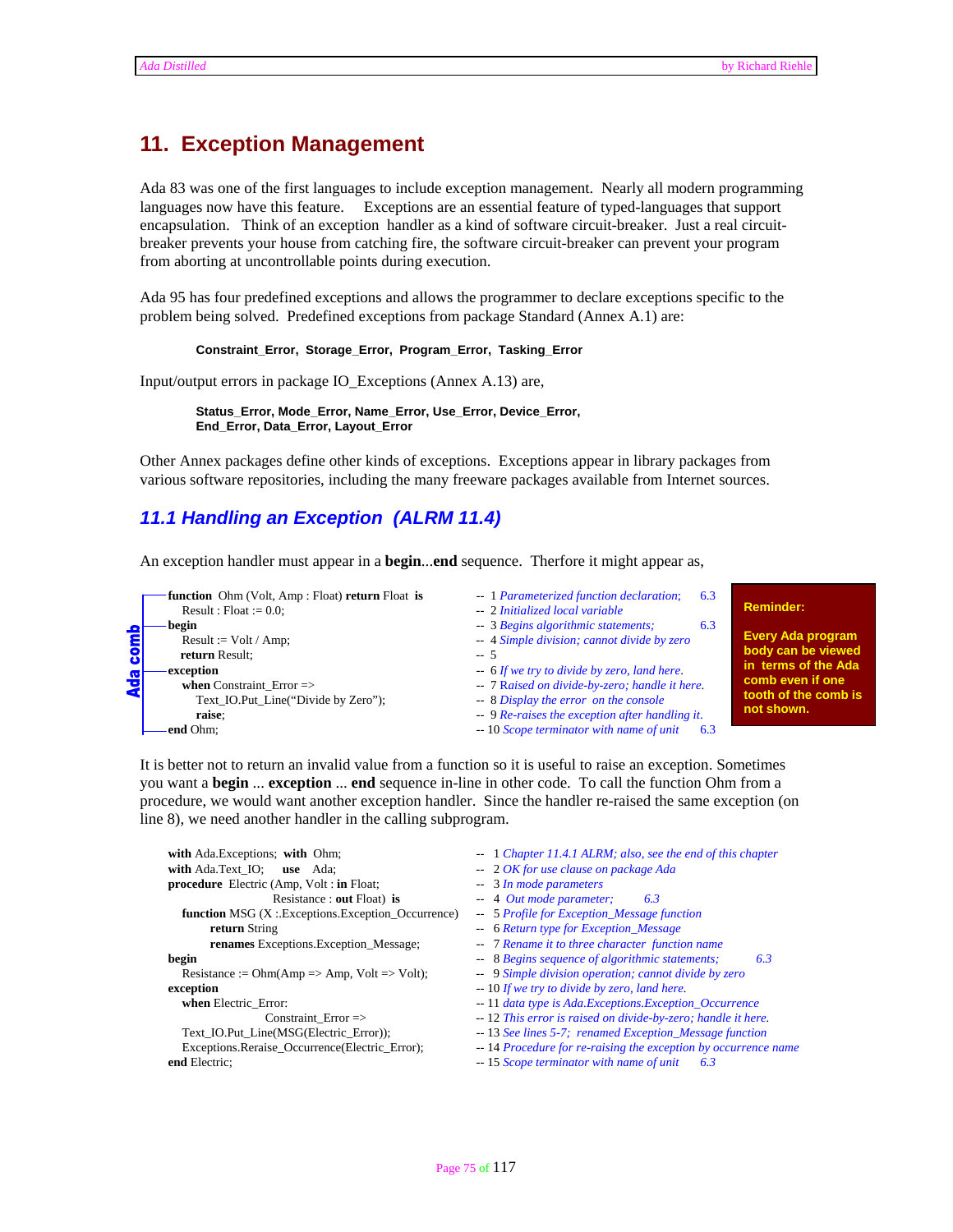### *11.2 Declaring your Own Exceptions*

Ada allows user-defined exceptions. These can be declared and raised by the designer.

```
with Ada.Exceptions; use Ada; \qquad \qquad -1 Chapter 11.4.1 ALRM
package Exception_Manager is -2A typical exception/error management package
 Overflow : exception; \qquad \qquad -3 Own named exception; User-defined exception
 Underflow : exception; \qquad \qquad -4 Ada exception is not a first class object
  Divide_By_Zero : exception; -- 5 This could be handy for some applications
 type Exception_Store is tagged limited private; -- 6 A place to store exception occurrences
 type Reference is access all Exception_Store'Class; -- 7 In case you need to reference this in another way
 procedure Save ... b procedure Save ... a procedure Save same exception to Exception_Store
procedure Log ... Ellipses are not part of Ada exception -- 9 Logs an exception
 procedure Display ... \frac{1000 \text{ m/s}}{1000 \text{ m/s}} = 10 Displays and exception
private -- 11 Useful to have more operations before this
 type Exception_Set is array (1..100) -- 12 Array of access values to Exception_Occurrence
       of Exceptions.Exception_Occurrence_Access; -13 Exception_Occurrence_Access is an access type
 type Exception_Store is tagged -- 14 A record containing an array of exceptions
record --15
       Current_Exception : Natural := 0; -- 16 And index over the Exception_Set
       Exception_Set; -17 Instance of type from Lines 12-13
end record; -18<br>end Exception_Manager; -19-- 19 Package scope terminator
with Exception_Manager; \qquad \qquad -1 Put Exception_Manager package in scope
package Application_With_Exception is -- 2 
 type Application_Type is private; \qquad \qquad -3 Private here is partial definition of type
 procedure Start (Data : in out Application_Type); -- 4 Create and initialize the application
 procedure Restart (Data : in out Application_Type); -- 5 If there is an exception, you may need to restart
 procedure Stop (Data : in out Application_Type); -- 6 Stop the application; may be able to restart
 procedure Cleanup (Data : in out Application_Type); -- 7 When there is an error, call this procedure
 procedure Finalization (Data : in out Application_Type); -- 8 Not be confused with Ada.Finalization 
 Application_Exception : exception; -- 9 Your locally defined exception for this package
private \qquad \qquad -10 Nothing is public from here forward
  type Application_Type is ... -- requires full definition of type -- 11 Full definition of the private type 
end Application_With_Exception; -12 End of the specification unit. Needs a body.
```
In the Application\_With\_Exception package, any one of the subprograms defined might raise an Application\_Exception or some other kind of exception. Since we have not used any of the resources of Exception Manager, it would be better to defer its context clause (put it in scope) in the package body.

| with Exception Manager;                           | -- 1 Localize the context clause to package body |  |
|---------------------------------------------------|--------------------------------------------------|--|
| <b>package body</b> Application With Exception is | $-2$                                             |  |
| - Implementation code for the package body        | $-3$                                             |  |
| end Application_With_Exception;                   | $-4$                                             |  |

#### *11.3 Raising Exceptions*

Exceptions should indicate a strange event that cannot be handled with the usual coding conventions. Ada 95 includes an attribute, X'Valid, to help the developer avoid exceptions on scalar types. Consider this program that uses X'Valid.

| Given: the following visible declaration:<br>First an exception should be visible for the user.<br>Compound Data Error : exception; |  |
|-------------------------------------------------------------------------------------------------------------------------------------|--|
| $- -$                                                                                                                               |  |
| $-2$<br>Scalar types declared within the record                                                                                     |  |
| definition. X'Valid will not work on a<br>$-3$                                                                                      |  |
| record but can be used on scalar<br>$- 4$                                                                                           |  |
| components.<br>$-5$                                                                                                                 |  |
| -- 6                                                                                                                                |  |
|                                                                                                                                     |  |
|                                                                                                                                     |  |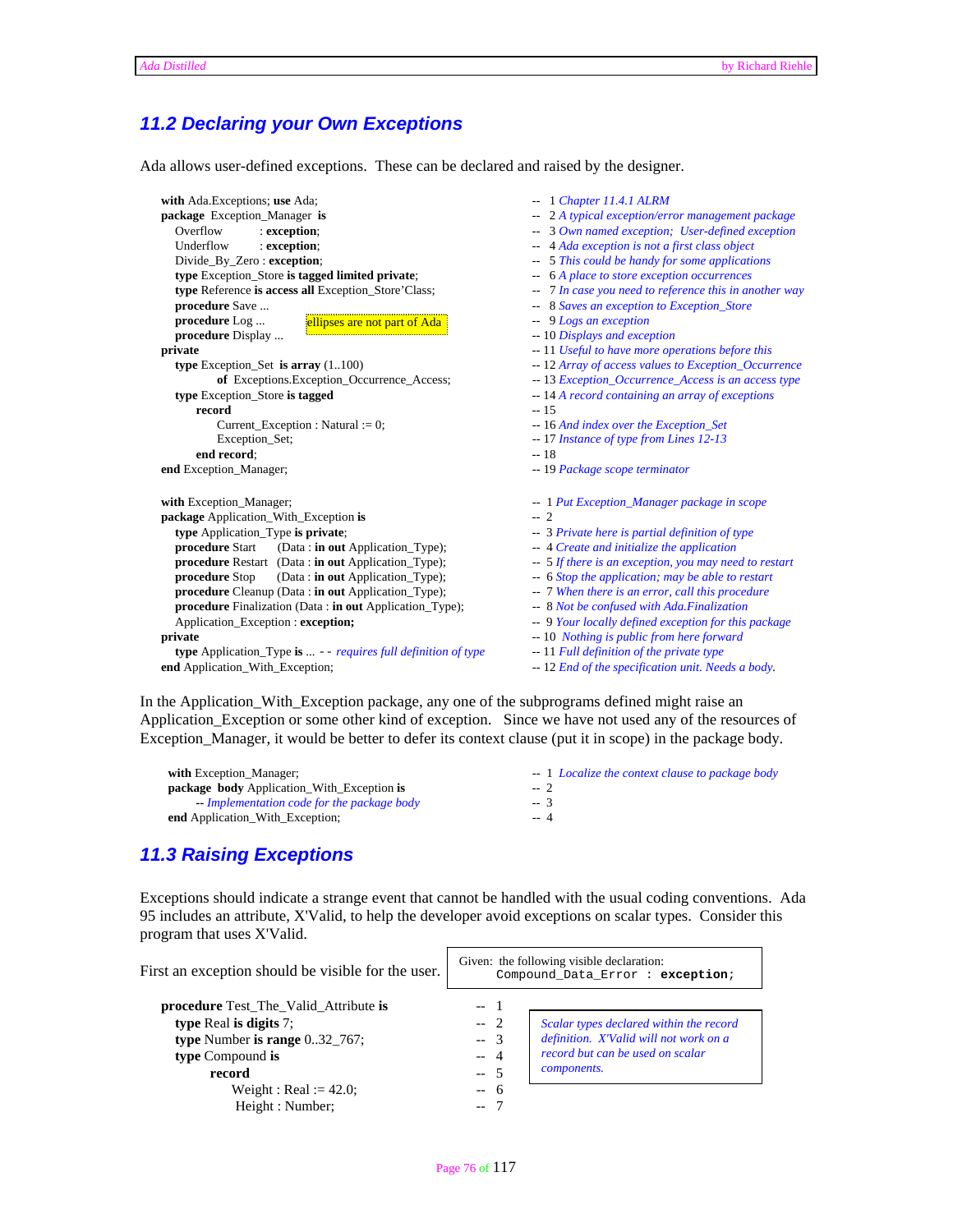| Width: Number:                           | -- 8                                        |
|------------------------------------------|---------------------------------------------|
| end record:                              | $-9$                                        |
| Data: Compound := $(80.0, 64, 97)$ ;     | -- 10 Record initilialized with aggregate   |
| begin                                    | $-11$                                       |
| <b>if</b> Data. Weight'Valid <b>then</b> | -- 12 Test the Weight to see if it is valid |
| null:                                    | -- 13 Usually some sequence of statements   |
| elsif Data.Height'Valid then             | -- 14 Test the Height to see if it is valid |
| null:                                    | -- 15 Usually some sequence of statements   |
| elsif Data. Width'Valid then             | -- 16 Test the Widht to see if it is valid  |
| null:                                    | -- 17 Usually some sequence of statements   |
| else                                     | -- 18 An else part is usually a good idea   |
| raise Compound Data Error;               | -- 19 Failed all around; raise an exception |
| end if:                                  | $-20$                                       |
| end Test The Valid Attribute;            | -- 21                                       |
|                                          |                                             |

Not all Ada designers agree with the above example. It is your responsibility to decide whether this appropriate in designing your software. The important consideration is that you may define and raise exceptions when you determine they are necessary. Object-oriented programming has a strong bias toward encapsulation. When encapsulation is strong, an exception may be the appropriate technique to notify a client that something has gone wrong within the software object they are using.

## *11.4 Package Ada.Exceptions*  **Ada 95 only**

The following language-defined can be useful for some kinds of applications.

| <b>package</b> Ada. Exceptions <b>is</b> -- This is an Ada language defined package                                          | $-1 ALRM 11.4.1$                            |
|------------------------------------------------------------------------------------------------------------------------------|---------------------------------------------|
| type Exception_Id is private;                                                                                                | -- 2 predefined assignment                  |
| Null_Id: constant Exception_Id;                                                                                              | -- 3 this is called a deferred constant     |
| <b>function</b> Exception_Name(Id: Exception_Id) <b>return</b> String;                                                       | -- 4 Associate a string with an exception   |
| type Exception_Occurrence is limited private;                                                                                | -- 5 no assignment operation                |
| type Exception_Occurrence_Access is access all Exception_Occurrence;                                                         | -- 6 useful for a limited private type      |
| Null_Occurrence: constant Exception_Occurrence;                                                                              | -- 7 Deferred constant; no assignment       |
| <b>procedure</b> Raise_Exception( $E : \textbf{in Exception}_I$ Id; Message : $\textbf{in String} := "$ );                   | -- 8 Exception_ID from line 2               |
| <b>function</b> Exception_Message $(X : Exception$ _Occurrence) <b>return</b> String;                                        | -- 9 String value of exception message      |
| <b>procedure</b> Reraise_Occurrence $(X : in Exception$ _Occurrence $)$ ;                                                    | -- 10 After handling, raise it again        |
| <b>function</b> Exception_Identity(X: Exception_Occurrence) <b>return</b> Exception_Id; --11 <i>Exception_ID from line 2</i> |                                             |
| <b>function</b> Exception_Name $(X : Exception$ _Occurrence) <b>return</b> String;                                           | -- 12 String value of Exception_Occurrence  |
| -- Same as Exception_Name(Exception_Identity(X)).                                                                            | $-13$                                       |
| <b>function</b> Exception_Information( $X : Exception$ Occurrence) <b>return</b> String;                                     | -- 14 Some compilers give lots of info here |
| <b>procedure</b> Save_Occurrence(Target: out Exception_Occurrence;                                                           | -- 15 A lot like a copy or assignment       |
| Source : in Exception_Occurrence);                                                                                           | $-16$                                       |
| <b>function</b> Save_Occurrence(Source: Exception_Occurrence)                                                                | -- 17 Create an access object               |
| return Exception_Occurrence_Access;                                                                                          | $-18$                                       |
| private                                                                                                                      | $-19$                                       |
| -- not specified by the language                                                                                             | $-20$                                       |
| end Ada.Exceptions;                                                                                                          | $-21$                                       |
|                                                                                                                              |                                             |

One can design with this package so objects of type Exception\_Occurrence are stored in a volatile data structure (list, array, etc) and held for later processing. Any exception can be converted into a text format and stored as text in a log file. This feature is useful for non-stop systems that require handling exceptions but cannot stop executing for each processing anomaly. Even though standard Ada exceptions are not first-class objects, the availability of Exception\_ID and Exception\_Occurrence gives the designer an opportunity to promote them to first-class objects. This enables the efficiency associated with ordinary Ada exceptions with the less efficient option of designing them as objects.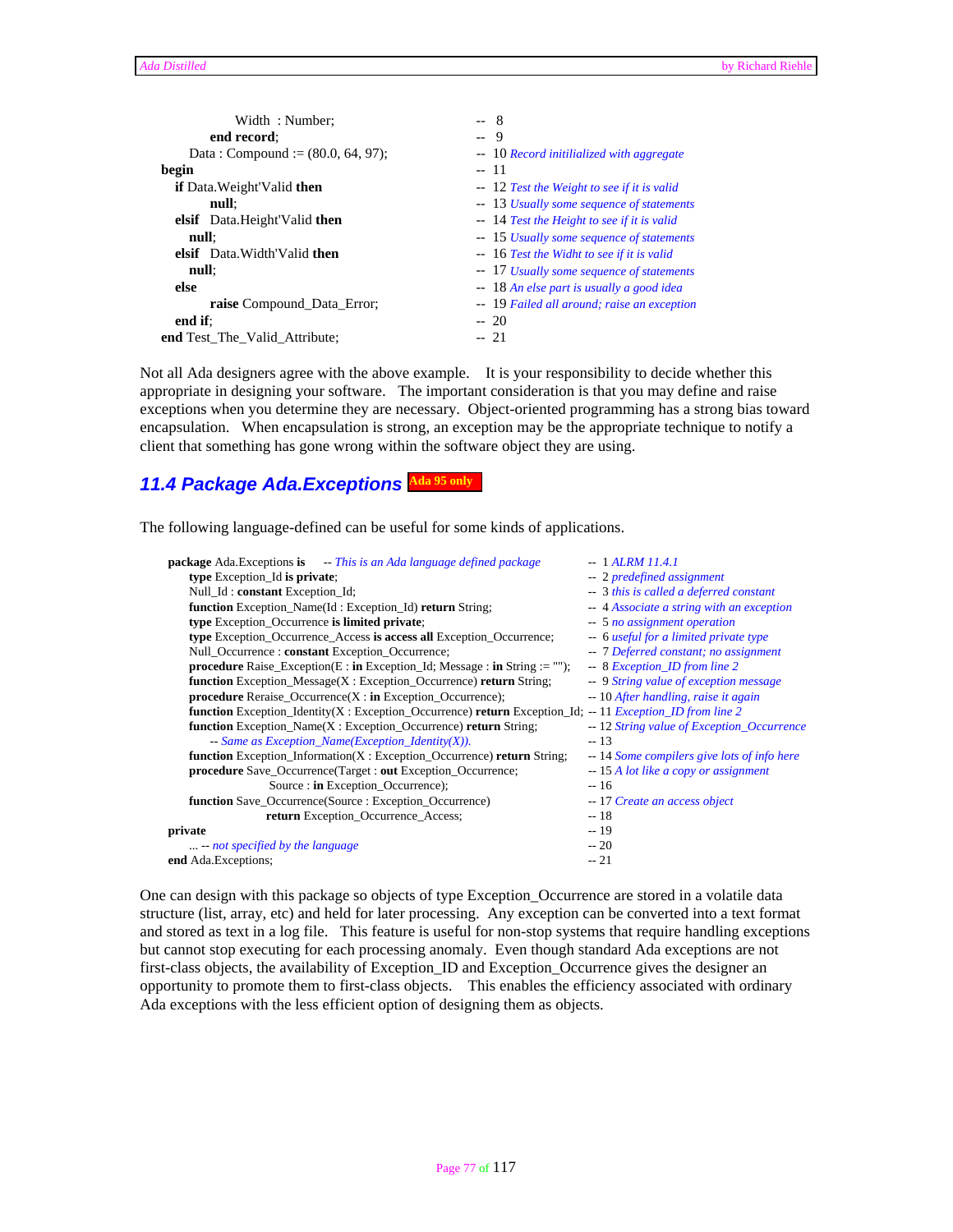**Ille** 

## **12. Generic Components**

### *12.1 Generic Subprograms*

In Ada, an algorithm or object can be designed as type-independent, and can be put in the library as a generic reusable component. There are huge libraries of generic Ada components already in place such as the Public Ada Library. Here are examples of simple generic subprograms. The first example is a generalization of the Next function shown earlier. First we are required to define the generic specification.

| generic                                                        | -- 1 Reserved word for defining templates |
|----------------------------------------------------------------|-------------------------------------------|
| <b>type</b> Item is $(\diamond)$ ; -- <i>Any discrete type</i> | -- 2 Generic formal Parameter (GFP)       |
| <b>function</b> Next (Value : Item) <b>return</b> Item:        | -- 3 Specification for generic subprogram |

 $\rightarrow$  We would not be allowed to code a generic specification with an is such as,

|     | generic                                     | $-1$ As in line 1, above            |
|-----|---------------------------------------------|-------------------------------------|
|     | <b>type</b> Item is $(\le)$ ;               | $-2$ As in line 2, above            |
| gal | function Next (Value : Item) return Item is | - 3 Illegal; Specification required |
|     | $\cdots$                                    | --4 body of function                |
|     | end Next:                                   | -- 5 before implementation          |
|     |                                             |                                     |

because any generic subprogram must be first specified as a specification. The specification may actually be compiled or may be declared in the specification of a package.

Then we code the actual algorithm. Notice that the algorithm does not change at all for the earlier version of function Next, even though we may now use it for any discrete data type.

| function Next (Value : Item) return Item is        | -- 1 Item is a generic formal parameter      |
|----------------------------------------------------|----------------------------------------------|
| begin                                              | -- 2 No local declarations for this function |
| <b>if</b> Item'Succ(Value) = Item'Last <b>then</b> | $-3$ A good use of attribute; see ALRM K/104 |
| return Item'First;                                 | $-4 ALRM 6.3$                                |
| else                                               | $-5 ALRM 5.3$                                |
| <b>return</b> Item'Succ(Value);                    | -- 6 Note two returns; may not be good idea  |
| end if:                                            | $-7$ ALRM 5.3                                |
| end Next:                                          | -- 8 Always include the function identifier  |
|                                                    |                                              |

This function can be instantiated for any discrete data type. Given the following types, write a few little procedures to cycle through the types,

**type** Month **is** (January, Februrary, March, April, May, June, July, August, September, October, November, December); **type** Color **is** (Red, Orange, Yellow, Green, Blue, Indigo, Violet) ; -- *our friend, Roy G. Biv.*  **type** Day **is** (Sunday, Monday, Tuesday, Wednesday, Thursday, Friday, Saturday); **type** Priority **is** (Very\_Low, Low, Sorta\_Medium, Medium, Getting\_Higher, High, Very\_High, The\_Very\_Top);

The next generic subprogram is the famous, but simple Swap procedure. Recall that every non-limited type including a private type has the predefined operators,  $=$ ,  $/=$ , and operation  $=$  (assignment). Therefore, we can instantiate the Swap procedure with any non-limited type in Ada. That is, a private generic formal parameter, as defined on line 2 below, can be associated with any non-limited type

| generic                                                     | $-- 1$ Start the generic formal parameters |
|-------------------------------------------------------------|--------------------------------------------|
| <b>type</b> Element $(\le)$ is private;                     | $-- 2$ Unconstrained generic parameter     |
| <b>procedure</b> Swap (Left, Right: <b>in</b> out Element); | -- 3 Usually compiled separately           |

First we code the the specification then the actual implementation. Notice the algorithm in the implementation works for any non-limited data type.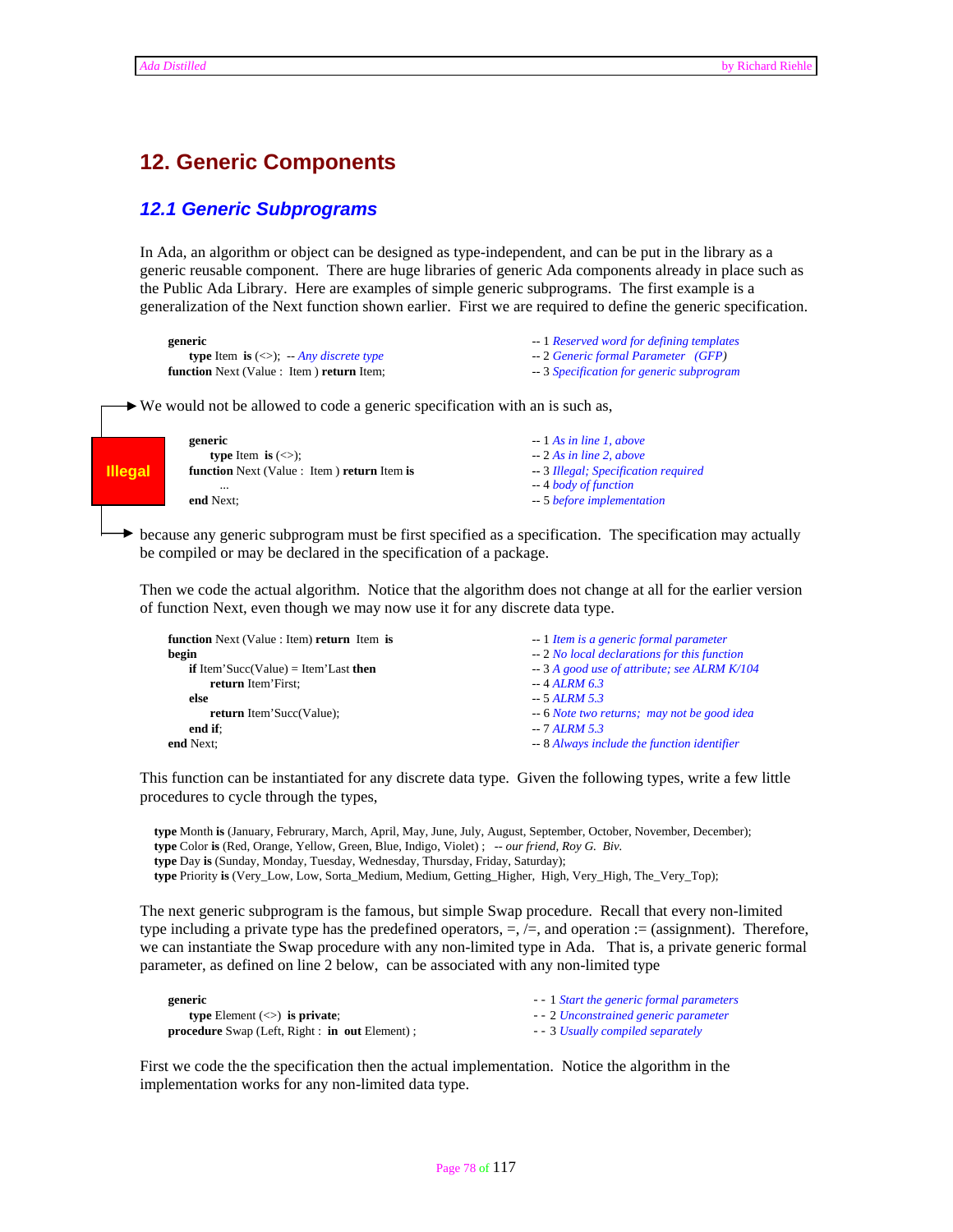| <b>procedure</b> Swap (Left, Right: <b>in</b> out Element) is | -- 1 Compile separately in its own body file |
|---------------------------------------------------------------|----------------------------------------------|
| $Temp: Element := Left;$                                      | $-$ - 2 Must be constrained in declaration   |
| begin                                                         | $- - 3$                                      |
| Left := $Right$ ;                                             | $--$ 4 First part of exchange                |
| $Right := Temp;$                                              | $-- 5$ Second part of exchange               |
| end Swap:                                                     | $-- 6$                                       |

An algorithm does not get much easier than the Swap procedure. What should be clear from seeing generic Swap is that you can use this technique to generalize hundreds of other algorithms on your own projects. You can also use this technique to easily share algorithmic code with your colleagues.

Sometimes it is useful to collect generic subprogram specifications some common properties in one package. For example, using those already described,

| package Utilities is                                                                       | -- A handy package at the project-specific level |                                                                     |
|--------------------------------------------------------------------------------------------|--------------------------------------------------|---------------------------------------------------------------------|
| generic<br>type Item is private:<br><b>procedure</b> Swap( $L, R : \textbf{in}$ out Item); | -- A constrained generic formal parameter        | Tip:<br><b>You can create</b>                                       |
| generic<br><b>type</b> Item is $(\le)$ ;<br>function Next (Data : Item) return Item;       | -- A discrete type generic formal parameter      | this kind of<br>utility package<br>for algorithms<br>unique to your |
| generic                                                                                    |                                                  | team's project.                                                     |
| <b>type</b> Item is $(\le)$ ;                                                              | -- A discrete type generic formal parameter      |                                                                     |
| -- more generic subprograms as appropriate to your particular project needs                |                                                  |                                                                     |
| <b>function</b> Prev (Data : Item) <b>return</b> Item;<br>end Utilities:                   |                                                  |                                                                     |

Use Utilities package to collect common generic algorithms. Build new generics from existing generics.

### *12.2 Other Generic Formal Parameters*

A generic formal type parameter is possible for any type; e.g., access types, derived types, array types, and even limited types. For limited types, the designer must include a corresponding set of generic formal operations. Even for other types, generic formal operations are often useful. Consider this private type.

| generic                                                                    | -- Start the generic formal parameters |
|----------------------------------------------------------------------------|----------------------------------------|
| <b>type Item is private</b> ; -- <i>Predefined assignment and equality</i> | -- Generic formal type parameter       |
| with function " $>$ " (L, R : Item) return Boolean;                        | - Generic formal ">" operator          |
| with function " $\lt$ " (L, R : Item) return Boolean;                      | -- Generic formal "<" operator         |
| <b>package</b> Doubly Linked Ring 1 is                                     | -- Generic reusable data structure     |
| -- Specification of a Doubly_Linked_Ring data strructure                   |                                        |
| end Doubly_Linked_Ring_1;                                                  |                                        |

Doubly\_Linked\_Ring\_1 requires some operations beyond simple test for equality. Only := and = are predefined for a private type. We may include parameters for other operators. These "own code" operators are instantiated by the client of the package. Before looking at the instantiation of this example, study the following example that is preferred by many designers of resuable generic data structure components.

| generic                                                      | -- 1 start a generic package specification | Many            |
|--------------------------------------------------------------|--------------------------------------------|-----------------|
| type Item is private;                                        | -- 2 Predefined assignment and equality    | prefer          |
| type Item_Reference is access all Item;                      | -- 3 general access type formal parameter  | name            |
| with function $Is$ Equal $(L, R : Item)$ return Boolean;     | $-4$ formal parameter for own code "="     | functi<br>gener |
| with function $Is\_Less\_ Than(L, R : Item)$ return Boolean; | -- 5 formal parameter for own code "<"     | subpr           |
| with function Is_Greater_Than (L, R : Item) return Boolean;  | -- 6 formal paramter for own code ">"      | paran           |
| <b>package</b> Doubly Linked Ring 2 is                       | -- 7 Generic reusable data structure       |                 |
| type Ring is limited private;                                | -- 8 limited private type for container    |                 |
| -- Specification of a Doubly_Linked_Ring data strructure     | -- 9 more operations on limited type       |                 |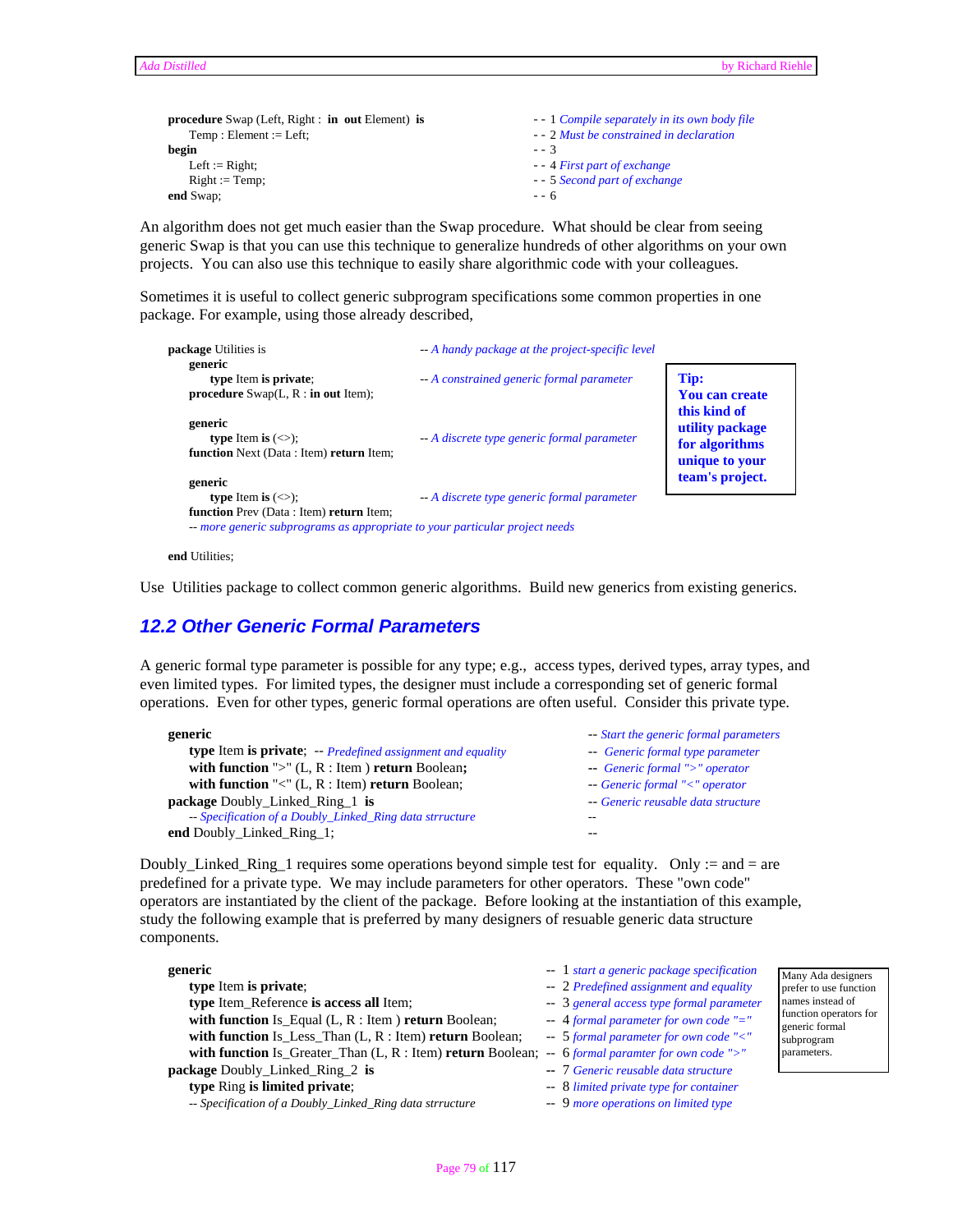```
end Doubly_Linked_Ring_2; -10 end of package specification
```
Although test for equality is predefined for a private type, the test is on the binary value of the data not on its selected components. If the actual parameter is a record or constrained array, a pure binary comparison may not give the intended result. Instead, by associating a generic actual operation with a generic formal operation, the client of the generic package can ensure the structure behaves according to a given record key definition. Also, by including an access type for the generic formal private type, the client may have lists of lists, trees of queues, lists of rings, etc. This example instantiates the Doubly\_Linked\_Ring\_2.

```
with Doubly_Linked_Ring_2 ; 
procedure Test_Doubly_Linked_Ring_2 is
     type Stock is record
       Stock Key : Positive;
        Description : String (1..20); 
    end record; 
    type Stock_Reference is access all Stock; 
   function Is_Equal (L, R : Stock) return Boolean is 
   begin 
       return L.Key = R.Key;
   end Is_Equal; 
   function ">" ... -- Overload ">" Implement using the same rules as in function Is_Equal, above
   function "<" ... 
   package Stockkeeper is new Doubly_Linked_Ring_2( Item => Stock, 
                                                              Item_Reference => Stock_Reference, 
                                                             Is_Equal \Rightarrow Is_Equal,
                                                             Is\_Less\_Then => " <", Is_Greater_Than => ">"); 
    The Ring : Stockkeeper.Ring; 
    The_Data : Stock; 
begin 
                                        The Key is only one field of the record. 
                                        Compare only the record Key, not the whole record. 
                                                                                                       Notice the use of 
                                                                                                       named association; 
                                                                                                       good for readability 
                                                                                                       and documentation
```
 -- *Insert and remove stuff from the Ring* **end** Test\_Doubly\_Linked\_Ring\_2;

Sometimes it is convenient to combine a set of generic formal parameters into a signature package. A signature package can be reused over and over to instantiate many different kinds of other generic packages. A signature package will often have nothing in it except the generic parameters. It must be instantiated before it can be used. This is an advanced topic. Here is one small oversimplified example, derived and extended into a fully coded program, adapted from the Ada 95 Language Rationale.

| $\overline{\phantom{a}}$<br>Note the generic            |
|---------------------------------------------------------|
| $-2$<br>formal parameters                               |
| for the signature<br>$-3$                               |
| package, Mapping.<br>-- 4                               |
| The package<br>$-5$                                     |
| contains no other<br>-- 6                               |
| <i>operations. This is</i><br>$-- 7$<br>legal and handy |
| $-8$                                                    |
| -- 9 Signature package                                  |
| $-9.1$                                                  |
| $-10$                                                   |
| $-11$ See line 9, above                                 |
| -- 12 Use clause OK here                                |
| $-13$                                                   |
| -- 14 Generic procedure                                 |
| $-15$                                                   |
|                                                         |

Lines 2 through 9 define the *generic formal signature* that will become our generic formal pacakage parameter for the Do\_Something procedure. This model has no specification and therefore will not have a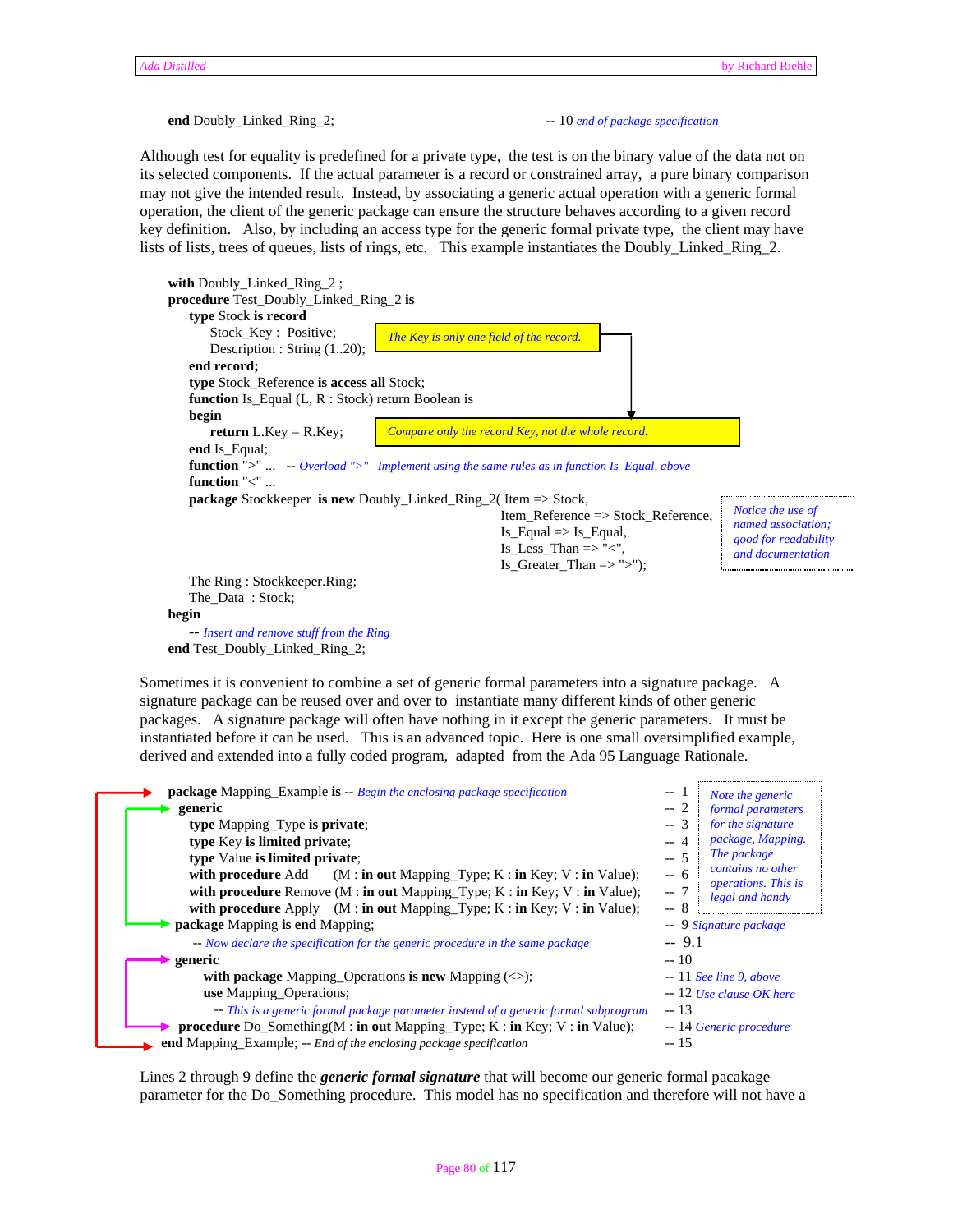body. It is typical of a generic formal signature to be a set of parameters for later instantiation. The code on Line 11 is the syntax for a generic formal package parameter. The parenthetical box  $(\ll)$  may have the formal parameters associated with actual parameters if any are visible at this point.

The code beginning on Line 13 is a generic procedure declaration. By making it a simple procedure with its own formal parameters we keep this example simple. The package body for Mapping\_Example will simply implement the procedure Do\_Something.

| <b>package body</b> Mapping Example is                             | -- 1 <i>Implementation</i> of the |
|--------------------------------------------------------------------|-----------------------------------|
| <b>procedure</b> Do_Something( $M : \textbf{in}$ out Mapping Type; | generic formal program<br>$-2$    |
| $K : \text{in Key};$                                               | $-3$                              |
| $V : \text{in Value}$ is                                           | $-4$                              |
| <b>begin</b> -- Do Something                                       | $-5$                              |
| Mapping Operations.Add(M, K, V);                                   | -- 6                              |
| end Do_Something;                                                  | $-7$                              |
| end Mapping Example;                                               | -- 8                              |

The comment the begin statement on Line 5 to emphasizes that it belongs to Do Something. The call on Line 6 is to the Add procedure in the generic formal parameter list for Mapping\_Operations. Dot notation makes clear the referencing of the formal parameter name, not the "is new" name. Here is an example of how to instantiate the units in Mapping\_Example:

| with Mapping_Example;                                                                  | -- 1                        |                       |
|----------------------------------------------------------------------------------------|-----------------------------|-----------------------|
| procedure Test_Mapping_Example is                                                      | $\mathcal{D}_{\mathcal{L}}$ |                       |
| $Map_{Key}$ : Integer := 0;                                                            | -- 3                        |                       |
| $Map\_Data: Character := 'A';$                                                         |                             |                       |
| Map_Value: Integer := Map_Key;                                                         | -- 5                        |                       |
| procedure Add $(M : in out Character; K : Integer; V : Integer)$ is                    | -- 6                        |                       |
| begin                                                                                  | -- 7                        |                       |
| <b>null</b> ; -- Stubbed out; usually is the algorithmic part of the code              | $-8$                        |                       |
| end Add;                                                                               | -- 9                        | <b>Implementation</b> |
| <b>procedure</b> Remove (M : <b>in out</b> Character; $K :$ Integer; $V :$ Integer) is | $-10^{\circ}$               | of procedures         |
| begin                                                                                  | -- 11                       | intended to be        |
| <b>null</b> ; -- Stubbed out; usually is the algorithmic part of the code              | $-12$                       | used as generic       |
| end Remove:                                                                            | $-13$                       | formal                |
| procedure Apply (M: in out Character; K: Integer; V: Integer) is                       | $-14$                       | subprogram            |
| begin                                                                                  | $-15$                       | parameters.           |
| <b>null</b> ; -- Stubbed out; usually is the algorithmic part of the code              | $-16$                       |                       |
| end Apply;                                                                             | $-17$                       |                       |
|                                                                                        | $-18$                       |                       |
|                                                                                        |                             |                       |
| package Character_Mapping is new Mapping_Example.Mapping                               | -- 19                       | Instantiation of      |
| $(Mapping_{Type} \Rightarrow Character,$                                               | $-20$                       | the signature         |
| Key<br>$\Rightarrow$ Integer,                                                          | $-21$                       | package using         |
| Value<br>$\Rightarrow$ Integer,                                                        | $-22$                       | generic actual        |
| $\Rightarrow$ Add.<br>Add                                                              |                             |                       |
|                                                                                        |                             | <i>parameters.</i>    |
|                                                                                        | $-23$                       |                       |
| Remove $\Rightarrow$ Remove,                                                           | $-24$<br>$-25$ <sup>'</sup> |                       |
| $\Rightarrow$ Apply);<br>Apply                                                         |                             | Instantiation of      |
| procedure Do_Something_To_Map                                                          | $-26$                       | generic package       |
|                                                                                        |                             | associating the       |
| is new Mapping_Example.Do_Something                                                    | $-27$<br>$-28$              | generic formal        |
| (Mapping_Operations => Character_Mapping);<br>begin                                    | $-29$                       | package               |
|                                                                                        | $-30$                       | parameter with        |
| Do_Something_To_Map(M => Map_Data,<br>$K \Rightarrow Map_{\text{Key}}$ ,               | $-31$                       | generic actual        |
| $V \Rightarrow Map_V$ Value);                                                          | $-32$                       | from lines 19-25.     |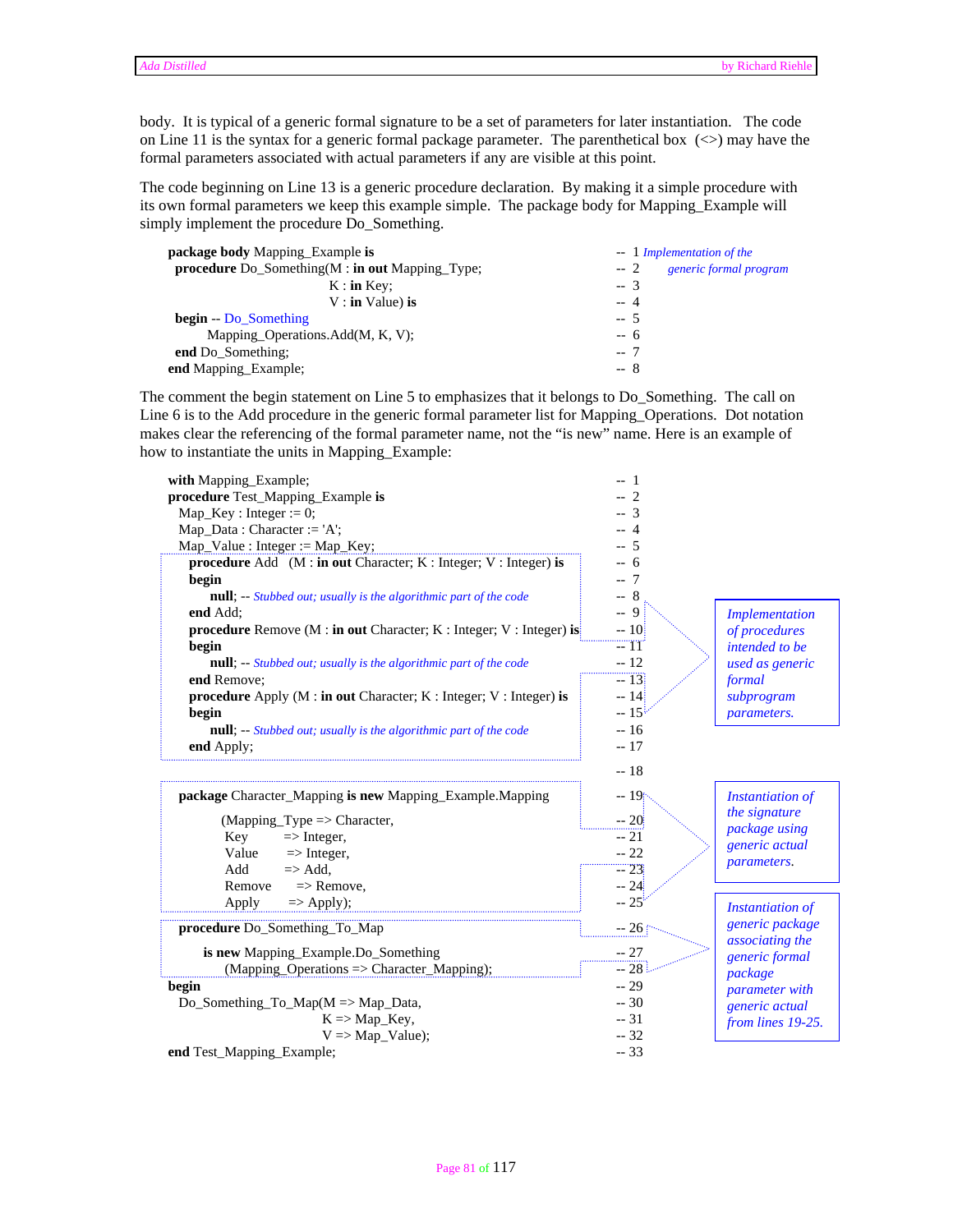### *12.3 Longer Generic Code Example*

Just as you can create simple generic subprograms, as shown above, you can also generalize entire packages. This book has some examples of how to do this. Here is an example of a generic container package which corresponds to some of the the generic packages you will see when programming with Ada.

This package is a *managed* FIFO Queue\_Manager which includes an *iterator*. A *managed data structure* is one which includes some kind of automatic *garbage collection*. An *iterator* is a mechanism by which you may non-destructively visit every node of a data structure. There are two fundamental kinds of iterators, *active* and *passive*. A *passive iterator* is somewhat safer than an active iterator. Also, a passive iterator requires less work from the client. We show a package with an *active iterator*.

|                                                                                                     | -- 1                                    |
|-----------------------------------------------------------------------------------------------------|-----------------------------------------|
| with Ada.Finalization;<br>use Ada;                                                                  |                                         |
|                                                                                                     | -- 2 Make package Ada visible<br>$-3$   |
| generic                                                                                             | $-4$                                    |
| type Element is tagged private;<br>-- A more robust design might derive Element                     |                                         |
| -- from Ada.Finalization.Controlled                                                                 | $-5$                                    |
| with function Is_Valid(Data: Element) return Boolean;                                               | $-6$                                    |
| package Queue_Manager_1 is                                                                          | $-7$                                    |
| type List is limited private;                                                                       | -- 8 No assignment possible             |
| type List_Reference is access all List;                                                             | -- 9 We can assign access values        |
| type List_Item is new Element with private;                                                         | -- 10 Inherits from Element             |
| type Item_Reference is access all List_Item'Class;                                                  | -- 11 Classwide access type             |
| -- A classwide access type permitting a heterogenuous queue                                         | $-12$                                   |
| procedure Clear (L: in out List);                                                                   | -- 13 Empties the list                  |
| <b>procedure</b> Insert_At_Head $(L : in out List; I : in ListItem'Class);$                         | -- 14 Self-documenting Method           |
| procedure Insert_At_Head (L: access List; I: access List_Item'Class);                               | $-15$                                   |
| -- A more complete design would include added options for the Insert operation                      | $-16$                                   |
| procedure Copy (Source: in List; Target: in out List);                                              | $-17$                                   |
| function Remove_From_Tail (L: access List) return List_Item'Class;                                  | -- 18 Self-documenting Method           |
| -- A more complete design would include added options for the Remove operation                      | $-19$                                   |
| function "=" $(L, R : List)$ return Boolean;                                                        | -- 20 Overload Equality Test            |
| function Node_Count (L : access List) return Natural;                                               | -- 21 Self-documenting Query            |
| function Is_Empty (L: access List) return Boolean;                                                  | -- 22 Self-documenting Query            |
| $-$                                                                                                 | $-23$                                   |
| type Iterator is private;                                                                           | $-24$                                   |
| <b>procedure</b> Initialize_Iterator(This : <b>in out</b> Iterator; The_List : <b>access</b> List); | $-25$                                   |
| function Next(This: in Iterator) return Iterator;                                                   | $-26$                                   |
| function Get (This: in Iterator) return List_Item'Class;                                            | $-27$                                   |
| function Get (This: in Iterator) return Item_Reference;                                             | $-28$                                   |
| function Is_Done(This: in Iterator) return Boolean;                                                 | $-29$                                   |
|                                                                                                     | $-30$                                   |
| Iterator_Error: exception;                                                                          | $-31$                                   |
|                                                                                                     | $-32$                                   |
| private                                                                                             | -- 33 Use clause OK here                |
| use Ada.Finalization;                                                                               |                                         |
| type List_Node;                                                                                     | -- 34 <i>Incomplete type definition</i> |
| type Link is access all List_Node;                                                                  | -- 35 Reference to List_Node            |
| type Iterator is new Link;                                                                          | -- 36 Derive Iterator from Link         |
| type List_Item is new Element with null record;                                                     | -- 37 Empty tagged record               |
| type List_Node is new Controlled with - Derived from a controlled type                              | -- 38 Define a List_Node                |
| record                                                                                              | $-39$                                   |
| Data: Item_Reference;                                                                               | -- 40 Item is a pointer                 |
| Next : Link;                                                                                        | -- 41 List_Node pointer                 |
| Prev: Link:                                                                                         | -- 42 List_Node pointer                 |
| end record:                                                                                         | $-43$                                   |
| <b>type List is new Limited_Controlled with -- Derived from limited controlled type</b>             | $-44$                                   |
| record                                                                                              | $-45$                                   |
| Count: Natural := $0$ ;                                                                             | $-46$                                   |
| Head : Link;                                                                                        | -- 47 List_Node pointer                 |
| Tail<br>$:$ Link;                                                                                   | -- 48 List_Node pointer                 |
| Current : Link:                                                                                     | -- 49 List_Node pointer                 |
| end record:                                                                                         | $-50$                                   |
| procedure Finalize(One_Node: in out List_Node);                                                     | -- 51 reclaim Node storage              |
| procedure Finalize(The_List: in out List);                                                          | -- 52 reclaim List storage              |
| end Queue_Manager_1;                                                                                | $-53$                                   |
|                                                                                                     |                                         |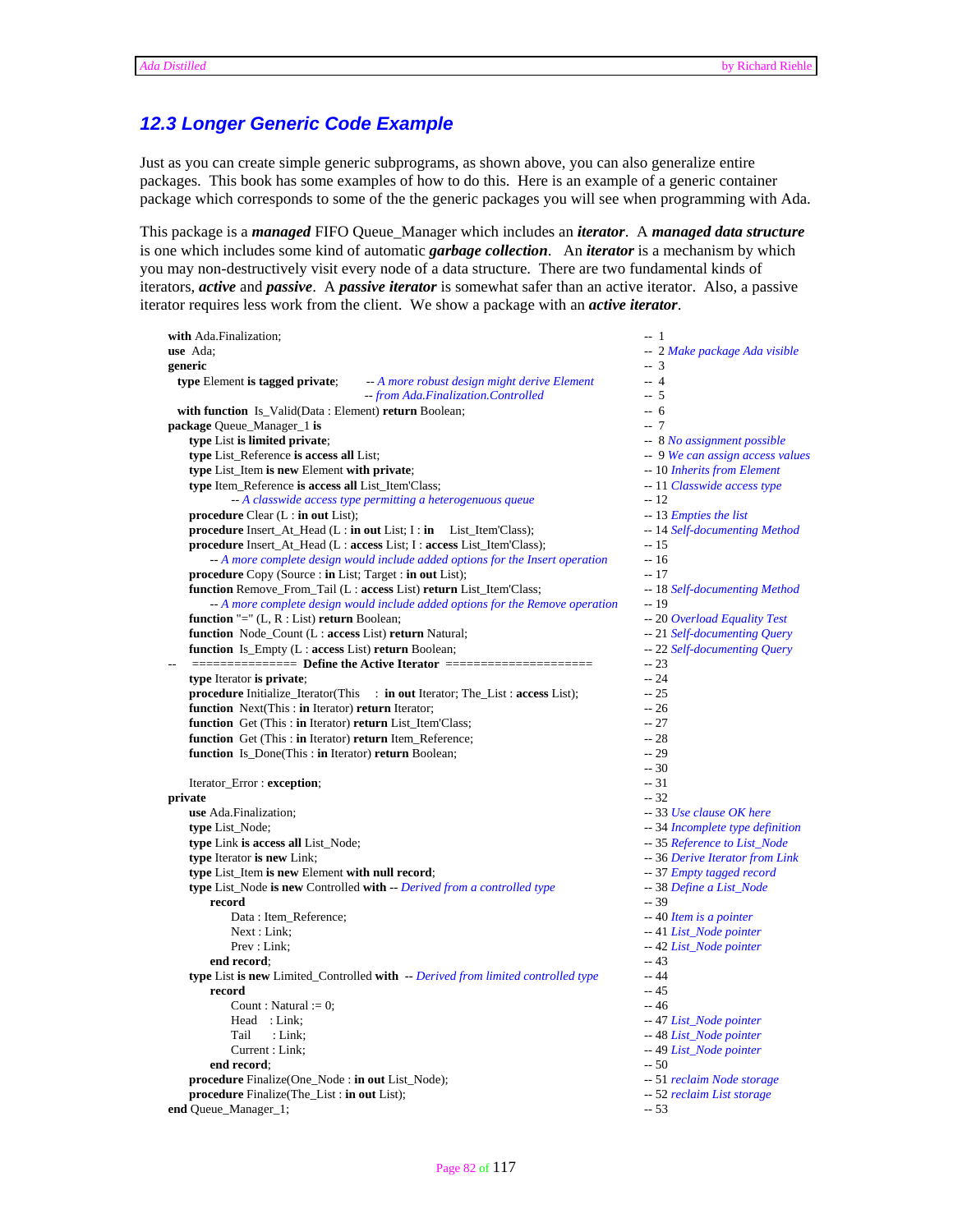An active iterator would require the client to write a loop which successively calls the Next function followed by a Get function. An active iterator is not quite as safe as a passive iterator, but it can be an effective building block for contructing passive iterators. Since the list is potentially heterogenuous, the Get returns a classwide type. This can be used in conjuction with dispatching operations. Here is an annotated package body for the above specification. This is a long set of source code but it should be useful to the student because of its near completeness. It also serves as a model for creating other data structures. This package body was compiled using the GNAT Ada compiler.

|         | with Text_IO;                                                                         | 1<br>$- -$  |
|---------|---------------------------------------------------------------------------------------|-------------|
|         | with Ada. Exceptions;                                                                 | 2<br>$- -$  |
|         | with Unchecked_Deallocation;                                                          | 3           |
| package | package body Queue_Manager_1 is                                                       | 4<br>$- -$  |
|         | -- This instantiation enables destruction of unreferenced allocated storage           | 5<br>$--$   |
|         | procedure Free_Node is new Unchecked_Deallocation                                     | 6<br>$  \,$ |
|         | (Object => List_Node,                                                                 | -7<br>$- -$ |
|         | Name $\Rightarrow$ Link);                                                             | 8<br>$--$   |
|         |                                                                                       |             |
|         | -- This instantiation enables destruction of unreferenced Data items                  | $--$ 9      |
|         | procedure Free_Item is new Unchecked_Deallocation                                     | $-- 10$     |
|         | (Object => List_Item'Class,                                                           | $-- 11$     |
|         | Name $\Rightarrow$ Item_Reference);                                                   | $-- 12$     |
|         |                                                                                       |             |
|         | -- We override Ada.Finalizaion for a single node                                      | $-- 13$     |
|         | procedure Finalize(One_Node : in out List_Node) is                                    | $- - 14$    |
|         |                                                                                       | $-- 15$     |
|         | begin                                                                                 | $-- 16$     |
|         | Free_Item (One_Node.Data);                                                            |             |
|         | Free_Node (One_Node.Next);                                                            | $-- 17$     |
|         | end Finalize;                                                                         | $-- 18$     |
|         |                                                                                       |             |
|         | -- When the list goes out of scope, this is called to clean up the storage            | $-- 19$     |
|         | procedure Finalize(The_List : in out List) is                                         | $-- 20$     |
|         | begin                                                                                 | $-- 21$     |
|         | -- Use the Iterator to traverse the list and call Free_Item; add this code yourself   | $-- 22$     |
|         | Free_Node (The_List.Current);                                                         | $- - 23$    |
|         | Free_Node (The_List.Tail);                                                            | $-- 24$     |
|         | Free_Node (The_List.Head);                                                            | $-- 25$     |
|         | end Finalize;                                                                         | $-- 26$     |
|         |                                                                                       |             |
|         | -- The name says what it does. Note the allocation of a temp. Finalization will       | $-- 27$     |
|         | -- occur to ensure there is no left over storage.                                     | $-- 28$     |
|         | procedure Insert_At_Head (L : in out List;                                            | $-- 29$     |
|         | $I$ : in<br>List_Item'Class) is                                                       | $-- 30$     |
|         | Temp_Item : Item := $new$ List_Item'(I);                                              | $-- 31$     |
|         | Temp : Link := new List_Node'(Controlled with                                         | $-- 32$     |
|         | $Data$ => $Temp_Item$ ,                                                               | $-- 33$     |
|         | Next $\Rightarrow$ null,                                                              | $-- 34$     |
|         | Prev => $null$ ;                                                                      | $-- 35$     |
|         | begin                                                                                 | $-- 36$     |
|         | if Is_Empty(L'Access)                                                                 | $-- 37$     |
|         | then                                                                                  | $-- 38$     |
|         | $L.Head := Temp;$                                                                     | $-- 39$     |
|         | $L.Tail := Temp;$                                                                     | $- - 40$    |
|         | else                                                                                  | $- - 41$    |
|         | $L.Head.Prev := Temp;$                                                                | $-- 42$     |
|         | Temp. Next $:=$ L. Head;                                                              | $- - 43$    |
|         | $L.Head := Temp;$                                                                     | $- - 44$    |
|         | end $if$                                                                              | $-- 45$     |
|         | $L$ . Count := $L$ . Count + 1;                                                       | $- - 46$    |
|         | end Insert_At_Head;                                                                   | - 47        |
|         |                                                                                       |             |
|         | -- This is implemented in terms of the non-access version. Simply makes it convenient | -- 48       |
|         |                                                                                       |             |
|         | -- to call this with access to object values, general or storage-pool access values.  | -- 49       |
|         | procedure Insert_At_Head (L : access List;                                            | -- 50       |
|         | I: access List_Item'Class) is                                                         | -- 51       |
|         | begin                                                                                 | -- 52       |
|         | $Insert\_At\_Head(L => L.all,$                                                        | -- 53       |
|         | $I \Rightarrow I.a11$                                                                 | -- 54       |
|         | end Insert_At_Head;                                                                   | $-- 55$     |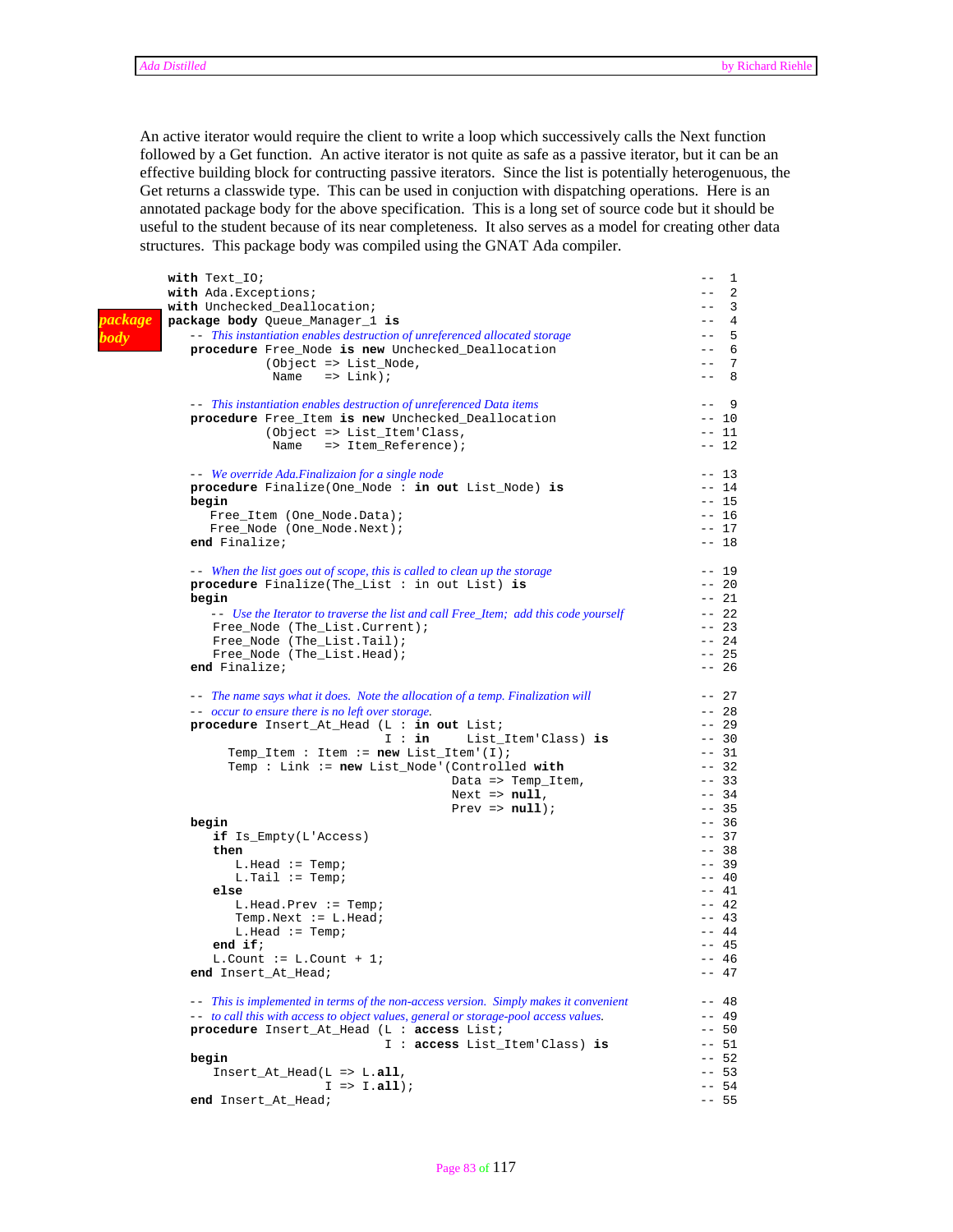| -- We implement this as a function instead of a procedure with in out modes                                                | $-- 56$              |
|----------------------------------------------------------------------------------------------------------------------------|----------------------|
| -- because this can be used in an expression to constrain a classwide variable                                             | $-- 57$              |
| $--$ For example, $X: List\_Item' Class := Remove(L);$                                                                     | $-- 58$              |
| function Remove_From_Tail (L : access List)                                                                                | $-- 59$              |
| return List_Item'Class is                                                                                                  | $-- 60$<br>$-- 61$   |
| Result : Item := $L.Tail.Data$ ;<br>begin                                                                                  | $-- 62$              |
| $L.Tail := L.Tail.Prev;$                                                                                                   | $-- 63$              |
| $L.Count := L.Count - 1$                                                                                                   | $- - 64$             |
| Free_Item(L.Tail.Next.Data);                                                                                               | $-- 65$              |
| Free_Node(L.Tail.Next);                                                                                                    | $-- 66$              |
| return Result.all;                                                                                                         | $-- 67$              |
| end Remove_From_Tail;                                                                                                      | $-- 68$              |
| -- You might want a more robust "=". For example, it might be better to traverse                                           | $-- 69$              |
| -- each list, node by node, to ensure that each element is the same.                                                       | $-- 70$              |
| function "=" $(L, R : List)$ return Boolean is                                                                             | $-- 71$              |
| begin                                                                                                                      | $- - 72$             |
| $return L.Count = R.Count;$                                                                                                | $-- 73$              |
| end $"="$                                                                                                                  | $- - 74$             |
| -- The name says it. Simply returns how many nodes in this list.                                                           | $-- 75$              |
| function Node_Count (L : access List) return Natural is                                                                    | $-- 76$              |
| begin                                                                                                                      | $- - 77$             |
| return L.Count;                                                                                                            | $-- 78$              |
| end Node_Count;                                                                                                            | $-- 79$              |
| -- This will not be correct unless you keep careful count of the inserted and deleted nodes.                               | $-- 80$              |
| function Is_Empty(L : access List) return Boolean is                                                                       | $-- 81$              |
| begin                                                                                                                      | $-- 82$              |
| $return L.Count = 0;$                                                                                                      | $-- 83$              |
| end Is_Empty;                                                                                                              | $-- 84$              |
| -- We made List a limited private to prevent automatic assignment. Instead, we design                                      | $-- 85$              |
| -- this "deep copy" procedure to ensure there will be two separate copies of the data                                      | $-- 86$              |
| procedure Copy (Source : in List;                                                                                          | $-- 87$              |
| Target : in out List) is                                                                                                   | $-- 88$              |
| type Item_Ref is access all List_Item'Class;                                                                               | $-- 89$              |
| Temp : Link := Source.Tail;                                                                                                | $-- 90$<br>$-- 91$   |
| Local_Data : Item_Reference;<br>begin                                                                                      | $-- 92$              |
| Clear (Target): $\frac{-B}{2}$ - Be sure the target is initialized before copying.                                         | $- - 93$             |
| loop                                                                                                                       | $-- 94$              |
| exit when $Temp = null$ ;                                                                                                  | $-- 95$              |
| $Local$ Data := new List_Item'(Temp.Data.all);                                                                             | -- 96                |
| declare                                                                                                                    | $-- 97$              |
| Local_List_Item                                                                                                            | $-- 98$              |
| : List_Item'Class := Local_Data. <b>all</b> ;                                                                              | $-- 99$              |
| begin                                                                                                                      | $-- 100$             |
| Insert_At_Head(Target, Local_List_Item);                                                                                   | $-- 101$             |
| end;                                                                                                                       | $-- 102$<br>$-- 103$ |
| Temp := Temp. Prev;<br>end loop;                                                                                           | $-- 104$             |
| end Copy;                                                                                                                  | $-- 105$             |
|                                                                                                                            |                      |
| -- This is pretty simple. It is also an important part of the overall design.                                              | $-- 106$             |
| procedure Clear $(L : in out List)$ is                                                                                     | $-- 107$             |
| begin                                                                                                                      | $-- 108$             |
| L.Head<br>$\mathrel{\mathop:}=\mathop{\tt null}$ ;<br>Also need to free data storage in this routine<br>$L.Tail$ := $null$ | $-- 109$<br>$-- 110$ |
| L. Current := $null$ ;                                                                                                     | $-- 111$             |
| L.Count<br>$\mathbf{r} = 0$ ;                                                                                              | $-- 112$             |
| end Clear;                                                                                                                 | $-- 113$             |
| procedure Initialize_Iterator(This : in out Iterator;                                                                      | $-- 114$             |
| The_List : $access$ List) is                                                                                               | $-- 115$             |
| begin                                                                                                                      | $-- 116$             |
| This := Iterator(The_List.Head);                                                                                           | $-- 117$             |
| end Initialize_Iterator;                                                                                                   | $-- 118$             |
|                                                                                                                            |                      |
| function Next(This : access Iterator) return Iterator is                                                                   | $-- 119$             |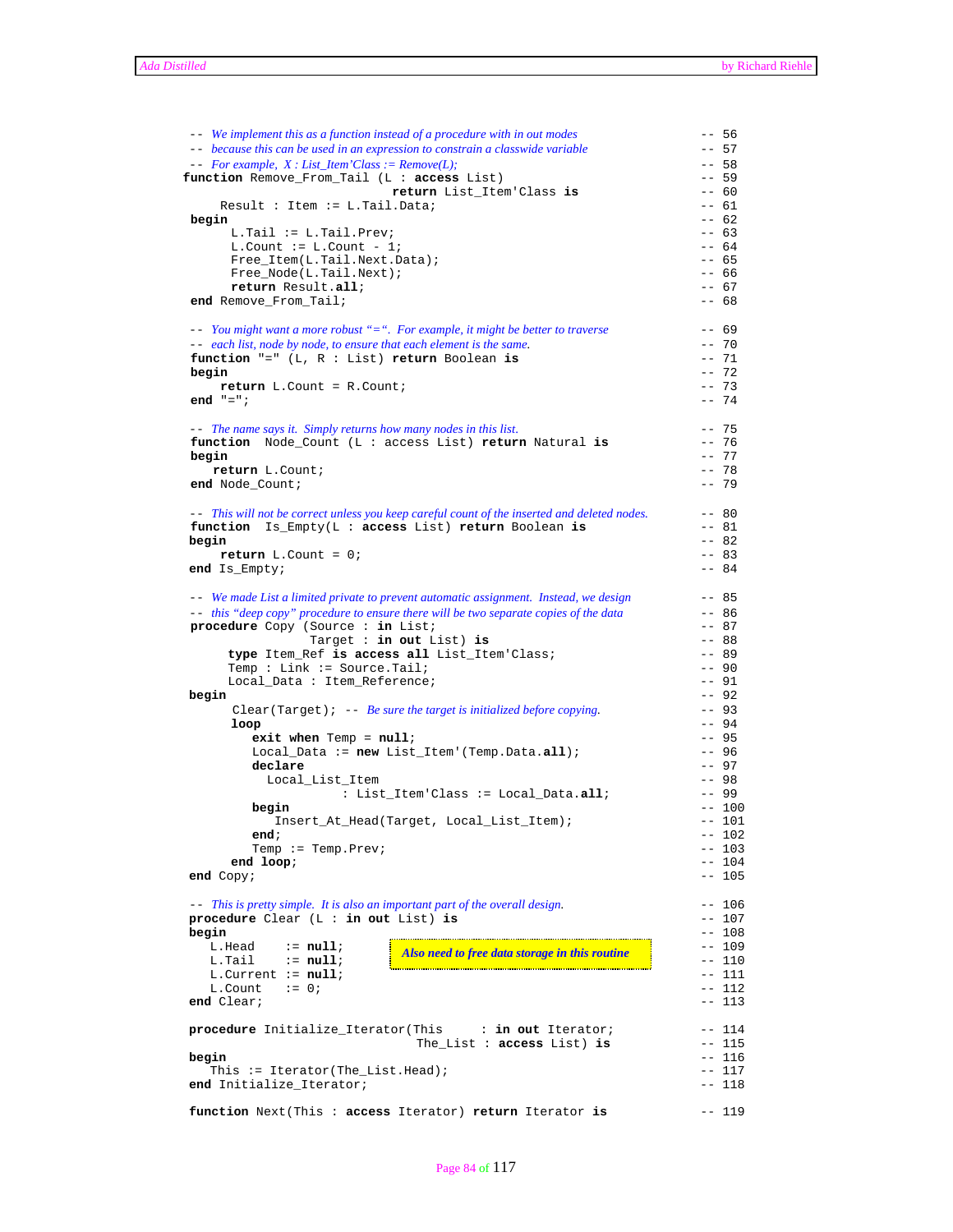| begin                                                     | $-- 120$  |
|-----------------------------------------------------------|-----------|
| return Next(This.all);                                    | $-- 121$  |
| end Next;                                                 | $-- 122$  |
| function Next (This: Iterator) return Iterator is         | $-- 123$  |
| begin                                                     | $-- 124$  |
| return Iterator(This.Next);                               | $-- 125$  |
| end Next;                                                 | $-- 126$  |
| function Get (This: in Iterator)                          | $-- 127$  |
| return List_Item'Class is                                 | $-- 128$  |
| begin                                                     | $-- 129$  |
| return This.Data.all;                                     | $-- 130$  |
| $end$ Get $i$                                             | $-- 131$  |
| function Get (This: in Iterator) return Item Reference is | $-- 132$  |
| begin                                                     | $-- 133$  |
| return This. Data:                                        | $-- 134$  |
| $end$ Get $i$                                             | $-- 135$  |
| function Is Done(This: in Iterator) return Boolean is     | $-- 136$  |
| begin                                                     | $-- 137$  |
| return This = $null$ ;                                    | $-- 138$  |
| end Is Done;                                              | $-- 139$  |
| function Is Done(This: access Iterator)                   | $-- 140$  |
| return Boolean is                                         | $-- 141$  |
| begin                                                     | $-- 142$  |
| return Is Done(This.all);                                 | $-- 143$  |
| end Is Done;                                              | $- - 144$ |
| <b>end</b> Oueue Manager 1;                               | $-- 145$  |

### *12.3 Generics and Software Reuse*

Be sure to let the others on your project know about generic components you might design. Watch for opportunities during design and code walkthroughs to promote code that is specific to one type into a generic component. This is a project manager's responsibility.

Don't write code that already exists in libraries. Most data structures and common algorithms are already written and residing in component repositories. Some of those repositories are commercial. Others are open source and free. For military systems, there are libraries of classified components that can be helpful in building weapon systems.

One strategy is to define, at the beginning of the project, what kinds of components are likely to be needed. Select a dozen or so of these from existing libraries. Require that everyone on the project, during the early stages of development, use the same generic linked-list, sort routine, etc. This will help you produce a working solution early. Later, if there is a need for refinement, you can search for components that more closely accomplish your needs.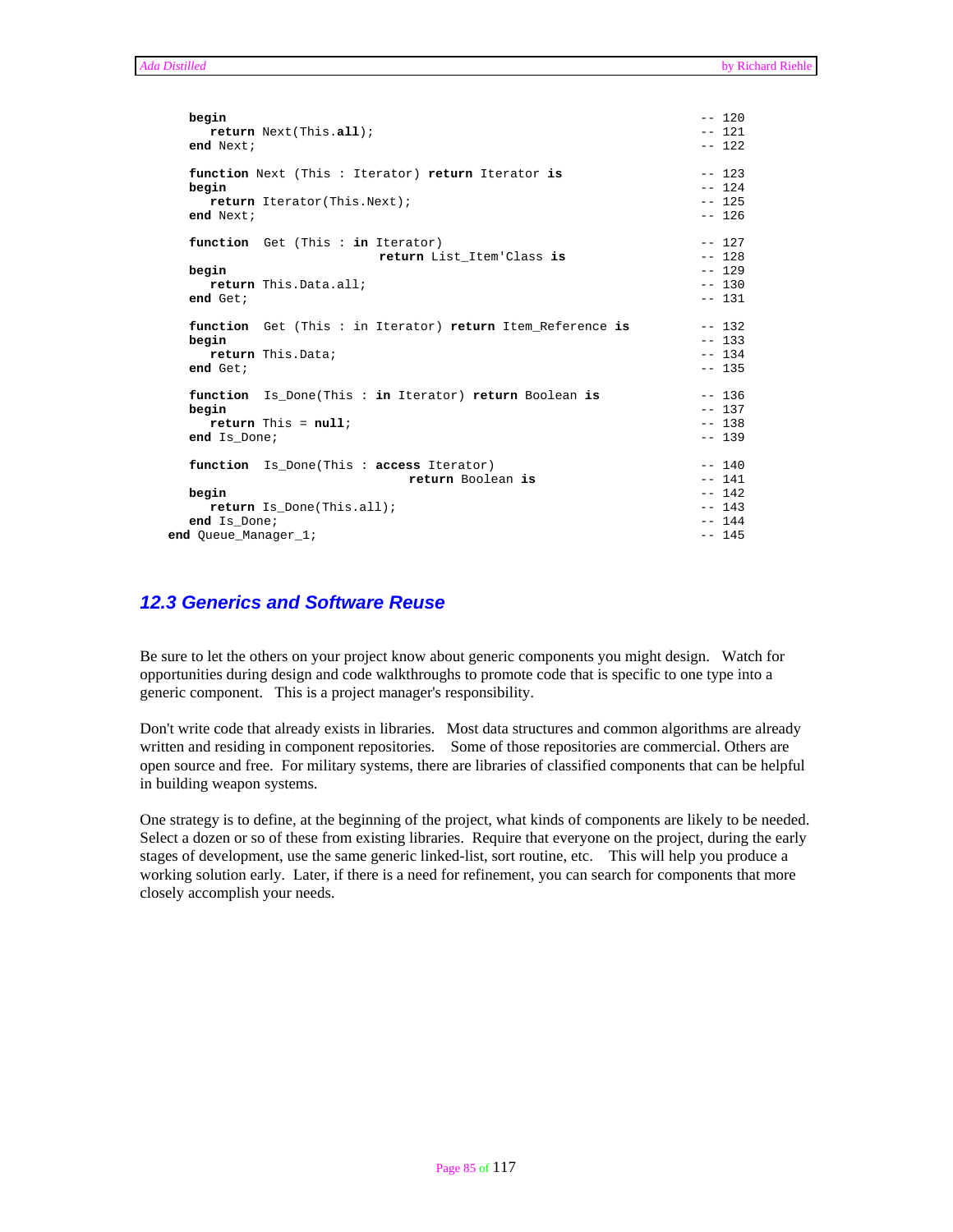## **13. New Names from Old Ones**

Renaming is sometimes controversial. Some people like it. Others hate it. The important things to understand are:

- 1. Renaming does not create new data space. It simply provides compiler with a new name for an existing entity.
- 2. Don't rename same item over and over with new names; you will confuse colleagues -- and yourself.
- 3. Use renaming to simplify your code. A new name can sometimes make the code easier to read.

### *13.1 Making a Long Name Shorter*

This section demonstrates some useful ideas such as renaming long package names, commenting the begin statement, getting a line of data from a terminal using Get\_Line, and catenating two strings. Also, note that a string may be initialized to all spaces using the *others* => aggregate notation.

| with Text_IO, Ada.Integer_Text_IO;                        | $-- 1 Put Text\_IO$ library unit in scope;                 | A.10.8/21       |
|-----------------------------------------------------------|------------------------------------------------------------|-----------------|
| procedure Gun_Aydin is                                    | $-- 2$ "Good morning" in Turkish;                          | 6.1             |
| package TIO renames Text_IO;                              | $--$ 3 Shorten a long name with renaming;                  | 8.5.3           |
| package IIO renames Ada.Integer_Text_IO;                  | -- 4 Shorter name is same as full name to compiler;        | 8.5.3           |
| Text_Data: String $(180) := (\text{others} = \rangle$ '); | $--$ 5 others $\Rightarrow$ "initializes string to spaces; | 4.3.3           |
| Len : Natural:                                            | $--$ 4 To be used as parameter in Get_Line;                | A.10.7          |
| <b>begin</b> $--$ Hello 2                                 | -- 6 Good idea to comment every begin statement; 2.7/2     |                 |
| TIO.Put("Enter Data: ");                                  | $--$ 7 Put a string prompt with no carriage return;        | A.10            |
| TIO.Get Line(Text Data, Len);                             | -- 8 After cursor, get a line of text with its length;     | A.10            |
| IO.Put (Len):                                             | -- 9 Convert number to text and print it;                  | A.10 and line 4 |
| TIO.Put Line(" " & Text Data(1Len));                      | -- 10 Put catenated string with carriage return;           | 4.4.1           |
| end Gun_Aydin;                                            | -- 11 end Label same as procedure name;                    | 6.3             |

### *13.2 Renaming an Operator ALRM 8.5*

Sometimes an operator for a type declared in a *with'ed* package is in scope but not visible . The rules of Ada require that no entity in scope is directly visible to a client until it is explicitly made visible. An operator is one of the symbol-based operations such as "+", "/", ">", or "=". A *use clause* makes operators directly visible, but a use clause also makes too many other entities directly visible. You can selectively makeoperators visible through renaming as shown on lines 6 and 8 below.

Renaming makes a specific operator visible without making all other operators visible. In the following procedure, which draws a text-based diamond on the screen, we rename the packages to make their names shorter and rename the "+" and "-" operators for Text\_IO.Count to make them explicitly visible.

```
with ada.text_io; -1 A.10; context clause.<br>
with ada.integer text Io: -2 A.10.8/21with ada.integer_text_Io;
procedure diamond1 is -- 3 Parameterless procedure
    package TIO renames ada.text_io; -- 4 Rename a library unit; 8.5.3
    package IIO renames ada.integer_text_io; -- 5 Renames; 8.5.3
    function "+" (L, R : TIO.Count) return TIO.Count -- 6 Rename Operator; 8.5.4
   function "-" (L, R : TIO.Count) return TIO.Count -- 8 visible for "+" and "-" to avoid renames TIO."-": -9 the need for a "use" clause.
   renames TIO."-";<br>Center : constant TIO.Count := 37;<br>- - 10 type-specific constant; named nun
    Left_Col, Right_Col : TIO.Count := Center; -- 11 type-specific variables
   Symbol : constant Character := 'X'; -12a character type constant
   Spacing : TIO.Count := 1; \qquad \qquad -- 13 Local variables for countingIncrement : TIO.Count := 2;<br>
begin -- Diamond1 -- 14 Initialize the variable<br>
-- 15 Always declare comm
    TIO.Set_Col(Center); -- 16 Set the column on the screen
```
**renames** TIO."+";  $\qquad -7$  *Makes the operators directly*  $-$  - 10 *type-specific constant; named number* **begin** -- Diamond1 -- 15 *Always declare comment at begin*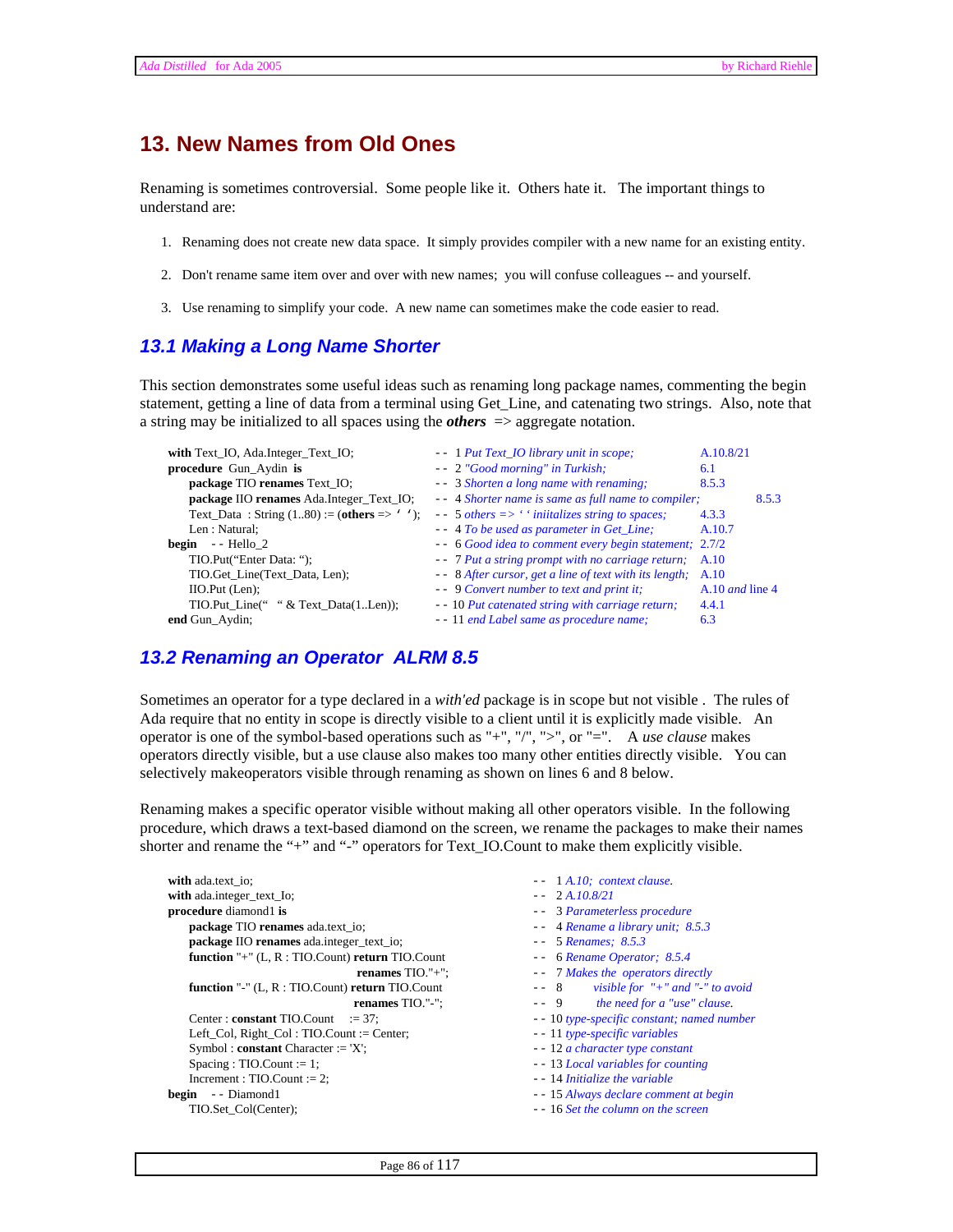| TIO.Put(Symbol);                        | $-- 17$ Put a single character to video display |
|-----------------------------------------|-------------------------------------------------|
| for $I$ in $1.8$ loop                   | -- 18 begin a for loop with constants           |
| TIO.New_Line(Spacing);                  | -- 19 Advance one line at a time                |
| Left $Col := Left$ Col - Increment;     | -- 20 See lines 8 & 9, above                    |
| $Right\_Col := Right\_Col + Increment;$ | -- 21 Data type and operator visibility         |
| TIO.Set_Col(Left_Col);                  | $-- 22$                                         |
| TIO.Put(Symbol);                        | $-- 23$                                         |
| TIO.Set_Col(Right_Col);                 | $-- 24$                                         |
| TIO.Put(Symbol);                        | $-- 25$                                         |
| end loop;                               | $-- 26$                                         |
| for $I$ in $9.15$ loop                  | $-- 27$                                         |
| TIO.New_Line(Spacing);                  | $-- 28$                                         |
| Left_Col := Left_Col + Increment;       | -- 29 Increment the Left Column by 1            |
| Right_Col := Right_Col - Increment;     | -- 30 Increment the Right Column by 1           |
| TIO.Set_Col(Left_Col);                  | $--$ 31 Set the column                          |
| TIO.Put(Symbol);                        | $--$ 32 Print the symbol                        |
| TIO.Set_Col(Right_Col);                 | $--$ 33 Set the column                          |
| TIO.Put(Symbol);                        | $--$ 34 Print the symbol                        |
| end loop;                               | -- 35 Loop requires an end loop                 |
| TIO.Set_Col(Center);                    | -- 36 Set the column for final character output |
| TIO.Put(Symbol);                        | -- 37 The last character for the diamond        |
| end Diamond1;                           | -- 38 End of scope and declarative region       |
|                                         |                                                 |

Always plan ahead to ease operator usage through careful package design. In the following example, the operators are renamed in a nested package which can be made visible with a use clause.

| package Nested is                                                                          | $--$ 1 Package specification                |
|--------------------------------------------------------------------------------------------|---------------------------------------------|
| <b>type T1 is private</b> ; $-$ this is called a partial view of the type<br>Could also be | $- - 2$ Only =, /=, and :=                  |
| type Status is (Off, Low, Medium, High, Ultra_High, Dangerous);<br>designed as a           | -- 3 Enumerated type; full set              |
| -- operations on T1 and Status<br>child package                                            | $-- 4$ of infix operators is available      |
| package Operators is                                                                       | -- 5 A nested package specification         |
| <b>function</b> " $>=$ " (L, R : Status) <b>return</b> Boolean                             | -- 6 Profile for a function and             |
| renames Nested.">=":                                                                       | renames for the $\geq$ operator<br>$-- 7$   |
| <b>function</b> "=" $(L, R : Status)$ <b>return</b> Boolean                                | $--$ 8 Profile for an $=$ function and      |
| <b>renames</b> Nested." $=$ ":                                                             | $--$ 9 renames of the $=$ operator          |
| end Operators;                                                                             | -- 10 Nested specification requires end     |
| private                                                                                    | $-- 11$ Private part of package             |
| type $T1$ is                                                                               | $-- 12$ Full definition of type from line 2 |
| end Nested:                                                                                | $-- 13$ Always include the identifier       |

The above package can be accessed via a "with Nested;" context clause followed by a "use Nested.Operators;" to make the comparison operators explicitly visible. Not everyone will approve of this approach, but it has been employed in many Ada designs to simplify the use of infix operators because it eliminates the need for localized renaming. We caution you to use this technique with discretion.

| with Nested:                                     | $-- 1$ Always include the identifier           |
|--------------------------------------------------|------------------------------------------------|
| procedure Test_Nested is                         | $-- 2$ A simple procedure body                 |
| use Nested.Operators:                            | $--$ 3 Use clause for nested package           |
| $X, Y:$ Nested. Status := Nested. Status 'First; | -- 4 Declare some Status objects               |
| <b>begin</b> -- Test_Nested                      | $-- 5$ Always include Identifier               |
| -- Get some values for X, and Y                  | $-- 6$ This code is commented                  |
| <b>if</b> $X =$ Nested. Status' Last then        | $-$ - $7 =$ is made directly visible at line 3 |
| -- Some statements here                          | $-- 8$                                         |
| end if:                                          | $-$ 9 Of course. End if required               |
| end Test Nested;                                 | $-10$ Always use identifier with end           |

The code just shown illustrates a technique for letting the client make the selected operators directly visible via a use clause on the nested package specification. I prefer this solution to *use type* (ALRM 8.4/4) because it only makes a restricted set of operators visible. The downside of this is that it requires the designer to think ahead. Thinking ahead is all too rare for package designers.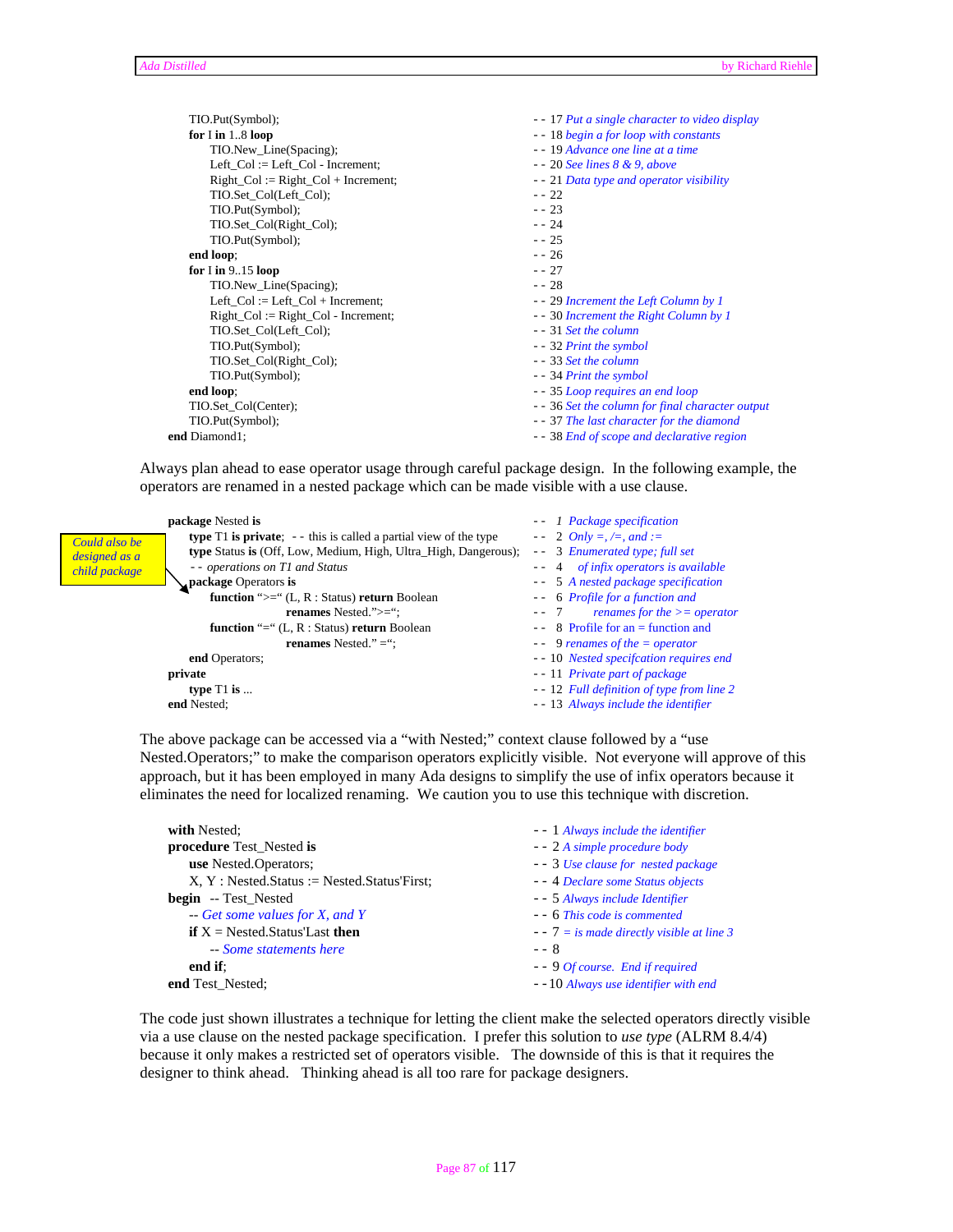#### *13.3 Renaming an Exception*

Sometimes it is useful to rename an exception locally to where it will be used. For example,

```
 with Ada.IO_Exceptions; 
        package My_IO is
             -- various IO services
             -- Data_Error : exception renames Ada.IO_Exceptions.Data_Error; 
 ... 
        end My_IO;
```
#### *13.4 Renaming a Component*

One of the most frequently overlooked features of Ada renaming is the option of giving a component of a composite type its own name.

**with** Ada.Text\_IO; **package** Rename\_A\_Variable **is** -- *various IO services* -- Record\_Count : **renames** Ada.Text\_IO.Count; ...

**end** Rename\_A\_Variable;

### **13.4.1 Renaming an Array Slice**

Suppose you have the following string,

Name : String(1..60); -- *A String is a special kind of array that must be constrained*

where 1..30 is the last name, 31..59 is the first name and 60 is the middle initial. You could do the following.

```
declare 
   Last : String renames Name(1..30);
   First : String renames Name(31.29);
    Middle : String renames Name(60.60); 
begin 
    Ada.Text_IO.Put_Line(Last); 
    Ada.Text_IO.Put_Line(First); 
    Ada.Text_IO.Put_Line(Middle); 
end;
```
**In this example, you can rename slices of arrays including String arrays. Each slice will have its own name that can be used in any statement where that type is legal.** 

where each Put\_Line references a named object instead of a range of indices. Notice that the object still holds the same indices. Also, the renamed range constrains the named object. No new space is declared. The renaming simply gives a new name for existing data.

#### **13.4.2 Renaming a Record Component**

Consider the following definitions,

**subtype** Number\_Symbol **is** Character **range** '0'..'9'; **subtype** Address\_Character **is** Character **range** Ada.Characters.Latin\_1.Space .. Ada.Characters.Latin\_1.LC\_Z; **type** Address\_Data **is array**(Positive **range** <>) of Address\_Character; **type** Number\_Data **is array**(Positive **range** <>) of Number\_Symbol;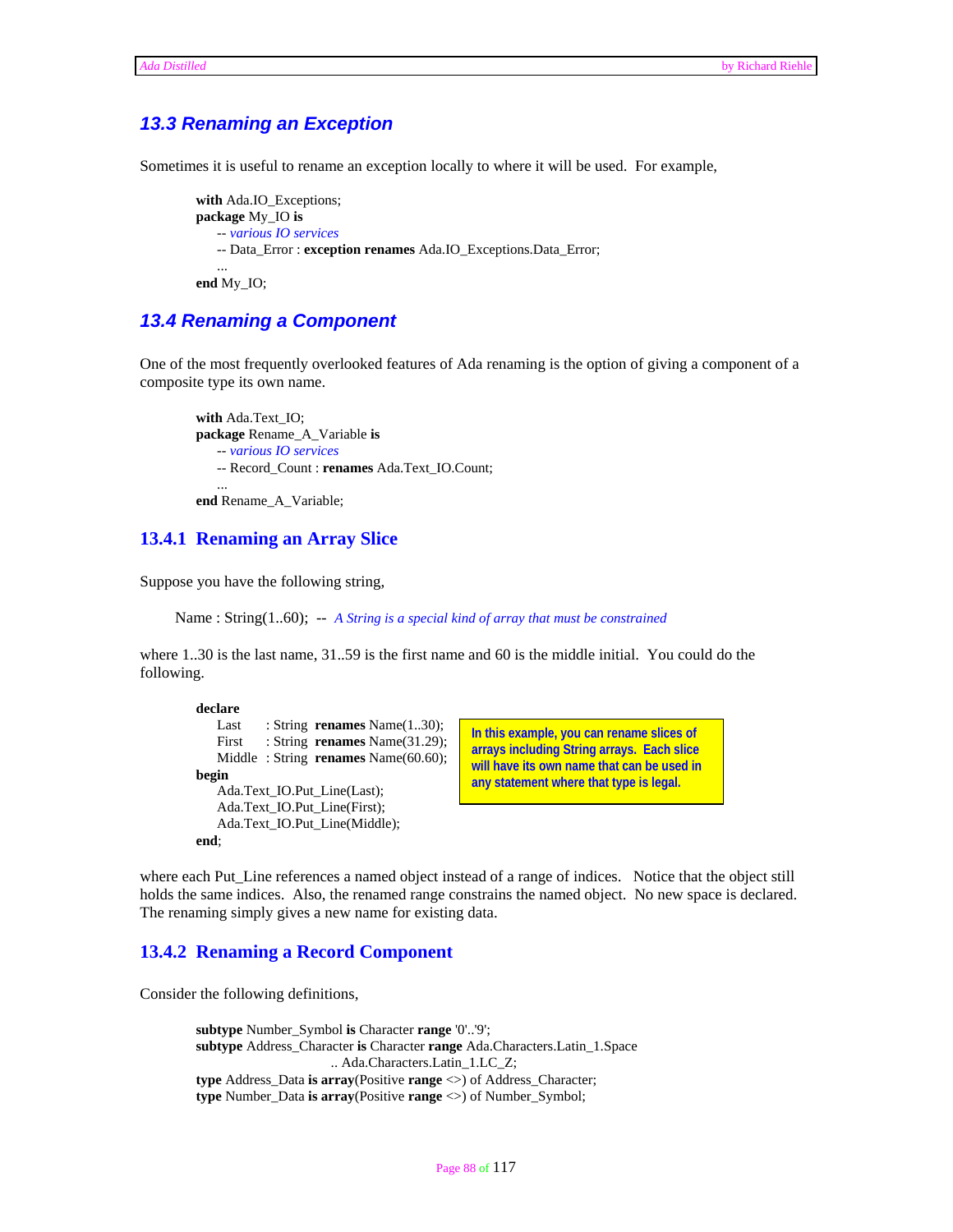| type Phone Number is record          |                     |              |
|--------------------------------------|---------------------|--------------|
| Country Code : Number Data $(12)$ ;  |                     | Inner record |
| Area Code : Number Data (13);        |                     |              |
| Prefix: Number Data $(13)$ ;         |                     |              |
| Last Four: Number Data $(14)$ ;      |                     |              |
| end record:                          |                     |              |
| <b>type Address Record is</b>        | Inner record        |              |
| The Phone: Phone Number;             | contained in        |              |
| Street Address 1: Address Data(130); | <i>outer record</i> |              |
| Street Address 2: Address Data(120); |                     |              |
| City: Address_Data $(125)$ ;         |                     |              |
| State: Address Data $(12)$ ;         |                     |              |
| $Zip: Number\_ Data (15);$           |                     |              |
| Plus $4:$ Number Data $(14)$ ;       |                     |              |
| end record:                          |                     |              |

One\_Address\_Record : Address\_Record;

Now you can rename an inner component for direct referencing in your program. For example, to rename the Area\_Code in a declare block,

#### **declare**  AC : Number\_ Data **renames** One\_Address\_Record .The\_Phone.Area\_Code; **begin**  -- Operations directly on variable AC **end**; *Nested data*

The declaration of AC does not create any new data space. Instead, it localizes the name for the component nested more deeply within the record. If the record had deeply nested components that you needed in an algorithm, this renaming could be a powerful technique for simplifying the names within that algorithm.

### *13.5 Renaming a Library Unit*

Suppose you have a package in your library that everyone on the project uses. Further, suppose that package has a long name. You can with that library unit, rename it, and compile it back into the libaray with the new name. Anytime you with the new name, it is the same as withing the original.

```
-- The following code compiles a renamed library unit into the library
with Ada.Generic_Elementary_Functions; 
package Elementary_Functions renames Ada.Generic_Elementary_Functions; 
with Graphics.Common_Display_Types;
```
**package** CDT **renames** Graphics.Common\_Display\_Types;

Take care when doing this kind of thing. You don't want to confuse others on the project by making up new names that no one knows about. Also, renaming can be a problem when the renamed entity is too far from its original definition or description.

### *13.6. Renaming an Object or Value*

This can be especially troublesome when done too often. I recall a project where the same value was renamed about seven times throughout a succession of packages. Each new name had meaning within the context of the new package but was increasingly untraceable the further one got from its original value.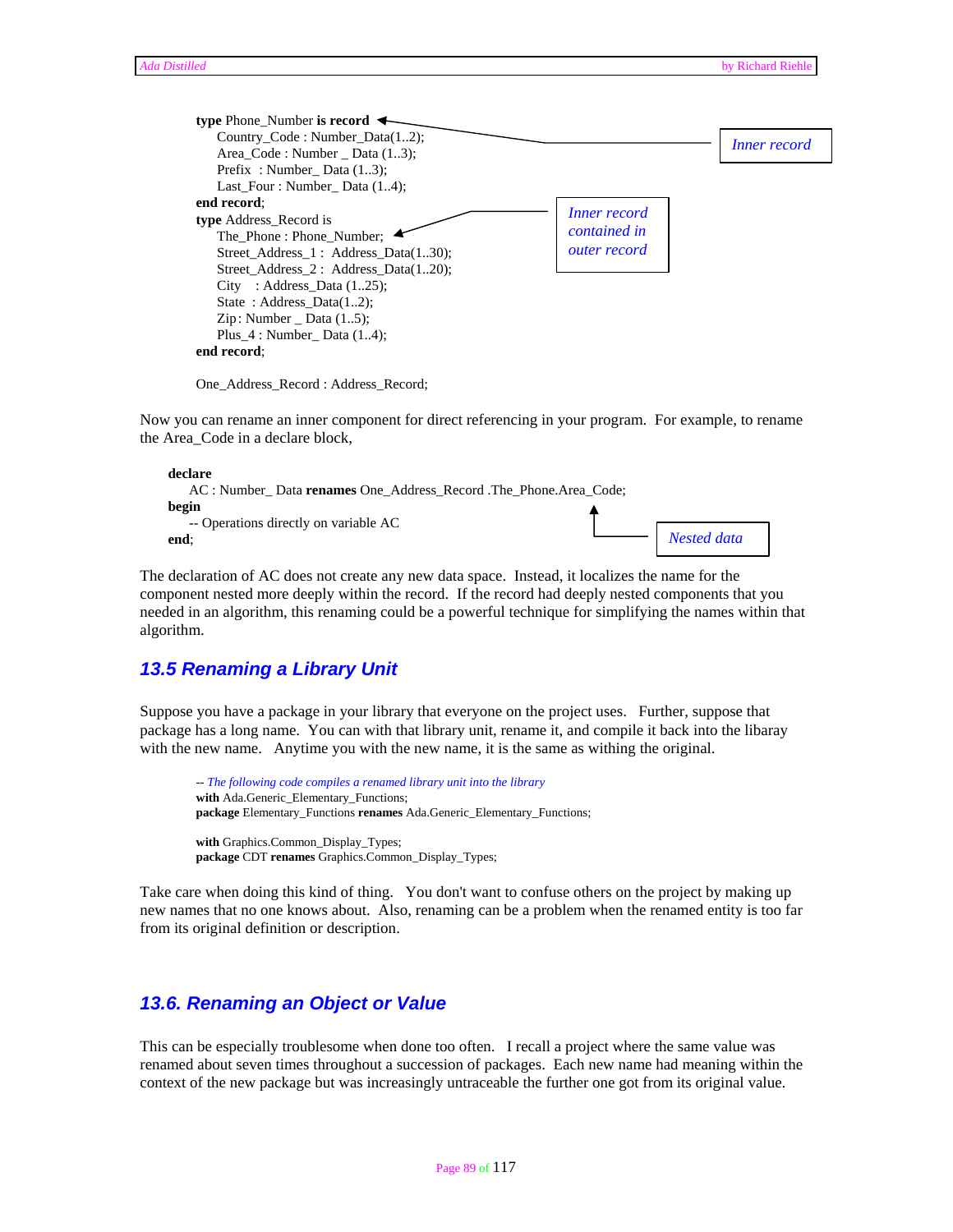| package Messenger is<br>type Message is tagged private;<br>type Message_Pointer is access all Message'Class;<br>procedure Create(M : in out Message;<br>$S : \text{in String}$ :      | -- 1 Specification Declaration<br>-- 2 Partial definition, tagged type<br>-- 3 Classwide access type (pointer)<br>-- 4 <i>Operation on the type</i><br>-- 5 Second parameter for Operation                                          |                                        |
|---------------------------------------------------------------------------------------------------------------------------------------------------------------------------------------|-------------------------------------------------------------------------------------------------------------------------------------------------------------------------------------------------------------------------------------|----------------------------------------|
| <b>procedure</b> Clear $(M : in out Message)$ ;<br><b>function</b> Message_Text (M : Message) <b>return</b> String;<br>function Message_Length(M: Message) return Natural;<br>private | -- 6 Clear all fields of the Message<br>-- 7 Return the Data of Message<br>-- 8 Return the Length of Message<br>-- 9 Private part of specification                                                                                  | <b>Full private</b><br>type definition |
| type String Pointer is access all String;<br>type Message is tagged record<br>Data: String_Pointer;<br>Length : Natural;<br>end record:<br>end Messenger;                             | -- 10 Private pointer declaration<br>-- 11 Full definition of type Message type<br>-- 12 Component of Message record<br>-- 13 Component of Message record<br>-- 14 Ends scope of Message record<br>-- 15 End scope of specification |                                        |

### *13.7. Renaming a Type or Subprogram*

The rename option does not apply to a type declaration. However, if you look back at the example of subtypes elsewhere in this book, you will see that a subtype can be used any place its parent type can be used. John English, in his JEWL package for Windows development, use this capability in clever ways.

Professor English first declares certain types using the spelling of his native England and they renames them for his cousins across the pond. Consider the following examples from JEWL.

```
Original type declaration 
   type Colour is ... 
Renamed by a subtype declaration; 
   subtype Color is Color; 
Original subprogram declaration. 
   function Centre return Alignment_Type; 
Renamed by a renaming declaration; 
   function Center return Alignment_Type renames Centre;
```
#### *13.8. Notes on renaming*

Ada developers are cautious about renaming. If the renames is used to localize the effect of an entity, or clarify the understanding of that entity, it can be a good thing. If the renaming is applied to a global variable or to some entity at a great distance from its original declaration, readability might be reduced.

Use renaming to improve readability, understandability, and maintainability for the programmer who will need to update your program after you are finished with it. Array renaming, while often handy, can introduce confusion for a programmer unaccustomed to it.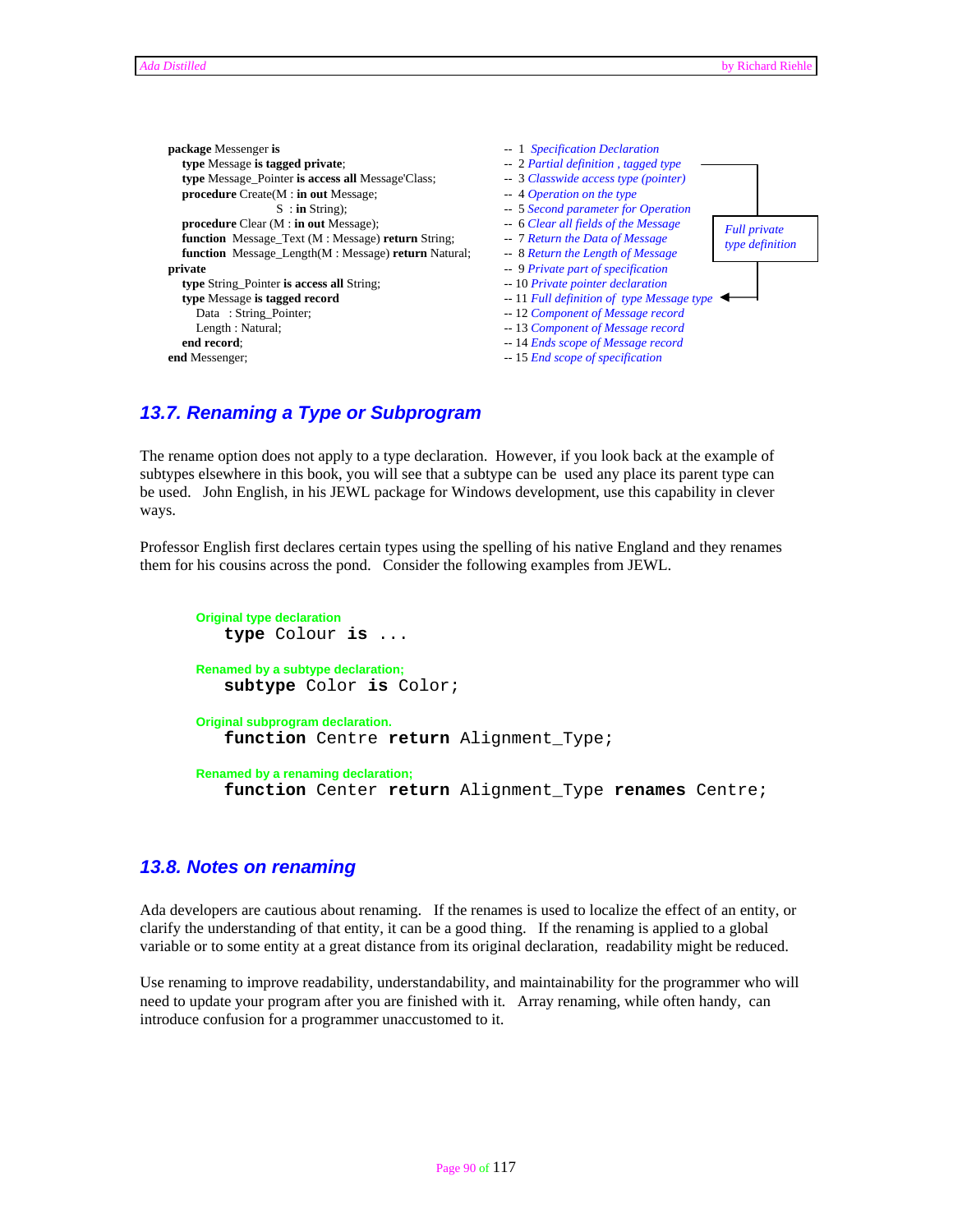## **14. Concurrency with Tasking**

Ada is unique among general purpose programming languages in its support for concurrency. There are two models for Ada concurrency: *multitasking*, and *distributed objects*. The latter, distributed objects is beyond the scope of this book. We focus this discussion on multitasking. In Ada this is simply called tasking. Tasking is implemented using standard Ada language syntax and semantics along with two additional types: *task types* and *protected types*. The syntax and semantics of *task* types and *protected* types is described in Chapter 9 of the Ada Language Reference Manual (ALRM). The semantics are augmented in Annex D and Annex C of the ALRM.

Each task is a sequential entity that may operate concurrently with, and communicate with, other tasks. A task object may be either an anonymous type or an object of a task type.

#### *14.1 Fundamental Ideas*

Tasks are concurrent *active* objects. The word *active* in that sentence is important. An active object is called a *task* in Ada. Once it is created and activated a task is in one of two states: *executing* or *suspended*. Ada can support multiple active tasks. In a single processor implementation, only one task can be executing at any instant. In this environment, other active tasks are suspended. When one active task begins to execute, all other tasks are suspended. Tasks can be assigned priorities so they can enter suspended/executing states according to a scheduling algorithm. The underlying Ada Run-time Executive (it comes with every Ada compiler) has a scheduler that controls tasks according to a scheduling model. The scheduling model may vary according the the needs of the execution environment.

Tasks may be designed so they communicate with each other. The communication is called a *rendezvous*. One task communicates with another by placing requests for rendezvous in the *entry queue* of the called task. The calling task goes into a suspended state until the entry (request for rendezvous) in the queue is consumed and and processed by the called task. The called task does not know its caller.

#### *14.2 A Keyboard Entry Example*

Task may be anonymous or instances of task types. The following tasks are anonymous. They are concurrently active. Only one executes while the others are suspended.

| <b>package</b> Set_Of_Tasks is |                                           |
|--------------------------------|-------------------------------------------|
| $task T1$ :                    | -- 1 <i>object of anonymous task type</i> |
| task T <sub>2</sub> is         | -- 2 communicating object                 |
| entry $A$ ;                    | -- 3 entry point to task                  |
| entry $B$ :                    | -- 4 entry point to task                  |
| end $T2$ :                     | -- 5 end of task specification            |
| task T3 is                     | -- 6 communicating task object            |
| entry $X(I : in Character)$ ;  | -- 7 parameterized entry point            |
| entry $Y(I : out Character)$ ; | -- 8 parameterized entry point            |
| end $T3$ :                     | -- 9 end of task specification            |
| end Set Of Tasks;              | $-10$ end of package specification        |
|                                |                                           |

A task has two parts: specification and body. A task may not be a library unit and cannot be compiled by itself. A task must be declared inside some other library unit. In the example, above, there are three task specifications within a package specification. The body of each task will be within the body of the package. For example,

|     | <b>with</b> Ada.Text IO;            |  | -- 1 Context clause                     |
|-----|-------------------------------------|--|-----------------------------------------|
|     | <b>with</b> Ada.Characters.Latin 1; |  | -- 2 For referencing special characters |
| use | Ada;                                |  | -- 3 Make package Ada visible           |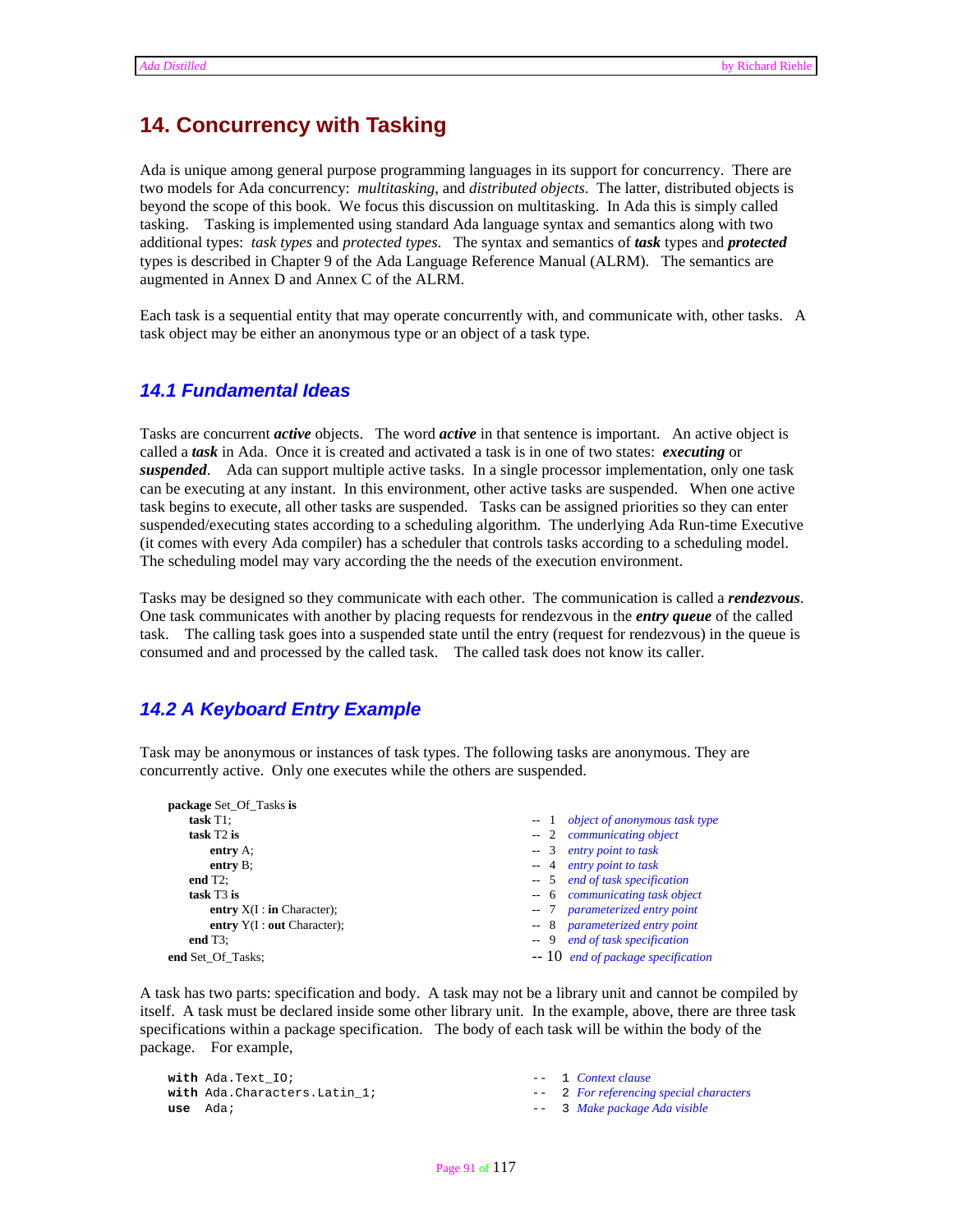```
use Characters; -- 4 Make package Characters visible
   package body Set_Of_Tasks is -- 5 Enclosing scope for the task bodies
      task body T1 is -- 6 Implement task T1
       Input : Character; -- 7 Local variable<br>
0utput : Character; -- 8 Local variable
       Output : Character;<br>Column : Positive := 1;
     Column : Positive := 1; -- 9 Could be Text_IO.Positive_Count begin -- 10
   begin -10loop -- 11
        Text_IO.Get_Immediate (Input); -- 12 Input character with no return key entry<br>exit when Input = '~'; -- 13 If the character is a tilde, exit the loop
                                             example = 13 If the character is a tilde, exit the loop
        T3.X(Input);<br>T2.A; suspend T2.A; suspend T2.A; suspend T2.A; suspend T2.A; suspend T2.A; suspend T2.A; suspend T2.A; suspend
        T2.A; - 15 Put entry in queue for T2.A; suspend<br>T2.B; - 16 Put entry in queue for T2B; suspend
                                              -- 16 Put entry in queue for T2B; suspend
         T3.Y(Output); -- 17 Put entry in queue for T3.Y; suspend
        if Column > 40 then - 18 No more than 40 characters per line
           Column := 1; -- 19 Start the character count over from 1
            Text_IO.New_Line; -- 20 and then start a new line
    else -- 21 
           Column := Column + 1; -- 22 Increment the character per line count<br>1 if; -- 23end if;
         Text_IO.Set_Col(Text_IO.Positive_Count(Column)); -- 24 Note type conversion here
        Ada.Text_IO.Put(Output); -- 25 Print the character on the screen; echo<br>
-- 26 -- 26
     end loop;<br>end T1;
                                              e- 27 End of task T1 implementation<br>e-28
   - 28
     task body T2 is -- 29 Implement body of task T2<br>begin -- 30
   begin -- 30
   loop -- 31
         select \qquad -32 Select this alternative or terminate when done
            accept A; -- 33 Rendezvous point; corresponds to entry in
           accept B; \qquad \qquad \text{a} accept B;
          or -- 35 The alternative to selecting accept A;
            terminate; -- 36 Taken only when nothing can call this anymore
          end select; -- 37 
     end loop ; -38<br>end T2; -39end T2; -39--\ 40 task body T3 is -- 41 Implement task T3 body
        Temp : Character := Latin_1.Nul; -- 42 Local variable
   begin -43loop -- 44 Choose rendezvous altenative
         select -- 45 Another selective accept statement
           accept X (I : in Character ) do -- 46 Begins critical region for rendezvous
            Temp := I; -- 47 Calling task is suspended until end statement
          end X; -48 Rendezvous complete. Caller is not suspended<br>-49 or this next alternative
        or \overline{\text{or}} or \overline{\text{or}} or \overline{\text{or}} or \overline{\text{or}} or \overline{\text{or}} or \overline{\text{or}} or \overline{\text{or}} or \overline{\text{or}} or \overline{\text{or}} or \overline{\text{or}} or \overline{\text{or}} or \overline{\text{or}} or \over accept Y (I : out Character ) do -- 50 Critical region begins with do statement
             I := Temp; -- 51 Caller is suspended at this point
             Temp := Latin_1.Nul; -- 52 The non-printing nul character
           end Y; -- 53 Rendezvous complete at this point
        or -- 54 or the terminate alternative which will only
           terminate; -- 55 be taken if no other task can call this one
       end select;<br>
and loop;<br>
\begin{array}{r} -56 \text{ end of scope for the select statement} \\ -57 \end{array}end loop; -57<br>end T3; -58end T3; -58end Set_Of_Tasks; -- 59 
١
```
We apologize for the length of this example. It does serve to show a lot of interesting issues related to tasking. You can key it in and it will work. We also suggest you experiment with it by little alterations.

Each task is coded as a loop. Task T1 simply gets a character from the keyboard, sends that character to T3, gets it back from T3, and prints it to the screen. T3 does nothing with the character, but it could have more logic for examining the character to see if it is OK. You could modify this program to behave as a simple data entry application. We recommend you do this as an exercise.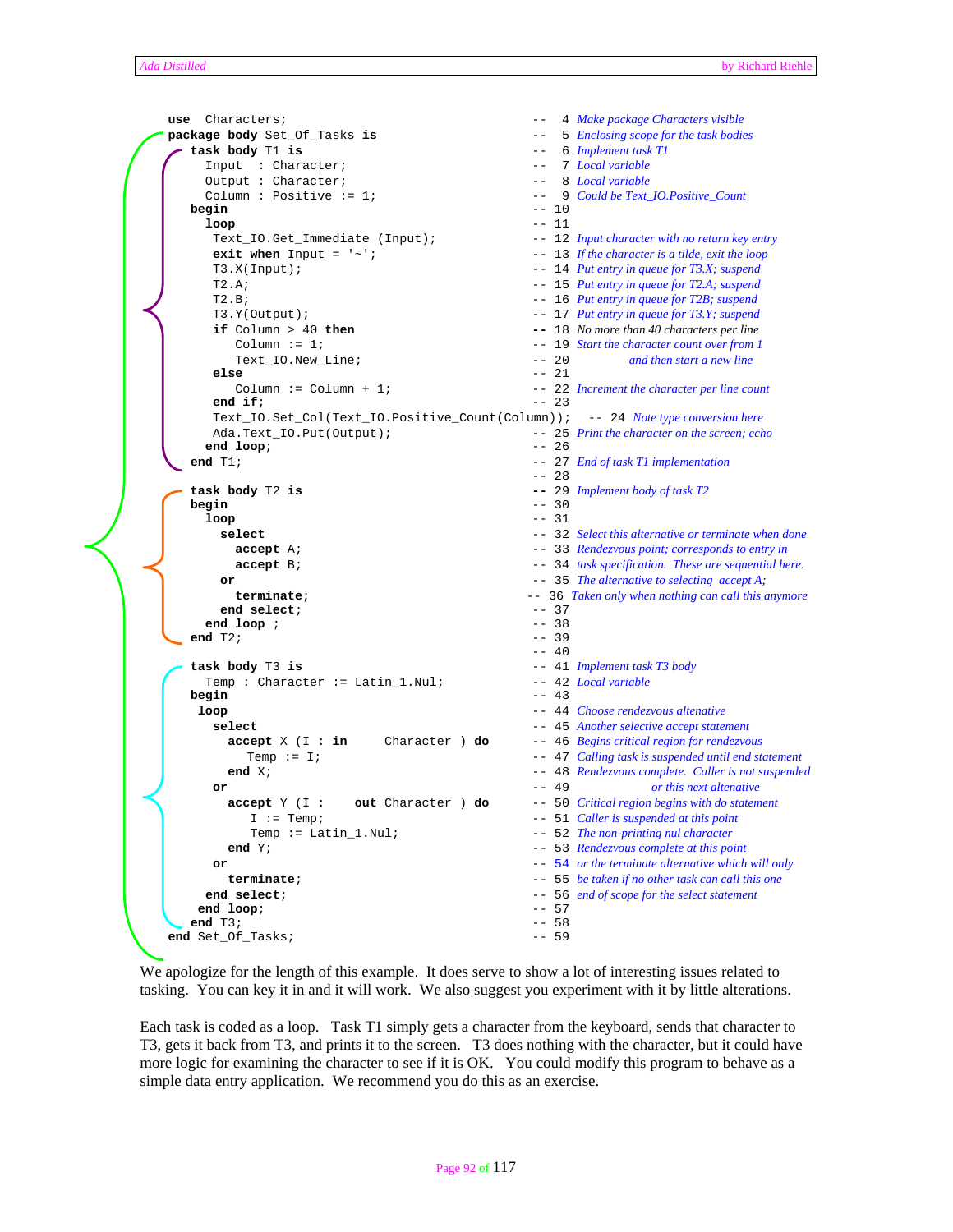Here is a simple little test program you can use with this package.

```
with Set_Of_Tasks; 
procedure Test_Set_Of_Tasks is
begin 
  null; 
end Test_Set_Of_Tasks;
```
*The tasks, in package Set\_Of\_Tasks, will begin executing as soon as the null statement is executed. It is not necessary to call the tasks.* 

Some tasks will have one or more *entry* specifications. In Ada, an entry is unique because it implies an *entry queue*. That is, a call to an entry simply places an entry into a queue. An entry call is not a request for immediate action. If there are already other entries in that queue, the request for action will have to wait for the entries ahead of it to be consumed. Entries disappear from the queue in one of several ways. The most common is for them to complete the rendezvous request.

Each task body has a begin statement. Two of the tasks, T2 and T3, have local variables. The accept statements in the bodies of T2 and T3 correspond to the entry statements in their specifications. A task body may have more than one accept statement for each entry. When an accept statement includes a *do* part, everything up to the end of accept statement is called the *critical region*. A calling task is suspended until the critical region is finished for its entry into the task queue.

Now we examine the details of the program example. Each task in this package specification is an anonymous task. We know this because the word type does not appear in the specification. Task T1 is not callable because it has no entries. Task T2 is callable, but has no parameters in the entry. T3 is callable and includes a parameter list in each entry. A call to an entry is simply placemes a request for action in an entry queue. This is more like message passing than subprogram calling.

The body of this package contains the bodies of the corresponding task specifications. Task body T1 is implemented as a loop. This is not a good model for task design. In fact, it is a bad design. However, it does give us an introductory point into understanding. A better design would permit interrupts to occur and be handled as they occur rather than within the confines of a loop. We show an example of this kind in the next example.

Line 14 is an entry call to T3.X. It includes a parameter of type Character. This entry call puts a request for action in the T3.X queue. There are, potentially, other entries already in that queue. The default, in Ada, is that the entries will be consumed in a FIFO order. This default may be overridden by the designer when deemed appropriate. At Line 14, Task T1 is suspended while waiting for the completion of its request for action. Task T1 will resume once that request is completed.

Lines 15 and 16 are *do nothing* entry calls. We include them in this example for educational purposes, not because they add anything to the design or performance. If we were to reverse Lines 15 and 16, this program would deadlock. Each task is a sequential process. The two accept statements in task T2 are sequential. Entry B cannot be processed until Entry A is processed. This is an important feature of Ada, and almost all models for communicating sequential processes that operate concurrently.

On line 32 in task T2 and line 45 of task T3, we show the start of a *select* statement. This construct allows the task to take a choice of *accept* alternatives, depending on which entry is called. The accept statements in task T3 are not sequential. That is, entry X is not dependent on entry Y and entry Y is not dependent on entry X. The corresponding accept statements may proceed regardless of which is called first.

Lines 36 and 56 have the *terminate* alternative within a select statement. This alternative will never be taken unless no other task can call one of the other entries. The Ada run-time will take the terminate path for every task that has reached the state where it cannot be called, cannot call any other task, and has no other tasks currently dependent on it. This is a graceful way to for a task to die. There is no need for a special *shutdown* entry. Terminate should be used for most service tasks.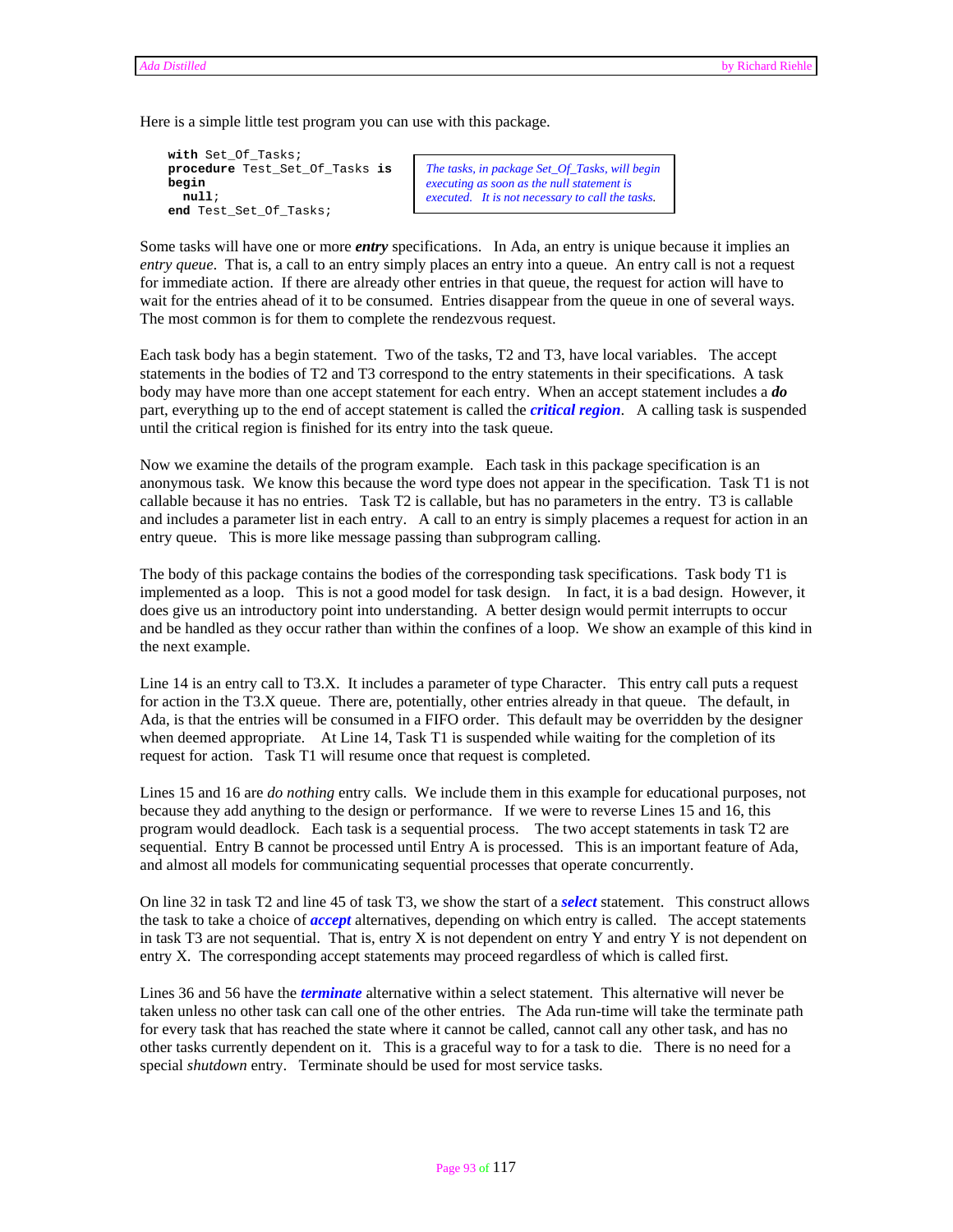If you do not understand the mechanisms associated with an entry queue, you will not understand communicating tasks. It is a rule that, when a task puts an entry into the queue of another task, that entry remains in the queue until it is consumed or otherwise is removed from the queue. The task that puts the entry is suspended until the request for action is completed. The calling task may request, as part of the call, that the request remain in the queue for a limited period, after which it is removed from the queue.

Task T3 cannot identify who called which entry. It cannot purge its own queue. It can determine how many entries are in each queue. That is, we could have a statement that gets X'Count or Y'Count within task T3.

Lines 47-48 and 52-53 are the procedural statements within an accept statement. Every statement between the word *do* and the corresponding *end* is in the *critical region*, mentioned earlier. Statement 47 must occur before statement 48. Task T1, when it makes a call, T3.Input(...), is suspended until the entire critical region is finished. T3.Input will consume an entry from its own queue, process that entry in the critical region, and finish. Once it is finished with the statements in the critical region, task T1 is released from its suspended state and may continue.

In tasks T2 and T3, the loop serves a slightly different purpose than in task T1. Here the loop is more of a semantic construct to prevent the task from doing one set of actions and then terminating. That is, the loop guarantees the task will remain active for as long as it is needed.

### *14.3 Protecting Shared Data*

It has been traditional for a design in which concurrent threads share access to the same resource to use some kind of Semaphore. Semaphores come in many different varieties. The two most common are the counting semaphore and the binary semaphore. The latter is sometimes called a Mutex. A Semaphore is a low-level mechanism that exposes a program to many kinds of potential hazards. Ada uses a different mechanism, the protected object, which allows the programmer to design encapsulated, self-locking objects where the data is secure against multiple concurrent updates.

Protected types are a large topic. Therefore, we show only one simple version in this book. The reader is encouraged to study this in greater depth if they need to develop Ada software using the tasking model. The following example illustrates all of three operators of a protected object. There a lot of reasons why you would not want to design a task-based application in exactly the way this one is designed. There are some inherent inefficiencies in the design but it does illustrate some fundamental ideas you should know.

**with** Ada.Text\_IO; -- 1 **procedure** Protected\_Variable\_Example **is** -- 2 **package** TIO **renames** Ada.Text\_IO; -- 3  $\textbf{task } T1$ ;  $-4$ **task** T2;  $-5$  **protected** Variable **is** -- 6 *Could have been a type definition* **procedure** Modify(Data : Character); -- 7 *Object is locked for this operation* **function** Query **return** Character ;  $\qquad \qquad -8$  *Read-only. May not update data* **entry** Display(Data : Character; T : String); -- 9 *An entry has a queue* **private**  $-10$ Shared\_Data : Character := '0'; -- 11 *All data is declared here* **end** Variable;  $-12$ 

**Although this will work with Text\_IO, it is not a good idea to use protected types with Text\_IO in this way. We do this only for pedagogical purposes.** 

- 
- 
- 

**protected body** Variable **is**  $-13$  *No begin end part in protected body* **entry** Display(Data : Character; T : String) -- 14 *A queue and a required barrier that*  **when** Display'Count > 0 **is**  $-15$  *acts like a pre-condition* **begin** -- 16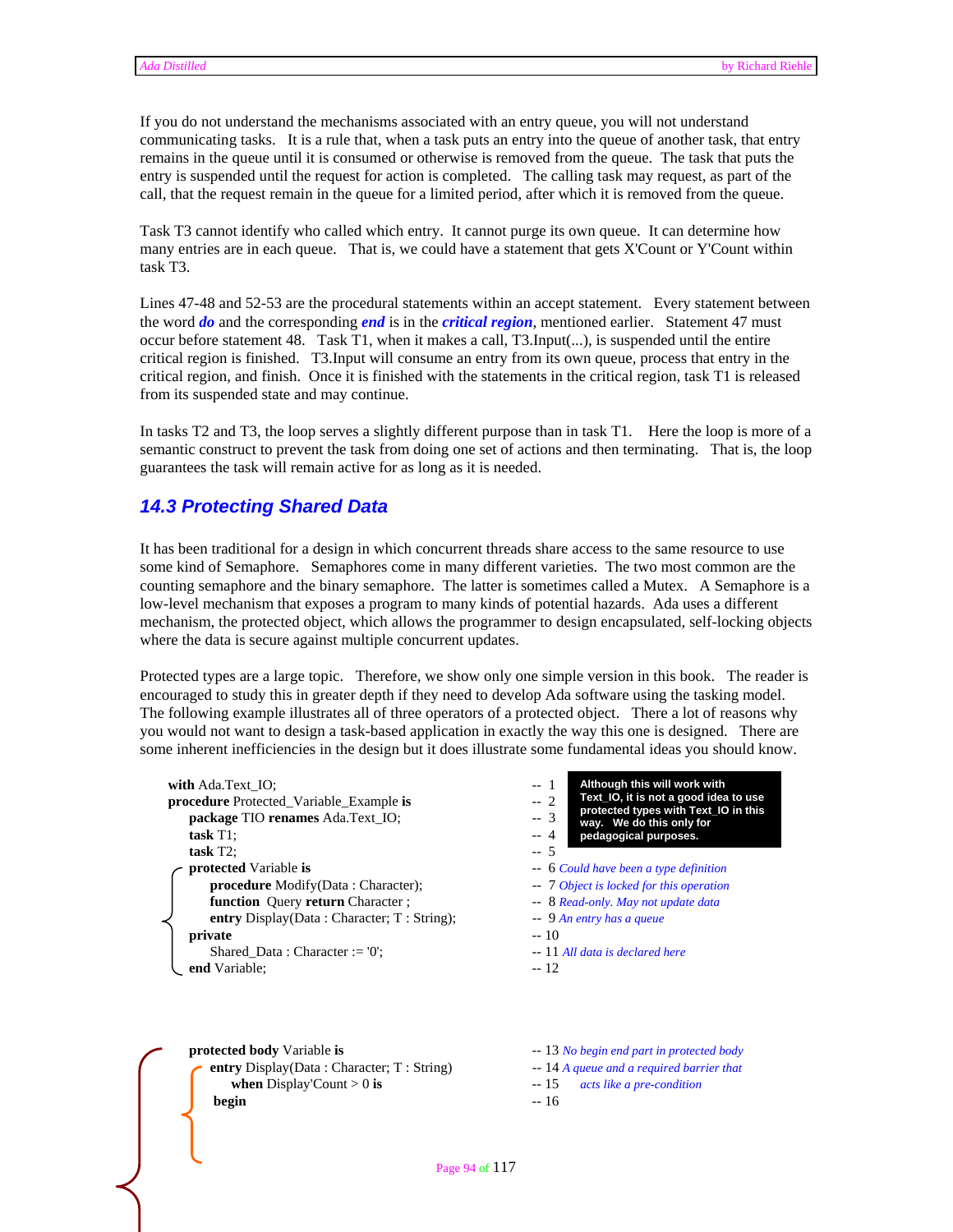| TIO.Put $(T & w'$ ");                 | $-17$  |                                                       |
|---------------------------------------|--------|-------------------------------------------------------|
| TIO.Put(Data);                        | $-18$  |                                                       |
| TIO.New_Line;                         | $-19$  |                                                       |
| end Display;                          | $-20$  | When a procedure is executed, the object is locked    |
| procedure Modify (Data: Character) is | $-21$  | for update only. It is performed in mutual exclusion. |
| begin                                 | $-22$  | No other updates can be performed at the same time.   |
|                                       | Shared | Any other calls to modify must wait for it to be the  |
| end Modify;                           | $-24$  | protected object to be unlocked.                      |
| function Query return Character is    | $-25$  |                                                       |
| begin                                 | $-26$  | The object is locked for read-only. No updates can    |
| return Shared_Data;                   | $-27$  | be performed. A function is not allowed to update     |
| end Query;                            | $-28$  | the encapsulated data.                                |
| end Variable;                         | $-29$  |                                                       |
| task body T1 is                       | $-30$  |                                                       |
| Local : Character := $'a$ ;           | $-31$  |                                                       |
| Output : Character;                   | $-32$  | It does not matter how many tasks are trying to       |
| begin                                 | $-33$  | update the data. Only one can do so at any time.      |
| loop                                  | $-34$  | This task, and its corresponding task will update     |
| TIO.Get_Immediate(Local);             | $-35$  | the protected variable in mutual exclusion.           |
| exit when Local not in '0''z';        | $-36$  |                                                       |
| Variable.Modify(Local);               | $-37$  |                                                       |
| Output := Variable.Query;             | $-38$  |                                                       |
| Variable.Display(Output, "T1");       | $-39$  |                                                       |
| end loop;                             | $-40$  |                                                       |
| end T1;                               | $-41$  |                                                       |
| task body T2 is                       | $-42$  |                                                       |
| Local : Character :='a';              | $-43$  |                                                       |
| Output : Character;                   | $-44$  |                                                       |
| begin                                 | $-45$  |                                                       |
| loop                                  | $-46$  |                                                       |
| TIO.Get_Immediate(Local);             | $-47$  |                                                       |
| exit when Local not in '0''z';        | $-48$  |                                                       |
| Variable.Modify(Local);               | $-49$  |                                                       |
| Output := Variable.Query;             | $-50$  |                                                       |
| Variable.Display(Output, "T2");       | $-51$  |                                                       |
| end loop;                             | $-52$  |                                                       |
| end $T2$ :                            | $-53$  |                                                       |
| begin                                 | $-54$  |                                                       |
| null;                                 | $-55$  |                                                       |
| end Protected_Variable_Example;       | $-56$  |                                                       |

Every operation in a protected object is performed in mutual exclusion. The object is locked for update only during the modification operations. It is locked for read only during query operations. It is impossible for both update and query to occur at the same time. A function is read-only. During function calls, the object is locked for read-only. An entry, as with a task, has a queue. Every entry is controlled by a boolean pre-condition that must be satisfied before it can be entered.

Think of the difference between a semaphore and a protected type in terms of an airplane lavatory. If you were to enter the lavatory and depend on the flight attendendant to set the lock when you enter and remove the lock to let you out, that would be analogous to a semaphore. In a protected type, once you enter the lavatory, you set the lock yourself. Once you are finished with your business in the lavatory, you unlock it yourself, and it is now free for someone else to use. A protected object knows when it is finished with its work and can unlock itself so another client can enter.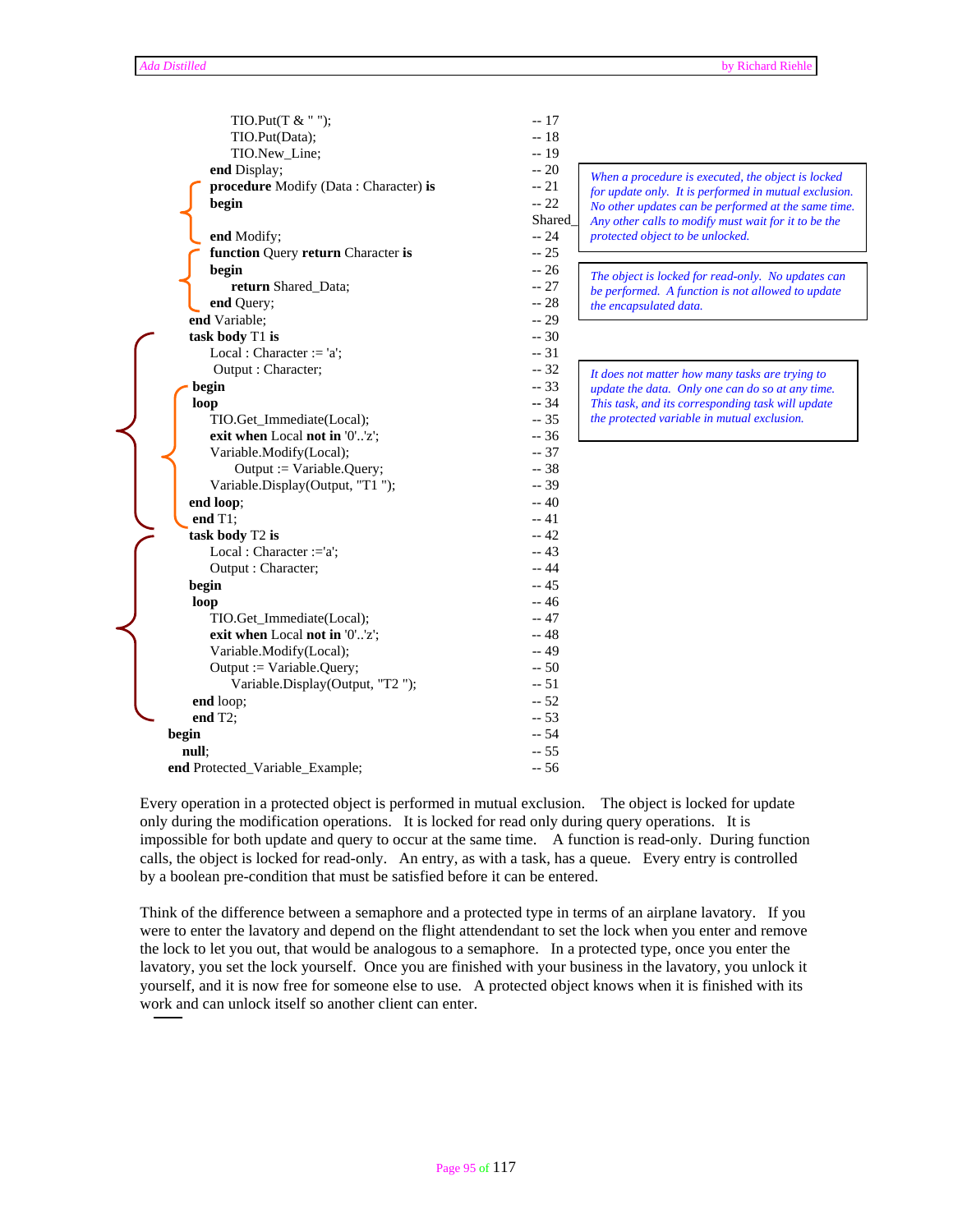## **A. Annexes, Appendices and Standard Libraries**

### *Reserved Word List*

| abort<br>abs<br>abstract | case<br>constant | for<br>function | new<br>not<br>null | raise<br>range<br>record | tagged<br>task<br>terminate |
|--------------------------|------------------|-----------------|--------------------|--------------------------|-----------------------------|
| accept                   | declare          | generic         |                    | rem                      | then                        |
| access                   | delay            | goto            | οf                 | renames                  | type                        |
| aliased                  | delta            |                 | or                 | requeue                  |                             |
| all                      | digits           | if              | others             | return                   | until                       |
| and                      | do               | in              | out                | reverse                  | use                         |
| array                    |                  | is<br>interface | overriding         |                          |                             |
| at                       | else             |                 | package            | select                   | when                        |
|                          | elsif            | limited         | pragma             | separate                 | while                       |
| begin                    | end              | loop            | private            | subtype                  | with                        |
| body                     | entry            |                 | procedure          | synchronize              |                             |
|                          | exit             | mod             | protected          |                          | xor                         |

*Every language has reserved words, sometimes called keywords. Notice that, among Ada's 69 reserved words, there are no explicit data types. Instead, pre-defined types are declared in package Standard.* 

*Sometimes people will try to evaluate a language by counting the number of reserved words. This is a silly metric and the intelligent student will select more substantive criteria.* 

*Some Ada reserved words are overloaded with more than one meaning, depending on context. The compiler will not let you make a mistake in the use of a reserved word.* 

**The reserved words in blue are for concurrency and tasking. Be careful when using the words in red. Words in green are new to Ada 2005**

## *A.1 Package Standard*

**package Standard is always in scope. Every entity is directly visible to every part of an Ada program. Think of it as the root parent of every other package in any Ada program.**

```
package Standard is -- This package is always visible and never needs a with clause or use clause
   pragma Pure(Standard); 
   type Boolean is (False, True); -- An enumerated type; and ordered set; False is less than True
    -- The predefined relational operators for this type are as follows:
    -- function "=" (Left, Right : Boolean) return Boolean; 
   -- function "/=" (Left, Right : Boolean) return Boolean;<br>-- function "<" (Left, Right : Boolean) return Boolean;
                         (Left, Right : Boolean) return Boolean;
    -- function "<=" (Left, Right : Boolean) return Boolean; 
    -- function ">" (Left, Right : Boolean) return Boolean; 
    -- function ">=" (Left, Right : Boolean) return Boolean; 
    -- The predefined logical operators and the predefined logical
    -- negation operator are as follows:
    -- function "and" (Left, Right : Boolean) return Boolean; 
    -- function "or" (Left, Right : Boolean) return Boolean; 
    -- function "xor" (Left, Right : Boolean) return Boolean; 
    -- function "not" (Right : Boolean) return Boolean; 
    -- The integer type root_integer is predefined; The corresponding universal type is universal_integer.
       type Integer is range implementation-defined; 
       subtype Natural is Integer range 0 .. Integer'Last; 
       subtype Positive is Integer range 1 .. Integer'Last; 
    -- The predefined operators for type Integer are as follows:
    -- function "=" (Left, Right : Integer'Base) return Boolean; 
    -- function "/=" (Left, Right : Integer'Base) return Boolean; 
    -- function "<" (Left, Right : Integer'Base) return Boolean; 
    -- function "<=" (Left, Right : Integer'Base) return Boolean; 
    -- function ">" (Left, Right : Integer'Base) return Boolean; 
    -- function ">=" (Left, Right : Integer'Base) return Boolean; 
    -- function "+" (Right : Integer'Base) return Integer'Base; 
                        (Right : Integer'Base) return Integer'Base;
    -- function "abs" (Right : Integer'Base) return Integer'Base; 
    -- function "+" (Left, Right : Integer'Base) return Integer'Base; 
                         (Left, Right : Integer'Base) return Integer'Base;
   -- function "*" (Left, Right : Integer'Base) return Integer'Base;<br>-- function "/" (Left, Right : Integer'Base) return Integer'Base;
                        (Left, Right : Integer'Base) return Integer'Base;
                                                                                           Package Standard is the implied 
                                                                                           parent of every other Ada package. 
                                                                                           It does not need a with clause or a 
                                                                                           use clause. Every element of 
                                                                                           package Standard is always visible 
                                                                                           to every part of every Ada 
                                                                                           program. 
                                                                                           This package defines the types, 
                                                                                           Integer, Boolean, Float, Character, 
                                                                                           String, Duration. It also defines 
                                                                                           two subtypes, Natural and Positive. 
                                                                                           All numeric types are 
                                                                                           implementation dependent. 
                                                                                           Therefore, do not use predefined 
                                                                                           numeric types in your Ada 
                                                                                           program designs. Instead, define 
                                                                                           your own numeric types with 
                                                                                           problem-based constraints. 
                                                                                   Note: Parameter and return types 
                                                                                   are Integer'Base rather than Integer.
```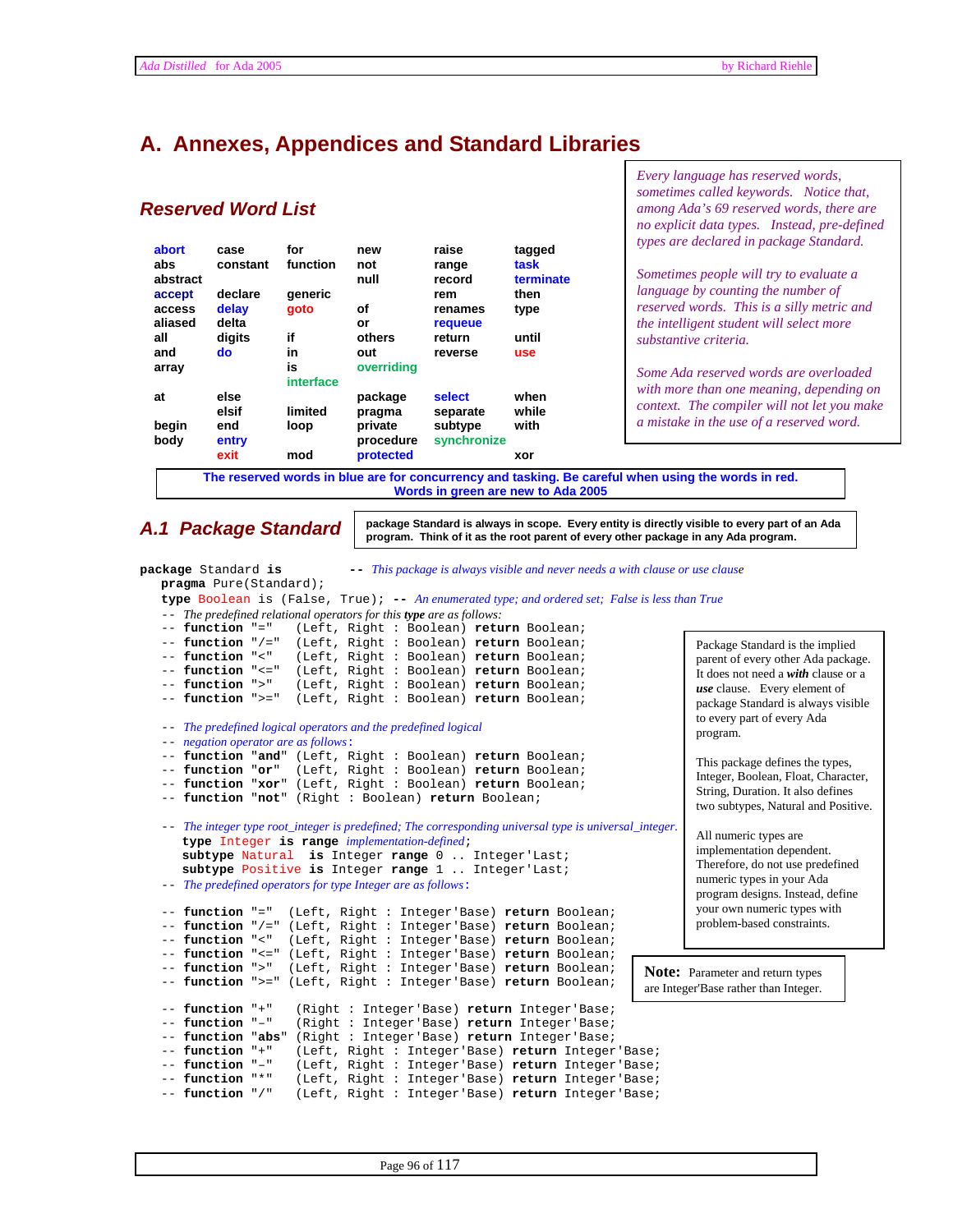-- **function** "**rem**" (Left, Right : Integer'Base) **return** Integer'Base; -- **function** "**mod**" (Left, Right : Integer'Base) **return** Integer'Base; -- **function** "\*\*" (Left : Integer'Base; Right : Natural) **return** Integer'Base; -- *The floating point type root\_real is predefined*; *The corresponding universal type is universal\_real*. **type** Float **is digits** *implementation-defined*; -- The predefined operators for this type are as follows: -- **function** "=" (Left, Right : Float) **return** Boolean;<br>-- **function** "/=" (Left, Right : Float) **return** Boolean; -- **function** "/=" (Left, Right : Float) **return** Boolean; -- **function** "<" (Left, Right : Float) **return** Boolean; -- **function** "<=" (Left, Right : Float) **return** Boolean;<br>-- **function** ">" (Left, Right : Float) **return** Boolean; (Left, Right : Float) **return** Boolean; -- **function** ">=" (Left, Right : Float) **return** Boolean; -- **function** "+" (Right : Float) **return** Float; (Right : Float) return Float; -- **function** "abs" (Right : Float) **return** Float;<br>-- **function** "+" (Left, Right : Float) **return**  -- **function** "+" (Left, Right : Float) **return** Float; -- **function** "–" (Left, Right : Float) **return** Float; -- **function** "\*" (Left, Right : Float) **return** Float;<br>-- **function** "/" (Left, Right : Float) **return** Float; (Left, Right : Float) **return** Float; -- **function** "\*\*" (Left : Float; Right : Integer'Base) **return** Float; -- *In addition, the following operators are predefined for the root numeric types*: **function** "\*" (Left : root\_integer; Right : root\_real) **return** root\_real;<br>**function** "\*" (Left : root\_real; Right : root\_integer) **return** root\_re **function** "\*" (Left : root\_real; Right : root\_integer) **return** root\_real;<br>**function** "/" (Left : root\_real; Right : root\_integer) **return** root\_real;  $Right : root_interest()$  **return** root\_real; -- *The type universal\_fixed is predefined.* -- *The only multiplying operators defined between fixed point types are*: **function** "\*" (Left : *universal\_fixed*; Right : *universal\_fixed*) **return** *universal\_fixed*; **function** "/" (Left : universal\_fixed; Right : *universal\_fixed*) **return** *universal\_fixed*; -- *The declaration of type Character is based on the standard ISO 8859-1 character set*. -- *There are no character literals corresponding to the positions forcontrol characters*. -- *They are indicated in italics in this definition. See 3.5.2*. **type** Character **is** (nul, soh, stx, etx, eot, enq, ack, bel, -- 0 (16#00#) .. 7 (16#07#) *bs, ht, lf, vt, ff, cr, so, si*, -- 8 (16#08#) .. 15 (16#0F#) *dle, dc1, dc2, dc3, dc4, nak, syn, etb,* -- 16 (16#10#)..23 (16#17#)<br> *can, em, sub, esc, fs, gs, rs, us,* -- 24 (16#18#)..31 (16#1F#) *can, em, sub, esc, fs, gs, rs, us,* ' ', '!', '"', '#', '\$', '%', '&', ''', -- 32 (16#20#) .. 39 (16#27#) '(', ')', '\*', '+', ',' ,'-', '.', '/', -- 40 (16#28#) .. 47 (16#2F#) '0', '1', '2', '3', '4', '5', '6', '7', -- 48 (16#30#) .. 55 (16#37#) '8', '9', ':', ';', '<', '=', '>', '?', -- 56 (16#38#) .. 63 (16#3F#) '@', 'A', 'B', 'C', 'D', 'E', 'F', 'G', -- 64 (16#40#) .. 71 (16#47#) 'H', 'I', 'J', 'K', 'L', 'M', 'N', 'O', 'P', 'Q', 'R', 'S', 'T', 'U', 'V', 'W', -- 80 (16#50#).. 87 (16#57#).<br>'X', 'Y', 'L', '\', ']', '^', '\_', -- - - 88 (16#58#).. 95 (16#5F#).  $'X'$ , 'Y', 'Z', '[', '\', ']', '^', '\_', '`', 'a', 'b', 'c', 'd', 'e', 'f', 'g', -- 96 (16#60#)...103 (16#67#) 'h', 'I', 'j', 'k', 'l', 'm', 'n', 'o', -- 104  $(16\#68\#) \dots 111 (16\#6F\#)$ 'p', 'q', 'r', 's', 't', 'u', 'v', 'w', -- 112  $(16#70#) \ldots 119 \cdot (16#77#)$ 'x', 'y', 'z', '{', '|', '}', '~', del, --- 120 (16#78#).. 127 (16#7F#) *reserved\_128, reserved\_129, bph, nbh,* -- 128 (16#80#)...131 (16#83#)<br> *reserved\_132, nel, ssa, esa,* -- 132 (16#84#)...135 (16#87#)  $reserved_132, nel, ssa, esa,$ *hts, htj, vts, pld, plu, ri, ss2, ss3,* -- 136 (16#88#) .. 143 (16#8F#) *dcs, pu1, pu2, sts, cch, mw, spa, epa,* -- 144 (16#90#) .. 151 (16#97#) *sos, reserved\_153, sci, csi,* -- 152 (16#98#) .. 155 (16#9B#) *st, osc, pm, apc,* -- 156 (16#9C#) .. 159 (16#9F#) ' ', '¡', '¢', '£', '¤', '¥', '¦', '§' -- 160 (16#A0#) .. 167 (16#A7#) '¨', '©', 'ª', '≪', '¬', '−', '®', ' ̄' −− 168 (16#A8#).. 175 (16#AF#) '°', '±', '²', '³', '´', 'µ', '¶', '·' -- 176 (16#B0#) .. 183 (16#B7#)  $\frac{1}{2}$ ,  $\frac{1}{2}$ ,  $\frac{1}{2}$ ,  $\frac{1}{2}$ ,  $\frac{1}{2}$ ,  $\frac{1}{2}$ ,  $\frac{1}{2}$ ,  $\frac{1}{2}$ ,  $\frac{1}{2}$   $\frac{1}{2}$   $\frac{1}{2}$   $\frac{1}{2}$   $\frac{1}{2}$   $\frac{1}{2}$   $\frac{1}{2}$   $\frac{1}{2}$   $\frac{1}{2}$   $\frac{1}{2}$   $\frac{1}{2}$   $\frac{1}{2}$   $\frac{1}{2}$   $\frac$ **Warning: Do not use predefined Float from package Standard in your production programs. This type is useful for student programs but is not well-suited to portable software targeted to some actual production application. See also**: **package** Ada.Characters **package** Ada.Characters.Latin\_1 **package** Ada.Characters.Handling **Note**: Fixed point arithmetic on root types and universal fixed-point types is defined here. See also ALRM 4.5.5/16-20 Characters beyond the normal 7 bit ASCII format now use 8 bits. Also see Wide-Character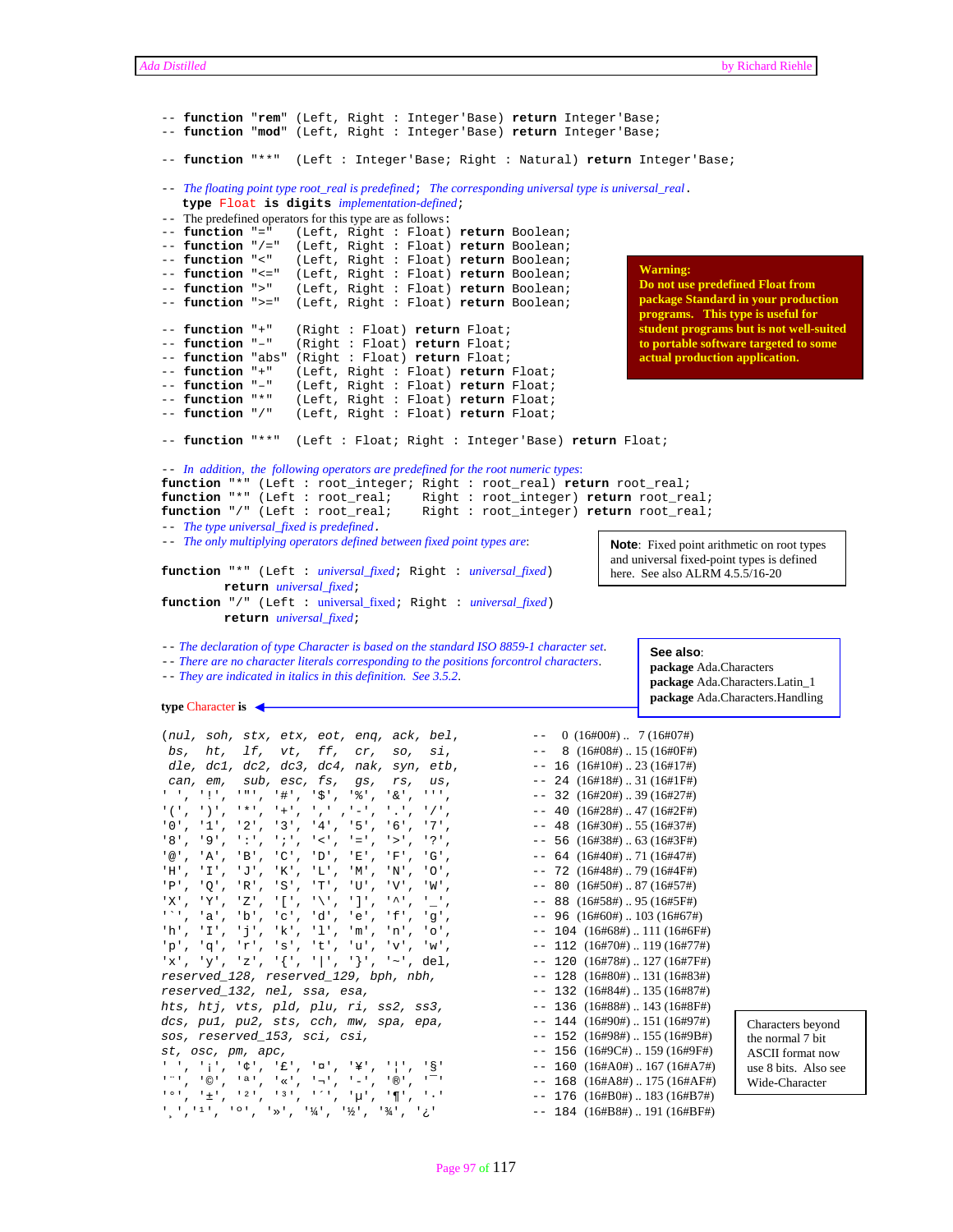| 「宜」, 「宜」, 「宜」, 「宜」, 「主」, 「壬」, 「全」, 「主」<br>'א' , 'Ñ' , 'Ò' , 'Ó' , 'Ô' , 'Õ' , 'Ö' , 'x'         |                                                    |                                          |
|-------------------------------------------------------------------------------------------------|----------------------------------------------------|------------------------------------------|
|                                                                                                 | $-- 200 (16\#C8\#)$ 207 (16#CF#)                   |                                          |
|                                                                                                 | $-- 208$ (16#D0#)  215 (16#D7#)                    |                                          |
| 'Ø', 'Ù', 'Ú', 'Û', 'Ü', 'Ý', 'Þ', 'ß'                                                          | $-- 216 (16\#D8\#)$ 223 (16#DF#)                   |                                          |
| 'à', 'á', 'â', 'ã', 'ä', 'å', 'æ', 'ç'                                                          | $--$ 224 (16#E0#) 231 (16#E7#)                     |                                          |
| 'è', 'é', 'ê', 'ë', 'ì', 'í', 'î', 'ï'                                                          | $--$ 232 (16#E8#)  239 (16#EF#)                    |                                          |
| 'ð', 'ñ', 'ò', 'ó', 'ô', 'õ', 'ö', '÷'                                                          | $-- 240 (16 \#F0 \#)$ 247 (16#F7#)                 |                                          |
| 'ø', 'ù', 'ú', 'û', 'ü', 'ý', 'þ', 'ÿ'                                                          | $-- 248$ (16#F8#)  255 (16#FF#)                    |                                          |
|                                                                                                 |                                                    |                                          |
| -- The predefined operators for the type Character are the same as for any enumeration type.    |                                                    |                                          |
| -- The declaration of type Wide_Character is based on the standard ISO 10646 BMP character set. |                                                    |                                          |
| -- The first 256 positions have the same contents as type Character. See 3.5.2.                 |                                                    |                                          |
|                                                                                                 |                                                    |                                          |
| type Wide_Character is (nul, soh  FFFE, FFFF);                                                  | This is equivalent to Unicode. Can be used for     |                                          |
|                                                                                                 | internationalization of a language implementation. |                                          |
| package ASCII is  end ASCII; -- Obsolescent; see J.5                                            |                                                    |                                          |
|                                                                                                 |                                                    |                                          |
| - Predefined string types:                                                                      |                                                    |                                          |
|                                                                                                 |                                                    |                                          |
| type String is array (Positive range <>) of Character;                                          |                                                    |                                          |
| pragma Pack(String);                                                                            |                                                    |                                          |
| -- The predefined operators for this type are as follows:                                       |                                                    |                                          |
| function "=" (Left, Right: String) return Boolean;<br>$- -$                                     |                                                    |                                          |
| function "/=" (Left, Right: String) return Boolean;<br>$- -$                                    |                                                    | Strings of with the same constraint can  |
| function "<" (Left, Right: String) return Boolean;<br>$- -$                                     |                                                    | take advantage of these operators.       |
| function "<=" (Left, Right: String) return Boolean;<br>$- -$                                    |                                                    |                                          |
| function ">" (Left, Right: String) return Boolean;<br>$- -$                                     |                                                    |                                          |
| function ">=" (Left, Right: String) return Boolean;<br>$- -$                                    |                                                    |                                          |
|                                                                                                 |                                                    | This operator is used to catenate        |
| function "&" (Left: String;<br>Right: String)<br>$=$ $-$                                        | return String;                                     |                                          |
| function "&" (Left: Character; Right: String)<br>$- -$                                          | return String;                                     | arrays to arrays, arrays to              |
| function "&" (Left: String;<br>$=$ $-$                                                          | Right: Character) return String;                   | components, etc. It is defined for       |
| function "&" (Left: Character; Right: Character) return String;<br>$- -$                        |                                                    | any kind of array as well as for         |
| type Wide_String is array(Positive range <>) of Wide_Character;                                 |                                                    | predefined type Strring                  |
| pragma Pack(Wide_String);                                                                       |                                                    |                                          |
|                                                                                                 |                                                    |                                          |
| -- The predefined operators for Wide_String correspond to those for String                      |                                                    |                                          |
|                                                                                                 |                                                    |                                          |
|                                                                                                 |                                                    | Used in delay statements in tasking. See |
| type Duration is delta implementation-defined range implementation-defined;                     |                                                    |                                          |
| -- The predefined operators for the type Duration are the same as for any fixed point type.     |                                                    | data types in package Calendar, ALRM 9.6 |
|                                                                                                 |                                                    |                                          |

```
end Standard;
```
### *A.2 The Package Ada*

 Program\_Error : **exception**; Storage\_Error : **exception**; Tasking\_Error : **exception**;

**package** Ada **is pragma** Pure(Ada); **end** Ada

package Ada is the parent package for many of the library units. It has no type definitions and no operations. It is nothing more than a placeholder packge that

These exceptions are predefined in this package. A designer may define more exceptions. Note the absence of Numeric\_Error, which is now obsolescent in the

provides a common root (common ancestor) for all of its descendants. As you learn more about parent and child packages, you will understand the value for having one package that is a common root.

The expression, pragma Pure (Ada), is a compiler directive. Pragmas are compiler directives. This directive is of little interest to you at this stage of your study. It will be very important when you being developing larger software systems, especially those that require the Distributed Systems Annex (Annex E).

current standard.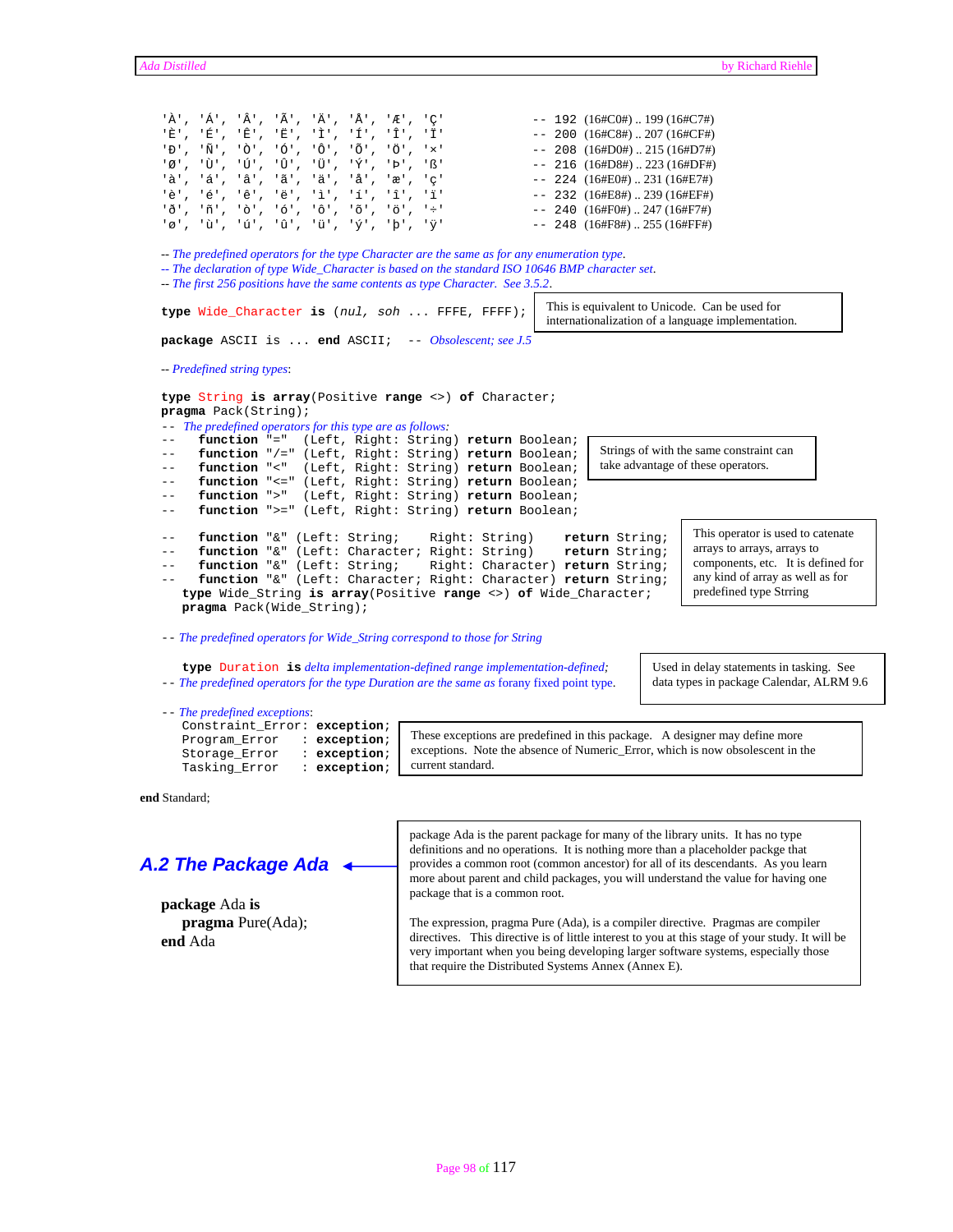### *package Numerics*

This is the root package for a variety of numerics packages.

```
package Ada.Numerics is
  pragma Pure(Numerics); 
  Argument_Error : exception; 
  Pi : constant := 3.14159_26535_89793_23846_26433_83279_50288_41971_69399_37511; 
  e : constant := 2.71828_18284_59045_23536_02874_71352_66249_77572_47093_69996; 
end Ada.Numerics;
```
#### **A.5.1 Elementary Functions**

Elementary functions are defined as a generic package. This means it must be instantiated before it can be used. Note also that trigonometric functions are in radians. Also, the function "\*\*" is an operator that must be made directly visible before it can be used. We recommend renaming it in the scope where it is required. Also, note that the parameters and return type are Float\_Type'Base. This reduces any overflow problems associated with intermediate results in extended expressions.

```
generic
   type Float_Type is digits <>; 
package Ada.Numerics.Generic_Elementary_Functions is
   pragma Pure(Generic Elementary Functions);
   function Sqrt (X : Float_Type'Base) return Float_Type'Base;<br>
function Log (X : Float_Type'Base) return Float_Type'Base;
   function Log (X : Float_Type'Base) return Float_Type'Base;<br>
function Log (X, Base : Float_Type'Base) return Float_Type'Base;<br>
function Exp (X : Float_Type'Base) return Float_Type'Base;
   function Log (X, Base : Float_Type'Base) return Float_Type'Base;<br>
function Exp (X : Float_Type'Base) return Float_Type'Base;
   function Exp (X : Float_Type'Base) return Float_Type'Base;<br>
function "**" (Left, Right : Float_Type'Base) return Float_Type'Base;
                **" (Left, Right : Float_Type'Base)
    -- Trigonometric functions default in Radians
                        function Sin (X : Float_Type'Base) return Float_Type'Base; 
   function Sin (X, Cycle : Float_Type'Base) return Float_Type'Base;<br>
function Cos (X : Float_Type'Base) return Float_Type'Base;
   function Cos (X : Float_Type'Base) return Float_Type'Base;<br>
function Cos (X, Cycle : Float_Type'Base) return Float_Type'Base;
                         function Cos (X, Cycle : Float_Type'Base) return Float_Type'Base; 
   function Tan (X : Float_Type'Base) return Float_Type'Base;<br>
function Tan (X, Cycle : Float_Type'Base) return Float_Type'Base;
                                                                           fullering Float_Type'Base;
   function Cot (X : Float_Type'Base) return Float_Type'Base; 
                                       Float_Type'Base) full return Float_Type'Base;<br>
filoat_Type'Base) return Float_Type'Base;<br>
filoat_Type'Base) return Float_Type'Base;<br>
filoat_Type'Base) return Float_Type'Base;
   function Arcsin (X : Float_Type'Base) return Float_Type'Base; 
   function Arcsin (X, Cycle : Float_Type'Base) return Float_Type'Base; 
   function Arccos (X : Float_Type'Base) return Float_Type'Base; 
   function Arccos (X, Cycle : Float_Type'Base) return Float_Type'Base;<br>
function Arctan (Y : Float_Type'Base;
    function Arctan (Y : Float_Type'Base;
 X : Float_Type'Base := 1.0) return Float_Type'Base; 
   function Arctan (Y : Float_Type'Base;
                          X : Float_Type'Base := 1.0;<br>Cycle : Float_Type'Base)
                                         Cycle : Float_Type'Base) return Float_Type'Base; 
   function Arccot (X)
 Y : Float_Type'Base := 1.0) return Float_Type'Base; 
    function Arccot (X : Float_Type'Base;
                          Y : Float_Type'Base := 1.0;<br>Cycle : Float_Type'Base)<br>X : Float_Type'Base)
                           Cycle : Float_Type'Base) return Float_Type'Base; 
   function Sinh (X : Float_Type'Base) return Float_Type'Base;<br>
function Cosh (X : Float_Type'Base) return Float_Type'Base;
   function Cosh (X : Float_Type'Base) return Float_Type'Base;<br>
function Tanh (X : Float_Type'Base) return Float_Type'Base;
                        function Tanh (X : Float_Type'Base) return Float_Type'Base; 
   function Coth (X : Float_Type'Base) return Float_Type'Base;<br>
function Arcsinh (X : Float_Type'Base) return Float_Type'Base;
   function Arcsinh (X : Float_Type'Base) return Float_Type'Base;<br>
function Arccosh (X : Float_Type'Base) return Float_Type'Base;
   function Arccosh (X : Float_Type'Base) return Float_Type'Base; 
   function Arctanh (X : Float_Type'Base) return Float_Type'Base; 
   function Arccoth (X : Float_Type'Base) return Float_Type'Base; 
                                                                                                              For the ** function, 
                                                                                                              you may have a 
                                                                                                              visibility problem. 
                                                                                                              You can solve it by 
                                                                                                              renaming it locally 
                                                                                                              after instantiating the 
                                                                                                              package. 
                                                                                                              If cycle is not 
                                                                                                              supplied, the default 
                                                                                                              is in radians. 
                                                                                                              Log default base is 
                                                                                                              natural (e). The base 
                                                                                                              may be other than e. 
                                                                                                              Float_Type'Base 
                                                                                                              permits an 
                                                                                                              unconstrained result 
                                                                                                              that will not raise a 
                                                                                                              constraint error 
                                                                                                              during intermediate 
                                                                                                              operations. This 
                                                                                                              eliminates spurious 
                                                                                                              range constraint 
                                                                                                              violations in complex 
                                                                                                              expressions.
```
**end** Ada.Numerics.Generic\_Elementary\_Functions;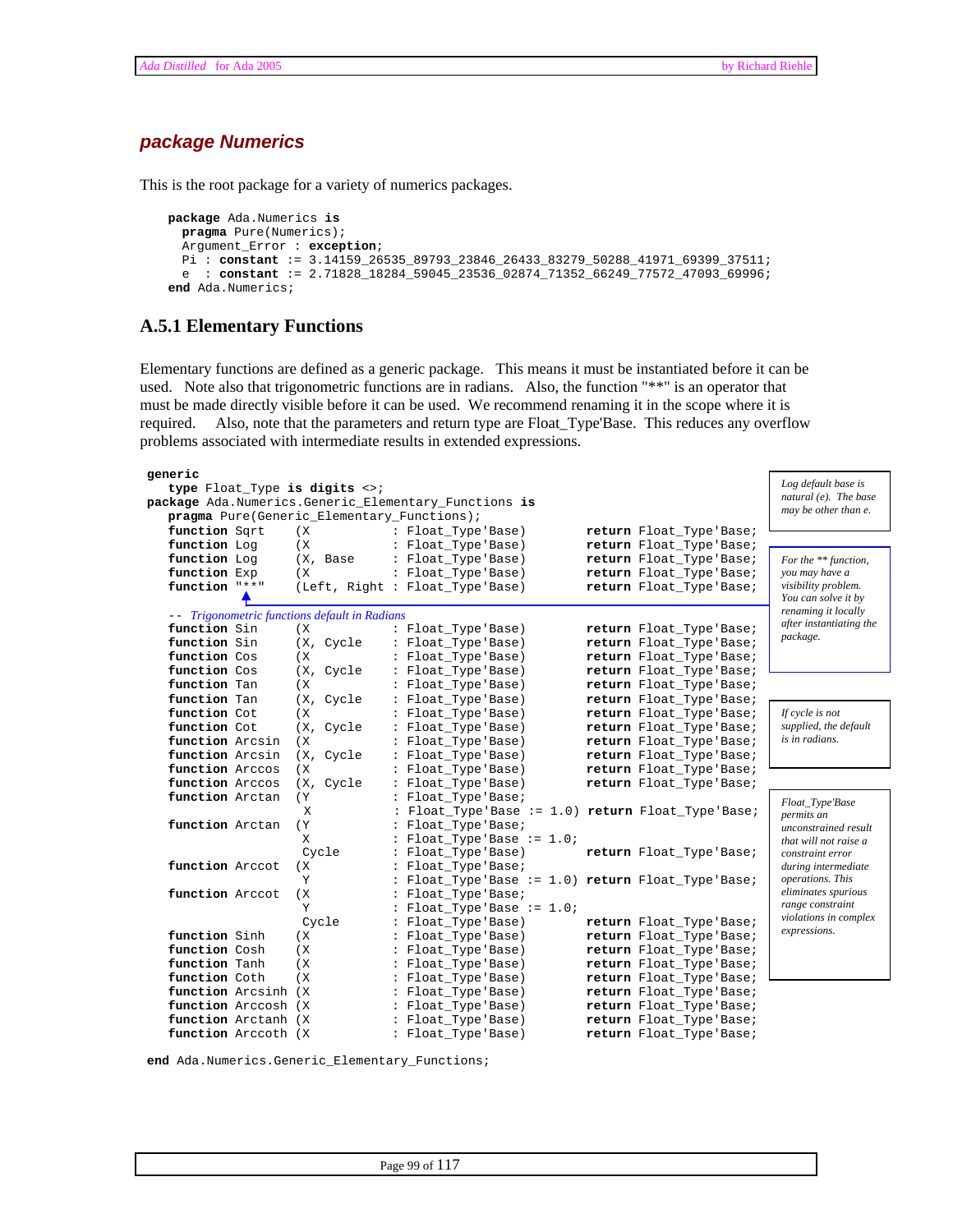#### *A.10 Ada.Text\_IO (Annotated)*  **with** Ada.IO\_Exceptions; -- *Declared in Annex A of the Ada Language Reference Manual* **package** Ada.Text\_IO **is --** *Converts human-readable text to machine-readable as well as standard input/output* **type** File\_Type **is limited private**;  $\begin{aligned} \textbf{type} \text{ File } \textit{module} \text{ } \textit{module} \text{ } \textit{for} \text{ } a \text{ } program \end{aligned}$ **type** File\_Mode **is** (In\_File, Out\_File, Append\_File); -- *Controls direction of data flow* **type** Count **is range** 0 .. *implementation-defined*; -- *An integer data type; see Positive\_Count* **subtype** Positive\_Count **is** Count range 1 .. Count'Last; -- *May be used with type Count* Unbounded : **constant** Count := 0; -- *line and page length* **subtype** Field **is** Integer **range** 0 .. *implementation-defined*; -- *Varies by platform.* **subtype** Number\_Base **is** Integer **range** 2 .. 16; -- *Only use: 2, 8, 10 and 16* **type Type**\_Set **is** (Lower\_Case, Upper\_Case); -- *Use this for enumerated types* -- *File Management* **procedure** Create (File : **in out** File\_Type; -- *Program refers to this parameter* Mode : in File\_Mode := Out\_File; -- *Almost always an output file* Name : **in** String := ""; -- *The external name for the file*<br>Form : **in** String := ""); -- *Usage not defined by the lang* -- *Usage not defined by the language* **procedure** Open (File : **in out** File\_Type; Mode : **in** File\_Mode; -- *May be opened for input or for append* Name : **in** String; Form : **in** String := ""); -- *Form is rarely used in Ada 95. Compiler dependent.* **procedure** Close (File : **in out** File\_Type); -- *Pretty much what youwould think this would do* **procedure** Delete (File : **in out** File\_Type); **procedure** Reset (File : **in out** File\_Type; Mode : **in** File\_Mode); -- *Resets the mode of the fil*e **procedure** Reset (File : **in out** File\_Type); -- *Resets the mode of the file*<br>**function** Mode (File : **in** File\_Type) **return** File\_Mode; -- *Query the mode of a file* **function** Mode (File : **in** File\_Type) **return** File\_Mode; -- *Query the mode of a file* **function** Name (File : **in** File\_Type) **return** String; -- *Query the external name of a file* **function** Form (File : **in** File\_Type) **return** String; -- *Varies by compiler implementation* **function** Is\_Open(File : **in** File\_Type) **return** Boolean; -- *Query the open status of a file* -- *Control of default input and output files* **procedure** Set\_Input (File : **in** File\_Type); -- *Set this file as the default input file; must be open* **procedure** Set\_Output(File : **in** File\_Type); -- *Set this file as the default ouput file; must be open* **procedure** Set\_Error (File : **in** File\_Type); -- *Use this as the standard error file; must be open* **function** Standard\_Input **return** File\_Type; -- *Standard input is usually a keyboard* **function** Standard\_Output **return** File\_Type; -- *Standard output is usually a video display terminal* **function** Standard\_Error **return** File\_Type; **function** Current\_Input **return** File\_Type; -- *Usually the same as Standard Input* **function** Current\_Output **return** File\_Type; **function** Current\_Error **return** File\_Type; **type** File\_Access **is access constant** File\_Type; -- *Enable a pointer value to a file handle* **function** Standard\_Input **return** File\_Access; **function** Standard\_Output **return** File\_Access; **function** Standard\_Error **return** File\_Access; **function** Current\_Input **return** File\_Access; **function** Current\_Output **return** File\_Access; **function** Current\_Error **return** File\_Access; -- *Buffer control* **procedure** Flush (File : **in out** File\_Type); -- *Flushes any internal buffers* **procedure** Flush; -- *Flush synchronizes internal file with external file by Flushing internal buffers* -- *Specification of line and page lengths* **procedure** Set\_Line\_Length(File : **in** File\_Type; To : **in** Count); **procedure** Set\_Line\_Length(To : **in** Count); **procedure** Set\_Page\_Length(File : **in** File\_Type; To : **in** Count); **procedure** Set\_Page\_Length(To : in Count); **function** Line\_Length(File : **in** File\_Type) **return** Count; **function** Line\_Length **return** Count; **function** Page\_Length(File : in File\_Type) **return** Count; **function** Page\_Length **return** Count; -- *Column, Line, and Page Control* Text\_IO enables machine-readable data to be formatted as human-readable data and human-readable data to be conveted to machine-readable. For character and string types, no conversion from internal to external format is required. For all other types, transformations should be done with Text IO; Some operations are overloaded. Overloading is most common when there are two file destinations for an action: a named file or default standard file. Access to File\_Type has been added to Ada 95 version of Text\_IO. This turns out to be quite useful for many situations. Since file type is a limited private type, assignment is impossible. However, assignment is possible on an access value (value of an access type). **Note**: *You may use Count instead of Positive\_Count but be careful of potential constraint error. Note overloading of subprogram names from this point on.*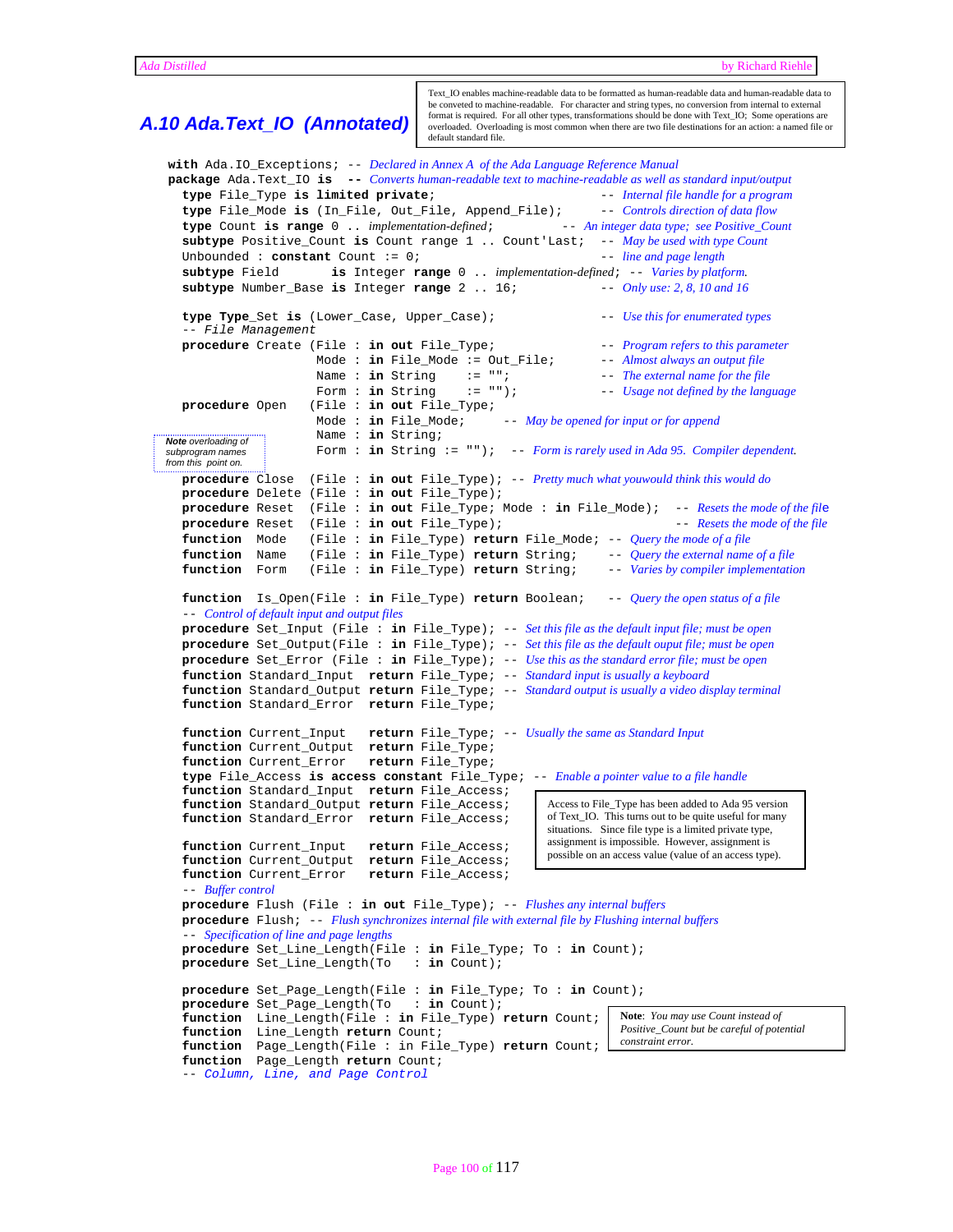```
procedure New_Line (File : in File_Type; -- Carriage return/Line Feed for a File 
                         Spacing : in Positive_Count := 1); -- Default to 1 unless otherwise called 
 procedure New_Line (Spacing : in Positive_Count := 1); -- CR/LF on the default output device
 procedure Skip_Line (File : in File_Type; -- Discard characters up to line terminator 
                         Spacing : in Positive_Count := 1); -- single line by default
 procedure Skip_Line (Spacing : in Positive_Count := 1); -- single line by default
 function End_Of_Line(File : in File_Type) return Boolean; -- Are we at the end of a line?
 function End Of Line return Boolean;
 procedure New_Page (File : in File_Type); -- Terminate current page with page terminator
 procedure New_Page; 
 procedure Skip_Page (File : in File_Type); -- Discard characters to end of page
 procedure Skip_Page; 
 function End_Of_Page(File : in File_Type) return Boolean; -- Is this the end of a page?
 function End_Of_Page return Boolean; 
 function End_Of_File(File : in File_Type) return Boolean; -- Is this the end of file?
 function End_Of_File return Boolean; 
 procedure Set_Col (File : in File_Type; To : in Positive_Count); -- Cursor to designated col
 procedure Set_Col (To : in Positive_Count); -- Do not set this to a number less than current Col
 procedure Set_Line(File : in File_Type; To : in Positive_Count); -- Cursor to designated line
 procedure Set_Line(To : in Positive_Count); -- Must be value greater than current Line
 function Col (File : in File_Type) return Positive_Count; -- What column number in file?
 function Col return Positive_Count; -- What column number?
 function Line(File : in File_Type) return Positive_Count; -- What line number in file? 
 function Line return Positive_Count; -- What line number?
 function Page(File : in File_Type) return Positive_Count; -- What page number in file? 
 function Page return Positive_Count; -- What page number?
   -- Character Input-Output
 procedure Get(File : in File_Type; Item : out Character); -- Gets single character from file
 procedure Get(Item : out Character); -- Gets single character from keyboard
 procedure Put(File : in File_Type; Item : in Character); -- Put single character; no CR/LF
 procedure Put(Item : in Character); -- Put never emits CR/LF
 procedure Look_Ahead (File : in File_Type; -- Item set to next character without
                          Item : out Character; -- consuming it. 
                          End_Of_Line : out Boolean); -- True if End of Line/End of Page/End of File
 procedure Look_Ahead (Item : out Character; -- What is next character; don't get it yet
                          End_Of_Line : out Boolean); 
 procedure Get_Immediate(File : in File_Type; -- Get the next character without CR/LF
                            Item : out Character); -- Wait until character is available
 procedure Get_Immediate(Item : out Character); -- Wait until character is available
 procedure Get_Immediate(File : in File_Type; -- Only get character if it is available<br>Item : out Character;
                                    : out Character;
                            Available : out Boolean); -- False if character is not available
 procedure Get_Immediate(Item
                            Available : out Boolean); -- False if character is not available
  -- String Input-Output
 procedure Get(File : in File_Type; Item : out String); -- Get fixed sized string
 procedure Get(Item : out String); -- Must enter entire string of size specified
 procedure Put(File : in File_Type; Item : in String); -- Output string; no CR/LF
 procedure Put(Item : in String); -- No carriage return/line feed character
 procedure Get_Line(File : in File_Type; -- String will vary in size based on value of Last
 Item : out String; -- Must be large enough to hold all characters of input
Last : out Natural); -- Number of characters up to line terminator (CR/LF)
 procedure Get_Line(Item : out String; Last : out Natural); 
 procedure Put_Line(File : in File_Type; Item : in String); 
 procedure Put_Line(Item : in String); -- Include carriage return/line feed character
```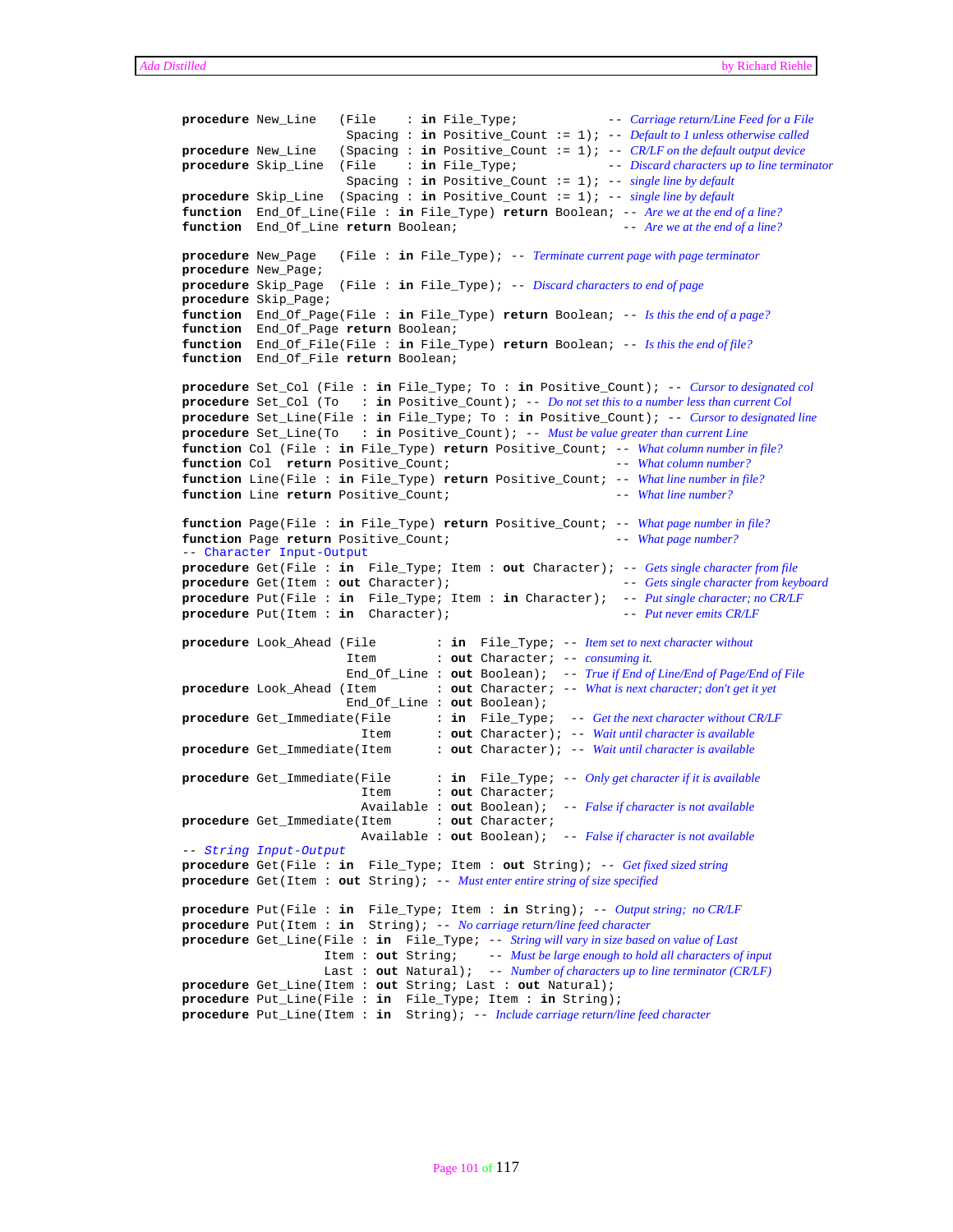```
 -- Generic packages for Input-Output of any type of signed integer
   -- Consider Ada.Integer_Text_IO for standard Integer; you can with that package and get the same result for type Integer.
  generic
   type Num is range <>; -- Generic formal paramter for sikgned numeric integer type
 package Integer_IO is -- Conversion between human-readable text and internal number format.
    Default_Width : Field := Num'Width; -- How big is the number going to be?
   Default Base : Number Base := 10; -- See the options for number base in beginning of Text 10
    procedure Get(File : in File_Type; 
                     Item : out Num; -- Corresponds to generic formal parameter, above
                    Width : in Field := 0); -- May specify exact number of input characters.
    procedure Get(Item : out Num; 
                     Width : in Field := 0); -- Should usually leave this as zero
    procedure Put(File : in File_Type; -- The file type is the internal handle for the file
                     Item : in Num; -- Corresponds to generic formal parameter, above
                     Width : in Field := Default_Width; -- Ordinarily, don't change this
                     Base : in Number_Base := Default_Base); 
    procedure Put(Item : in Num; 
                     Width : in Field := Default_Width; 
                     Base : in Number_Base := Default_Base); 
   procedure Get(From: in String; -- 10.2.1 of this book, line 56 for an example of this
                    Item : out Num; -- The actual numeric value of the string
                     Last : out Positive); -- Index value of last character in From
   procedure Put(To : out String; -- 10.2.2 of this book, line 41 for an example of this
                     Item : in Num; -- Can raise a data error, or other IO_Error. Check this first.
                     Base : in Number_Base := Default_Base); -- Consider output in other than base ten.
  end Integer_IO; 
 generic
     type Num is mod <>; -- Generic formal paramter for unsigned numeric type. See ALRM 3.5.4/10
 package Modular_IO is
    Default_Width : Field := Num'Width; 
    Default_Base : Number_Base := 10; 
    procedure Get(File : in File_Type; 
                     Item : out Num; 
                     Width : in Field := 0); 
    procedure Get(Item : out Num; Width : in Field := 0); 
    procedure Put(File : in File_Type; 
                     Item : in Num; 
                     Width : in Field := Default_Width; 
                     Base : in Number_Base := Default_Base); 
    procedure Put(Item : in Num; 
                     Width : in Field := Default_Width; 
                     Base : in Number_Base := Default_Base); 
    procedure Get(From : in String; 
                     Item : out Num; 
                     Last : out Positive); 
    procedure Put(To : out String; 
                     Item : in Num; -- Get a string from an float type; convert float type to string 
                     Base : in Number_Base := Default_Base); 
 end Modular_IO; 
-- Generic packages for Input-Output of Real Types
 generic
                                                                        Modular_IO is new to Ada 95 and applies 
                                                                        to a new Modular data type. 
                                                                        A Modular type is unsigned and has 
                                                                        wraparound arithmetic semantics. It is 
                                                                       especially useful for array indexes instead 
                                                                        of a signed integer type. 
  Following is a set of generic input/output packages nested within Ada.Text_IO
```

```
 type Num is digits <>; -- Generic formal paramter for floating point numeric type; ALRM 3.5.7
package Float_IO is
  Default_Fore : Field := 2; -- Number of Positions to left of decimal point
  Default_Aft : Field := Num'Digits–1; -- Number of Positions to right of decimal point
  Default_Exp : Field := 3; -- For scientific notation; often zero is OK
  procedure Get(File : in File_Type; 
                   Item : out Num; 
                   Width : in Field := 0); -- May specify exact width; usually don't; leave as zero
  procedure Get(Item : out Num; 
                  Width : in Field := 0); 
  procedure Put(File : in File_Type; 
                   Item : in Num; 
                   Fore : in Field := Default_Fore; -- Number of Positions to left of decimal point
```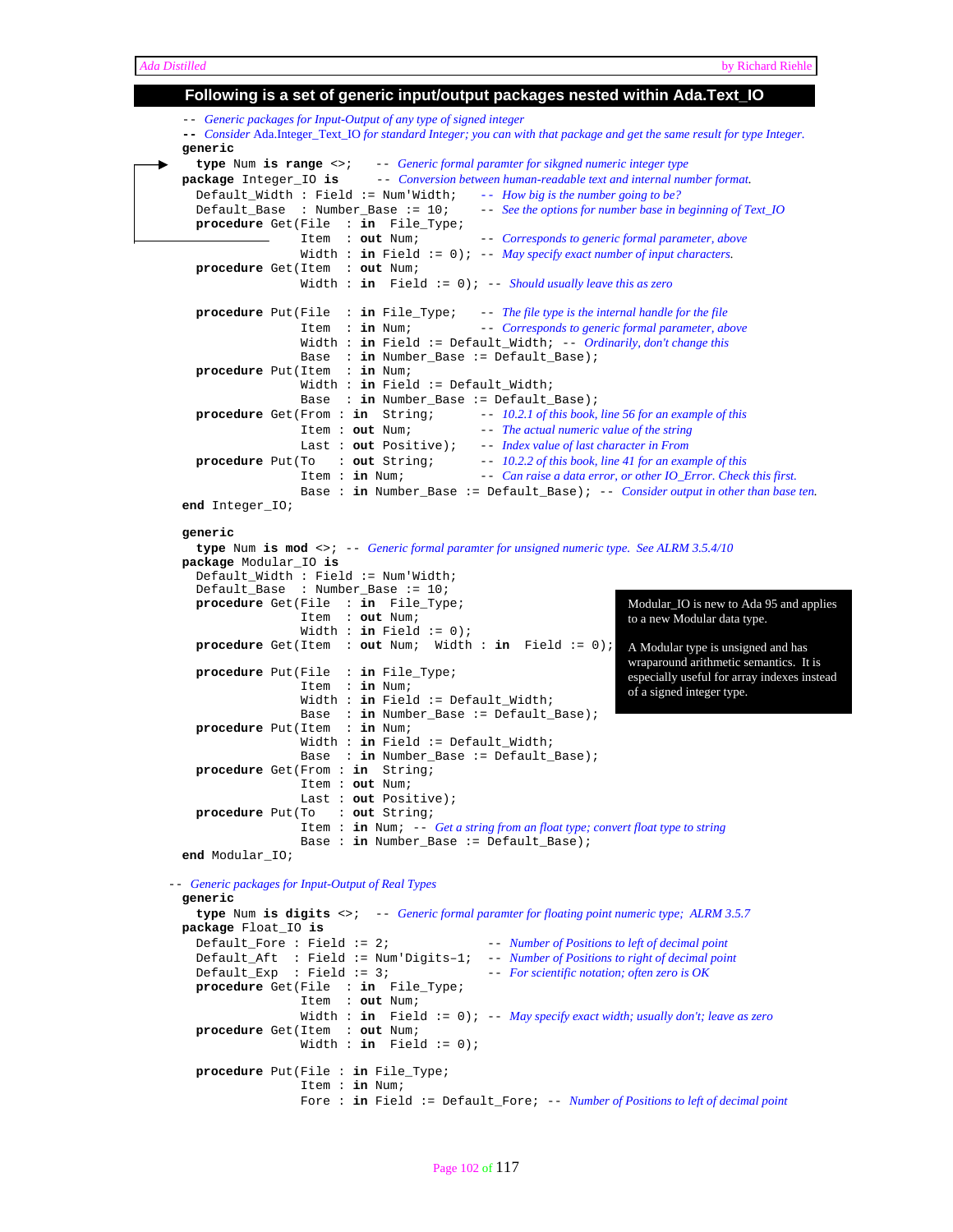```
 Aft : in Field := Default_Aft; -- Number of Positions to right of decimal point 
                    Exp : in Field := Default_Exp); -- Set this to zero if you don't want scientific notation 
   procedure Put(Item : in Num; 
                    Fore : in Field := Default_Fore; -- Number of Positions to left of decimal point 
                    Aft : in Field := Default_Aft; -- Number of Positions to right of decimal point 
                    Exp : in Field := Default_Exp); -- Set this to zero if you don't want scientific notation
   -- Use these procedures to convert a floating-point value to a string or a string to a floating-point value
   procedure Get(From : in String; -- Get floating point value from a string value
                    Item : out Num; -- Converts a valid floating point string to a float value
                    Last : out Positive); 
procedure Put(To : out String; -- Write a floating point value into an internal string
                    Item : in Num; -- Converts a floating point value to a variable of type String
                    Aft : in Field := Default_Aft; -- Number of Positions to right of decimal point 
                    Exp : in Field := Default_Exp); -- Set this to zero if you don't want scientific notation 
end Float_IO; 
generic
   type Num is delta <>; -- Generic formal paramter for fixed point numeric types
package Fixed_IO is -- Input/Output of fixed point numeric types
   Default_Fore : Field := Num'Fore; 
   Default_Aft : Field := Num'Aft; -- Number of Positions to right of decimal point 
   Default_Exp : Field := 0; 
   procedure Get(File : in File_Type; 
                    Item : out Num; 
                    Width : in Field := 0); 
   procedure Get(Item : out Num; 
                    Width : in Field := 0); 
   procedure Put(File : in File_Type; 
                    Item : in Num; 
                    Fore : in Field := Default_Fore; -- Number of Positions to left of decimal point 
                    Aft : in Field := Default_Aft; -- Number of Positions to right of decimal point 
                   Exp : in Field := Default_Exp); -- Set this to zero if you don't want scientific notation
   procedure Put(Item : in Num; 
                    Fore : in Field := Default_Fore; -- Number of Positions to left of decimal point 
                    Aft : in Field := Default_Aft; -- Number of Positions to right of decimal point 
                    Exp : in Field := Default_Exp); -- Set this to zero if you don't want scientific notation
   -- Use these procedures to convert a fixed-point value to a string or a string to a fixed-point value
   procedure Get(From : in String; 
                    Item : out Num; 
                    Last : out Positive); 
   procedure Put(To : out String; 
                    Item : in Num; 
                    Aft : in Field := Default_Aft; -- Number of Positions to right of decimal point 
                    Exp : in Field := Default_Exp); -- Set this to zero if you don't want scientific notation 
end Fixed_IO; 
generic
   type Num is delta <> digits <>; -- Generic formal paramter for decimal numeric type 
package Decimal_IO is -- Decimal types are used for financial computing. 
   Default_Fore : Field := Num'Fore; 
   Default_Aft : Field := Num'Aft; 
  Default Exp : Field := 0;
   procedure Get(File : in File_Type; 
                    Item : out Num; 
                   Width : \text{in} Field := 0);
   procedure Get(Item : out Num; 
                   Width : in Field := 0);
   procedure Put(File : in File_Type; 
                    Item : in Num; 
                    Fore : in Field := Default_Fore; 
                    Aft : in Field := Default_Aft; 
                    Exp : in Field := Default_Exp); 
   procedure Put(Item : in Num; 
                    Fore : in Field := Default_Fore; 
                                                                    See: ALRM Annex F 
                                                                          ALRM 3.5.9/4, ALRM 3.5.9/16 
                                                                    A decimal type is a special kind of fixed-point 
                                                                    type in which the delta must be a power of ten. 
                                                                    This is unlike a normal fixed point type where 
                                                                    the granluarity is a power of two. 
                                                                    Decimal types are more accurate for monetary 
                                                                    applications and others that can be best served 
                                                                    using power of ten decimal fractions.
```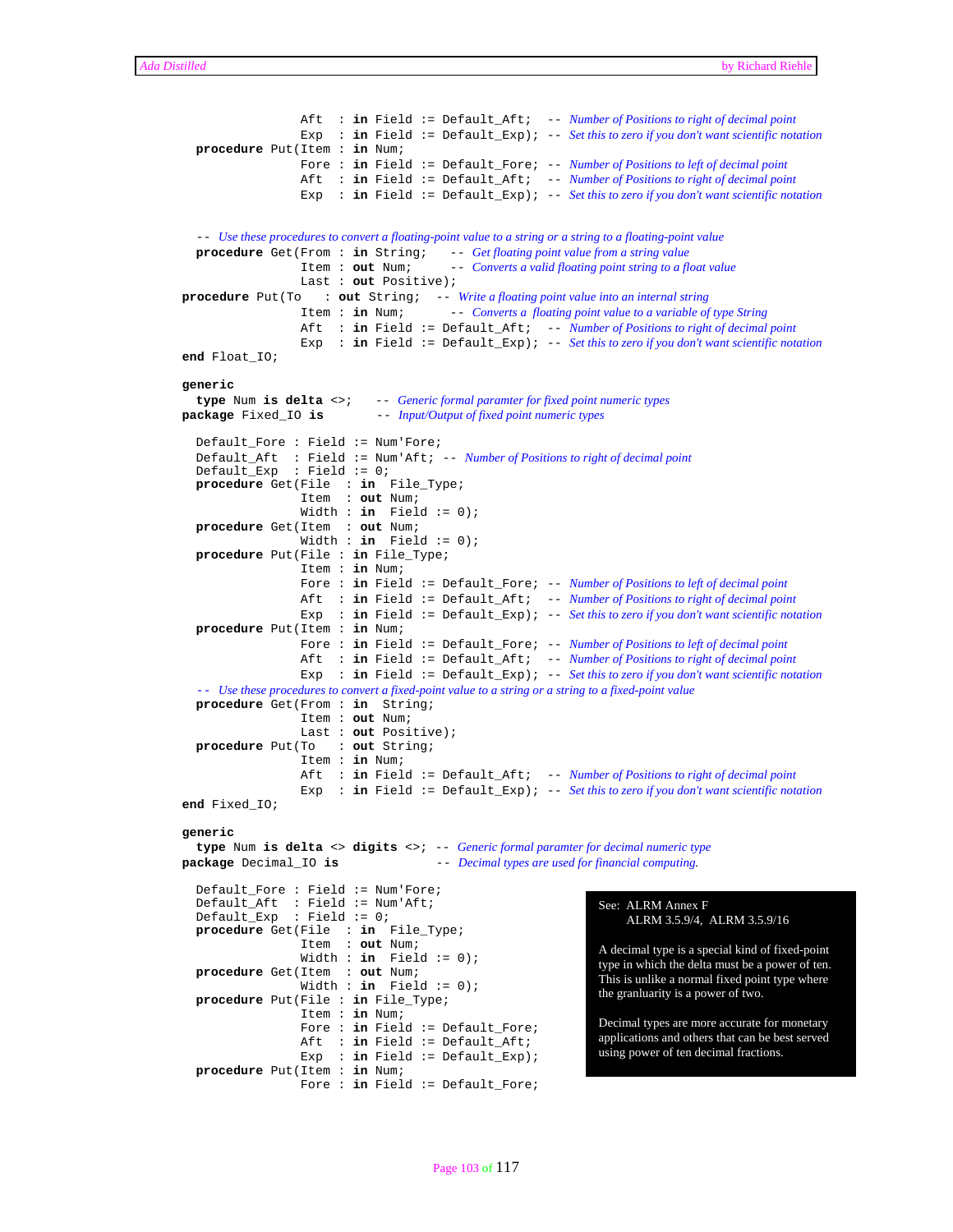```
 Aft : in Field := Default_Aft; 
                   Exp : in Field := Default_Exp);
     -- Use these procedures to convert a decimal value to a string or a string to a decimal value
     procedure Get(From : in String; 
                     Item : out Num; 
                    Last : out Positive); 
     procedure Put(To : out String; 
                     Item : in Num; 
                     Aft : in Field := Default_Aft; -- see type defined above
                     Exp : in Field := Default_Exp); -- see type defined above
  end Decimal_IO; 
   -- Generic package for Input-Output of Enumeration Types
  generic
     type Enum is (<>); -- Actual must be a discrete type 
  package Enumeration_IO is
     Default_Width : Field := 0; 
     Default_Setting : Type_Set := Upper_Case; 
     procedure Get(File : in File_Type; 
                     Item : out Enum); 
     procedure Get(Item : out Enum); 
     procedure Put(File : in File_Type; 
                    Item : in Enum; 
                   Width : in Field := Default_Width;
                    Set : in Type_Set := Default_Setting);
     procedure Put(Item : in Enum; 
                    Width : in Field := Default_Width;
                   Set : in Type_Set := Default_Setting);
     -- Use these procedures to convert a enumerated value to a string or a string to a enumerated value
     procedure Get(From : in String; 
                     Item : out Enum; 
                     Last : out Positive); 
     procedure Put(To : out String; 
                     Item : in Enum; 
                     Set : in Type_Set := Default_Setting); -- see type defined above
  end Enumeration_IO; 
   -- Input-Output Exceptions
  Status_Error : exception renames IO_Exceptions.Status_Error; 
  Mode_Error : exception renames IO_Exceptions.Mode_Error; 
  Name_Error : exception renames IO_Exceptions.Name_Error; 
 Use_Error : exception renames IO_Exceptions.Use_Error; > -- from package IO_Exceptions
  Device_Error : exception renames IO_Exceptions.Device_Error; 
  End_Error : exception renames IO_Exceptions.End_Error; 
  Data_Error : exception renames IO_Exceptions.Data_Error; 
  Layout_Error : exception renames IO_Exceptions.Layout_Error; 
private
   ... -- not specified by the language
                                                                    An enumerated type is an ordered set of 
                                                                    values for a named type. Example: 
                                                                    type Color is (Red, Yellow, Blue); 
                                                                    type Month is (Jan, Feb,.., Dec) ... is not legal Ada 
                                                                    type Day is (Monday, Tuesday, ...); 
                                                                    type Priority is (Low, Medium, High);
```

```
end Ada.Text_IO;
```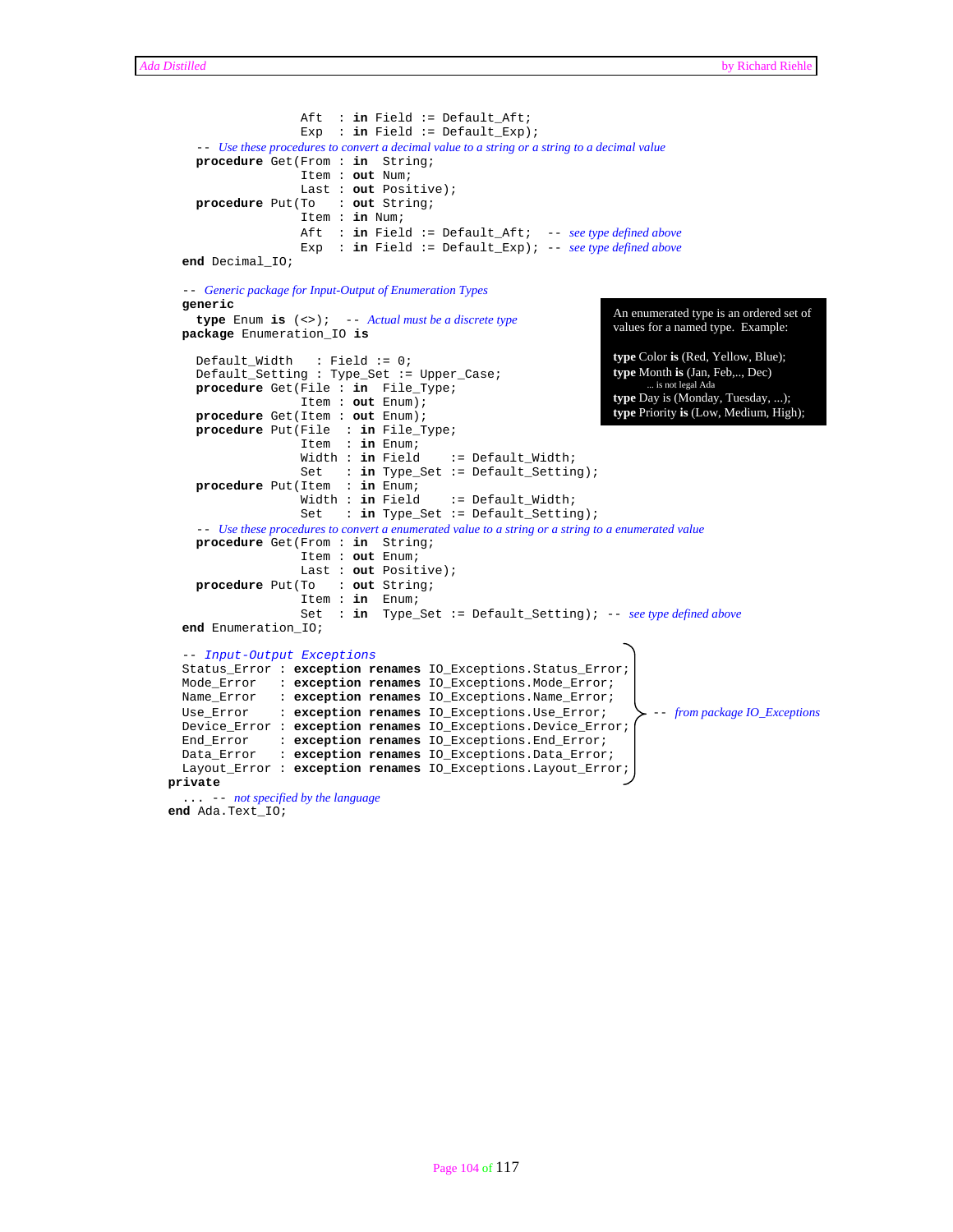```
Ada.Streams.Stream_IO 
with Ada.IO_Exceptions; 
package Ada.Streams.Stream_IO is 
        type Stream_Access is access all Root_Stream_Type'Class; 
        type File_Type is limited private; 
        type File_Mode is (In_File, Out_File, Append_File); 
        type Count is range 0 .. implementation-defined; 
        subtype Positive_Count is Count range 1 .. Count'Last; 
                  -- Index into file, in stream elements.
        procedure Create (File : in out File_Type; 
                            Mode : in File_Mode := Out_File;<br>Name : in String := "";
                            Name : in String := "";<br>Form : in String := "");
                            Form : in String
        procedure Open (File : in out File_Type; 
                           Mode : in File_Mode; 
                           Name : in String; 
                          Form : in String := "");
        procedure Close (File : in out File_Type); 
        procedure Delete (File : in out File_Type); 
        procedure Reset (File : in out File_Type; Mode : in File_Mode); 
        procedure Reset (File : in out File_Type); 
        function Mode (File : in File_Type) return File_Mode; 
        function Name (File : in File_Type) return String; 
        function Form (File : in File_Type) return String; 
        function Is_Open (File : in File_Type) return Boolean; 
        function End_Of_File (File : in File_Type) return Boolean; 
        function Stream (File : in File_Type) return Stream_Access; 
         -- Return stream access for use with T'Input and T'Output
         -- Read array of stream elements from file
        procedure Read (File : in File_Type; 
                           Item : out Stream_Element_Array; 
                           Last : out Stream_Element_Offset; 
                           From : in Positive_Count); 
        procedure Read (File : in File_Type; 
                           Item : out Stream_Element_Array; 
                           Last : out Stream_Element_Offset); 
         -- Write array of stream elements into file
        procedure Write (File : in File_Type; 
                            Item : in Stream_Element_Array; 
                            To : in Positive_Count); 
        procedure Write (File : in File_Type; 
                            Item : in Stream_Element_Array); 
         -- Operations on position within file
        procedure Set_Index(File : in File_Type; To : in Positive_Count); 
        function Index(File : in File_Type) return Positive_Count; 
        function Size (File : in File_Type) return Count; 
        procedure Set_Mode(File : in out File_Type; Mode : in File_Mode); 
        procedure Flush(File : in out File_Type); 
         -- Exceptions
         Status_Error : exception renames IO_Exceptions.Status_Error; 
         Mode_Error : exception renames IO_Exceptions.Mode_Error; 
         Name_Error : exception renames IO_Exceptions.Name_Error; 
         Use_Error : exception renames IO_Exceptions.Use_Error; 
         Device_Error : exception renames IO_Exceptions.Device_Error; 
         End_Error : exception renames IO_Exceptions.End_Error; 
         Data_Error : exception renames IO_Exceptions.Data_Error; 
private
                                                        Permits input/ouput of data in terms of System.Storage_Unit. 
                                                        Use this with attributes: S'Input, S'Output, S'Read, S'Write. 
                                                        This package makes it possible to store a tag of a tagged type 
                                                        along with the rest of the data in the object. 
                                                                   Note the consistency of this package 
                                                                   with other input-output packages 
                                                                                      Supports direct_IO on 
                                                                                     stream items
```

```
 ... -- not specified by the language
end Ada.Streams.Stream_IO;
```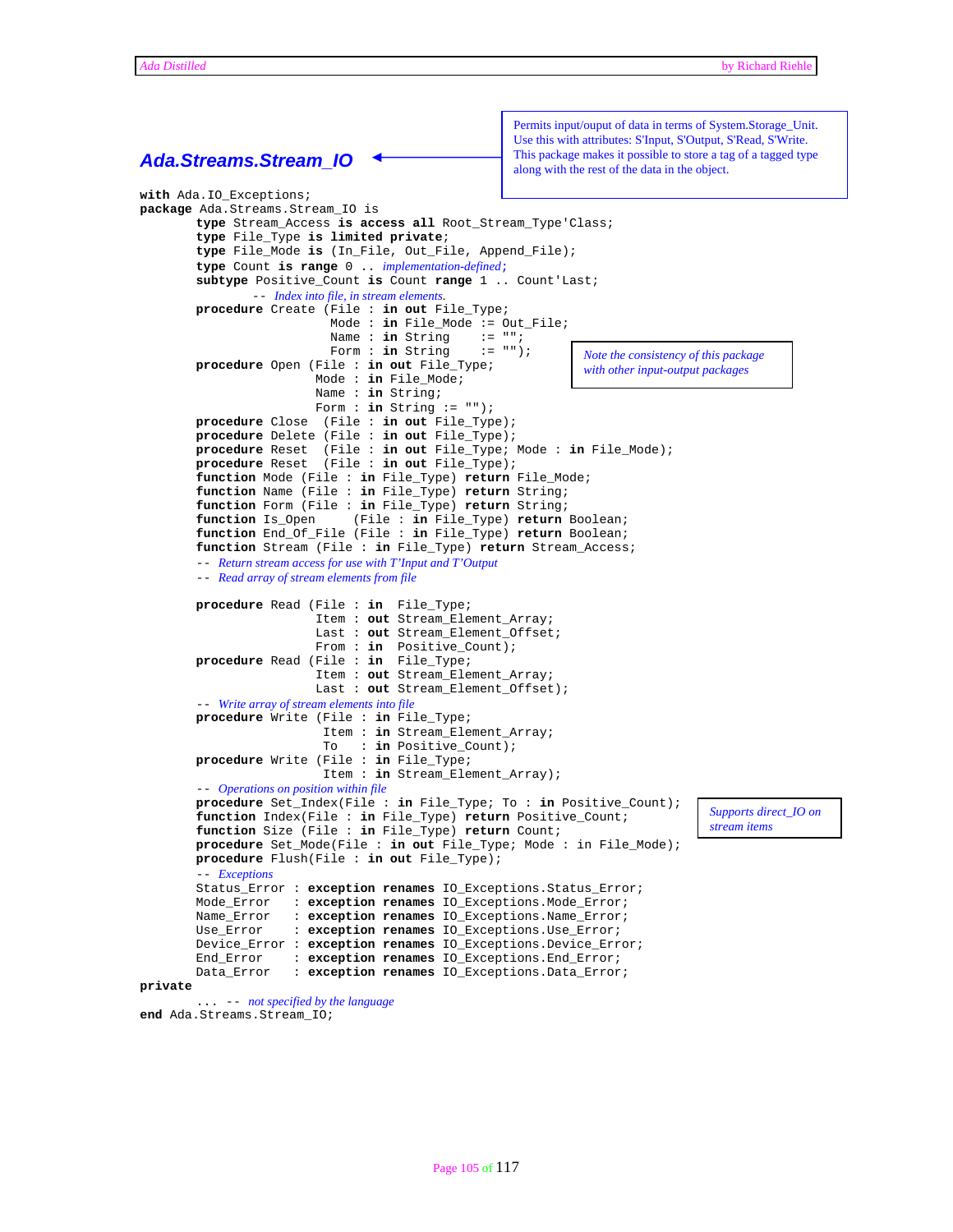### *Ada.Calendar* -- **ALRM 9..6 (also See ALRM, Annex D.8 for Ada.Real-Time calendar package)**

**package** Ada.Calendar **is**  $-1$ **type** Time **is private**;<br> **subtype** Year\_Number **is** Integer range 1901 .. 2099;<br>
-- 3 *Ada has always been Y2K compliant* subtype Year\_Number is Integer range 1901 .. 2099; **subtype Month\_Number <b>is** Integer **range** 1 .. 12; -- 4<br>**subtype** Dav Number **is** Integer **range** 1 .. 31; -- 5 **subtype** Day\_Number **is** Integer **range** 1 .. 31; **subtype** Day\_Duration **is** Duration **range** 0.0 .. 86\_400.0; -- 6 *Total number of seconds in one day* **function** Clock **return** Time;  $-7$  *Gets the current clock time* **function** Year (Date: Time) **return** Year\_Number; -- 8 **function** Month (Date: Time) **return** Month\_Number; -- 9 **function** Day (Date: Time) **return** Day\_Number; -- 10 **function** Seconds(Date : Time) **return** Day\_Duration; -- 11 **procedure** Split (Date : **in** Time;  $-12$ 

Year : **out** Year\_Number; -- 13 Month : **out** Month\_Number; -- 14<br>Day : **out** Day Number: -- 15 Day : **out** Day\_Number; Seconds : **out** Day\_Duration); -- 16 **function** Time\_Of(Year : Year\_Number; -- 17 Month : Month\_Number; -- 18 Day : Day\_Number; -- 19<br>Seconds : Dav Duration := 0.0) return Time; -- 20  $Seconds: Day\_Duration := 0.0$ ) **return** Time; -- 21

**function** "+" (Left : Time; Right : Duration) **return** Time; -- 22 **function** "+" (Left : Duration; Right : Time) **return** Time; -- 23 **function** "–" (Left : Time; Right : Duration) **return** Time; -- 24 **function** "–" (Left : Time; Right : Time) **return** Duration; -- 25<br>**function** "<" (Left, Right : Time) **return** Boolean; -- 26 **function** "<" (Left, Right : Time) **return** Boolean; **function** "<="(Left, Right : Time) **return** Boolean; -- 27 **function** ">" (Left, Right : Time) **return** Boolean; -- 28 **function** ">="(Left, Right : Time) **return** Boolean; -- 29 Time\_Error : **exception**; -- 30 **private**  $-31$ ... -- *not specified by the language* -- 32

**end** Ada.Calendar;  $-33$ 

**type** Duration is defined in package Standard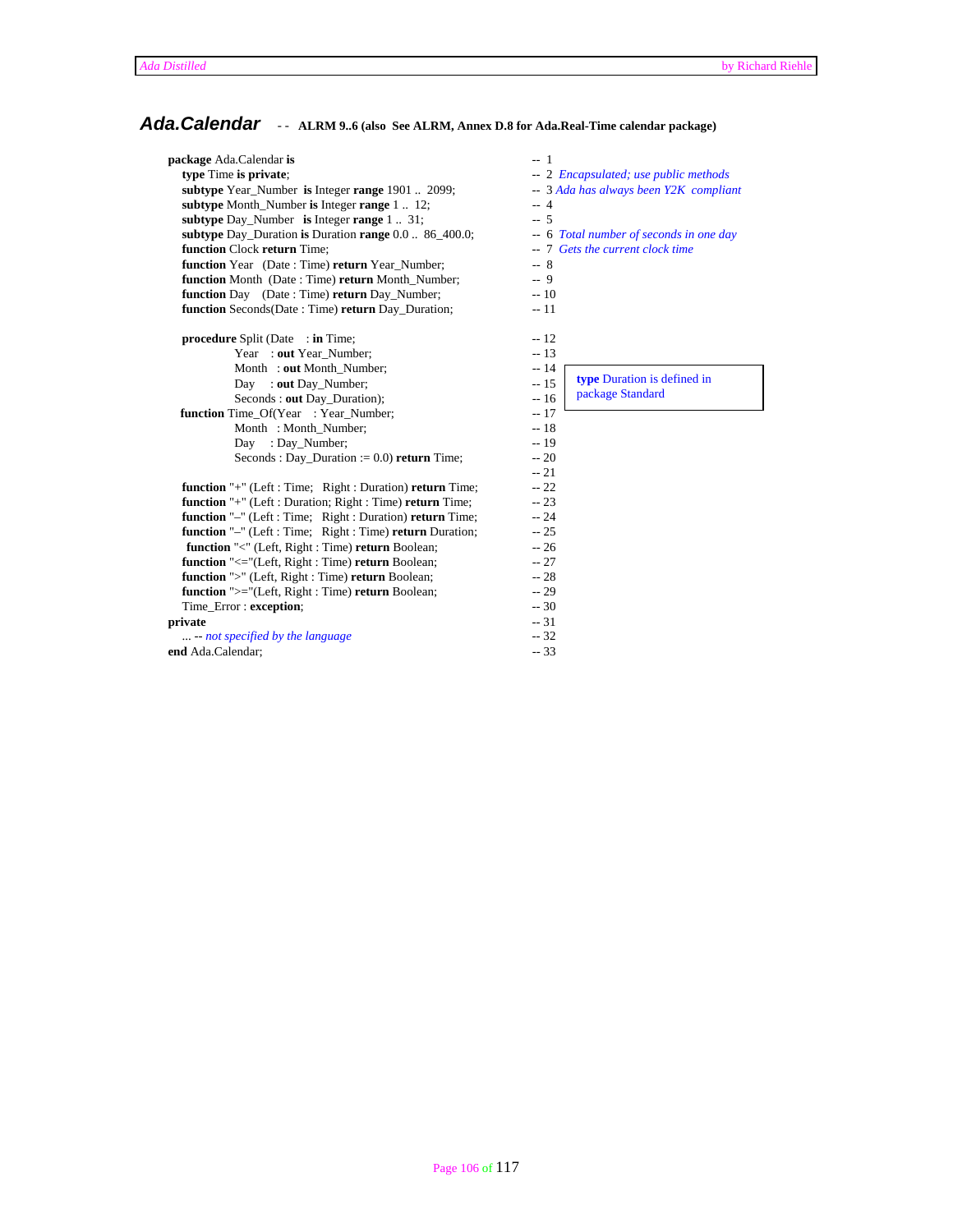$\overline{\phantom{a}}$ 

| <b>System Description Package</b>                                                                                                                                                                                                                                                                                                                                                                         | Also see: System.Storage_Elements<br>System.Address_To_Access_Conversion<br><b>System.Storage Pools</b>                                                                                                                                                                                                                                                                                                                                                                                     |                                                                                                                                                                                                                                                                                                                       |
|-----------------------------------------------------------------------------------------------------------------------------------------------------------------------------------------------------------------------------------------------------------------------------------------------------------------------------------------------------------------------------------------------------------|---------------------------------------------------------------------------------------------------------------------------------------------------------------------------------------------------------------------------------------------------------------------------------------------------------------------------------------------------------------------------------------------------------------------------------------------------------------------------------------------|-----------------------------------------------------------------------------------------------------------------------------------------------------------------------------------------------------------------------------------------------------------------------------------------------------------------------|
| package System is<br>pragma Preelaborate(System);<br><b>type</b> Name is <i>implementation-defined-enumeration-type</i> ;<br>-- System-Dependent Named Numbers:<br>Min_Int<br>Max_Int<br>Max_Binary_Modulus<br>Max_Nonbinary_Modulus<br>Max_Base_Digits<br>Max_Digits<br>Max Mantissa<br>Fine_Delta<br><b>Tick</b><br>-- Storage-related Declarations:<br>type Address is <i>implementation-defined</i> ; | System_Name: constant Name := <i>implementation-defined</i> ;<br>: constant := $root$ integer First;<br>: constant := $root$ integer Last;<br>$: constant := implementation\text{-}defined;$<br>$: constant := implementation\text{-}defined;$<br>: constant := $root$ real Digits;<br>$: constant := implementation\text{-}defined;$<br>$: constant := implementation\text{-}defined;$<br>$: constant := implementation\text{-}defined;$<br>$: constant := implementation\text{-}defined;$ | -- 1 Required for every compiler<br>-- 2 Elaborate at compile time<br>-- 3 Look this up for your compiler<br>$\overline{4}$<br>$-5$<br>-- 6 root integer is base type<br>-- 7 for all integers in this system<br>$-- 8$<br>$-9$<br>$-10$<br>$-11$<br>$-12$<br>$-13$<br>$-14$<br>$-15$<br>-- 16 Usually a private type |
| Null_Address<br>Storage_Unit<br>Word_Size<br>Memory Size<br><b>Address Comparison</b>                                                                                                                                                                                                                                                                                                                     | : constant Address;<br>$: constant := implementation\text{-}defined;$<br>: constant := <i>implementation-defined</i> * Storage_Unit;<br>$: constant := implementation\text{-}defined;$                                                                                                                                                                                                                                                                                                      | $-17$<br>$-18$<br>$-19$<br>$-20$<br>$-21$                                                                                                                                                                                                                                                                             |
| function "<" (Left, Right : Address) return Boolean;<br>function "<="(Left, Right: Address) return Boolean;<br>function ">" (Left, Right : Address) return Boolean;<br>function ">="(Left, Right : Address) return Boolean;<br>function "=" (Left, Right : Address) return Boolean;<br>-- function "/=" (Left, Right : Address) return Boolean;<br>$-$ "/=" is implicitly defined                         |                                                                                                                                                                                                                                                                                                                                                                                                                                                                                             | $-22$<br>Arithmetic operators for type<br>$-23$<br>Address are defined in package<br>$-24$<br>System.Storage_Elements<br>$-25$<br>$-26$<br>$-27$<br>$-28$                                                                                                                                                             |
| <b>pragma</b> Convention(Intrinsic, $\leq$ );<br>-- Other System-Dependent Declarations:<br>type Bit_Order is (High_Order_First, Low_Order_First);<br>Default_Bit_Order: constant Bit_Order;<br>-- Priority-related declarations (see D.1):                                                                                                                                                               | -- and so on for all language-defined subprograms in this package<br>subtype Any_Priority is Integer range <i>implementation-defined</i> ;<br>subtype Priority is Any_Priority range Any_Priority'First <i>implementation-defined</i> ;<br>subtype Interrupt_Priority is Any_Priority range Priority'Last+1  Any_Priority'Last;<br>Default_Priority: constant Priority:= (Priority'First + Priority'Last)/2;                                                                                | $-29$<br>$-30$<br>$-31$<br>-- 32 Big-endian/Little-endian<br>$-33$<br>$-34$<br>-- 35 Used for tasking<br>$-36$<br>$-37$<br>$-38$                                                                                                                                                                                      |
| private<br>$\ldots$ - not specified by the language<br>end System;                                                                                                                                                                                                                                                                                                                                        |                                                                                                                                                                                                                                                                                                                                                                                                                                                                                             | $-39$<br>$-40$<br>$-41$                                                                                                                                                                                                                                                                                               |
|                                                                                                                                                                                                                                                                                                                                                                                                           | An implementation may add more specifications and declarations to this<br>package to make it conformant with the underlying system platform.                                                                                                                                                                                                                                                                                                                                                |                                                                                                                                                                                                                                                                                                                       |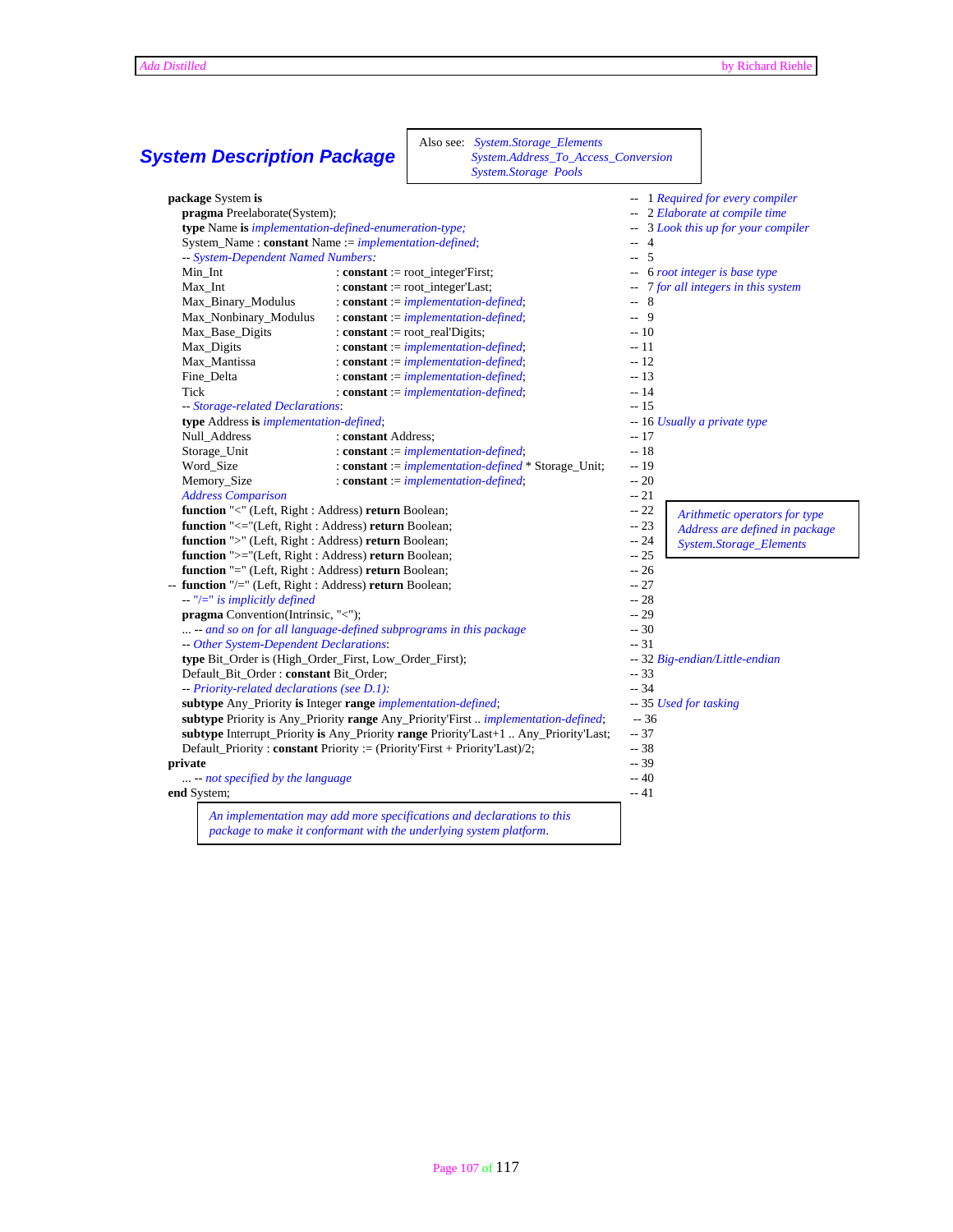# **Annex L Pragmas - Language-defined Compiler Directives**

Pragmas are Ada compiler directives. The word pragma has the same root as the word, pragmatic. It orginates in a Greek word which, roughly translated, means "Do this." Some pragmas affect the process of compilation. Others tell the compiler about what elements belong in the Run-time Environment (RTE), and others restrict or expand the role of of some language feature.

| pragma | All_Calls_Remote[(library_unit_name)];                                                                            | $-$ See E.2.3.      |
|--------|-------------------------------------------------------------------------------------------------------------------|---------------------|
| pragma | Asynchronous(local_name);                                                                                         | $\equiv$ See E.4.1. |
| pragma | Atomic(local_name);                                                                                               | $-$ See C.6.        |
| pragma | Atomic_Components(array_local_name);                                                                              | $-$ See C.6.        |
| pragma | Attach_Handler(handler_name, expression);                                                                         | $-$ See C.3.1.      |
| pragma | Controlled(first_subtype_local_name);                                                                             | $-$ See 13.11.3.    |
| pragma | Convention([Convention =>] convention_identifier,[Entity =>] local_name);                                         |                     |
|        |                                                                                                                   | $\sim$ See B.1.     |
| pragma | $Discard_Names[(On => ] local_name)];$                                                                            | $-$ See C.5.        |
| pragma | Elaborate(library_unit_name{, library_unit_name});                                                                | $-$ See 10.2.1.     |
| pragma | Elaborate_All(library_unit_name{, library_unit_name});                                                            | $-$ See 10.2.1.     |
|        | Elaborate Body[(library unit name)];                                                                              | $-$ See 10.2.1.     |
| pragma | $Export([Convention = >] convention_identifier, [Entity = >] local_name[, [External_name = >] string_expression]$ |                     |
| pragma | [, [Link_Name =>] string_expression]);                                                                            | $-$ See B.1.        |
|        |                                                                                                                   |                     |
| pragma | Import( [Convention =>] convention_identifier, [Entity =>] local_name [, [External_Name =>] string_expression]    |                     |
|        | [, [Link_Name =>] string_expression]);                                                                            | $-$ See B.1.        |
| pragma | Inline(name $\{$ , name $\}$ );                                                                                   | -See 6.3.2.         |
| pragma | Inspection_Point[(object_name {, object_name})];                                                                  | — See H.3.2.        |
|        |                                                                                                                   |                     |
| pragma | Interrupt_Handler(handler_name);                                                                                  | $-$ See C.3.1.      |
| pragma | Interrupt Priority[(expression)];                                                                                 | $-$ See D.1.        |
| pragma | Linker_Options(string_expression);                                                                                | $\equiv$ See B.1.   |
| pragma | List(identifier);                                                                                                 | $-$ See 2.8.        |
| pragma | Locking_Policy(policy_identifier);                                                                                | $-$ See D.3.        |
| pragma | Normalize_Scalars;                                                                                                | $-$ See H.1.        |
| pragma | Optimize(identifier);                                                                                             | $-$ See 2.8.        |
| pragma | Pack(first_subtype_local_name);                                                                                   | -See 13.2.          |
| pragma | Page;                                                                                                             | $-$ See 2.8.        |
| pragma | Preelaborate[(library_unit_name)];                                                                                | $-$ See 10.2.1.     |
| pragma | Priority(expression);                                                                                             | $-$ See D.1.        |
| pragma | Pure[(library_unit_name)];                                                                                        | $-$ See 10.2.1.     |
|        | Queuing Policy(policy identifier);                                                                                | $-$ See D.4.        |
| pragma | Remote_Call_Interface[(library_unit_name)];                                                                       | $-$ See E.2.3.      |
| pragma | Remote_Types[(library_unit_name)];                                                                                | $\sim$ See E.2.2.   |
| pragma | Restrictions(restriction{, restriction});                                                                         | $-$ See 13.12.      |
| pragma |                                                                                                                   |                     |
| pragma | Reviewable;                                                                                                       | $-$ See H.3.1.      |
| pragma | Shared_Passive[(library_unit_name)];                                                                              | $-$ See E.2.1.      |
| pragma | Storage_Size(expression);                                                                                         | $-$ See 13.3.       |
| pragma | Suppress(identifier $[$ , $[On => ]$ name]);                                                                      | $-$ See 11.5.       |
| pragma | Task_Dispatching_Policy(policy_identifier);                                                                       | -See D.2.2.         |
|        |                                                                                                                   | $-$ See C.6.        |
| pragma | Volatile(local_name);                                                                                             |                     |
| pragma | Volatile_Components(array_local_name);                                                                            | $-$ See C.6.        |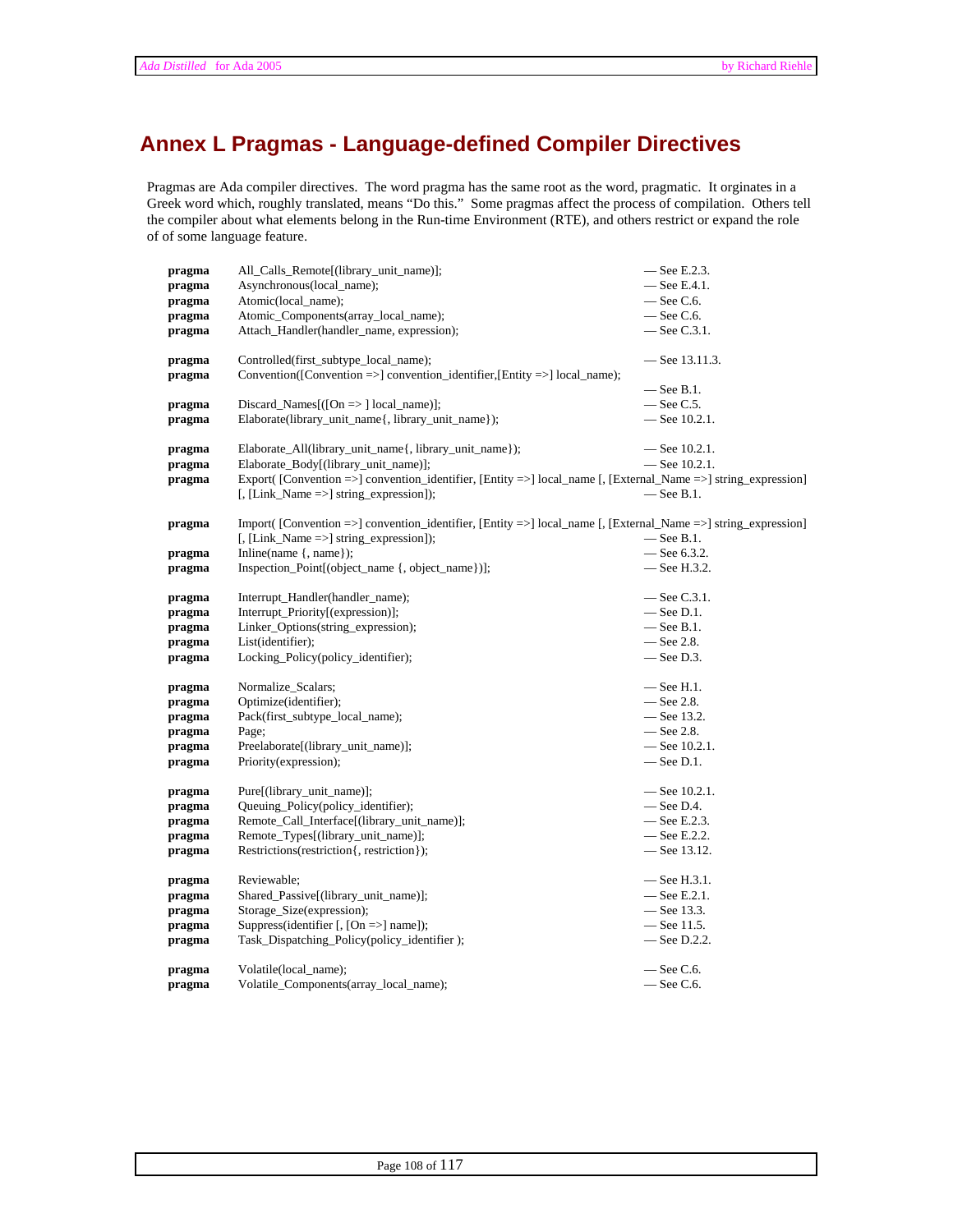# **Windows 95/98/NT/XP/ME/2000 Programming**

*Not a part of Ada, but a useful package for many simple programs where formatting is required.* 

## *NT\_Console Package*

This package, thanks to Jerry Van Dijk, can be used to format a window with colors, place a cursor wherever you wish, and create character-based graphics on a Microsoft Windows console screen. You can access all of the control characters, and you can print the characters defined in Annex A, package Ada.Characters.Latin\_1. This package is required form implementing the tasking problems shown elsewhere in this book.

-----------------------------------------------------------------------

```
-- 
-- File: nt_console.ads 
-- Description: Win95/NT console support 
-- Rev: 0.1 
-- Date: 18-jan-1998 
-- Author: Jerry van Dijk Mail: jdijk@acm.org 
-- 
-- Copyright (c) Jerry van Dijk, 1997, 1998 
-- Billie Holidaystraat 28 2324 LK LEIDEN THE NETHERLANDS tel int + 31 71 531 43 65 
-- 
-- Permission granted to use for any purpose, provided this copyright remains attached and unmodified. 
-- 
-- THIS SOFTWARE IS PROVIDED ``AS IS'' AND WITHOUT ANY EXPRESS OR IMPLIED WARRANTIES, INCLUDING, 
-- WITHOUT LIMITATION, THE IMPLIED WARRANTIES OF MERCHANTABILITY AND FITNESS FOR A PARTICULAR 
-- PURPOSE. 
                                    ----------------------------------------------------------------------- 
package NT_Console is
-- TYPE DEFINITIONS -- 
    subtype X_Pos is Natural range 0 .. 79; 
    subtype Y_Pos is Natural range 0 .. 24; 
    type Color_Type is (Black, Blue, Green, Cyan, Red, Magenta, Brown, Gray, 
                          Light_Blue, Light_Green, Light_Cyan, Light_Red,
                           Light_Magenta, Yellow, White); 
-- CURSOR CONTROL -- 
    function Where_X return X_Pos; 
    function Where_Y return Y_Pos; 
    procedure Goto_XY (X : in X_Pos := X_Pos'First; 
                          Y : in Y_Pos := Y_Pos'First); 
-- COLOR CONTROL -- function Get_Foreground return Color_Type; 
    function Get_Background return Color_Type; 
    procedure Set_Foreground (Color : in Color_Type := Gray); 
    procedure Set_Background (Color : in Color_Type := Black); 
-- SCREEN CONTROL -- 
    procedure Clear_Screen (Color : in Color_Type := Black); 
-- SOUND CONTROL -- 
    procedure Bleep;
```
-- INPUT CONTROL --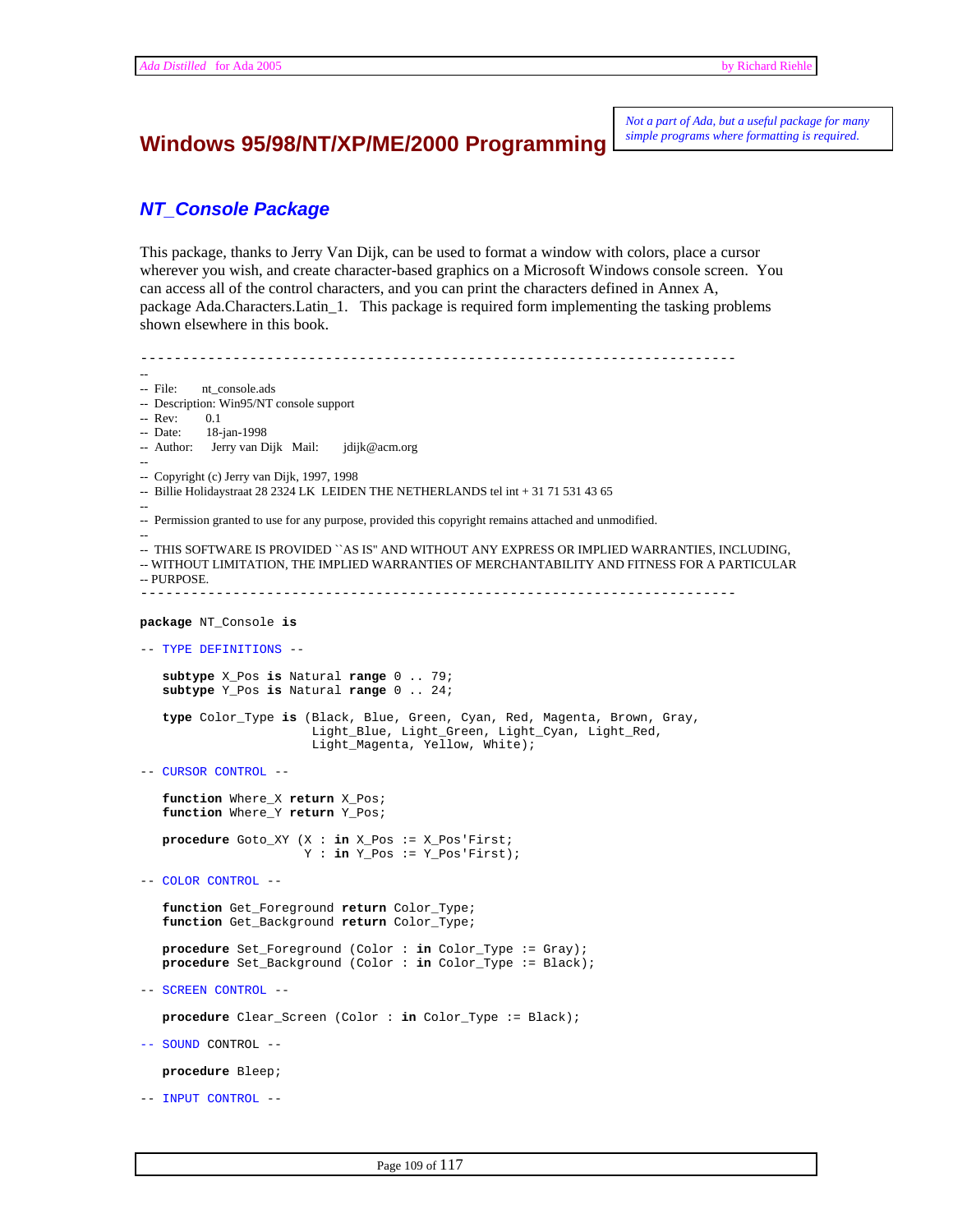**function** Get\_Key **return** Character; **function** Key\_Available **return** Boolean;

-- EXTENDED PC KEYS -- *Provides access to upper eight bit scan-code on a PC* -- Defined here is a list of special function keys available in -- Microsoft Operating Systems. The full list is in the package specification -- but we do not include here since they are seldom used.

Each keypress on a standard PC keyboard generates a scan-code. The scan-code is contained in an eight bit format that uniquely identifies the format of the keystroke. The scan code is interpreted by the combination of press and release of a keystroke. The PC's ROM-BIOS sees an Interrupt 9 which triggers the call of an interrupt handling routine. The Interrupt handling routine reads Port 96 (Hex 60) to decide what keyboard action took place. The interrupt handler returns a 2 byte code to the BIO where a keyboard service routine examines low-order and high order bytes of a sixteen bit value. The scan code is in the high-order byte.

Certain scan code actions are buffered in a FIFO queue for reading by some application program. Others trigger some immediate action such as reboot instead of inserting them into the queue.

The special keys in this list are those that can be queued rather than those that trigger an immediate operating system action.

# *Console\_IO*

This package is designed by Jerry Van Dijk and Richard Riehle. The package body is written by Jerry. It is a more extensive and more robust version of NT\_Console. It is included with the software provided with this book. Console\_IO is excellent for doing I/O on predefined types, formatting a screen, using color, positioning a cursor exactly where you want it, and accessing low-level scan codes in your program.

## *CLAW*

This is a powerful set of libraries for programming in Microsoft Windows. Available at: http://www.rrsoftware.com

## *GWindows*

 This is a set of freeware windows development libraries created by David Botton. You can get this from: http://www.adapower.com

## *JEWL*

By far the easiest library for developing elementary Windows programs. This will not take you far in building industrial strength Windows software, but it will get you started. This library set is particularly useful if you are completely new to Windows programming.

## *GtkAda*

A portable GUI development environment. You can target Windows, Linux, Unix, and many other variations on Windowing operating systems. This is not an easy product to use, but it is powerful enough that you can do almost anything you might want to do. However, if you are only targeting Microsoft, consider CLAW or GWindows.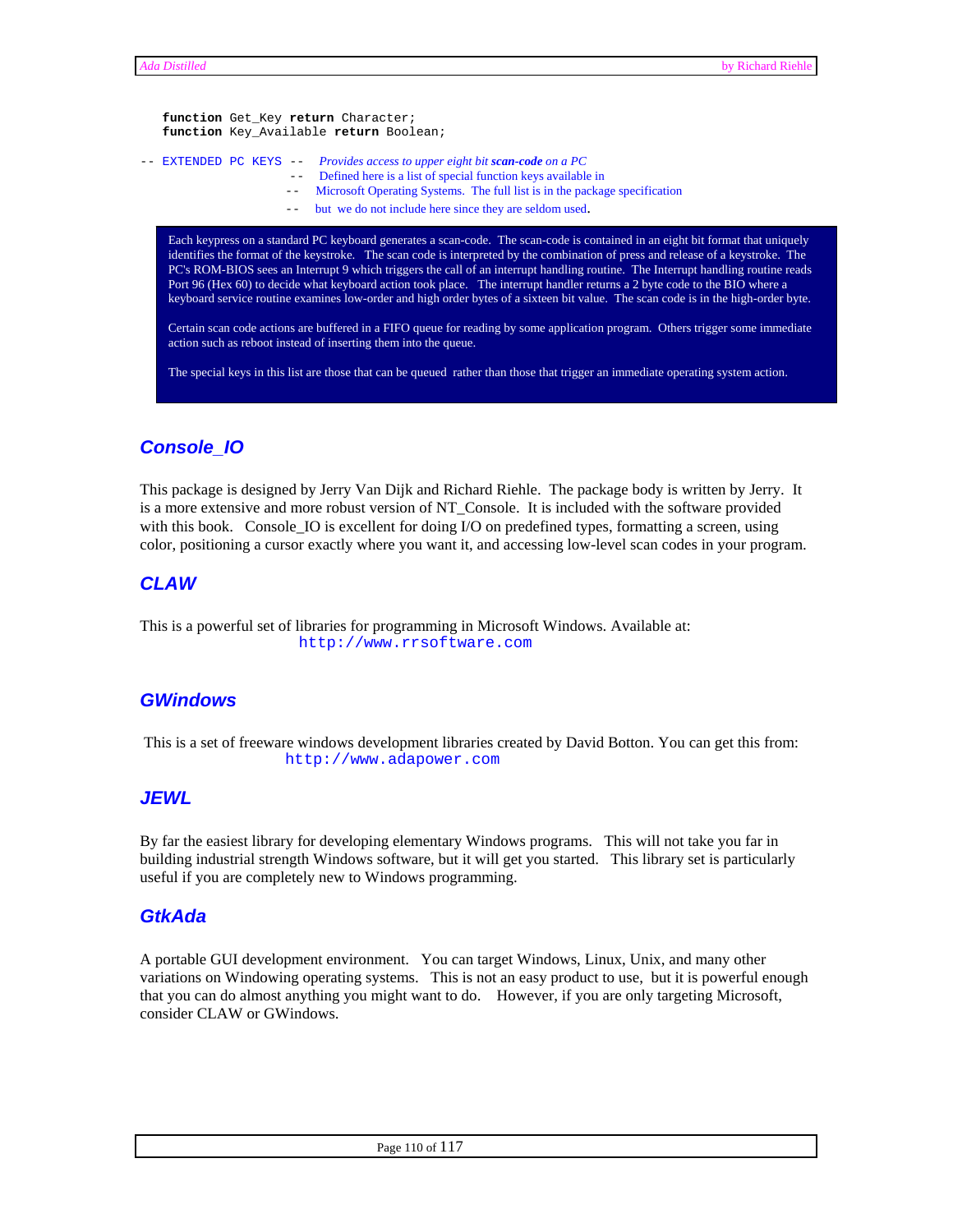# **C. Bibliography**

## *Books Related to Ada*

*Ada 95 - The Language Reference Manual ANSI/ISO/IEC 8652:1995*

*Ada 95 Rationale, The Language and Standard Libraries*, Ada Joint Program Office (with Intermetrics)

Beidler, John, *Data Structures and Algorithms, An Object-Oriented Approach Using Ada 95*, Springer-Verlag 1997, New York, ISBN 0-387-94834-1

Barnes, John G. P., *Programming in Ada 95*, Addison-Wesley, 1998, Second Edition *Be sure you get the second edition; many improvements over the first edition* 

Ben-Ari, Moti, *Understanding Programming Languages*, John Wiley & Sons, 1996

Ben-Ari, Moti, *Ada for Professional Software Engineers*, John Wiley & Sons, 1998

Booch, Grady, Doug Bryan, Charles Petersen, *Software Engineering with Ada*, Third Edition Benjamin/Cummings, 1994 (Ada 83 only)

Booch, Grady, *Object Solutions, Managing the Object-Oriented Project*, Addison-Wesley, 1996

Burns, Alan; Wellings, Andy; *Concurrency in Ada*, Cambridge University Press, 1995

Burns, Alan; Wellings, Andy; *Real-Time Systems and Programming Languages*, Addison-Wesley, 1997

Bryan, Doulass & Mendal, Geoffrey, *Exploring Ada* (2 vols), Prentice-Hall, 1992

Cohen, Norman, *Ada As A Second Language*, , Second Edition, McGraw-Hill, 1996

Coleman, Derek, et al *Object-Oriented Development; The Fusion Method*, Prentice-Hall, 1994

Culwin, Fintan, *Ada, A Developmental Approach*, , Second Edition, 1997, Prentice-Hall

English, John, *Ada 95, The Craft of Object-Oriented Programming*, Prentice-Hall, 1997 (Now available for FTP download on the World Wide Web)

Fayad, Mohammed; Schmidt, Douglas; "Object-Oriented Application Frameworks", *Communications of the ACM*, October 1997 (Frameworks theme issue of CACM)

Feldman, Michael, *Software Construction and Data Structures with Ada 95*, Addison-Wesley, 1997

Feldman, M.B, and E.B. Koffman, *Ada95: Problem Solving and Program Design*, Addison-Wesley, 1996

Finklestein A. and Fuks S. (1989) "Multi-party Specification", *Proceedings of 5th International Workshop on Software Specification and Design*, Pittsburgh, PA , pp 185-95

Fowler, Martin and Kendall Scott, *UML Distilled*, Addison-Wesley Longman, 1997

Gamma, Erich; Helm, Richard; Johnson, Ralph; Vlissides, John; *Design Patterns, Elements of Resuable Object-Oriented Software*, Addison-Wesley, 1995

Gonzalez, Dean , *Ada Programmer's Handbook*, Benjamin/Cummings, 1993 (Ada 83 version only)

Jacobson, Ivar, *Object-Oriented Software Engineering: A Use Case Driven Approach*, Addison-Wesley, 1994

Page 111 of 117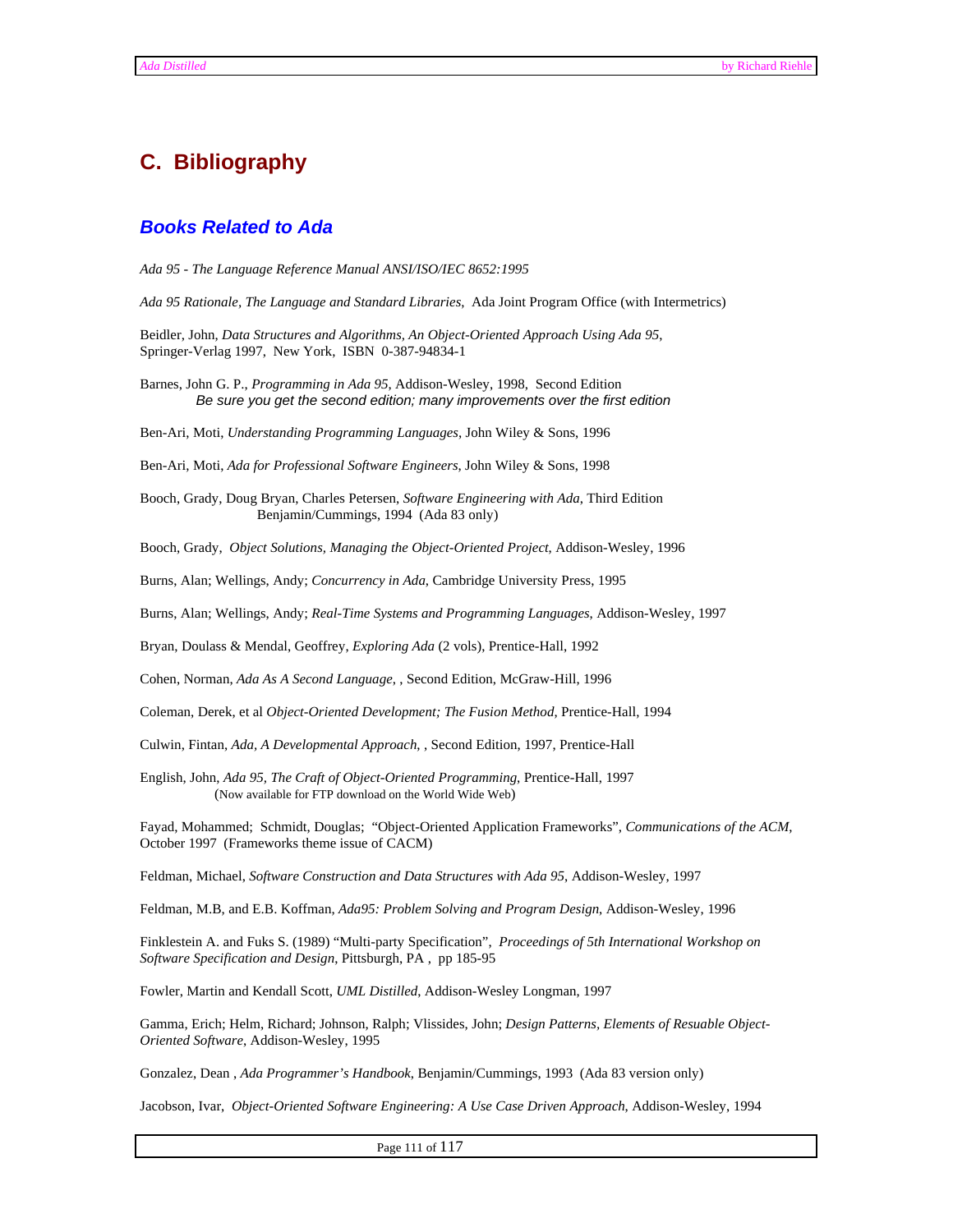Johnston, Simon, *Ada 95 for C and C++ Programmers*, Addison-Wesley, 1997

Kain, Richard Y., *Computer Architecture*, Prentice-Hall, 1989 (because software examples are in Ada)

Loftus, Chris (editor), *Ada Yearbook - 1994*, IOS Press, 1994

Meyer, Bertrand, *Object-Oriented Software Construction*, 2nd Editon, Prentice-Hall PTR, 1997 (Not friendly to Ada, but an excellent treatment of object-oriented programming)

Naiditch, David, *Rendezvous with Ada 95*, John Wiley & Sons, 1995 (0-471-01276-9)

Rosen, Jean Pierre, ……………………….. HOOD …………………..

Pressman, Roger, *Software Engineering, A Practitioner's Approach, Fourth Edition*, McGraw-Hill, 1997

Salus, Peter H, *Handbook of Programming Languages, Vol 1, Object-Oriented Programming Languages*, MacMillan Technical Publishing, 1998 , ISBN 1-57870-009-4

Sigfried, Stefan, *Understanding Object-Oriented Software Engineering*, IEEE Press, 1995

Skansholm, Jan, *Ada From The Beginning*, , Third Edition, Addison-Wesley, 1997

Smith, Michael A., *Object-Oriented Software in Ada 95*, Thomson Computer Press, 1996

Sommerville, Ian, Software Engineering, Addison-Wesley, 1992 (an Ada friendly book on this topic)

Stroustrop, Bjarne, *The C++ Programming Language*, 3rd Edition, Addison-Wesley, 1997

Szyperski, Clemens,

 *Component Software: Beyond Object-Oriented Programming*, Addison-Wesley, 1998 (Not an Ada book since it favors Java. But it is chock full of good ideas about components)

Taylor, David A, *Object-Oriented Technology; A Manager's Guide*, Addison-Wesley, 1992

Wheeler, David, A, Ada 95, *The Lovelace Tutorial*, Springer-Verlag, New York, 1997 [ Other Books to be added ]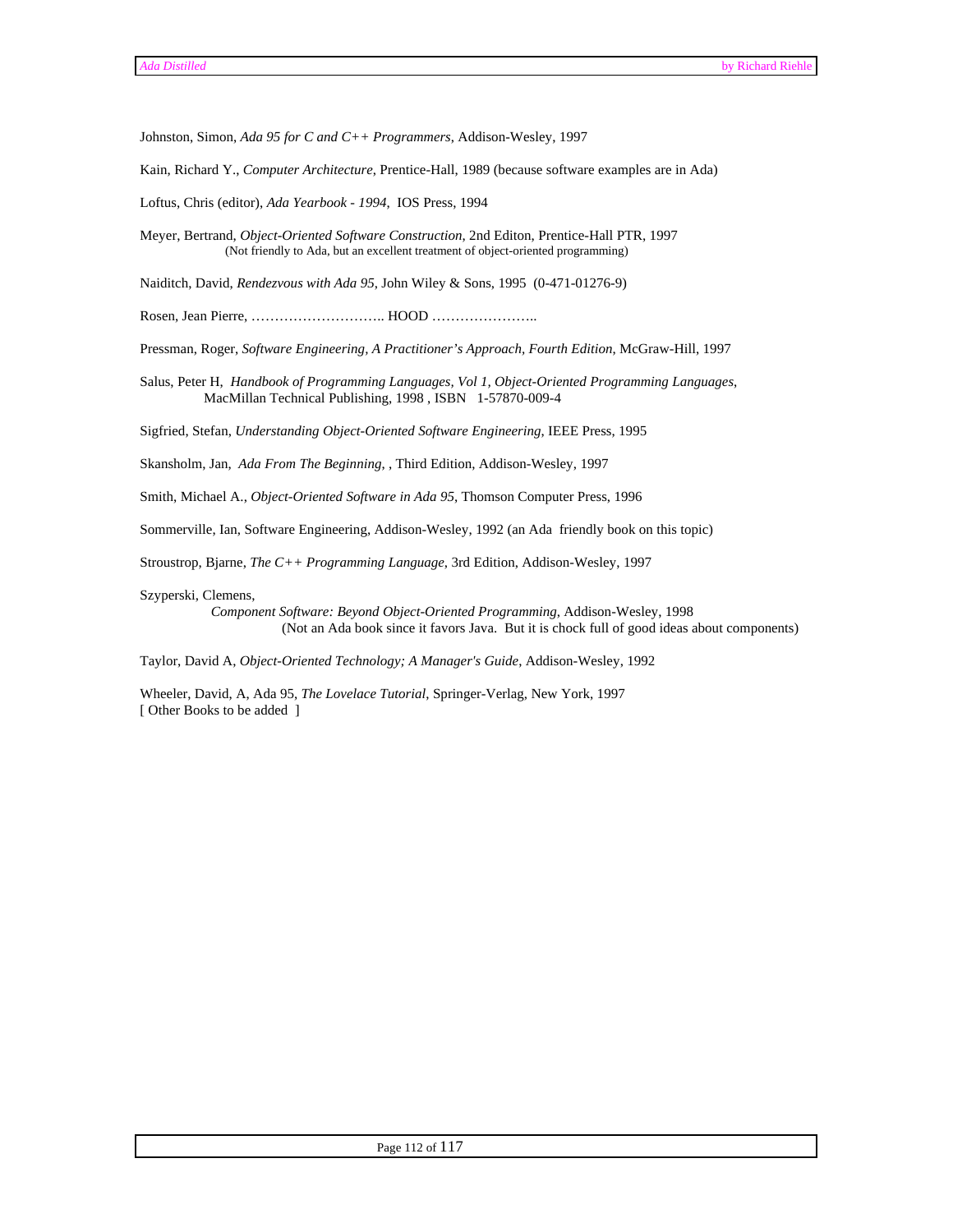# *Recommended Periodicals & Other Current Information*

Most popular programming periodicals are staffed by editors who have little knowledge or interest in software engineering. Those who do care about software engineering seem woefully ignorant about Ada. Some of this ignorance reflects the general ignorance in the software community about Ada. Some of the following sources are listed for their general interest rather than their attention to serious software issues.

- Ada Letters, A Bimonthly Publication of SIGAda, the ACM Special Interest Group on Ada (ISSN 1094-3641) *A good and reliable source of accurate information regarding Ada*
- JOOP, Journal of Object-Oriented Programming, SIGS Publications, (*Now out of business*) *Publishes articles and columns with positive perspective on Ada*
- $C_{++}$  Report, (especially the Column, Obfuscated  $C_{++}$ ), SIGS Publications *If you want to be frightened about just how dangerous C++ really is, go to this source!*
- Embedded Systems Programming, Miller-Freeman Publications *Good Ada articles from time to time. Other good articles of interest to Ada practitioners*
- Dr. Dobbs Journal, Miller-Freeman *Generally misinformed about Ada. Editors, however, are open-minded about learning more accurate information*

Internet Usenet Forum: comp.lang.ada

Internet Ada Advocacy ListServe: team-ada@acm.org

Internet AdaWorks Web Site: http://www.adaworks.com

Internet Ada Resources Association Web Site: http://www.adapower.com and http://www.adaic.org/

#### **Microsoft Windows Programming in Ada**.

Caution: Do not depend on any information from www.adahome.com. It is unreliable and out-of-date.

 There are several good options. The easiest to learn is JEWL from John English. The FTP is: ftp://ftp.brighton.ac.uk/pub/je/jewl/.

 A commercial library, for serious Windows developers is CLAW from RR Software. This has a price tag but is worth every penny if you need industrial strength Ada Windows programs. http://www.rrsoftware.com

The adapower.com site lists other options for those who want to program in Windows

#### **Portable Windows and Graphics Programming**

Check out the Gtk+ and OpenGL bindings available free on the Web. The GtkAda binding is a powerful set of tools that allows you to build graphical user interfaces (GUI) and leverage the power of the portable graphics development toolset, OpenGL. With these tools, you can build Ada applications that will be second to none in usability, efficiency, and portability.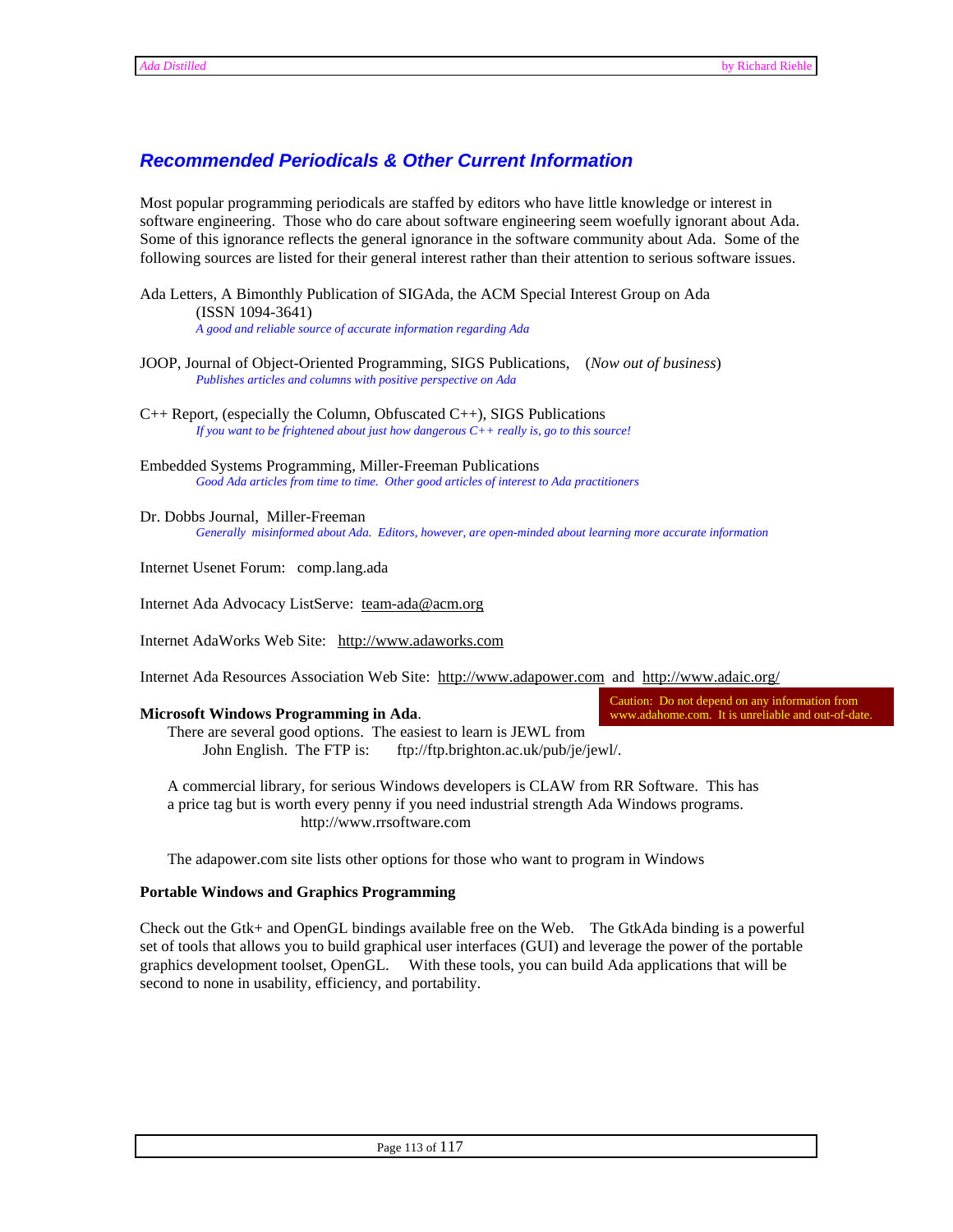### **Index**

A

 $abs \cdot 7, 131, 132$ 

abstract · 19, 78, 79, 87, 89, 131

access · 8, 10, 18, 19, 21, 23, 24, 25, 26, 30, 45, 47, 48, 49, 50, 51, 52, 53, 54, 55, 61, 64, 65, 66, 75, 78, 79, 80, 84, 85, 86, 87, 88, 89, 91, 101, 102, 104, 107, 108, 111, 112, 114, 115, 116, 122, 128, 131, 137, 143, 148, 152, 154, 155, 156, 157, 158, 161, 164, 165

Ada Core Technologies · 2, 5, 113, 168

aliased · 48, 49, 50, 51, 131, 148, 160

all · 9, 10, 12, 13, 18, 19, 24, 25, 26, 30, 32, 33, 40, 42, 44, 47, 48, 49, 50, 51, 54, 55, 59, 62, 65, 69, 74, 76, 78, 80, 82, 83, 84, 85, 86, 87, 88, 89, 91, 92, 94, 100, 101, 103, 104, 105, 108, 111, 112, 114, 115, 116, 117, 118, 122, 128, 129, 131, 139, 143, 146, 160, 161, 164

and · 2, 3, 5, 6, 7, 8, 9, 10, 11, 12, 13, 14, 15, 16, 17, 18, 19, 20, 21, 22, 23, 25, 26, 27, 28, 29, 30, 31, 32, 33, 34, 35, 36, 37, 38, 39, 40, 41, 42, 44, 46, 47, 49, 50, 51, 54, 55, 56, 57, 58, 59, 60, 61, 62, 63, 64, 65, 66, 69, 70, 73, 74, 75, 77, 79, 80, 81, 82, 83, 84, 85, 87, 89, 90, 92, 93, 94, 95, 96, 98, 99, 100, 101, 102, 103, 104, 105, 106, 107, 108, 109, 111, 113, 115, 117, 118, 119, 120, 122, 124, 125, 126, 127, 128, 129, 130, 131, 132, 135, 136, 137, 139, 143, 146, 149, 150, 151, 152, 153, 154, 155, 156, 158, 159, 160, 162, 164, 166, 167, 168

array · 18, 19, 22, 24, 30, 31, 32, 33, 37, 38, 52, 54, 63, 64, 72, 73, 79, 80, 81, 85, 86, 87, 88, 89, 90, 93, 101, 102, 104, 107, 108, 121, 131, 134, 143, 149, 151, 152, 153, 156, 162, 163

at · 2, 5, 13, 14, 15, 16, 17, 18, 26, 32, 34, 36, 40, 43, 44, 48, 49, 51, 54, 55, 59, 60, 62, 63, 70, 71, 72, 80, 81, 86, 90, 94, 95, 100, 105, 106, 107, 109, 118, 124, 126, 130, 131, 138, 146, 149, 151

B

begin · 5, 9, 10, 14, 15, 16, 18, 20, 28, 29, 31, 32, 33, 36, 37, 38, 39, 41, 42, 43, 44, 45, 46, 48, 49, 50, 51, 52, 53, 55, 56, 57, 58, 59, 60, 61, 62, 63, 64, 65, 66, 68, 70, 71, 72, 73, 74, 75, 82, 83, 85, 86, 87, 88, 90, 91, 93, 94, 95, 96, 97, 98, 100, 101, 103, 105, 106, 108, 109, 110, 111, 113, 114, 115, 116, 117, 118, 119, 120, 121, 125, 126, 127, 129, 130, 131

body · 8, 9, 10, 11, 12, 13, 14, 15, 19, 20, 26, 57, 67, 70, 71, 77, 78, 79, 81, 82, 83, 102, 105, 106, 109, 113, 119, 125, 126, 127, 129, 131, 148, 149, 156

 $\mathcal{C}$ 

 $C++ 10, 22, 28, 29, 36, 66, 70, 93, 167, 168$ 

case · 6, 18, 36, 39, 40, 42, 43, 44, 62, 63, 81, 89, 94, 95, 96, 101, 131, 148

Child Library Units · 11, 77, 79

 $COBOL \cdot 93$ 

code blocks · 15, 16, 43, 44, 45, 46, 59, 112, 159

Compilation Unit · 8, 9, 10, 11, 14, 35, 55, 56, 67, 69, 70, 71, 77, 80, 82, 83, 90, 95, 102, 110, 113, 125, 149, 160, 162

Compilation Units · 9, 10, 11, 14, 67, 69, 70, 83, 95, 149, 160, 162

Compiler Publishers · 5

constant · 9, 16, 21, 34, 36, 38, 44, 60, 64, 65, 66, 74, 94, 103, 104, 118, 131, 135, 136, 137, 146, 147, 150 D

declarations · 8, 9, 12, 14, 15, 16, 20, 24, 27, 29, 31, 44, 45, 51, 54, 57, 58, 64, 67, 69, 70, 73, 78, 105, 146 declare · 7, 13, 14, 15, 16, 24, 44, 45, 46, 49, 50, 51, 54, 66, 69, 70, 71, 72, 86, 93, 100, 109, 115, 118,

120, 121, 131

declare block · 14, 15, 16, 44, 45, 46, 49, 86, 121

delay · 18, 131

delta · 24, 71, 131, 134, 141, 148, 150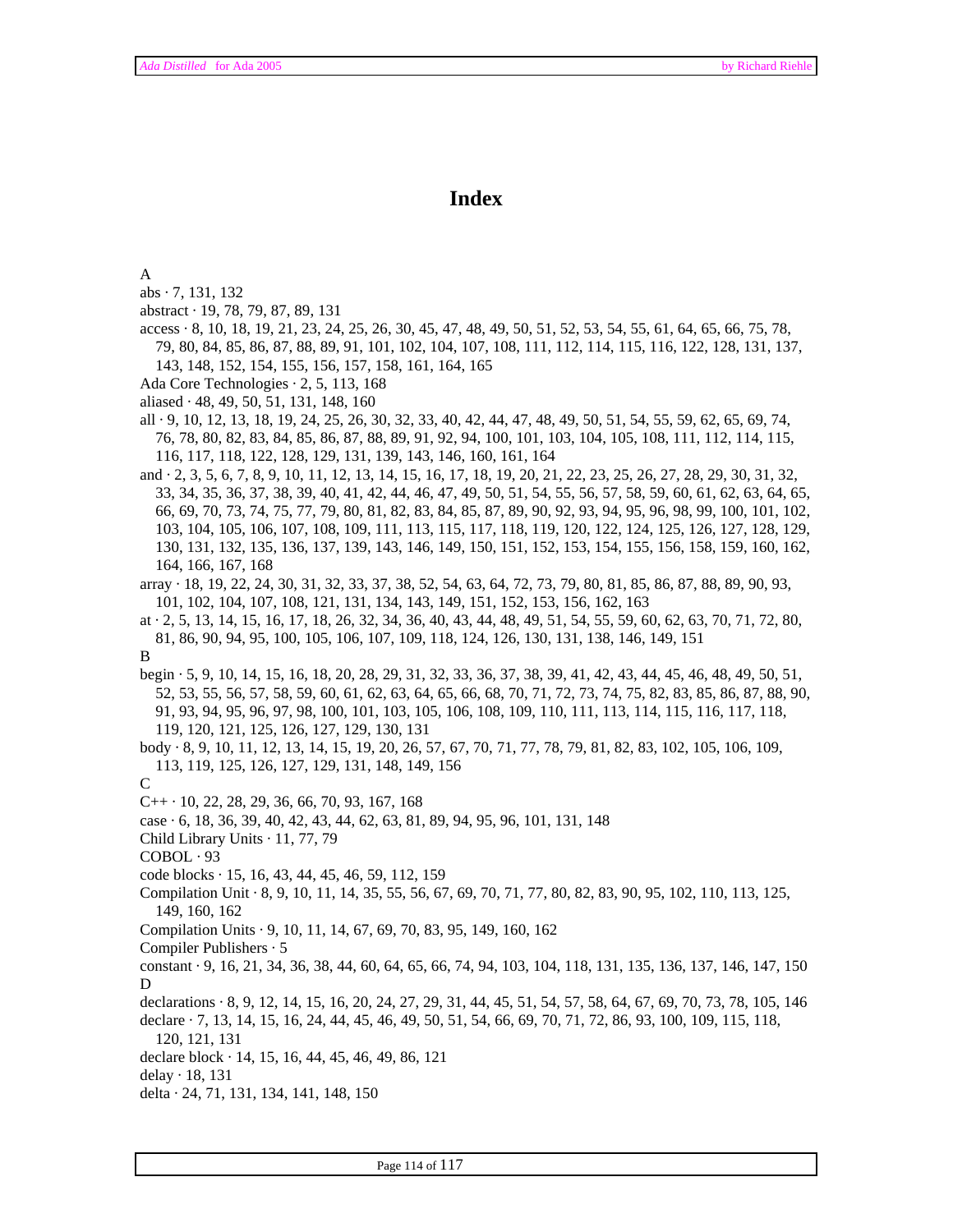digits · 24, 27, 29, 53, 71, 75, 103, 131, 132, 135, 140, 141, 148, 150, 153, 154, 158 Dynamic Binding · 87, 89, 90, 113 E elaboration · 14 else · 7, 15, 22, 40, 41, 42, 60, 62, 63, 64, 66, 82, 83, 93, 103, 105, 114, 125, 130, 131  $elsif \cdot 40, 41, 103, 131$ end · 5, 7, 9, 10, 11, 12, 13, 15, 16, 18, 20, 24, 25, 26, 27, 28, 29, 31, 33, 34, 35, 36, 37, 38, 39, 40, 41, 42, 43, 44, 45, 46, 48, 49, 50, 51, 52, 53, 54, 55, 56, 57, 58, 59, 60, 61, 62, 63, 64, 65, 66, 67, 68, 69, 70, 71, 72, 73, 74, 75, 76, 78, 79, 80, 81, 82, 83, 84, 85, 86, 87, 88, 89, 90, 91, 93, 94, 95, 96, 97, 99, 100, 101, 102, 103, 104, 105, 106, 107, 108, 109, 110, 111, 112, 113, 114, 115, 116, 117, 118, 119, 120, 121, 123, 124, 125, 126, 127, 128, 129, 130, 131, 134, 135, 136, 138, 140, 141, 142, 144, 145, 147 entry · 5, 12, 14, 34, 40, 124, 125, 126, 127, 128, 129, 130, 131, 149, 150 exceptions · 8, 18, 22, 44, 80, 100, 101, 102, 103, 104, 134 exit · 39, 40, 45, 53, 56, 59, 60, 62, 89, 91, 95, 115, 125, 129, 130, 131 F for · 1, 2, 3, 5, 6, 7, 8, 9, 10, 11, 12, 13, 14, 15, 16, 17, 18, 19, 20, 21, 22, 23, 24, 25, 26, 27, 28, 29, 30, 31, 33, 34, 35, 36, 37, 38, 39, 40, 41, 42, 43, 44, 45, 46, 47, 48, 49, 50, 51, 52, 53, 54, 55, 56, 57, 58, 59, 60, 61, 62, 63, 64, 65, 66, 67, 69, 70, 72, 73, 74, 75, 76, 77, 78, 79, 80, 82, 83, 84, 85, 86, 89, 90, 91, 92, 93, 94, 95, 96, 97, 98, 101, 102, 103, 104, 105, 106, 107, 108, 109, 110, 111, 112, 113, 117, 118, 119, 120, 121, 122, 124, 125, 126, 127, 128, 129, 130, 131, 132, 133, 134, 135, 136, 138, 139, 140, 141, 142, 143, 144, 146, 147, 148, 149, 151, 153, 154, 155, 157, 158, 159, 160, 161, 164, 166, 167, 168 Fortran · 32 function · 8, 9, 11, 12, 14, 18, 19, 21, 22, 25, 27, 28, 29, 34, 41, 42, 43, 44, 45, 47, 50, 51, 52, 53, 54, 55, 56, 58, 59, 61, 62, 63, 64, 65, 66, 67, 69, 70, 71, 72, 73, 75, 77, 78, 79, 80, 81, 82, 83, 84, 86, 87, 88, 90, 93, 100, 101, 103, 104, 105, 106, 107, 108, 111, 112, 114, 115, 116, 118, 119, 122, 129, 130, 131, 132, 133, 134, 135, 136, 137, 138, 143, 144, 145, 146, 148, 149, 150, 151, 152, 153, 154, 155, 156, 157, 158, 159, 160, 164, 165 G generic · 15, 18, 28, 75, 77, 83, 93, 95, 96, 105, 106, 107, 108, 109, 110, 111, 131, 135, 139, 140, 141, 142 goto · 18, 131 GtkAda · 2, 5 I Implementation · 8, 9, 10, 11, 14, 35, 55, 56, 67, 69, 70, 71, 77, 80, 82, 83, 90, 102, 110, 113, 125, 126, 127, 129, 130 J Java · 5, 47, 99, 167 L Libraries · 3, 5, 7, 15, 16, 17, 18, 22, 24, 27, 28, 29, 31, 32, 33, 34, 35, 36, 37, 38, 39, 40, 42, 44, 45, 46, 47, 48, 49, 52, 53, 55, 57, 58, 59, 60, 62, 66, 67, 72, 73, 74, 75, 83, 85, 86, 88, 90, 91, 92, 93, 94, 95, 96, 97, 98, 99, 100, 101, 103, 104, 113, 117, 118, 120, 121, 122, 125, 126, 129, 131, 134, 135, 136, 137, 139, 142, 146, 147, 148, 149, 158, 166 Library Unit · 5, 7, 8, 9, 10, 11, 12, 13, 14, 15, 16, 18, 19, 20, 21, 22, 24, 25, 26, 27, 28, 29, 31, 34, 36, 37, 38, 39, 40, 41, 42, 43, 44, 45, 46, 47, 48, 49, 50, 51, 52, 53, 54, 55, 56, 57, 58, 59, 60, 61, 62, 63, 64, 65, 66, 67, 69, 70, 71, 72, 73, 74, 75, 77, 78, 79, 80, 81, 82, 83, 84, 85, 86, 87, 88, 89, 90, 91, 93, 94, 95, 96, 98, 100, 101, 102, 103, 104, 105, 106, 107, 108, 109, 110, 111, 112, 113, 114, 115, 116, 117, 118, 119, 122, 127, 129, 130, 131, 132, 133, 134, 135, 136, 137, 138, 139, 140, 141, 142, 143, 144, 145, 146, 148, 149, 150, 151, 152, 153, 154, 155, 156, 157, 158, 159, 160, 161, 164, 165 Library Units · 2, 7, 8, 9, 10, 11, 12, 13, 14, 15, 16, 17, 19, 20, 21, 22, 23, 24, 25, 26, 27, 28, 30, 31, 32, 34, 35, 38, 39, 41, 43, 44, 45, 46, 47, 48, 49, 51, 52, 53, 54, 55, 56, 57, 58, 59, 61, 62, 64, 65, 66, 67, 69, 70, 71, 72, 73, 74, 75, 76, 77, 78, 79, 80, 81, 82, 83, 84, 85, 87, 88, 89, 90, 91, 92, 93, 94, 95, 96, 97, 98, 100, 101, 102, 103, 104, 105, 106, 107, 108, 109, 110, 111, 113, 117, 118, 119, 120, 122, 124, 125, 127, 129, 131, 134, 135, 136, 139, 140, 141, 142, 143, 144, 146, 148, 152, 156, 157, 160, 161, 162, 163, 164,

Linux Programming · 3, 5, 113, 168

<sup>165, 168</sup>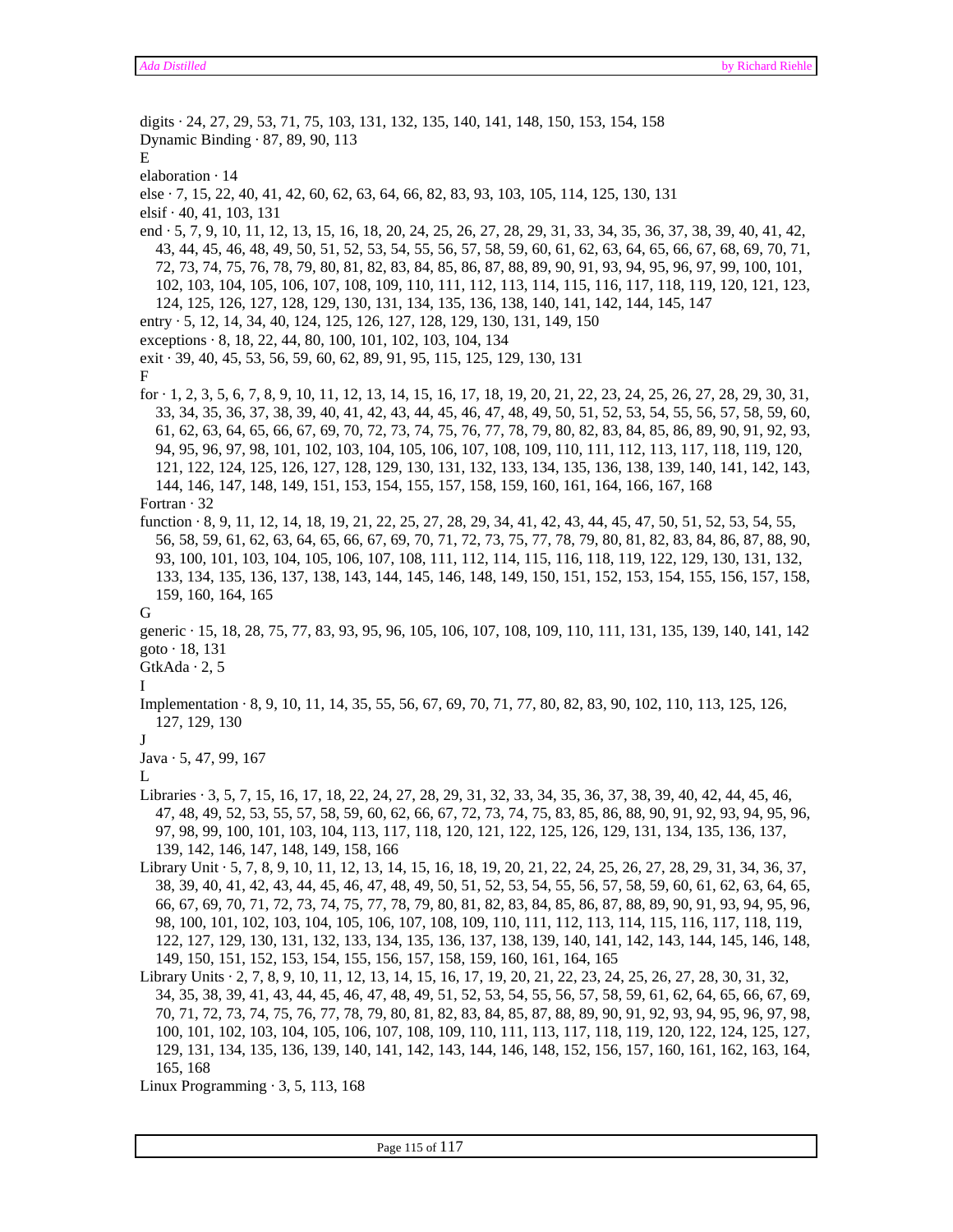M

- methods · 7, 8, 15, 19, 20, 35, 49, 51, 57, 67, 69, 70, 90, 102, 105, 107, 111, 146
- mod · 7, 30, 96, 98, 131, 132, 140

N

- null · 18, 20, 42, 48, 56, 62, 69, 72, 82, 90, 103, 110, 112, 113, 115, 116, 121, 127, 130, 131, 153, 160, 161 O
- Object Modeling · 166, 167
- Object-Oriented Programming · 24, 25, 34, 35, 78, 79, 80, 81, 84, 87, 89, 90, 91, 101, 102, 111, 122, 131, 149, 151, 159
- OC Systems · 2, 5

P

- package · 7, 8, 9, 10, 11, 12, 13, 14, 15, 16, 17, 19, 20, 22, 23, 24, 25, 26, 27, 28, 31, 32, 34, 35, 39, 44, 46, 47, 48, 49, 53, 54, 55, 56, 59, 62, 64, 67, 69, 70, 71, 72, 73, 74, 75, 76, 77, 78, 79, 80, 81, 82, 83, 84, 85, 87, 88, 89, 90, 91, 92, 93, 94, 95, 96, 97, 98, 100, 101, 102, 103, 104, 105, 106, 107, 108, 109, 110, 111, 113, 117, 118, 119, 120, 122, 124, 125, 127, 129, 131, 134, 135, 136, 139, 140, 141, 142, 143, 144, 146, 160, 164, 165
- Package Design · 7, 8, 9, 10, 11, 12, 13, 14, 19, 20, 22, 23, 26, 27, 29, 34, 54, 57, 64, 67, 69, 70, 71, 72, 73, 77, 78, 79, 80, 84, 89, 102, 105, 106, 108, 109, 113, 119, 120, 122, 123, 124, 125, 126, 127, 148, 149, 150, 151, 152, 153, 154, 155, 156, 157, 158, 159, 160, 161, 165
- Parameters · 9, 10, 21, 22, 25, 30, 33, 38, 39, 47, 50, 51, 52, 53, 54, 55, 57, 58, 59, 60, 61, 62, 63, 64, 65, 66, 73, 76, 86, 89, 90, 92, 101, 105, 106, 107, 108, 109, 110, 117, 122, 127, 136, 137, 139, 158
- pragma · 14, 15, 31, 34, 35, 131, 134, 135, 146, 162, 163
- private · 8, 9, 10, 11, 12, 23, 24, 25, 26, 27, 41, 47, 69, 70, 77, 78, 79, 80, 81, 83, 84, 85, 87, 88, 89, 90, 101, 102, 103, 104, 106, 107, 108, 109, 111, 112, 115, 119, 122, 129, 131, 136, 142, 143, 144, 145, 146, 147, 149
- procedure · 5, 7, 8, 9, 10, 11, 13, 14, 15, 16, 18, 19, 20, 21, 24, 25, 26, 27, 28, 29, 31, 36, 37, 38, 39, 40, 42, 45, 46, 47, 48, 49, 50, 51, 52, 53, 54, 55, 56, 57, 58, 59, 60, 61, 63, 66, 67, 69, 70, 71, 72, 73, 74, 75, 77, 78, 79, 81, 82, 83, 84, 85, 86, 87, 88, 89, 90, 91, 94, 95, 96, 98, 100, 101, 102, 103, 104, 106, 107, 108, 109, 110, 111, 112, 113, 114, 115, 117, 118, 119, 122, 127, 129, 131, 136, 137, 138, 139, 140, 141, 142, 143, 144, 155, 156, 157, 161, 165
- protected · 15, 23, 30, 70, 124, 128, 129, 130, 131, 150

R

- raise · 18, 41, 61, 64, 82, 83, 100, 102, 103, 104, 131, 140
- rem · 7, 131, 132
- rename · 17, 117, 118, 120, 121, 122
- requeue · 131
- Reserved Words · 1, 2, 3, 5, 6, 7, 8, 9, 10, 11, 12, 13, 14, 15, 16, 17, 18, 19, 20, 21, 22, 23, 24, 25, 26, 27, 28, 29, 30, 31, 32, 33, 34, 35, 36, 37, 38, 39, 40, 41, 42, 43, 44, 45, 46, 47, 48, 49, 50, 51, 52, 53, 54, 55, 56, 57, 58, 59, 60, 61, 62, 63, 64, 65, 66, 67, 68, 69, 70, 71, 72, 73, 74, 75, 76, 77, 78, 79, 80, 81, 82, 83, 84, 85, 86, 87, 88, 89, 90, 91, 92, 93, 94, 95, 96, 97, 98, 99, 100, 101, 102, 103, 104, 105, 106, 107, 108, 109, 110, 111, 112, 113, 114, 115, 116, 117, 118, 119, 120, 121, 122, 123, 124, 125, 126, 127, 128, 129, 130, 131, 132, 133, 134, 135, 136, 137, 138, 139, 140, 141, 142, 143, 144, 145, 146, 147, 148, 149, 150, 151, 152, 153, 154, 155, 156, 157, 158, 159, 160, 161, 162, 163, 164, 165, 166, 167, 168
- return · 8, 9, 11, 12, 19, 21, 25, 27, 33, 38, 40, 41, 42, 43, 44, 45, 47, 50, 51, 52, 53, 54, 55, 56, 58, 61, 62, 63, 64, 65, 66, 67, 69, 70, 71, 72, 73, 78, 79, 80, 81, 82, 83, 84, 86, 87, 88, 90, 93, 94, 100, 101, 103, 104, 105, 107, 108, 111, 112, 114, 115, 116, 117, 118, 119, 122, 125, 129, 131, 132, 133, 134, 135, 136, 137, 138, 139, 143, 144, 145, 146, 148, 149, 150, 151, 152, 153, 154, 155, 156, 157, 158, 159, 160, 164, 165
- Reusable components · 15, 18, 28, 75, 77, 83, 93, 95, 96, 105, 106, 107, 108, 109, 110, 111, 131, 135, 139, 140, 141, 142
- reverse · 37, 128, 131

S

Scope and Visibility · 5, 7, 8, 9, 10, 11, 12, 13, 14, 15, 16, 17, 19, 20, 24, 25, 27, 28, 34, 36, 38, 39, 40, 41, 44, 45, 46, 49, 50, 51, 52, 55, 57, 58, 59, 62, 64, 65, 66, 67, 69, 70, 71, 72, 73, 74, 75, 78, 79, 80, 89, 92, 94, 95, 96, 102, 113, 117, 118, 119, 123, 124, 125, 126, 135